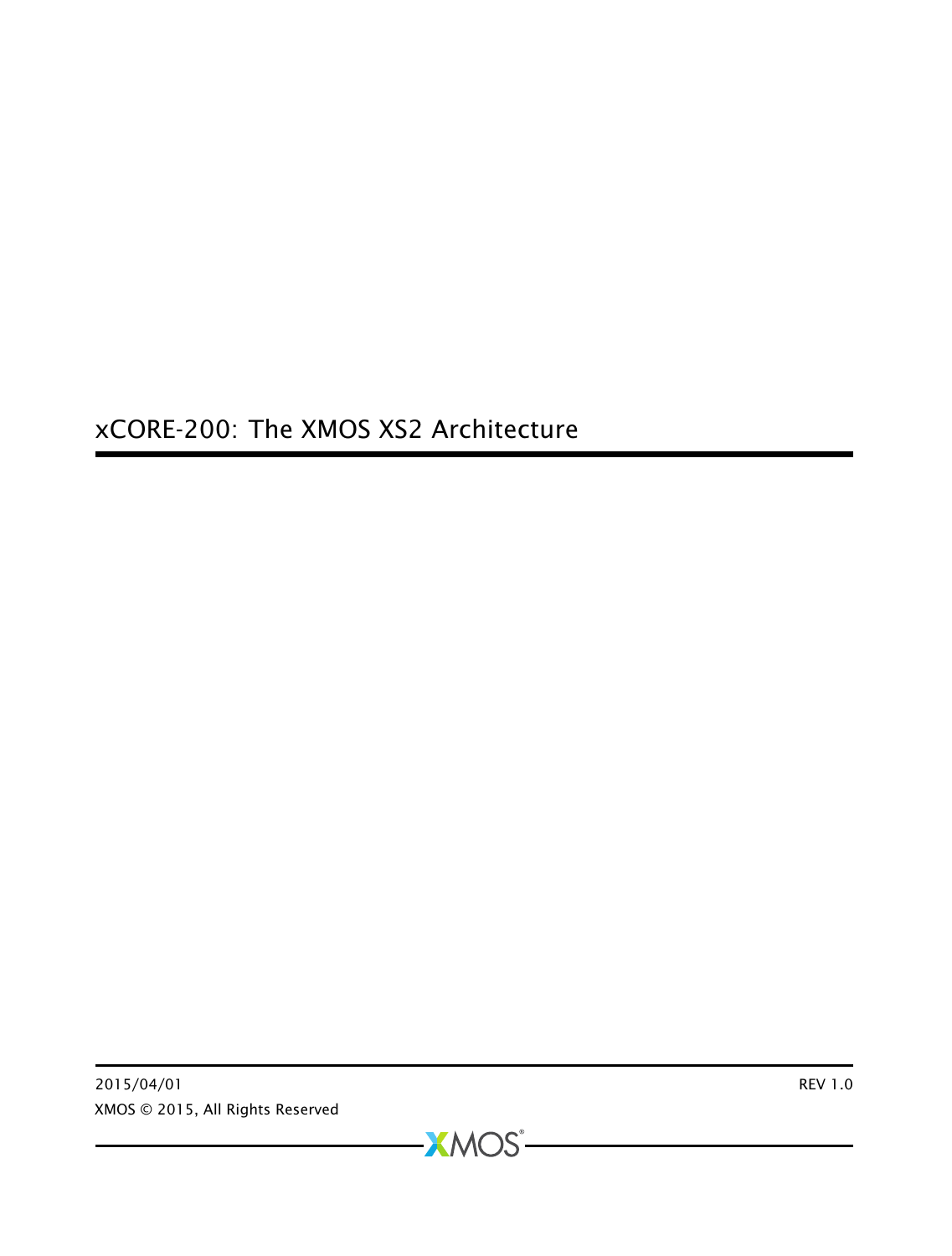# Table of Contents

<span id="page-1-0"></span>

|    | <b>Table of Contents</b><br>2                                                                                                                                                                                                  |
|----|--------------------------------------------------------------------------------------------------------------------------------------------------------------------------------------------------------------------------------|
|    | 3<br>$Introduction \ldots \ldots \ldots \ldots \ldots \ldots \ldots \ldots \ldots \ldots \ldots$                                                                                                                               |
| 2  | 3                                                                                                                                                                                                                              |
| 3  | 6                                                                                                                                                                                                                              |
| 4  | The xCORE Tile Instruction Set enterprise versus research and the xCORE Tile Instruction Set enterprise versus research.<br>7                                                                                                  |
| 5  | q                                                                                                                                                                                                                              |
| 6  | Instruction Set Notation and Definitions entitled by entertaining the set of the line<br>12                                                                                                                                    |
| 7  | 13<br>Data Access research research and the contract of the contract of the Data Access                                                                                                                                        |
| 8  | 16                                                                                                                                                                                                                             |
| 9  | Branching, Jumping and Calling<br>17                                                                                                                                                                                           |
| 10 | 20                                                                                                                                                                                                                             |
| 11 | Concurrency and Thread Synchronisation <b>Concurrency</b> and Thread Synchronisation<br>21                                                                                                                                     |
| 12 | 24                                                                                                                                                                                                                             |
| 13 | 27                                                                                                                                                                                                                             |
| 14 | 27                                                                                                                                                                                                                             |
| 15 | Ports, Input and Output (and all and all and all and all and all and all and all and all and all and all and a<br>28                                                                                                           |
| 16 | 37                                                                                                                                                                                                                             |
| 17 | 44                                                                                                                                                                                                                             |
| 18 | 46                                                                                                                                                                                                                             |
| 19 | 49                                                                                                                                                                                                                             |
| 20 | XS2 Instruction Format Specification  249                                                                                                                                                                                      |
| 21 | XS2 Exceptions extension of the extension of the extension of the extension of the extendion of the extendion of the extendion of the extendion of the extendion of the extendion of the extendion of the extendion of the ext |
| 22 |                                                                                                                                                                                                                                |

-XMOS<sup>®</sup>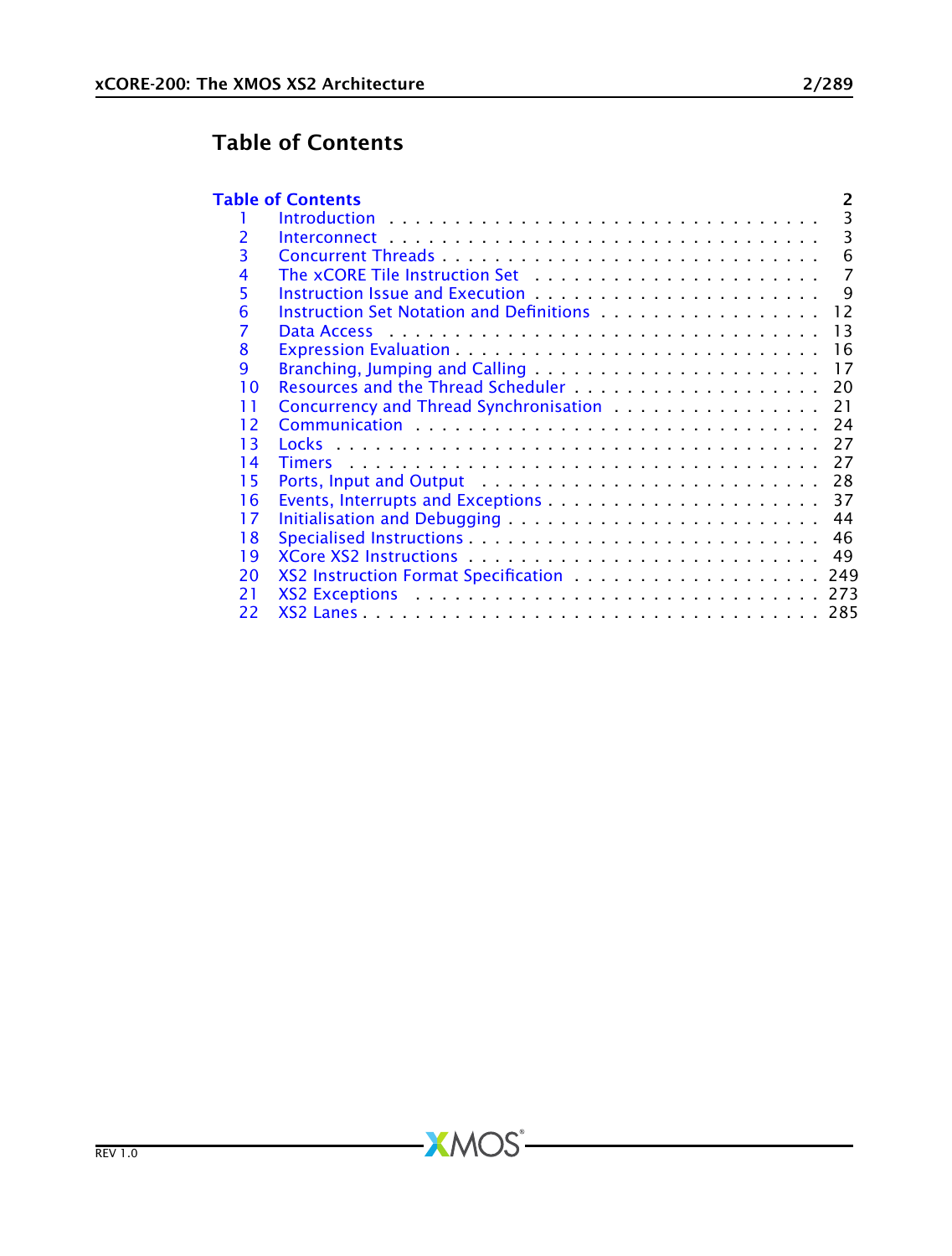# 1 Introduction

<span id="page-2-0"></span>xCORE-200 products combine a number of xCORE Tile processors, each with its own memory, on a single chip. The programmable processors are *general purpose* in the sense that they can execute languages such as C; they also have direct support for concurrent processing (multi-threading), communication and input-output. A high-performance *switch* supports communication between the processors, and inter-chip xConnect Links are provided so that systems can easily be constructed from multiple chips.

xCORE-200 products are intended to make it practical to use software to perform many functions which would normally be done by hardware; an important example is interfacing and input-output controllers.

xCORE-200 products are based on the XS2 architecture. The XS2 architecture is a evolution of the XS1 architecture. The main differences with the XS1 architecture are:

- $\triangleright$  Dual issue (Section [5.2\)](#page-10-0).
- $\triangleright$  64-bit load and store (Section [7.3\)](#page-14-0).
- $\blacktriangleright$  High priority threads (Section [5.3\)](#page-11-1).

<span id="page-2-1"></span>There are also extra instructions for bit manipulation, DSP, and real time management.

## 2 Interconnect

The interconnect provides communication between all xCORE Tiles on the chip (or system if there is more than one chip). In conjunction with simple programs, it can also be used to support access to the memory on any xCORE Tile from any other xCORE Tile, and to allow any xCORE Tile to initiate programs on any other xCORE Tile.

The interface between an xCORE Tile and the interconnect is a group of xConnect Links which carry *control tokens* and *data tokens*. The data tokens are simply bytes of data; the control tokens are as follows.

- · Tokens 0-127 (*Application tokens*). These are intended for use by compilers or applications software to implement streamed, packetised and synchronised communications, to encode data-structures and to provide run-time type-checking of channel communications.
- · Tokens 128-191 (*Special tokens*) are architecturally defined and may be interpreted by hardware or software. They are used to give standard encodings of common data types and structures.
- · Tokens 192-223 (*Privileged tokens*) are architecturally defined and may be interpreted by hardware or privileged software. They are used to perform system functions including hardware resource sharing, control, monitoring and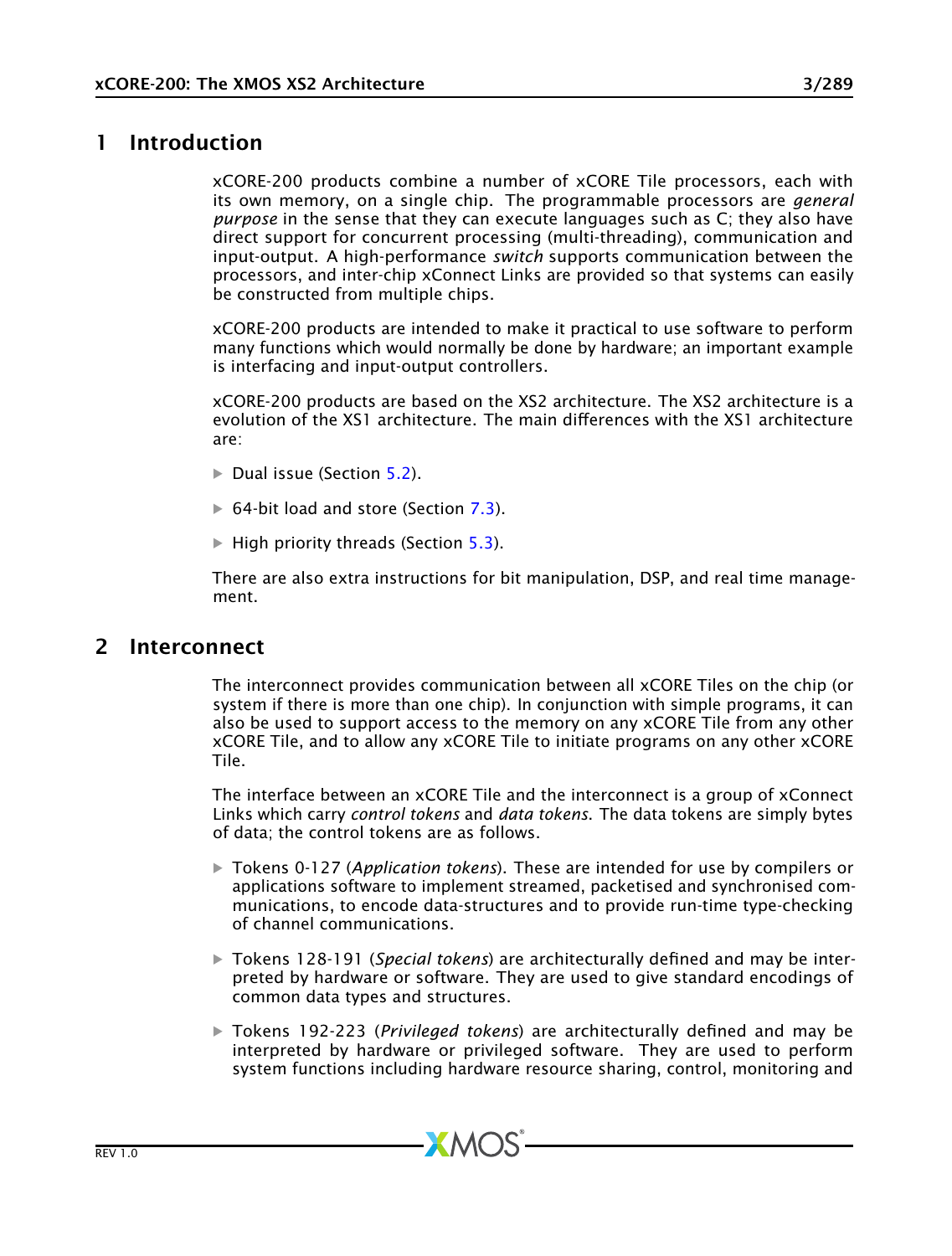debugging. An attempt to transfer one of these tokens to or from unprivileged software will cause an exception.

· Tokens 224-255 (*Hardware tokens*) are only used by hardware; they control the physical operation of the link. An attempt to transfer one of these tokens using an output instruction will cause an exception.

Four links connect each xCORE Tile directly to an on-chip switch which provides non-blocking communication between the xCORE Tiles. The switch also provides off-chip xConnect Links allowing multiple XS2 or XS1 chips to be combined in a system. The structure and performance of the xConnect Link connections in a system can be varied to meet the needs of applications.

The links between xCORE Tiles and switches and the xConnect Links can be partitioned into independent networks. This can be used, for example, to provide independent networks carrying long and short messages or to provide independent networks for control and data messages.

Messages are routed to *channel-ends* on a specific processor through the xConnect Links using a *message header* which contains the number of the destination chip, the number of the destination processor and the number of a destination channelend within the processor. These can be encoded using either 24 bits (16 bits chip and processor address, 8 bits channel address) or 8 bits (3 bits chip and processor address, 5 bits channel address).

Each switch has a configurable identifier and can also be configured to route messages according to the first component of each message header. It compares this bit-by-bit with its own switch identifier; if all bits match it then uses the second component to route the message to the destination xCORE Tile. If the bits do not match, then it uses the number of the first non-matching bit to select an outgoing direction. The direction of each xConnect Link is set when the switch is configured and it is possible for several xConnect Links to share the same direction thereby providing several independent routes between two switches.

The header establishes a route through the interconnect and subsequent tokens will follow the same route until one of two special control tokens is sent: these are end-of-message (END) and pause (PAUSE).

## 2.1 xConnect Link Ports

The ports used for inter-chip xConnect Link communication use a transition-based non return-to-zero signalling scheme. Bits are sent at a rate derived from the XS2 clock; this rate can be programmed to meet applications requirements.

The xConnect Links can be switched between a fast, wide mode and a slower, serial mode. Two encoding schemes are used.

## 2.2 Serial xConnect Link

The serial xConnect Link uses two data wires in each direction. A transition on Wire 1 represents a one bit and a transition on Wire 0 represents a zero bit. The first bit of a *control* token is a one; the first bit of a *data* token is a zero; the next 8 bits

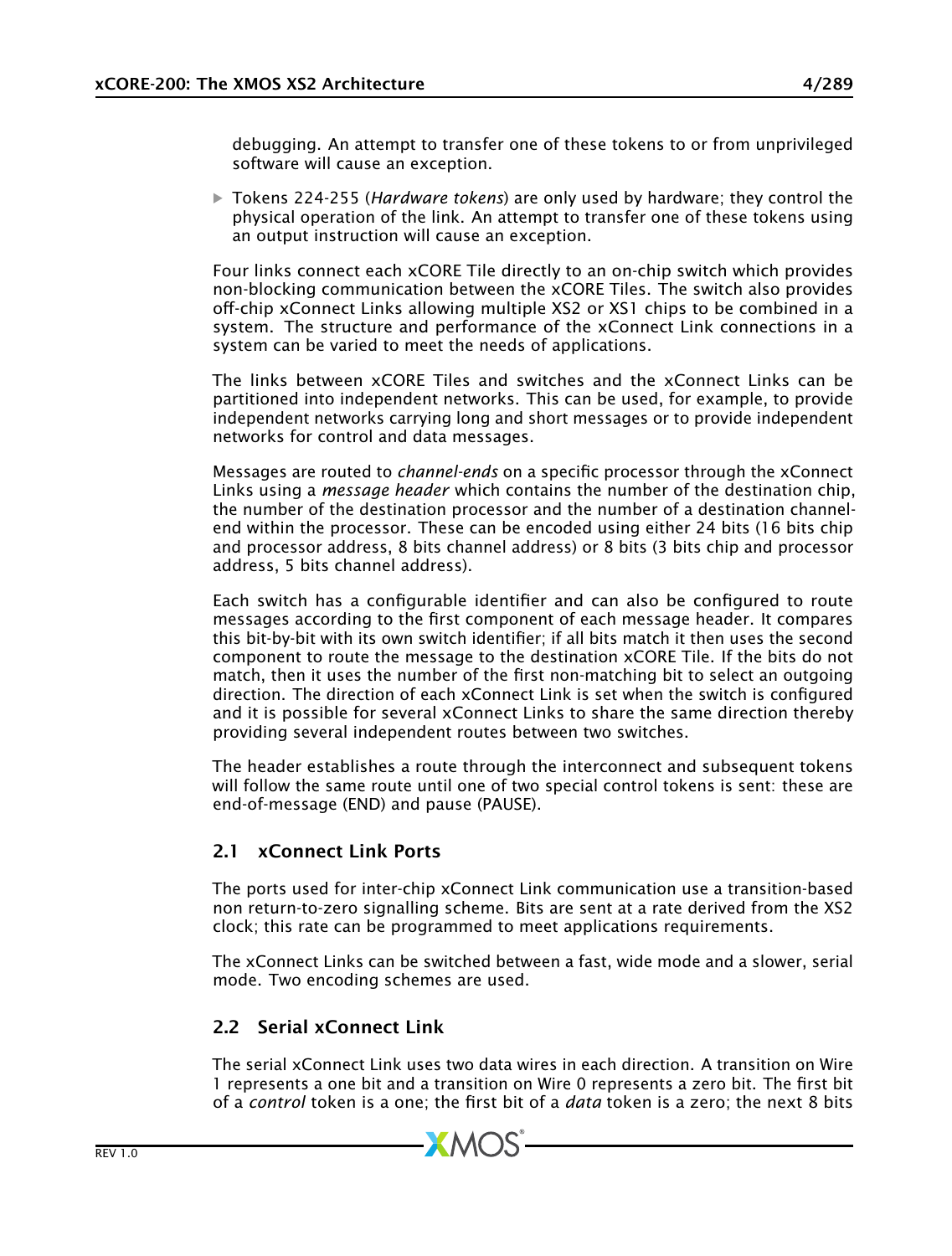are the token value. The two signal wires are both at rest between tokens and the final bit of each token is chosen to return the non-zero signal wire to the rest state; one of the signal wires must be non-zero at this point as nine bits have been sent.

On the serial link, the END and PAUSE tokens are coded directly as application tokens 1 and 2.

The link also uses several hardware tokens. The credit tokens are transmitted by the receiver to control the flow of data; each CREDIT*n* token issues credit to the sender to allow it to send *n* tokens. The HELLO token solicits initial credits, setting up a half-duplex link. To bring up a link, both sides have to issue a HELLO, and both sides have to respond to the HELLO with a CREDIT*n* token.

### token use

224 CREDIT8

- 225 CREDIT64
- 228 CREDIT16
- 230 HELLO

### 2.3 Fast xConnect Link

The fast xConnect Link uses 1-of-5 codes with five data wires in each direction; a *symbol* is transmitted by changing the state of one of the wires. Each symbol has the following meaning:

| symbol                                                               | meaning                                      |
|----------------------------------------------------------------------|----------------------------------------------|
| Wire 0 changes<br>Wire 1 changes<br>Wire 2 changes<br>Wire 3 changes | value 00<br>value 01<br>value 10<br>value 11 |
|                                                                      |                                              |

Wire 4 changes escape

A sequence of four symbols are used to encode each token. In the following *e* is an escape and  $\nu$  is one of the values 00, 01, 10, 11.

### symbol sequence use

| $\upsilon$ | $v \quad v$         |                     | $\boldsymbol{\eta}$ | 256 data tokens           |
|------------|---------------------|---------------------|---------------------|---------------------------|
|            | $\rho \quad v$      | $\eta$              | $\boldsymbol{\eta}$ | 64 control tokens 192-255 |
|            | $v$ e               | $\upsilon$          | $\boldsymbol{\eta}$ | 64 control tokens 128-191 |
| $\upsilon$ | $v$ $e$             |                     | $\boldsymbol{\eta}$ | 64 control tokens 64-127  |
| $\upsilon$ | $\boldsymbol{\eta}$ | $\boldsymbol{\eta}$ | $\rho$              | 64 control tokens 0-63    |
|            |                     |                     |                     |                           |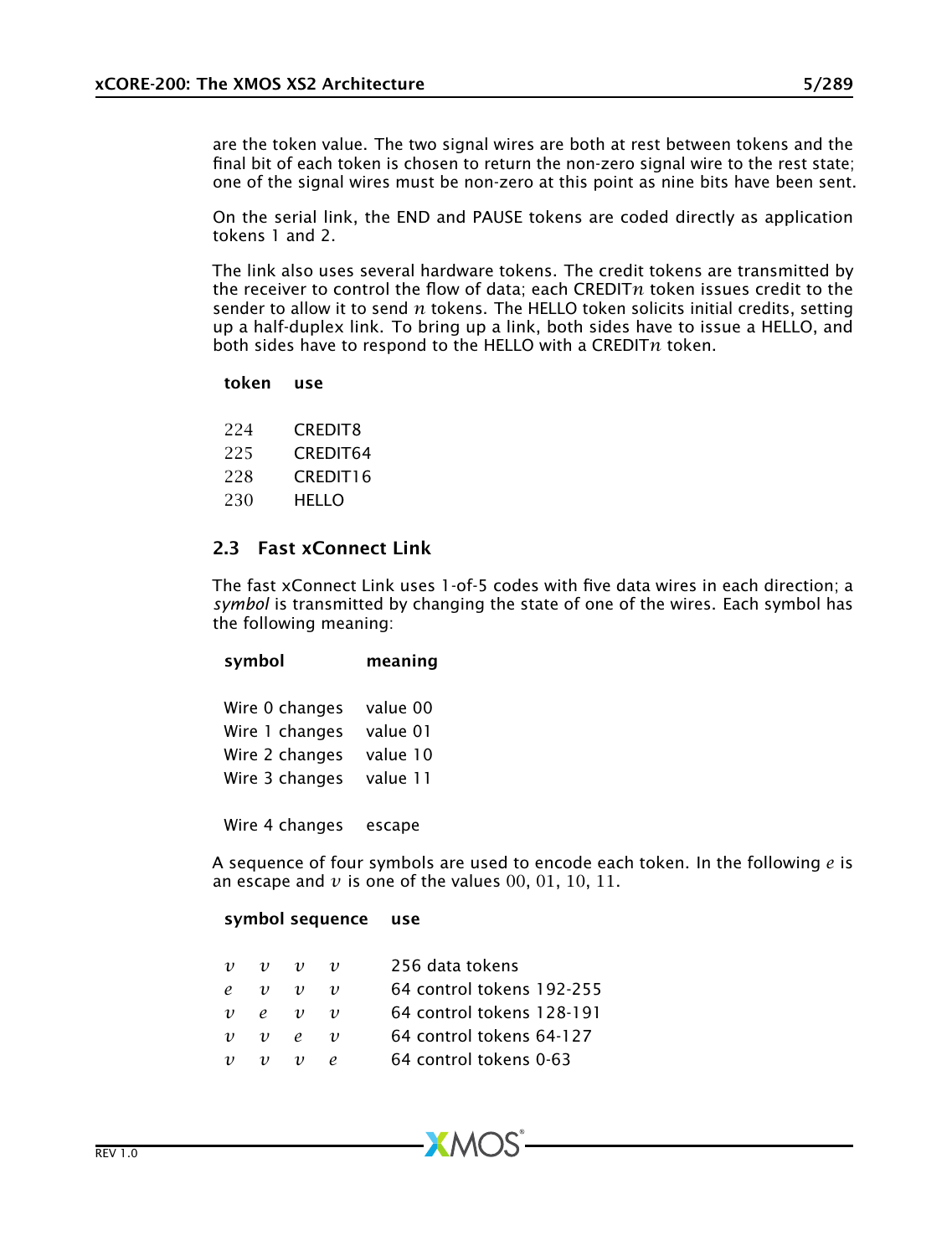There are some additional codes in which more than one symbol is an escape. These are used to code certain control tokens.

#### symbol sequence use

| $\mathfrak{e}$ | e                | υ              | $\upsilon$              | <b>END tokens</b>           |
|----------------|------------------|----------------|-------------------------|-----------------------------|
| $\upsilon$     | $\upsilon$       | $\mathfrak{e}$ | $\mathfrak{e}$          | <b>PAUSE tokens</b>         |
| $\mathfrak{e}$ | $\boldsymbol{v}$ | $\upsilon$     | $\mathcal{C}_{0}$       | NOP (return to zero) tokens |
| $\mathfrak{e}$ | 11               | 11             | $\boldsymbol{\upsilon}$ | NOP (return to zero) tokens |
|                |                  |                |                         |                             |
| $\mathfrak{e}$ | $($ $()()$       | e              | 00                      | CREDIT8                     |
| $\mathfrak{e}$ | 01               | e              | 01                      | <b>CREDIT64</b>             |
| $\mathfrak{e}$ | 10               | e              | 10                      | <b>HELLO</b>                |
| $\mathfrak{e}$ | 11               | e              | 11                      | CREDIT16                    |
|                |                  |                |                         |                             |

Because each token contains four symbols, at the end of each token there are always an even number of signal wires in a non-zero state. To send an END or PAUSE, one of the END or PAUSE tokens is chosen to leave at most two signal wires in a non-zero state; this can be followed by a NOP token which is chosen to leave all of the signal wires in a zero state.

<span id="page-5-0"></span>The encoding of the credit and reset tokens has been chosen so that the state of the signal wires after the token is the same as it was before the token.

## 3 Concurrent Threads

A single XCore enables a number of tasks to execute concurrently in *threads*. Each thread executes a series of instructions that follow a conventional three register operand model. Threads have access to *resources* that enable a thread to interact with other threads or the outside world.

Each xCORE Tile has hardware support for executing a number of concurrent threads. This includes:

- $\triangleright$  a set of registers for each thread.
- $\triangleright$  a thread scheduler which dynamically selects which thread to execute.
- $\triangleright$  a set of synchronisers to synchronise thread execution.
- $\triangleright$  a set of channels used for communication with other threads.
- $\triangleright$  a set of ports used for input and output.
- $\triangleright$  a set of timers to control real-time execution.
- $\triangleright$  a set of clock generators to enable synchronisation of the input-output with an external time domain.
- $\triangleright$  a set of hardware locks to enable low level locking

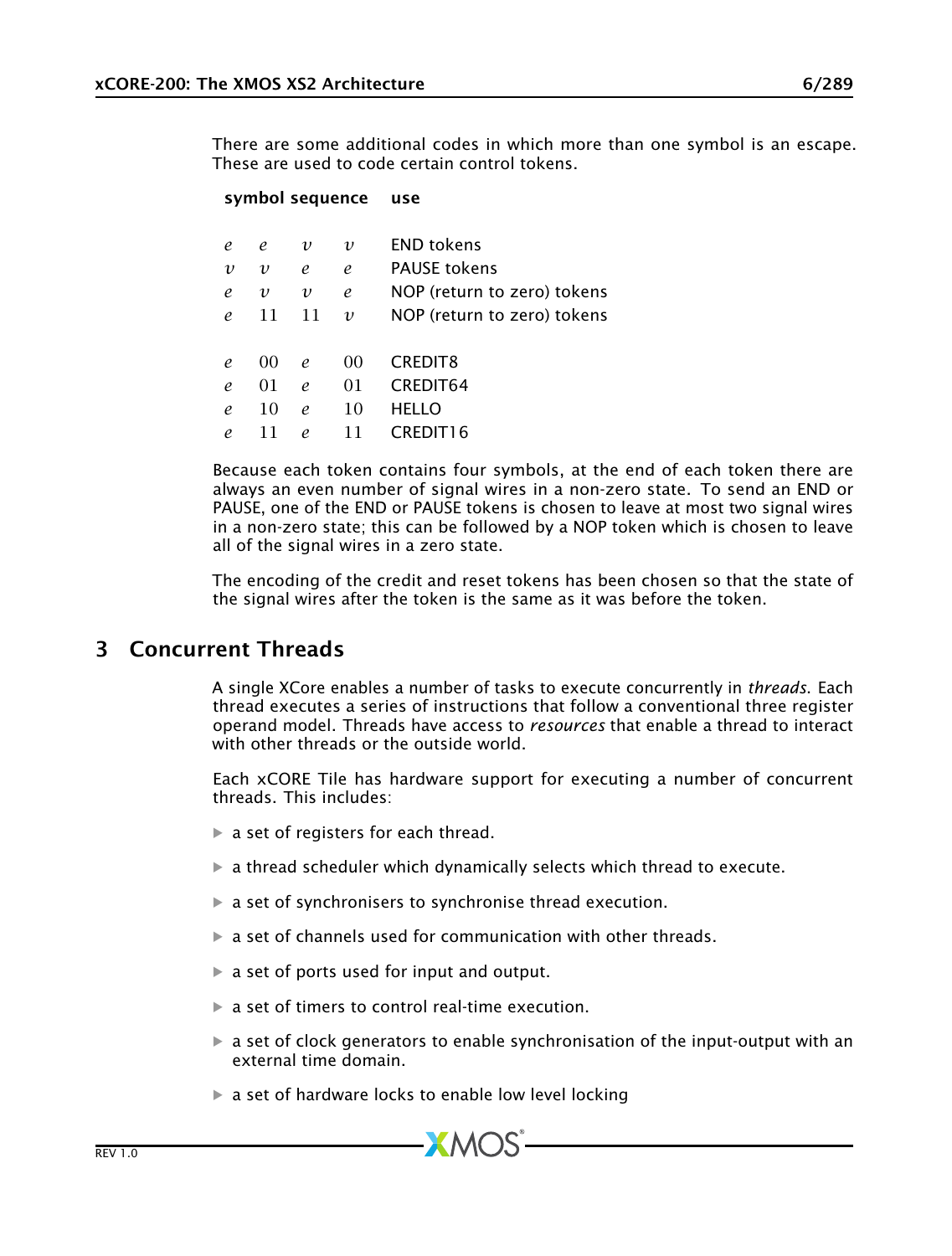Instructions are provided to support initialisation, termination, starting, synchronising and stopping threads; also there are instructions to provide input-output and inter-thread communication.

The set of threads on each xCORE Tile can be used:

- $\triangleright$  to implement input-output controllers executed concurrently with applications software.
- $\triangleright$  to allow communications or input-output to progress together with processing.
- $\triangleright$  to allow latency hiding in the interconnect by allowing some threads to continue whilst others are waiting for communication to or from remote xCORE Tiles.

The instruction set includes instructions that enable the threads to communicate and perform input and output. These:

- $\triangleright$  provide event-driven communications and input-output with waiting threads automatically descheduled.
- $\triangleright$  support streamed, packetised or synchronised communication between threads anywhere in a system.
- $\blacktriangleright$  enable the processor to idle with clocks disabled when all of its threads are waiting so as to save power.
- <span id="page-6-0"></span> $\blacktriangleright$  allow the interconnect to be pipelined and input-output to be buffered.

# 4 The xCORE Tile Instruction Set

The main features of the instruction set used by the xCORE Tile processors are as follows.

- $\triangleright$  Short instructions are provided to allow efficient access to the stack and other data regions allocated by compilers; these also provide efficient branching and subroutine calling. The short instructions have been chosen on the basis of extensive evaluation to meet the needs of modern compilers.
- $\triangleright$  The memory is byte addressed; however all accesses must be aligned on natural boundaries so that, for example, the addresses used in 32-bit loads and stores must have the two least significant bits zero. The memory is little endian.
- $\triangleright$  The processor supports a number of threads each of which has its own set of registers. Some registers are used for specific purposes such as accessing the stack, the data region or large constants in a constant pool.
- $\blacktriangleright$  Input and output instructions allow very fast communications between threads within an xCORE Tile and between xCORE Tiles. They also support high speed, low-latency, input and output. They are designed to support high-level concurrent programming techniques.

Most instructions are 16-bit. Many instructions use operands in the range 0 *. . .* 11 as this allows sufficient three-address instructions to be encoded using 16 bit instruc-

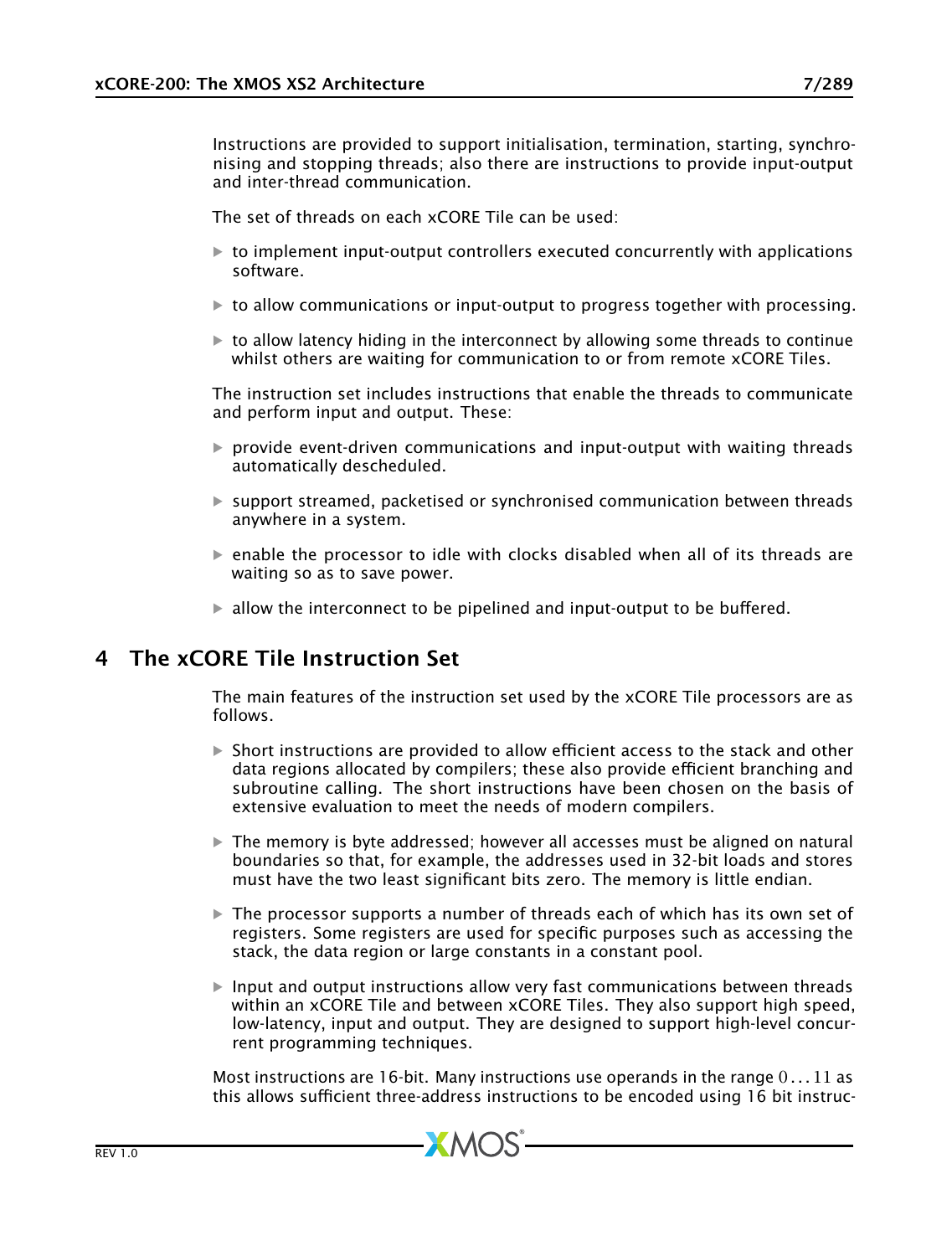tions. Instruction prefixes are used to extend the range of immediate operands and to provide more inter-register operations (and inter-register operations with more operands). The prefixes are:

- $\triangleright$  PFIX which concatenates its 10-bit immediate with the immediate operand of the next 16-bit instruction.
- $\triangleright$  EOPR which concatenates its 11-bit operation set with the following instruction.

The prefixes are inserted automatically by compilers and assemblers.

The normal state of a thread is represented by 12 operand registers, 4 access registers and 2 control registers.

The twelve operand registers  $r0...r11$  are used by instructions which perform arithmetic and logical operations, access data structures, and call subroutines.

The access registers are:

### register number use

| $\mathcal{C} \mathcal{V}$ | 12 | constant pool pointer |
|---------------------------|----|-----------------------|
| dp                        | 13 | data pointer          |
| sp                        | 14 | stack pointer         |
| lr                        | 15 | link register         |

The control registers are:

#### register number use

| pc | 16 | program counter |
|----|----|-----------------|
| sr | 17 | status register |

Each thread has seven additional registers which have very specific uses:

### register number use

| Spc | 18 | saved pc             |
|-----|----|----------------------|
| ssr | 19 | saved status         |
| et  | 20 | exception type       |
| ed. | 21 | exception data       |
| sed | 22 | saved exception data |
| kep | 23 | kernel entry pointer |
| ksp | 24 | kernel stack pointer |
|     |    |                      |

The status register *sr* contains the following information: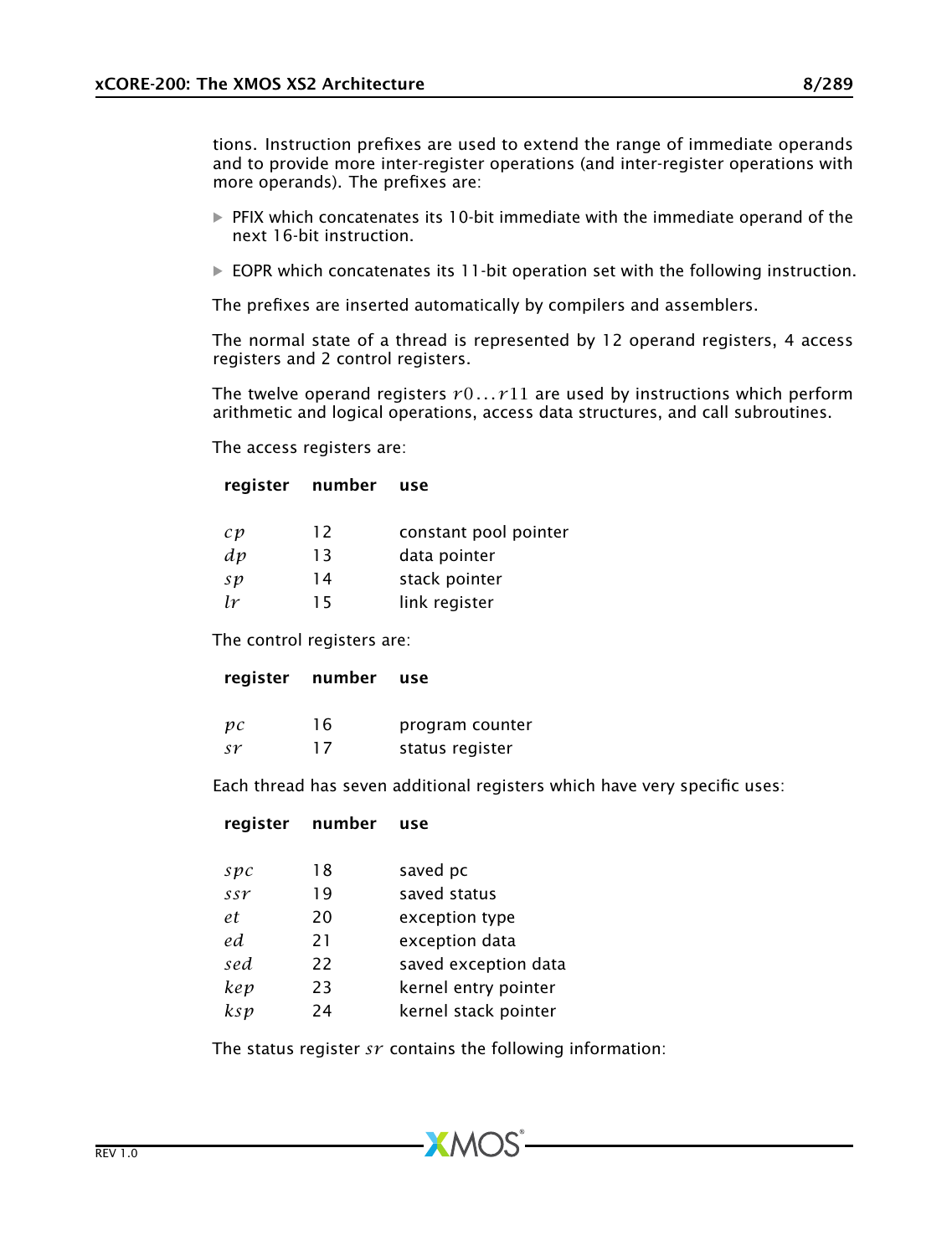| bit      | number | use                                           |
|----------|--------|-----------------------------------------------|
| eeble    | 0      | event enable                                  |
| ieble    |        | interrupt enable                              |
| inenb    | 2      | thread is enabling events                     |
| inint    | 3      | thread is in interrupt mode                   |
| ink      | 4      | thread is in kernel mode                      |
| reserved | 5      | do not use                                    |
| waiting  | 6      | thread waiting to execute current instruction |
| fast     | 7      | thread enabled for fast input-output          |
| di       | 8      | thread is running in dual issue mode          |
| kedi     | 9      | thread switches to dual issue on kernel entry |
| hipri    | 10     | thread is in high priority mode               |

# 5 Instruction Issue and Execution

<span id="page-8-0"></span>The processor is implemented using a short pipeline to maximise responsiveness. It is optimised to provide deterministic execution of multiple threads. There is no need for forwarding between pipeline stages and no need for speculative instruction issue and branch prediction. The memory is 128-bit wide, enabling sufficient instructions to be fetched simultaneously to enable the processor to run at full speed using a unified memory system. Long sequences of memory accesses require an occassional instruction fetch, consuming one extra thread cycle.

## 5.1 Scheduler Implementation

The threads in an xCORE Tile are intended to be used to perform several simultaneous real-time tasks such as input-output operations, so it is important that the performance of an individual thread can be guaranteed. The scheduling method used allows any number of threads to share a single unified memory system and input-output system whilst guaranteeing that with *n* threads able to execute, each will get at least 1*/n* processor cycles. In fact, it is useful to think of a *thread cycle* as being *n* processor cycles.

From a software design standpoint, this means that the minimum performance of a thread can be calculated by counting the number of concurrent threads at a specific point in the program. In practice, performance will almost always be higher than this because individual threads will sometimes be delayed waiting for input or output and their unused processor cycles can be taken by other threads. Further, the time taken to re-start a waiting thread is always at most one thread cycle. (Note that the use of priority threads will cause a slightly different but still predictable performance pattern, see Section [5.3.](#page-11-1))

The set of *n* threads can therefore be thought of as a set of virtual processors each with clock rate at least 1*/n* of the clock rate of the processor itself. The only exception to this is that if the number of threads is less than the pipeline depth *p*, the clock rate is at most 1*/p*.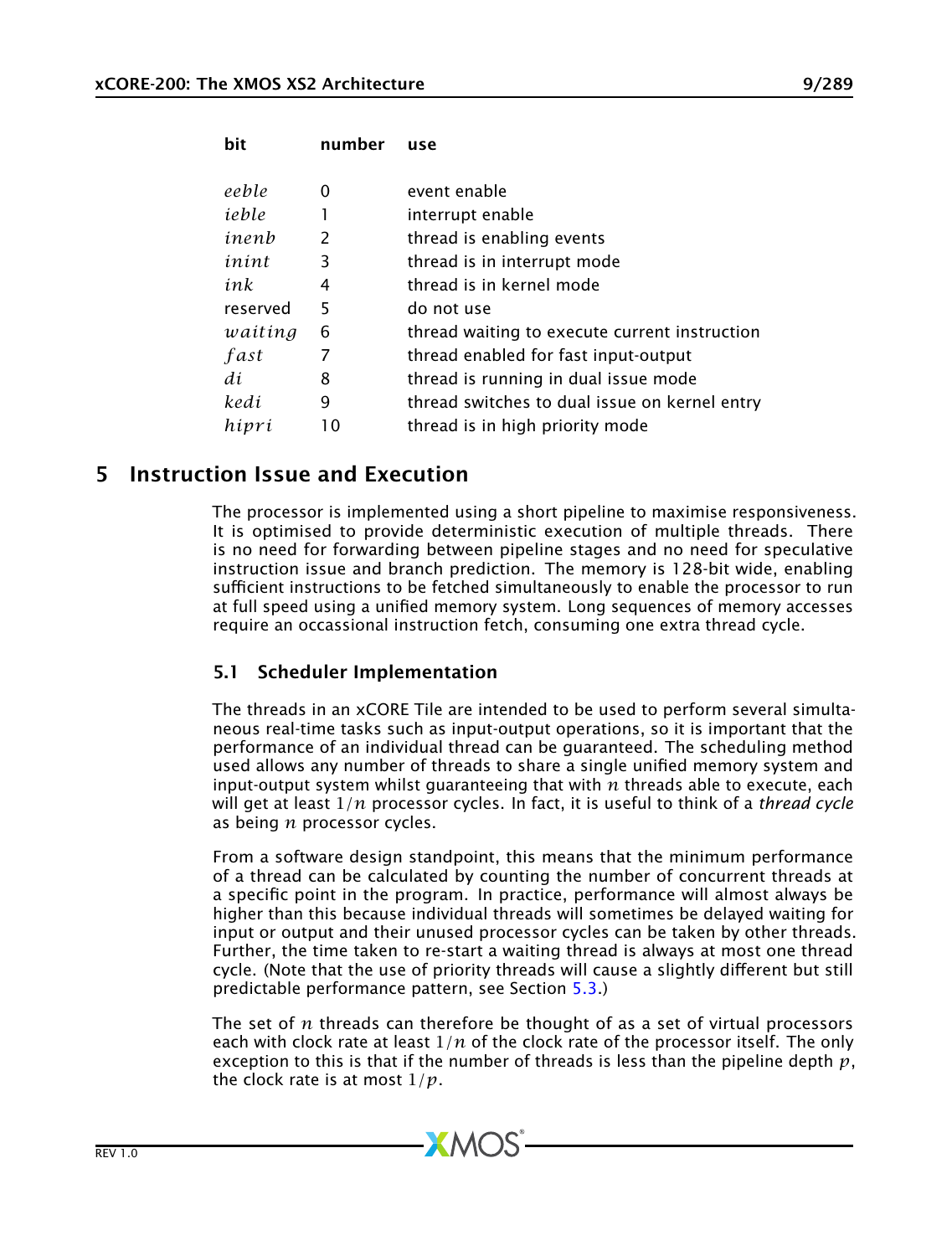Each thread has a 256-bit instruction buffer which is able to hold sixteen short instructions or eight long ones. Instructions are issued from the runnable threads in a round-robin manner, ignoring threads which are not in use or are paused waiting for a synchronisation or input-output operation.

The pipeline has a memory access stage which is available to *all* instructions. The rules for performing an instruction fetch are as follows.

- $\triangleright$  Any instruction which requires data-access performs it during the memory access stage.
- $\triangleright$  Branch instructions fetch their branch target instructions during the memory access stage unless they also require a data access (in which case they will leave the instruction buffer empty).
- $\triangleright$  Conditional branches only ever fetch instructions around the target address.
- $\triangleright$  Any other instruction (such as ALU operations) uses the memory access stage to perform an instruction fetch. This is used to load the thread's own instruction buffer unless it is full.
- $\blacktriangleright$  If the instruction buffer is empty when an instruction should be issued, a special *fetch no-op* is issued; this will use its memory access stage to load the issuing thread's instruction buffer.

There are very few situations in which a *fetch no-op* is needed, and these can often be avoided by simple instruction scheduling in compilers or assemblers. An obvious example is to break long sequences of loads or stores by interspersing ALU operations.

Certain instructions cause threads to become non-runnable because, for example, an input channel has no available data. When the data becomes available, the thread will continue from the point where it paused.

To achieve this, each thread has an individual ready request signal. The thread identifier is passed to the resource (port, channel, timer etc) and used by the resource to select the correct ready request signal. The assertion of this will cause the thread to be re-started, normally by re-entering it into the round-robin sequence and re-issuing the input instruction. In most situations this latency is acceptable, although it results in a response time which is longer than the virtual cycle time because of the time for the re-issued instruction to pass through the pipeline.

To enable the virtual processor to perform one input or output per virtual cycle, a *fast-mode* is provided. When a thread is in fast-mode, it is not de-scheduled when an instruction can not complete; instead the instruction is re-issued until it completes.

Events and interrupts are slightly different from normal input and output, because a vector must also be supplied and the target instruction fetched before execution can proceed. However, the same ready request system is used. The result will be to make the thread runnable but with an empty instruction buffer.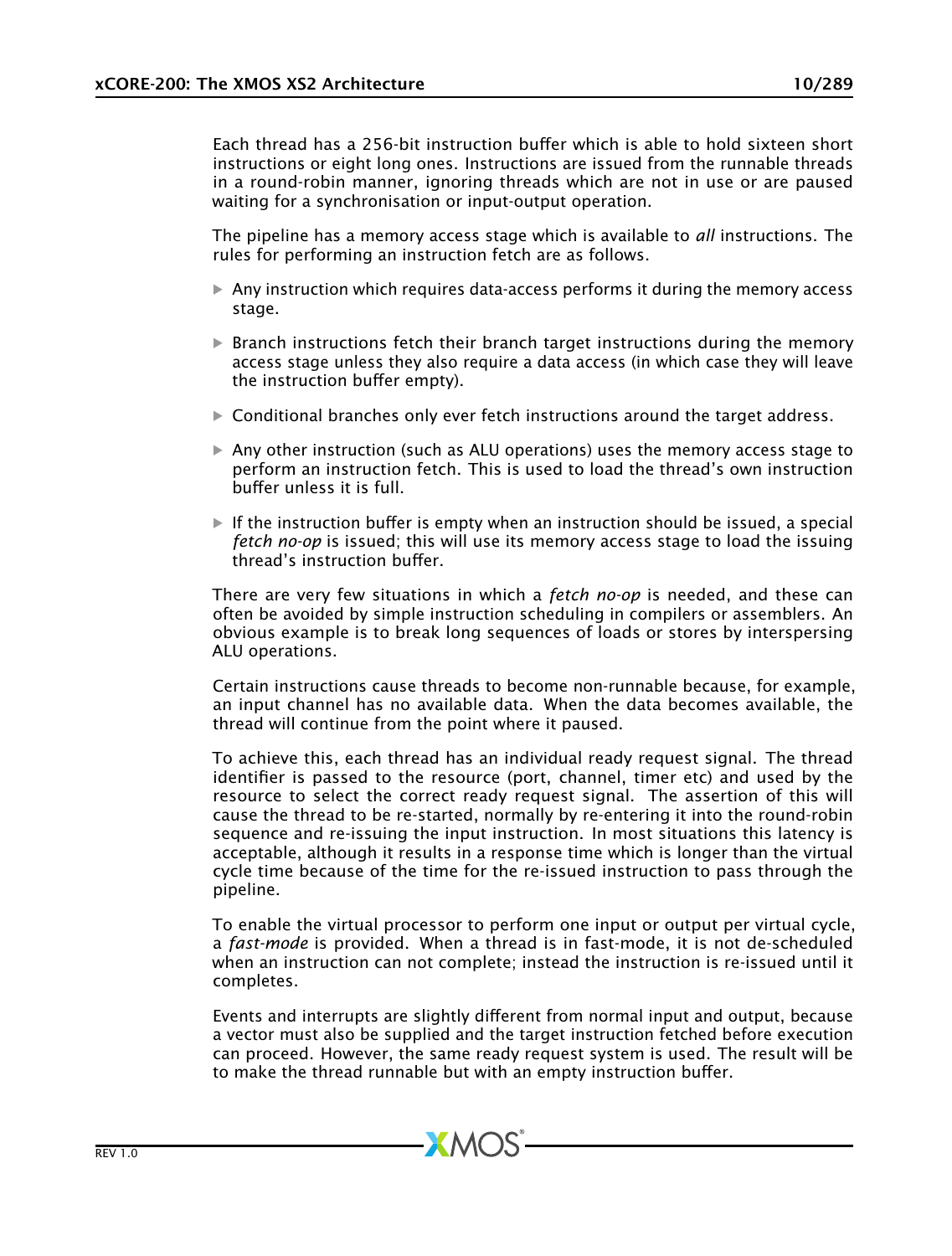A variation on the *fetch no-op* is the *event no-op*; this is used to access the resource which generated the event (or interrupt) using the thread identifier; the resource can then supply the appropriate vector in time for it to be used for instruction fetch during the event no-op memory access stage. This means that at most one virtual cycle is used to process the vector, so there will be at most two virtual cycles before instruction issue following an event or interrupt.

The xCORE Tile scheduler therefore allows threads to be treated as virtual processors with performance predicted by tools. There is no possibility that the performance can be reduced below these predicted levels when virtual processors are combined.

## <span id="page-10-0"></span>5.2 Single and Dual Issue

An XS2 has two *lanes*: the memory lane can execute all memory instructions, branches, and basic arithmetic, and the resource lane can execute all resource instructions and basic arithmetic. Each thread can chose to execute in *dual issue mode*, in which case the processor will execute two 16-bit instructions or a single 32-bit instruction in a single thread cycle. In dual issue mode, all instructions must be aligned: 32-bit instructions must be 32-bit aligned and pairs of 16-bit instructions must be aligned on a 32-bit boundary. The program counter is always aligned two a 32-bit boundary and points to an issue slot rather than to an individual instruction. The 16 bit value stored at addresses  $4n + 2$  and  $4n + 3$ encodes an instruction for the memory lane. The 16-bit value stored at at addresses 4*n* + 0 and 4*n* + 1 encodes an instruction for the resource lane. Long instructions are stored in a word at addresses  $4n + 0...4n + 3$ .

Where two instructions are executed simultaneously, any destination operands should be disjoint. If they are not disjoint, an exception will be raised.

When the resource lane stalls a thread, the other lane will be stalled also. This is normally not observable, except when an interrupt or an exception is raised. On an interrupt or exception, no registers will be overwritten, and the PC will point to the instruction to be reexecuted.

If an instruction in one of the two lanes causes an exception, then this exception is reported. If the other lane is executing an instruction then this second instruction is aborted. If the instructions in both lanes cause an exception, then only one exception is reported, and both instructions are aborted, but any memory store which is in progress will complete. On an exception, the savedPC value is set to the instruction that caused the exception.

A single bit in the status register, DI, enables dual-issue. If this bit is not set, then instructions flow through one lane at a time, and mis-aligned 32-bit instructions are allowed. The dual-issue-bit is set and cleared on a per function basis. The bit is saved in the lowest bit of LR when a function call is taken. It is restored on a RETSP instruction. The dual-issue-bit is set on executing a DUALENTSP x instruction, and cleared on executing an ENTSP  $x$  instruction. This enables functions to be dual or single issue.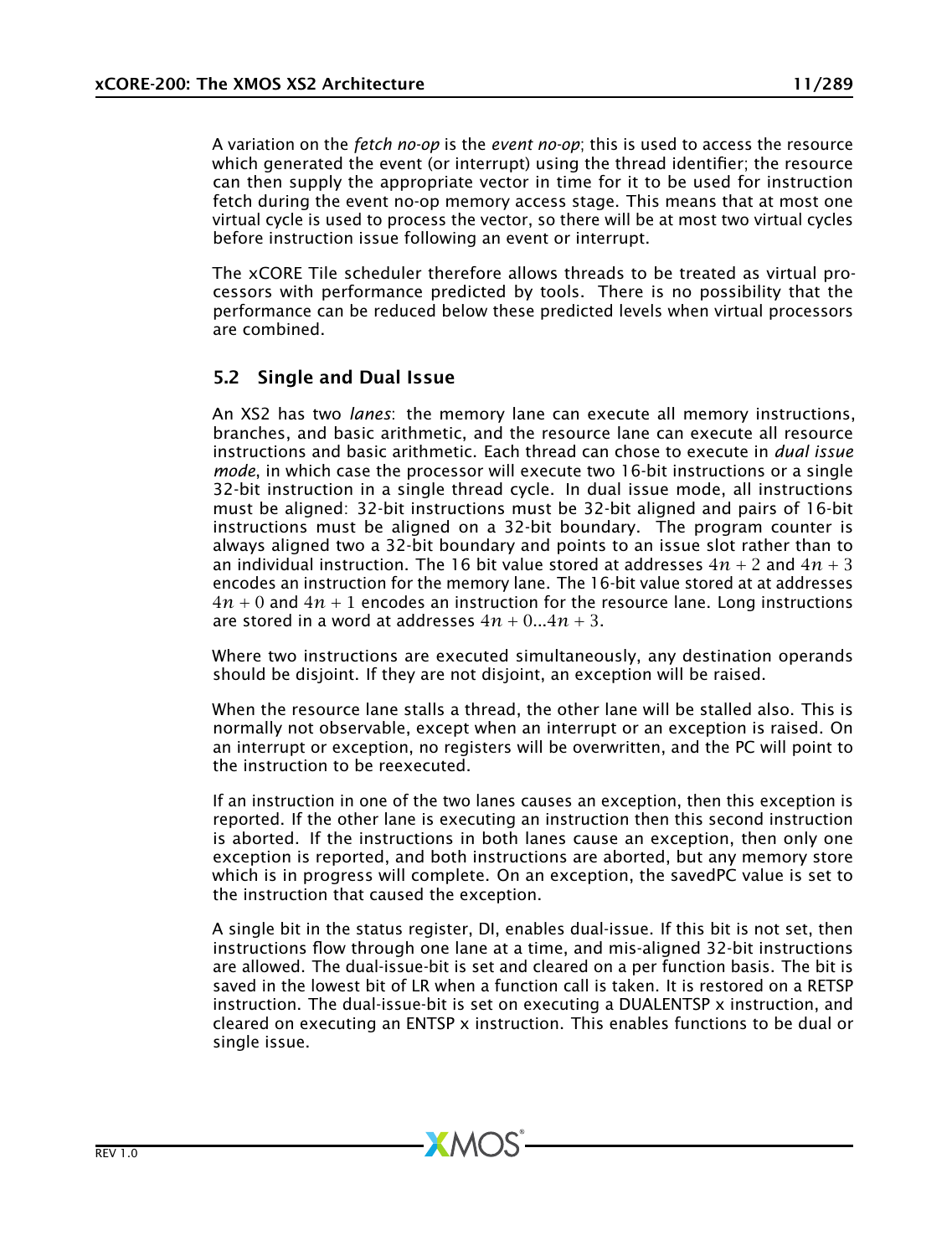### <span id="page-11-1"></span>5.3 High priority threads

Threads can be set to be *high priority*. If no high priority threads are runnable, then a low priority thread will be scheduled if one is runnable. If high priority threads are runnable, then they will be scheduled, but at least one low priority thread will be executed on every iteration of the high priority queue. This means that all threads are always guaranteed progress.

<span id="page-11-0"></span>Threads start as low-priority and only threads that require a very short turn around time or maximum throughput will be high priority.

# 6 Instruction Set Notation and Definitions

In the following description

| Bpw                       | is the number of bytes in a word                                        |
|---------------------------|-------------------------------------------------------------------------|
| bpw                       | is the number of bits in a word                                         |
|                           |                                                                         |
| тет                       | represents the memory                                                   |
|                           |                                                                         |
| $\mathcal{D} \mathcal{C}$ | represents the program counter                                          |
| sr                        | represents the status register                                          |
| sp                        | represents the stack pointer                                            |
| dp                        | represents the data pointer                                             |
| c p                       | represents the constant pool pointer                                    |
| lr                        | represents the link register                                            |
|                           |                                                                         |
| r0r11                     | represent specific operand registers                                    |
|                           |                                                                         |
| $\mathcal{X}$             | (a single small letter) represents one of $r0r11$                       |
| X                         | (a single large letter) represents one of $r0r11$ , sp, dp, cp, lr      |
| $u_{s}$                   | is a small unsigned source operand in the range $011$                   |
| bitp                      | is one of $bpw$ , 1, 2, 3, 4, 5, 6, 7, 8, 16, 24, 32 encoded as a $u_s$ |
| $u_{16}$                  | is a 16-bit source operand in the range $065535$                        |
| $u_{20}$                  | is a 20-bit source operand in the range $0 \dots 1048575$               |
| iw                        | is the issue-width in bytes, 2 (for single issue) or 4 (for dual issue) |

Note that when the program counter (*pc*) is used by an instruction, it is always pointing to the next instruction. Instructions that access the location of the current instruction use *pcold*.

The operators used in this manual are: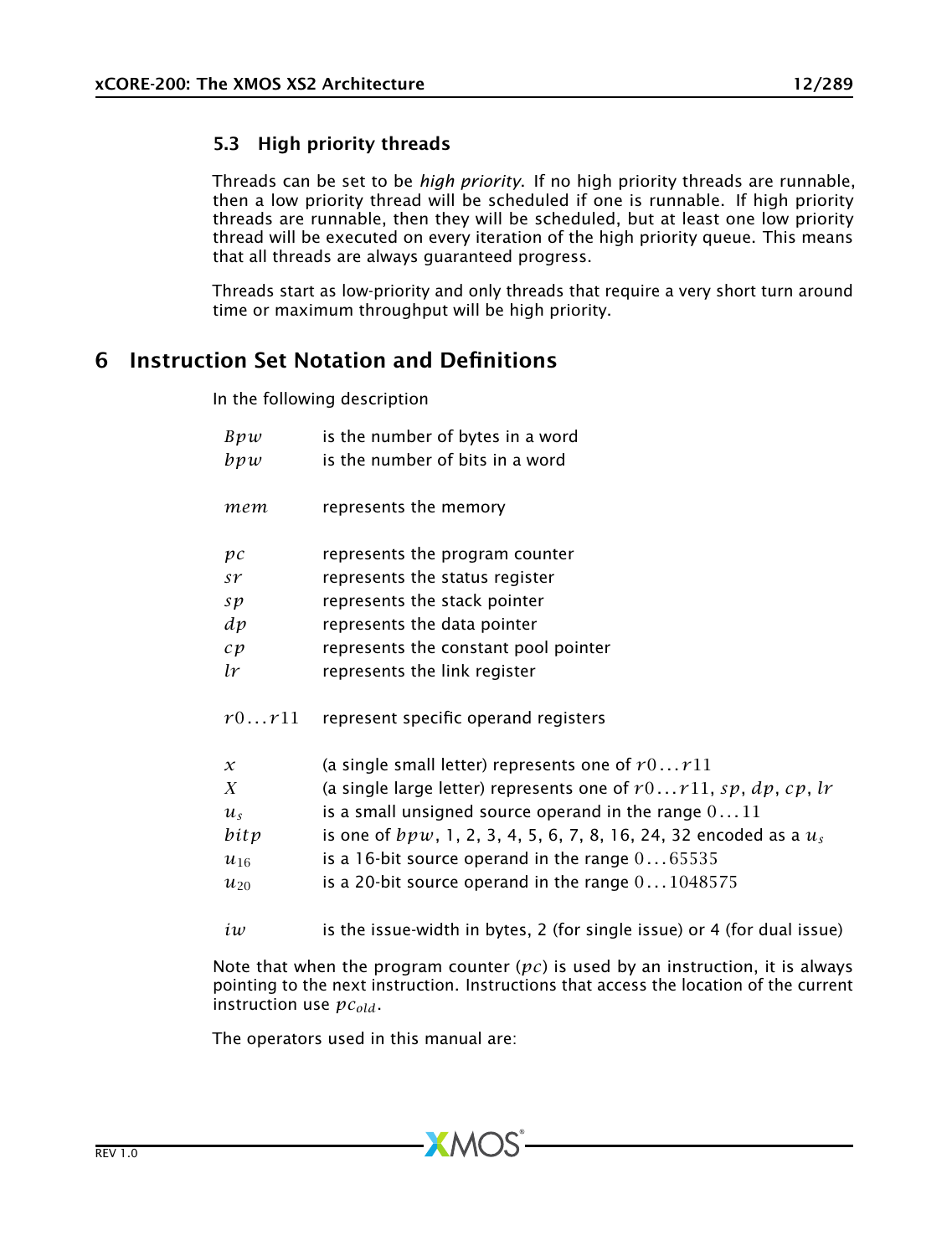| $\vee$                           | logical or                                                                                                          |
|----------------------------------|---------------------------------------------------------------------------------------------------------------------|
| $\vee$ bit                       | bitwise or                                                                                                          |
| $\wedge$                         | logical and                                                                                                         |
| $\wedge$ bit                     | bitwise and                                                                                                         |
| $+, -, \times, \div, \text{mod}$ | arithmetic operations; full precision unsigned integer,<br>unless specified as signed                               |
| $2^n$                            | integer power                                                                                                       |
| $l - r$                          | assignment of $r$ to $l$ ; if $r$ has more bits than $l$ , then the<br>most significant bits of $r$ will be ignored |
| $\lnot$                          | logical not                                                                                                         |
| $\neg_{bit}$                     | bitwise not                                                                                                         |
| $\oplus$                         | bitwise xor                                                                                                         |
| mem[x]                           | An entity at memory address x                                                                                       |
| $\gamma$ [bit x]                 | A single bit of $\gamma$                                                                                            |
| y[bits xz]                       | A slice of y comprising $x - z + 1$ bits; $x \ge z$                                                                 |
| x : y                            | Concatenates x and y, ie, $x \ll b p w \lor_{bit} y$                                                                |
| $\forall x \in \mathcal{V}$      | for each value x in the set $\gamma$                                                                                |

Some useful functions are

 $zext(x, n) = x \wedge (2^n - 1)$  zero extend  $sext(x, n) = -(2^{n-1} \wedge x) \vee x$  sign extend

# 6.1 Instruction Prefixes

If the most significant 10 bits of a  $u_{16}$  or  $u_{20}$  instruction operand are non-zero, a 16-bit prefix (PFIX) preceding the instruction is used to encode them. The least significant bits are encoded within the instruction itself.

<span id="page-12-0"></span>A different kind of 16-bit prefix (EOPR) is used to encode instructions with more than three operands, or to encode the less common instructions.

## 7 Data Access

### 7.1 Access to words

The data access instructions fall into several groups. One of these provides access via the stack pointer.

| LDWSP | $D \leftarrow mem[sp + u_{16} \times Bpw]$ load word from stack |                               |
|-------|-----------------------------------------------------------------|-------------------------------|
| STWSP | $mem[sp + u_{16} \times Bpw] \leftarrow S$ store word to stack  |                               |
|       | <b>LDAWSP</b> $D \leftarrow sp + u_{16} \times Bpw$             | load address of word in stack |

Another is similar, but provides access via the data pointer.

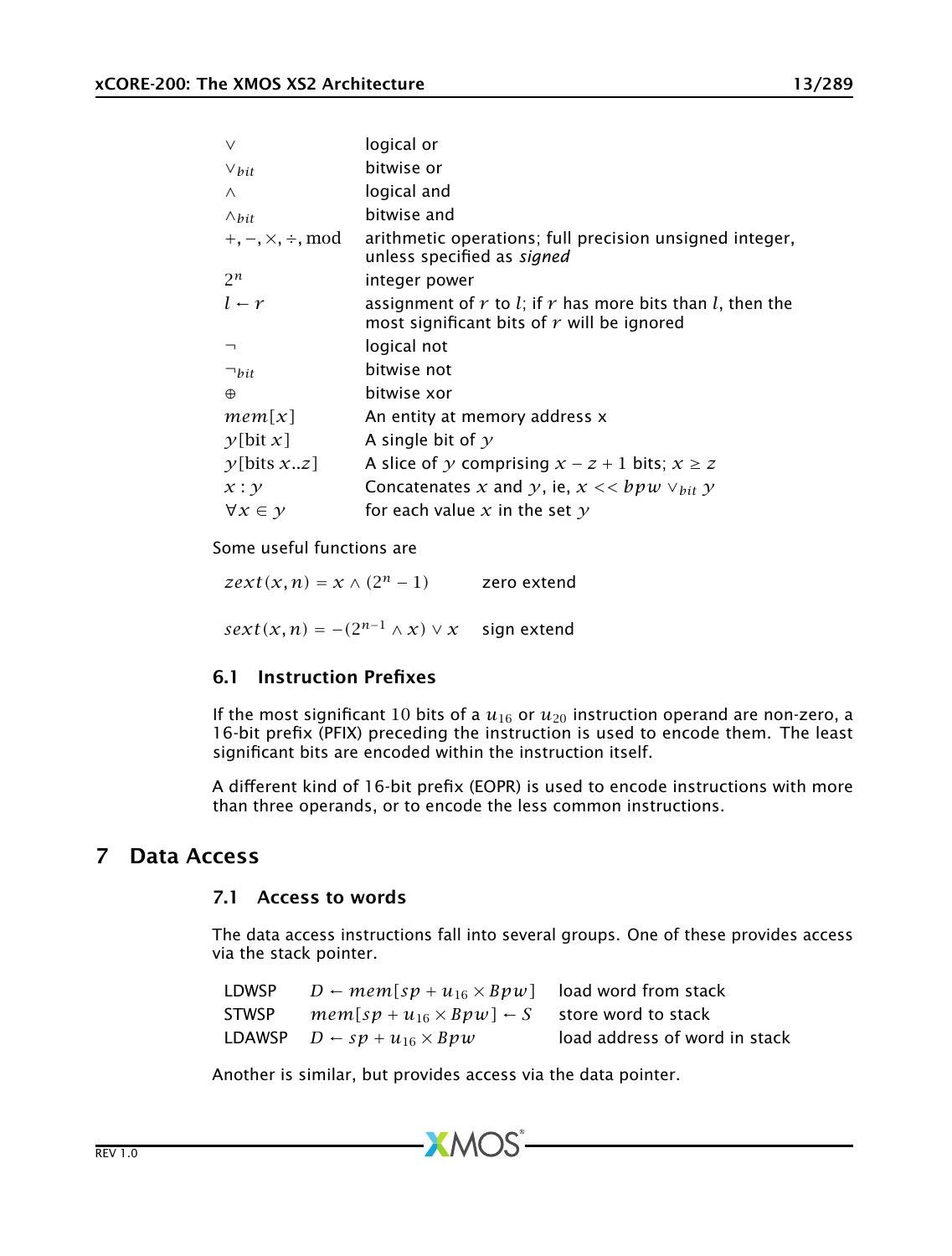| LDWDP | $D \leftarrow mem[dp + u_{16} \times Bpw]$ load word from data |                              |
|-------|----------------------------------------------------------------|------------------------------|
| STWDP | $mem[dp + u_{16} \times Bpw] \leftarrow S$ store word to data  |                              |
|       | LDAWDP $D \leftarrow dp + u_{16} \times Bpw$                   | load address of word in data |

Access to constants and program addresses is provided by instructions which either load values directly or load them from the constant pool.

| LDC.          | $D - u_{16}$                                 | load constant                      |
|---------------|----------------------------------------------|------------------------------------|
| <b>LDWCP</b>  | $D \leftarrow mem[cp + u_{16} \times Bpw]$   | load word from constant pool       |
| <b>LDAWCP</b> | $r11 - cp + u_{16} \times Bpw$               | load word address in constant pool |
| LDWCPL        | $r11 \leftarrow mem[cp + u_{20} \times Bpw]$ | load word from constant pool long  |
| LDAPF         | $r11 - pc + u_{20} \times iw$                | load address in program forward    |
| LDAPB         | $r11 - pc - u_{20} \times iw$                | load address in program backward   |

Access to data structures is provided by instructions which use any of the operand registers as a base address, and combine this with a scaled offset. In the case of word accesses, the operand may be a small constant or another operand register, and the instructions are as follows:

| LDWI          | $d \leftarrow mem[b+u, \times Bpw]$  | load word                     |
|---------------|--------------------------------------|-------------------------------|
| <b>STWI</b>   | $mem[b+us \times Bpw] \leftarrow s$  | store word                    |
| LDAWFI        | $d-b+u_s\times Bpw$                  | load address of word forward  |
| <b>LDAWBI</b> | $d \leftarrow b - u_s \times Bpw$    | load address of word backward |
|               |                                      |                               |
|               |                                      |                               |
| <b>LDW</b>    | $d \leftarrow mem[b + i \times Bpw]$ | load word                     |
| <b>STW</b>    | $mem[b + i \times Bpw] \leftarrow s$ | store word                    |
| <b>LDAWF</b>  | $d-b+i\times Bpw$                    | load address of word forward  |
| <b>LDAWB</b>  | $d - b - i \times Bpw$               | load address of word backward |

### 7.2 Access to sub-words

In the case of access to 16-bit quantities, the base address is combined with a scaled operand, which must be an operand register. The least significant bit of the resulting address must be zero. The 16-bit item is loaded and sign extended into a word.

| LD16S | $d \leftarrow sext(mem[b + i \times 2], 16)$ load 16-bit signed item |                                      |
|-------|----------------------------------------------------------------------|--------------------------------------|
| ST16  | $mem[b + i \times 2] \leftarrow s$                                   | store 16-bit item                    |
|       | LDA16F $d - b + i \times 2$                                          | load address of 16-bit item forward  |
|       | LDA16B $d - b - i \times 2$                                          | load address of 16-bit item backward |

In the case of access to 8-bit quantities, the base address is combined with an unscaled operand, which must be an operand register. The 8-bit item is loaded and zero extended into a word.

LD8U  $d \leftarrow zext(mem[b + i], 8)$  load byte unsigned ST8  $mem[b + i] \leftarrow s$  store byte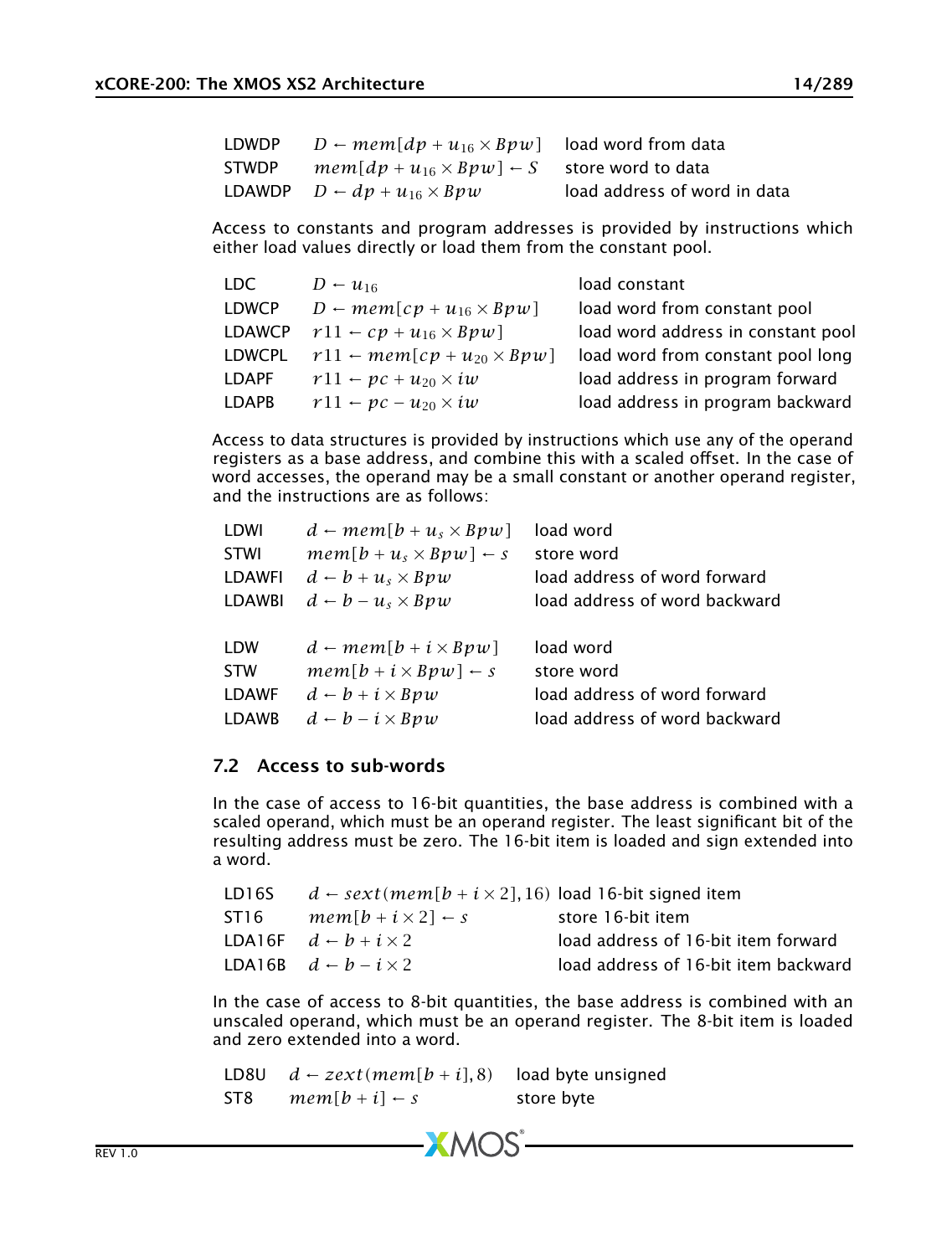Access to part words, including bit-fields, is provided by a small set of instructions which are used in conjunction with the shift and bitwise operations described below. These instructions provide for mask generation of any length up to 32 bits, sign extension and zero-extension from any bit position, and clearing fields within words prior to insertion of new values.

| MKMSK  | $d \leftarrow 2^s - 1$       | make mask             |
|--------|------------------------------|-----------------------|
| MKMSKI | $d-2^{bitp}-1$               | make mask immediate   |
| SEXT   | $d \leftarrow sext(d,s)$     | sign extend           |
| SEXTI  | $d \leftarrow sext(d, bitp)$ | sign extend immediate |
| ZEXT   | $d - zext(d, s)$             | zero extend           |
| ZEXTI  | $d \leftarrow zext(d, bitp)$ | zero extend immediate |
| ANDNOT | $d-d \wedge \neg s$          | and not (clear field) |
|        |                              |                       |

The SEXTI and ZEXTI instructions can also be used in conjunction with the LD16S and LD8U instructions to load unsigned 16-bit and signed 8-bit values.

### <span id="page-14-0"></span>7.3 Access to double words

Pairs of words can be accessed in a single instruction. This requires the address to be aligned on a two-word boundary; it must be a multiple of  $Bpw \times 2$ . For store operations two destination registers must be specified, for load operations two source registers must be specified:

| <b>LDDSP</b> | $d \leftarrow mem[sp + u_s \times Bpw \times 2]$       | load two words from stack |
|--------------|--------------------------------------------------------|---------------------------|
|              | $e \leftarrow mem[sp + u_s \times Bpw \times 2 + Bpw]$ |                           |
| <b>STDSP</b> | $mem[sp+u, \times Bpw \times 2] \leftarrow x$          | store two words to stack  |
|              | $mem[sp+us \times Bpw \times 2 + Bpw] \leftarrow y$    |                           |
| LDDI         | $d \leftarrow mem[b+u, \times Bpw \times 2]$           | load two words            |
|              | $e \leftarrow mem[b+u, \times Bpw \times 2 + Bpw]$     |                           |
| <b>STDI</b>  | $mem[b+u_{s} \times Bpw \times 2] \leftarrow x$        | store two words           |
|              | $mem[b + u_s \times Bpw \times 2 + Bpw] \leftarrow y$  |                           |
| LDD          | $d \leftarrow mem[b + i \times Bpw \times 2]$          | load two words            |
|              | $e \leftarrow mem[b + i \times Bpw \times 2 + Bpw]$    |                           |
| STD          | $mem[b + i \times Bpw \times 2] \leftarrow x$          | store two words           |
|              | $mem[b + i \times Bpw \times 2 + Bpw] \leftarrow y$    |                           |

Note that the stack pointer should be double word aligned if double loads and double stores are used. The LDDSP and STDSP instructions can be used for saving context efficiently.

 $X$ M $(S)$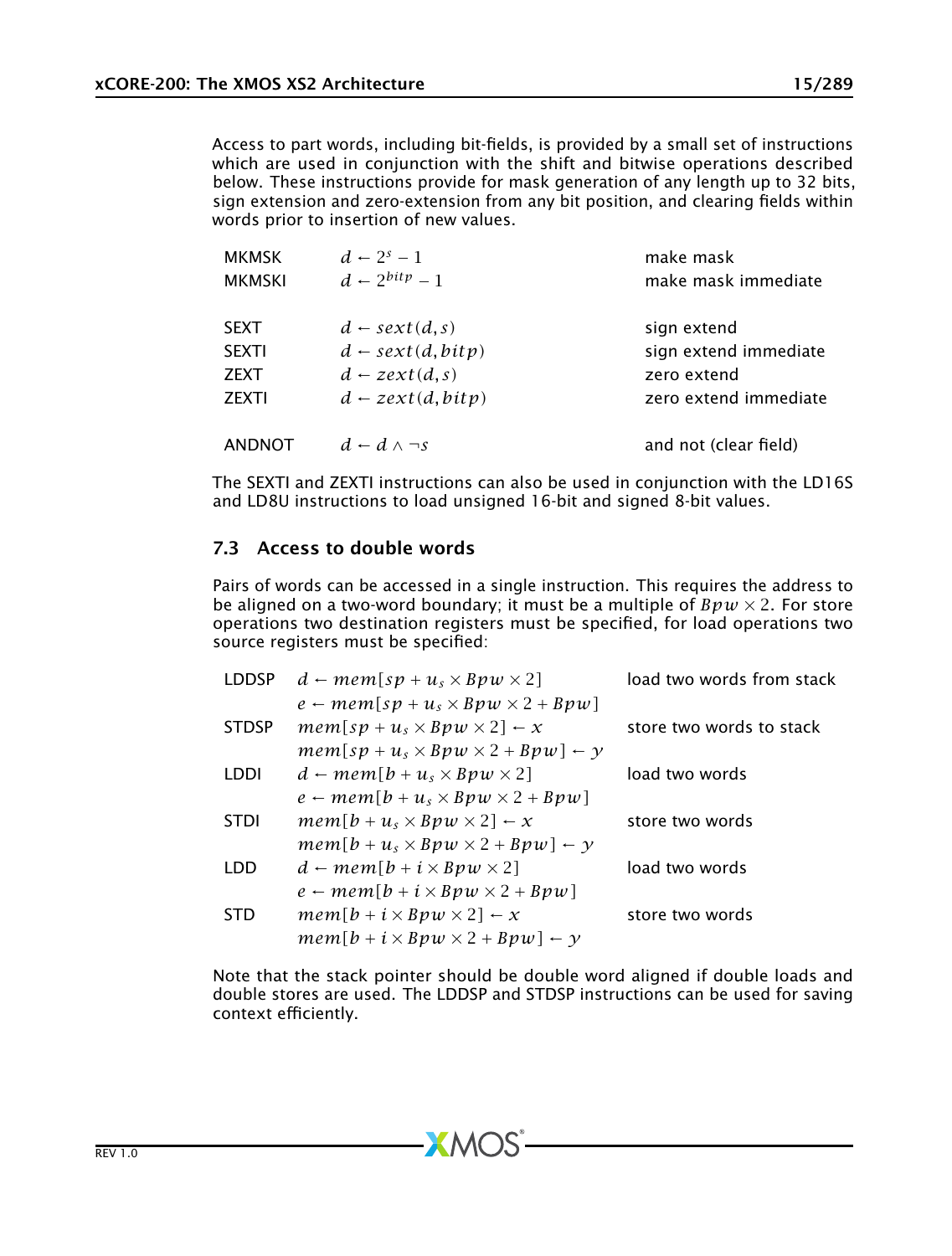# 8 Expression Evaluation

<span id="page-15-0"></span>

| <b>ADDI</b><br><b>ADD</b><br><b>SUBI</b><br><b>SUB</b><br><b>NEG</b> | $d-l+u_{s}$<br>$d-l+r$<br>$d-l-u_s$<br>$d-l-r$<br>$d \leftarrow -s$ | add immediate<br>add<br>subtract immediate<br>subtract<br>negate |
|----------------------------------------------------------------------|---------------------------------------------------------------------|------------------------------------------------------------------|
| EQI<br>EQ                                                            | $d - l = u_s$<br>$d - l = r$                                        | equal immediate<br>equal                                         |
| LSU                                                                  | $d-l < r$                                                           | less than unsigned                                               |
| <b>LSS</b>                                                           | $d - l <_{san} r$                                                   | less than signed                                                 |
| <b>AND</b>                                                           | $d - l \wedge_{bit} r$                                              | and                                                              |
| <b>OR</b>                                                            | $d - l \vee_{bit} r$                                                | or                                                               |
| <b>XOR</b>                                                           | $d-l \oplus r$                                                      | exclusive or                                                     |
| XOR4                                                                 | $d \leftarrow l \oplus r \oplus s \oplus t$                         | exclusive or                                                     |
| <b>NOT</b>                                                           | $d \leftarrow (-1) \oplus s$                                        | not                                                              |
| <b>SHLI</b>                                                          | $d-l \ll b$ itp                                                     | logical shift left immediate                                     |
| SHL                                                                  | $d-l \ll r$                                                         | logical shift left                                               |
| <b>SHRI</b>                                                          | $d - l \gg bitv$                                                    | logical shift right immediate                                    |
| <b>SHR</b>                                                           | $d-l >> r$                                                          | logical shift right                                              |
| <b>ASHRI</b>                                                         | $d - l \gg_{\text{san}} bitp$                                       | arithmetic shift right immediate                                 |
| <b>ASHR</b>                                                          | $d - l \gg_{\text{sgn}} r$                                          | arithmetic shift right                                           |
| <b>MUL</b>                                                           | $d - l \times r$                                                    | multiply                                                         |
| <b>DIVU</b>                                                          | $d-l+r$                                                             | divide unsigned                                                  |
| <b>DIVS</b>                                                          | $d - l \div_{\text{sgn}} r$                                         | divide signed                                                    |
| <b>REMU</b>                                                          | $d - l \mod r$                                                      | remainder unsigned                                               |
| <b>REMS</b>                                                          | $d - l \mod_{sgn} r$                                                | remainder signed                                                 |
| <b>NOP</b>                                                           |                                                                     | no operation                                                     |

 $-XMOS<sup>*</sup>$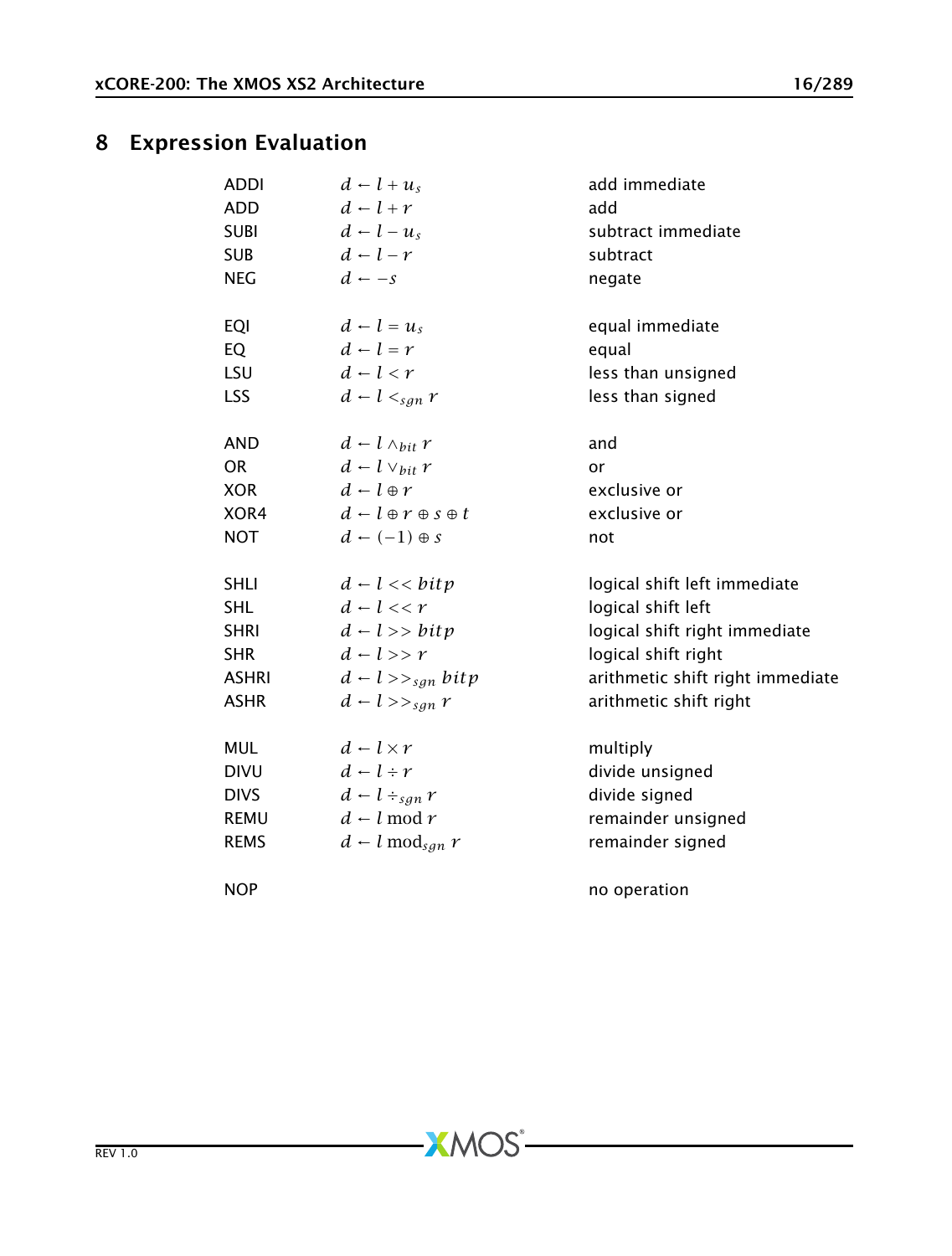| <b>BITREV</b><br><b>BYTEREV</b> | $d: \forall_{ix} d[bit ix] = s[bit bpw - ix - 1]$<br>$d: \forall_{ix} d$ [byte $ix$ ] = $s$ [byte $Bpw - ix - 1$ ]                                                                                                                                                                                   | bit reverse<br>byte reverse |
|---------------------------------|------------------------------------------------------------------------------------------------------------------------------------------------------------------------------------------------------------------------------------------------------------------------------------------------------|-----------------------------|
| <b>CLZ</b>                      | d : first $d : s$ [bit $bpw - d$ ] = 1                                                                                                                                                                                                                                                               | count leading zeros         |
| ZIP                             | $w \leftarrow 2^s$<br>$z \leftarrow d[bpw - 1bpw - w - 1]:$<br>$e[bpw - 1bpw - w - 1]:$<br>$d[bpw - w - 1bpw - 2 \times w - 1]$ :<br>$e[bpw - w - 1bpw - 2 \times w - 1]:$<br>$d[w - 1.0]$ :<br>$e[w - 1.0]$ :<br>$d \leftarrow z[2bpw - 1bpw]$<br>$e \leftarrow z[bpw-10]$                          | zip double word             |
| <b>UNZIP</b>                    | $w \leftarrow 2^s$<br>$z-d$ : e<br>$d \leftarrow z[2 \times b v w - 12 \times b v w - w - 1]:$<br>$z[2 \times bpw - 2w - 12 \times bpw - 3w - 1]:$<br>$z[2w-1w]$<br>$e \leftarrow z[2 \times bpw - w - 12 \times bpw - 2w - 1]:$<br>$z[2 \times bpw - 3w - 12 \times bpw - 4w - 1]:$<br>$z[w - 1.0]$ | unzip double word           |

# 9 Branching, Jumping and Calling

<span id="page-16-0"></span>The branch instructions include conditional and unconditional relative branches. A branch using the address in a register is provided; a relative branch which adds a scaled register operand to the program counter is provided to support jump tables.

| <b>BRFT</b> | if c then $pc \leftarrow pc + u_{16} \times iw$        | branch relative forward true           |
|-------------|--------------------------------------------------------|----------------------------------------|
| <b>BRFF</b> | if $\neg c$ then $pc \leftarrow pc + u_{16} \times iw$ | branch relative forward false          |
| <b>BRBT</b> | if c then $pc \leftarrow pc - u_{16} \times iw$        | branch relative backward true          |
| <b>BRBF</b> | if $\neg c$ then $pc \leftarrow pc - u_{16} \times iw$ | branch relative backward false         |
| <b>BRFU</b> | $pc \leftarrow pc + u_{16} \times iw$                  | branch relative forward unconditional  |
| <b>BRBU</b> | $pc \leftarrow pc - u_{16} \times iw$                  | branch relative backward unconditional |
| <b>BRU</b>  | $pc \leftarrow pc + s \times iw$                       | branch relative unconditional via reg  |
| <b>BAU</b>  | $pc \leftarrow s$                                      | branch absolute unconditional via reg  |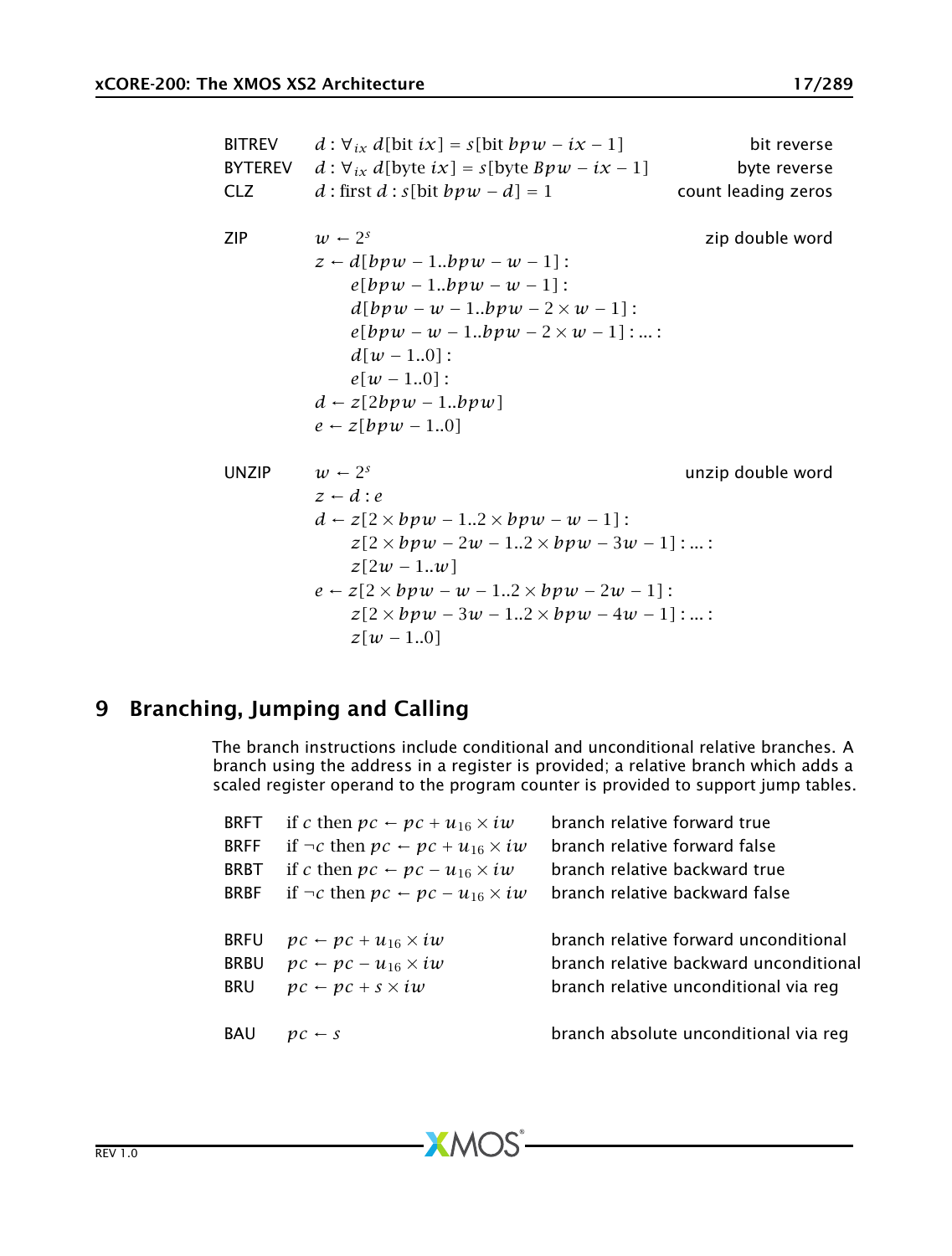In some cases, the calling instructions described below can be used to optimise branches; as they overwrite the link register they are not suitable for use in leaf procedures which do not save the link register.

The procedure calling instructions include relative calls, calls via the constant pool, indexed calls via a dedicated register (*r*11) and calls via a register. Most calls within a single program module can be encoded in a single instruction; inter-module calling requires at most two instructions.

| <b>BLRF</b>  | $lr - pc \vee sr$ [bit di];                                                                                            | branch and link relative forward      |
|--------------|------------------------------------------------------------------------------------------------------------------------|---------------------------------------|
| <b>BLRB</b>  | $pc \leftarrow pc + u_{20} \times iw$<br>$lr \leftarrow pc \vee sr$ [bit di];<br>$pc \leftarrow pc - u_{20} \times iw$ | branch and link relative backward     |
| <b>BLACP</b> | $lr \leftarrow pc \vee sr$ [bit di];<br>$pc \leftarrow mem[cp + u_{20} \times Bpw]$                                    | branch and link absolute via CP       |
| <b>BLAT</b>  | $lr - pc \vee sr$ [bit di];<br>$pc \leftarrow mem[r11 + u_{16} \times Bpw]$                                            | branch and link absolute via table    |
| <b>BLA</b>   | $lr - pc \vee sr$ [bit di]<br>$pc - s$                                                                                 | branch and link absolute via register |

Notice that control transfers which do not affect the link (required for tail calls to procedures) can be performed using one of the LDWCP, LDWCPL, LDAPF or LDAPB instructions followed by BAU *r*11.

Calling may require modification of the stack. Typically, the stack is extended on procedure entry and contracted on exit. The instructions to support this are shown below.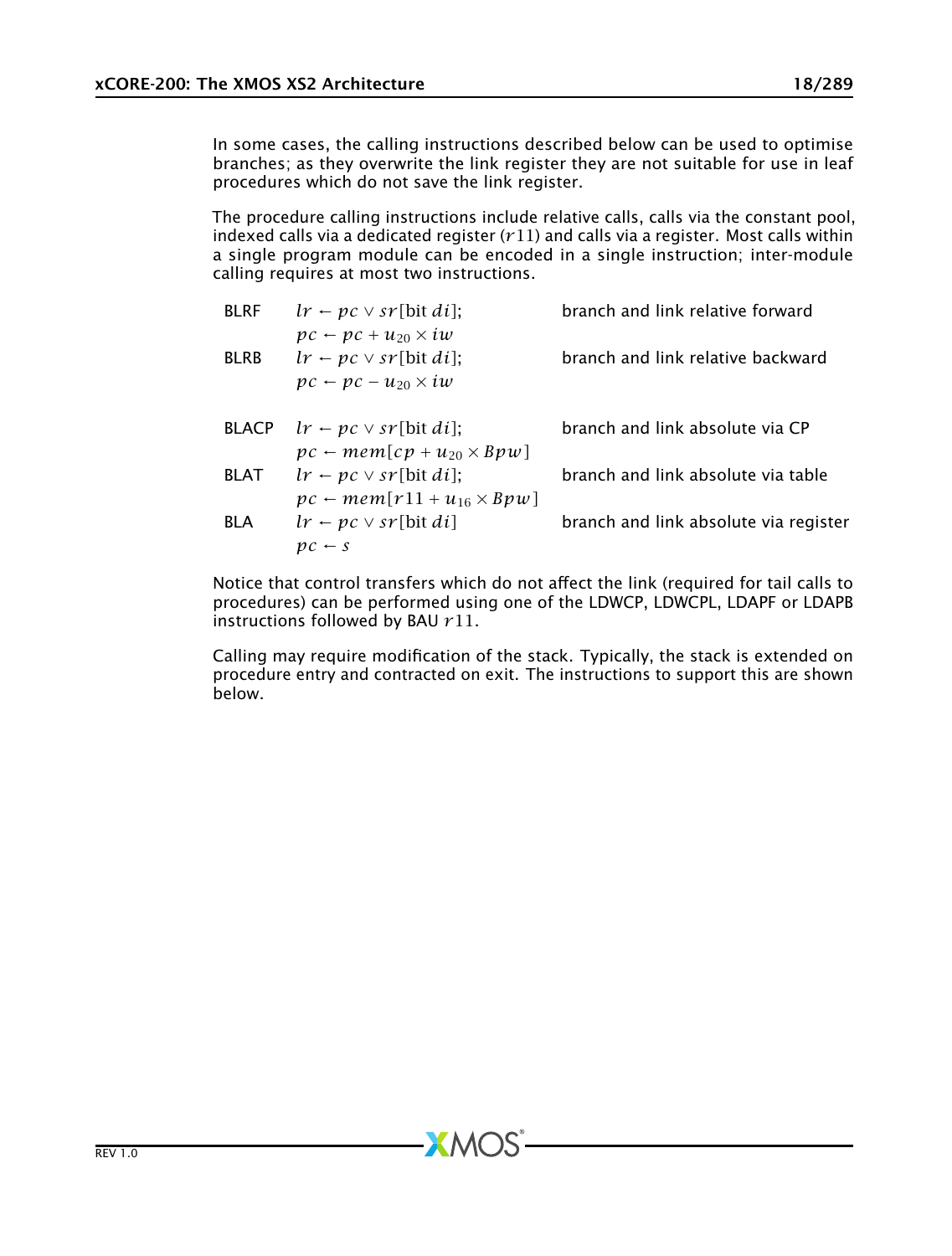| <b>EXTSP</b><br><b>EXTDP</b> | $sp \leftarrow sp - u_{16} \times Bpw$<br>$dp - dp - u_{16} \times Bpw$                                                                                       | extend stack<br>extend data  |
|------------------------------|---------------------------------------------------------------------------------------------------------------------------------------------------------------|------------------------------|
| <b>ENTSP</b>                 | if $u_{16} > 0$ then<br>$mem[sp] \leftarrow lr$ ;<br>$sp \leftarrow sp - u_{16} \times Bpw$<br>$sr$ [bit di] $\leftarrow$ false                               | SI entry and extend stack    |
| DUALENTSP                    | if $u_{16} > 0$ then<br>$mem[sp] \leftarrow lr;$<br>$sp \leftarrow sp - u_{16} \times Bpw$                                                                    | DI entry and extend stack    |
|                              | $sr$ [bit di] $\leftarrow true$                                                                                                                               | u6                           |
| <b>RETSP</b>                 | if $u_{16} > 0$ then<br>$sp \leftarrow sp + u_{16} \times Bpw;$<br>$lr \leftarrow mem[sp];$<br>$sr[bit di] \leftarrow lr \wedge 1$<br>$pc - lr \wedge \neg 1$ | contract stack<br>and return |

Functions can be made that can be entered in either single or dual issue:

- $\triangleright$  A single issue function must start with either a 32-bit aligned, long ENTSP instruction, or a short 32-bit aligned instruction that is paired with a dualissuable instruction. This enables the function to be called from both single and dual issue contexts.
- $\triangleright$  A DUALENTSP instruction must either be a long instruction that is 32-bit aligned, or it must be a short DUALENTSP that is stored in the third and fourth byte of the word, together with an instruction that can be executed in the resource lane.

A short DUALENTSP executed in single issue stored in the lower 16-bits of a word will raise an exception in the following instruction, since the PC will be misaligned.

Notice that the stack and data area can be contracted using the LDAWSP and LDAWDP instructions.

In some situations, it is necessary to change to a new stack pointer, data pointer or pool pointer on entry to a procedure. Saving or restoring any of the existing pointers can be done using normal STWS, STWD, LDWS or LDWD instructions; loading them from another register can be optimised using the following instructions.

| SETSP | $sp - s$                   | set stack pointer |
|-------|----------------------------|-------------------|
| SETDP | $dp - s$                   | set data pointer  |
| SETCP | $\mathcal{C}p\leftarrow s$ | set pool pointer  |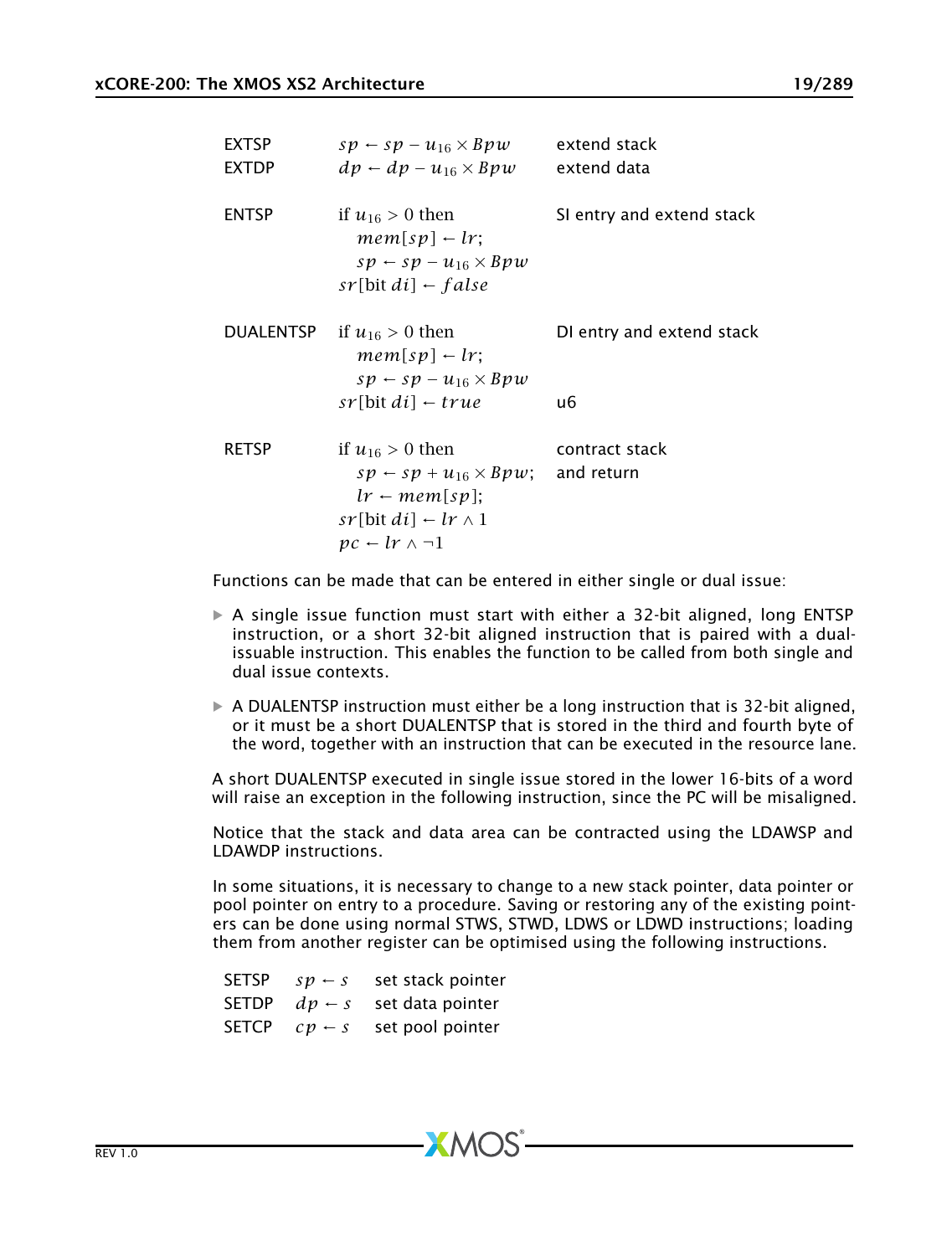# 10 Resources and the Thread Scheduler

<span id="page-19-0"></span>Each xCORE Tile manages a number of different types of *resource*. These include threads, synchronisers, channel ends, timers and locks. For each type of resource a set of available items is maintained. The names of these sets are used to identify the type of resource to be allocated by the GETR (get resource) instruction. When the resource is no longer needed, it can be released for subsequent use by a FREER (free resource) instruction.

GETR  $r \leftarrow$  first  $res \in setof(us)$ :  $\neg inuse_{res}$ ; get resource  $inuse_r + true$ 

|  | FREER inuse <sub>r</sub> $\leftarrow$ false | free resource |
|--|---------------------------------------------|---------------|
|--|---------------------------------------------|---------------|

In the above  $setof(r)$  returns the set corresponding to the source operand of  $r$ .

The resources are:

| resource name set |               | use                    |
|-------------------|---------------|------------------------|
|                   |               |                        |
| THREAD            | threads       | concurrent execution   |
| SYNC              | synchronisers | thread synchronisation |
| <b>CHANEND</b>    | channel ends  | thread communication   |
| TIMER             | timers        | timing                 |
| LOCK              | locks         | mutual exclusion       |
|                   |               |                        |

Some resources have associated control *modes* which are set using the SETC instruction.

SETC *control<sub>r</sub>* ←  $u_{16}$  set resource control

resource name set use

Many of the mode settings are defined only for a specific kind of resource and are described in the appropriate section; the ones which are used for several different kinds of resource are:

| mode         | effect                         |
|--------------|--------------------------------|
| <b>OFF</b>   | resource off                   |
| ΟN           | resource on                    |
| <b>START</b> | resource active                |
| <b>STOP</b>  | resource inactive              |
| <b>EVENT</b> | resource will cause events     |
| INTERRUPT    | resource will raise interrupts |

Execution of instructions from each thread is managed by the *thread scheduler*. This maintains a set of runnable threads, *r un*, from which it takes instructions in

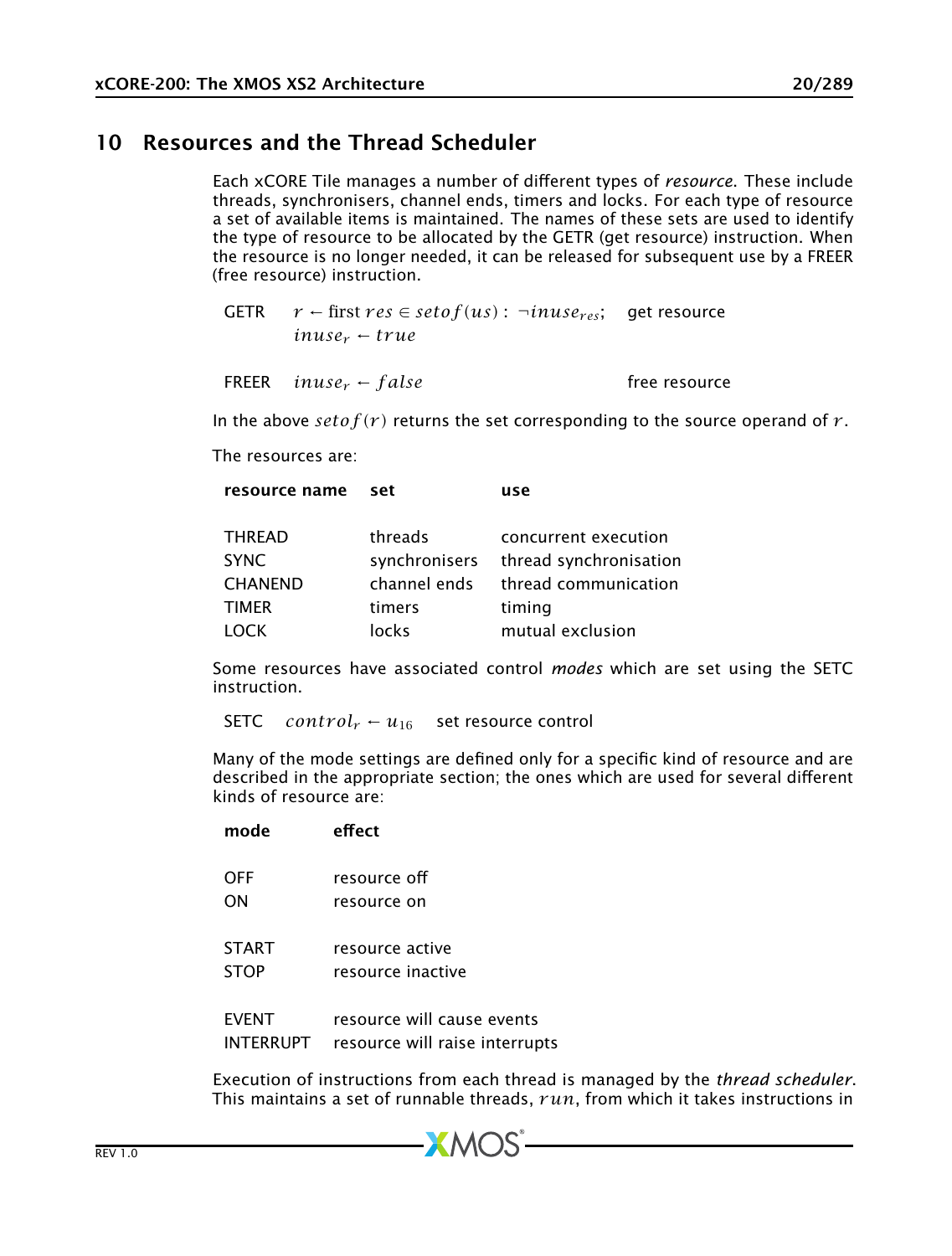turn. When a thread is unable to continue, it is *paused* by removing it from the *r un* set. The reason for this may be any of the following.

- $\blacktriangleright$  Its registers are being initialised prior to it being able to run.
- $\blacktriangleright$  It is waiting to synchronise with another thread before continuing.
- It is waiting to synchronise with another thread and terminate (a *join*).
- $\blacktriangleright$  It has attempted an input from a channel which has no data available, or a port which is not ready, or a timer which has not reached a specified time.
- $\blacktriangleright$  It has attempted an output to a channel or a port which has no room for the data.
- $\triangleright$  It has executed an instruction causing it to wait for one of a number of events or interrupts which may be generated when channels, ports or timers become ready for input.

The thread scheduler manages the threads, thread synchronisation and timing (using the synchronisers and timers). It is directly coupled to resources such as the ports and channels so as to minimise the delay when a thread becomes runnable as a result of a communication or input-output.

# 11 Concurrency and Thread Synchronisation

<span id="page-20-0"></span>A thread can initiate execution on one or more newly allocated threads, and can subsequently synchronise with them to exchange data or to ensure that all threads have completed before continuing. Thread synchronisation is performed using hardware *synchronisers*, and threads using a synchroniser will move between running states and paused states. When a thread is first created, its status register is initialised as follows:

| sr[bit eeble]                  | $-0$            |                      |
|--------------------------------|-----------------|----------------------|
| sr[bit ieble]                  | $-0$            |                      |
| sr[bit inenb]                  | $-0$            |                      |
| sr[bit inint]                  | $-0$            |                      |
| sr[bit <i>hipri</i> ]          | $-0$            |                      |
| $sr[bit$ fast]                 | $-0$            |                      |
| sr[bit kedi]                   | $-0$            |                      |
| $sr[bit waiting] \leftarrow 1$ |                 | the thread is paused |
| sr[bit di]                     | $\leftarrow$ () |                      |

The access registers of the newly created thread can be initialised using the following instructions.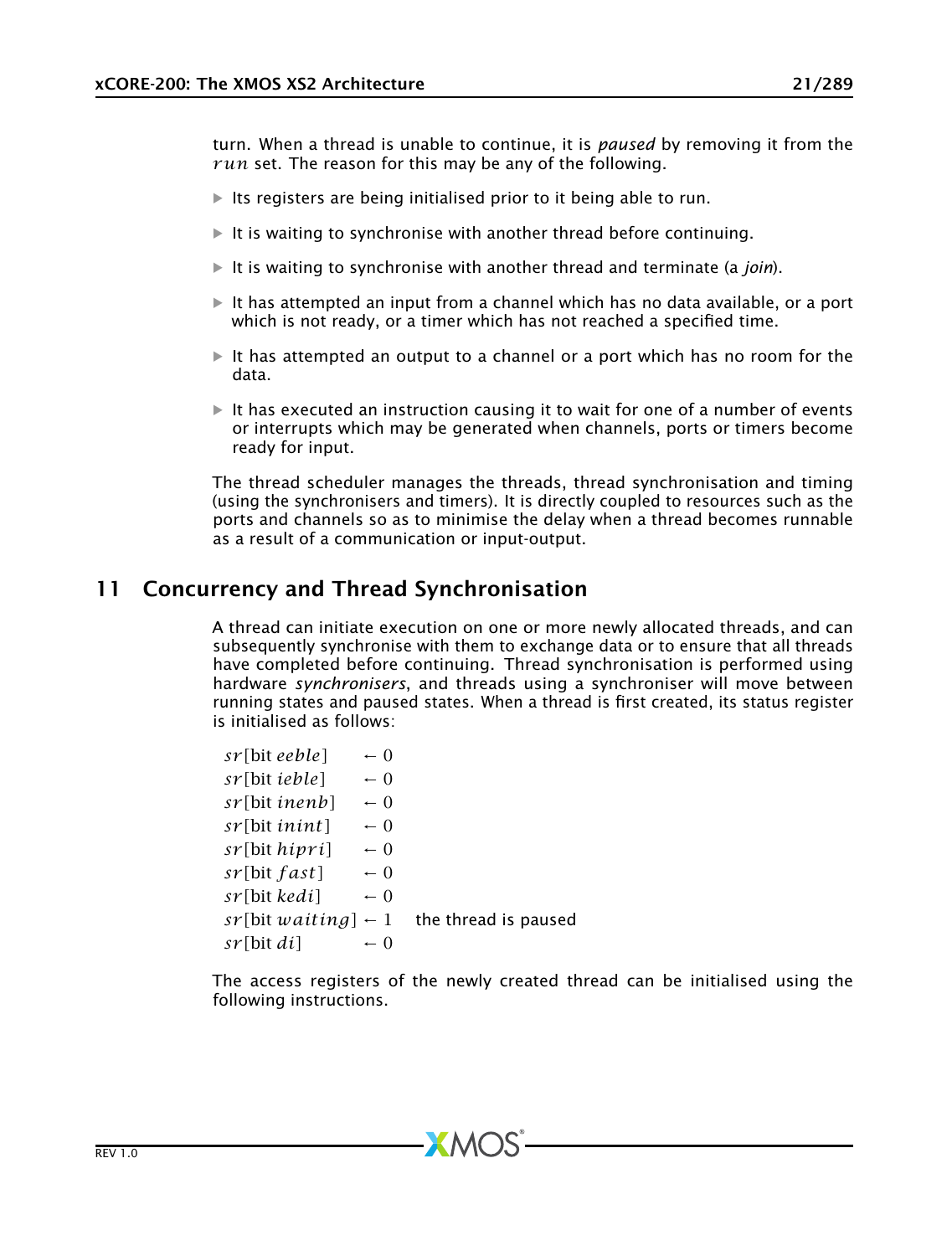| $pc_t$ – s                     | set thread pc    |  |
|--------------------------------|------------------|--|
| $sp_t \leftarrow s$            | set thread stack |  |
| $dp_t - s$                     | set thread data  |  |
| $\mathcal{C} p_t \leftarrow s$ | set thread pool  |  |
| $lr_t \leftarrow s$            | set thread link  |  |
|                                |                  |  |

These instructions can only be used when the thread is paused. The TINITLR instruction is intended primarily to support debugging. On thread initialisation, the PC must be initialised. DP, SP, and CP will retain their value on freeing and allocating threads, so they may not have to be reinitialised.

Data can be transferred between the operand registers of two threads using TSETR and TSETMR instructions, which can be used even when the destination thread is running.

| <b>TSETR</b>  | $d_t \leftarrow s$           | set thread operand register        |
|---------------|------------------------------|------------------------------------|
| <b>TSETMR</b> | $d_{mstr(tid)} \leftarrow S$ | set master thread operand register |

To start a *synchronised* slave thread a master must first acquire a synchroniser. This is done using a GETR SYNC instruction. If there is a synchroniser available its resource ID is returned, otherwise the invalid resource ID is returned. The GETST instruction is then used to get a synchronised thread. It is passed the synchroniser ID and if there is a free thread it will be allocated, attached to the synchroniser and its ID returned, otherwise the invalid resource ID is returned.

The master thread can repeat this process to create a group of threads which will all synchronise together. To start the slave threads the master executes an MSYNC instruction using the synchroniser ID.

| <b>GETST</b> | $d \leftarrow$ first $t \in threads : \neg inuse_t;$<br>$inuse_d \leftarrow true$<br>spaused $\leftarrow$ spaused $\cup$ {d};<br>$slaves_{s} \leftarrow slaves_{s} \cup \{d\}$<br>$mstr_{s} - tid$ | get synchronised thread |
|--------------|----------------------------------------------------------------------------------------------------------------------------------------------------------------------------------------------------|-------------------------|
| MSYNC        | if (slaves, \ spaused = $\varnothing$ )<br>then<br>spaused $\leftarrow$ spaused $\setminus$ slaves.<br>else                                                                                        | master synchronise      |
|              | mpaused $\leftarrow$ mpaused $\cup$ {tid};<br>$msvn_s + true$                                                                                                                                      |                         |

The group of threads can synchronise at any point by the slaves executing the SSYNC and the master the MSYNC. Once all the threads have synchronised they are unpaused and continue executing from the next instruction. The processor maintains a set of paused master threads *mpaused* and a set of paused slave threads *spaused* from which it derives the set of runnable threads *r un*: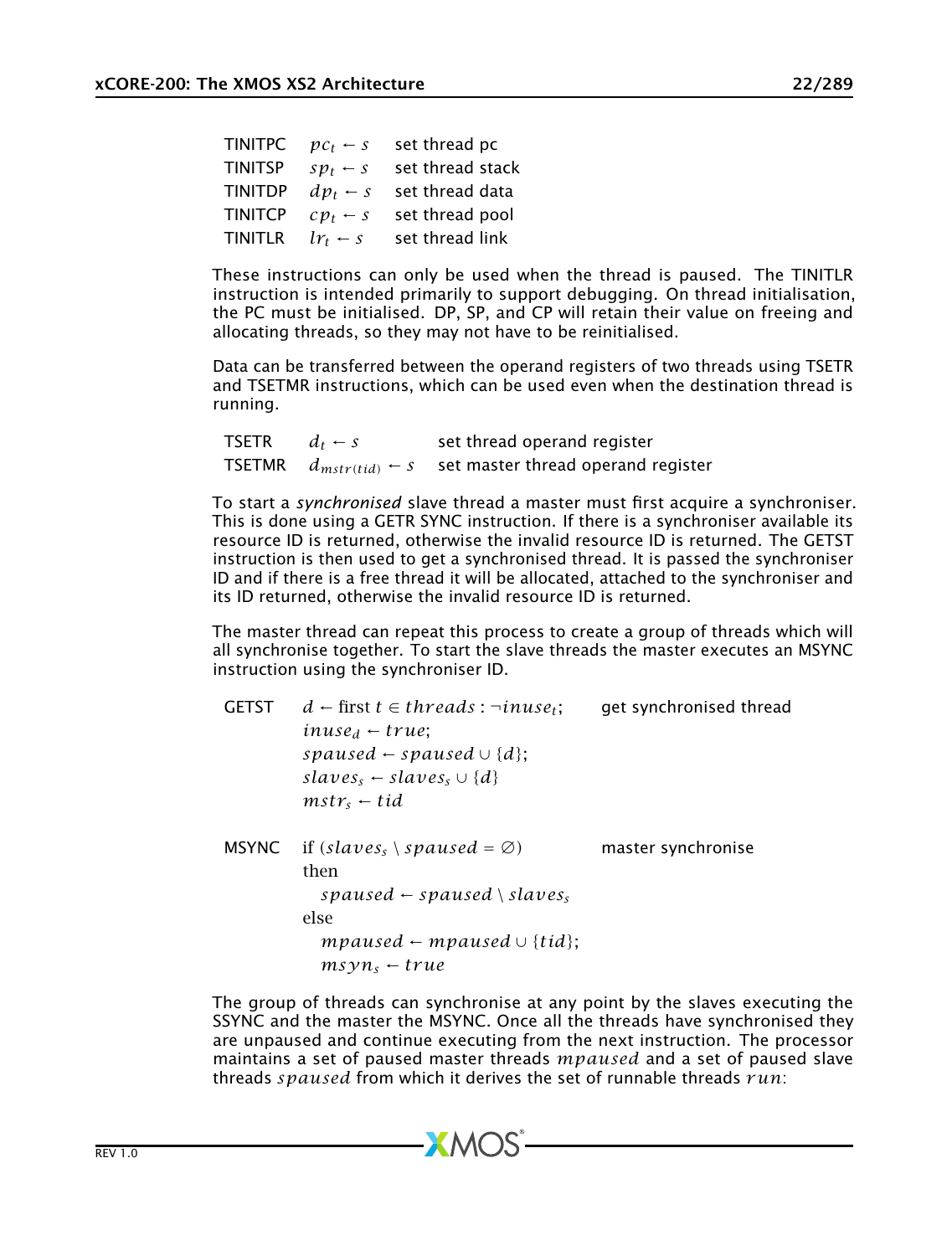$run = {thread \in threads : inuse_{thread}} \ (spanised \cup mpaused)$ 

Each synchroniser also maintains a record *msyn<sup>s</sup>* of whether its master has reached a synchronisation point.

```
SSYNC if (slaves<sub>syn(tid)</sub> \ <i>spaused = {tid}) ∧ msyn<sub>syn(tid) slave</sub></sub>
         then synchronise
            if mjoinsyn(tid)
            then
              forall t ∈ slavessyn(tid) : inuset ← f alse;
              mjoin_{syn(tid)} \leftarrow falseelse
              spansed \leftarrow spaused \setminus slaves_{syn(tid)};mpaused \leftarrow mpaused \setminus \{mstr_{syn(tid)}\};msyn_{syn(tid)} \leftarrow falseelse
            spaused ← spaused ∪ {tid}
```
To terminate all of the slaves and allow the master to continue the master executes an MJOIN instruction instead of an MSYNC. When this happens, the slave threads are all freed and the master continues.

| MJOIN | if $(slaves_s \setminus spaused = \emptyset)$      | master join |
|-------|----------------------------------------------------|-------------|
|       | then                                               |             |
|       | forall $t \in slaves_s: inuse_t \leftarrow false;$ |             |
|       | $mjoin_{syn(tid)} \leftarrow false$                |             |
|       | else                                               |             |
|       | mpaused $\leftarrow$ mpaused $\cup$ {tid};         |             |
|       | $m$ join, $\leftarrow$ true;                       |             |
|       | $msyn_s + true$                                    |             |

A master thread can also create threads which can terminate themselves. This is done by the master executing a GETR THREAD instruction. This instruction returns either a thread ID if there is a free thread or the invalid resource ID. The unsynchronised thread can be initialised in the same way as a synchronised thread using the TINITPC, TINITSP, TINITDP, TINITCP, TINITLR and TSETR instructions.

The unsynchronised thread is then started by the master executing a TSTART instruction specifying the thread ID. Once the thread has completed its task it can terminate itself with the FREET instruction.

```
TSTART spaused ← spaused \ {tid} start thread
FREET inuse_{tid} \leftarrow false; free thread
```
The identifier of an executing thread can be accessed by the GETID instruction.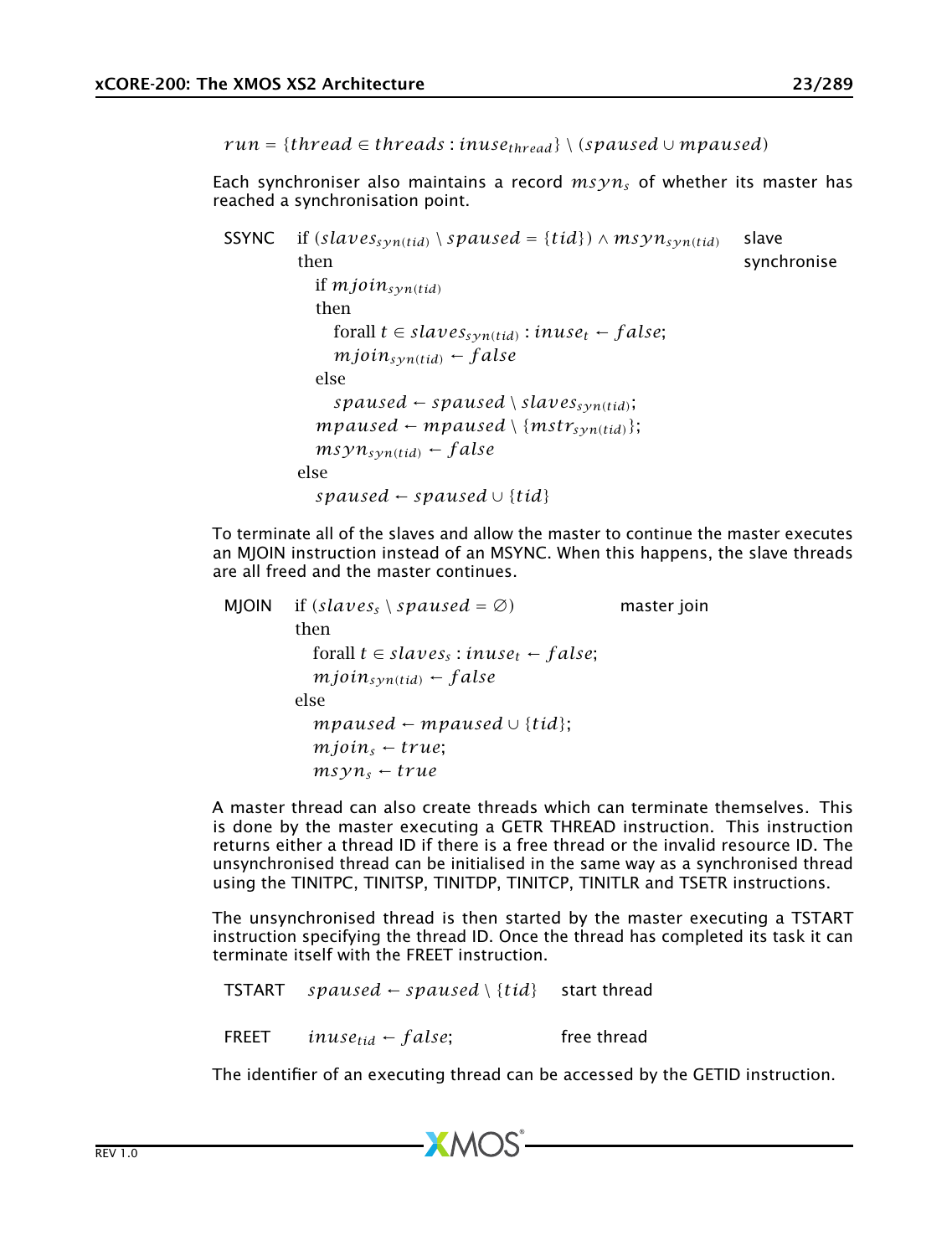<span id="page-23-0"></span>GETID  $t \leftarrow tid$  get thread identifier

## 12 Communication

Communication between threads is performed using *channels*, which provide fullduplex data transfer between *channel ends*, whether the ends are both in the same xCORE Tile, in different xCORE Tiles on the same chip or in xCORE Tiles on different chips. Channels carry messages constructed from data and control *tokens* between the two channel ends. The control tokens are used to encode communication protocols. Although most control tokens are available for software use, a number are reserved for encoding the protocol used by the interconnect hardware, and can not be sent and received using instructions.

A channel end can be used to generate events and interrupts when data becomes available as described below. This allows a thread to monitor several channels, ports or timers, only servicing those that are ready.

To communicate between two threads, two channel ends need to be allocated, one for each thread. This is done using the GETR *c*, CHANEND instruction. Each channel end has a *destination* register which holds the identifier of the destination channel end; this is initialised with the SETD instruction. It is also possible to use the identifier of a channel end to determine its destination channel end.

SETD  $r_{dest} \leftarrow s$  set destination GETD  $d - r_{dest}$  get destination

The identifier of the channel end *c*1 is used to initialise the channel end for thread *c*2, and vice versa. Each thread can then use the identifier of its own channel end to transfer data and messages using output and input instructions.

The interconnect can be partitioned into several independent networks. This makes it possible, for example, to allocate channels carrying short control messages to one network whilst allocating channels carrying long data messages to another. There are instructions to allocate a channel to a network and to determine which network a channel is using.

SETN  $C_{net} \leftarrow s$  set network GETN  $d \leftarrow c_{net}$  get network

In the following,  $c \leq s$  represents an output of *s* to channel *c* and  $c \triangleright d$  represents an input from channel *c* to *d*.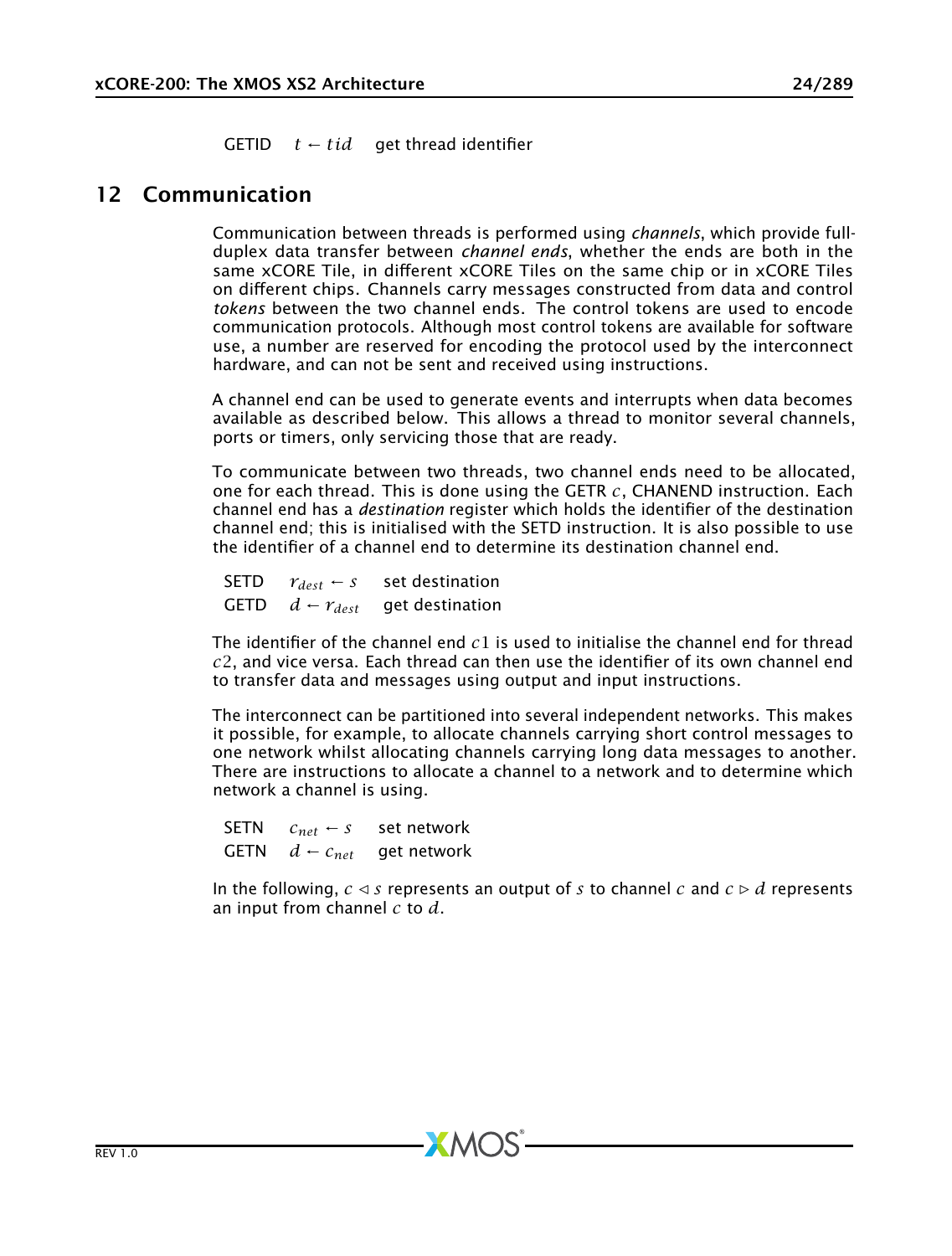| <b>OUTT</b>    | $c \triangleleft dtoken(s)$                                                                               | output token                   |
|----------------|-----------------------------------------------------------------------------------------------------------|--------------------------------|
| <b>OUTCT</b>   | $c \triangleleft ctoken(s)$                                                                               | output control token           |
| <b>OUTCTI</b>  | $c \triangleleft ctoken(us)$                                                                              | output control token immediate |
| <b>INT</b>     | if hasctoken $(c)$<br>then <i>trap</i><br>else $c \triangleright d$                                       | input token                    |
| <b>INCT</b>    | if hasctoken $(c)$<br>then $c \triangleright d$<br>else trap                                              | input control token            |
| <b>CHKCT</b>   | if $hasctoken(c) \wedge (s = token(c))$ check control token<br>then $skiptoken(c)$<br>else trap           |                                |
| <b>CHKCTI</b>  | if $hasctoken(c) \wedge (s = token(c))$ check control token immediate<br>then $skiptoken(c)$<br>else trap |                                |
| <b>OUT</b>     | $c \triangleleft s$                                                                                       | output data word               |
| IN             | if containsctoken $(c)$<br>then <i>trap</i><br>else $c \triangleright d$                                  | input token                    |
| <b>TESTCT</b>  | $d \leftarrow hasctoken(c)$                                                                               | test for control token         |
| <b>TESTWCT</b> | $d$ – containsctoken(c)                                                                                   | test word for control token    |

The channel connection is established when the first output is executed. If the destination channel end is on another xCORE Tile, this will cause the destination identifier to be sent through the interconnect, establishing a route for the subsequent data and control tokens. The connection is terminated when an END control token is sent. If a subsequent output is executed using the same channel end, the destination identifier will be used again to establish a new route which will again persist until another END control token is sent.

A destination channel end can be shared by any number of outputting threads; they are served in a round-robin manner. Once a connection has been established it will persist until an END is received; any other thread attempting to establish a connection will be queued. In the case of a shared channel end, the outputting thread will usually transmit the identifier of its channel end so that the inputting thread can use it to reply.

The OUT and IN instructions are used to transmit words of data through the channel; to transmit bytes of data the OUTT and INT instructions are used. Control tokens are sent using OUTCT or OUTCTI and received using INCT. To support efficient runtime checks that the type, length or structure of output data matches that expected by the inputer, CHKCT and CHKCTI instructions are provided. The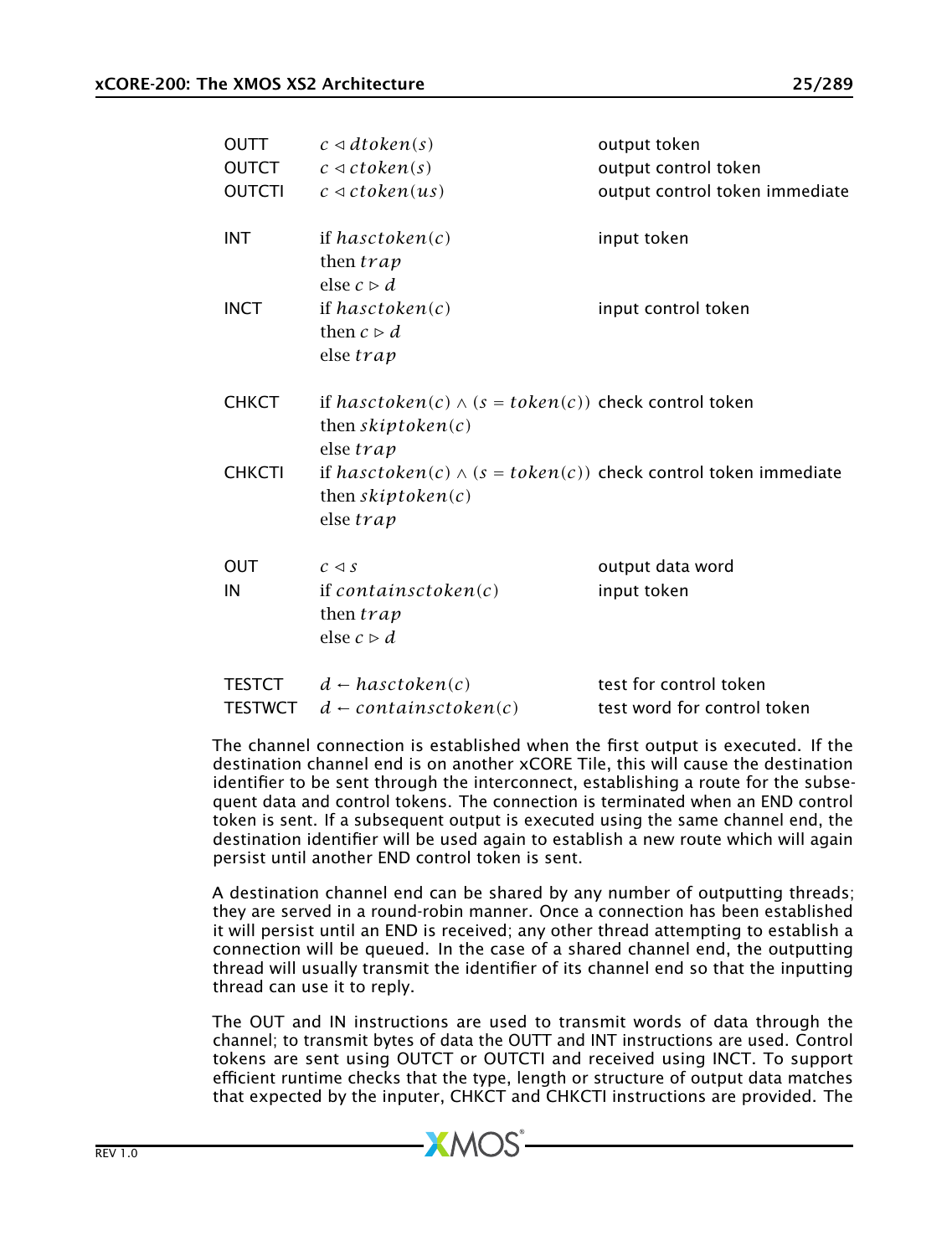CHKCT instruction inputs and discards a token provided that the input token matches its operand; otherwise it traps. The normal IN and INT instructions trap if they encounter a control token. To input a control token INCT is used; this traps if it encounters a data token.

The END control token is one of the 12 tokens which can be sent using OUTCTI and checked using CHKCTI. By following each message output with an OUTCTI *c*, END and each input with a CHKCTI *c*, END it is possible to check that the size of the message is the same as the size of the message expected by the inputting thread. To perform synchronised communication, the output message should be followed with (OUTCTI *c*, END; CHKCTI *c*, END) and the input with (CHKCTI *c*, END; OUTCTI *c*, END).

Another control token is PAUSE. Like END, this causes the route through the interconnect to be disconnected. However the PAUSE token is not delivered to the receiving thread. It is used by the outputting thread to break up long messages or streams, allowing the interconnect to be shared efficiently. The remaining control tokens are used for runtime checking and for signalling the type of message being received; they have no effect on the interconnect. Note that in addition to END and PAUSE, ten of these can be efficiently handled using OUTCTI and CHKCTI.

A control token takes up a single byte of storage in the channel. On the receiving end the software can test whether the next token is a control token using the TESTCT instruction, which waits until at least one token is available. It is also possible to test whether the next word contains a control token using the TESTWCT instruction. This waits until a whole word of data tokens has been received (in which case it returns 0) or until a control token has been received (in which case it returns the byte position after the position of the byte containing the control token).

Channel ends have a buffer able to hold sufficient tokens to allow at least one word to be buffered. If an output instruction is executed when the channel is too full to take the data then the thread which executed the instruction is paused. It is restarted when there is enough room in the channel for the instruction to successfully complete. Likewise, when an input instruction is executed and there is not enough data available then the thread is paused and will be restarted when enough data becomes available.

Note that when sending long messages to a shared channel, the sender should send a short request and then wait for a reply before proceeding as this will minimise interconnect congestion caused by delays in accepting the message.

When a channel end *c* is no longer required, it can be freed using a FREER *c* instruction. Otherwise it can be used for another message.

It is sometimes necessary to determine the identifier of the destination channel end *c*2 stored in channel end *c*1. For example, this enables a thread to transmit the identifier of a destination channel end it has been using to a thread on another processor. This can be done using the GETD instruction. It is also useful to be able to determine quickly whether a destination channel end *c*2 stored in channel end *c*1 is on the same processor as *c*1; this makes it possible to optimise communication of large data structures where the two communicating threads are executed by the same processor.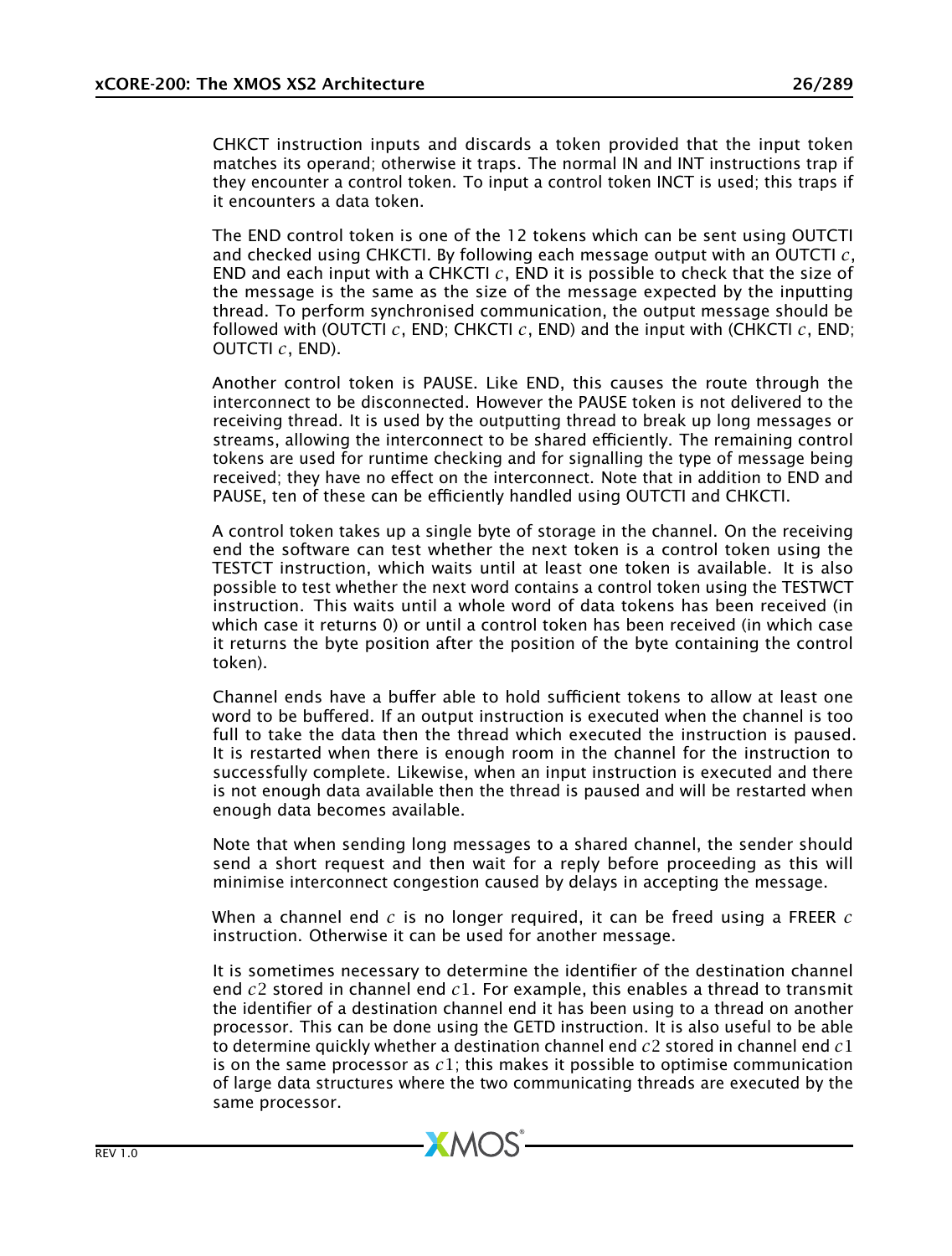<span id="page-26-0"></span>TESTLCL *d* ← *islocal(c)* test destination local

## 13 Locks

Mutual exclusion between a number of threads can be performed using *locks*. A lock is allocated using a GETR *l*, LOCK instruction. The lock is initially *free*. It can be *claimed* using an IN instruction and freed using an OUT instruction.

When a thread executes an IN on a lock which is already claimed, it is paused and placed in a queue waiting for the lock. Whenever a lock is freed by an OUT instruction and the lock's queue is not empty, the next thread in the queue is unpaused; it will then succeed in claiming the lock.

When inputting from a lock, the IN instruction always returns the lock identifier, so the same register can be used as both source and destination operand. When outputting to a lock, the data operand of the OUT instruction is ignored.

<span id="page-26-1"></span>When the lock is no longer needed, it can be freed using a FREER *l* instruction.

## 14 Timers

Each xCORE Tile executes instructions at a speed determined by its own clock input. In addition, it provides a reference clock output which ticks at a standard frequency of 100MHz. A set of programmable timers is provided and all of these can be used by threads to provide timed program execution relative to the reference clock.

### 14.1 Using timers

The processor has a set of timers that can be used to wait for a time. The current time can be input from any timer, or it can be obtained by using GETTIME:

**GETTIME**  $d \leftarrow$  current time get current time

Each timer can be used by a thread to read its current time or to wait until a specified time. A timer is allocated using the GETR *t*, TIMER instruction. It can be configured using the SETC instruction; the only two modes which can be set are UNCOND and AFTER.

mode effect

UNCOND timer *always* ready; inputs complete immediately AFTER timer ready when its current time is *after* its DATA value

 $XMOS$ 

In unconditional mode, an IN instruction reads the current value of the timer. In AFTER mode, the IN instruction waits until the value of its current time is after (later than) the value in its DATA register. The value can be set using a SETD instruction. Timers can also be used to generate events as described below.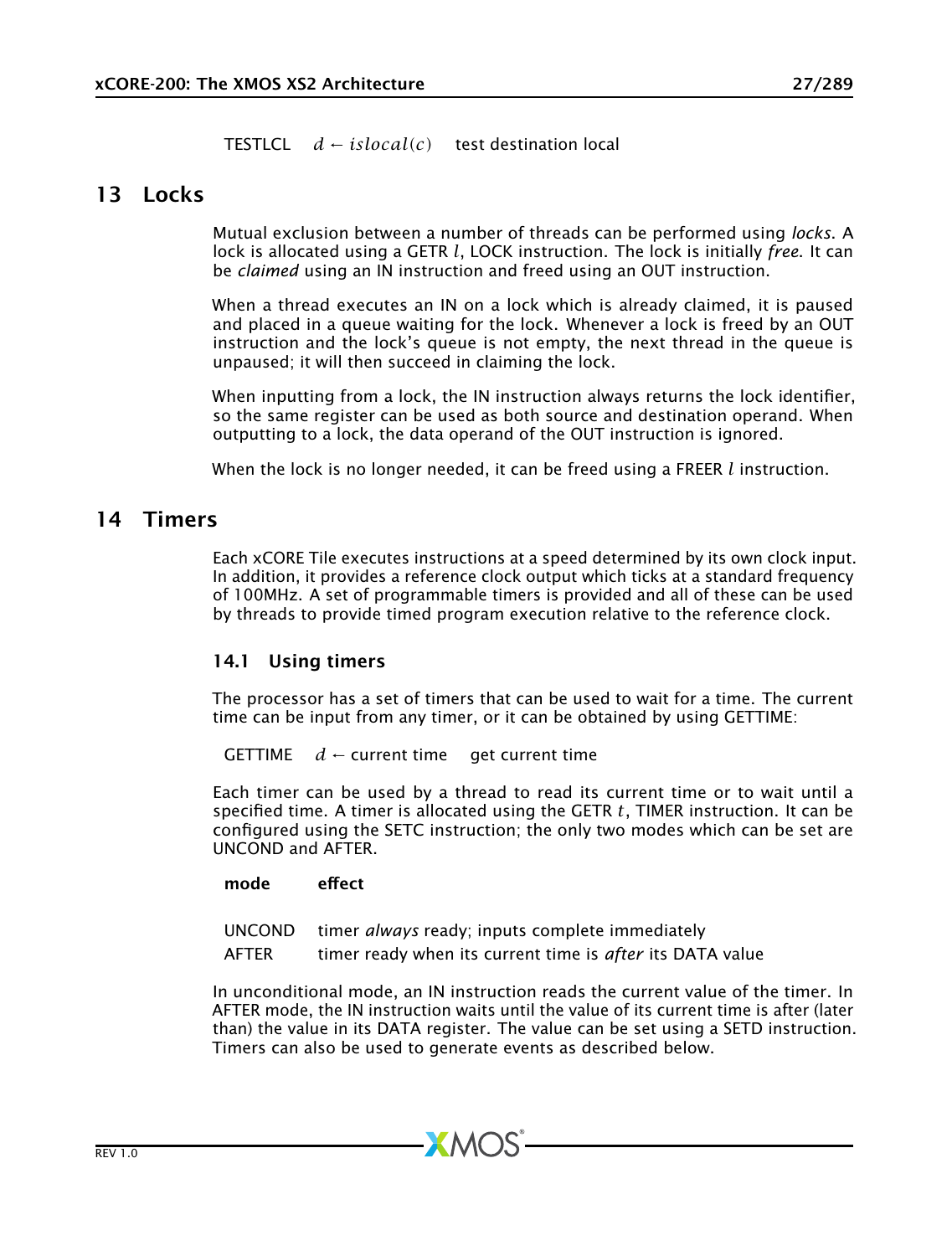A set of programmable clocks is also provided and each can be used to produce a clock output to control the action of one or more ports and their associated port timers. The ports are connected to a clock using the SETCLK instruction.

SETCLK  $clock_d \leftarrow s$  set clock source

Each port *p* which is to be clocked from a clock *c* can be connected to it by executing a SETCLK *p*, *c* instruction.

Each clock can use a one bit port as its clock source. A clock *c* which is to use a port *p* as its clock source can be connected to it by executing a SETCLK *p*, *c* instruction. Alternatively, a clock may use the reference clock as its clock source (by SETCLK *p*, REF). In either case the clock can be configured to divide the frequency using an 8-bit divider. When this is set to 0, the clock passes directly to the output. The falling edge of the clock is used to perform the division. Hence a setting of 1 will result in an output from the clock which changes each falling edge of the input, halving the input frequency  $f$ ; and a setting of  $n$  will produce an output frequency of *f /*2*n*. The division factor is set using the SETD instruction. The lowest eight bits of the operand are used and the rest ignored.

To ensure that the timers in the ports which are attached to the same clock all record the same time, the clock should be started using a SETC *c*, START instruction *after* the ports have all been attached to the clock. All of the clocks are initially stopped and a clock can be stopped by a SETC *c*, STOP instruction.

The data output on the pins of an output port changes state synchronously with the port clock. If several output ports are driven from the same clock, they will appear to operate as a single output port, provided that the processor is able to supply new data to all of them during each clock cycle. Similarly, the data input by an input port from the port pins is sampled synchronously with the port clock. If several input ports are driven from the same clock they will appear to operate as a single input port provided that the processor is able to take the data from all of them during each clock cycle.

<span id="page-27-0"></span>The use of clocked ports therefore decouples the internal timing of input and output program execution from the operation of synchronous input and output interfaces.

# 15 Ports, Input and Output

Ports are interfaces to physical pins. A port can be used for *input* or *output*. It can use the reference clock as its port clock or it can use one of the programmable clocks. Transfers to and from the pins can be *synchronised* with the execution of input and output instructions, or the port can be configured to *buffer* the transfers and to convert automatically between serial and parallel form. Ports can also be *timed* to provide precise timing of values appearing on output pins or taken from input pins. When inputting, a *condition* can be used to delay the input until the data in the port meets the condition. When the condition is met the captured data is *time stamped* with the time at which it was captured.

The port clock input is initially the reference clock. It can be changed using the SETCLK instruction with a clock ID as the clock operand. This port clock drives the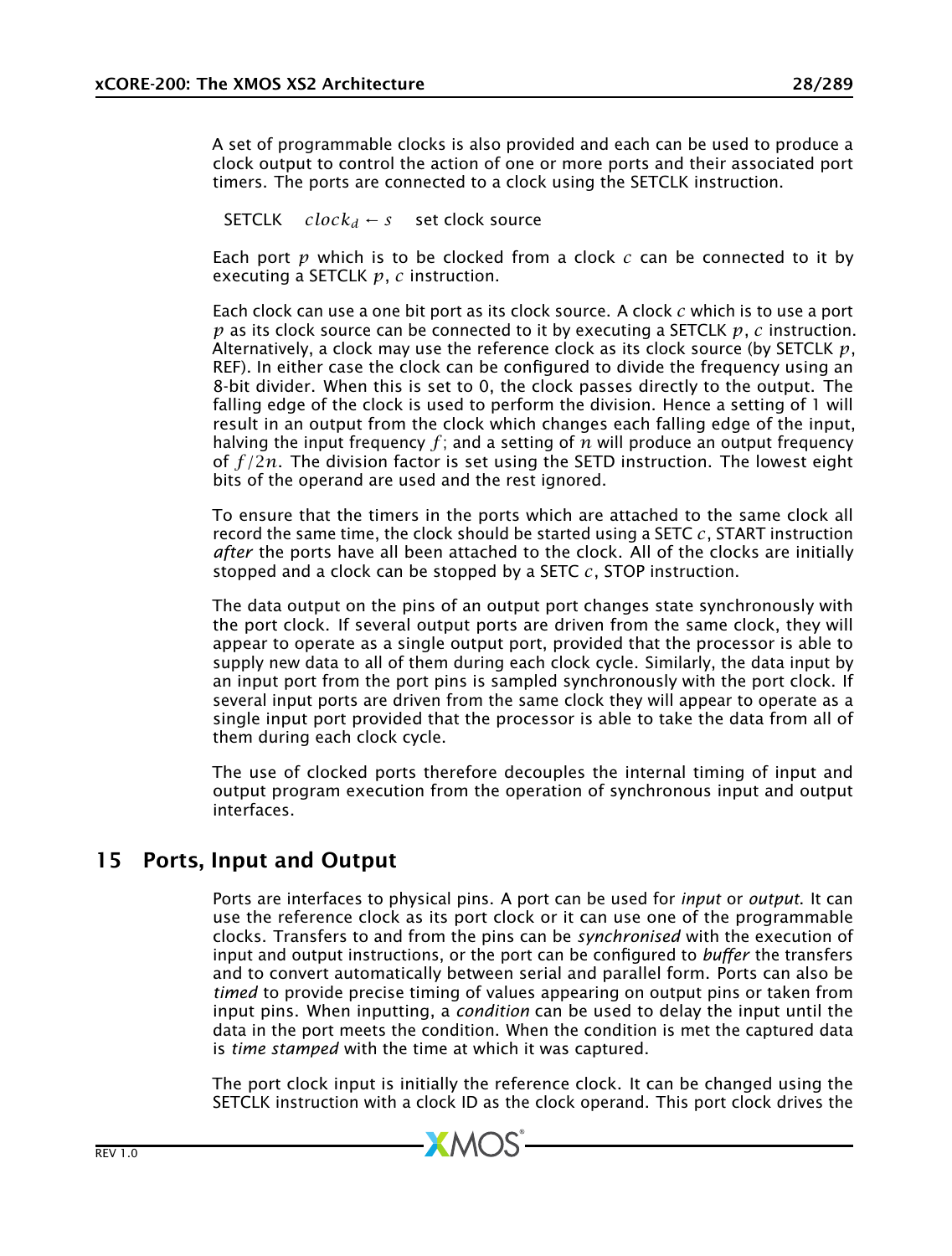port timer and can also be used to determine when data is taken from or presented to the pins.

A port can be used to generate events and interrupts when input data becomes available as described below. This allows a thread to monitor several ports, channels or timers, only servicing those that are ready.

### 15.1 Input and Output

Each port has a *transfer register*. The input and output instructions used for channels, IN and OUT, can also be used to transfer data to and from a port transfer register. The IN instruction zero-extends the contents of a port transfer register and transfers the result to an operand register. The OUT instruction transfers the least significant bits from an operand register to a port transfer register.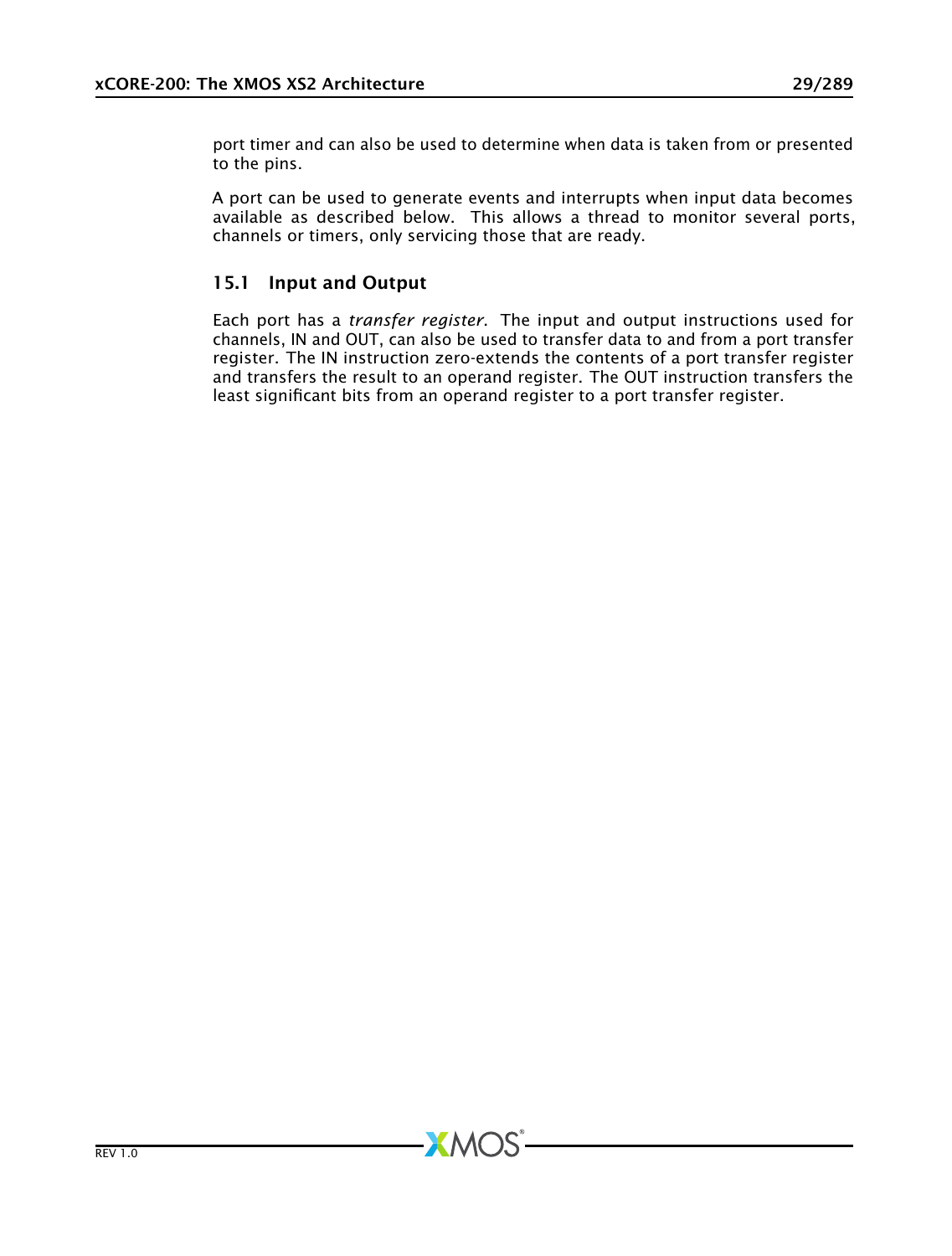Two further instructions, INSHR and OUTSHR, optimise the transfer of data. The INSHR instruction shifts the contents of its destination register right, filling the left-most bits with the data transferred from the port. The OUTSHR instruction transfers the least significant bits of data from its source register to the port and shifts the contents of the source register right.

|              | OUTSHR $p \triangleleft s$ [bits 0 for trwidth(p)];           | output to port  |
|--------------|---------------------------------------------------------------|-----------------|
|              | $s \leftarrow s \rightarrow \text{trwidth}(p)$                | and shift       |
| <b>INSHR</b> | $s \leftarrow s \rightarrow \text{trwidth}(p)$ ;              | shift and       |
|              | $p \triangleright s$ [bits (bpw – trwidth(p)) for trwidth(p)] | input from port |

The transfer register is accessed by the processor; it is also accessed by the port when data is moved to or from the pins. When the processor writes data into the transfer register it *fills* the transfer register; when the processor takes data from the transfer register it *empties* the transfer register.

### 15.2 Port Configuration

A port is initially OFF with its pins in a high impedance state. Before it is used, it must be configured to determine the way it interacts with its pins, and set ON, which also has the effect of starting the port. The port can subsequently be stopped and started using SETC *p*, STOP and SETC *p*, START; between these the port configuration can be changed.

The port configuration is done using the SETC instruction which is used to define several independent settings of the port. Each of these has a default mode and need only be configured if a different mode is needed. The effect of the SETC mode settings is described below. The **bold** entry in each setting is the default mode.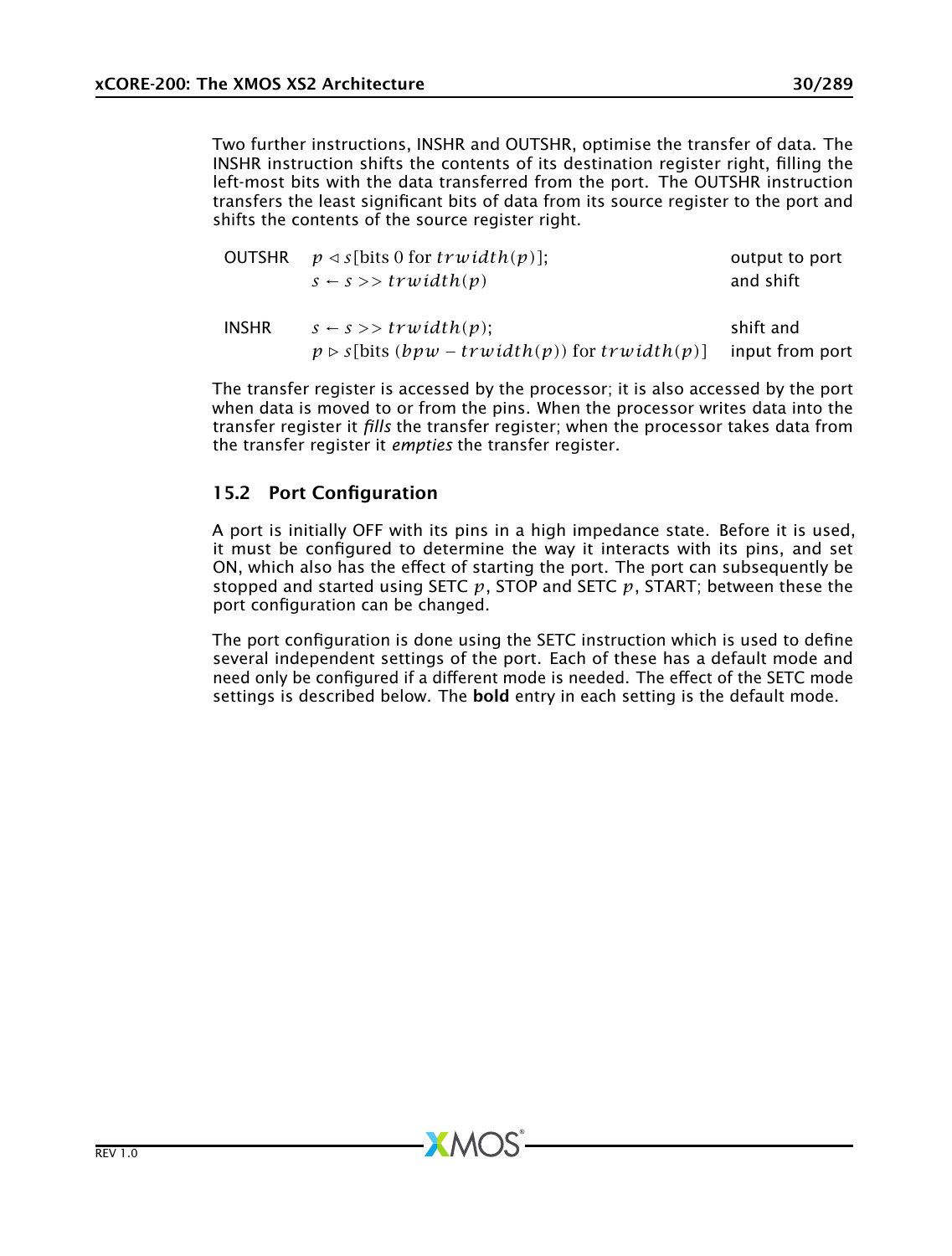| mode                | effect                                                      |
|---------------------|-------------------------------------------------------------|
| <b>NOREADY</b>      | no ready signals are used                                   |
| <b>HANDSHAKEN</b>   | both ready input and ready output signals are used          |
| <b>STROBED</b>      | one ready signal is used (output on master, input on slave) |
| <b>SYNCHRONISED</b> | processor synchronises with pins                            |
| <b>BUFFERED</b>     | port buffers data between pins and processor                |
| <b>SLAVE</b>        | port acts as a slave                                        |
| <b>MASTER</b>       | port acts as a master                                       |
| <b>NOSDELAY</b>     | input sample not delayed                                    |
| <b>SDELAY</b>       | input sample delayed half a clock period                    |
| <b>DATAPORT</b>     | port acts as normal                                         |
| <b>CLOCKPORT</b>    | the port outputs its source clock                           |
| <b>READYPORT</b>    | the port outputs a ready signal                             |
| <b>DRIVE</b>        | pins are driven both high and low                           |
| <b>PULLDOWN</b>     | pins pull down for 0 bits, are high impedance otherwise     |
| <b>PULLUP</b>       | pins pull up for 1 bits, but are high impedance otherwise   |
| <b>NOINVERT</b>     | data is not inverted                                        |
| <b>INVERT</b>       | data is inverted                                            |

The DRIVE, PULLDOWN and PULLUP modes determine the way the pins are driven when outputting, and the way they are pulled when inputting. The CLOCKPORT, READYPORT and INVERT settings can only be used with 1-bit ports.

Initially, the port is ready for input. Subsequently, it may change to output data when an output instruction is executed; after outputting it may change back to inputting when an input instruction is executed.

It is sometimes useful to read the data on the pins when the port is outputting; this can be done using the PEEK instruction:

PEEK  $d \leftarrow pins(p)$  read port pins

## 15.3 Configuring Ready and Clock Signals

A port can be configured to use *ready input* and *ready output* signals.

**XMOS** 

A port's ready input signal is input by an associated one-bit port. This association is made using the SETRDY instruction.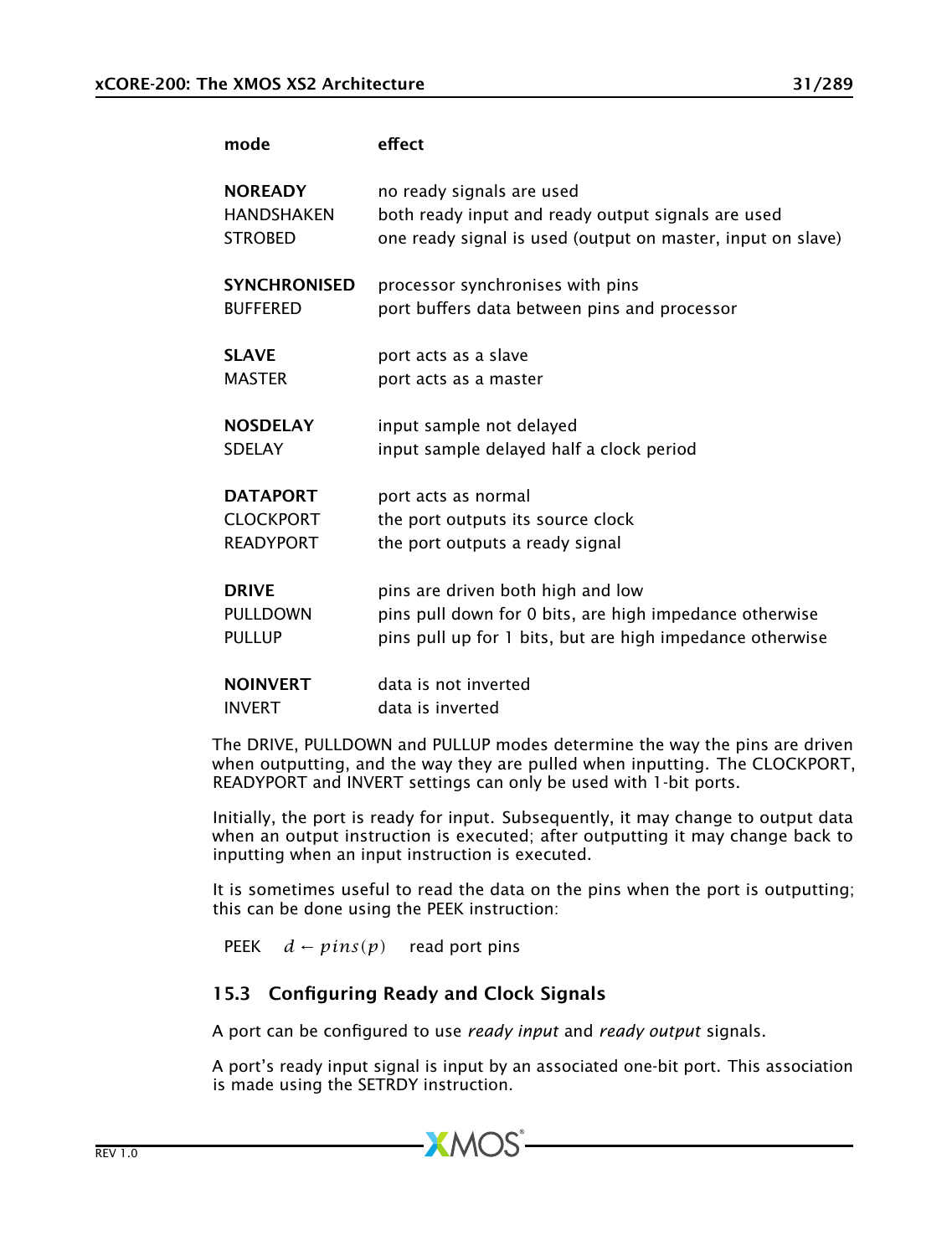**SETRDY**  $ready_p \leftarrow s$  set source of port ready input

A port's ready output signal is output by another associated one-bit port. A one-bit port *r* which is to be used as a ready output must first be configured in READYPORT mode by SETC  $r$ , READYPORT. This ready port  $r$  can then be associated with a port  $p$  by SETRDY  $r, p$ .

A one-bit port can be used to output a clock signal by setting it into CLOCKPORT mode; its clock source is set using the SETCLK instruction.

When a 1-bit port is configured to be in CLOCKPORT or READYPORT mode, the drive mode and invert mode are configurable as normal.

### 15.4 NOREADY mode

If the port is in NOREADY mode, no ready signals are used and data is moved to and from the pins either asynchronously (at times determined by the execution of input and output instructions) or synchronously with the port clock, irrespective of whether the port is in MASTER or SLAVE mode.

At most one input or output is performed per cycle of the port clock.

### 15.5 HANDSHAKEN mode

In HANDSHAKEN mode, ready signals are used to control when data is moved to or from a port's pins.

A port in MASTER HANDSHAKEN mode initiates an output cycle by moving data to the pins and asserting the ready output (request); it then waits for the ready input (reply) to be asserted. It initiates an input cycle by asserting the ready output (request) and waiting for the ready input (reply) to be asserted along with the data; it then takes the data.

A port in SLAVE HANDSHAKEN mode waits for the ready input (request) to be asserted. It performs an input cycle by taking the data and asserting the ready output (reply); it performs an output cycle by moving data to the pins and asserting the ready output (reply).

The ready signals accompany the data in each cycle of the port clock. The *falling edge* of the port clock initiates the set up of data or a change of port direction; the port timer also advances on this edge. On output, the data and the ready output will be valid on the *rising edge* of the port clock. On input, data and the ready input will be sampled on the rising edge of the port clock unless the port is configured as SDELAY, in which case they are sampled on the falling edge.

### 15.6 STROBED mode

In STROBED mode only one ready signal is used and the port can be in MASTER or SLAVE mode. A MASTER port asserts its ready output and the slave has to keep up; a SLAVE port has to keep up with the ready input.

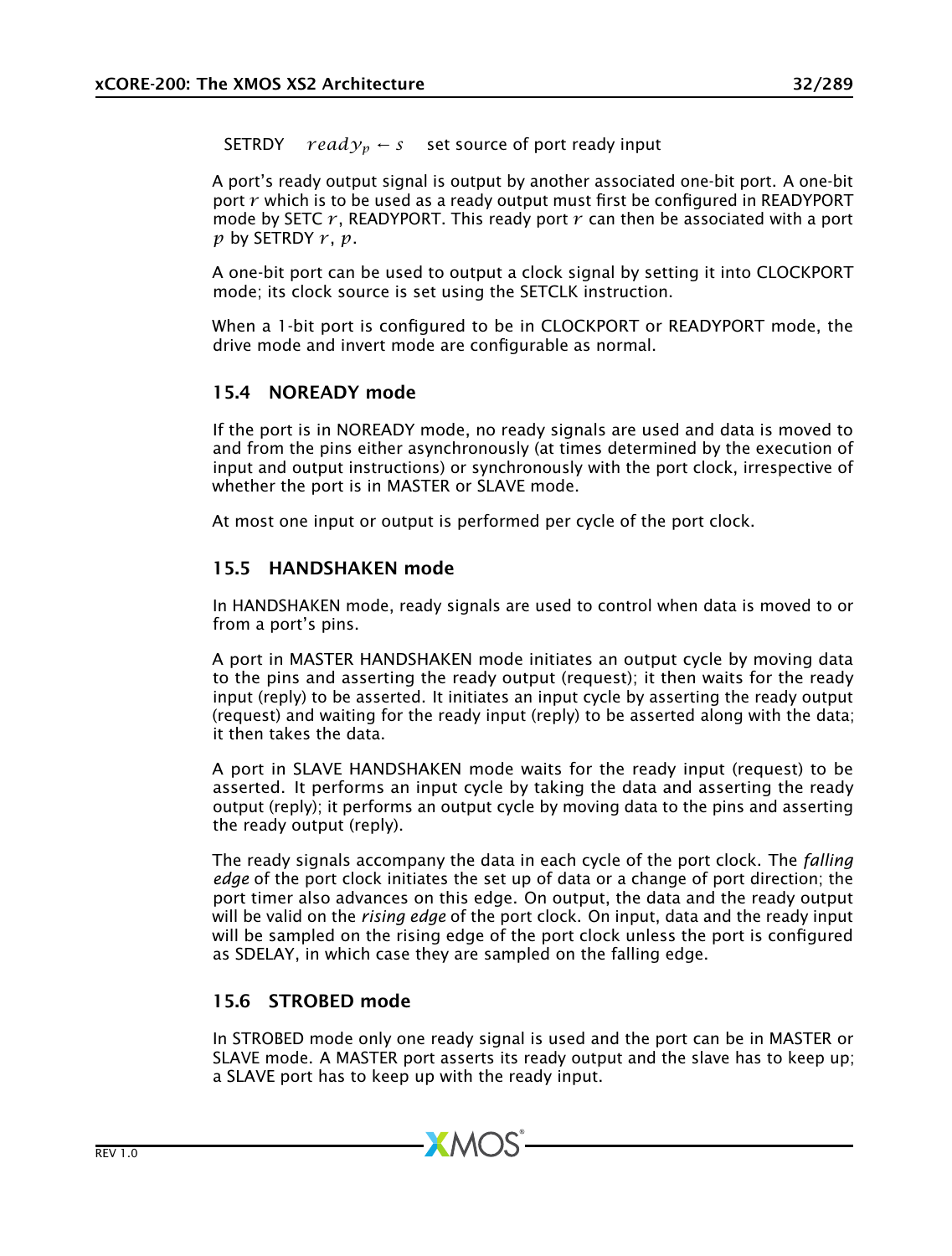Note that a port in NOREADY mode behaves in the same way as a port in STROBED mode which is always ready.

### 15.7 The Port Timer

A port has a timer which can be used to cause the transfer of data to or from the pins to take place at a specified time. The time at which the transfer is to be performed is set using the SETPT (set port time) instruction. Timed ports are often used together with timestamping as this allows precise control of response times.

| SETPT        | $porttime_p \leftarrow s$    | set port time      |
|--------------|------------------------------|--------------------|
| <b>CLRPT</b> | clearporttime(p)             | clear port time    |
| <b>GETTS</b> | $d$ – timestamp <sub>n</sub> | get port timestamp |

The CLRPT instruction can be used to cancel a timed transfer.

**XMOS** 

The timestamp which is set when a port becomes ready for input can be read using the GETTS instruction.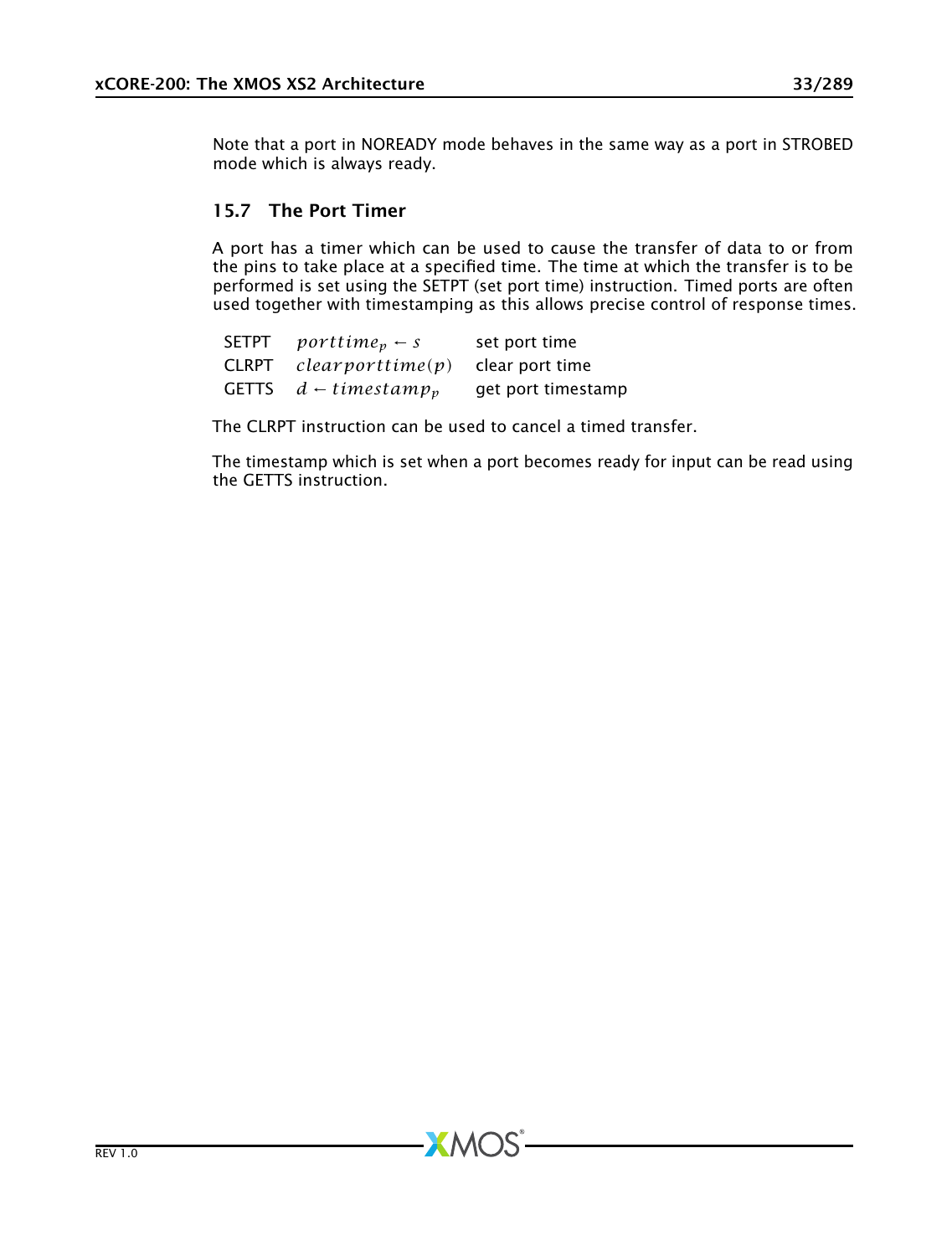## 15.8 Conditions

A port has an associated *condition* which can be used to prevent the processor from taking input from the port when the condition is not met. The conditions are set using the SETC instruction. The value used for comparison in some of the conditions is held in the port data register, which can be set using the SETD instruction.

### mode port ready condition

- NONE no condition
- EQ value on pins *equal to* port data register value
- NEQ value on pins *not equal to* port data register value

The simplest condition is NONE. The other conditions all involve comparing the value from the pins with the value in the port data register.

When the condition is met a timestamp is set and the port becomes ready for input.

When a port is used to generate an event, the data which satisfied the condition is held in the transfer register and the timestamp is set. The value returned by a subsequent input on the port is guaranteed to meet the condition and to correspond to the timestamp even if the value on the port has changed.

## 15.9 Synchronised Transfers

A port in SYNCHRONISED mode ensures that the signalling operation of the port pins is synchronised with the processor instruction execution.

When a SETPT instruction is used, the movement of data between the pins and the transfer register takes place when the current value of the port timer matches the time specified with the SETPT instruction.

If the port is used for output and the transfer register is full, the SETPT instruction will pause until the transfer register is empty. This ensures that the port time is not changed until the pending output has completed.

If a condition other than NONE is used the port will only be ready for input when the data in the transfer register matches the condition. If an input instruction is executed and the specified condition is not met, the thread executing the input will be paused until the condition is met; the thread then resumes and completes the input. The value of the port timer corresponding to the data in the transfer register when a port condition is met is recorded in the port timestamp register. The timestamp register is read at any time using the GETTS instruction.

## 15.10 Buffered Transfers

A port in BUFFERED mode buffers the transfer of data between the processor and the pins through the use of a *shift register*, which is situated between the transfer register and the pins. A buffered port can be used to convert between parallel and serial form using its shift register. The number of bits in the transfer register and

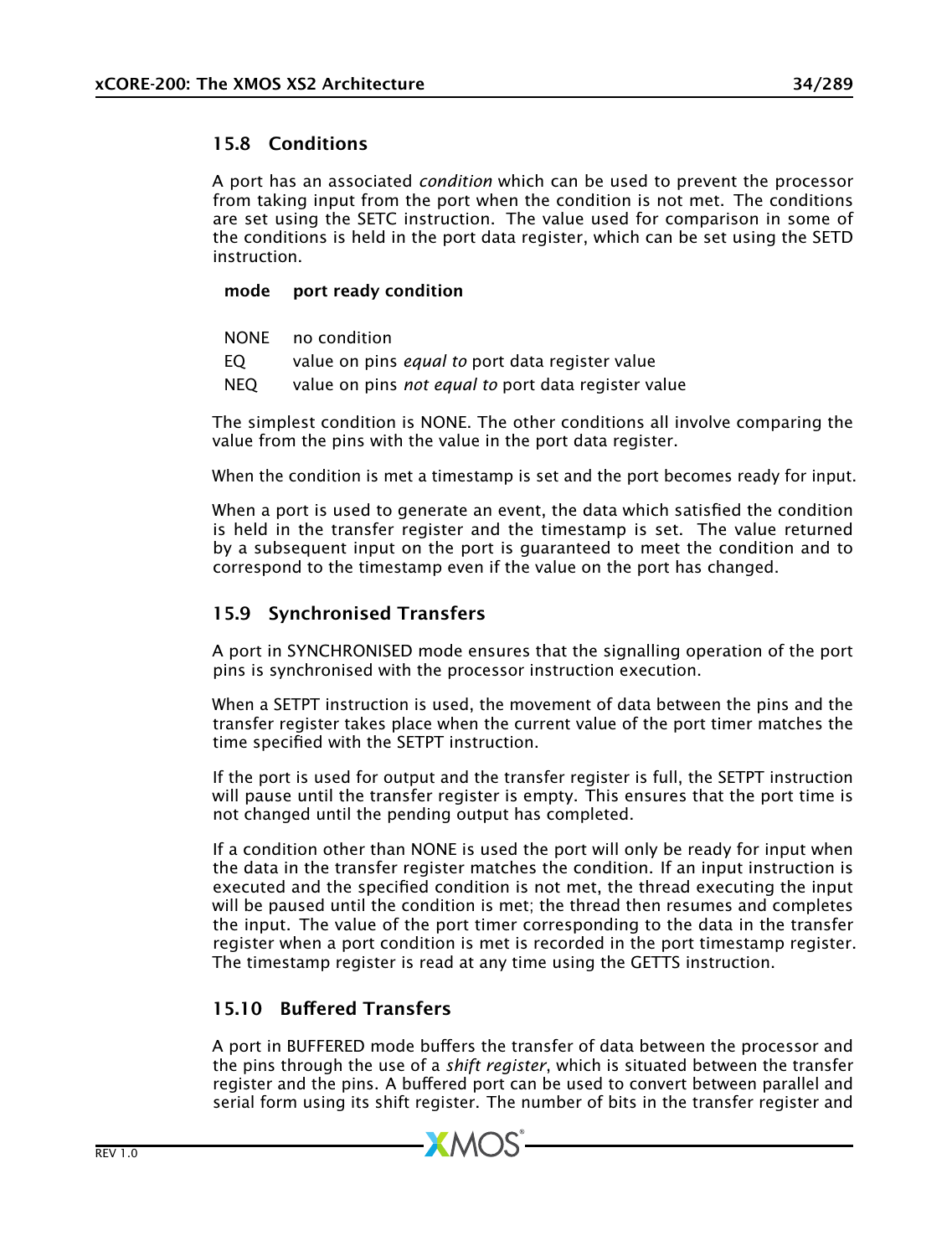the shift register determines the width of the transfers (the *transfer width*) between the processor and the port; this is a multiple of the *port width* (the number of pins) and can be set by the SETTW instruction.

SETTW  $width_n \leftarrow s$  set port transfer width

For a 32-bit wordlength, the transfer width is normally 32, 8, 4 or 1 bit.

Note that in contrast to a synchronised transfer, where the transfer width and the port width are equal, the transfer width of a buffered transfer can differ from the port width.

On input, the shift register is full when *n* values have been taken from the *p* pins, where  $n \times p$  is the transfer width; it will then be emptied to the transfer register ready for an input instruction. On output the shift register is filled from the transfer register and will be empty when *n* values have been moved to the *p* pins, where  $n \times p$  is the transfer width.

The port operates as follows:

- $\triangleright$  **HANDSHAKEN**: A handshaken transfer only shifts data from the pins to the shift register on input when the shift register is not full; on output it only shifts data from the shift register to the pins when the shift register is not empty. On input, the shift register will become full if the processor does not input data to empty the transfer register; when the processor inputs the data, the transfer register is filled from the shift register and the shift register will start to be re-filled from the pins. On output, the shift register will become empty if the processor does fill the transfer register; when the processor outputs data to fill the transfer register, the shift register will be filled from the transfer register and the shift register will then start to be emptied to the pins.
- $\triangleright$  **STROBED SLAVE Input**: Data is shifted into the shift register from the pins whenever the ready input is asserted. Provided that the transfer register is empty, when the shift register is full the transfer register is filled from the shift register. When the processor executes an input instruction to take data from the transfer register, the transfer register is emptied.

If the processor does not take the data from the transfer register by the time the shift register is next full, data will continue to be shifted into the shift register and only the most recent values will be kept; as soon as an input instruction empties the transfer register the transfer register will be filled from the shift register.

 $\triangleright$  STROBED SLAVE Output: Data is shifted out to the pins whenever the ready input is asserted. Provided that the transfer register is full, when the shift register is empty, it is filled from the transfer register. When the processor executes an output instruction it fills the transfer register.

If the processor has not filled the transfer register by the time the shift register is next empty, the data is held on the pins. As soon as the processor executes and output instruction it fills the transfer register; the shift register is then filled from the transfer register and the it will start to be emptied to the pins.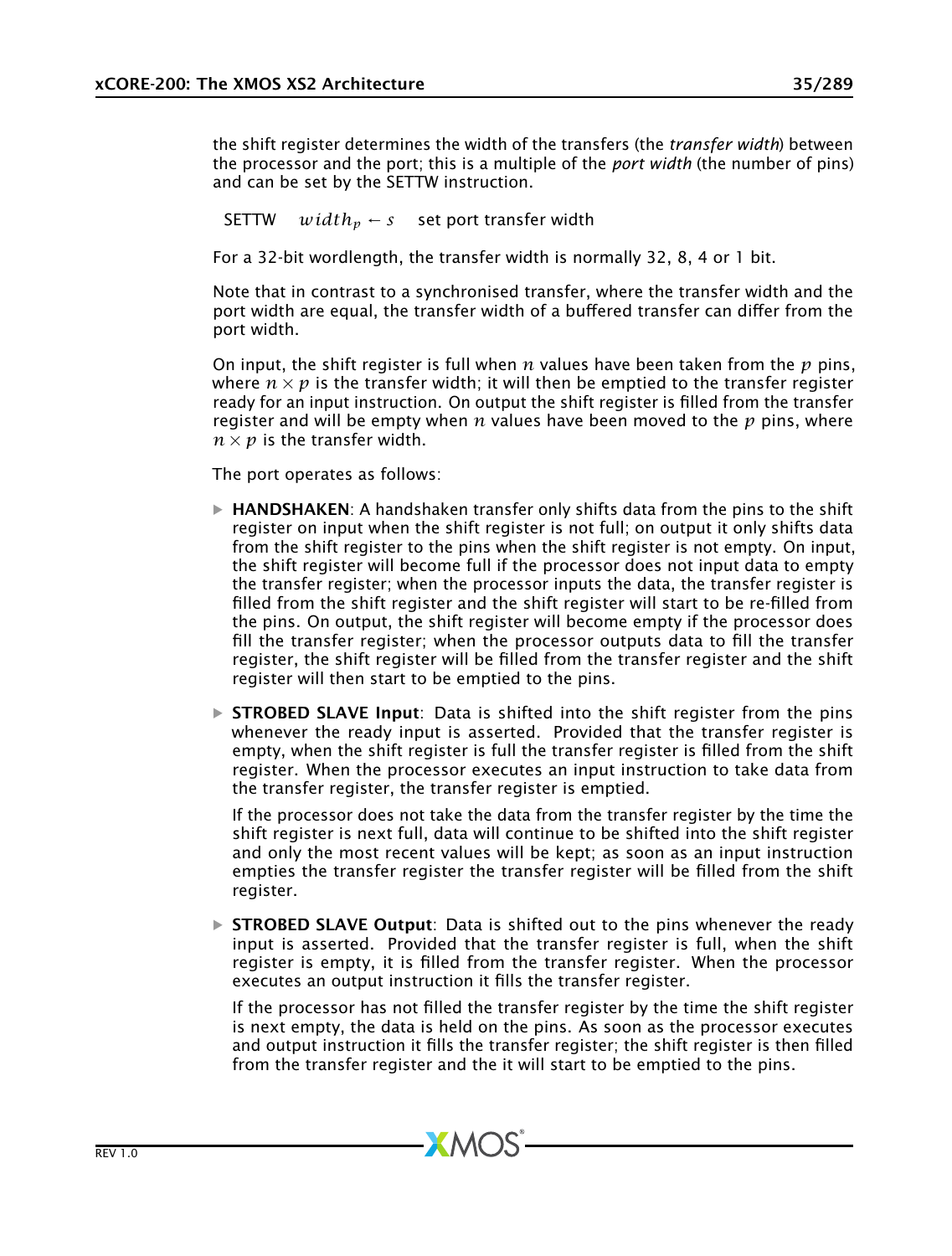$\triangleright$  STROBED MASTER: The transfer operates in the same way as a handshaken transfer in which the ready input is always asserted.

The SETPT instruction can be used to delay the movement of data between the shift register and the transfer register until the current value of the port timer matches the time specified.

Note that this can be used to provide synchronisation with a stream of data in a BUFFERED port in NOREADY mode, because exactly one item will be shifted to or from the pins in each clock cycle.

If the port is outputting and the transfer register is full the SETPT instruction will pause until it is empty. This ensures that the port time is not changed until the pending output has completed.

The port condition can be used to locate the first item of data on the pins that matches a condition. If the condition is different from NONE, data will be held in the shift register until the data meets the condition; the data is then moved to the transfer register, the timestamp is set and the port changes the condition to NONE so that data can continue to fill the shift register in the normal way. Only the top port-width bits of the shift register are used for comparison when the condition is checked.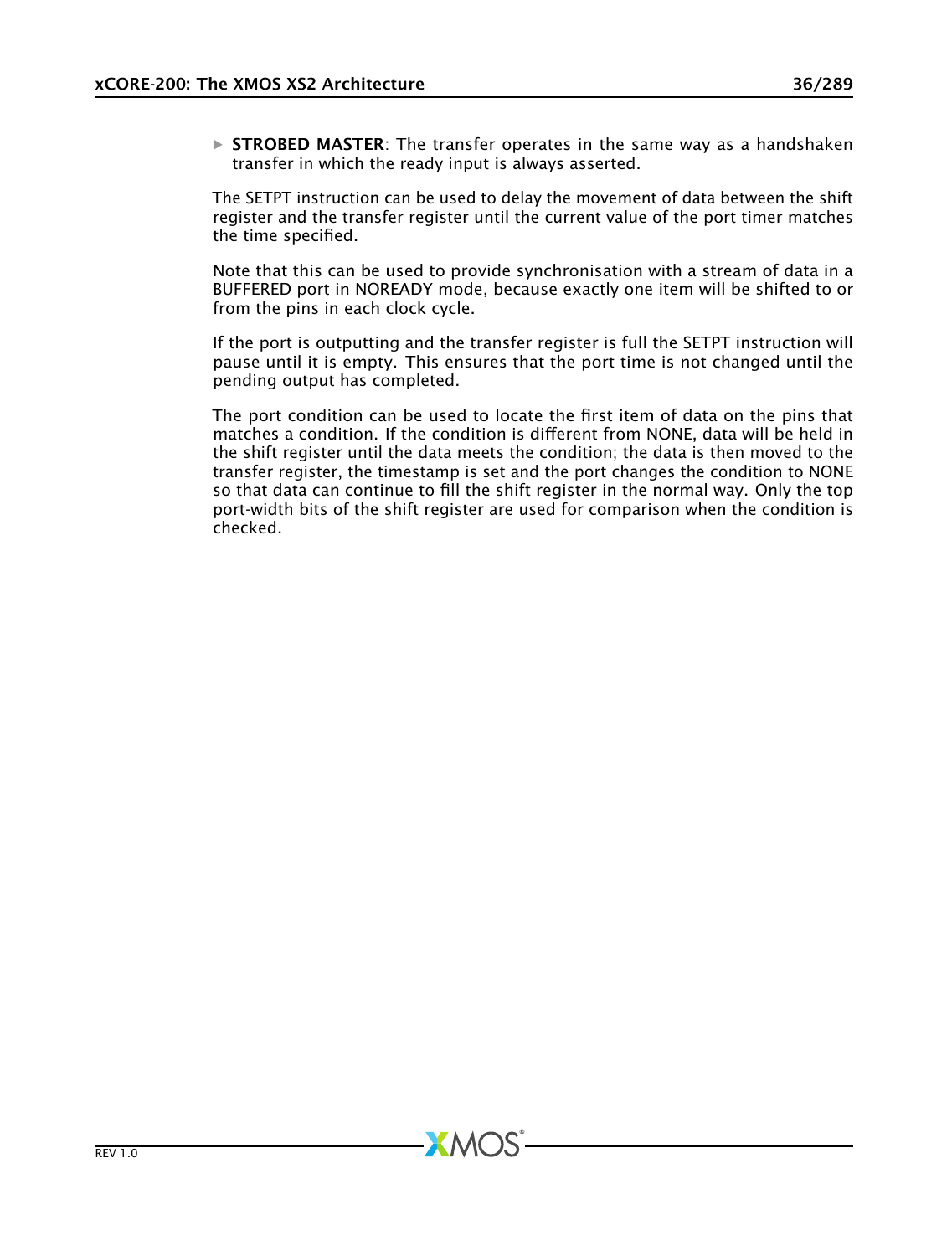### 15.11 Partial Transfers

Buffered transfers permit data of less than the transfer width to be moved between the shift register and the transfer register. The length of the items in a buffered transfer can be set by a SETPSC instruction, which sets the port shift register count. On input, this will cause the shift register contents to be moved to the transfer register when the specified amount of data has been shifted in; on output it will cause only the specified amount of data to be shifted out before the shift register is ready to be re-loaded. This is useful for handling the first and last items in a long transfer.

SETPSC *shiftcount<sub>p</sub>* ← *s* set port shift register count

A buffered input can be terminated by executing an ENDIN instruction which returns the number of items buffered in the port (which will include the shift register and transfer register contents) and also sets the port shift register count to the amount of data remaining in the shift register, enabling a following input to complete.

ENDIN  $d - but f$  *ercount<sub>p</sub>* end input

To optimise the transfer of partwords two further instructions are provided:

| <b>OUTPW</b>  | $shiftcount_p \leftarrow q;$                            | output part word |
|---------------|---------------------------------------------------------|------------------|
|               | $p \triangleleft s$                                     |                  |
| <b>OUTPWI</b> | $shiftcount_p \leftarrow \text{bitp};$ output part word |                  |
|               | $p \triangleleft s$                                     |                  |
| <b>INPW</b>   | $shiftcount_n \leftarrow bitp$ ;                        | input part word  |
|               | $p \triangleright d$                                    |                  |

These encode their immediate operand in the same way as the shift instructions.

### 15.12 Changing Direction

A SYNCHRONISED port can change from input to output, or from output to input. The direction changes at the start of the next setup period. For a transfer initiated by a SETPT instruction, the direction will be input unless an output is executed before the time specified by the SETPT instruction.

A BUFFERED port can change direction only after it has completed a transfer. This is done by stopping and re-starting the port using SETC *p*, STOP and SETC *p*, START instructions.

## 16 Events, Interrupts and Exceptions

Events and interrupts allow timers, ports and channel ends to automatically transfer control to a pre-defined event handler. The resources generate events by default and must be reconfigured using a SETC instruction in order to generate interrupts. The ability of a thread to accept events or interrupts is controlled by information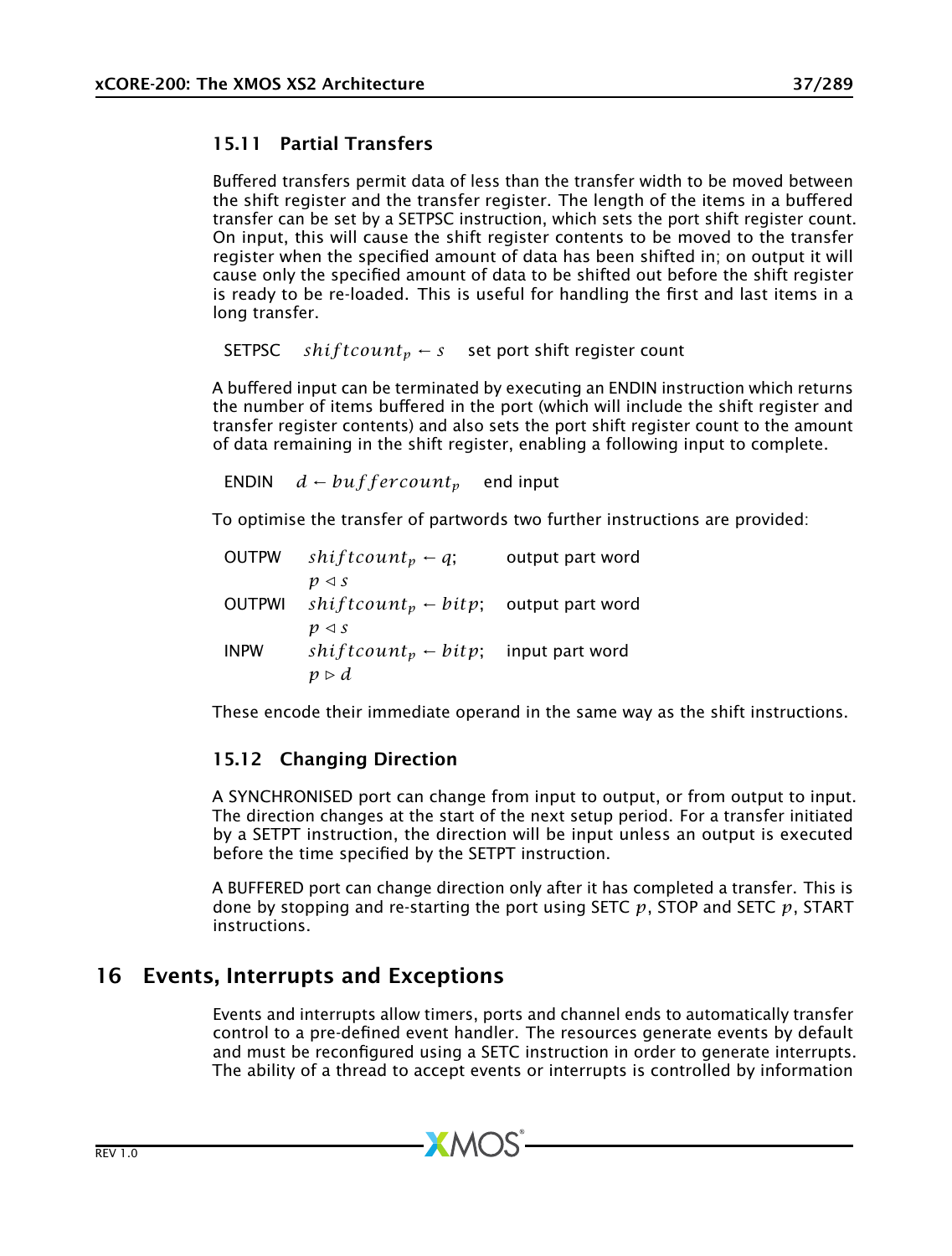held in the thread status register (*sr* ), and may be explicitly controlled using SETSR and CLRSR instructions with appropriate operands.

| SETSR | $ST \leftarrow ST \vee u_{16}$          | set thread state                                               |
|-------|-----------------------------------------|----------------------------------------------------------------|
|       |                                         | CLRSR $sr \leftarrow sr \wedge \neg u_{16}$ clear thread state |
|       | GETSR $r11 \leftarrow sr \wedge u_{16}$ | get thread state                                               |

The operand of these instructions should be one (or more) of

|              | EEBLE enable events                                |
|--------------|----------------------------------------------------|
| IEBLE        | enable interrupts                                  |
| <b>INENB</b> | determine if thread is enabling events             |
| ININT        | determine if thread is in interrupt mode           |
| HIPRI        | set thread to high priority mode                   |
| FAST         | set thread to fast mode                            |
| <b>KEDI</b>  | set thread to switch to dual issue on kernel entry |
|              |                                                    |

### 16.1 Events

A thread normally enables one or more events and then waits for one of them to occur. Hence, on an event all the thread's state is valid, allowing the thread to respond rapidly to the event. The thread can perform input and output operations using the port, channel or timer which gave rise to an event whilst leaving some or all of the event information unchanged. This allows the thread to complete handling an event and immediately wait for another similar event.

Timers, ports and channel ends all support events, the only difference being the ready conditions used to trigger the event. The program location of the event handler must be set prior to enabling the event using the SETV instruction. The SETEV instruction can be used to set an environment for the event handler; this will often be a stack address containing data used by the handler. Timers and ports have conditions which determine when they will generate an event; these are set using the SETC and SETD instructions. Channel ends are considered ready as soon as they contain enough data.

Event generation by a specific port, timer or channel can be enabled using an event enable unconditional (EEU) instruction and disabled using an event disable unconditional (EDU) instruction. The event enable true (EET) instruction enables the event if its condition operand is true and disables it otherwise; conversely the event enable false (EEF) instruction enables the event if its condition operand is false, and disables it otherwise. These instructions are used to optimise the implementation of guarded inputs.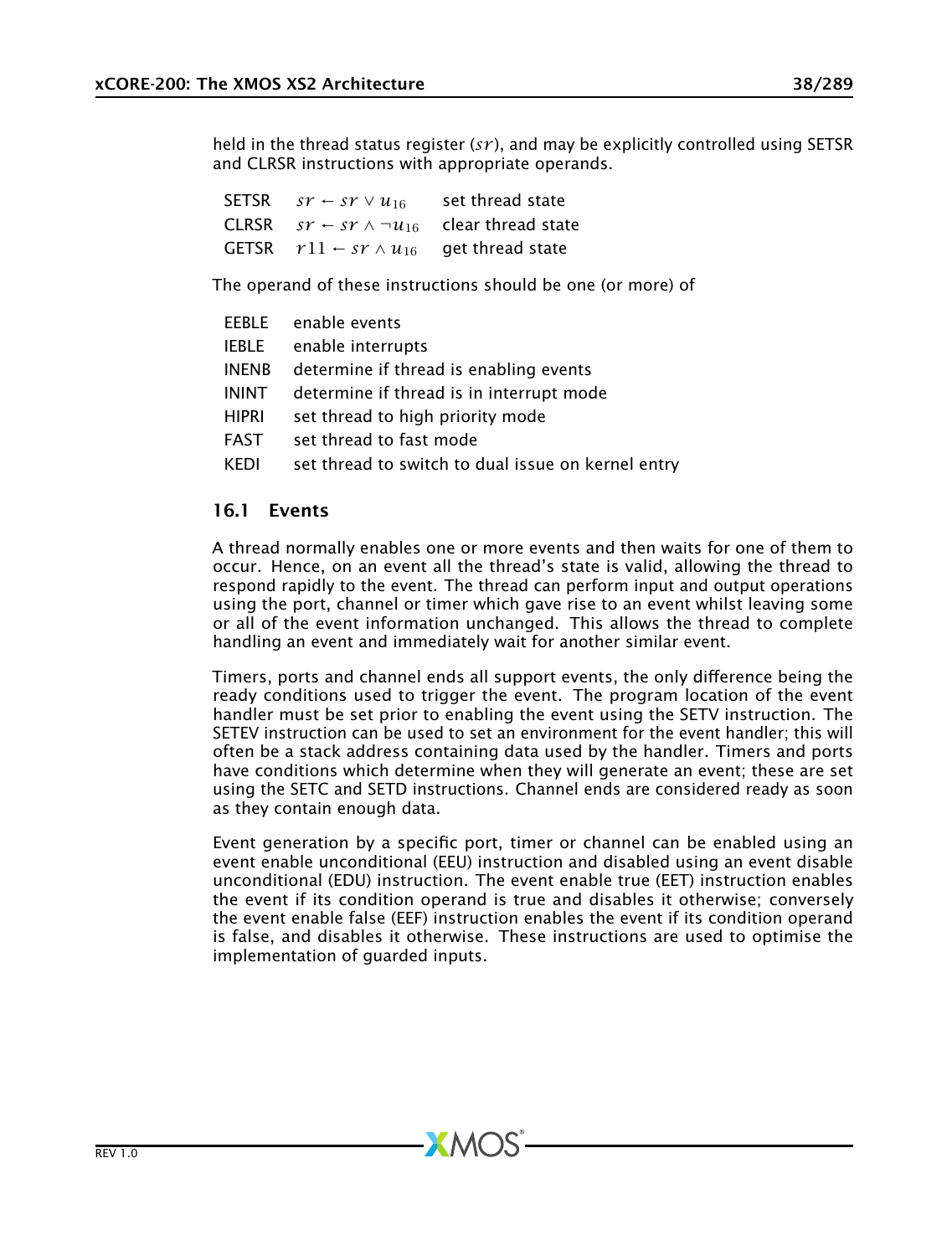| <b>SETV</b>  | $vector_r$ – s                                                   | set event vector             |
|--------------|------------------------------------------------------------------|------------------------------|
| <b>SETEV</b> | $envector_r \leftarrow s$                                        | set event environment vector |
|              |                                                                  |                              |
| <b>SETD</b>  | $data_r - s$                                                     | set resource data            |
| <b>GETD</b>  | $d - data_r$                                                     | get resource data            |
| <b>SETC</b>  | $cond_r - s$                                                     | set event condition          |
| EET          | $enb_r \leftarrow c$ ; thread <sub>r</sub> $\leftarrow$ tid      | event enable true            |
| <b>EEF</b>   | $enb_r \leftarrow \neg c$ ; thread <sub>r</sub> $\leftarrow$ tid | event enable false           |
| EDU          | $enb_r$ $\leftarrow$ false; thread <sub>r</sub> $\leftarrow$ tid | event disable                |
| EEU          | $enb_r \leftarrow true; thread_r \leftarrow tid$                 | event enable                 |

Having enabled events on one or more resources, a thread can use a WAITEU, WAITET or WAITEF instruction to wait for at least one event. The WAITEU instruction waits unconditionally; the WAITET instruction waits only if its condition operand is true, and the WAITEF waits only if its condition operand is false.

| WAITET <i>if c then eeble<sub>tid</sub></i> $\leftarrow$ true                      | event wait if true |
|------------------------------------------------------------------------------------|--------------------|
| WAITEF if $\neg$ c then eeble <sub>tid</sub> $\leftarrow$ true event wait if false |                    |
| WAITEU eeble <sub>tid</sub> $\leftarrow$ true                                      | event wait         |

This may result in an event taking place immediately with control being transferred to the event handler specified by the corresponding event vector with events disabled by clearing the thread's *eeble* flag. Alternatively the thread may be paused until an event takes place with the *eeble* flag enabled; in this case the *eeble* flag will be cleared when the event takes place, and the thread resumes execution.

event *ed* ←  $ev_{res}$ ;  $pc - v_{res}$ ; *sr [*bit *inenb]* ← *f alse*; *sr [*bit *eeble]* ← *f alse*; *sr [*bit *waiting]* ← *f alse*

Note that the environment vector is transferred to the event data register, from where it can be accessed by the GETED instruction. This allows it to be used to access data associated with the event, or simply to enable several events to share the same event vector.

To optimise the responsiveness of a thread to high priority resources the SETSR EEBLE instruction can be used to enable events before starting to enable the ports, channels and timers. This may cause an event to be handled immediately, or as soon as it is enabled. An enabling sequence of this kind can be followed either by a WAITEU instruction to wait for one of the events, or it can simply be followed by a CLRSR EEBLE to continue execution when no event takes place. The WAITET and WAITEF instructions can also be used in conjunction with a CLRSR EEBLE to conditionally wait or continue depending on a guarding condition. The WAITET and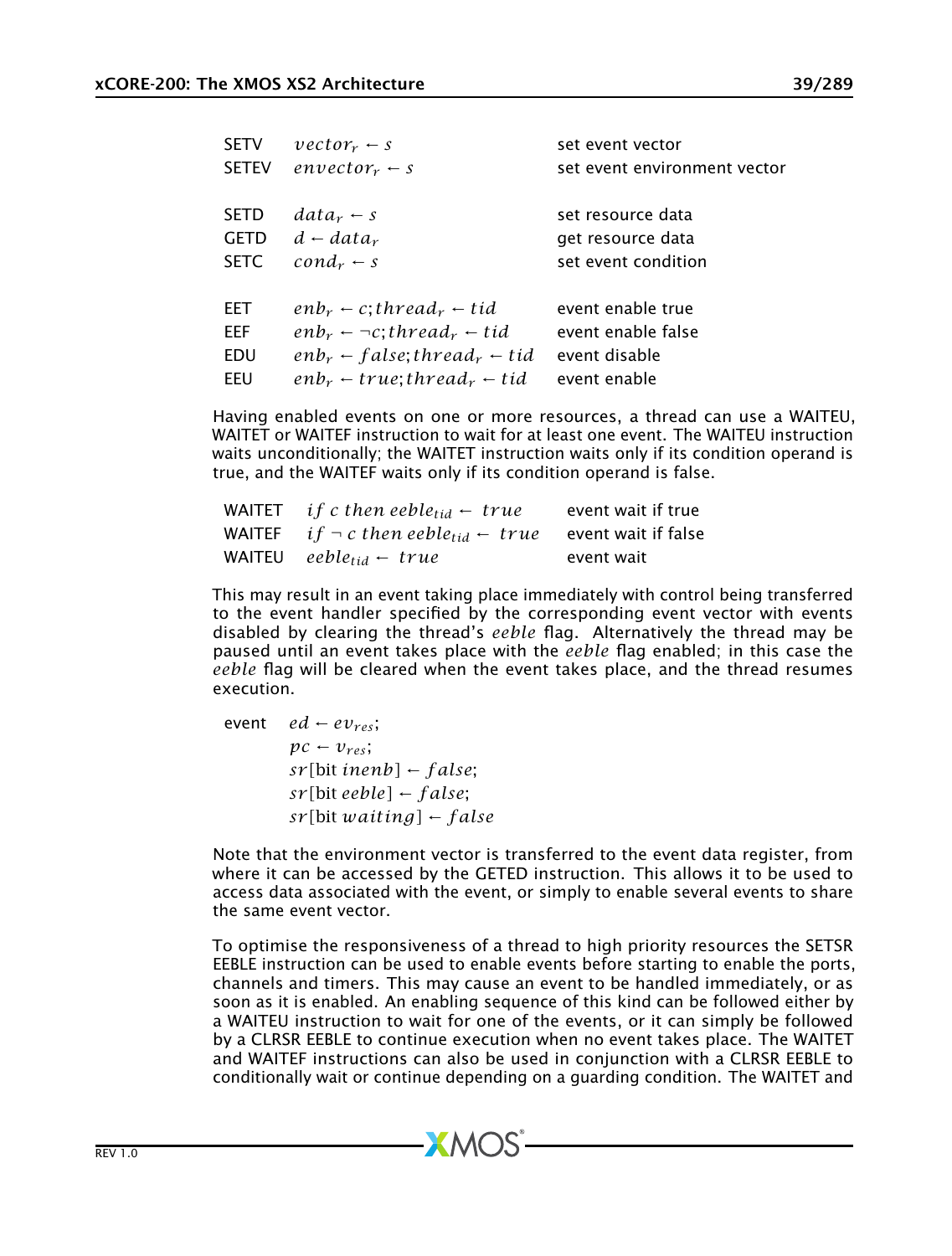WAITEF instructions can also be used to optimise the common case of repeatedly handling events from multiple sources until a terminating condition occurs.

All of the events which have been enabled by a thread can be disabled using a single CLRE instruction. This disables event generation in all of the ports, channels or timers which have had events enabled by the thread. The CLRE instruction also clears the thread's *eeble* flag.

| $CLRE \quad eeble_{tid} \leftarrow false;$                                                                | disable all |
|-----------------------------------------------------------------------------------------------------------|-------------|
| inenb <sub>tid</sub> – false;                                                                             | events      |
| forall res                                                                                                | for thread  |
| if (thread <sub>res</sub> = tid $\land$ event <sub>res</sub> ) then enb <sub>res</sub> $\leftarrow$ false |             |

Where enabling sequences include calls to input subroutines, the SETSR INENB instruction can be used to record that the processor is in an enabling sequence; the subroutine body can use GETSR INENB to branch to its enabling code (instead of its normal inputting code). INENB is cleared whenever an event occurs, or by the CLRE instruction.

### <span id="page-39-0"></span>16.2 Interrupts

In contrast to events, interrupts can occur at any point during program execution, and so the current *pc* and *sr* (and potentially also some or all of the other registers) must be saved prior to execution of the interrupt handler. Interrupts are taken *between* instructions, which means that in an interrupt handler the previous instruction will have been completed, and the next instruction is yet to be executed on return from the interrupt. This is done using the *spc* and *ssr* registers. Any interrupt and exception causes the *pc* and *sr* registers to be saved into *spc* and *ssr* , and the status register to be modified to indicate that the processor is running in kernel mode:

 $kernelentrv$  *ssr* ← *sr*: *sed* ← *ed*;  $sr[bit\,di] \leftarrow sr[bit\,kedi];$ *sr [*bit *eeble]* ← *f alse*; *sr [*bit *ieble]* ← *f alse*;

On an interrupt generated by resource *r* the following occurs automatically:

| interrupt | $Spc - pc$                          |                                |
|-----------|-------------------------------------|--------------------------------|
|           | $kernelentr$ .                      | "kernelentry" is defined above |
|           | $ed$ – $ev_{res}$                   |                                |
|           | $pc - v_{res}$                      |                                |
|           | $sr[bit init] \leftarrow true;$     |                                |
|           | $sr[bit waiting] \leftarrow false;$ |                                |

On kernel entry the DI bit is saved in the *ssr* register, whereupon DI is set according to the KEDI (dual-issue-in-kernel) bit in the status register. This enables exception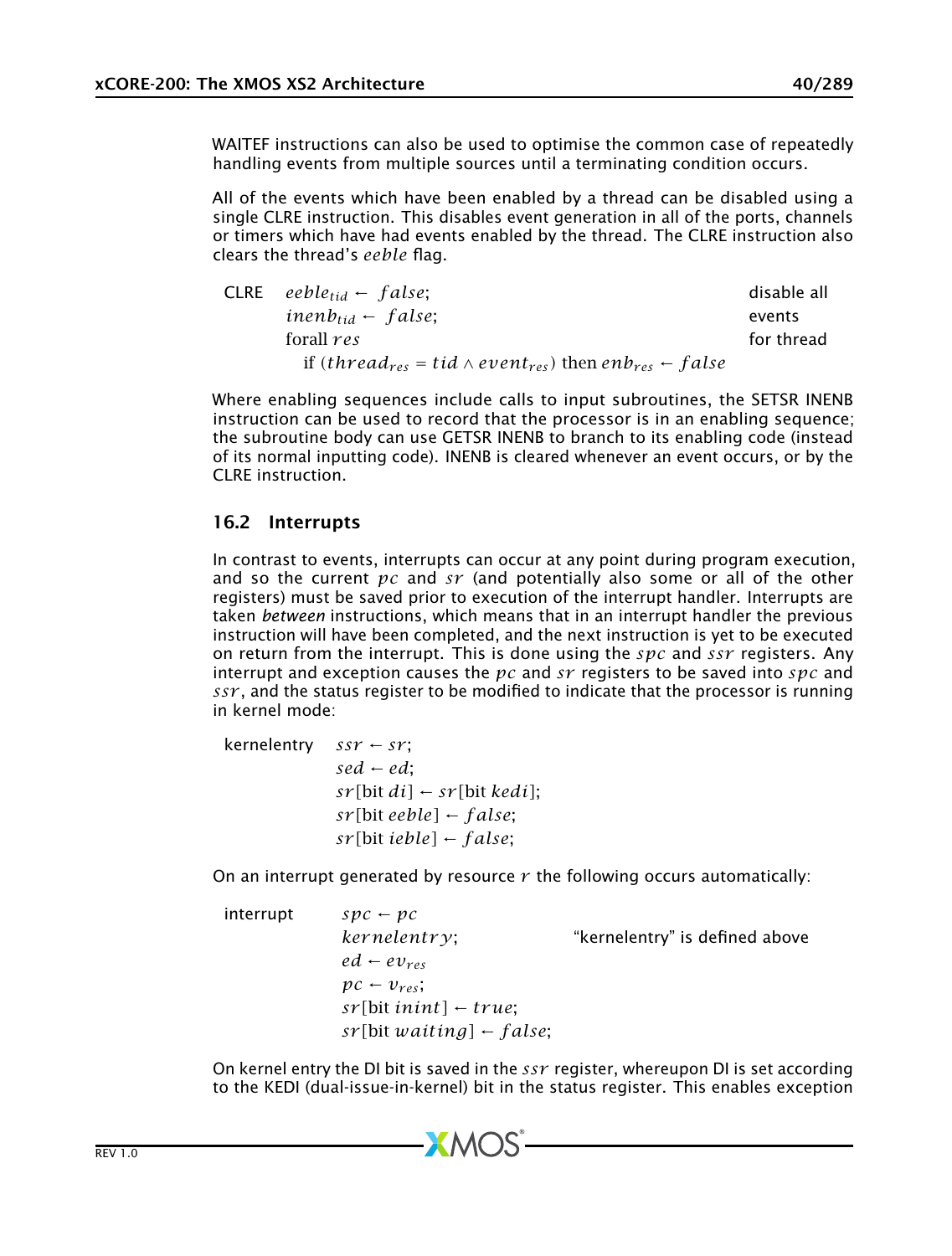handlers to be written in either SI or DI code as required. When in kernel mode, the kernel can switch between SI and DI mode as usual using DUALENTSP/ENTSP. On return from the kernel call, KRET, the DI bit is restored from *ssr* .

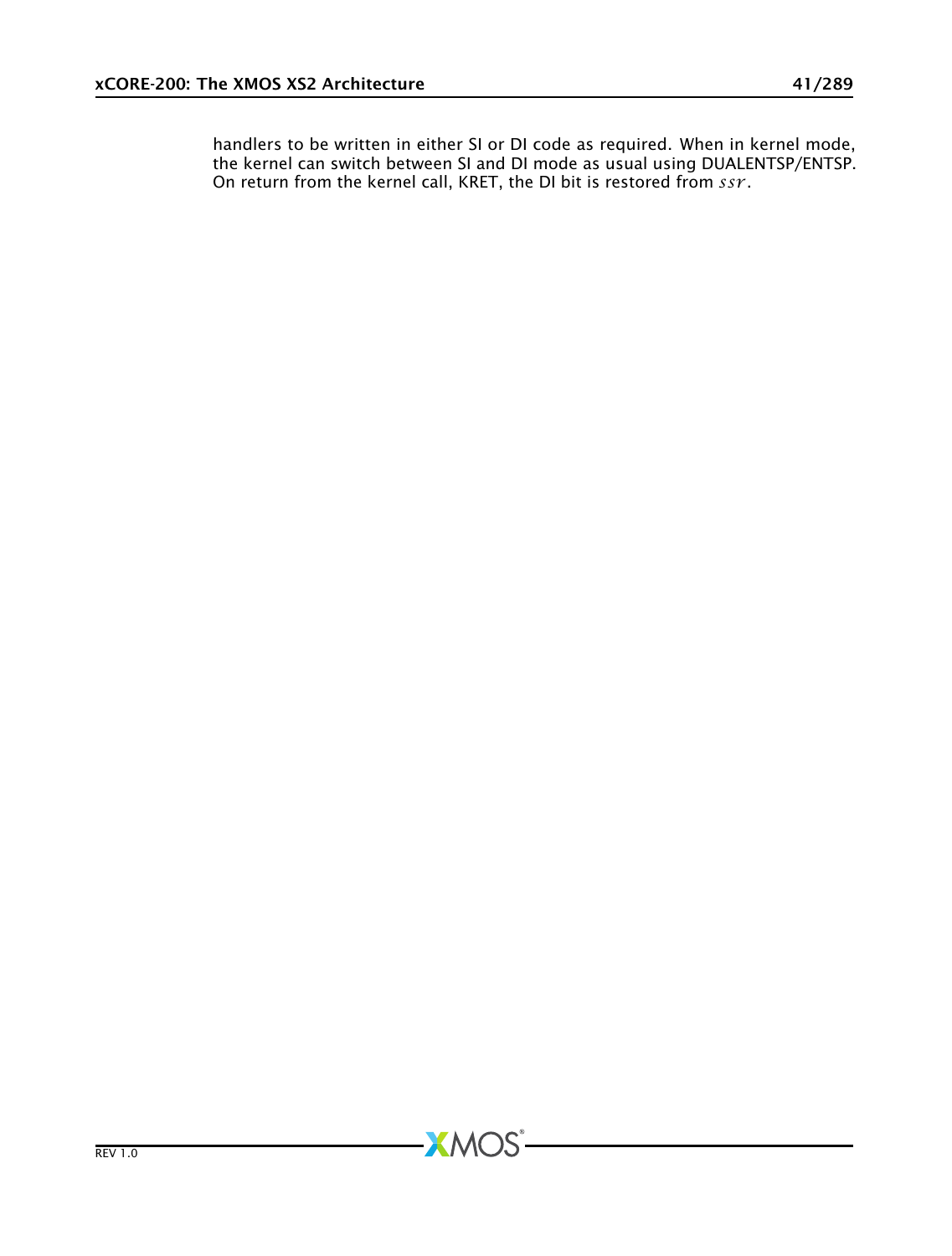When the handler has completed, execution of the interrupted thread can be performed by a KRET instruction, this restores the DI bit from *spc*.

KRET  $pc \leftarrow spec \wedge \neg 1$ ; return from interrupt  $s\mathcal{r} \leftarrow s s\mathcal{r}$ *ed* ← *sed*

### <span id="page-41-0"></span>16.3 Exceptions

Exceptions which occur when an error is detected during instruction execution are treated in the same way as interrupts except that they transfer control to a location defined relative to the thread's kernel entry point *kep* register.

| except | $spc - pc_{old}$                 | any exception      |
|--------|----------------------------------|--------------------|
|        | kernelentry                      | defined on page 40 |
|        | $pc - kep$                       |                    |
|        | $et$ $\leftarrow$ exceptiontype; |                    |
|        | $ed$ $\leftarrow$ exceptiondata; |                    |

The exception handler resides on the address stored in *kep*. The handler can run in dual or single issue mode, depending on the *kedi* bit in the status register. Exception types are listed below:

| <b>Exception</b>       | et | Meaning                   |
|------------------------|----|---------------------------|
| ET_LINK_ERROR          |    | Incorrect use of channel  |
| ET_ILLEGAL_PC          | 2  | Unaligned program counter |
| ET_ILLEGAL_INSTRUCTION | 3  | Illegal opcode            |
| ET_ILLEGAL_RESOURCE    | 4  | Illegal use of resource   |
| ET_LOAD_STORE          | 5. | Unaligned memory access   |
| ET_ILLEGAL_PS          | 6  | Undefined PS register     |
| ET_ARITHMETIC          |    | Arithmetic error          |
| ET_ECALL               | 8  | Assertion failed          |
| ET RESOURCE DEP        | 9  | Illegal resource use      |
| ET KCALL               | 15 | <b>KCALL executed</b>     |

When in dual issue mode, an exception in one lane will abort any instruction in the other lane. If two instructions would both cause an exception, then only one exception is taken. The *et* register will hold the data as specified above, but the lane in which the exception occurred is encoded in bit 4 of *et*. If the thread is in dual-issue mode, and two instructions were issued, and the exception occurred in the resource lane, then this bit is set to 1. In all other cases bit 4 of *et* will be set to 0.

A program can force an exception as a result of a software detected error condition using ECALLT, ECALLF, or ELATE:

 $-MOS-$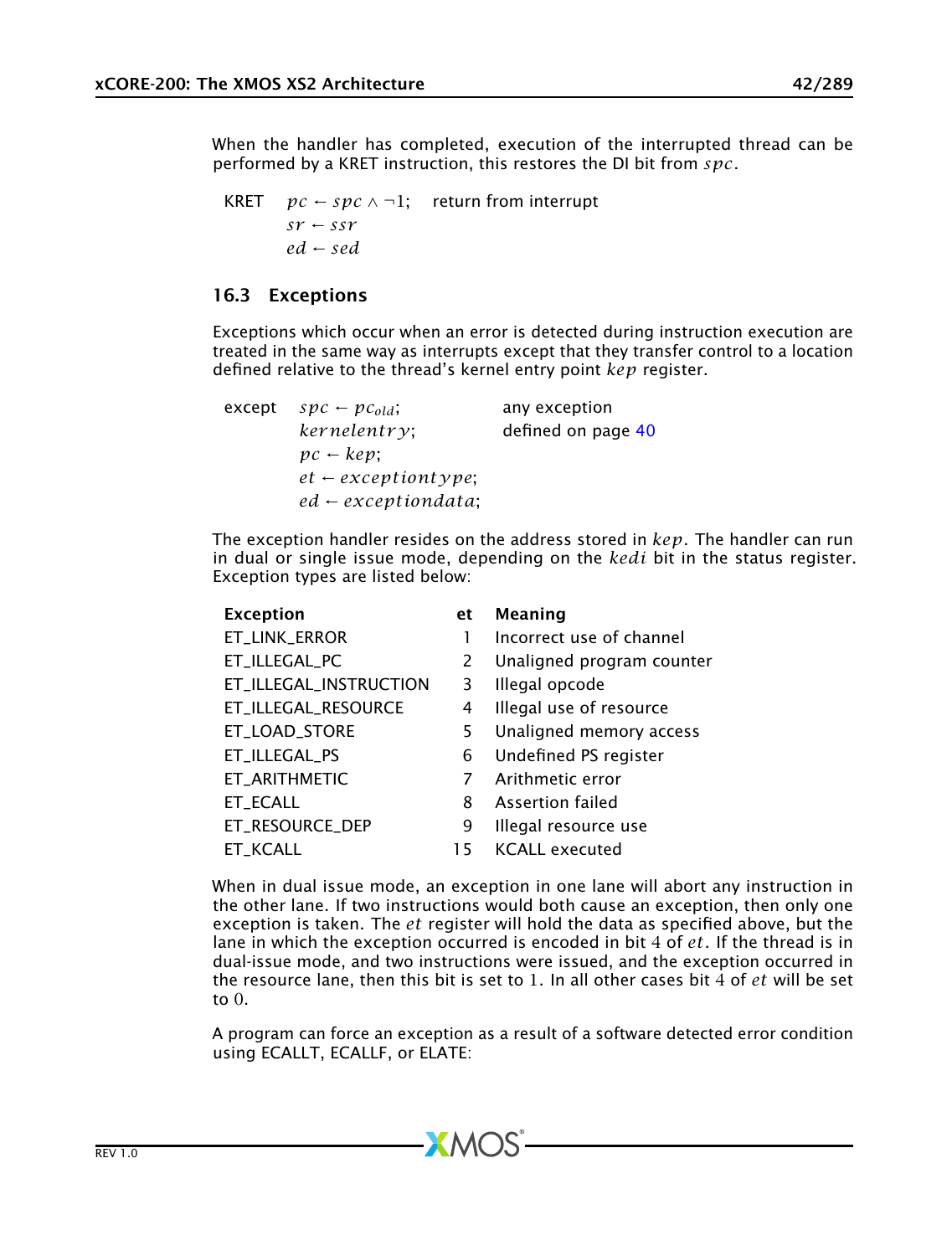| $ECALLT$ if e then |                                                           | error on true<br>$except (ET\_ECALL, e);$ "except" is defined on page 42 |
|--------------------|-----------------------------------------------------------|--------------------------------------------------------------------------|
|                    | <b>ECALLE</b> if $\neg e$ then                            | error on true<br>$except(ET\_ECALL, e);$ "except" is defined on page 42  |
| <b>ELATE</b>       | if s after $t_{current}$ then<br>$except (ET\_ECALL, s);$ | error if late, 1r<br>"except" is defined on page 42                      |

These have the same effect as hardware detected exceptions, transferring control to the same location and indicating that an error has occurred in the exception type (*et*) register. If in dual issue mode, any instruction in the other lane will be aborted on taking an exception.

A program can explicitly cause entry to a handler using one of the kernel call instructions. These have a similar effect to exceptions, except that they transfer control to a location defined relative to the thread's *kep* register.

KCALLI *ker nelentr y*; defined on page [40](#page-39-0)  $spc - pc$  $et \leftarrow ET_KCALL$ ;  $ed - u6$  $pc - kep + 64$ ; KCALL *ker nelentr y*; defined on page [40](#page-39-0)  $spc - pc$  $et$  ←  $ET$ *\_KCALL*;  $ed \leftarrow s$ ;  $pc \leftarrow \text{kep} + 64$ ;

In dual issue mode KCALL will complete as normal; it is safe to dual-issue a KCALL instruction with any other instruction. If the instruction in the other lane causes an exception, the thread will continue with the exception and abort the KCALL.

The *spc*, *ssr* , *et* and *sed* registers can be saved and restored directly to the stack.

| <b>LDSPC</b> | $spc \leftarrow mem[sp + 1_{\times Bpw}]$ | load exception pc    |
|--------------|-------------------------------------------|----------------------|
| <b>STSPC</b> | $mem[sp + 1_{\times Bpw}] \leftarrow spc$ | store exception pc   |
| <b>LDSSR</b> | $ssr \leftarrow mem[sp + 2_{\times Bpw}]$ | load exception sr    |
| <b>STSSR</b> | $mem[sp + 2_{\times Bpw}] \leftarrow ssr$ | store exception sr   |
| <b>LDSED</b> | $sed \leftarrow mem[sp + 3_{\times Bpw}]$ | load exception data  |
| <b>STSED</b> | $mem[sp + 3_{\times Bpw}] \leftarrow sed$ | store exception data |
| STET         | $mem[sp + 4_{\times Bpw}] \leftarrow et$  | store exception type |
|              |                                           |                      |

In addition, the *et* and *ed* registers can be transferred directly to a register.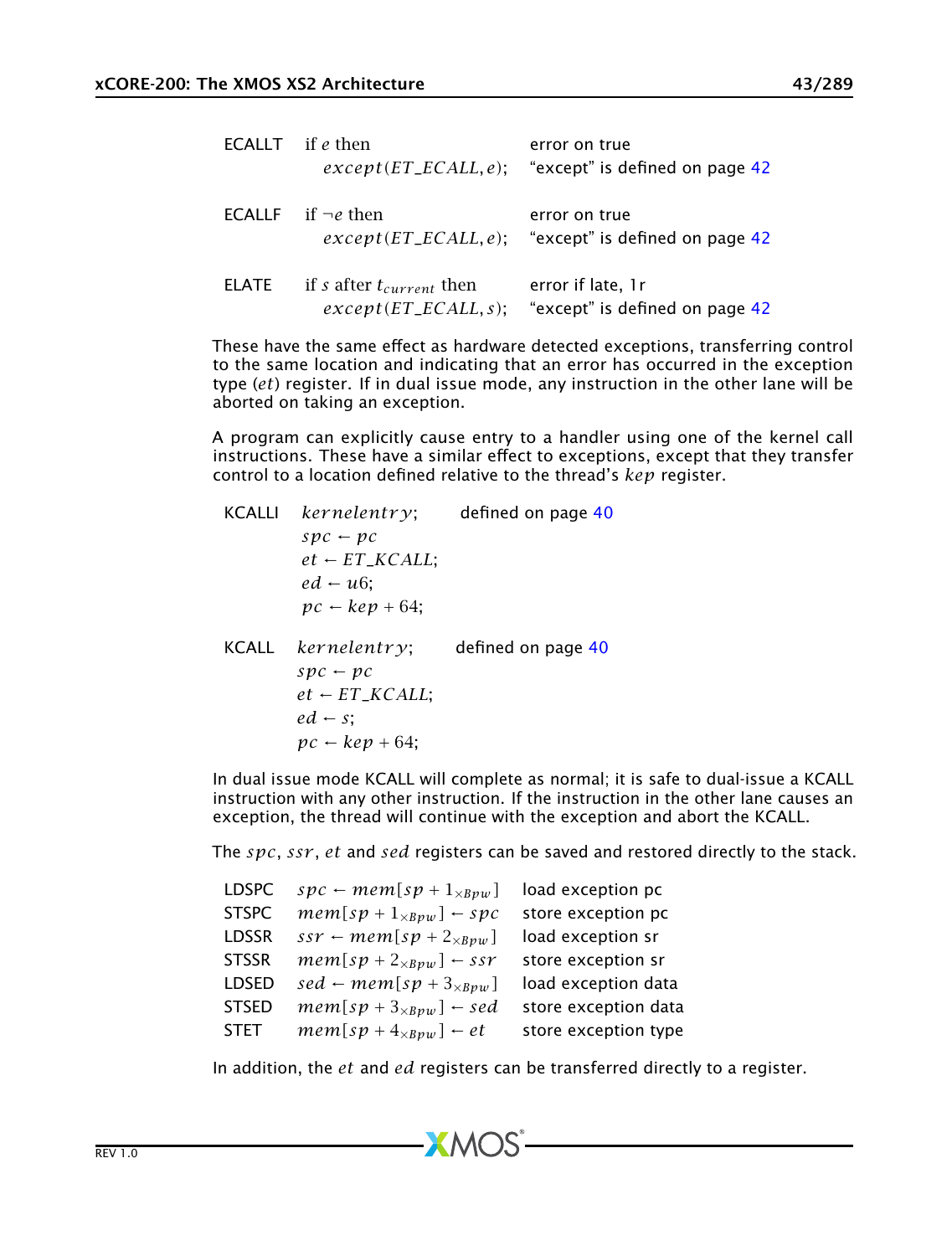GETET  $r11 - et$  get exception type GETED  $r11 - ed$  get exception data

A handler can use the KENTSP instruction to save the current stack pointer into word 0 of the thread's kernel stack (using the kernel stack pointer *ksp*) and change stack pointer to point at the base of the thread's kernel stack. KRESTSP can then be used to restore the stack pointer on exit from the handler.

KENTSP n  $mem[ksp] \leftarrow sp$ ; switch to kernel stack  $sp$  ←  $ksp$  –  $n_{\times Bpw}$ KRESTSP n  $ksp \leftarrow sp + n_{\times Bpw}$ ; switch from kernel stack  $sp \leftarrow mem[ksp]$ 

The *kep* can be initialised using the SETKEP instruction; the *ksp* can be read using the GETKSP instructions.

SETKEP  $kep \leftarrow r11$  set kernel entry point GETKSP  $r11 \leftarrow ksp$  get kernel stack pointer

The kernel stack pointer is initialised by the boot-ROM to point to a safe location near the last location of RAM - the last few locations are used by the JTAG debugging interface. *ksp* can be modified by using a sequence of SETSP followed by KRESTSP.

# 17 Initialisation and Debugging

<span id="page-43-0"></span>The state of the processor includes additional registers to those used for the threads.

### register use

| dspc  | debug save pc                                       |
|-------|-----------------------------------------------------|
| dssr  | debug save sr                                       |
| dssp  | debug save sp                                       |
| dtype | debug cause                                         |
| dtid  | thread identifier used to access thread state       |
| dtreg | register identifier used to access thread state     |
| DEBUG | flag that indicates that processor is in debug mode |

 $XMOS$ 

All of the processor state can be accessed using the GETPS and SETPS instructions:

GETPS *d* ← *state[s]* get processor state SETPS  $state[d] \leftarrow s$  set processor state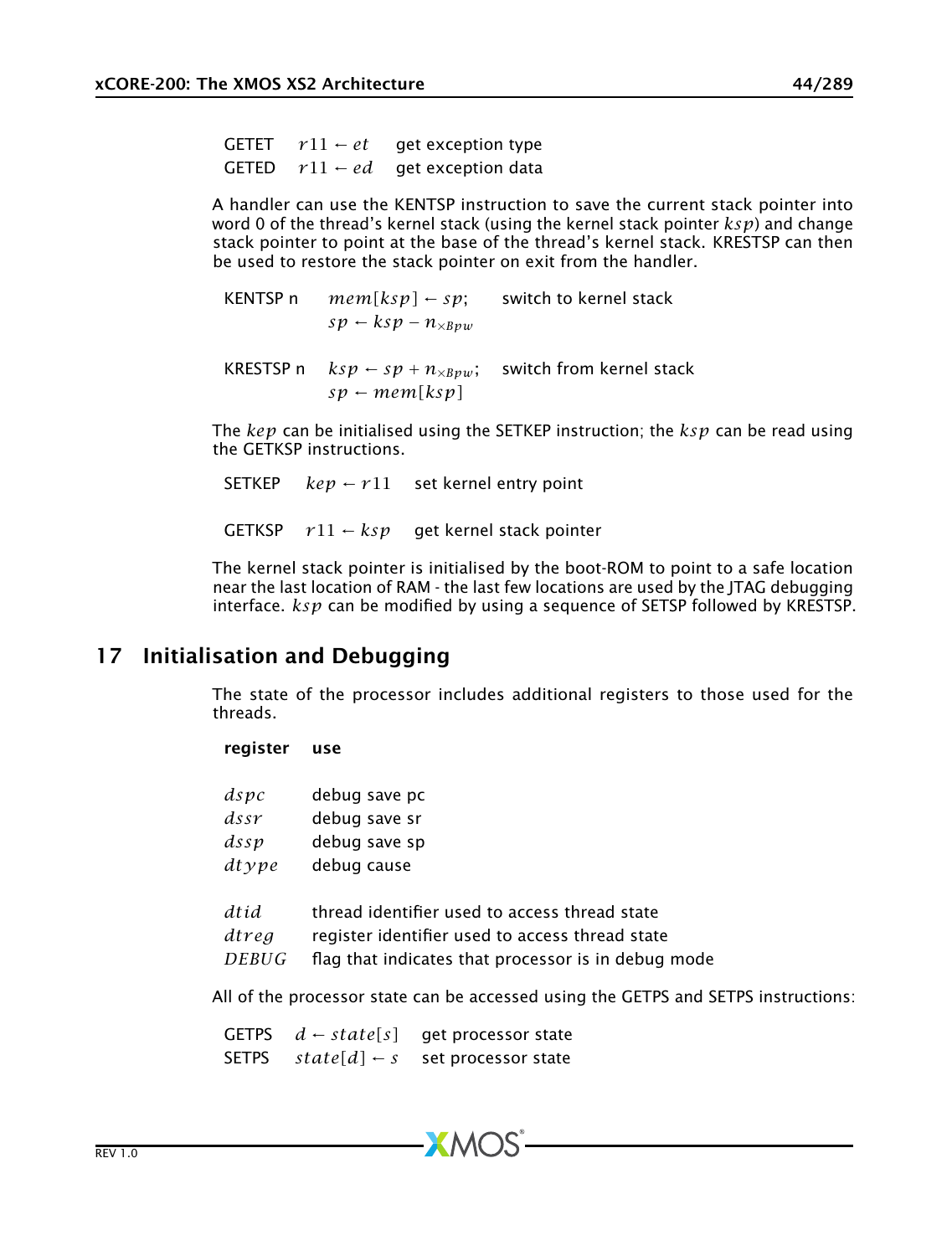To access the state of a thread, first SETPS is used to set *dtid* and *dtr eg* to the thread identifier and register number within the thread state. The contents of the register can then be accessed by:

DGETREG  $d \leftarrow dt \, \text{reg}_{dtid}$  get thread register

The debugging state is entered by executing a DCALL instruction, by an instruction that triggers a watchpoint or a breakpoint, or by an external asynchronous DEBUG event (for example caused by asserting a DEBUG pin). During debug, thread 0 executes the debug handler, all other threads are frozen. The debugging state is exited on DRET, which causes thread 0 to resume at its saved PC, and all other threads to start where they were stopped. Entry to a debug handler operates in a manner similar manner to an interrupt:

debugentry  $dspc \leftarrow pc_{t0}$ ;  $dssr - sr_{t0}$ ; *pct*<sup>0</sup> ← *debugentr ypoint*  $sr_{t0}$ [bit *inint*] ← *true*  $sr_{t0}$ [bit *di*] ← *f alse*;  $sr_{t0}$ [bit *eeble*] ← *false*;  $sr<sub>t0</sub>$ [bit *ieble*] ← *f alse*  $sr_{t0}$ [bit *waiting*] ← *false*  $DEBUG - 1$ 

On an external, asynchronous, DEBUG event, the processor will always enter the debug state as follows:

| DEBUG event debugentry | "debugentry" is defined on page 45 |
|------------------------|------------------------------------|
| $dtype$ – debugcause   |                                    |

The DCALL instruction has the same effect:

| <b>DCALL</b>  | debugentr v<br>$dt\nu pe \leftarrow}$ deallcause               | (defined on page 45)<br>debug call (breakpoint) |
|---------------|----------------------------------------------------------------|-------------------------------------------------|
| <b>DRET</b>   | $pc_{t0}$ – dspc;<br>$sr_{t0}$ – dssr;<br>$DERIG \leftarrow 0$ | return from debug                               |
| <b>DENTSP</b> | $dssp - sp$<br>$sp$ – ramend                                   | debug save stack pointer                        |
|               | DRESTSP $sp - dssp$                                            | debug restore stack pointer                     |

On entering debug mode the DI bit is saved in the *dspc* register, and it is cleared. Debug mode is always entered in single issue mode, but the debugger can switch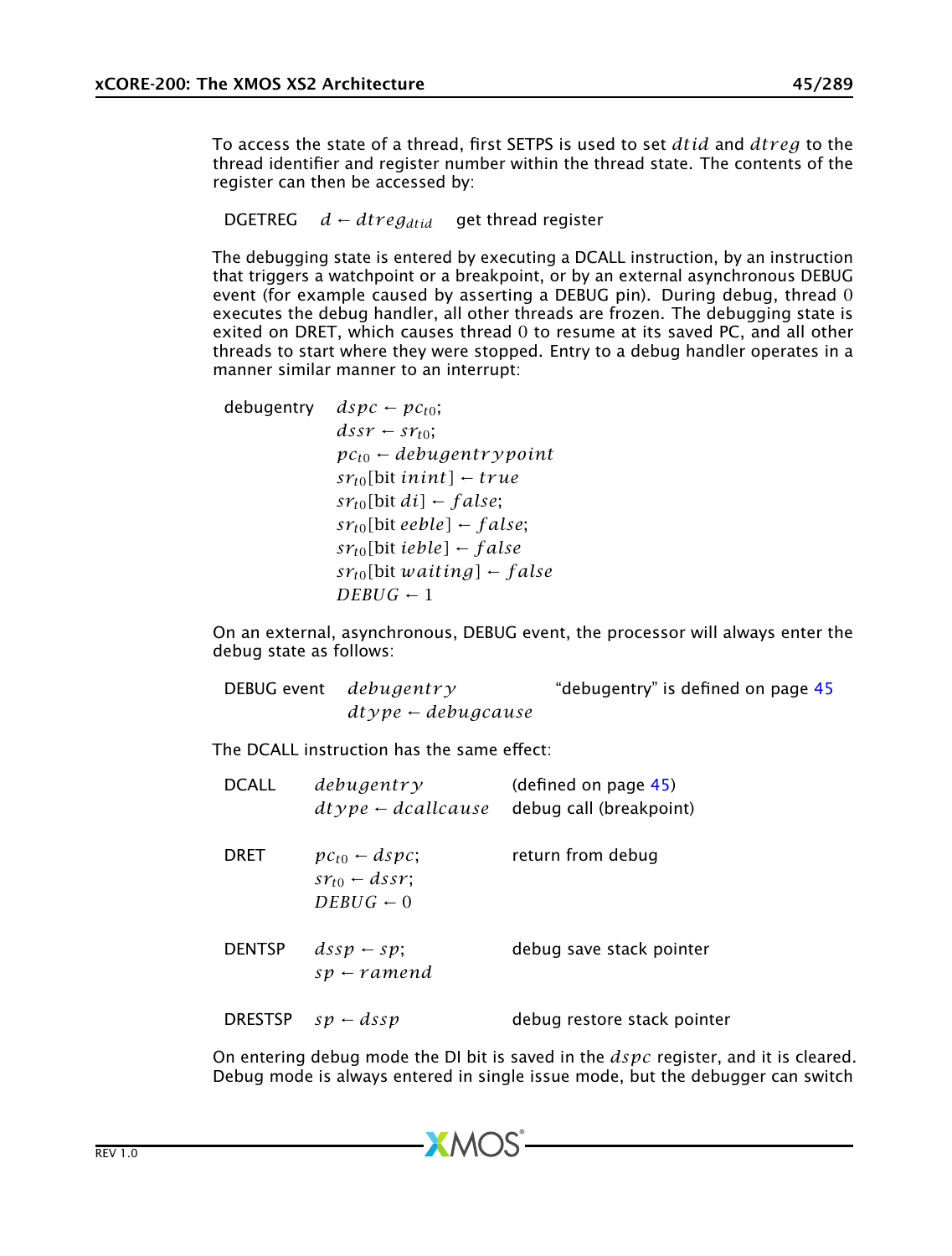to dual-issue mode if required using DUALENTSP. On return from the debugger, DI is restored from the *dspc*

Watchpoints and instruction breakpoints are supported by means of SETPS and GETPS instructions. An instruction breakpoint is an address that triggers a *DCALL* on a PC being equal to the value in the instruction break point. A data watchpoint is a pair of addresses *l* and *h*, and a condition that triggers a *DCALL* on stores and or loads to specific memory addresses. If the condition is set to *INRANGE*, then a debug is triggered if a thread access address x where  $l \leq x \leq h$ . If the condition is set to *NOT INRANGE*, then a debug is triggered if a thread access address *x* where  $x \leq l \vee x \geq h$ .

- · When the processor is not in *debug-mode*, none of the debug information is writable, except for the DEBUG registers that brings the processor into debug mode.
- · When the processor is not in *debug-mode*, none of the debug values can be read except the PC and SR values, in order to support profiling.

# 18 Specialised Instructions

### 18.1 Long arithmetic

The long arithmetic instructions support signed and unsigned arithmetic on multiword values. The long subtract instruction (LSUB) enables conversion between long signed and long unsigned values by subtracting from long 0. The long multiply and long divide operate on unsigned values.

The long add instruction is intended for adding multi-word values. It has a carryin operand and a carry-out operand. Similarly, the long subtract instruction is intended for subtracting multi-word values and has a borrow-in operand and a borrow-out operand.

- LADD  $d \leftarrow l + r + c$ [bit 0]; add with carry  $e \leftarrow \text{carry}(l + r + c[\text{bit 0}])$
- LSUB  $d l r b$ [bit 0]; subtract with borrow  $e \leftarrow b \text{ or } r \text{ or } u(l - r - b[\text{bit 0}])$

The long multiply instruction multiplies two of its source operands, and adds two more source operands to the result, leaving the unsigned double length result in its two destination operands. The result can always be represented within two words because the largest value that can be produced is  $(B-1)\times(B-1)+(B-1)+(B-1)$  $B^2 - 1$  where  $B = 2^{bpw}$ . The two carry-in operands allow the component results of multi-length multiplications to be formed directly without the need for extra addition steps.

LMUL 
$$
d - ((l \times r) + s + t)
$$
[bits  $2 \times bpw - 1..bpw$ ]; long multiply  
 $e - ((l \times r) + s + t)$ [bits  $bpw - 1..0$ ]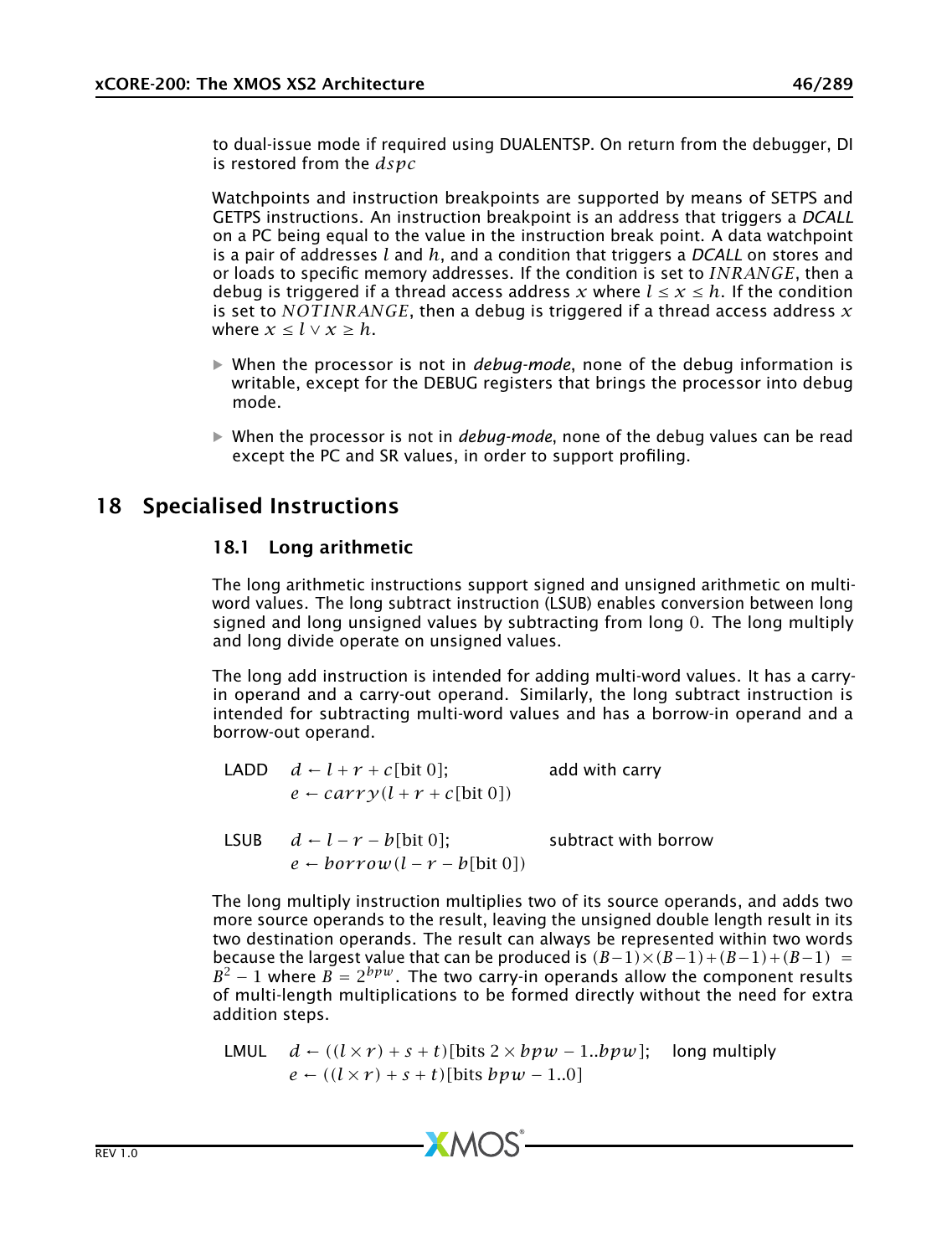The long division instruction (LDIV) is very similar to the short unsigned division instruction, except that it returns the remainder as well as the result; it also allows the remainder from a previous step of a multi-length division to be loaded as the high part of the dividend.

LDIV  $d \leftarrow (l : m) \div r$ ; long divide unsigned *e* ← *(l* : *m) mod r*

An ET\_ARITHMETIC exception is raised if the result cannot be represented as a single word value; this occurs when  $l \leq r$ . Note that this instruction operates correctly if the most significant bit of the divisor is 1 and the initial high part of the dividend is non-zero. A (fairly) simple algorithm can be used to deal with a double length divisor. One method is to normalise the divisor and divide first by the top 32 bits; this produces a very close approximation to the result which can then be corrected.

The long extract and insert instructions perform long shift and mask operations. LEXTRACT extracts a selection of bits from two words at a given offset; a sequence of LEXTRACT instructions can be used to implement a rotate, long shift, and misaligned loads. An LSATS followed by an LEXTRACT can be used to extract a word from the result of a MACCS (see the next subsection). LINSERT performs the inverse operation of LEXTRACT and inserts a bit pattern into a double word.

|         | LEXTRACT $d \leftarrow (l : r)$ [bit $bitp + x - 1.x$ ]                              | extract word |
|---------|--------------------------------------------------------------------------------------|--------------|
| LINSERT | $m \leftarrow ((1 \lt\lt bity) - 1) \lt\lt s$                                        | insert word  |
|         | $d: e \leftarrow ((d: e) \wedge_{bit} \neg m) \vee_{bit} ((x \ll s) \wedge_{bit} m)$ |              |

### 18.2 Multiply accumulate

The multiply-accumulate instructions perform a double length accumulation of products of single length operands:

|               | MACCU $s \leftarrow ((l \times r) + (s : t))$ [bits 2 × bpw - 1bpw];<br>$t \leftarrow ((l \times r) + t)$ [bits $bpw - 1.0$ ]                                 | long multiply<br>acc unsigned |
|---------------|---------------------------------------------------------------------------------------------------------------------------------------------------------------|-------------------------------|
|               | MACCS $s \leftarrow ((l \times_{san} r) + (s : t))$ [bits 2 × bpw – 1bpw];<br>$t \leftarrow ((l \times_{san} r) + t)$ [bits $bpw - 1.0$ ]                     | long multiply<br>acc signed   |
| <b>LSATS</b>  | if $s : t > 2^{l + b p w} - 1$<br>then $s : t \leftarrow 2^{l + bpw} - 1$ ;<br>elsif $s : t < -2^{l + bpw}$<br>then $s: t \leftarrow -2^{l + bpw}$ :          | Saturate signed               |
| <b>LSATSI</b> | if $s : t > 2^{bitp + bpw} - 1$<br>then $s: t \leftarrow 2^{bitp + bpw} - 1$ ;<br>elsif $s : t < -2^{bitp + bpw}$<br>then $s: t \leftarrow -2^{bitp + bpw}$ . | Saturate signed<br>immediate  |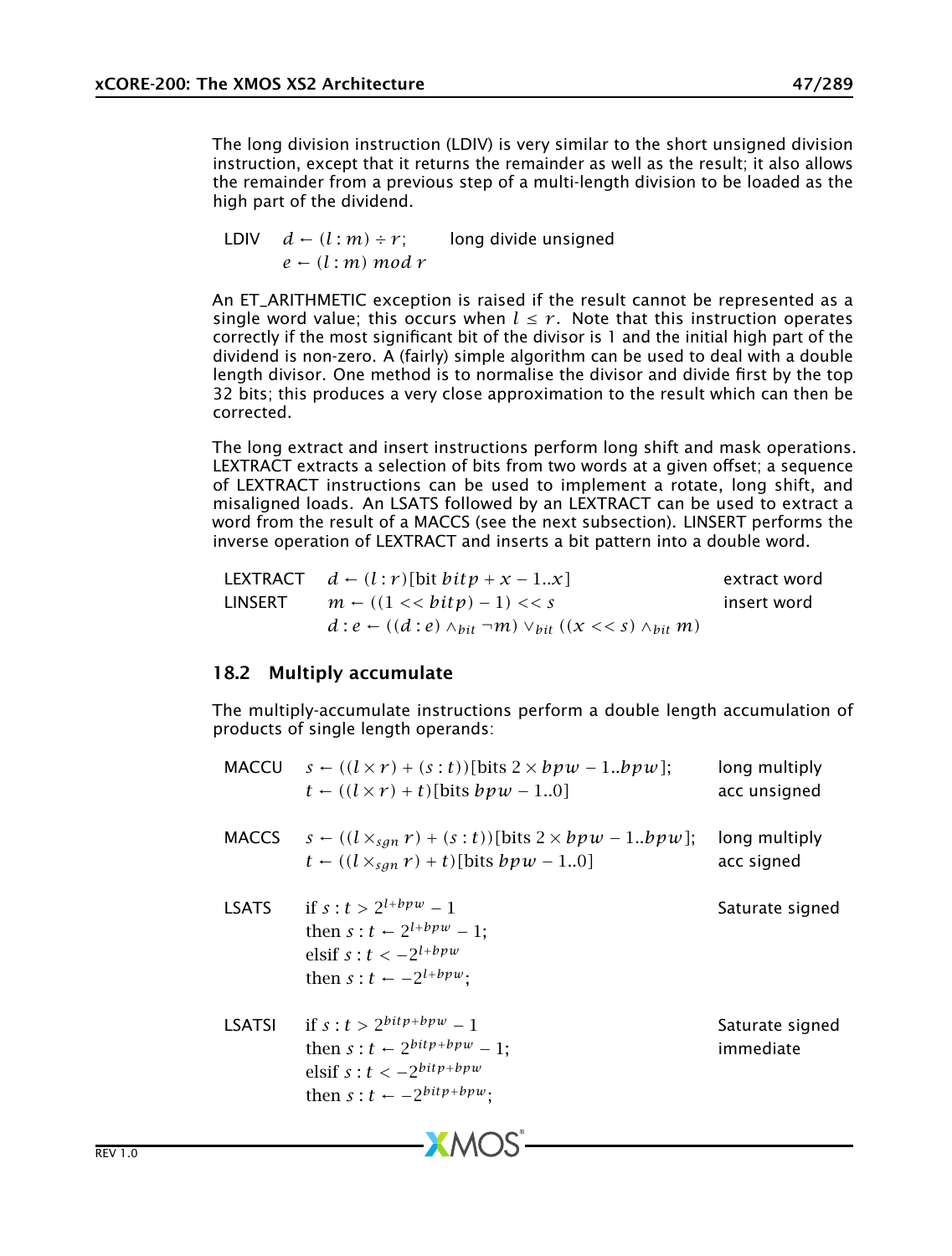The MACCU instruction multiplies two unsigned source operands to produce a double length result which it adds to its unsigned double length accumulator operand held in two other operands. Similarly, the MACCS instruction multiplies two signed source operands to produce a double length result which it adds to its signed double length accumulator operand held in two other operands. The LSATS instruction saturates a number that is outside the range  $-2^{l+bpw}$ .. $2^{l+bpw} - 1$ .

### 18.3 Cyclic redundancy check

Cyclic redundancy check is performed using:

| CRC32            | for step = $0$ for $bpw$<br>if $(r[\text{bit } 0] = 1)$<br>then $r \leftarrow (s[bit step]: r[bits (bpw - 1)1]) \oplus p$<br>else $r \leftarrow (s[\text{bit step}]: r[\text{bits }(bpw - 1)1])$                                                             | word cyclic<br>redundancy<br>check          |
|------------------|--------------------------------------------------------------------------------------------------------------------------------------------------------------------------------------------------------------------------------------------------------------|---------------------------------------------|
| CRC <sub>8</sub> | for $step = 0$ for 8<br>if $(r[\text{bit 0}] = 1)$<br>then $r \leftarrow (s[\text{bit step]} : r[\text{bits } 31 \dots 1]) \oplus p$<br>else $r \leftarrow (s[bit step]: r[bits 311]);$<br>$d \leftarrow s \rightarrow 8$                                    | 8 step cyclic<br>redundancy<br>check        |
| <b>CRCN</b>      | if $n > 32$ then $cnt \leftarrow 32$<br>else cnt $\leftarrow$ n<br>for $step = 0$ for cnt<br>if $(r[\text{bit 0}] = 1)$<br>then $r \leftarrow (s[\text{bit step]} : r[\text{bits } 31 \dots 1]) \oplus p$<br>else $r \leftarrow (s[bit step]: r[bits 311]);$ | <i>n</i> step cyclic<br>redundancy<br>check |

The CRC8 instruction operates on the least significant 8 bits of its data operand, ignoring the most significant 24 bits. It is useful when operating on a sequence of bytes, especially where these are not word-aligned in memory. The CRCN instruction operates on the least significant bytes of its data operand; the fourth operand of CRCN, *t*, determines the number of bytes to fold into the CRC. If *t >* 32 then 32 bits are be processed. This enables CRCN to be passed a bit count in a loop, and overrun in an unrolled loop.

The CRC32\_INC instruction performs a CRC32 and a simultaneous increment on the second parameter.

| CRC32 | for step = $0$ for $bpw$                                            | word cyclic |
|-------|---------------------------------------------------------------------|-------------|
|       | if $(r[\text{bit } 0] = 1)$                                         | redundancy  |
|       | then $r \leftarrow (s[bit step]: r[bits (bpw - 1)1]) \oplus p$      | check and   |
|       | else $r \leftarrow (s[\text{bit step}]: r[\text{bits }(bpw - 1)1])$ | increment   |
|       | $a - a + bitp$                                                      | register    |
|       |                                                                     |             |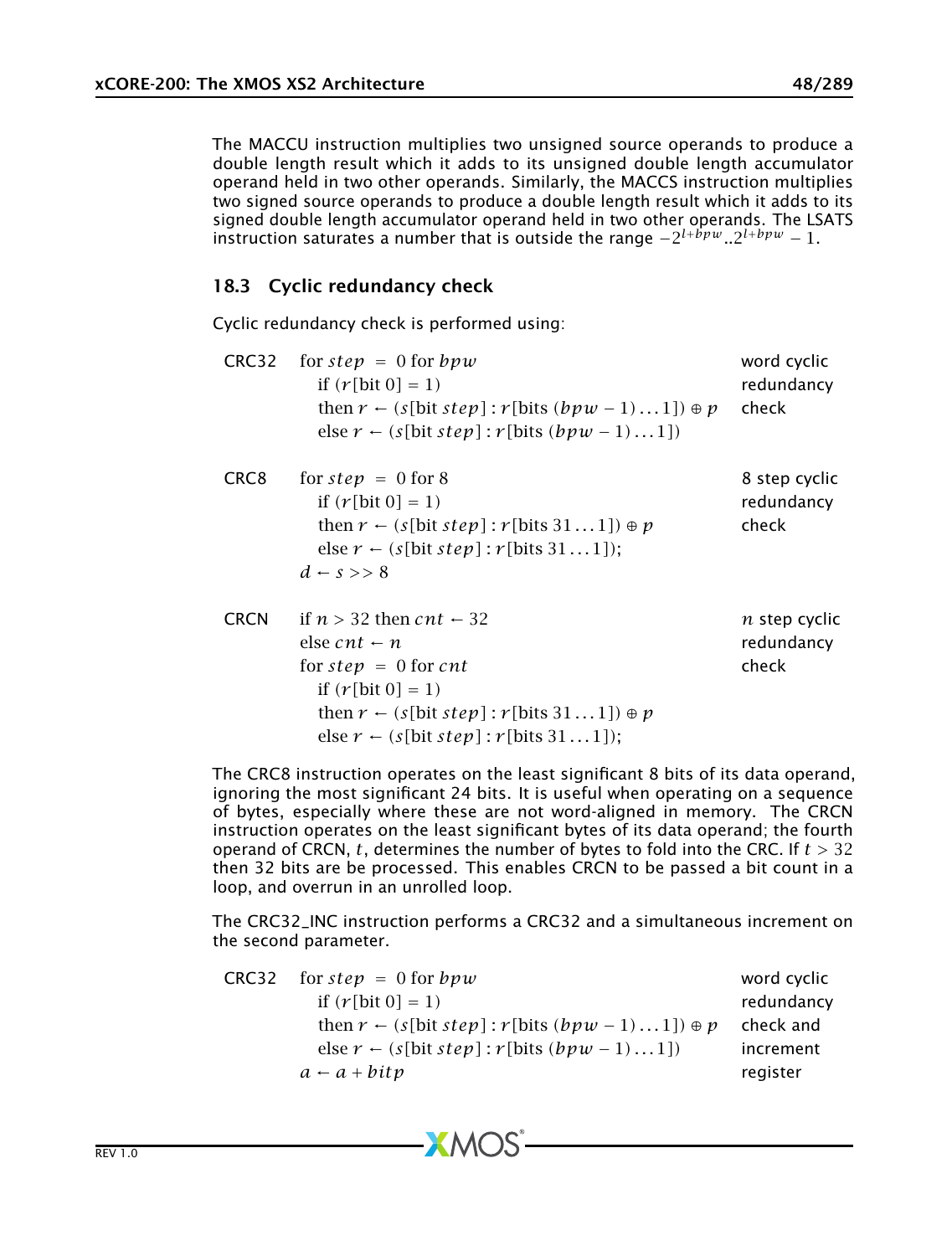# 19 XCore XS2 Instructions

This section presents the instructions in alphabetical order. For each instruction we present a short textual description, followed by the assembly syntax, its meaning in a more formal notation, its encoding(s) and potential exceptions that can be raised by this exception.

The processor operates on words - registers are one-word wide, data can be transferred to ports and channels in words, and most memory operations operate on words. A word is *bpw* bits long, or *Bpw* bytes long.

In the description we use the following notation to describe operands and constants:

| h                     | denotes a bit-pattern - one of $bpw$ , 1, 2, 3, 4, 5, 6, 7,<br>8, 16, 24, and 32; these are encoded using numbers<br>011. |
|-----------------------|---------------------------------------------------------------------------------------------------------------------------|
| $\mathcal{C}$         | register used as a conditional.                                                                                           |
| d, e                  | register used as a destination.                                                                                           |
| $\boldsymbol{\gamma}$ | register used as a resource identifier.                                                                                   |
| $\mathcal{S}$         | register used as a source.                                                                                                |
| t                     | register used as a thread identifier.                                                                                     |
| $u_{s}$               | a small unsigned constant in the range $011$                                                                              |
| $u_{x}$               | an unsigned constant in the range $0(2^x-1)$                                                                              |
| v, w, x, y            | registers used for two or more sources.                                                                                   |
|                       |                                                                                                                           |

All mathematical operators are assumed to work on Integers (Z) and, unless otherwise stated, bit patterns found in registers are interpreted *unsigned*. Signed numbers are represented using two's complement, and if an operand is interpreted as a signed number, this is denoted by a subscript *signed*. In addition to the standard numerical operators we assume the following bitwise operators:

- ∨*bit* Bitwise or.
- ∧*bit* Bitwise and.
- ⊕*bit* Bitwise xor.
- ¬*bit* Bitwise complement.

Square brackets are used for two purposes. When preceded with the word *mem* square brackets address a memory location. Otherwise, they indicate that one or more bits are sliced out of a bit pattern. Bits can be spliced together using a ":" operator. The bit pattern  $x : y$  is a pattern where  $x$  are the higher order bits and *y* are the lower order bits.

The notation  $mem[x]$  represents word-based access to memory, and the address  $x$ must be word-aligned (that is, the address must be a multiple of *Bpw*). Instructions that read or write data to memory that is not a word in size (such as a byte or a 16-bit value) explicitly specify which bits in memory are accessed.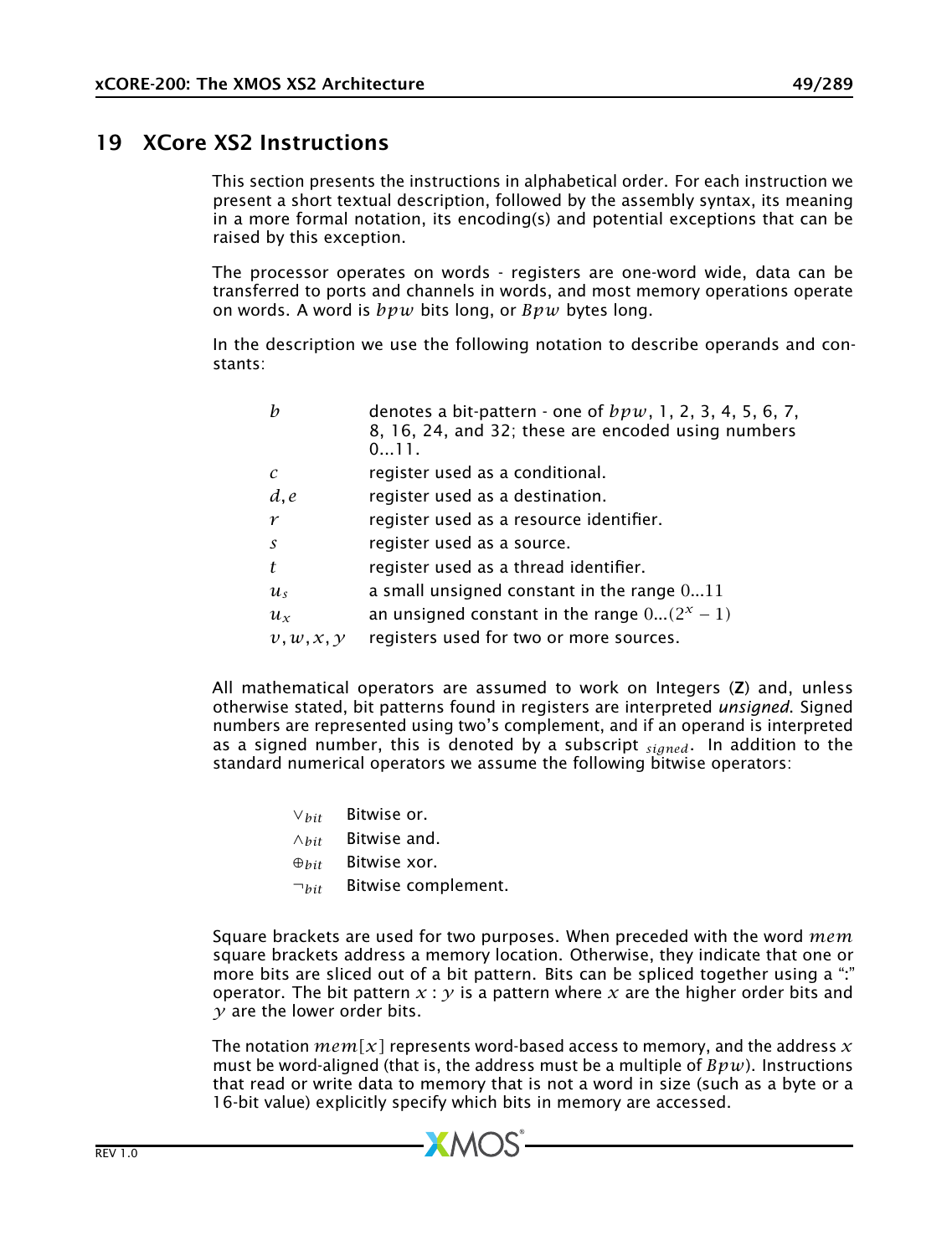The instruction encoding specifies the *opcode* bits of the encoding - the way that the method content in the operator corresponding by the corresponding page in the chapter on instruction formats (if you access this document electronically there should be a hyperlink). Each operand in the instruction chapter maps positionally on an operand in the format chapter.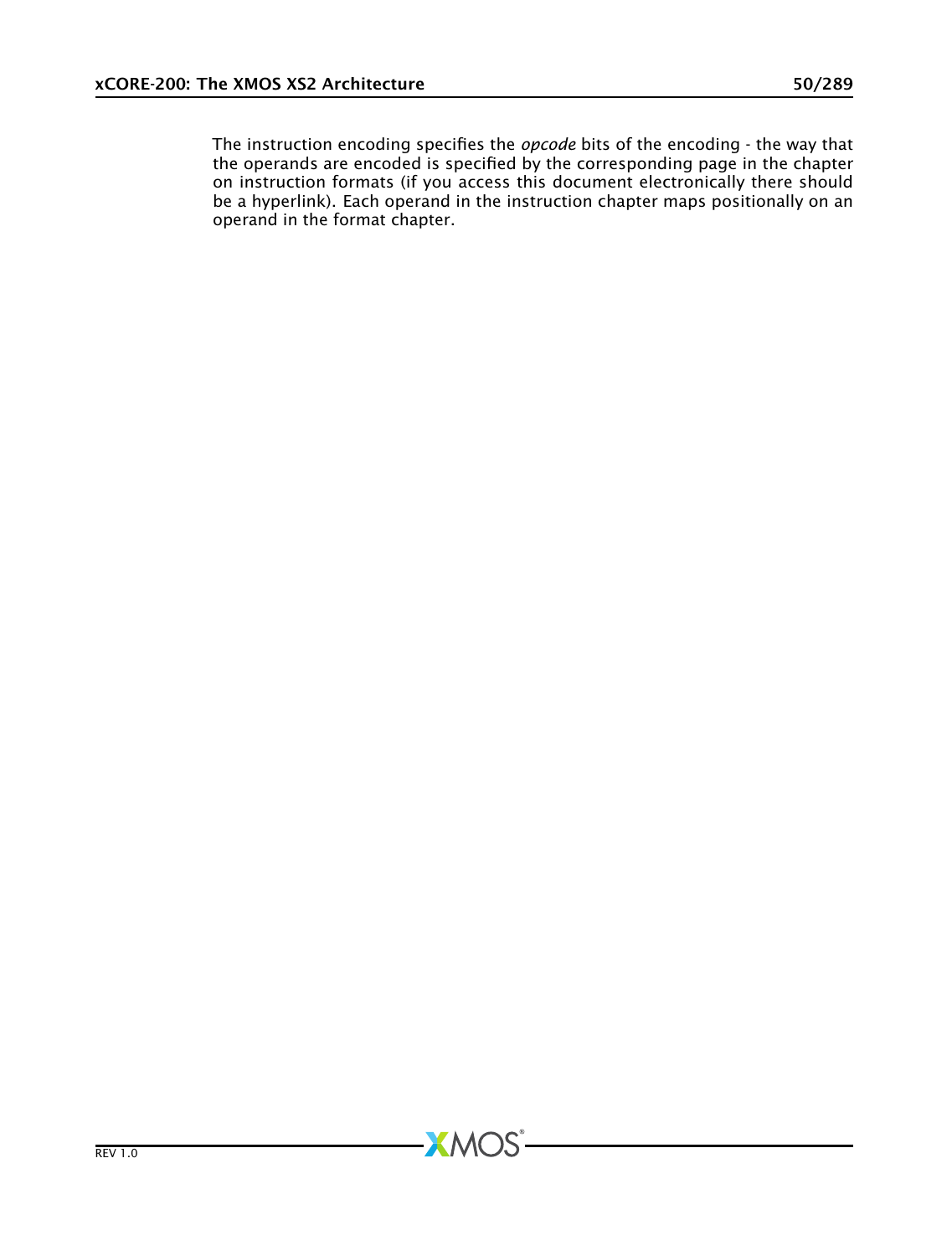# ADD **Integer unsigned add**

Adds two unsigned integers together. There is no check for overflow. Where it occurs, overflow is ignored.

To add with carry the [LADD](#page-128-0) instruction should be used instead.

The instruction has three operands:

|  | $op1$ d Operand register, one of r0 r11       |
|--|-----------------------------------------------|
|  | $op2 \, x$ Operand register, one of r0 r11    |
|  | $op3 \quad y$ Operand register, one of r0 r11 |

Mnemonic and operands:

ADD *d, x, y*

Operation:

*d* ←  $(x + y) \text{ mod } 2^{bpw}$ 

**XMOS** 

[3r](#page-249-0) 0 0 0 1 0 . . . . . . . . . . . [M+R](#page-287-0)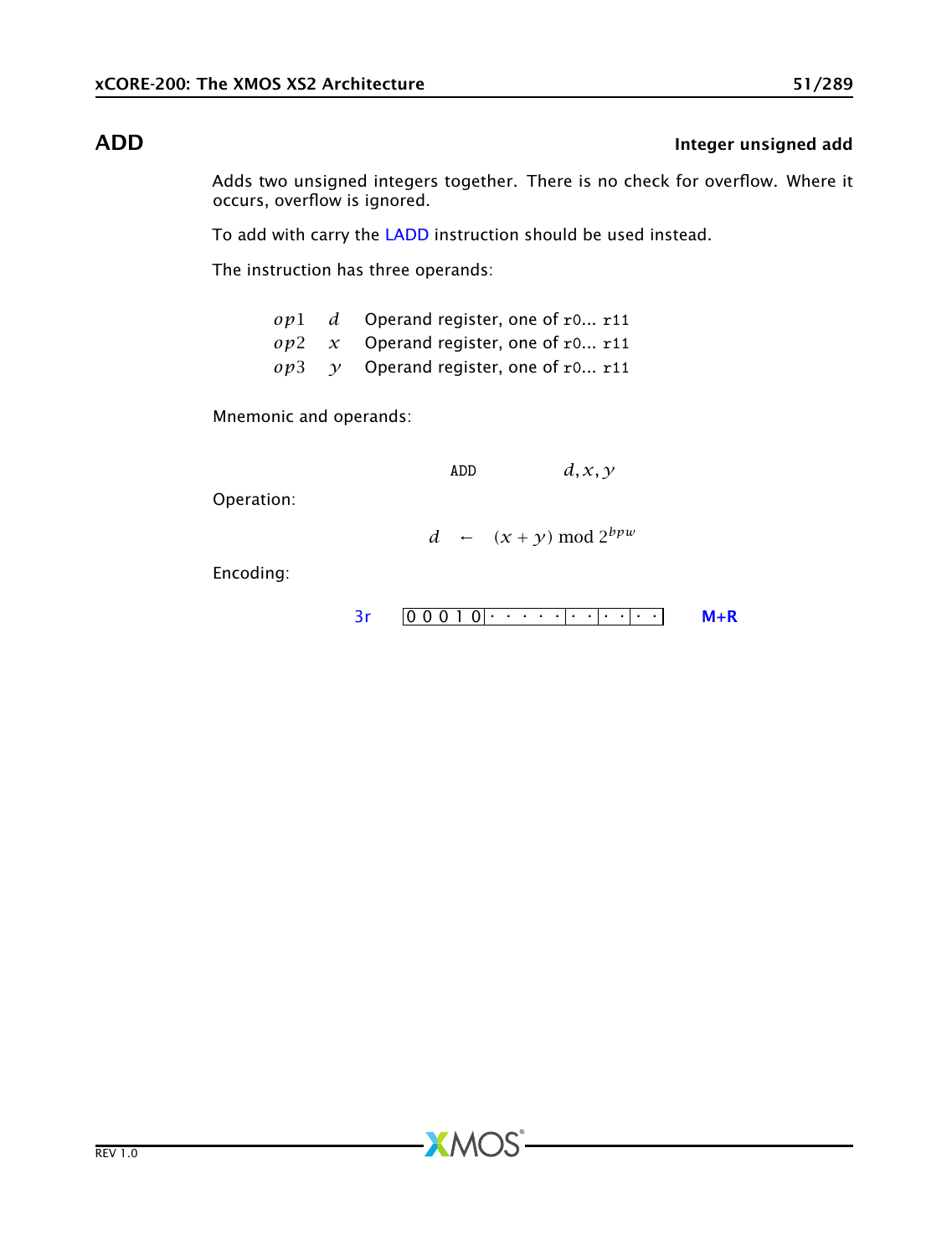# ADDI **Integer unsigned add immediate**

Adds two unsigned integers together. There is no check for overflow. Where it occurs, overflow is ignored.

To add with carry the [LADD](#page-128-0) instruction should be used instead.

The instruction has three operands:

|  | $op1$ d Operand register, one of r0 r11    |
|--|--------------------------------------------|
|  | $op2 \, x$ Operand register, one of r0 r11 |
|  | $op3 \t u_s$ An integer in the range 011   |

**XMOS** 

Mnemonic and operands:

ADDI  $d, x, u_s$ 

Operation:

*d* ←  $(x + u_s) \text{ mod } 2^{bpw}$ 

```
1 0 0 1 0 . . . . . . . . . . . 2rus M+R
```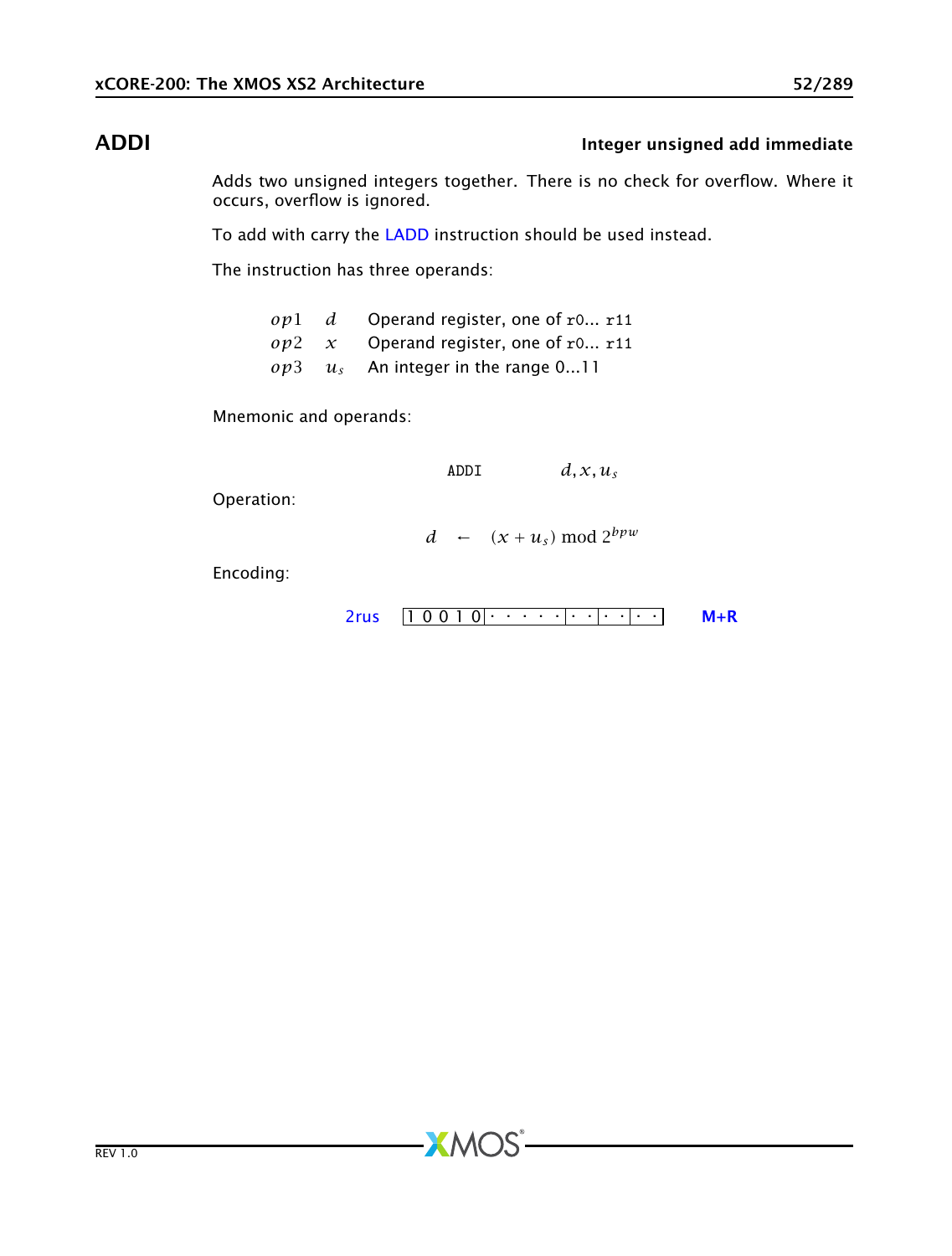## AND Bitwise and

Produces the bitwise AND of two words.

The instruction has three operands:

|  | $op1$ d Operand register, one of r0 r11            |
|--|----------------------------------------------------|
|  | $op2 \, x$ Operand register, one of r0 r11         |
|  | $op3 \quad \gamma$ Operand register, one of r0 r11 |

**XMOS** 

Mnemonic and operands:

$$
AND \hspace{1cm} d,x,y
$$

Operation:

*d* ← *x* ∧*bit y*

$$
3r \qquad 0 \qquad 0 \qquad 1 \qquad 1 \qquad 1 \qquad \cdots \qquad \qquad 1 \qquad \cdots
$$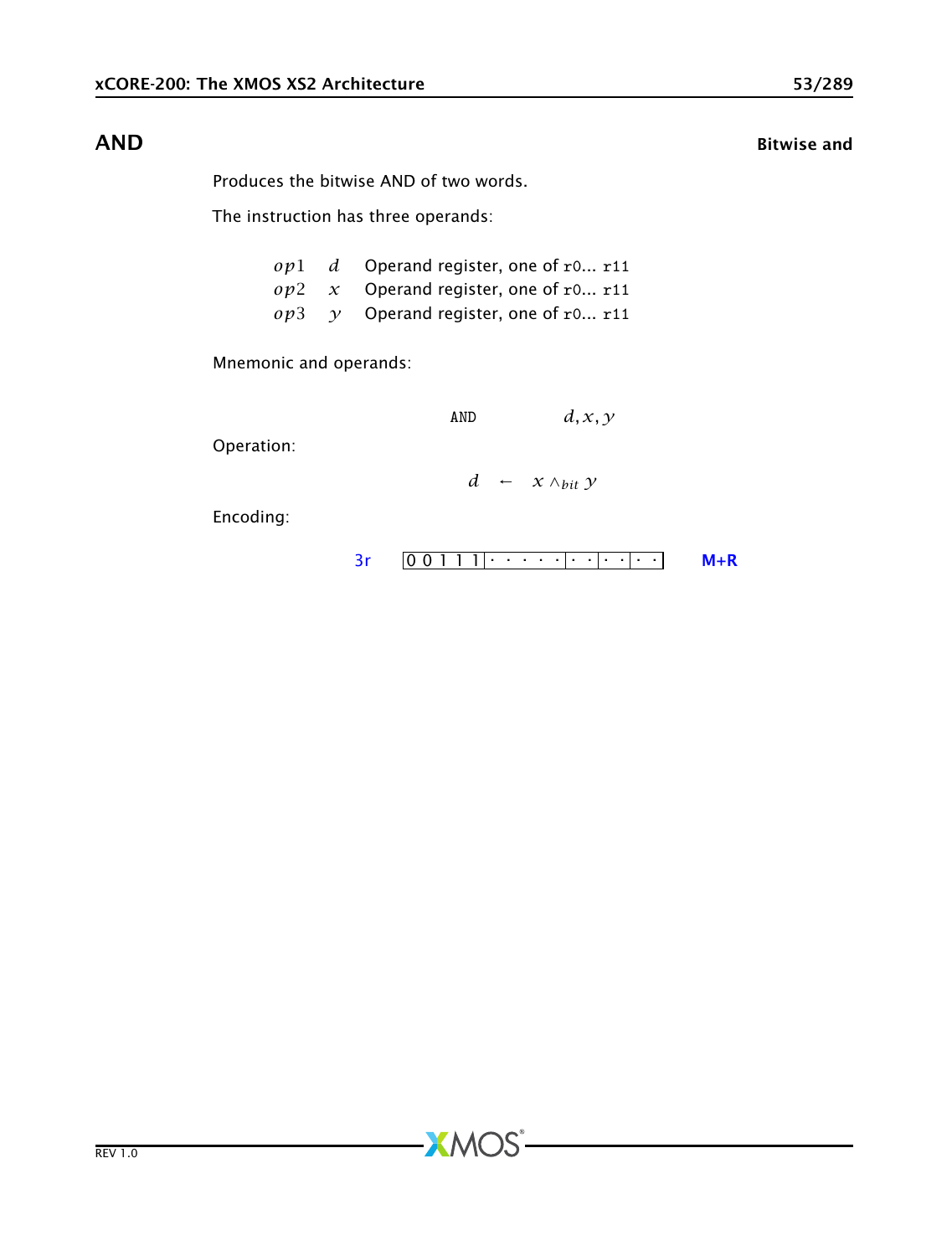# ANDNOT And not all the state of the state of the state of the state of the state of the state of the state of the state of the state of the state of the state of the state of the state of the state of the state of the stat

ANDNOT clears bits in a word. Given the bits set a bit pattern (*s*), ANDNOT clears the equivalent bits in the destination operand (*d*). ANDNOT is a two operand instruction where the first operand acts as both source and destination.

ANDNOT can be used to efficiently operate on bit patterns that span a non-integral number of bytes.

See [MKMSK](#page-166-0) for how to build masks efficiently.

The instruction has two operands:

*op*1 *d* Operand register, one of r0... r11 *op*2 *s* Operand register, one of r0... r11

 $XMOS$ 

Mnemonic and operands:

ANDNOT *d, s*

Operation:

*d* ← *s* ∧*bit* ¬*bits*

$$
2r \quad 0 \quad 0 \quad 1 \quad 0 \quad 1 \quad \cdots \quad 0 \quad 0 \quad \cdots \quad 0 \quad M+R
$$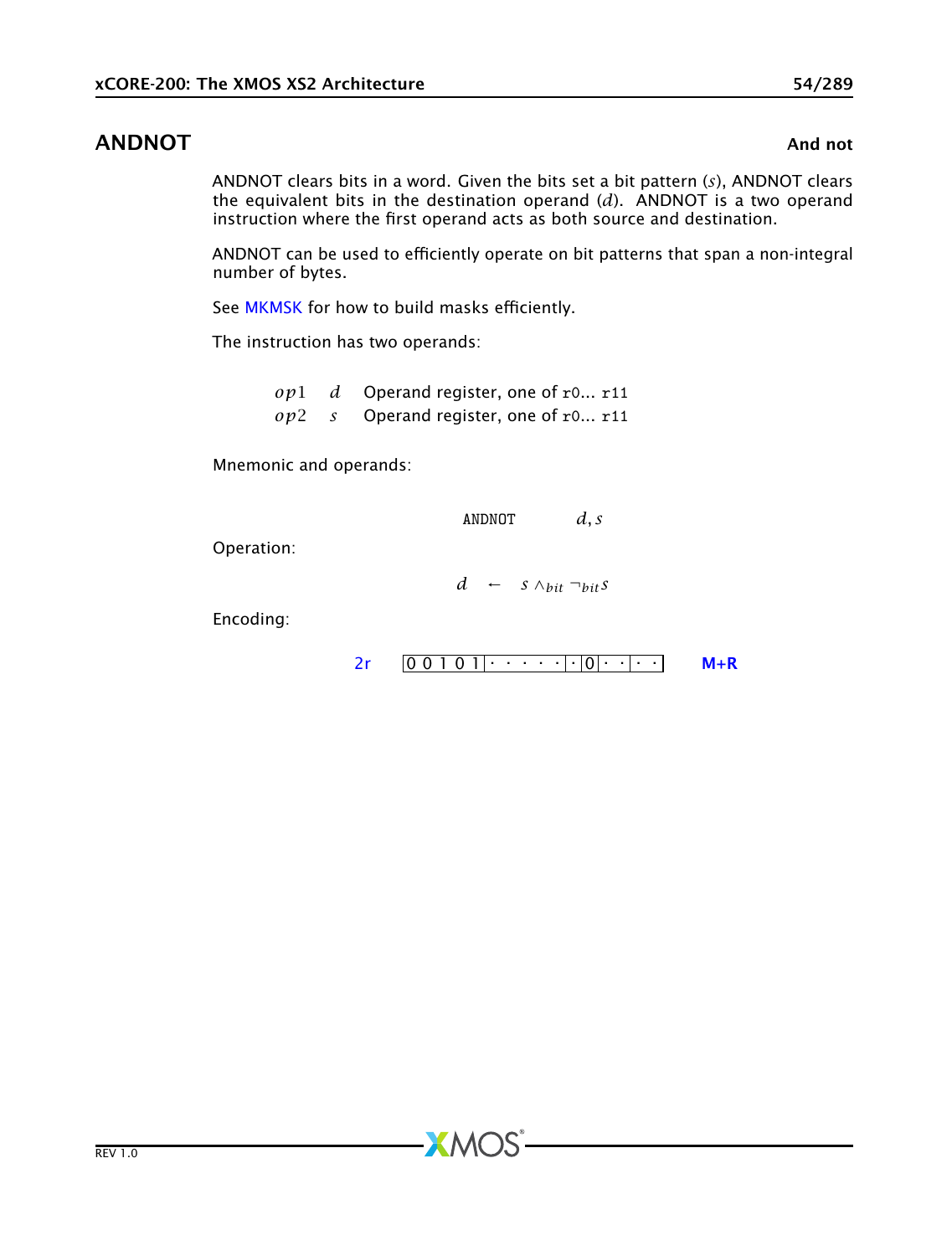## ASHR ASHR Arithmetic shift right

Right shifts a signed integer and performs sign extension. The shift distance (*y*) is an unsigned integer. If the shift distance is larger than the size of a word, the result will only be the sign extension.

If sign extension is not required, the [SHR](#page-209-0) instruction should be used instead. Note that ASHR is not the same as a [DIVS](#page-84-0) by 2 *<sup>y</sup>* because ASHR rounds towards minus infinity, whereas DIVS rounds towards zero.

The instruction has three operands:

*op*1 *d* Operand register, one of r0... r11 *op*2 *x* Operand register, one of r0... r11  $op3 \quad \gamma$  Operand register, one of r0... r11

Mnemonic and operands:

$$
ASHR \t d, x, y
$$

Operation:

$$
d \leftarrow \begin{cases} 0 < y < bpw, & x[bpw-1] : ... : x[bpw-1] : x[bpw-1...y] \\ y = 0, & x \\ y \ge bpw, & x[bpw-1] : ... : x[bpw-1] \end{cases}
$$

Encoding:

$$
111111 \cdot \cdot \cdot \cdot \cdot \cdot \cdot \cdot \cdot \cdot \cdot
$$
  
13r 00010111111101100 M&R

 $X$ M $(S)$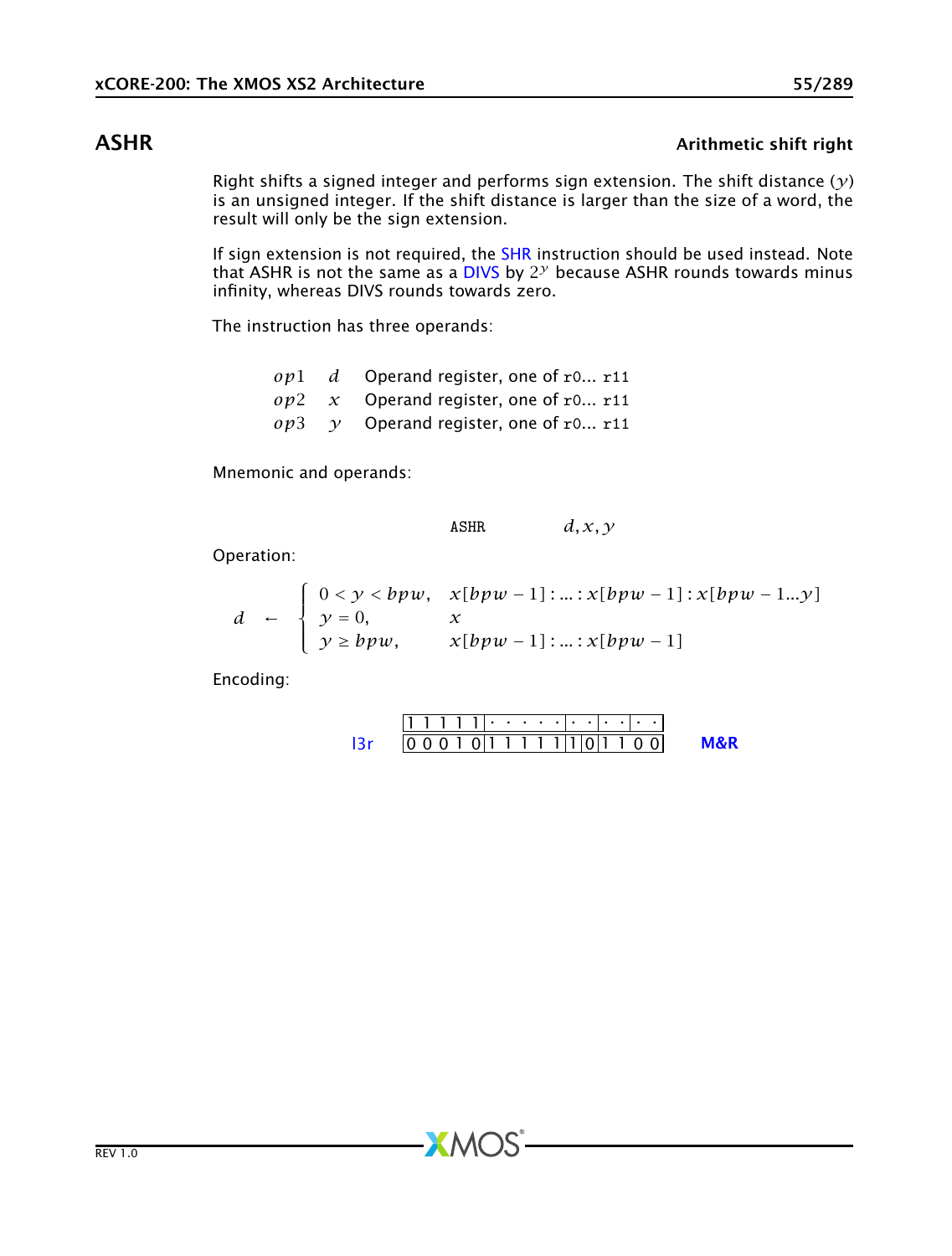# ASHRI ASHRI ARIT ARIT ARIT AT A Arithmetic shift right immediate

Right shifts a signed integer and performs sign extension. The shift distance (*bitp*) is an unsigned integer. If the shift distance is larger than the size of a word, the result will only be the sign extension.

If sign extension is not required, the [SHR](#page-209-0) instruction should be used instead. Note that ASHR is not the same as a [DIVS](#page-84-0) by 2 *bitp* because ASHR rounds towards minus infinity, whereas DIVS rounds towards zero.

The instruction has three operands:

| opl d      |          | Operand register, one of $r0$ r11                                   |
|------------|----------|---------------------------------------------------------------------|
| $op2 \, x$ |          | Operand register, one of r0 r11                                     |
|            | ov3 bitv | A bit position; one of $bpw$ , 1, 2, 3, 4, 5, 6, 7, 8, 16,<br>24.32 |

Mnemonic and operands:

ASHRI *d, x, bitp*

Operation:

$$
d \leftarrow \begin{cases} 0 < \text{bitp} < \text{bpw}, & \text{x}[\text{bpw} - 1] : \dots : \text{x}[\text{bpw} - 1] : \text{x}[\text{bpw} - 1 \dots \text{bitp}] \\ \text{bitp} > \text{bpw}, & \text{x}[\text{bpw} - 1] : \dots : \text{x}[\text{bpw} - 1] \\ \end{cases}
$$

Encoding:

```
1 1 1 . . . . . . 1 . .
l2rus 1 0 0 1 0 1 1 1 1 1 1 0 1 1 0 0 M&R
```
 $X$ M $(S)$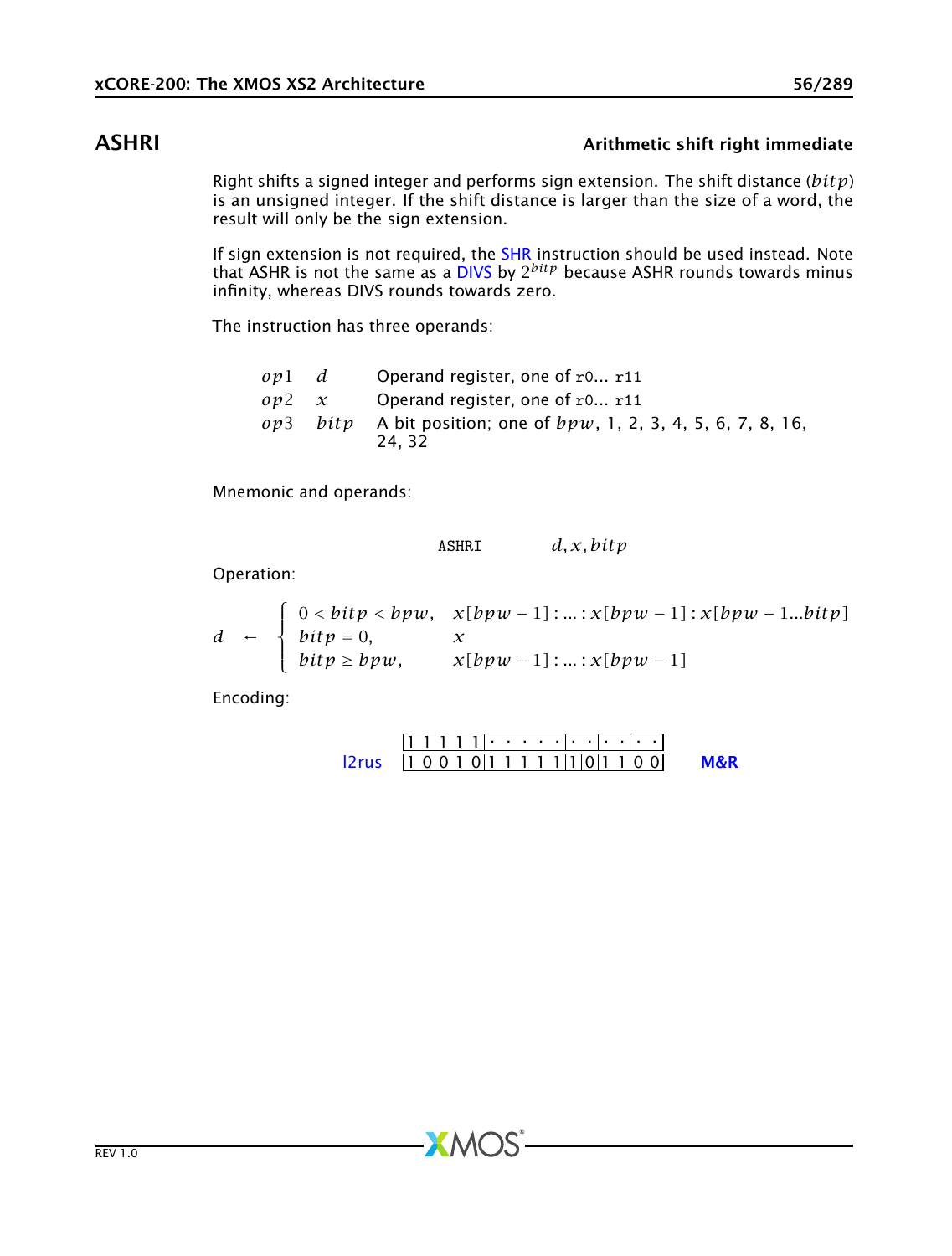# BAU BAU Branch absolute unconditional register

Branches to the address given in a general purpose register. The register value must be even, and should point to a valid memory location.

The instruction has one operand:

*op*1 *s* Operand register, one of r0... r11

Mnemonic and operands:

BAU *s*

Operation:

 $pc \leftarrow s$ 

Encoding:



Conditions that raise an exception:

[ET\\_ILLEGAL\\_PC](#page-274-0) The address specified was not 16-bit aligned or did not point to a memory location.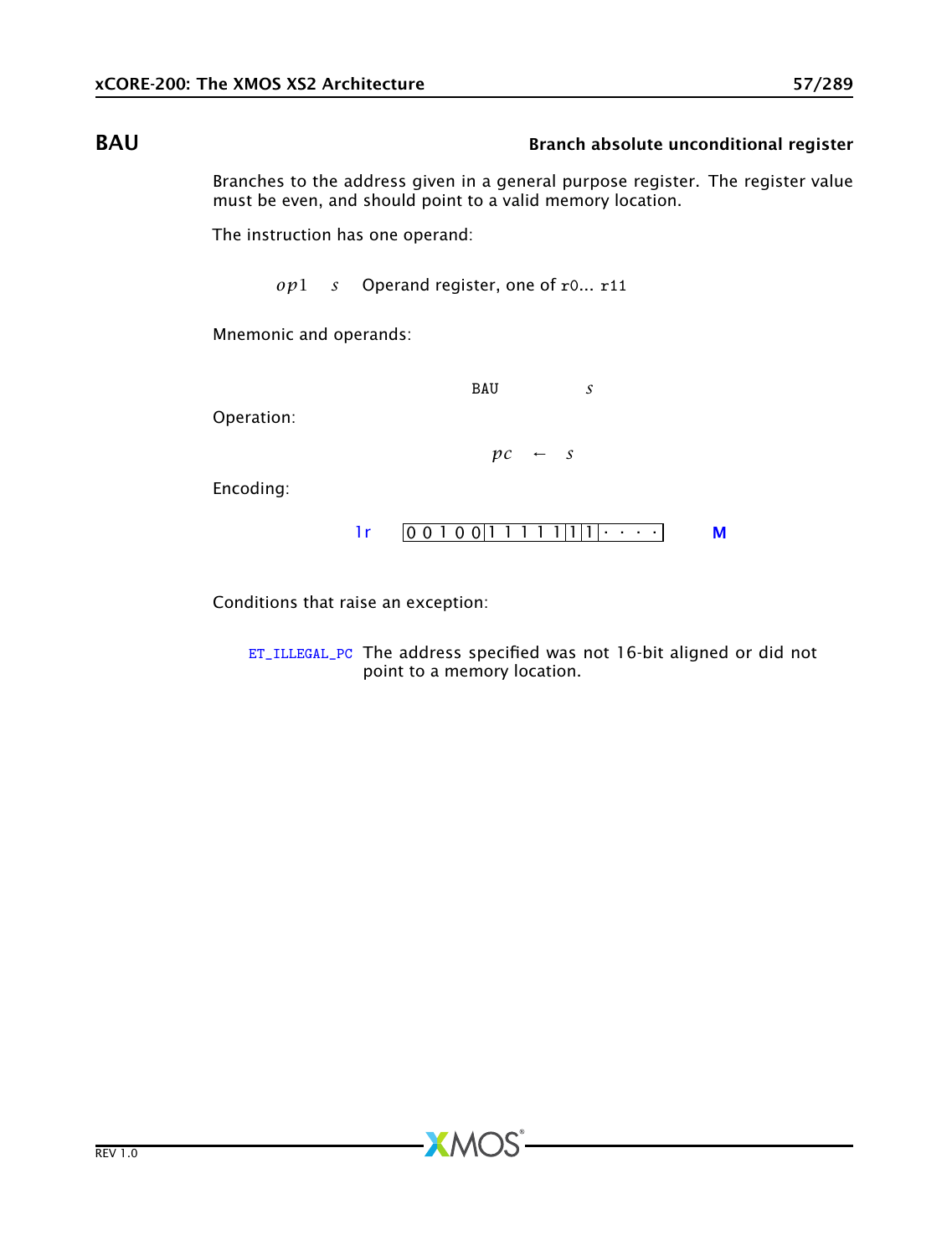<span id="page-57-0"></span>Reverses the bits in a word; the most significant bit of the source operand will be produced in the least significant bit of the destination operand, the value of the least significant bit of the source operand will be produced in the most significant bit of the destination operand.

This instruction can be used in conjunction with [BYTEREV](#page-70-0) in order to translate between different ordering conventions such as big-endian and little-endian.

The instruction has two operands:

*op*1 *d* Operand register, one of r0... r11 *op*2 *s* Operand register, one of r0... r11

 $XMOS$ 

Mnemonic and operands:

BITREV *d, s*

Operation:

$$
d[bpw - 1...0] \leftarrow s[0] : s[1] : s[2] : ... : s[bpw - 1]
$$

$$
2r \qquad 0 \qquad 0 \qquad 0 \qquad 1 \qquad 0 \qquad \cdots \qquad \cdots \qquad \boxed{\cdot \; |0| \cdots | \cdots} \qquad \qquad M+R
$$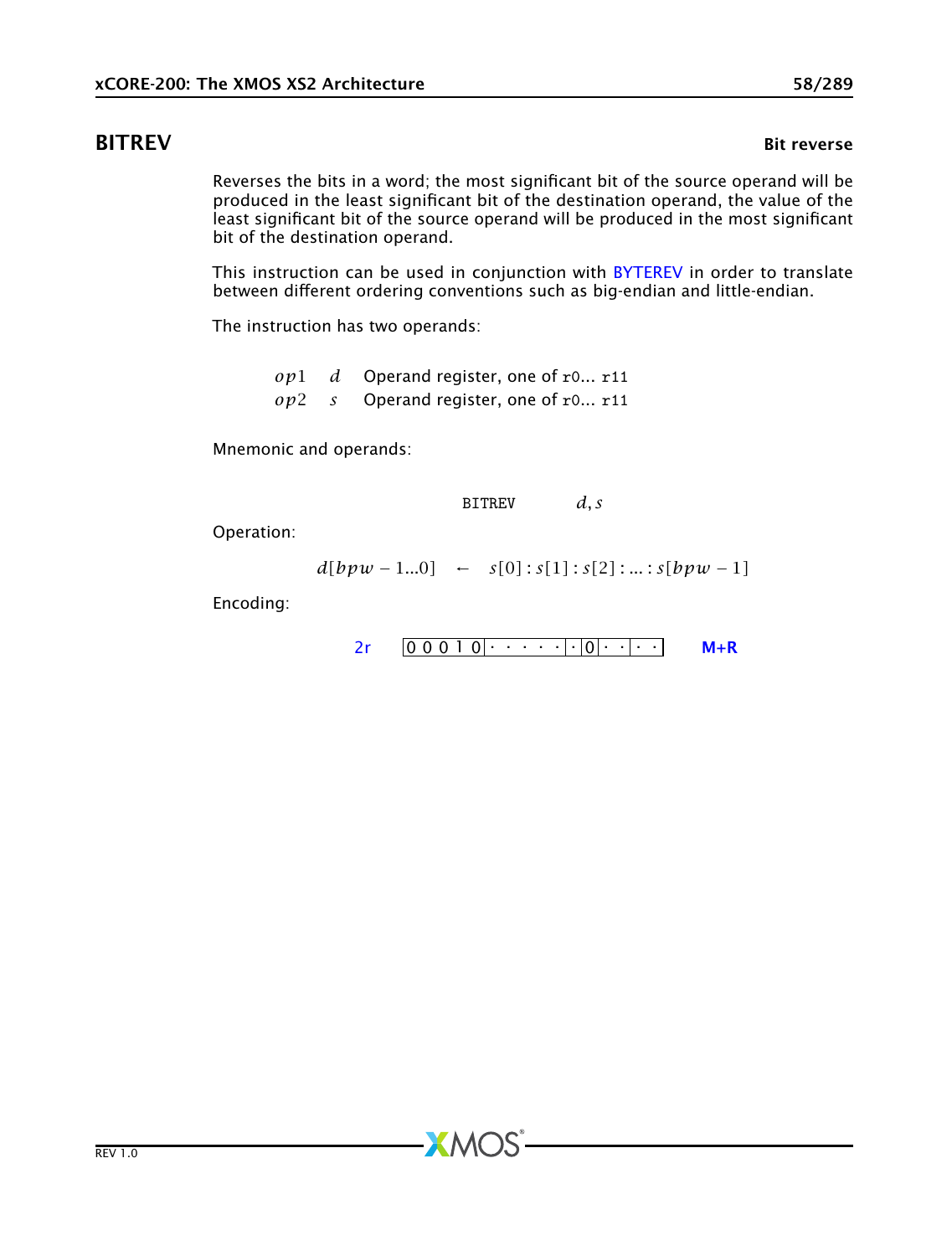## BLA Branch and link absolute via register

This instruction implements an procedure call to an absolute address. The program counter is saved in the link-register  $(lr)$  and the program counter is set to the given address. This address must be even and point to a valid memory address, otherwise an exception is raised. On execution of BLA, the processor will read the target instruction so that the invoked procedure will start without delay.

On entry to the procedure, the Link Register can be saved on the stack using the [ENTSP](#page-97-0) instruction. [RETSP](#page-184-0) performs the opposite of this instruction, returning from a procedure call.

The instruction has one operand:

*op*1 *s* Operand register, one of r0... r11

Mnemonic and operands:

BLA *s*

Operation:

 $lr$  ←  $pc$  $pc \leftarrow s$ 

Encoding:

$$
lr \qquad \boxed{0\ 0\ 1\ 0\ 0\ \boxed{1\ 1\ 1\ 1\ 1\ \boxed{1}\ \boxed{0}\ \cdots\ \cdots}
$$

Conditions that raise an exception:

[ET\\_ILLEGAL\\_PC](#page-274-0) The address specified was not 16-bit aligned or did not point to a memory location.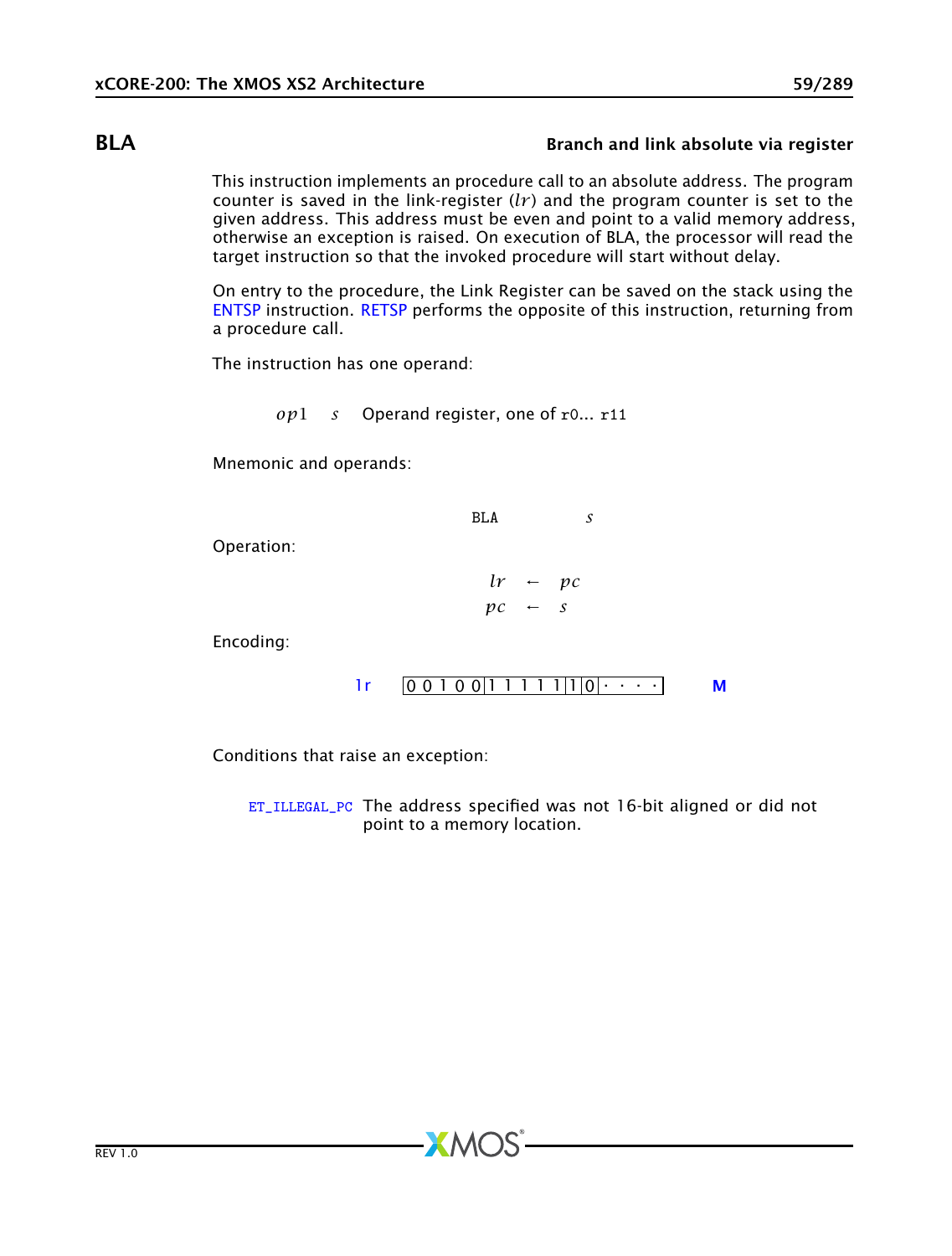## BLACP Branch and link absolute via constant pool

This instruction implements a call to a procedure via the constant pool lookup table. The program counter is saved in the link-register (*lr* ). The program counter is loaded from the constant pool table. The constant pool register (*cp*) is used as the base address for the table. An offset  $(u_{20})$  specifies which word in the table to use. Because the instruction requires access to memory, the execution of the target instruction may be delayed by one instruction in order to fetch the target instruction.

On entry to the procedure, the Link Register can be saved on the stack using the [ENTSP](#page-97-0) instruction. [RETSP](#page-184-0) performs the opposite of this instruction, returning from a procedure call.

The instruction has one operand:

*op*1  $u_{20}$  A 20-bit immediate in the range 0...1048575. If  $u_{20}$  < 1024, the instruction requires no prefix

Mnemonic and operands:

BLACP  $u_{20}$ 

Operation:

*lr* ← *pc*  $pc \leftarrow \text{mem}[cp + u_{20} \times Bpw]$ 

Encoding:

$$
u10 \quad [1\ 1\ 1\ 0\ 0]0] \cdot \cdot \cdot \cdot \cdot \cdot \cdot \cdot \cdot \cdot \cdot \cdot \cdot \cdot \cdot \cdot M
$$

or prefixed for long immediates:

1 1 1 1 0 0 . . . . . . . . . . 1 1 1 0 0 0 . . . . . . . . . . [lu10](#page-258-0) [M&R](#page-288-1)

Conditions that raise an exception:

- [ET\\_ILLEGAL\\_PC](#page-274-0) Loaded value was not 16-bit aligned or did not point to a memory location (trapped during next cycle).
- [ET\\_LOAD\\_STORE](#page-277-0) Register *cp*points to an unaligned address, or the indexed address does not point to a valid memory address.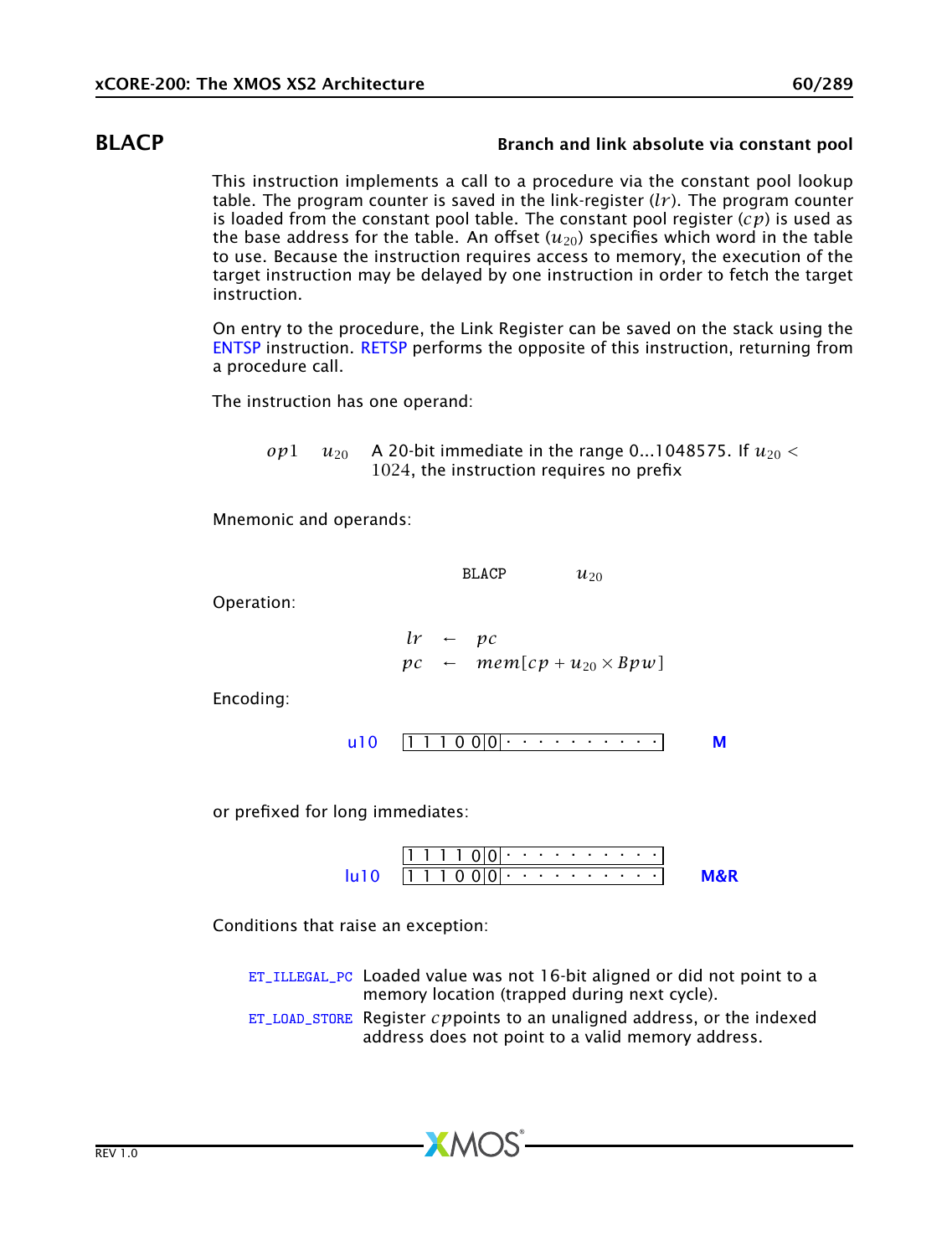## **BLAT** BLAT Branch and link absolute via table

This instruction implements a call to a procedure via a lookup table. The program counter is saved in the link-register  $(lr)$ . The program counter is loaded from the lookup table. The lookup table base address is taken from  $r11$ . An offset  $(u_{16})$ specifies which word in the table to use. Because the instruction requires access to memory, the execution of the target instruction may be delayed by one instruction in order to fetch the target instruction.

On entry to the procedure, the Link Register can be saved on the stack using the [ENTSP](#page-97-0) instruction. [RETSP](#page-184-0) performs the opposite of this instruction, returning from a procedure call.

The instruction has one operand:

*op*1 *u*<sub>16</sub> A 16-bit immediate in the range 0...65535. If  $u_{16} < 64$ , the instruction requires no prefix

Mnemonic and operands:

BLAT  $u_{16}$ 

Operation:

$$
lr \leftarrow pc
$$
  
\n $pc \leftarrow \text{mem}[r11 + u_{16} \times Bpw]$ 

Encoding:

$$
\mathsf{u6} \quad \boxed{0\ 1\ 1\ 1\ 0\ 0\ 1\ 1\ 0\ 1\ 1\ \cdots\ \cdots} \qquad \mathsf{M}
$$

or prefixed for long immediates:

1 1 1 1 0 0 . . . . . . . . . . 0 1 1 1 0 0 1 1 0 1 . . . . . . [lu6](#page-256-0) [M&R](#page-288-1)

Conditions that raise an exception:

[ET\\_ILLEGAL\\_PC](#page-274-0) Loaded value was not 16-bit aligned or did not point to a memory location (trapped during the next cycle).

[ET\\_LOAD\\_STORE](#page-277-0) Register  $r11$  points to an unaligned address, or the indexed address does not point to a valid memory address.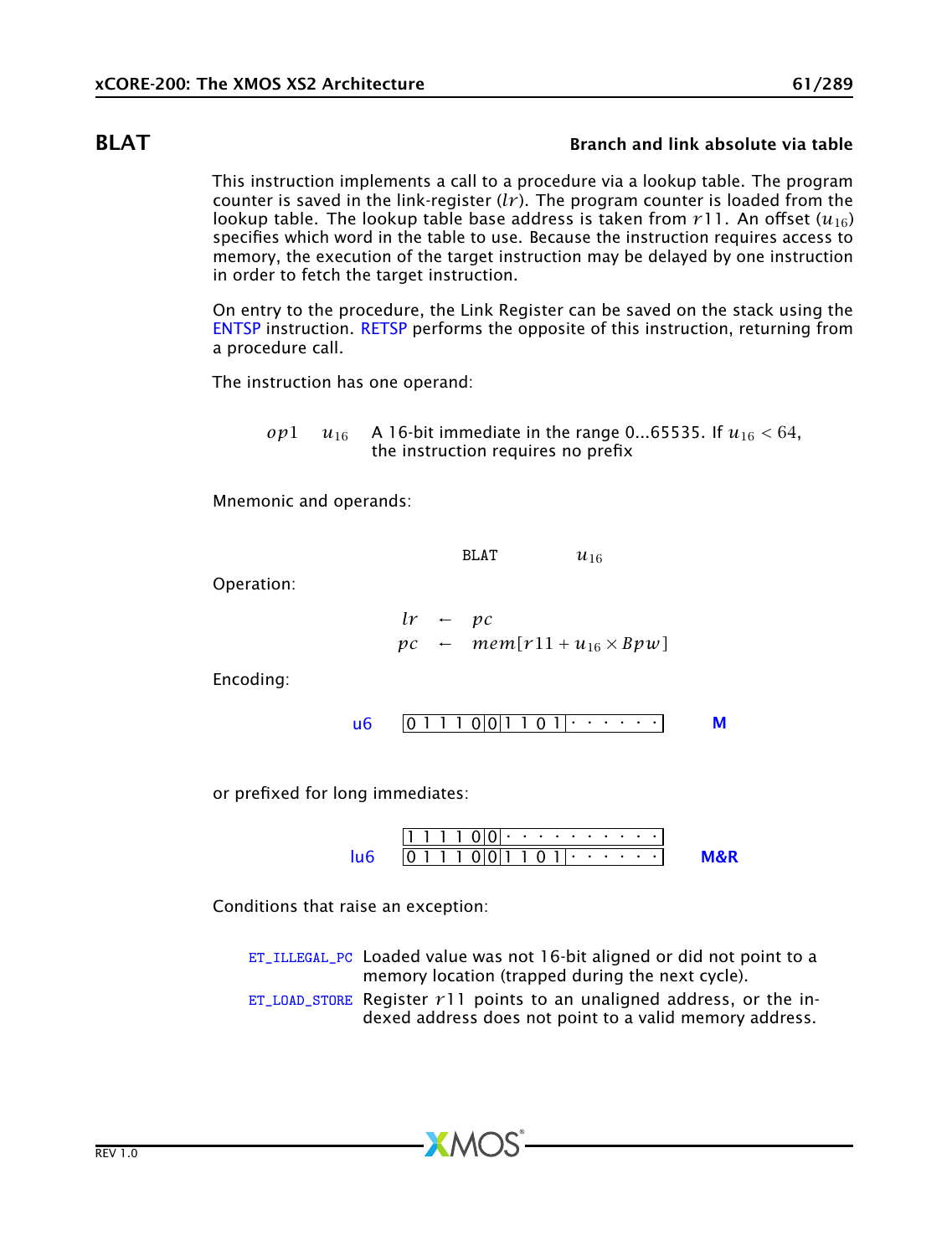# BLRB Branch and link relative backwards

<span id="page-61-0"></span>This instruction performs a call to a procedure: the address of the next instruction is saved in the link-register (*lr* ) An unsigned offset is subtracted from the program counter. This implements a relative jump.

On entry to the procedure, the Link Register can be saved on the stack using the [ENTSP](#page-97-0) instruction. [RETSP](#page-184-0) performs the opposite of this instruction, returning from a procedure call. The counterpart forward call is called [BLRF.](#page-62-0)

The instruction has one operand:

 $\rho p$ <sup>1</sup> *u*<sub>20</sub> A 20-bit immediate in the range 0...1048575. If  $u_{20}$  < 1024, the instruction requires no prefix

Mnemonic and operands:

BLRB  $u_{20}$ 

Operation:

 $lr \leftarrow pc$  $pc \leftarrow \textit{pc} - u_{20} \times \textit{i} \textit{w}$ 

Encoding:

$$
u10 \quad [1\ 1\ 0\ 1\ 0\ 1]\cdot \cdot \cdot \cdot \cdot \cdot \cdot \cdot \cdot \cdot \cdot \cdot \cdot \cdot \qquad M
$$

or prefixed for long immediates:

1 1 1 1 0 0 . . . . . . . . . . 1 1 0 1 0 1 . . . . . . . . . . [lu10](#page-258-0) [M&R](#page-288-1)

Conditions that raise an exception:

[ET\\_ILLEGAL\\_PC](#page-274-0) The new PC is not pointing to a valid memory location.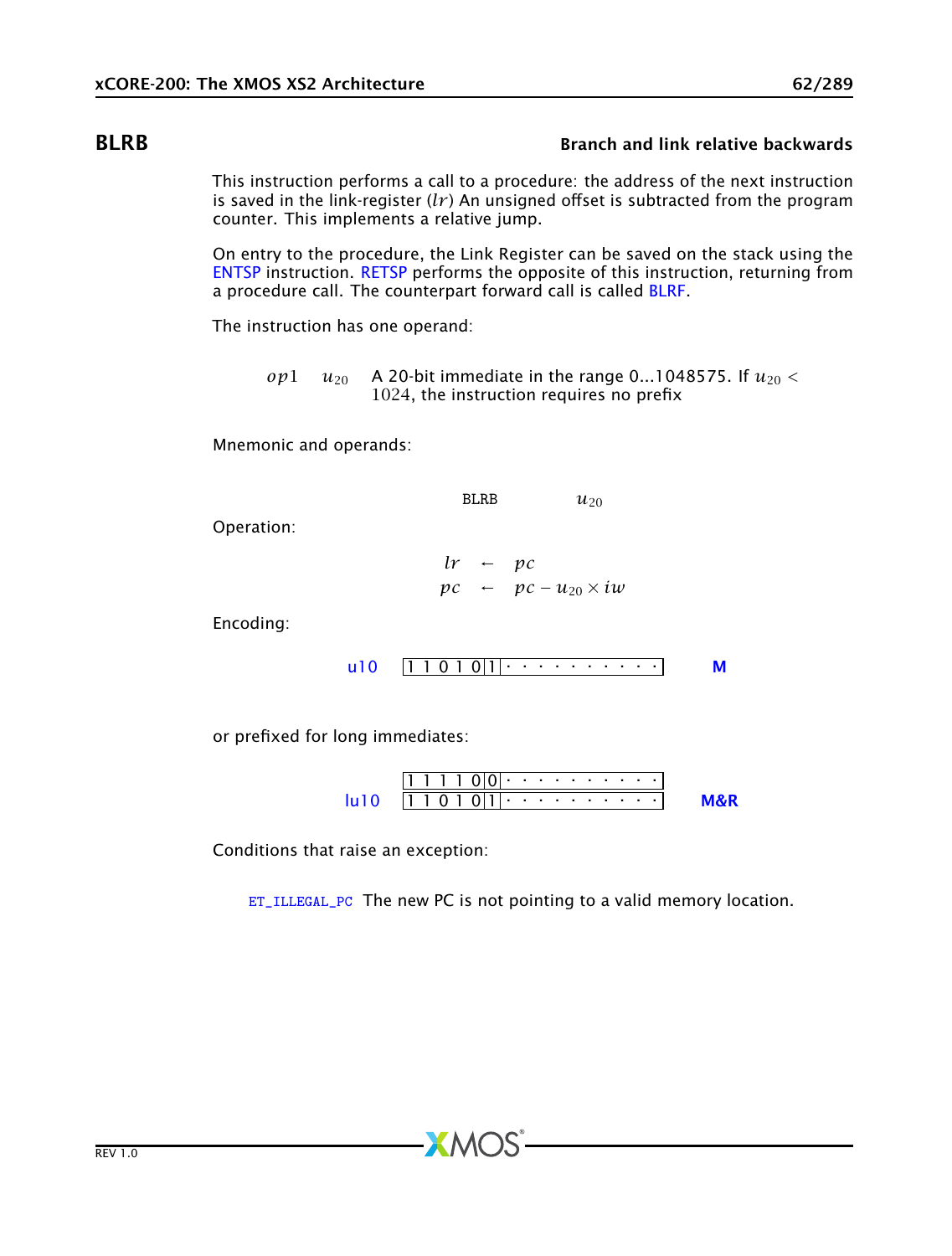# BLRF Branch and link relative forwards

<span id="page-62-0"></span>This instruction performs a call to a procedure: the address of the next instruction is saved in the link-register  $(lr)$  An unsigned offset is added to the program counter. This implements a relative jump.

On entry to the procedure, the Link Register can be saved on the stack using the [ENTSP](#page-97-0) instruction. [RETSP](#page-184-0) performs the opposite of this instruction, returning from a procedure call. The counterpart backward call is called [BLRB.](#page-61-0)

The instruction has one operand:

*op*1  $u_{20}$  A 20-bit immediate in the range 0...1048575. If  $u_{20}$  < 1024, the instruction requires no prefix

Mnemonic and operands:

BLRF  $u_{20}$ 

Operation:

 $lr \leftarrow pc$  $pc \leftarrow \textit{pc} + u_{20} \times \textit{i} \textit{w}$ 

Encoding:

$$
u10 \quad [1\ 1\ 0\ 1\ 0]0|\cdot\cdot\cdot\cdot\cdot\cdot\cdot\cdot\cdot\cdot\cdot\cdot\cdot
$$

or prefixed for long immediates:

1 1 1 1 0 0 . . . . . . . . . . 1 1 0 1 0 0 . . . . . . . . . . [lu10](#page-258-0) [M&R](#page-288-1)

Conditions that raise an exception:

[ET\\_ILLEGAL\\_PC](#page-274-0) The new PC is not pointing to a valid memory location.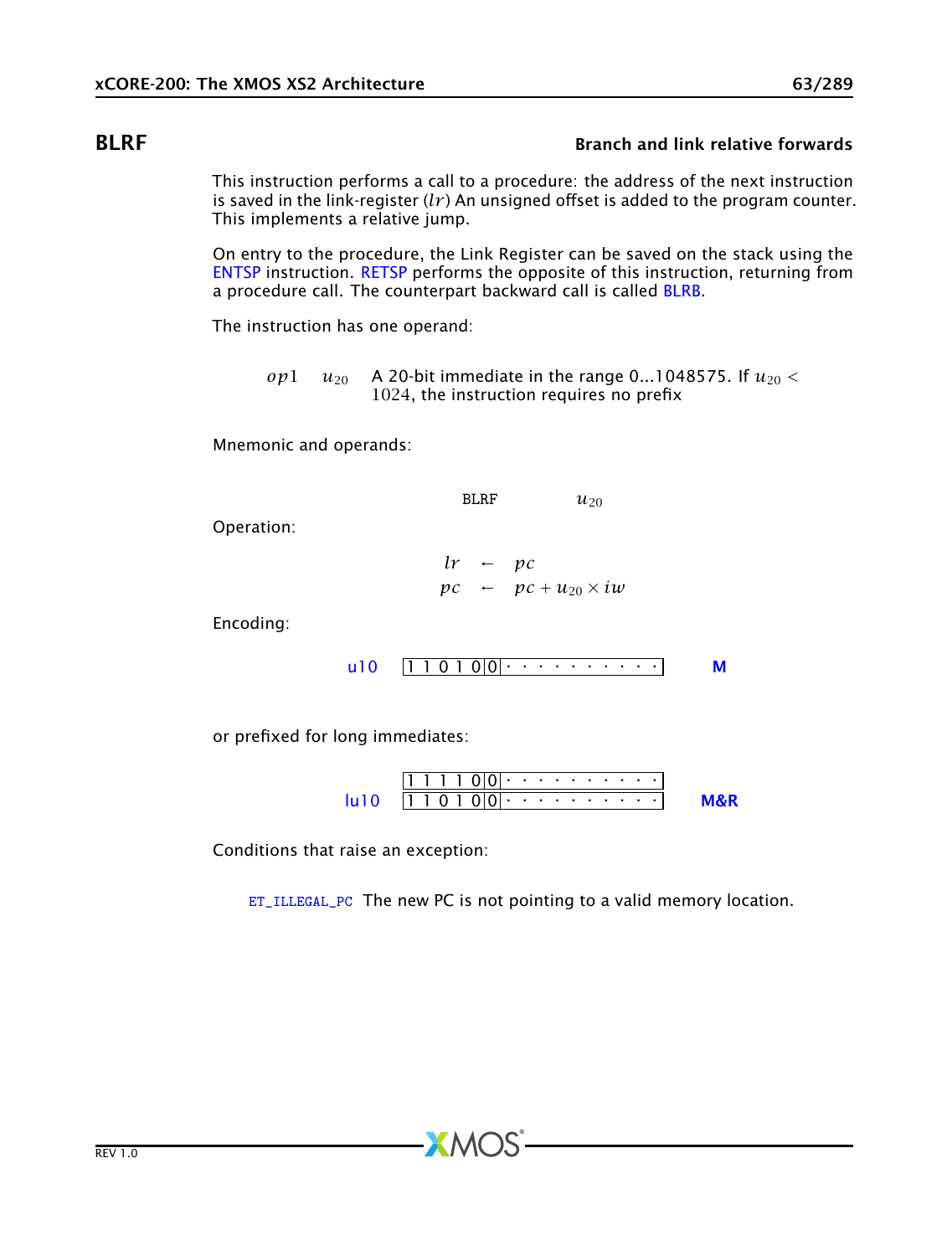# BRBF Branch relative backwards false

<span id="page-63-0"></span>This instruction implements a conditional relative jump backwards. A condition (*c*) is tested whether it represents 0 (false) and if this is the case an offset ( $u_{16}$ ) is subtracted from the program counter.

This instruction is part of a group of four instructions that conditionally jump forwards or backwards on true or false conditions: [BRBF,](#page-63-0) [BRBT,](#page-64-0) [BRFF,](#page-66-0) and [BRFT.](#page-67-0)

The instruction has two operands:

*op*1 *c* Operand register, one of r0... r11 *op*2  $u_{16}$  A 16-bit immediate in the range 0...65535. If  $u_{16}$  < 64, the instruction requires no prefix

Mnemonic and operands:

BRBF *c, u*<sup>16</sup>

Operation:

if *c* = 0 then *pc* ← *pc* − *u*<sub>16</sub>  $\times$  *iw* 

Encoding:

$$
ru6 \quad 0 \quad 1 \quad 1 \quad 1 \quad 1 \quad 1 \quad 0 \quad 0 \quad 0
$$

or prefixed for long immediates:

1 1 1 1 0 0 . . . . . . . . . . 0 1 1 1 1 1 . . . . . . . . . . [lru6](#page-254-0) [M&R](#page-288-1)

Conditions that raise an exception:

[ET\\_ILLEGAL\\_PC](#page-274-0) The new PC is not pointing to a valid memory location.

 $X$ M $(S)$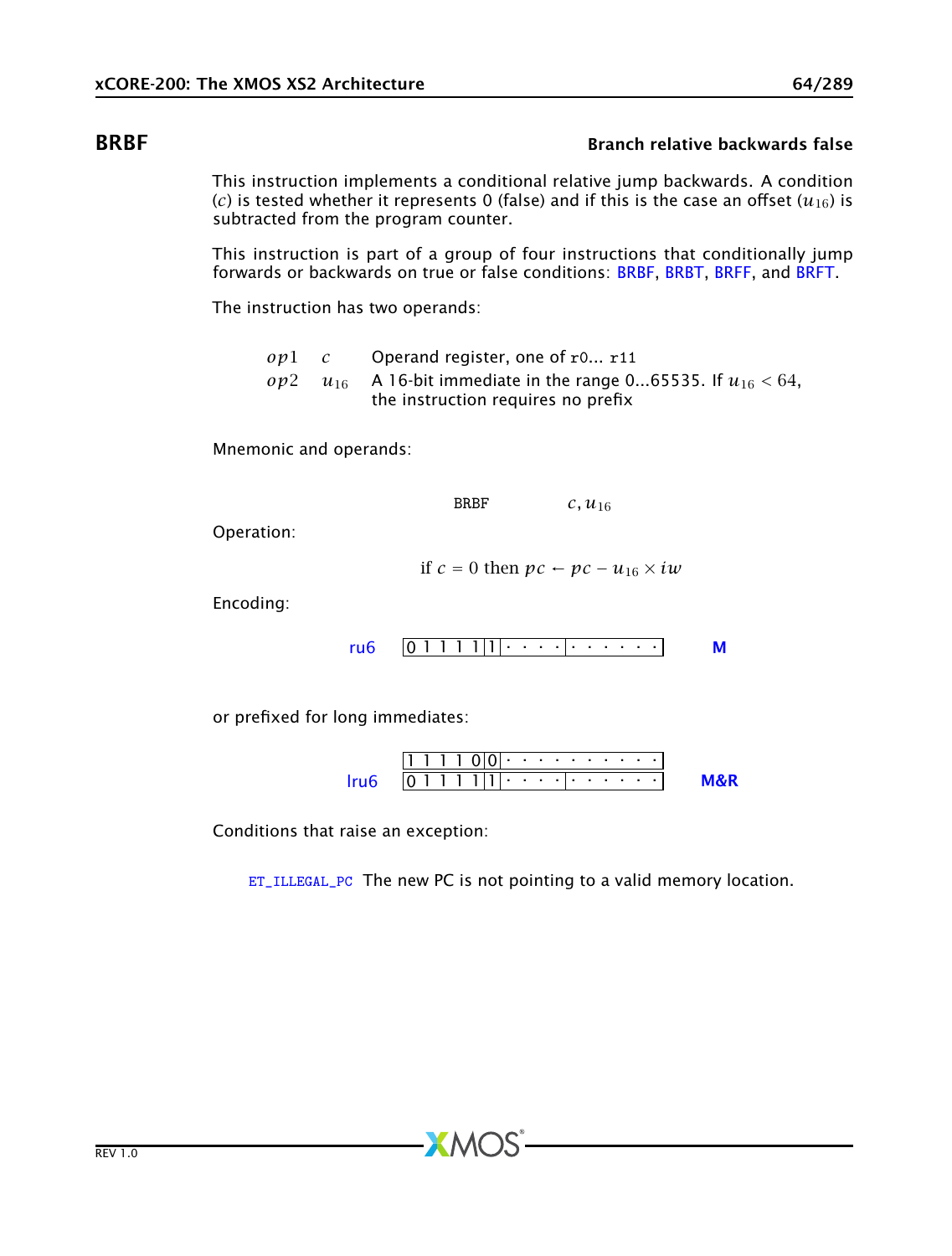## **BRBT** BRBT BRANCH **BRBT** Branch relative backwards true

<span id="page-64-0"></span>This instruction implements a conditional relative jump backwards. A condition (*c*) is tested whether it is not 0 (true) and if this is the case an offset  $(u_{16})$  is subtracted from the program counter.

This instruction is part of a group of four instructions that conditionally jump forwards or backwards on true or false conditions: [BRBF,](#page-63-0) [BRBT,](#page-64-0) [BRFF,](#page-66-0) and [BRFT.](#page-67-0)

The instruction has two operands:

*op*1 *c* Operand register, one of r0... r11 *op*2  $u_{16}$  A 16-bit immediate in the range 0...65535. If  $u_{16}$  < 64, the instruction requires no prefix

Mnemonic and operands:

BRBT *c, u*<sup>16</sup>

Operation:

if *c* ≠ 0 then *pc* ← *pc* − *u*<sub>16</sub>  $\times$  *iw* 

Encoding:

$$
ru6 \quad \boxed{0\ 1\ 1\ 1\ 0\ |1} \cdot \cdot \cdot \cdot \cdot \cdot \cdot \cdot \cdot \cdot \cdot \cdot \cdot \cdot \cdot \mathsf{M}
$$

or prefixed for long immediates:

1 1 1 1 0 0 . . . . . . . . . . 0 1 1 1 0 1 . . . . . . . . . . [lru6](#page-254-0) [M&R](#page-288-1)

Conditions that raise an exception:

[ET\\_ILLEGAL\\_PC](#page-274-0) The new PC is not pointing to a valid memory location.

 $X$ M $(S)$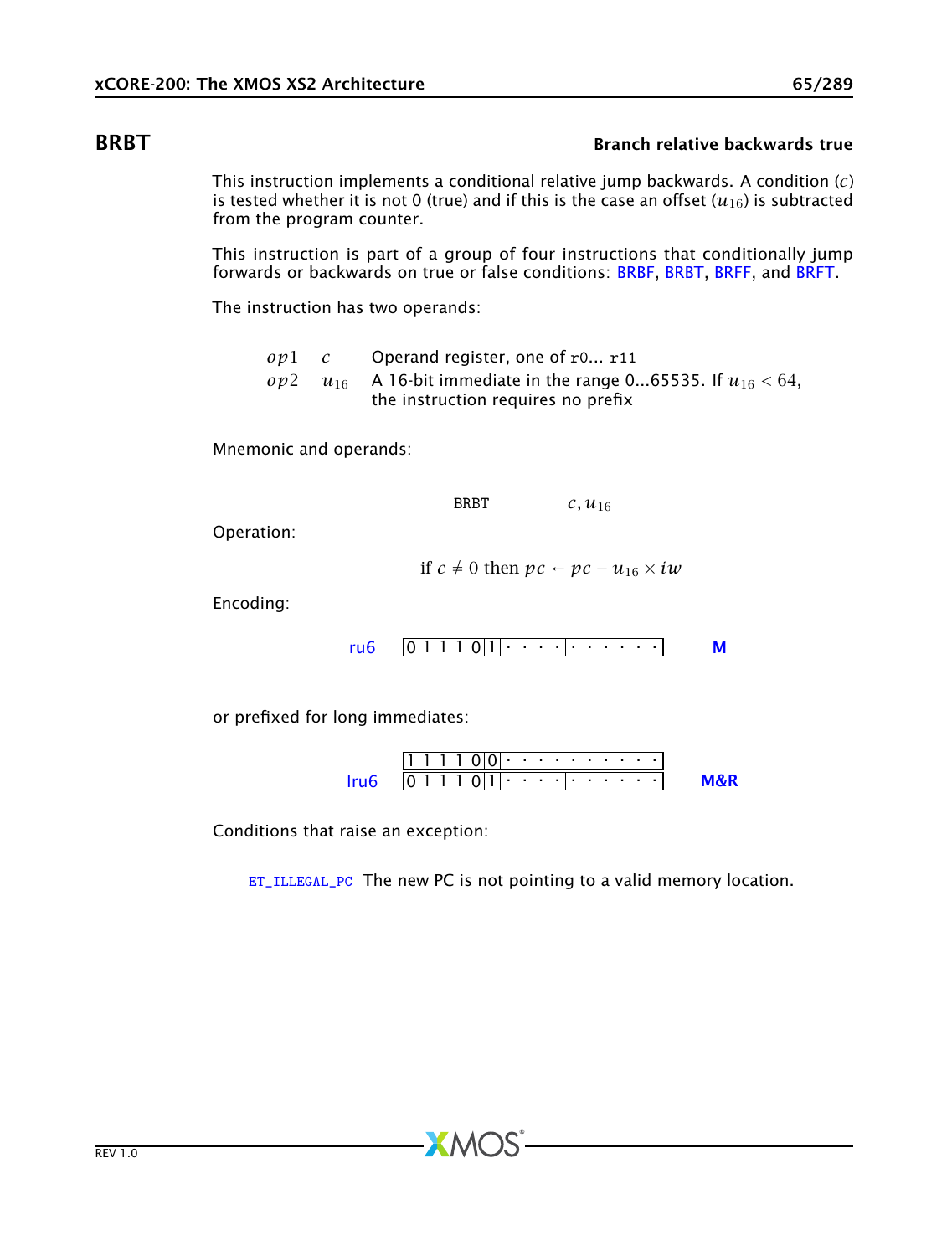## BRBU Branch relative backwards unconditional

<span id="page-65-0"></span>This instruction implements a relative jump backwards. The operand specifies the offset that should be subtracted from the program counter.

The counterpart forward relative jump is [BRFU.](#page-68-0)

The instruction has one operand:

*op*1 *u*<sub>16</sub> A 16-bit immediate in the range 0...65535. If  $u_{16} < 64$ , the instruction requires no prefix

Mnemonic and operands:

BRBU  $u_{16}$ 

Operation:

 $pc \leftarrow \textit{pc} - u_{16} \times \textit{i}w$ 

Encoding:

$$
\mathsf{u6} \quad \boxed{0\ 1\ 1\ 1\ 0\ |1\ |1\ 1\ 0\ 0| \cdot \cdot \cdot \cdot \cdot \cdot \cdot}
$$

or prefixed for long immediates:

|  |  |  |  | $(11 + 1)$ . The set of the set of $(11 + 1)$ |  |  |  |  |
|--|--|--|--|-----------------------------------------------|--|--|--|--|
|  |  |  |  | $0$        0 0   $\cdot$ $\cdot$ $\cdot$      |  |  |  |  |

Conditions that raise an exception:

[ET\\_ILLEGAL\\_PC](#page-274-0) The new PC is not pointing to a valid memory location.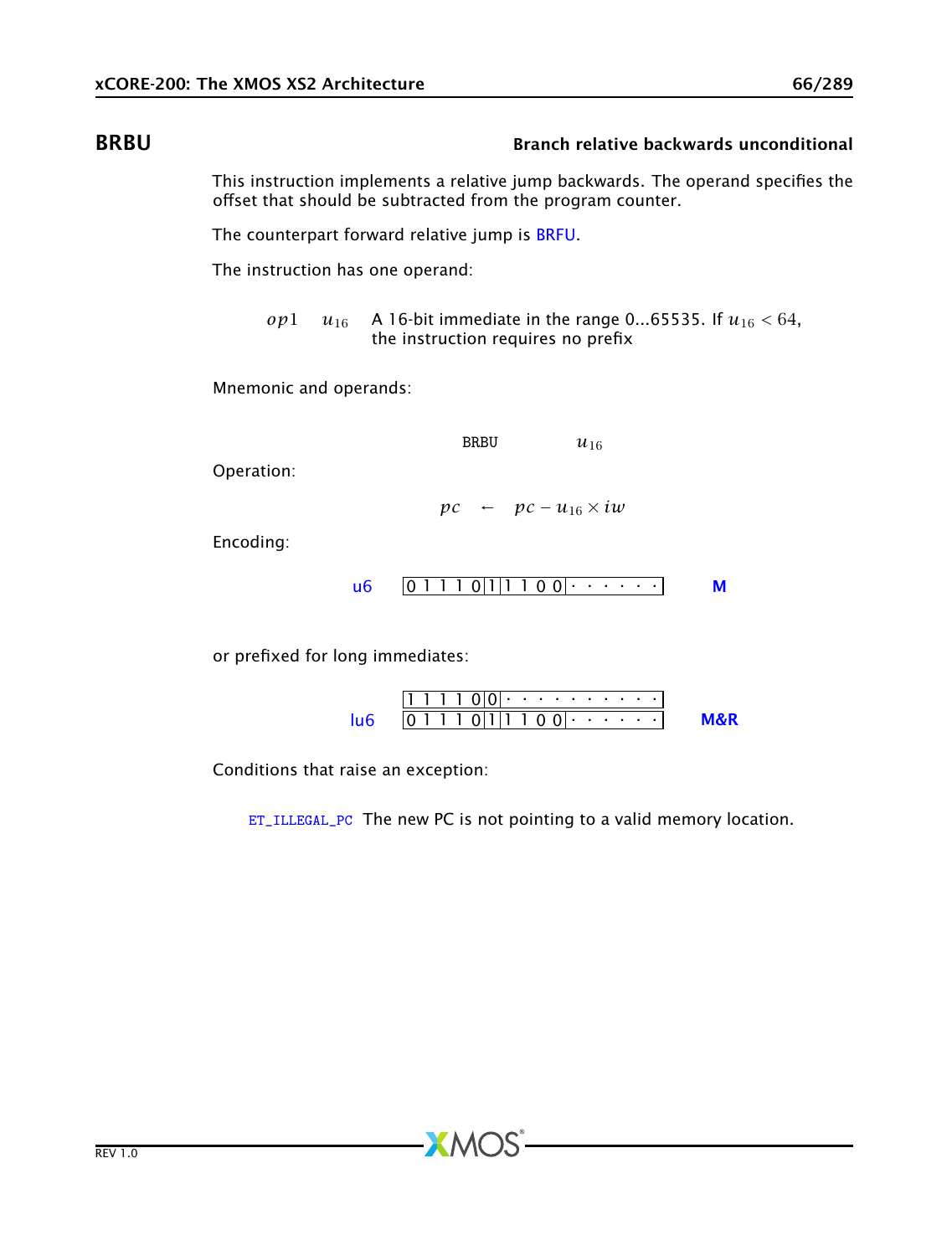## **BRFF** BRFF BRANCH RELATIONS IN THE BRANCH RELATIONS AND RELATIONS AND RELATIONS AND RELATIONS AND RELATIONS AND RELATIONS AND RELATIONS AND RELATIONS AND RELATIONS AND RELATIONS AND RELATIONS AND RELATIONS AND RELATIONS A

<span id="page-66-0"></span>This instruction implements a conditional relative jump forwards. A condition (*c*) is tested whether it represents 0 (false) and if this is the case an offset  $(u_{16})$  is added to the program counter.

This instruction is part of a group of four instructions that conditionally jump forwards or backwards on true or false conditions: [BRBF,](#page-63-0) [BRBT,](#page-64-0) [BRFF,](#page-66-0) and [BRFT.](#page-67-0)

The instruction has two operands:

*op*1 *c* Operand register, one of r0... r11 *op*2  $u_{16}$  A 16-bit immediate in the range 0...65535. If  $u_{16}$  < 64, the instruction requires no prefix

Mnemonic and operands:

BRFF *c, u*<sup>16</sup>

Operation:

if  $c = 0$  then  $pc \leftarrow pc + u_{16} \times iw$ 

Encoding:

0 1 1 1 1 0 . . . . . . . . . . [ru6](#page-253-0) [M](#page-285-0)

or prefixed for long immediates:

1 1 1 1 0 0 . . . . . . . . . . 0 1 1 1 1 0 . . . . . . . . . . [lru6](#page-254-0) [M&R](#page-288-1)

Conditions that raise an exception:

[ET\\_ILLEGAL\\_PC](#page-274-0) The new PC is not pointing to a valid memory location.

 $X$ M $(S)$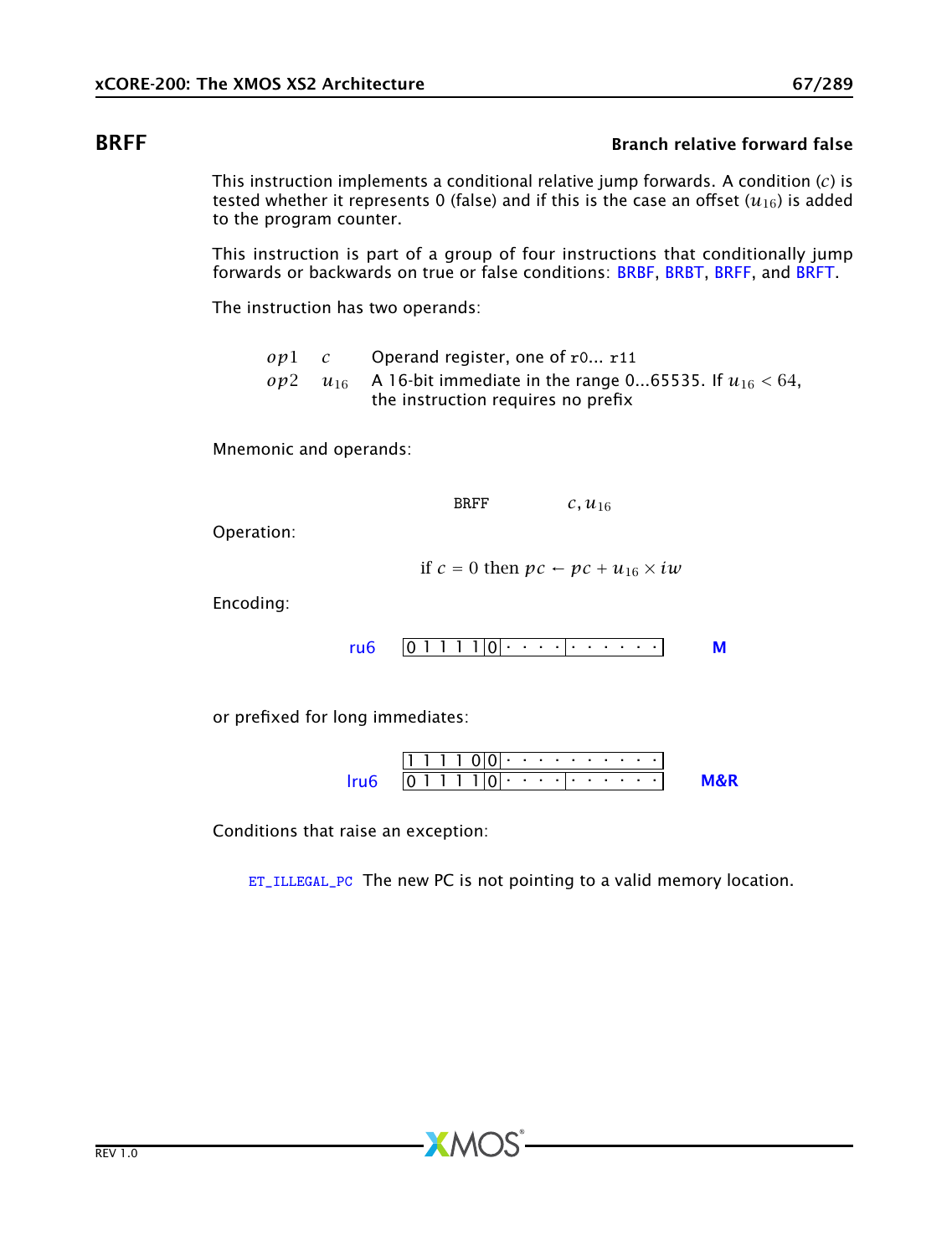## **BRFT** BRFT BREEF **BRFT** Branch relative forward true

<span id="page-67-0"></span>This instruction implements a conditional relative jump forwards. A condition (*c*) is tested whether it is not 0 (true) and if this is the case an offset  $(u_{16})$  is added to the program counter.

This instruction is part of a group of four instructions that conditionally jump forwards or backwards on true or false conditions: [BRBF,](#page-63-0) [BRBT,](#page-64-0) [BRFF,](#page-66-0) and [BRFT.](#page-67-0)

The instruction has two operands:

*op*1 *c* Operand register, one of r0... r11 *op*2  $u_{16}$  A 16-bit immediate in the range 0...65535. If  $u_{16}$  < 64, the instruction requires no prefix

Mnemonic and operands:

BRFT *c, u*<sup>16</sup>

Operation:

if  $c \neq 0$  then  $pc \leftarrow pc + u_{16} \times iw$ 

Encoding:

0 1 1 1 0 0 . . . . . . . . . . [ru6](#page-253-0) [M](#page-285-0)

or prefixed for long immediates:

1 1 1 1 0 0 . . . . . . . . . . 0 1 1 1 0 0 . . . . . . . . . . [lru6](#page-254-0) [M&R](#page-288-1)

Conditions that raise an exception:

[ET\\_ILLEGAL\\_PC](#page-274-0) The new PC is not pointing to a valid memory location.

 $X$ M $(S)$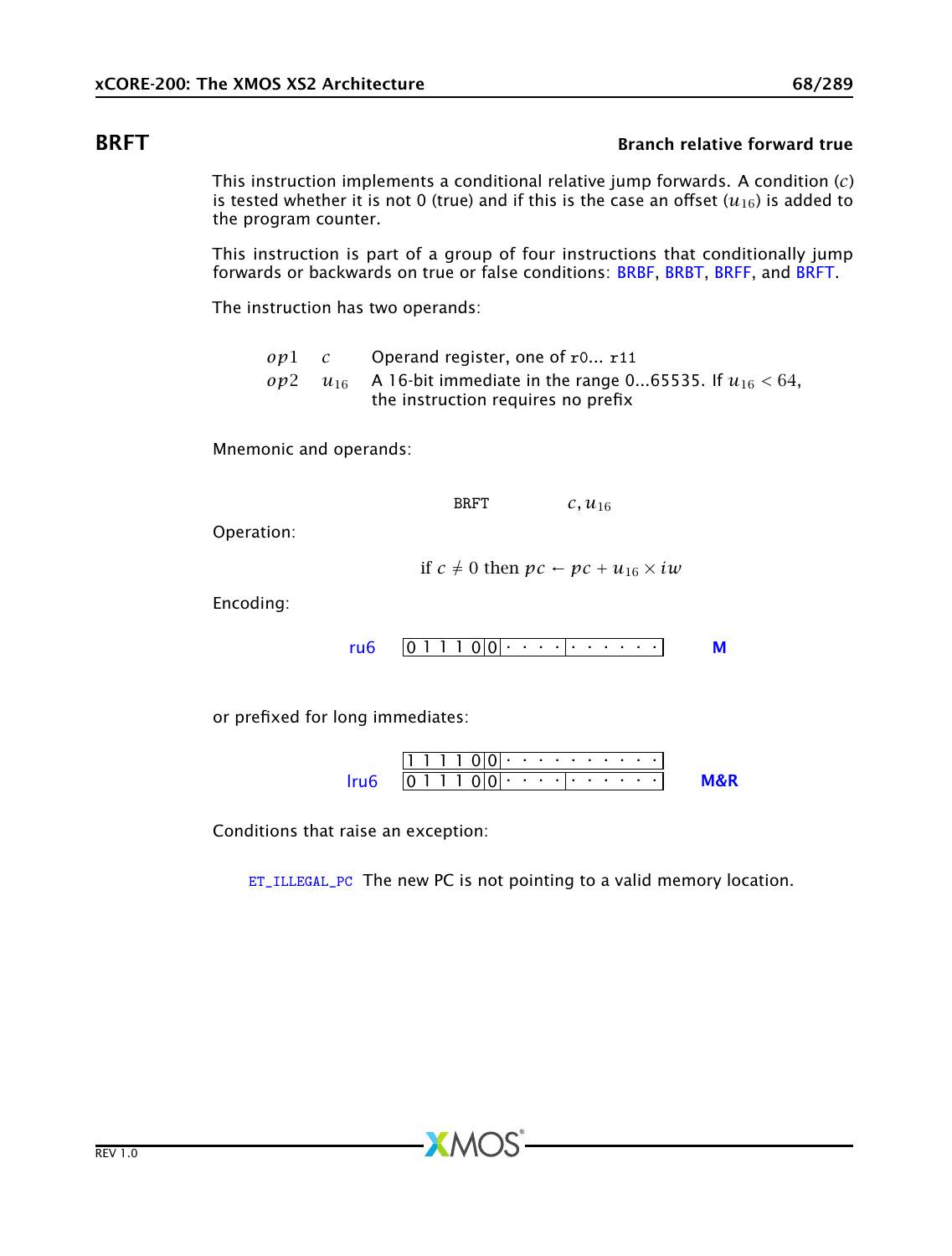## BRFU BRFU Branch relative forward unconditional

<span id="page-68-0"></span>This instruction implements a relative jump forwards. The operand specifies the offset that should be added to the program counter.

The counterpart backward relative jump is [BRBU.](#page-65-0)

The instruction has one operand:

*op*1 *u*<sub>16</sub> A 16-bit immediate in the range 0...65535. If  $u_{16} < 64$ , the instruction requires no prefix

Mnemonic and operands:

BRFU  $u_{16}$ 

Operation:

 $pc \leftarrow \textit{pc} + u_{16} \times \textit{i} \textit{w}$ 

Encoding:

$$
\mathsf{u6} \quad \boxed{0\ 1\ 1\ 1\ 0\ 0\ 1\ 1\ 0\ 0\ 0\ \cdots\ \cdots} \qquad \mathsf{M}
$$

or prefixed for long immediates:

|  |  |  |  | $\Omega$                |  |  |  |  |
|--|--|--|--|-------------------------|--|--|--|--|
|  |  |  |  | $0 0 1 1 0 0 $ $\cdots$ |  |  |  |  |

Conditions that raise an exception:

[ET\\_ILLEGAL\\_PC](#page-274-0) The new PC is not pointing to a valid memory location.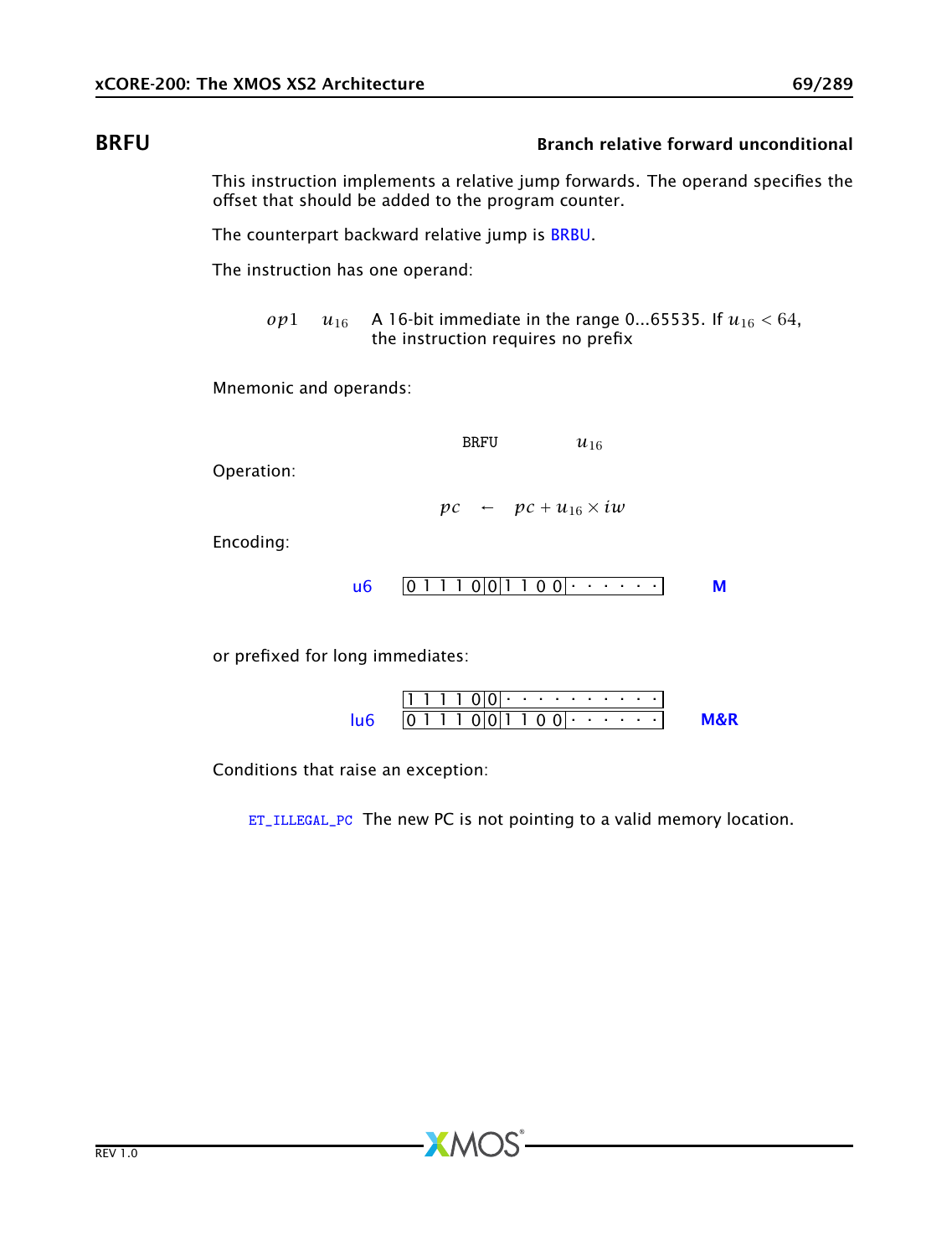## **BRU** Branch relative unconditional register

This instruction implements a jump using a signed offset stored in a register. Because instructions are aligned on 16-bit boundaries, the offset in the register is multiplied by 2. Negative values cause backwards jumps.

The instruction has one operand:

*op*1 *s* Operand register, one of r0... r11

Mnemonic and operands:

BRU *s*

Operation:

 $pc \leftarrow \textit{pc} + s_{signed} \times \textit{i} \textit{w}$ 

Encoding:



Conditions that raise an exception:

[ET\\_ILLEGAL\\_PC](#page-274-0) The new PC is not pointing to a valid memory location.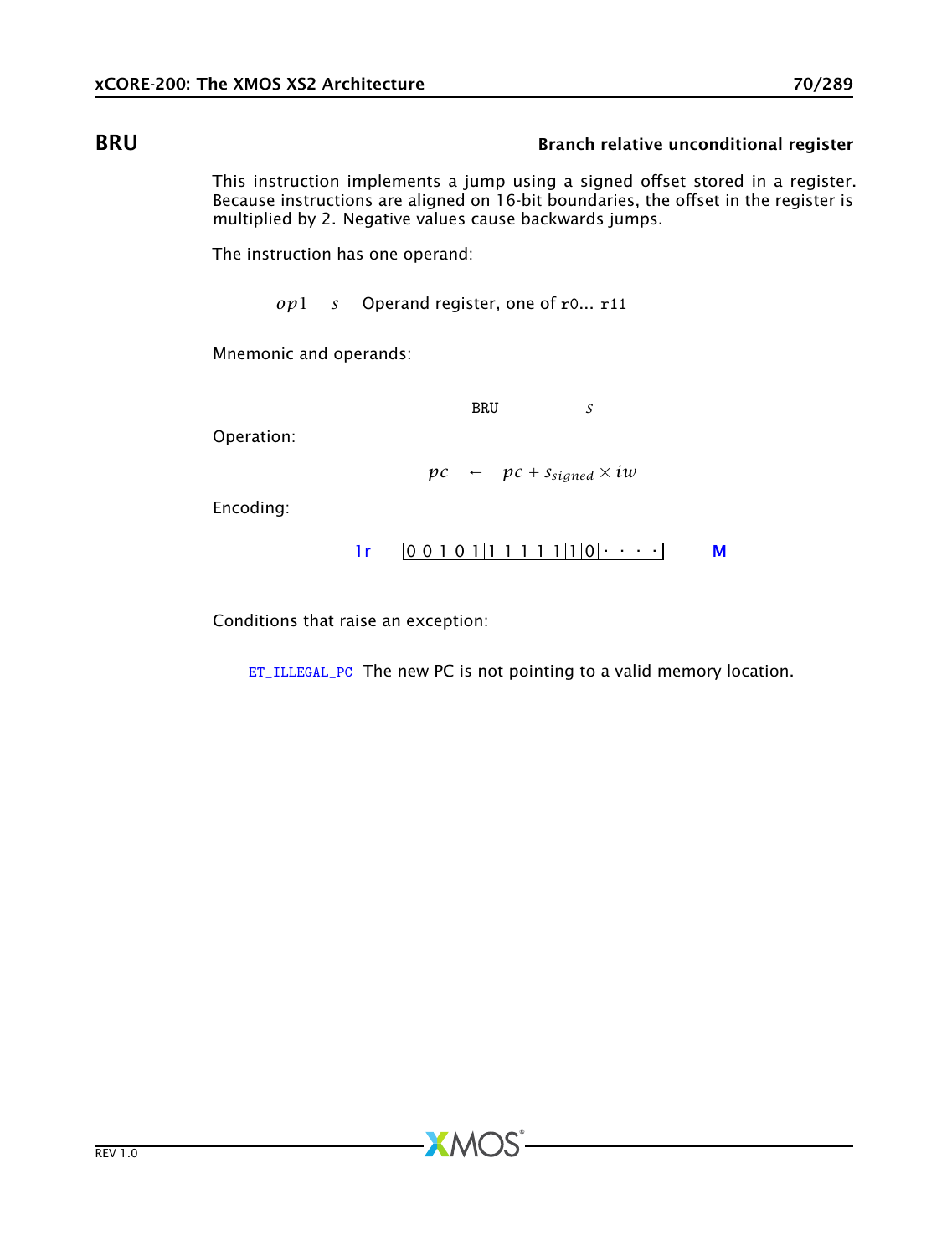## **BYTEREV** Byte reverse

<span id="page-70-0"></span>This instruction reverses the bytes of a word.

Together with the [BITREV](#page-57-0) instruction this can be used to resolve requirements of different ordering conventions such as little-endian and big-endian.

The instruction has two operands:

*op*1 *d* Operand register, one of r0... r11 *op*2 *s* Operand register, one of r0... r11

**XMOS** 

Mnemonic and operands:

BYTEREV *d, s*

Operation:

 $d[bpw - 1...0] \leftarrow s[7...0] : s[15...8] : ... : s[bpw - 1 : bpw - 8]$ 

```
2r 0 0 0 0 0 0 0 0 0 0 0 0 0 0 1 0 0 1 0 0 1 0 0 1 0 1 0 1 0 1 0 1 0 1 0 1 0 1 0 1 0 1 0 1 0 1 0 1 0 1 0 1 0 1 0 1 0 1 0 1 0 1 0 1 0 1 0 1 0 1 0 1 0 1 0 1 0 1 0 1 0 1 0 1 0 1 0 1 0 1 0 1 0 1 0 1 0 1 0 1 0 1 0 1 0 1 0 1 0 1
```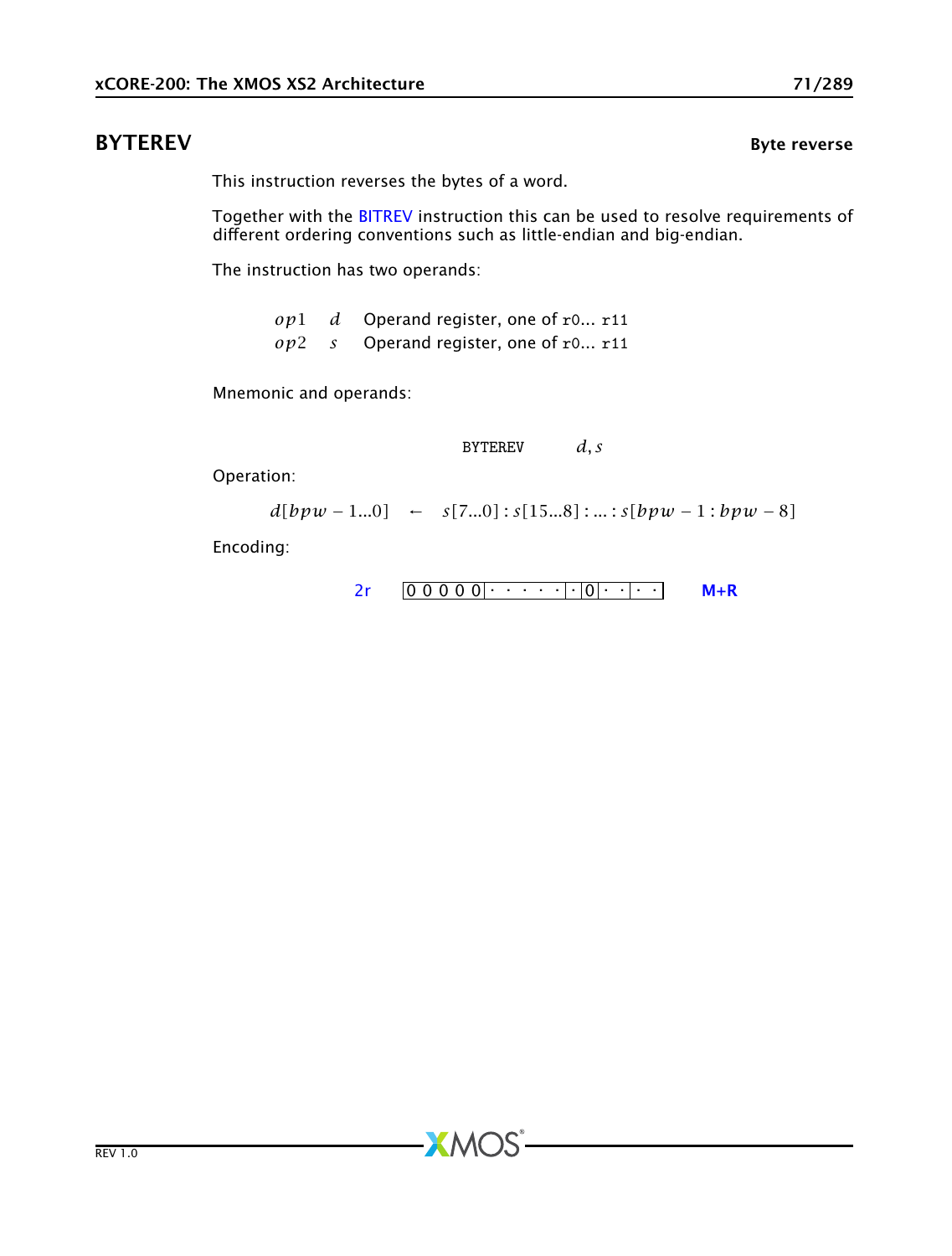### **CHKCT** CHACT **Test for control token**

If the next token on a channel is the specified control token, then this token is discarded from the channel. If not, the instruction raises an exception.

This instruction pauses if the channel does not have a token available to be read.

This instruction can be used together with [OUTCT](#page-175-0) in order to implement robust protocols on channels; each OUTCT must have a matching CHKCT or [INCT.](#page-119-0) [TESTCT](#page-228-0) tests for a control token without trapping, and does not discard the control token.

The instruction has two operands:

*op*1 *r* Operand register, one of r0... r11 *op*2 *s* Operand register, one of r0... r11

Mnemonic and operands:

CHKCT *r, s*

Operation:

*if hasctoken(r)*  $\wedge$  (*s* = *token(r))* then *skiptoken(r )* 1 *r aiseexception*

Encoding:

1 1 0 0 1 . . . . . . 0 . . . . [2r](#page-259-0) [R](#page-286-0)

Conditions that raise an exception:

| ET RESOURCE DEP | Resource illegally shared between threads                                                        |
|-----------------|--------------------------------------------------------------------------------------------------|
|                 | ET_ILLEGAL_RESOURCE $r$ is not pointing to a channel resource, or the resource is<br>not in use. |
|                 | ET ILLEGAL RESOURCE $r$ contains a data token.                                                   |
|                 | ET ILLEGAL RESOURCE $\gamma$ contains a control token different to $\delta$ .                    |

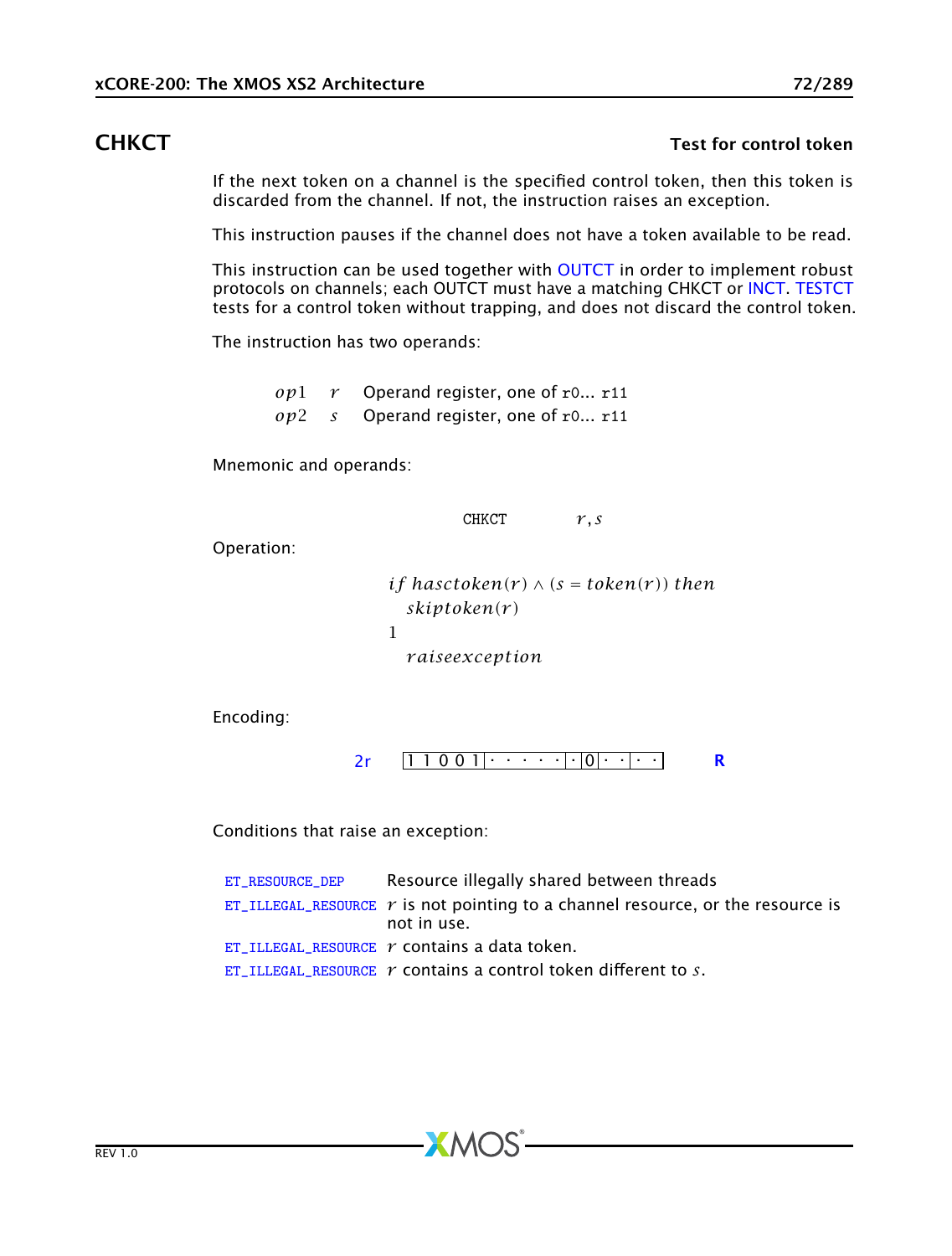### CHKCTI Test for control token immediate

If the next token on a channel is the specified control token, then this token is discarded from the channel. If not, the instruction raises an exception.

This instruction pauses if the channel does not have a token available to be read.

This instruction can be used together with [OUTCT](#page-175-0) in order to implement robust protocols on channels; each OUTCT must have a matching CHKCT or [INCT.](#page-119-0) [TESTCT](#page-228-0) tests for a control token without trapping, and does not discard the control token.

The instruction has two operands:

*op*1 *r* Operand register, one of r0... r11 *op*2 *u<sup>s</sup>* An integer in the range 0...11

Mnemonic and operands:

CHKCTI *r, u<sup>s</sup>*

Operation:

*if hasctoken(r)*  $\wedge$  ( $u_s$  = *token(r))* then *skiptoken(r )* 1 *r aiseexception*

Encoding:

[rus](#page-263-0)  $[1 1 0 0 1$   $\cdots$   $\cdots$   $[1]$   $\cdots$   $\cdots$  [R](#page-286-0)

Conditions that raise an exception:

| ET RESOURCE DEP | Resource illegally shared between threads                                                             |
|-----------------|-------------------------------------------------------------------------------------------------------|
|                 | ET_ILLEGAL_RESOURCE $\gamma$ is not pointing to a channel resource, or the resource is<br>not in use. |
|                 | ET ILLEGAL RESOURCE $r$ contains a data token.                                                        |
|                 | ET_ILLEGAL_RESOURCE $r$ contains a control token different to $u_s$ .                                 |

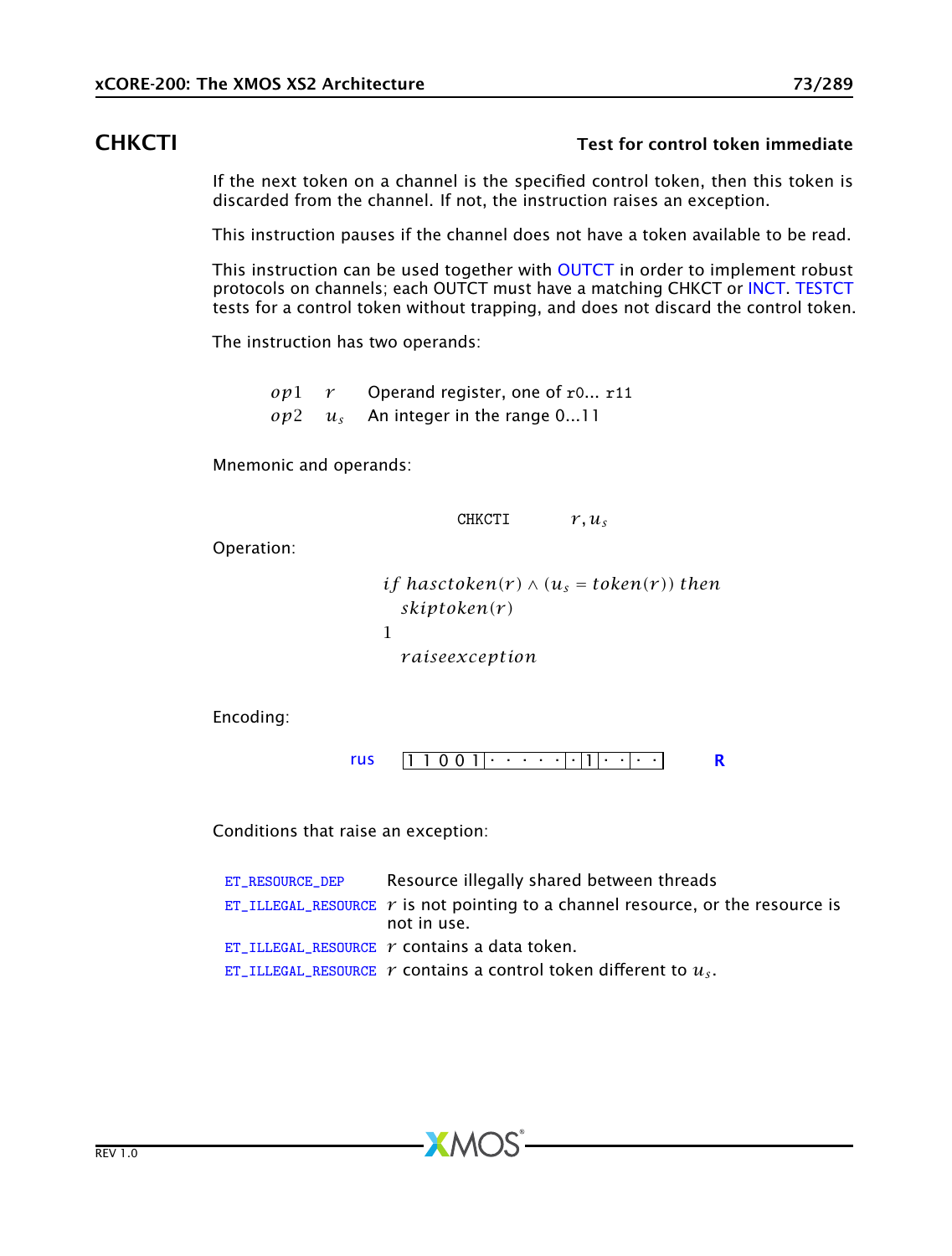# **CLRE** Clear all events

Clears the thread's Event-Enable and In-Enabling flags, and disables all individual events for the thread. Any resource (port, channel, timer) that was enabled for this thread will be disabled.

The instruction has no operands.

Mnemonic and operands:

CLRE

Operation:

$$
sr[eeble] \leftarrow 0
$$
  
sr[inenb] \leftarrow 0  
forall res  
if (thread<sub>res</sub> = tid) \wedge event<sub>res</sub> then enb<sub>res</sub> \leftarrow 0

Encoding:

$$
0r \qquad 0 \qquad 0 \qquad 0 \qquad 0 \qquad 0 \qquad 1 \qquad 1 \qquad 1 \qquad 1 \qquad 1 \qquad 1 \qquad 0 \qquad 1 \qquad 0 \qquad 1 \qquad \qquad R
$$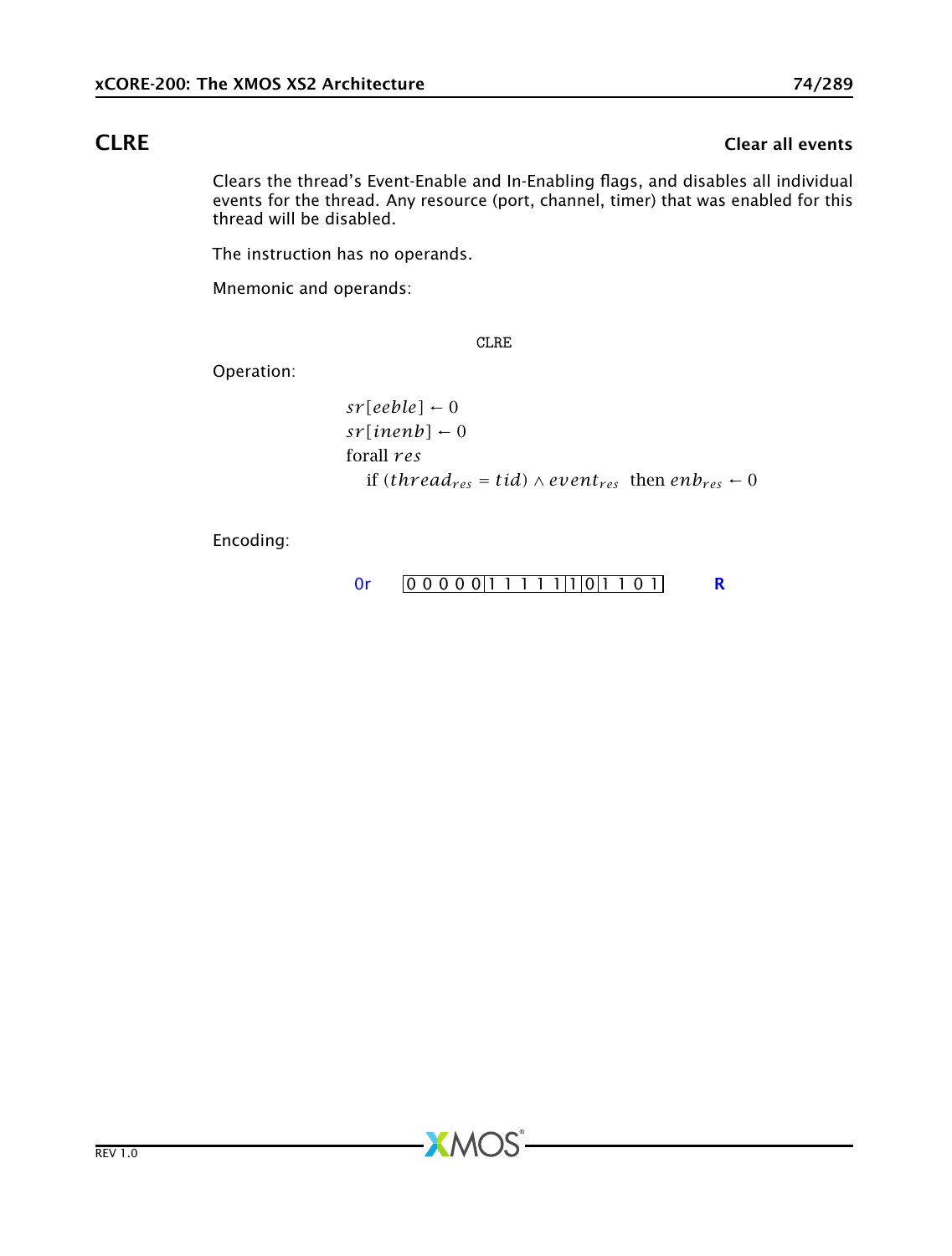CLRPT CLRPT CLRPT CLRPT CLRPT CLRPT CLRPT CLRPT CLRPT CLRPT CLRPT CLRPT CLR

Clears the timer that is used to determine when the next output on a port will happen.

The instruction has one operand:

*op*1 *r* Operand register, one of r0... r11

Mnemonic and operands:

CLRPT *r*

Operation:

*clear por ttime(r )*

Encoding:



Conditions that raise an exception:

| ET RESOURCE DEP | Resource illegally shared between threads                                               |
|-----------------|-----------------------------------------------------------------------------------------|
|                 | ET_ILLEGAL_RESOURCE $\gamma$ is not pointing to a port resource, or the resource is not |
|                 | in use.                                                                                 |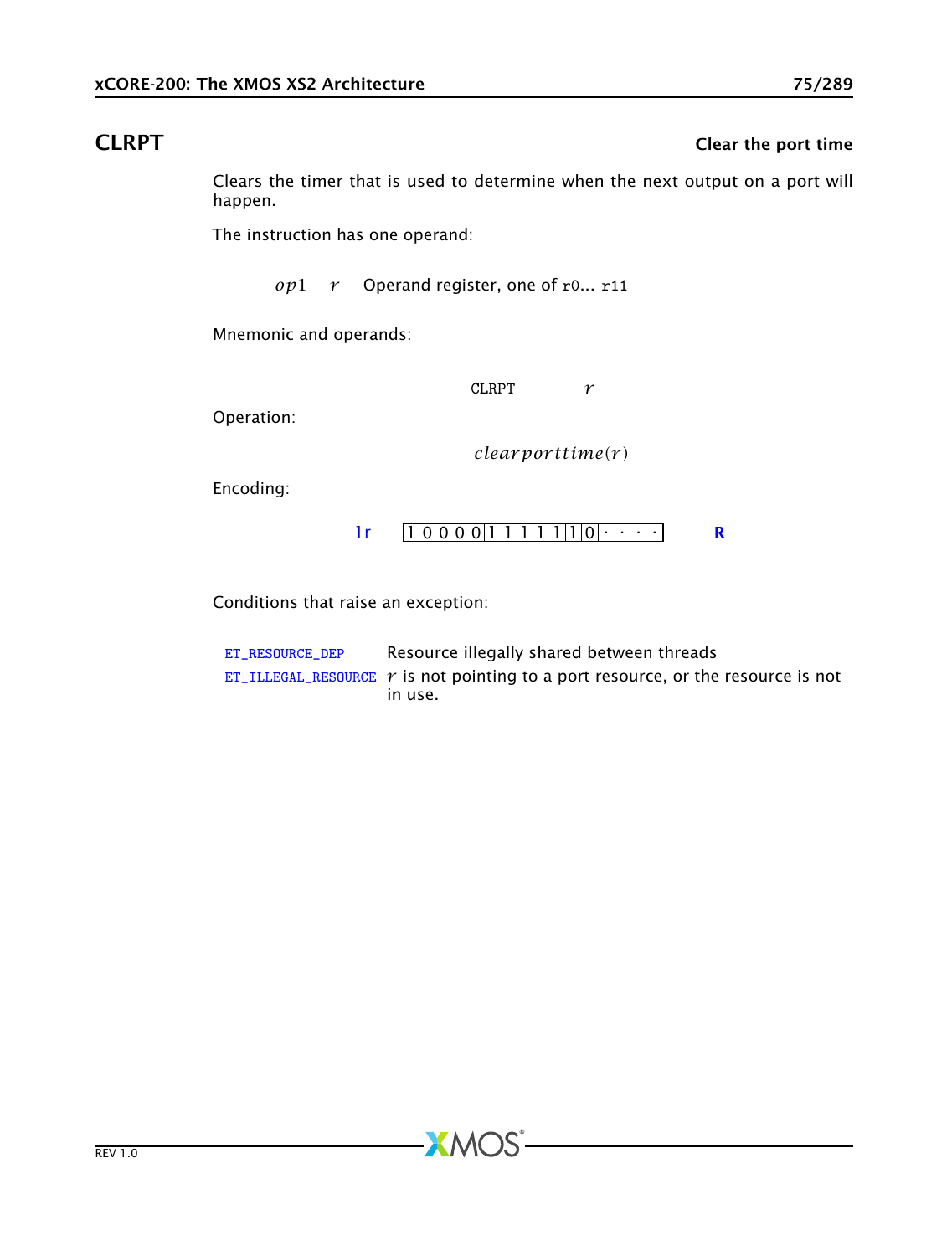### CLRSR Clear bits SR

Clear bits in the thread's status register (*sr* ). The mask supplied specifies which bits should be cleared. CLRSR can only be used to clear the EEBLE, IEBLE, INENB, ININT and INK bits.

[SETSR](#page-202-0) is used to set bits in the status register. The value of these bits are documented on the SETSR page

The instruction has one operand:

*op*1 *u*<sub>16</sub> A 16-bit immediate in the range 0...65535. If  $u_{16}$  < 64, the instruction requires no prefix

Mnemonic and operands:

CLRSR  $u_{16}$ 

Operation:

*sr* ← *sr*  $\wedge$ *bit*  $\neg$ *bit*  $u_{16}$ 

Encoding:

 $\mathsf{u6}$  $\mathsf{u6}$  $\mathsf{u6}$   $\vert 0 \, 1 \, 1 \, 1 \, 1 \, \vert 0 \, \vert 1 \, 1 \, 0 \, 0 \, \vert \cdot \cdot \cdot \cdot \cdot \cdot \cdot \vert$  [R](#page-286-0)

or prefixed for long immediates:

|  |  | --- |  |  | $(11(1) \cdot \cdot \cdot \cdot \cdot \cdot \cdot \cdot \cdot \cdot \cdot \cdot$ |  |  |  |  |
|--|--|-----|--|--|----------------------------------------------------------------------------------|--|--|--|--|
|  |  |     |  |  | 011110111001                                                                     |  |  |  |  |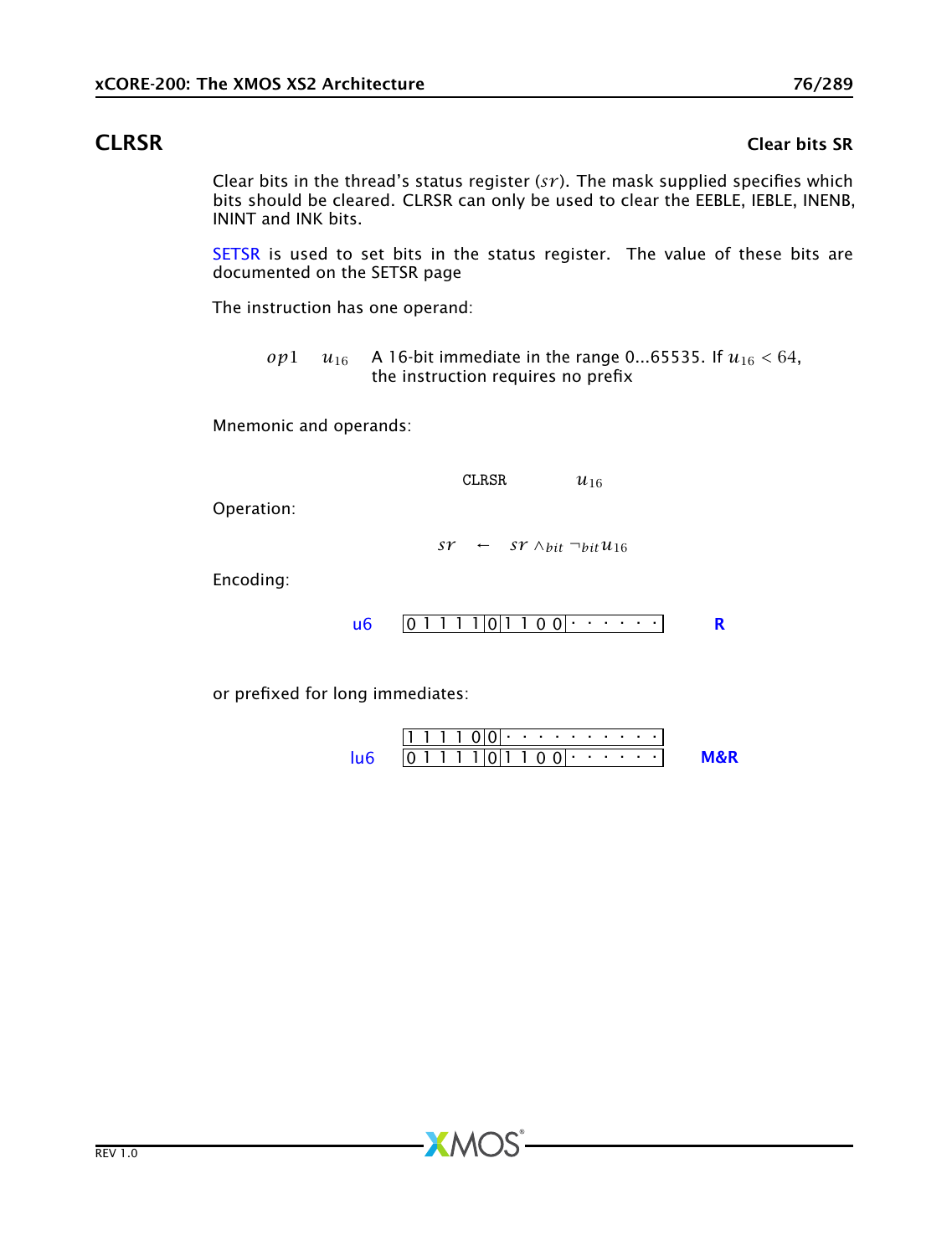# CLZ COUNTERFORM COUNTERFORM COUNTERFORM COUNTERFORM COUNTERFORM COUNTERFORM COUNTERFORM COUNTERFORM COUNTERFORM COUNTERFORM OF THE ORDER OF THE ORDER OF THE ORDER OF THE ORDER OF THE ORDER OF THE ORDER OF THE ORDER OF THE

Counts the number of leading zero bits in its operand. If the operand is zero, then *bpw* is produced. If the operand starts with a '1' bit (ie, a negative signed integer, or a large unsigned integer), then 0 is produced. This instruction can be used to efficiently normalise integers.

The instruction has two operands:

|  | $op1$ d Operand register, one of r0 r11 |
|--|-----------------------------------------|
|  | $op2$ s Operand register, one of r0 r11 |

Mnemonic and operands:

$$
CLZ \t\t d, s
$$

Operation:

$$
d \leftarrow \begin{cases} s = 0 & bpw \\ s[bpw - 1] = 0, & bpw - 1 - \lfloor \log_2 s \rfloor \\ s[bpw - 1] = 1, & 0 \end{cases}
$$

Encoding:

$$
2r \quad 000001 \quad \cdots \quad |0| \quad |0|
$$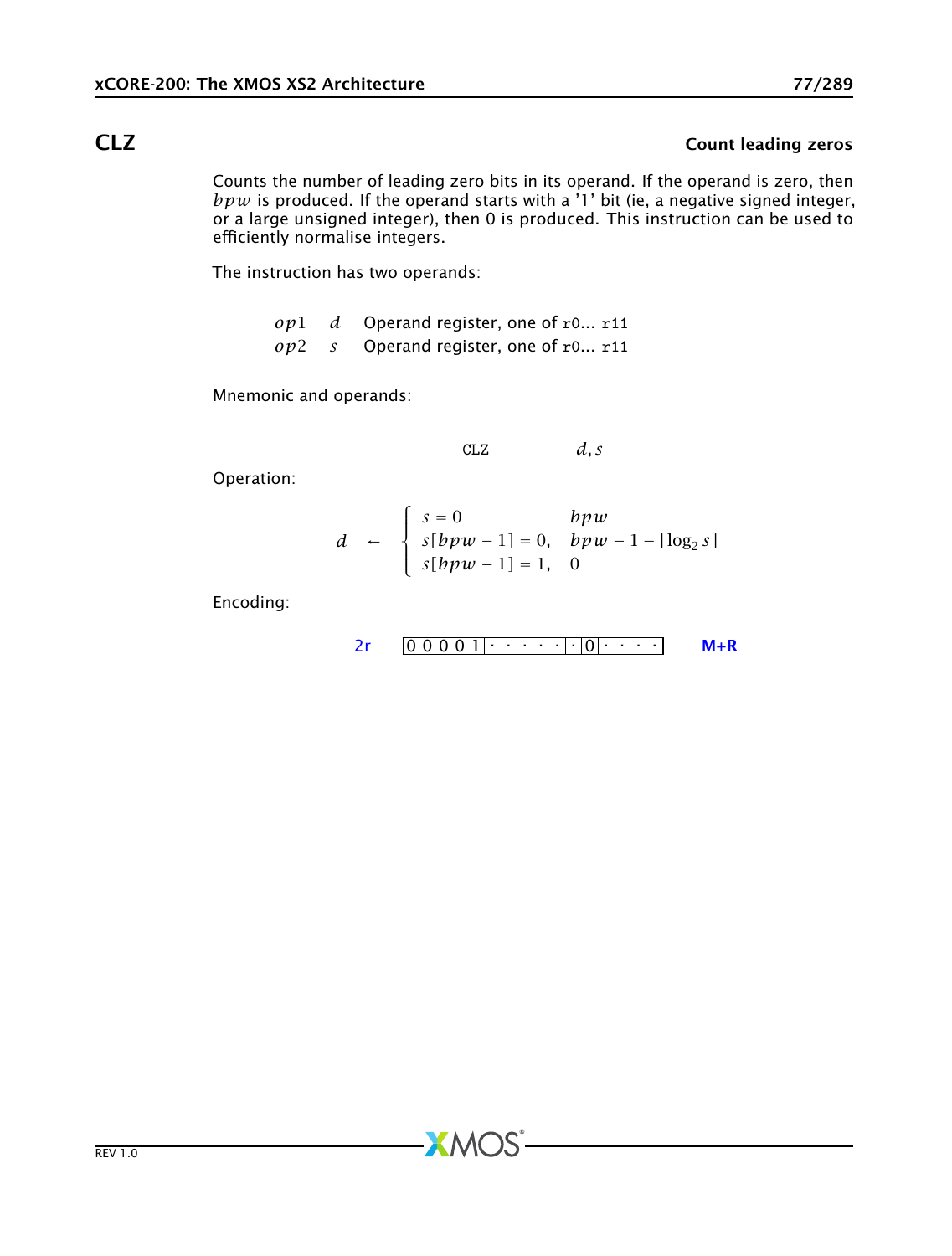### **CRC8** 8-step CRC

Incorporates the CRC over 8-bits of a 32-bit word into a Cyclic Redundancy Check-sum. The instruction has four operands. Similar to [CRC](#page-78-0) the first operand is used both as a source to read the initial value of the checksum and a destination to leave the updated checksum, and there are operands to specify the the polynomial (*p*) to use when computing the CRC, and the data (*e*) to compute the CRC over. Since on completion of the instruction the part of the data that has not yet been incorporated into the CRC, the most significant 24-bits of the data are stored in a second destination register  $(x)$ . This enables repeated execution of CRC8 over a part-word. Executing *Bpw* CRC8 instructions in a row is identical to executing a single [CRC](#page-78-0) instruction.

The instruction has four operands:

|  | $op1$ d Operand register, one of r0 r11    |
|--|--------------------------------------------|
|  | $op4 \, x$ Operand register, one of r0 r11 |
|  | $op2$ e Operand register, one of r0 r11    |
|  | $op3$ p Operand register, one of r0 r11    |

Mnemonic and operands:

CRC8 *d, x, e, p*

Operation:

for step = 0 for 8  
\nif 
$$
(r[0] = 1)
$$
 then  
\n $r \leftarrow (d[step]: r[31...1]) \oplus_{bit} p$   
\nelse  
\n $r \leftarrow (d[step]: r[31...1])$   
\n $d[bpw - 1...0] \leftarrow 0:0:0:0:0:0:0:0:0:0:0: [bpw - 1:8]$ 

Encoding:

1 1 1 1 1 . . . . . . . . . . . 0 0 0 0 0 1 1 1 1 1 1 0 . . . . [l4r](#page-267-0) [M&R](#page-288-1)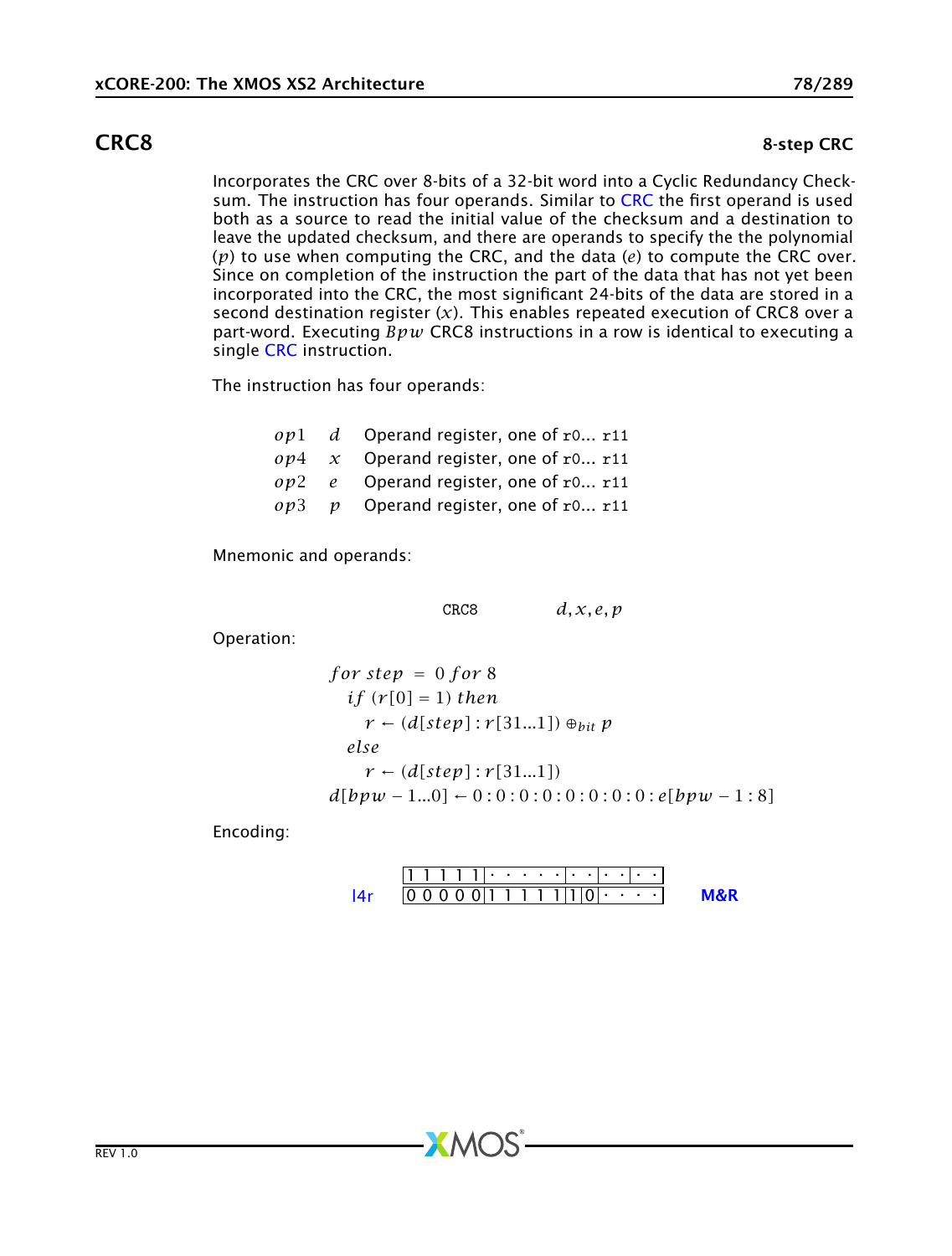### **CRC** Word CRC

<span id="page-78-0"></span>Incorporates a word into a Cyclic Redundancy Checksum. The instruction has three operands. The first operand (*d*) is used both as a source to read the initial value of the checksum and a destination to leave the updated checksum. The other operands are the data to compute the CRC over  $(x)$  and the polynomial to use when computing the CRC (*p*).

The instruction has three operands:

*op*1 *d* Operand register, one of r0... r11 *op*2 *x* Operand register, one of r0... r11 *op*3 *p* Operand register, one of r0... r11

Mnemonic and operands:

 $CRC$   $d, x, p$ 

Operation:

for step = 0 for bpw  
\nif 
$$
(r[0] = 1)
$$
 then  
\n $r \leftarrow (d[step]: r[bpw - 1...1]) \oplus_{bit} p$   
\nelse  
\n $r \leftarrow (d[step]: r[bpw - 1...1])$ 

Encoding:

$$
111111 \cdot \cdot \cdot \cdot \cdot \cdot \cdot \cdot \cdot \cdot \cdot
$$
  
13r 101011111111011100 M&R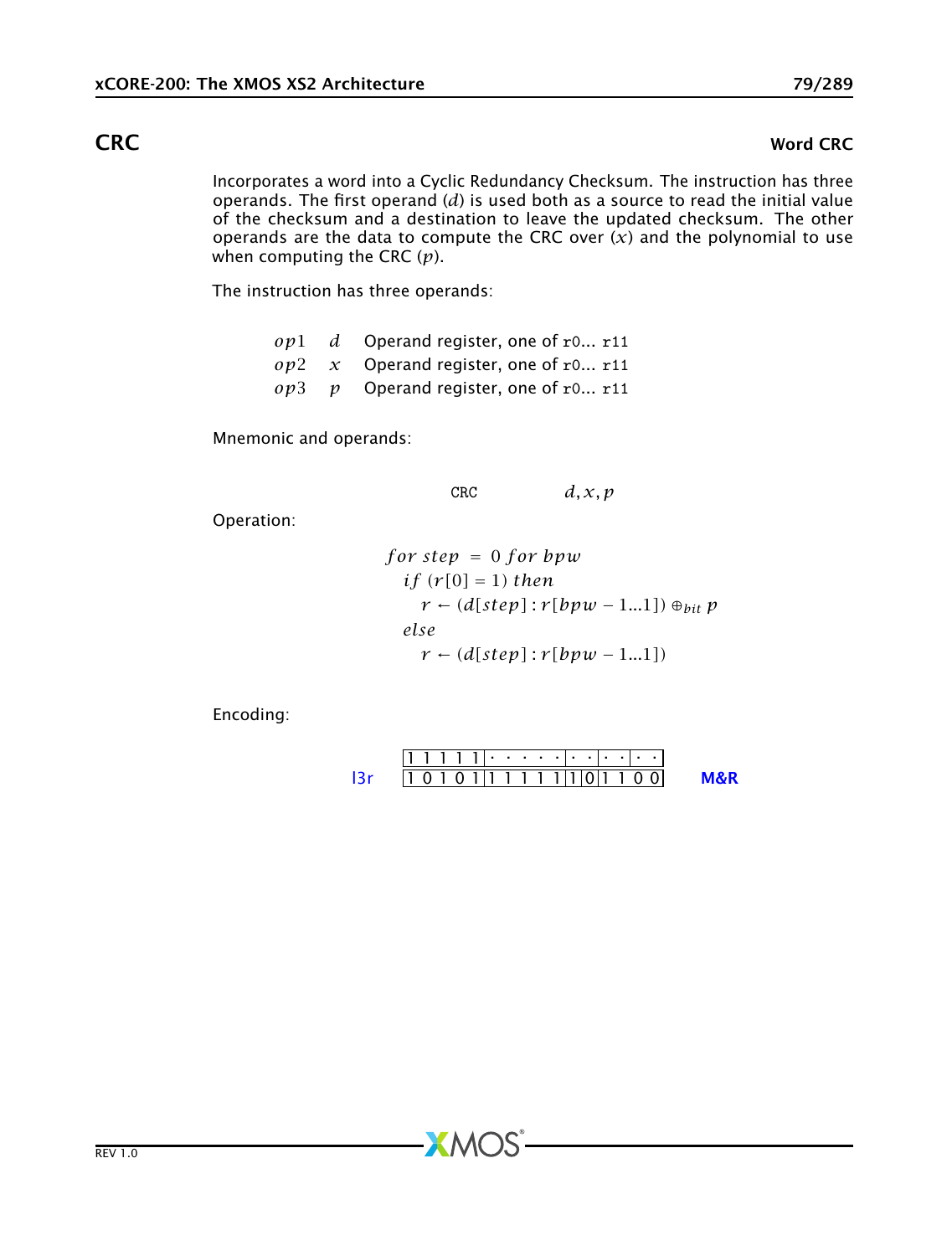### CRC32\_INC Word CRC with address increment

Incorporates a word into a Cyclic Redundancy Checksum. The instruction has three operands. The first operand (*d*) is used both as a source to read the initial value of the checksum and a destination to leave the updated checksum. The other operands are the data to compute the CRC over  $(x)$  and the polynomial to use when computing the CRC (*p*).

Simultaneously, the instruction increments a register with the specified value.

The instruction has five operands:

| $ov1$ d               |                  | Operand register, one of r0 r11                                     |
|-----------------------|------------------|---------------------------------------------------------------------|
| $\omega$ <i>p</i> $4$ | a                | Operand register, one of r0 r11                                     |
| $0\nu$ 2              | $\chi$           | Operand register, one of r0 r11                                     |
| $\omega$ <sup>3</sup> | $\boldsymbol{v}$ | Operand register, one of r0 r11                                     |
| op5                   | bity             | A bit position; one of $bpw$ , 1, 2, 3, 4, 5, 6, 7, 8, 16,<br>24.32 |

Mnemonic and operands:

$$
CRC32\_INC \qquad d, a, x, p, bitp
$$

Operation:

for step = 0 for bpw  
\nif 
$$
(r[0] = 1)
$$
 then  
\n $r \leftarrow (d[step]: r[bpw - 1...1]) \oplus_{bit} p$   
\nelse  
\n $r \leftarrow (d[step]: r[bpw - 1...1])$   
\n $a \leftarrow a + bitp$ ;

Encoding:

1 1 1 1 1 . . . . . . . . . . . 0 0 1 0 1 × × × × × . 1 . . . . [l4rus](#page-269-0) [M&R](#page-288-1)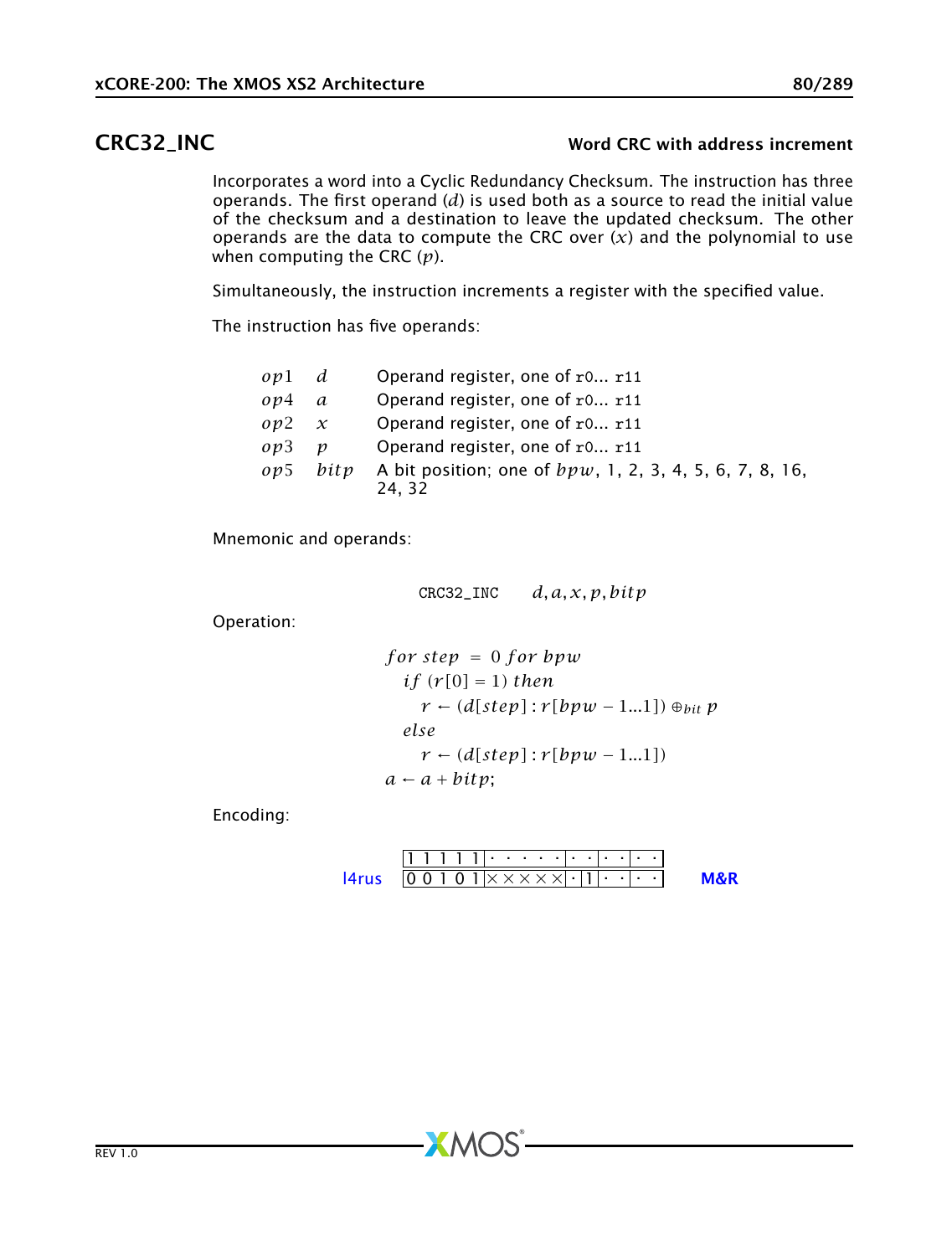### **CRCN** Variable step CRC

Incorporates the CRC over N-bits of a 32-bit word into a Cyclic Redundancy Check-sum. The instruction has four operands. Similar to [CRC](#page-78-0) the first operand is used both as a source to read the initial value of the checksum and a destination to leave the updated checksum, and there are operands to specify the the polynomial (*p*) to use when computing the CRC, the data (*d*) to compute the CRC over, and the number of bits (*n*).

The CRCN instruction is provided to complete the checksum over messages that have a number of bytes that is not a multiple of *Bpw*, or for messages where the start is not aligned.

The instruction has four operands:

|  | op 1 $\alpha$ Operand register, one of r0 r11  |
|--|------------------------------------------------|
|  | $op4$ d Operand register, one of r0 r11        |
|  | $op2$ <i>p</i> Operand register, one of r0 r11 |
|  | $op3$ n Operand register, one of r0 r11        |

Mnemonic and operands:

CRCN  $x, d, p, n$ 

Operation:

for step = 0 for (if n *by* then n else *bpw*)  
if (r[0] = 1) then  

$$
r \leftarrow (d[step]: r[bpw - 1...1]) \oplus_{bit} p
$$
  
else  

$$
r \leftarrow (d[step]: r[bpw - 1...1])
$$

Encoding:

1 1 1 1 1 . . . . . . . . . . . 0 0 0 0 1 1 1 1 1 1 1 1 . . . . [l4r](#page-267-0) [M&R](#page-288-1)

 $X$ M $(S)$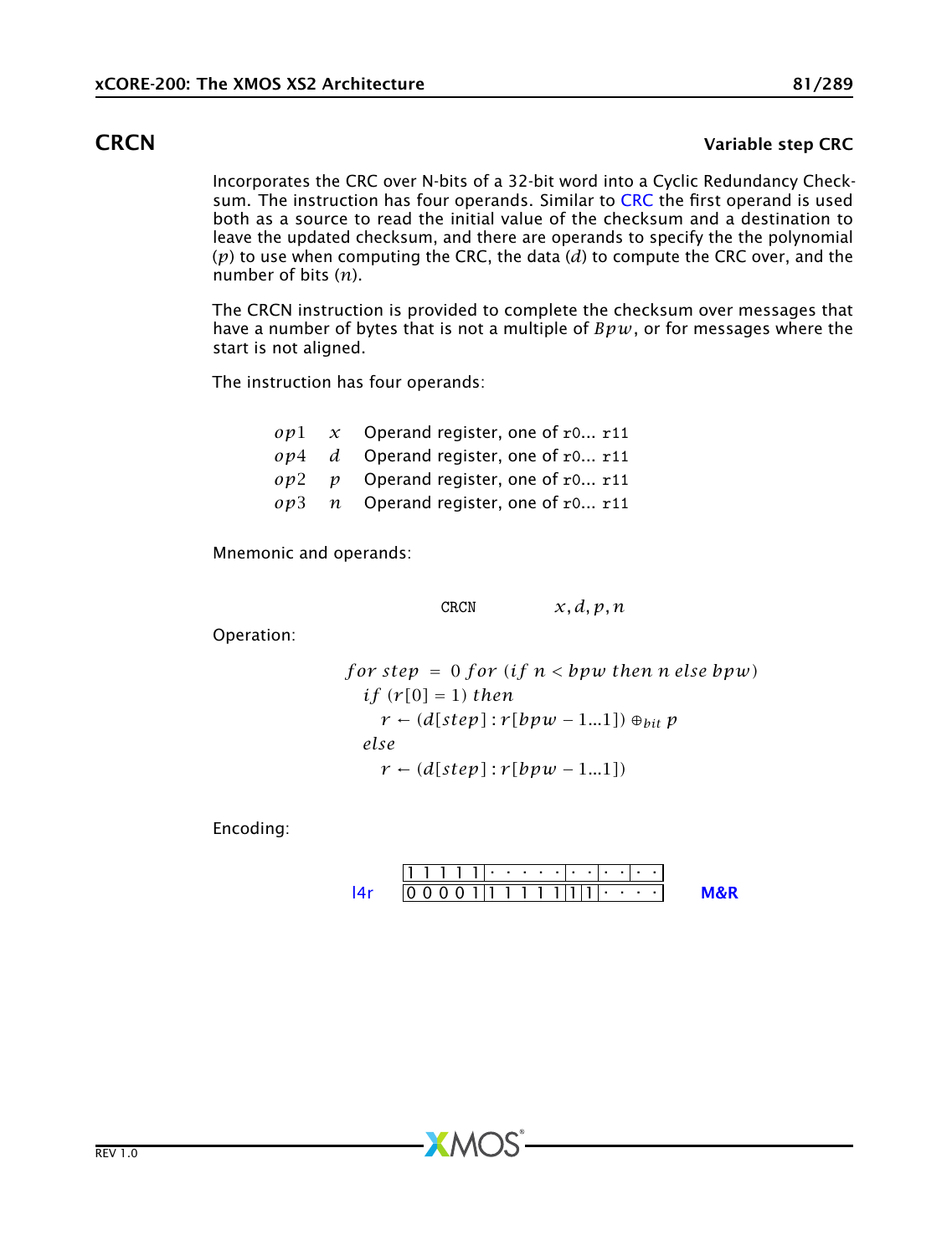## **DCALL** Call a debug interrupt

<span id="page-81-0"></span>Switches to debug mode, saving the current program counter and stack pointer of thread 0 in debug registers. Thread 0 is deemed to have taken an interrupt and is therefore removed from the multicycle unit and lock resources, and all of its resources are informed such that it is removed from any resources it was inputting/outputting/eventing on.

[DRET](#page-87-0) returns from a debug interrupt. [DENTSP](#page-82-0) and [DRESTSP](#page-86-0) instructions are used to switch to and from the debug SP.

The instruction has no operands.

Mnemonic and operands:

### DCALL

Operation:

| dspc                       |                          | $pc_{\rm f0}$ |
|----------------------------|--------------------------|---------------|
| $d$ ssr                    |                          | STt0          |
| $pc_{t0}$                  | $\overline{\phantom{0}}$ | debugentry    |
| dtype                      | $\leftarrow$             | dcallcause    |
| $sr_{t0}$ [inint]          | $\leftarrow$             | 1             |
| $sr_{to}[ink]$             | $\leftarrow$             | 1             |
| $sr_{t0}$ [eeble]          | $\leftarrow$             | $\Omega$      |
| $sr_{to}$ [ieble]          | $\leftarrow$             | $\Omega$      |
| $sr_{t0}$ [inenb]          | $\overline{\phantom{0}}$ | $\Omega$      |
| sr <sub>t0</sub> [waiting] | $\leftarrow$             | $\Omega$      |
| $dbg_{int}[in_{dbg}]$      |                          | 1             |
|                            |                          |               |

Encoding:

### [0r](#page-265-0) 0 0 0 0 0 0 1 1 1 1 1 1 1 1 1 1 0 0 M + R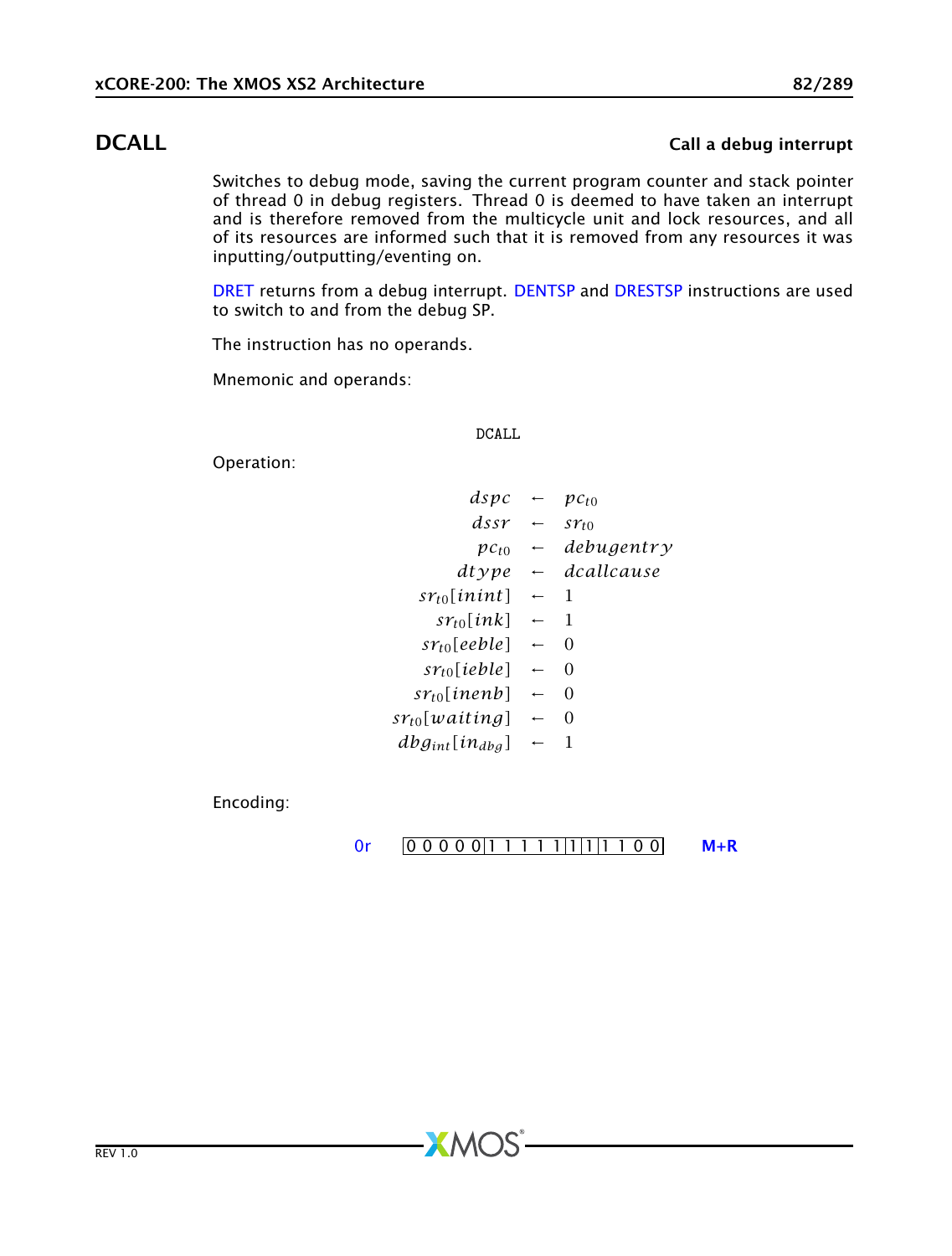## DENTSP Save and modify stack pointer for debug

<span id="page-82-0"></span>Causes thread 0 to use the Debug SP rather than the SP in debug mode. Saves the SP in debug saved stack pointer (DSSP), and loads the SP with the top word location in RAM.

[DRESTSP](#page-86-0) is used to use the restore the original SP from the DSSP.

The instruction has no operands.

Mnemonic and operands:

DENTSP

Operation:

*dssp* ← *sp sp* ← *r amend*

Encoding:

$$
\frac{11111111111100}{00010111111101100}
$$
 **M&R**

Conditions that raise an exception:

[ET\\_ILLEGAL\\_INSTRUCTION](#page-275-0) not in debug mode.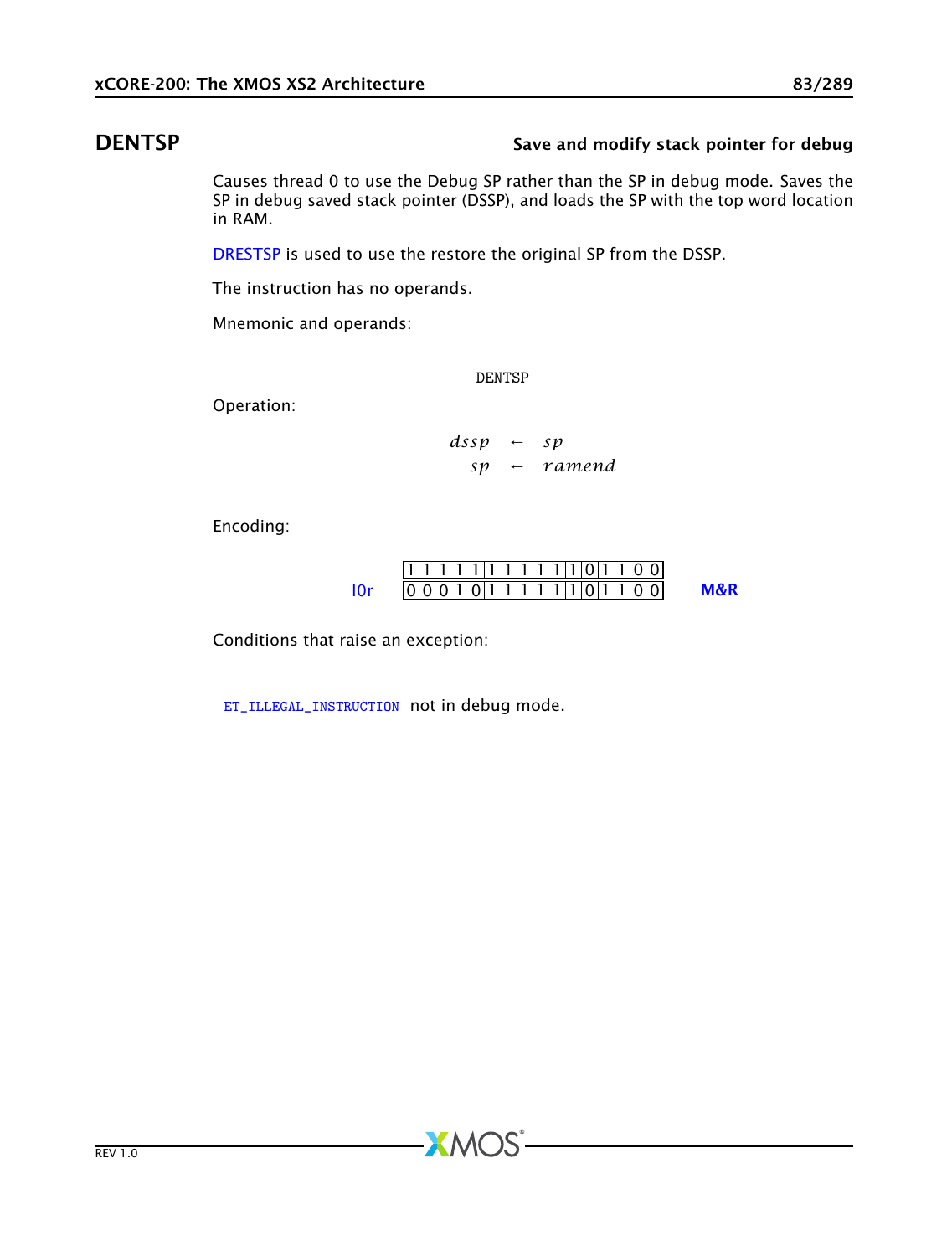### DGETREG DEFINEG Debug read of another thread's register

The contents of any thread's register can then be accessed for debugging purpose. To access the state of a thread, first used [SETPS](#page-197-0) to set *dtid* and *dtr eg* to the thread identifier and register number within the thread state.

The instruction has one operand:

*op*1 *s* Operand register, one of r0... r11

Mnemonic and operands:

DGETREG *s*

Operation:

*s* ← *dtr egdtid*

Encoding:



Conditions that raise an exception:

[ET\\_ILLEGAL\\_INSTRUCTION](#page-275-0) not in debug mode.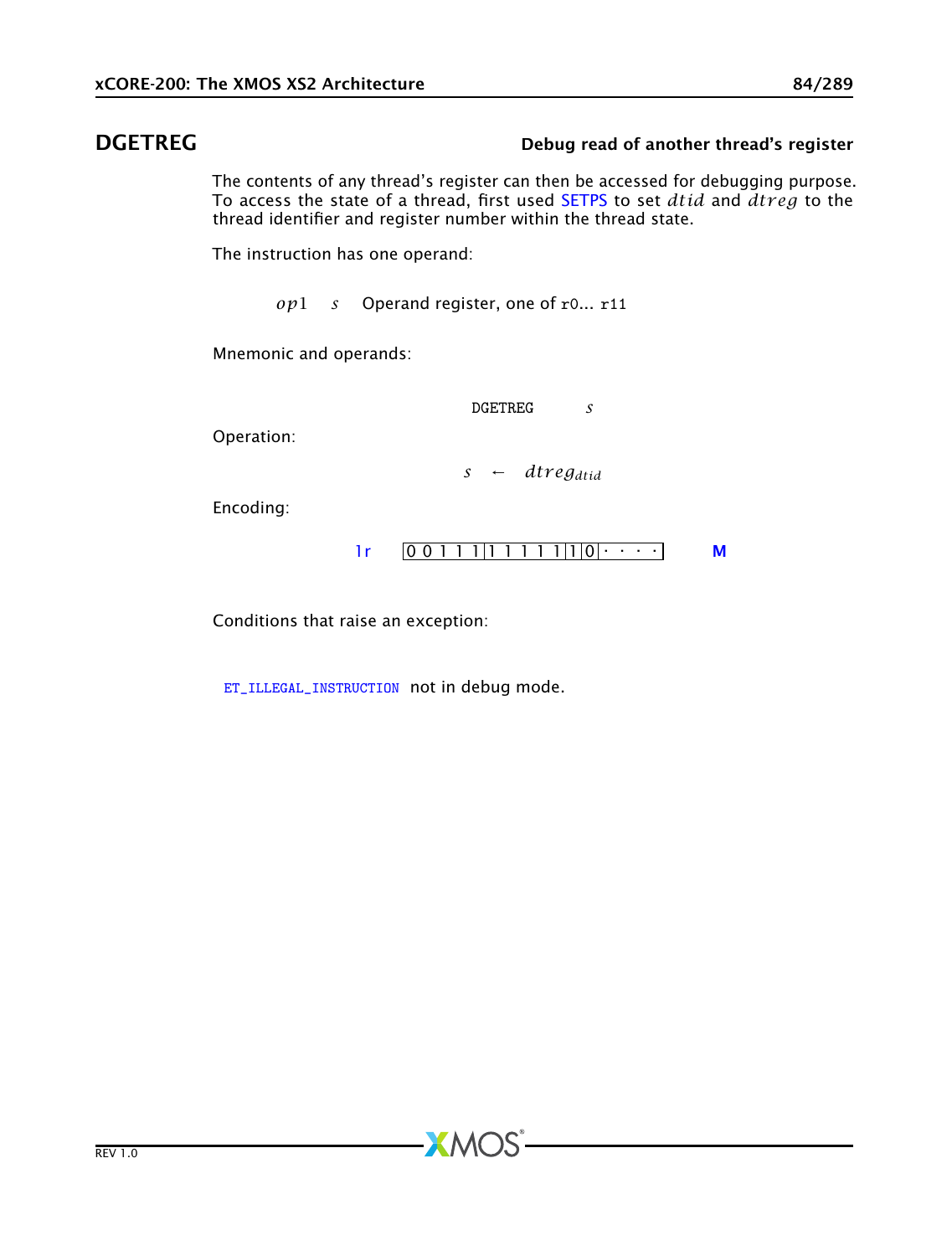### **DIVS** Signed division

Produces the result of dividing two signed words, rounding the result towards zero. For example  $5 \div 3$  is  $1, -5 \div 3$  is  $-1, -5 \div -3$  is  $1,$  and  $5 \div -3$  is  $-1$ .

This instruction does not execute in a single cycle, and multiple threads may share the same division unit. The division may take up to *bpw* thread-cycles.

The instruction has three operands:

|  | $op1$ d Operand register, one of r0 r11       |
|--|-----------------------------------------------|
|  | $op2 \, x$ Operand register, one of r0 r11    |
|  | $op3 \quad y$ Operand register, one of r0 r11 |

Mnemonic and operands:

DIVS  $d, x, y$ 

Operation:

 $d_{signed} \leftarrow x_{signed} \div y_{signed}$ 

Encoding:

|  | 11111.                              |  |  |  |  |  |  |  |
|--|-------------------------------------|--|--|--|--|--|--|--|
|  | 1 0 0 0 1 1 1 1 1 1 1 1 0 1 1 0 0 1 |  |  |  |  |  |  |  |

Conditions that raise an exception:

[ET\\_ARITHMETIC](#page-279-0) Division by 0. [ET\\_ARITHMETIC](#page-279-0) Division of −2 *bpw*−<sup>1</sup> by −1

 $X$ M $(S)$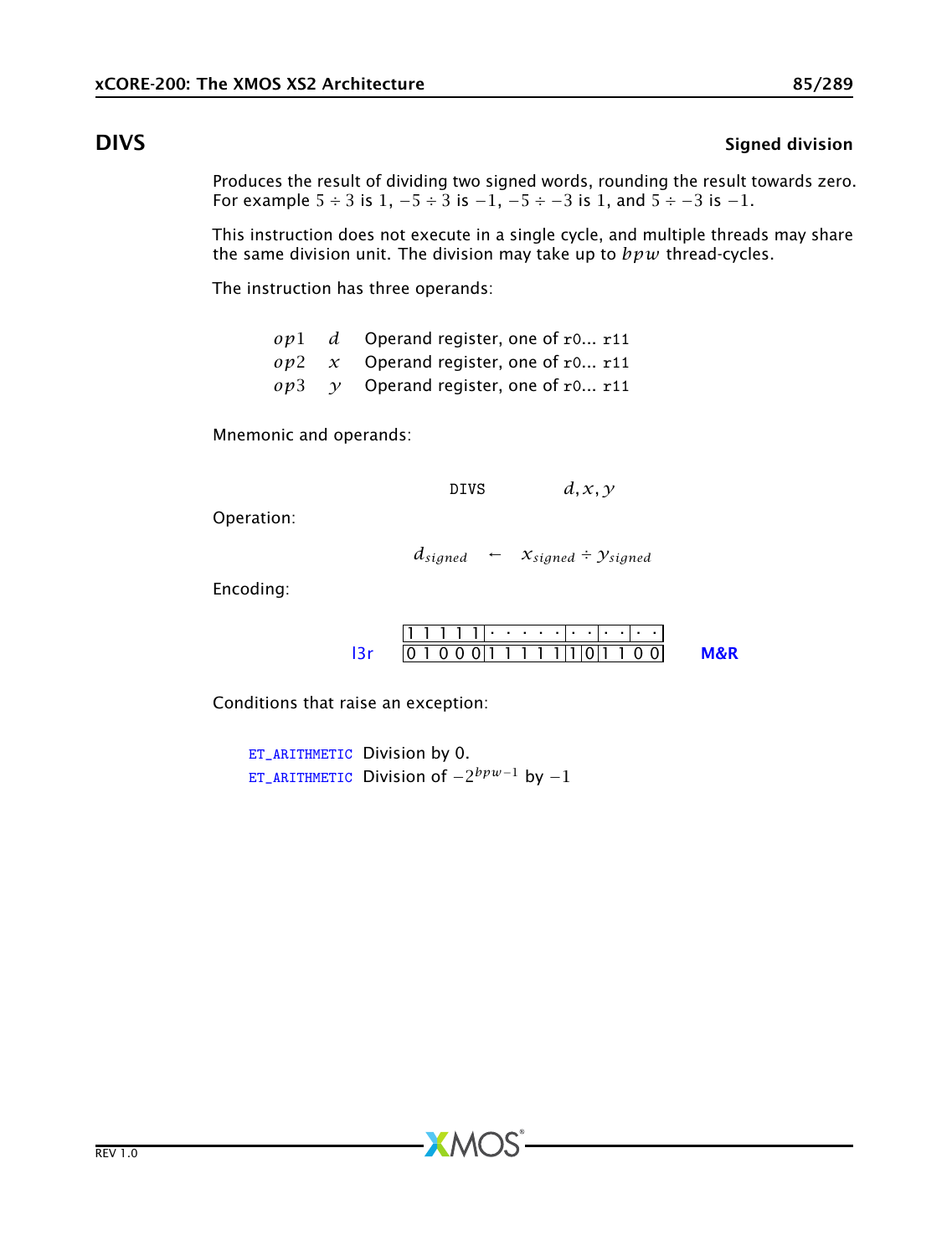## DIVU Unsigned divide

Computes an unsigned integer division, rounding the answer down to 0. For example  $5 \div 3$  is 1.

This instruction does not execute in a single cycle, and multiple threads may share the same division unit. The division may take up to *bpw* thread-cycles.

The instruction has three operands:

|  | $op1$ d Operand register, one of r0 r11    |
|--|--------------------------------------------|
|  | $op2 \, x$ Operand register, one of r0 r11 |
|  | $op3$ y Operand register, one of r0 r11    |

Mnemonic and operands:

DIVU  $d, x, y$ 

Operation:

*d* ← *x* ÷ *y*

Encoding:

|  | 1 0 0 1 1 1 1 1 1 1 1 1 0 1 1 |  |  |  |  |  |  |  |
|--|-------------------------------|--|--|--|--|--|--|--|

 $XMOS$ 

Conditions that raise an exception:

[ET\\_ARITHMETIC](#page-279-0) Division by 0.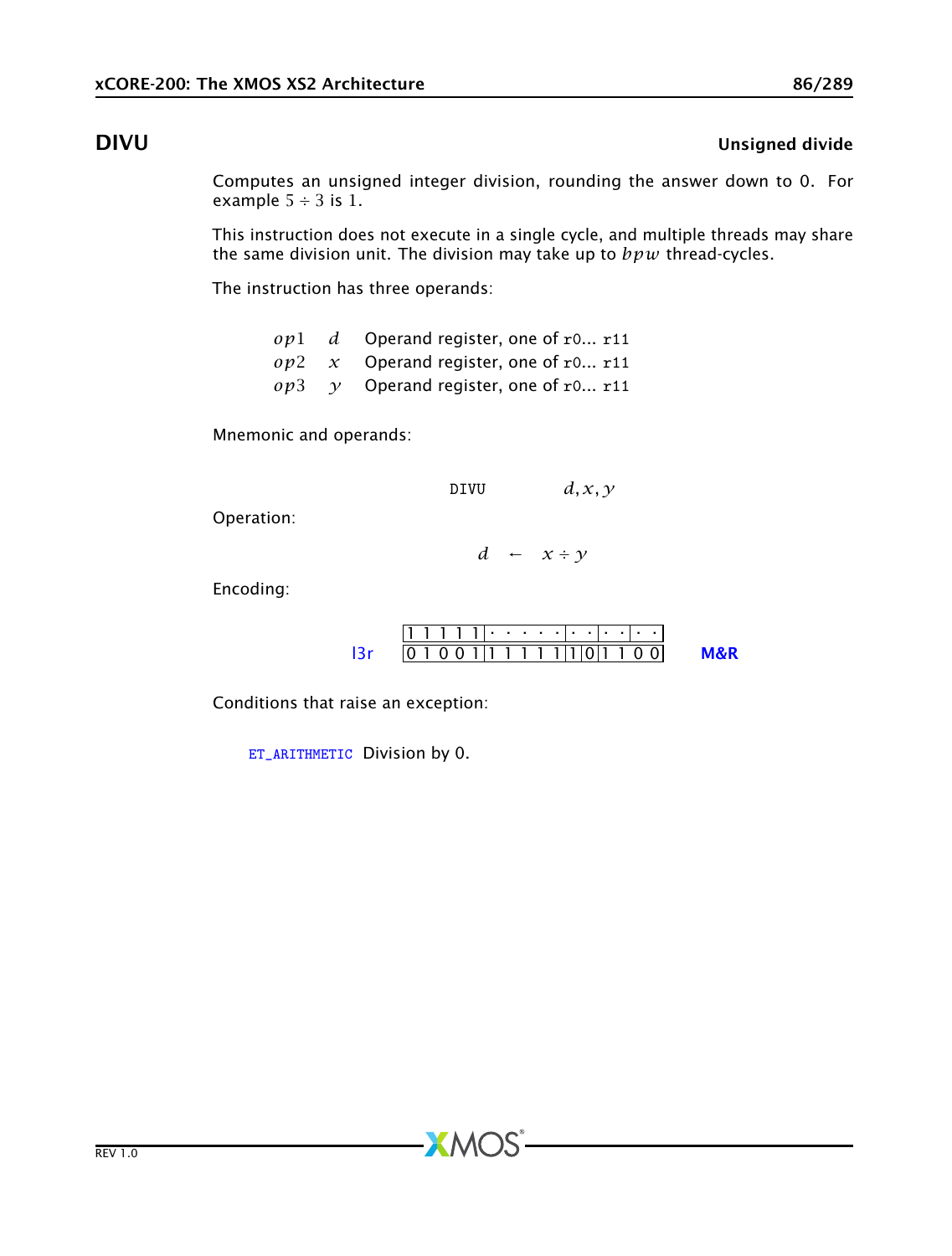## **DRESTSP** Restore non debug stack pointer

<span id="page-86-0"></span>Causes thread 0 to use the original SP rather than the debug SP. Restores the SP from the debug saved stack pointer (DSSP)

[DENTSP](#page-82-0) is used to use the save the original SP to the DSSP.

The instruction has no operands.

Mnemonic and operands:

DRESTSP

Operation:

*sp* ← *dssp*

Encoding:

| $0 0 0 1 1 1 1 1 1 1 1 1 0 1 1 0 0 1$ |  |  |  |  |  |  |  |  |
|---------------------------------------|--|--|--|--|--|--|--|--|

Conditions that raise an exception:

[ET\\_ILLEGAL\\_INSTRUCTION](#page-275-0) not in debug mode.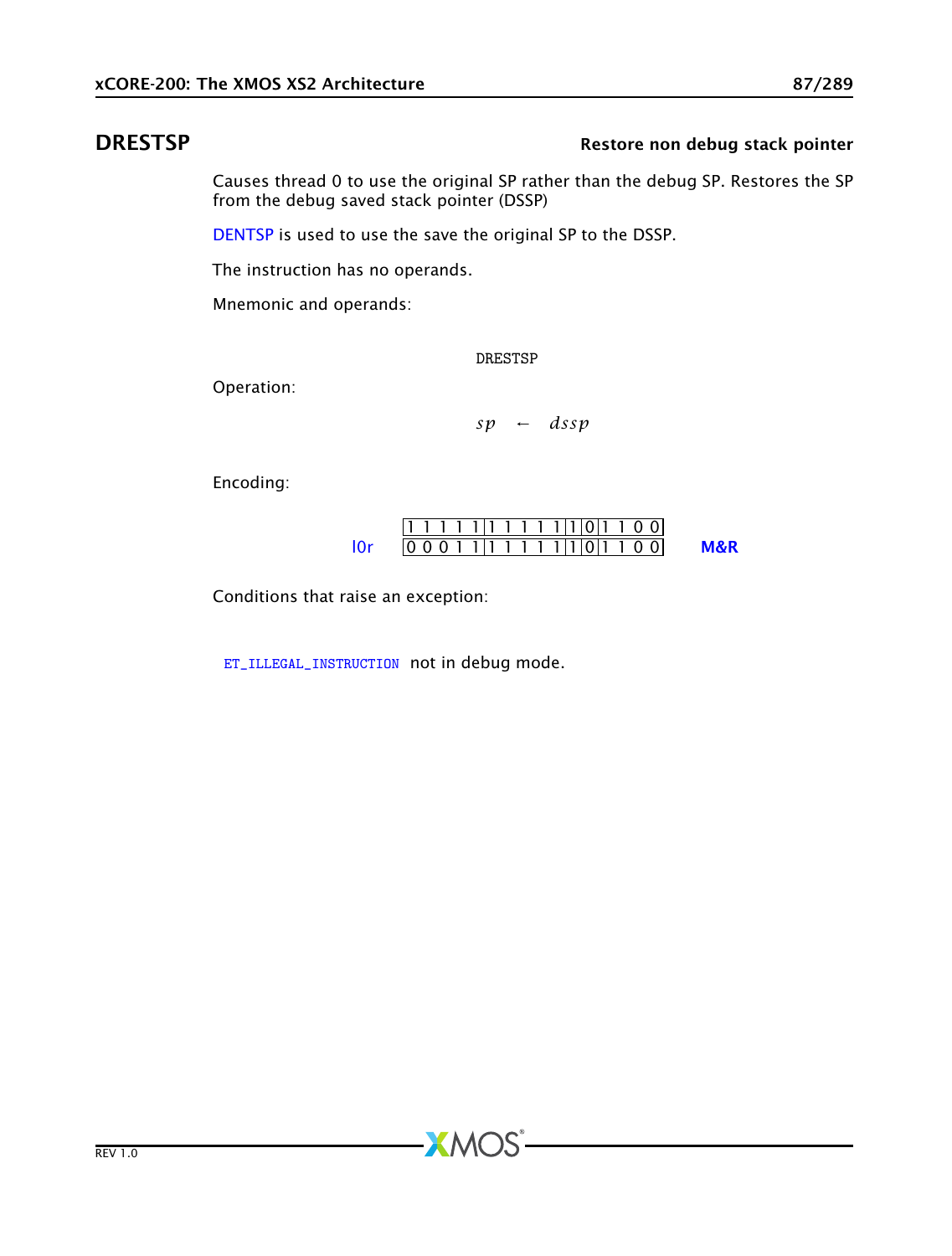## **DRET** Return from debug interrupt

<span id="page-87-0"></span>Exits debug mode, restoring thread 0's program counter and stack pointer from the start of the debug interrupt.

[DCALL](#page-81-0) calls a debug interrupt. [DENTSP](#page-82-0) and [DRESTSP](#page-86-0) instructions are used to switch to and from the debug SP.

The instruction has no operands.

Mnemonic and operands:

DRET

Operation:

 $pc_{t0}$  ← *dspc*  $sr_{t0}$  ← *dssr* 

Encoding:

$$
\frac{11111111111100}{00001111111101100}
$$
 **M&R**

Conditions that raise an exception:

[ET\\_ILLEGAL\\_INSTRUCTION](#page-275-0) not in debug mode. [ET\\_ILLEGAL\\_PC](#page-274-0) The return address is invalid.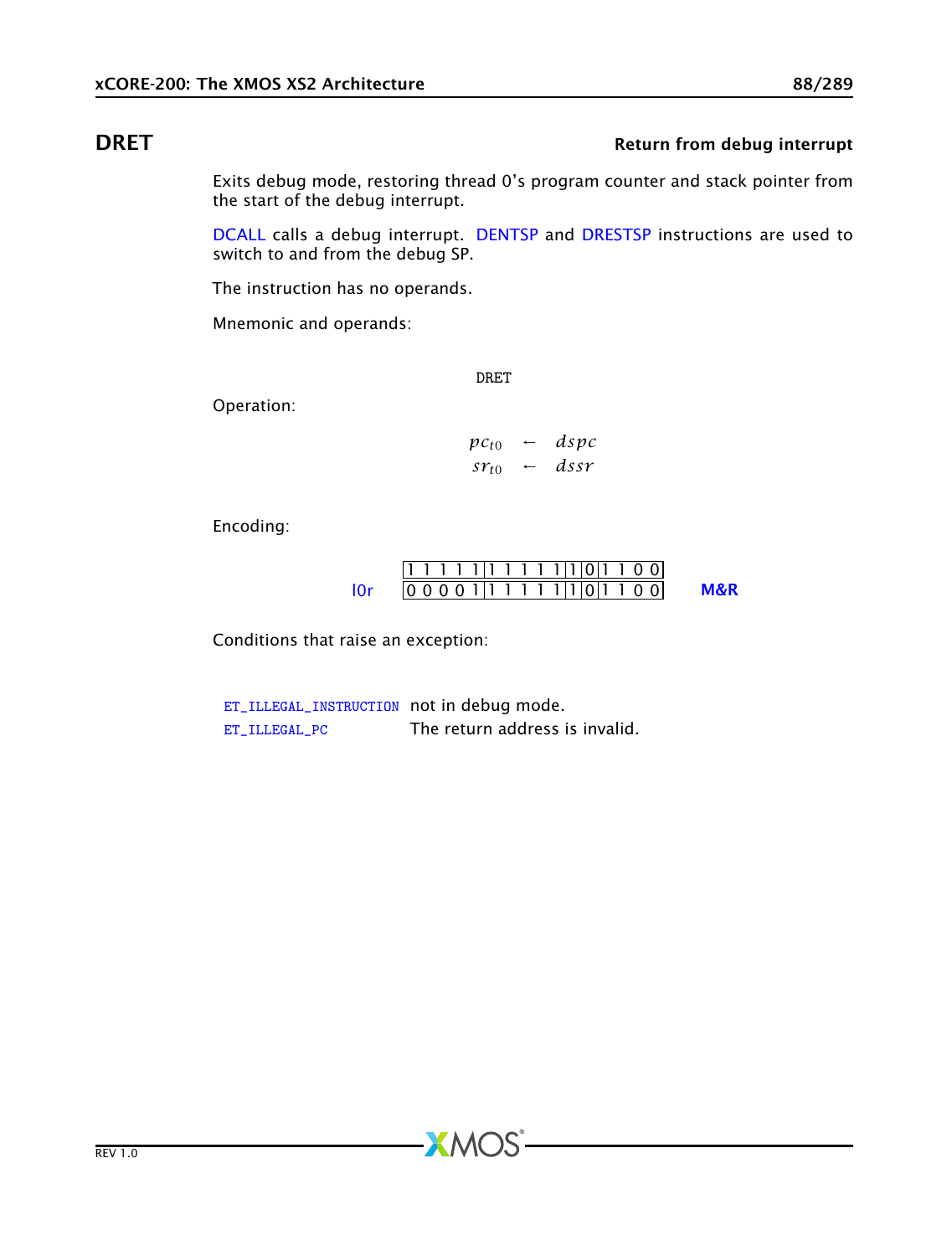### DUALENTSP **CONTRACT CONTROLLENTS** Adjust stack and save link register

Stores the link register on the stack then adjusts the stack pointer creating enough space for the procedure call that has just been entered.

See [RETSP](#page-184-0) for the operation that restores the link-register.

The instruction has one operand:

*op*1 *u*<sub>16</sub> A 16-bit immediate in the range 0...65535. If  $u_{16} < 64$ , the instruction requires no prefix

Mnemonic and operands:

DUALENTSP *u*<sup>16</sup>

Operation:

$$
if u16 > 0 then\nmem[sp] - lr\nsp - sp - u16 × Bpw\nsr[bit di] - true
$$

Encoding:

$$
\mathsf{u6} \quad \boxed{0 \; 1 \; 1 \; 1 \; 1 \; 1 \; 1 \; 1 \; 1 \; 0 \; \cdots \; \cdots} \qquad \mathsf{M}
$$

or prefixed for long immediates:

1 1 1 1 0 0 . . . . . . . . . . 0 1 1 1 1 1 1 1 1 0 . . . . . . [lu6](#page-256-0) [M&R](#page-288-1)

Conditions that raise an exception:

[ET\\_LOAD\\_STORE](#page-277-0) The indexed address is unaligned, or does not point to a valid memory address.

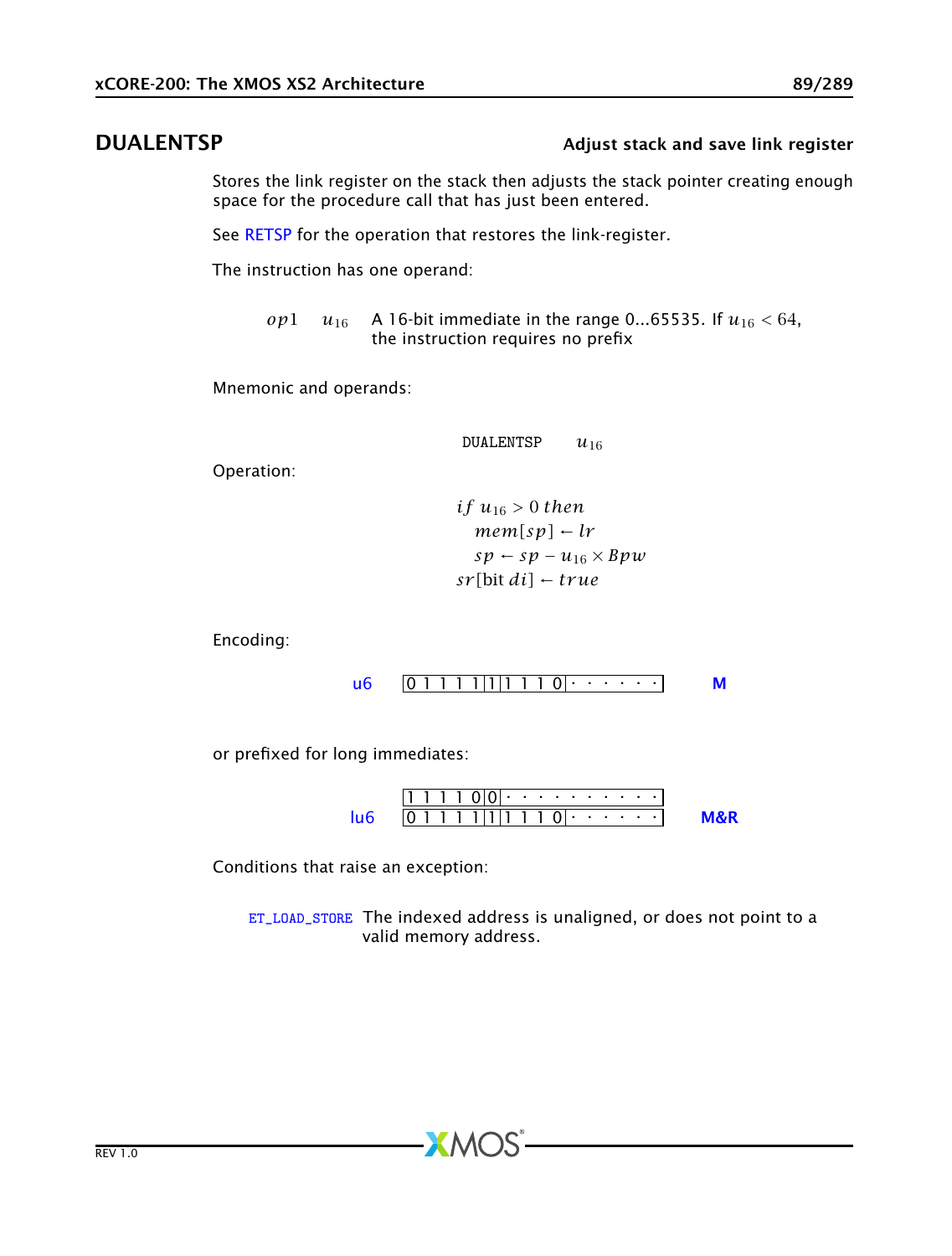### **ECALLF** Throw exception if zero

This instruction checks whether the operand is 0 (false) and raises an exception if it is the case. It can be used to implement assertions, and to implement array bound checks together with the LSU instruction.

The instruction has one operand:

*op*1 *c* Operand register, one of r0... r11

Mnemonic and operands:

ECALLF *c*

Operation:

*nop*

**XMOS** 

Encoding:

 $1r$   $0 1 0 0 1 | 1 1 1 1 1 | 1 | 0 | \cdots$  [M+R](#page-287-0)

Conditions that raise an exception:

[ET\\_ECALL](#page-280-0)  $c = 0$ .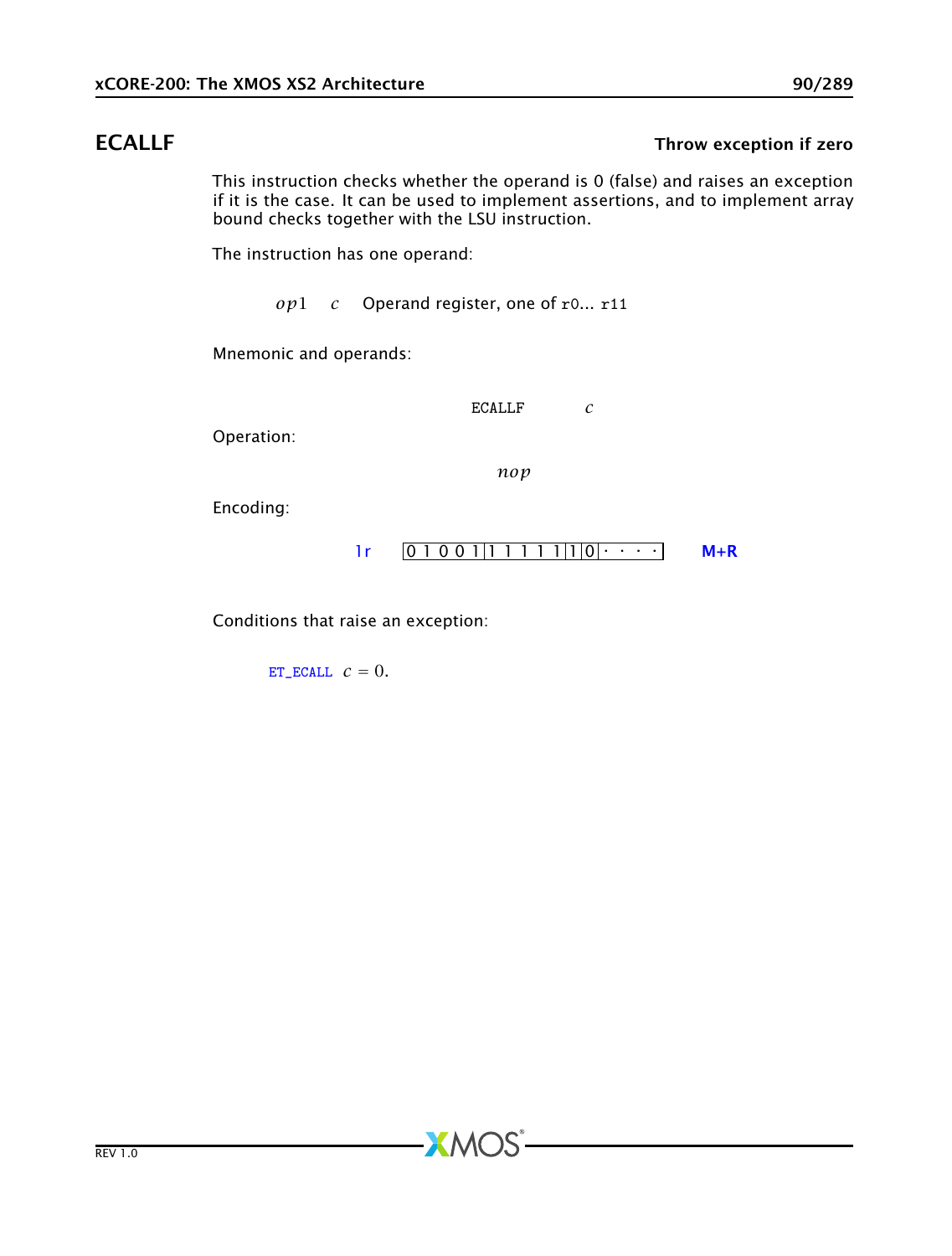## ECALLT Throw exception if non-zero

This instruction checks whether a condition is not 0, and raises an exception if it is the case. It can be used to implement assertions.

The instruction has one operand:

*op*1 *c* Operand register, one of r0... r11

Mnemonic and operands:

ECALLT *c*

Operation:

*nop*

**XMOS** 

Encoding:



Conditions that raise an exception:

[ET\\_ECALL](#page-280-0)  $c \neq 0$ .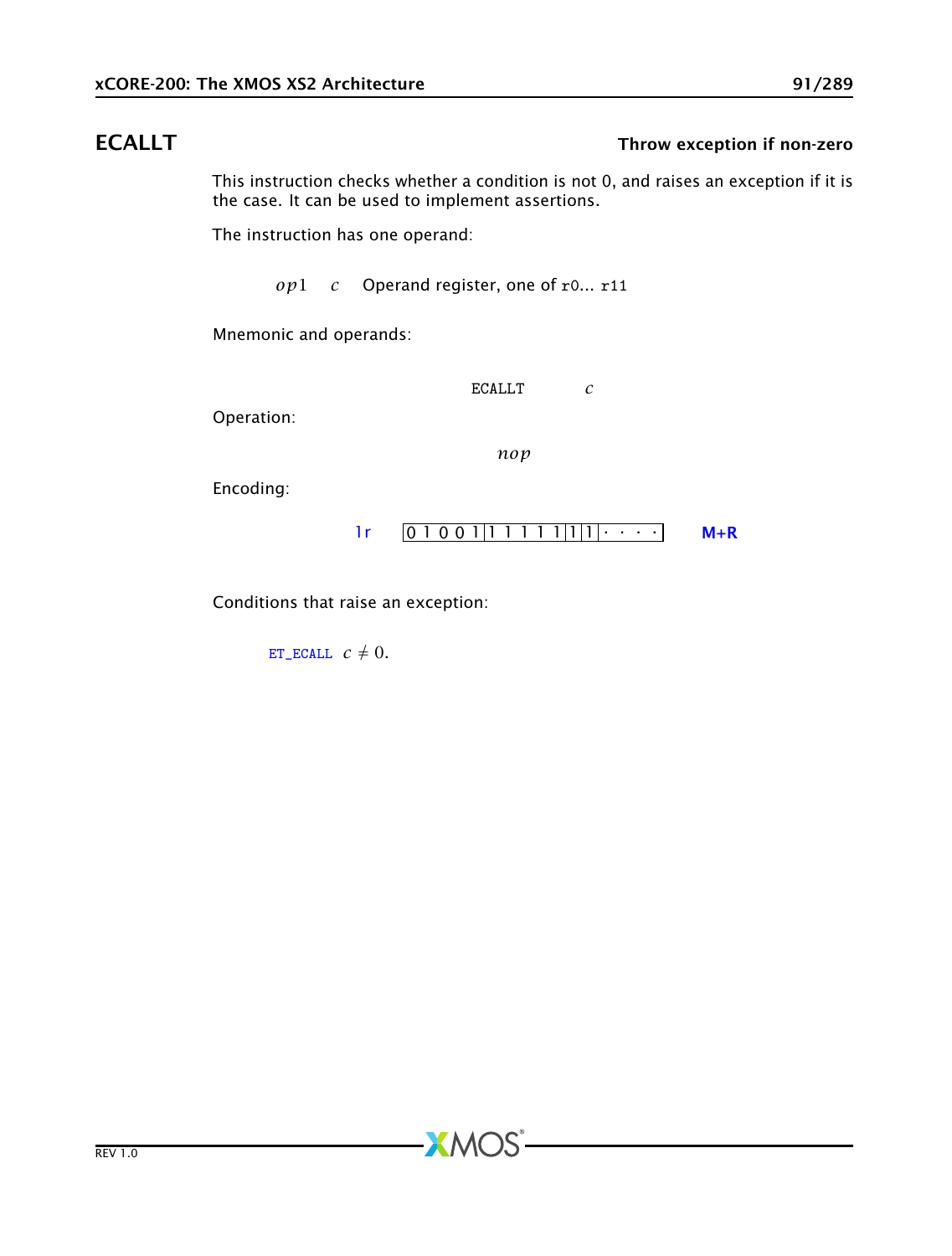## EDU **EDU** Unconditionally disable event

Clears the event enabled status of a resource, disabling events and interrupts from that resource.

The instruction has one operand:

*op*1 *r* Operand register, one of r0... r11

Mnemonic and operands:

EDU *r*

Operation:

$$
enh_r \leftarrow 0
$$
  
thread<sub>r</sub> \leftarrow tid

Encoding:

$$
1r \quad 0 \ 0 \ 0 \ 0 \ 0 \ 0 \ 1 \ 1 \ 1 \ 1 \ 1 \ 1 \ 1 \ 0 \ \cdot \ \cdot \ \cdot \ \cdot \ \qquad \ \ \mathbf{R}
$$

Conditions that raise an exception:

[ET\\_RESOURCE\\_DEP](#page-281-0) Resource illegally shared between threads [ET\\_ILLEGAL\\_RESOURCE](#page-276-0)  $r$  is not referring to a legal resource, or the resource is not in use.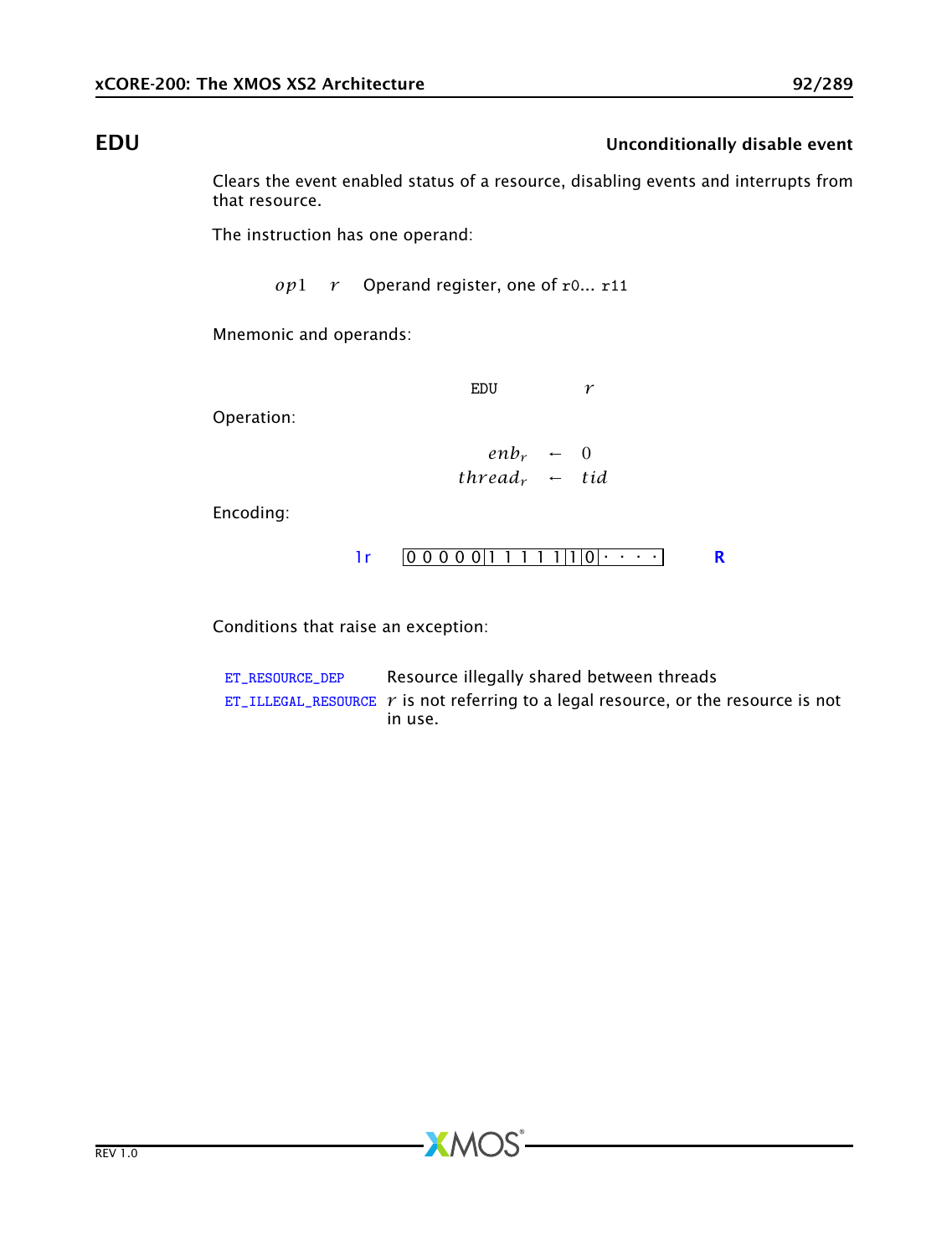## EEF EEF EXAMPLE ENGINEERING CONTROLLER ENGINEERING ENGINEERING CONTROLLER ENGINEERING CONTROLLER ENGINEERING CONTROLLER ENGINEERING CONTROLLER ENGINEERING CONTROLLER ENGINEERING CONTROLLER ENGINEERING CONTROLLER ENGINEERIN

Sets or clears the enabled event status of a resource. If the condition is 0 (false), events and interrupts are enabled, if the condition is not 0, events and interrupts are disabled.

The instruction has two operands:

*op*1 *d* Operand register, one of r0... r11 *op*2 *r* Operand register, one of r0... r11

Mnemonic and operands:

EEF  $d, r$ 

Operation:

 $e^{n b_r}$  ←  $d = 0$  $thread<sub>r</sub> \leftarrow tid$ 

Encoding:

0 0 1 0 1 . . . . . . 1 . . . . [2r](#page-259-0) [R](#page-286-0)

Conditions that raise an exception:

[ET\\_RESOURCE\\_DEP](#page-281-0) Resource illegally shared between threads [ET\\_ILLEGAL\\_RESOURCE](#page-276-0)  $r$  is not referring to a legal resource, or the resource is not in use.

 $AMOS$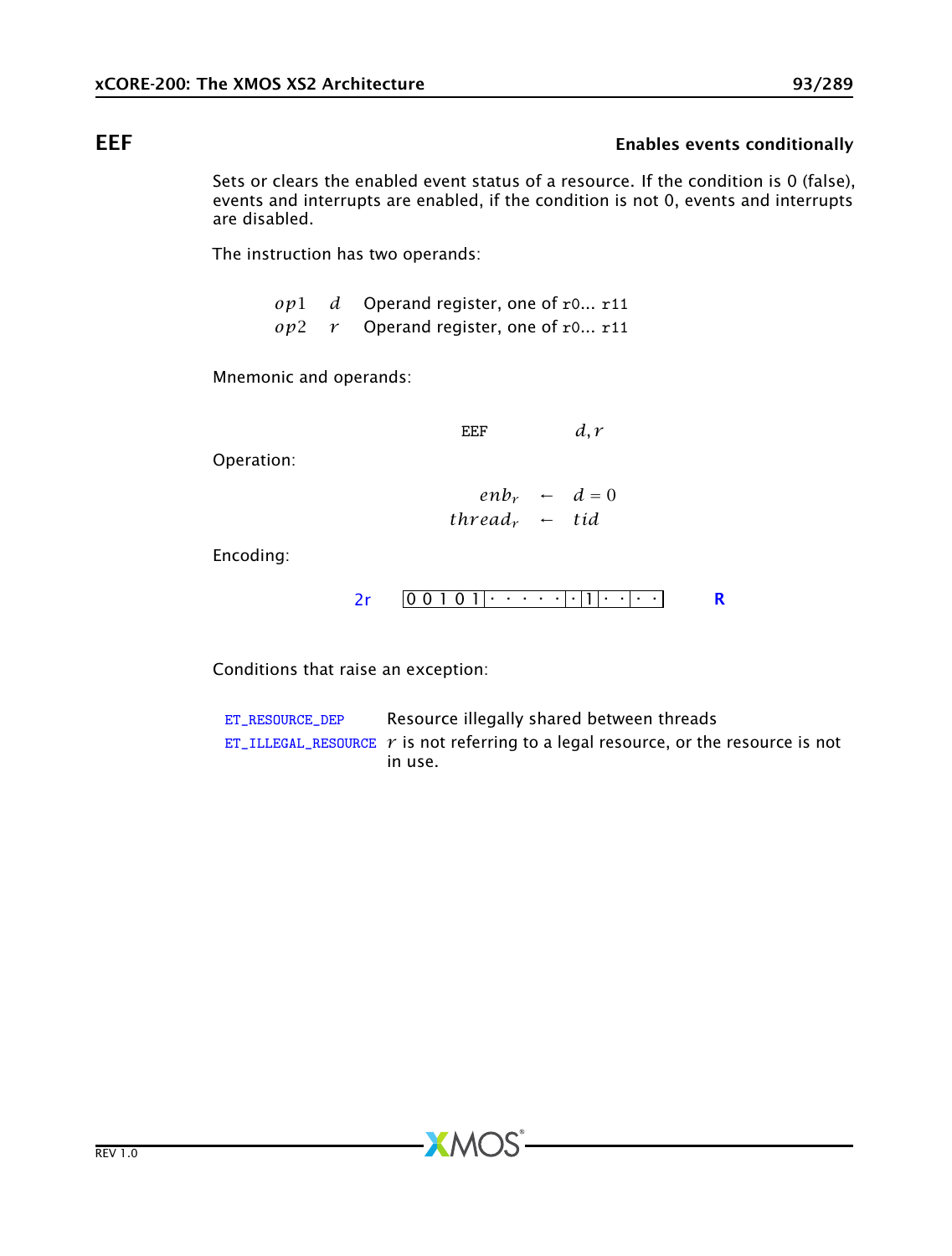## EET EET Enable events conditionally

Sets or clears the enabled event status of a resource. If the condition is 0 (false), events and interrupts are disabled, if the condition is not 0, events and interrupts are enabled.

The instruction has two operands:

*op*1 *d* Operand register, one of r0... r11 *op*2 *r* Operand register, one of r0... r11

Mnemonic and operands:

EET  $d, r$ 

Operation:

 $e^{n b_r}$  ←  $d \neq 0$  $thread<sub>r</sub> \leftarrow tid$ 

Encoding:

0 0 1 0 0 . . . . . . 1 . . . . [2r](#page-259-0) [R](#page-286-0)

Conditions that raise an exception:

[ET\\_RESOURCE\\_DEP](#page-281-0) Resource illegally shared between threads [ET\\_ILLEGAL\\_RESOURCE](#page-276-0)  $r$  is not referring to a legal resource, or the resource is not in use.

 $X$ M $(S)$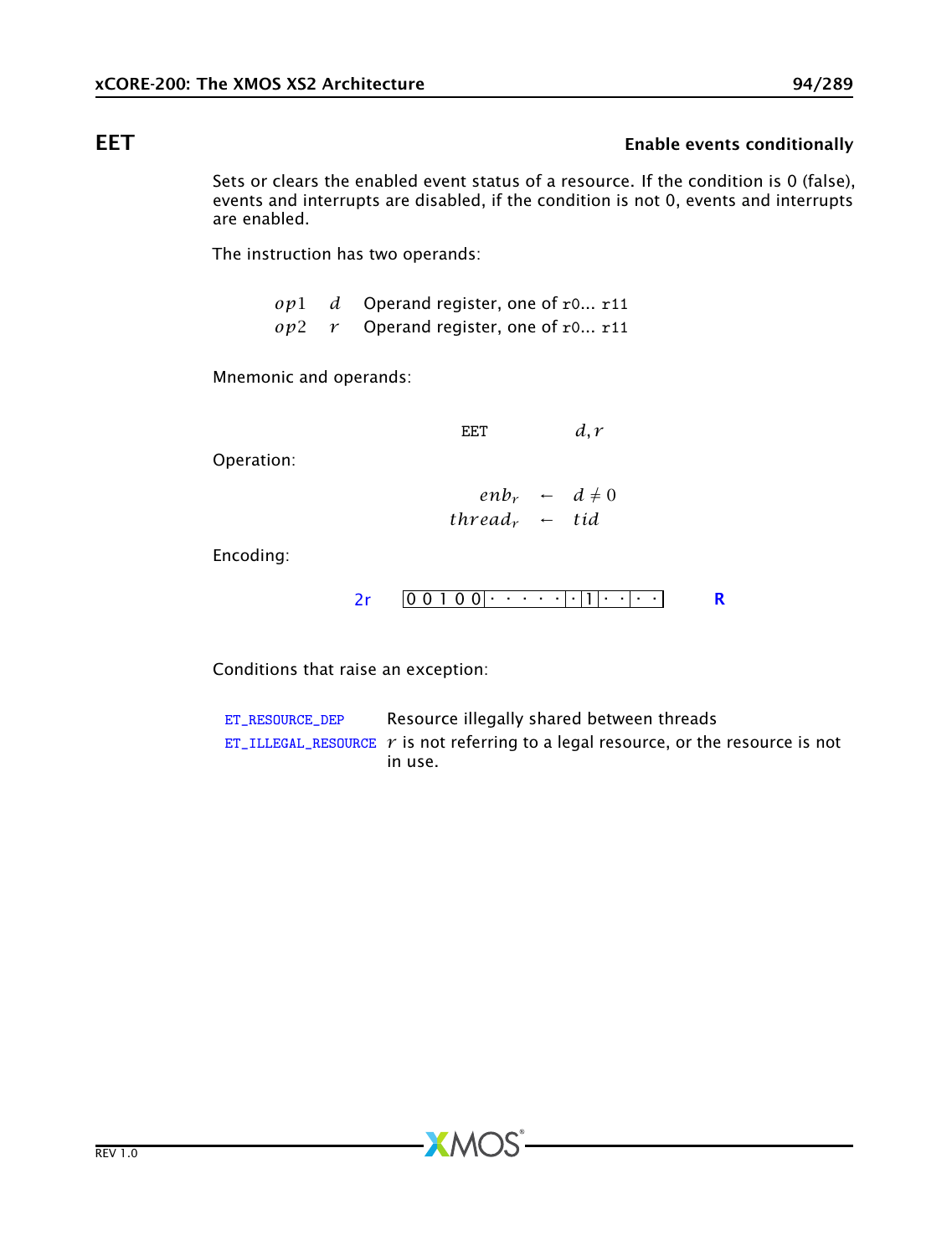## EEU EEU

Sets the event enabled status of a resource, enabling events and interrupts from that resource.

The instruction has one operand:

*op*1 *r* Operand register, one of r0... r11

Mnemonic and operands:

EEU *r*

Operation:

$$
enh_r \leftarrow 1
$$
  
thread<sub>r</sub> \leftarrow tid

Encoding:

[1r](#page-264-0) 0 0 0 0 0 1 1 1 1 1 1 1 . . . . [R](#page-286-0)

Conditions that raise an exception:

[ET\\_RESOURCE\\_DEP](#page-281-0) Resource illegally shared between threads [ET\\_ILLEGAL\\_RESOURCE](#page-276-0) *op*2 is not referring to a legal resource, or the resource is not in use.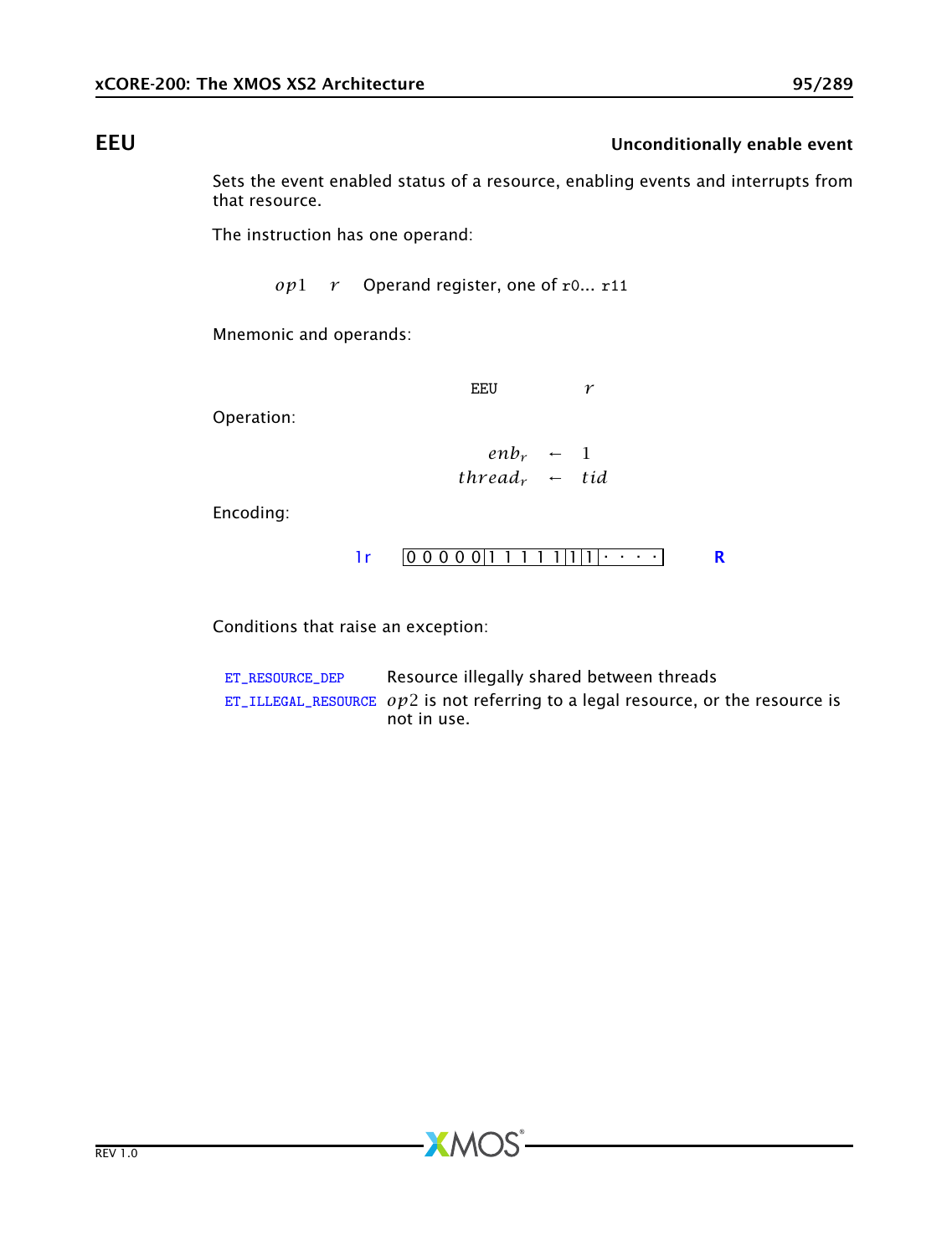## ELATE Throw exception if too late

This instruction checks whether the operand is in the past, and raises an exception if it is the case. It can be used to implement timing assertions.

The instruction has one operand:

*op*1 *s* Operand register, one of r0... r11

Mnemonic and operands:

ELATE *s*

Operation:

*nop*

**XMOS** 

Encoding:



Conditions that raise an exception:

[ET\\_ECALL](#page-280-0) *s* is in the past.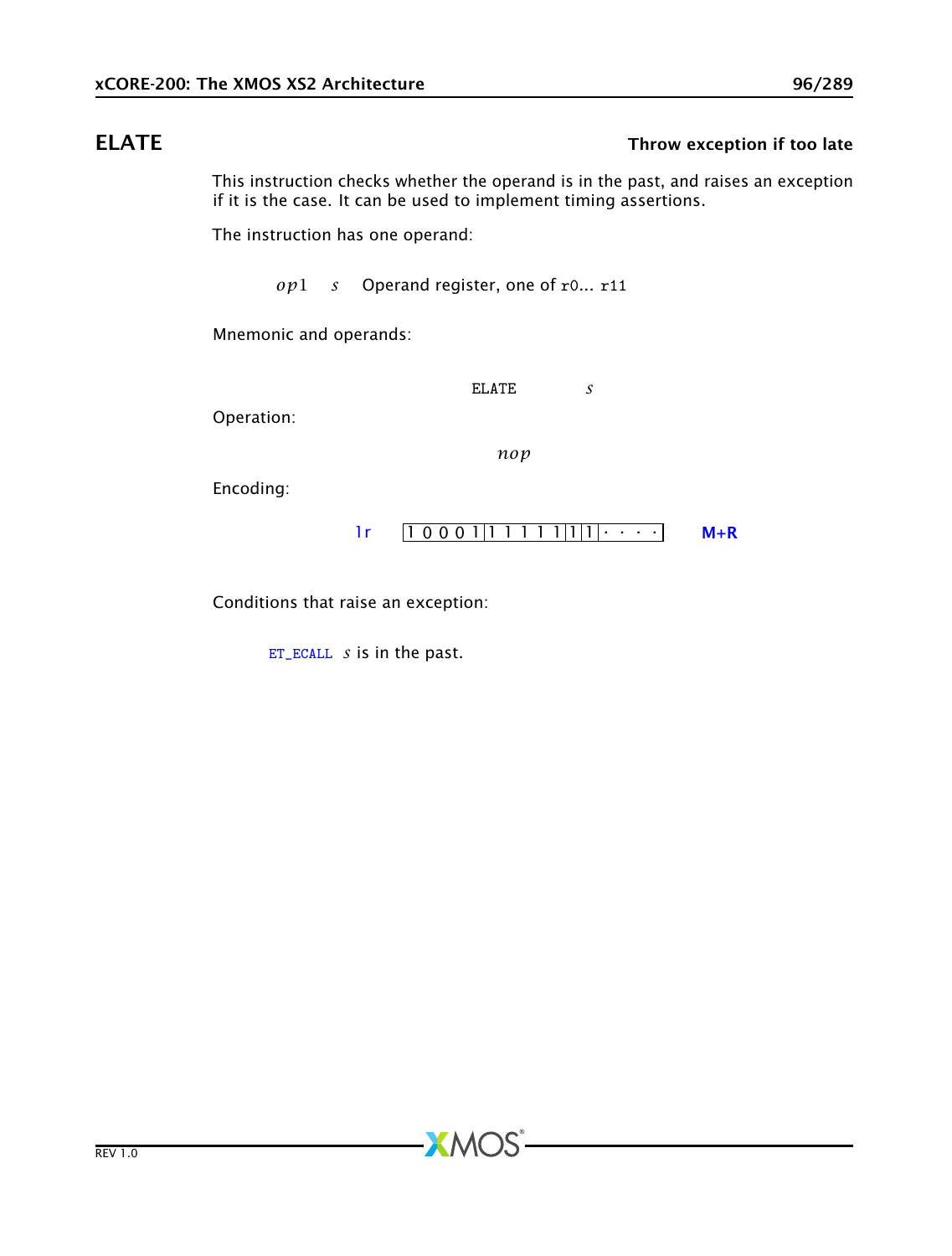### ENDIN ENDINE ENDINE ENDINE ENDINE ENDINE ENDINE ENDINE ENDINE ENDINE ENDINE ENDINE ENDINE ENDINE ENDINE ENDINE

Allows any remaining input bits to be read of a port, and produces an integer stating how much data is left. The produced integer is the number of bits of data remaining; ie, This assumes that the port is buffering and shifting data.

The port-shift-count is set to the number of bits present, so an ENDIN instruction can be followed directly by an IN instruction without having to perform a [SETPSC.](#page-198-0)

The instruction has two operands:

*op*1 *d* Operand register, one of r0... r11 *op*2 *r* Operand register, one of r0... r11

Mnemonic and operands:

ENDIN *d, r*

Operation:

*d* ← *buf f er count<sup>r</sup>*

Encoding:

1 0 0 1 0 . . . . . . 1 . . . . [2r](#page-259-0) [R](#page-286-0)

Conditions that raise an exception:

| ET_RESOURCE_DEP | Resource illegally shared between threads                                                 |
|-----------------|-------------------------------------------------------------------------------------------|
|                 | ET_ILLEGAL_RESOURCE $\gamma$ is not referring to a legal resource, or the resource is not |
|                 | in use.                                                                                   |
|                 | ET_ILLEGAL_RESOURCE $r$ is referring to a port which is not in BUFFERS mode.              |
|                 | ET_ILLEGAL_RESOURCE $r$ is referring to a port which is not in INPUT mode.                |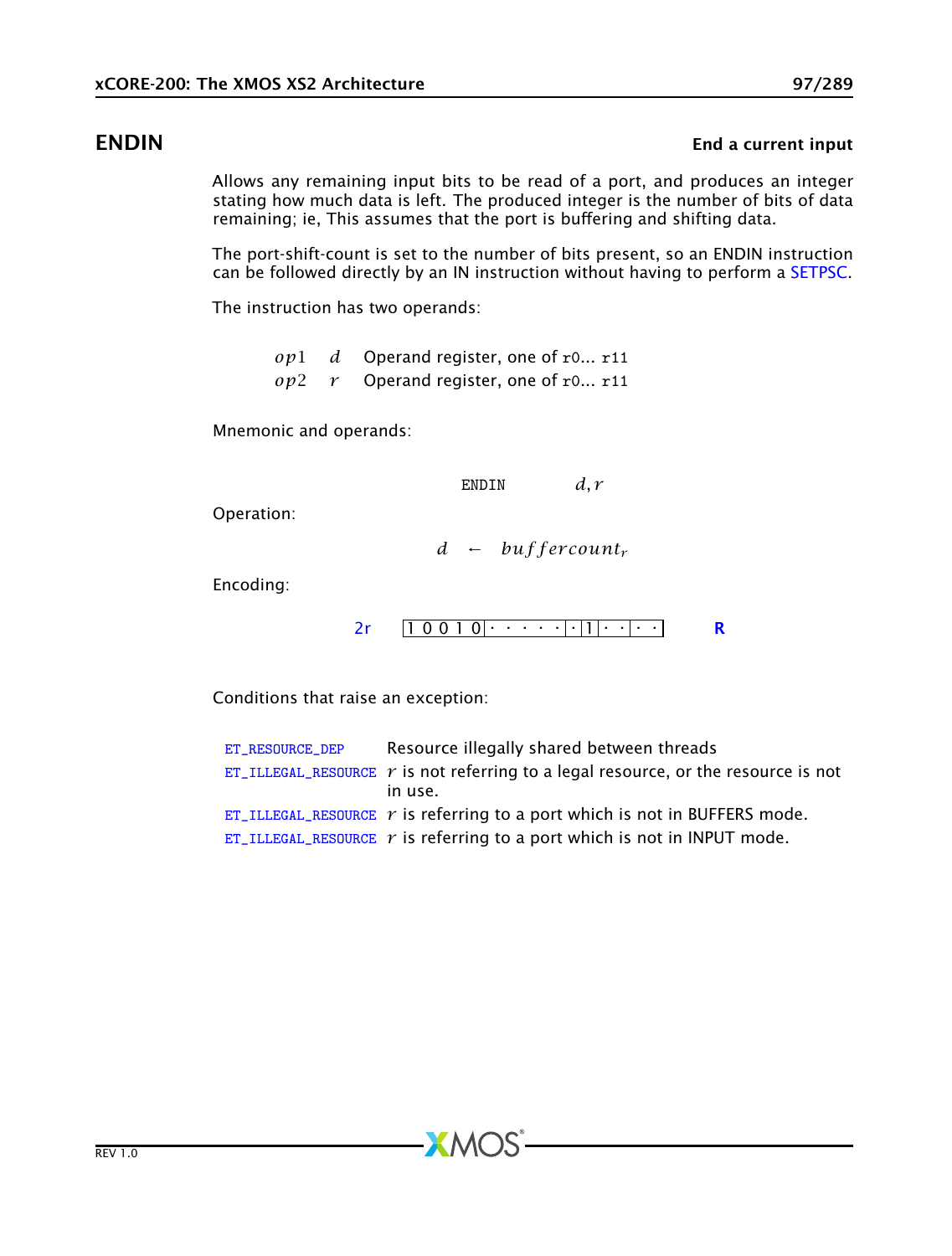### ENTSP **ENTSP Adjust stack and save link register**

Stores the link register on the stack then adjusts the stack pointer creating enough space for the procedure call that has just been entered.

See [RETSP](#page-184-0) for the operation that restores the link-register.

The instruction has one operand:

*op*1 *u*<sub>16</sub> A 16-bit immediate in the range 0...65535. If  $u_{16} < 64$ , the instruction requires no prefix

Mnemonic and operands:

ENTSP  $u_{16}$ 

Operation:

if 
$$
u_{16} > 0
$$
  
\n $mem[sp] \leftarrow lr$   
\n $sp \leftarrow sp - u_{16} \times Bpw$   
\n $sr[bit\,di] \leftarrow false$ 

Encoding:

$$
\mathsf{u6} \quad \boxed{0 \; 1 \; 1 \; 1 \; 0 \; 1 \; 1 \; 1 \; 0 \; 1 \; \cdots \; \cdots} \qquad \mathsf{M}
$$

or prefixed for long immediates:

1 1 1 1 0 0 . . . . . . . . . . 0 1 1 1 0 1 1 1 0 1 . . . . . . [lu6](#page-256-0) [M&R](#page-288-1)

Conditions that raise an exception:

[ET\\_LOAD\\_STORE](#page-277-0) The indexed address is unaligned, or does not point to a valid memory address.

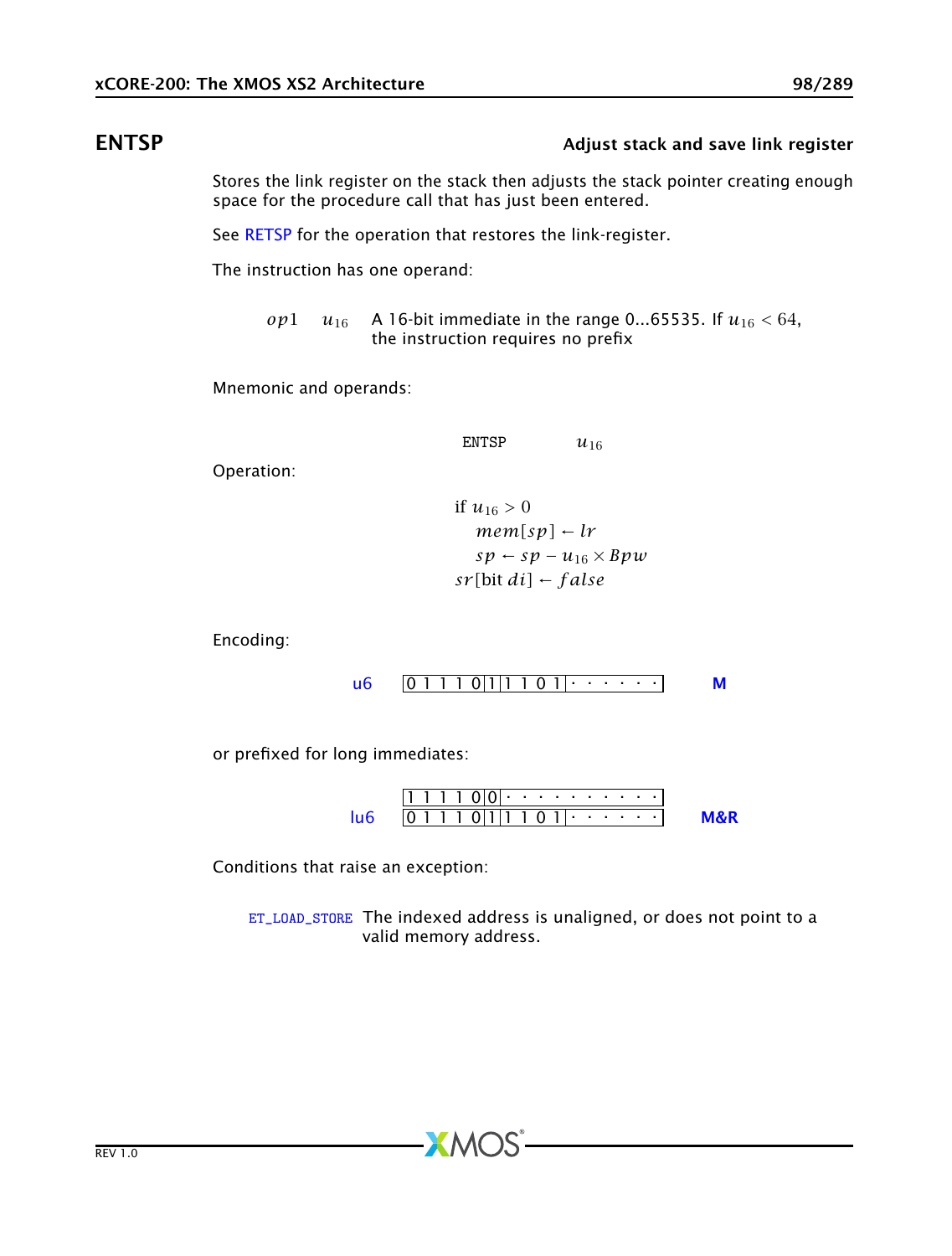### $EQ \hspace{1.6cm}$  EQ

Performs a test on whether two words are equal. If the two operands are equal, 1 is produced in the destination register, otherwise 0 is produced.

The instruction has three operands:

|  | $op1 \, c$ Operand register, one of r0 r11         |
|--|----------------------------------------------------|
|  | $op2 \, x$ Operand register, one of r0 r11         |
|  | $op3 \quad \gamma$ Operand register, one of r0 r11 |

Mnemonic and operands:

$$
EQ \hspace{1.5cm} c,x,y
$$

Operation:

$$
c \quad \leftarrow \quad \left\{ \begin{array}{l} x = y, \quad 1 \\ x \neq y, \quad 0 \end{array} \right.
$$

**XMOS** 

Encoding:

$$
3r \quad 0 \quad 0 \quad 1 \quad 1 \quad 0 \quad \cdots \quad 1 \quad \cdots \quad 1 \quad \cdots
$$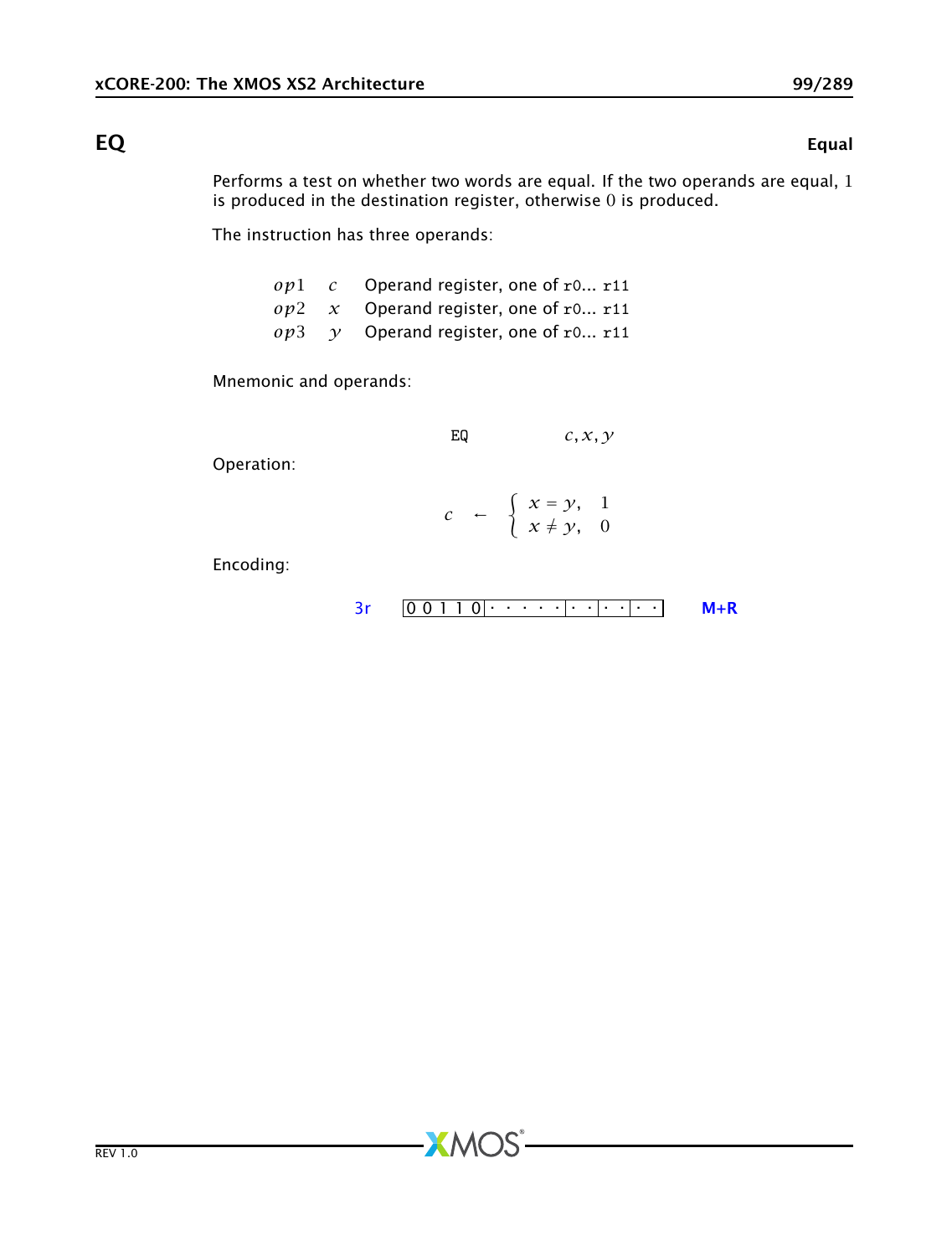# EQI Equal immediate

Performs a test on whether two words are equal. If the two operands are equal, 1 is produced in the destination register, otherwise 0 is produced.

The instruction has three operands:

|  | $op1 \quad c$ Operand register, one of r0 r11 |
|--|-----------------------------------------------|
|  | $op2 \, x$ Operand register, one of r0 r11    |
|  | $op3 \t us$ An integer in the range 011       |

Mnemonic and operands:

$$
EQI \hspace{1.5cm} c,x,u_s
$$

Operation:

$$
c \quad \leftarrow \quad \left\{ \begin{array}{l} x = u_s, \quad 1 \\ x \neq u_s, \quad 0 \end{array} \right.
$$

Encoding:

$$
2rus \quad [1 0 1 1 0| \cdot \cdot \cdot \cdot | \cdot \cdot | \cdot \cdot | \cdot \cdot \cdot | \quad M+R
$$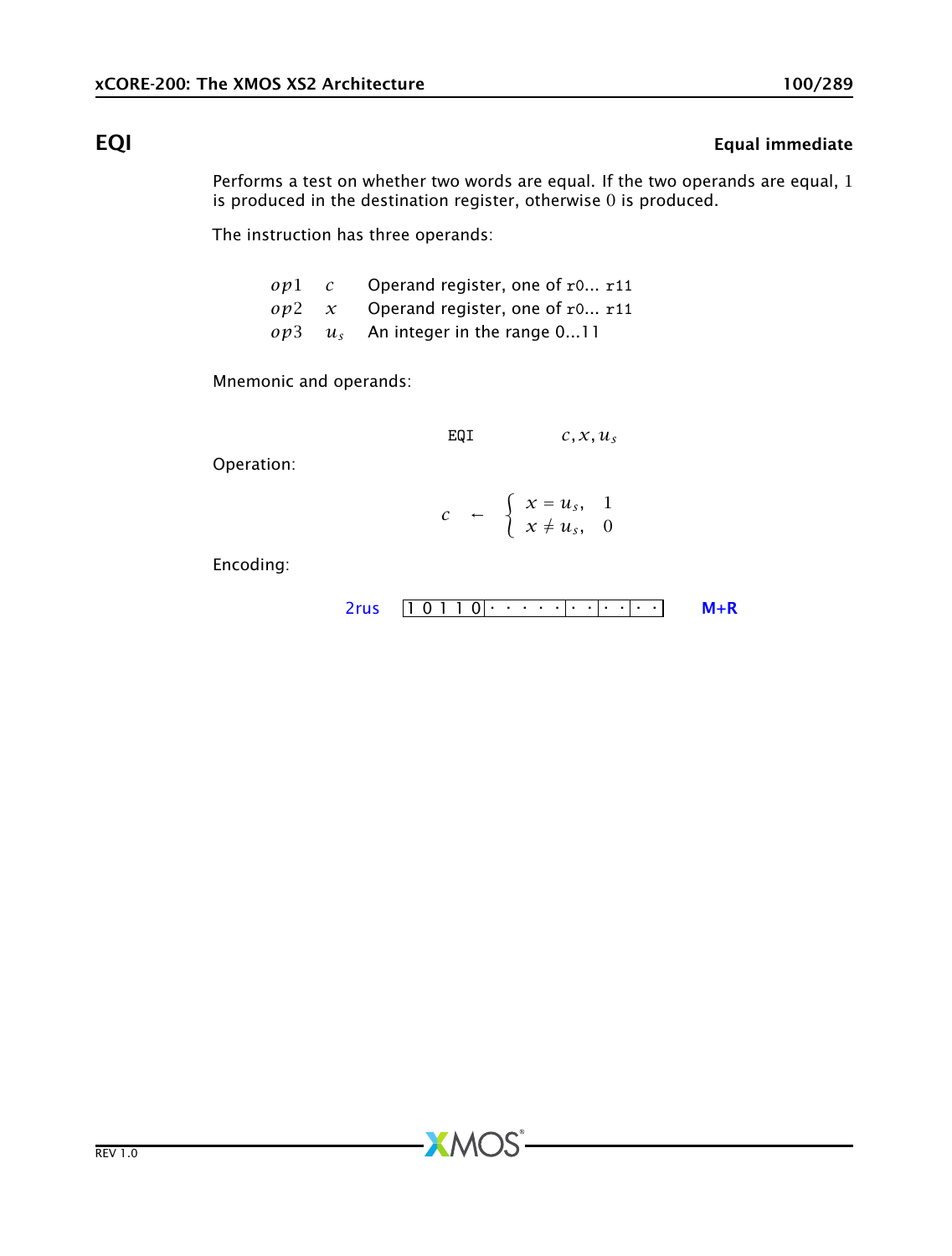## EXTDP EXTERNAL EXTENSION CONTROL EXTENDING THE EXTENDION EXTENDION EXTENDION EXTENDION

The instruction has one operand:

*op*1 *u*<sub>16</sub> A 16-bit immediate in the range 0...65535. If  $u_{16}$  < 64, the instruction requires no prefix

Mnemonic and operands:

EXTDP  $u_{16}$ 

Operation:

$$
dp \leftarrow dp - u_{16} \times Bpw
$$

Encoding:

$$
\mathsf{u6} \quad \boxed{0\ 1\ 1\ 1\ 0}\ \boxed{0\ 1\ 1\ 1\ 0}\ \cdot\ \cdot\ \cdot\ \cdot\ \cdot\ \cdot\ \quad \mathsf{M} + \mathsf{R}
$$

or prefixed for long immediates:

| $111100 \cdot \cdot \cdot \cdot \cdot \cdot \cdot \cdot \cdot \cdot \cdot \cdot \cdot$ |                                                                          |                |
|----------------------------------------------------------------------------------------|--------------------------------------------------------------------------|----------------|
| $106$                                                                                  | $0111001110 \cdot \cdot \cdot \cdot \cdot \cdot \cdot \cdot \cdot \cdot$ | <b>M&amp;R</b> |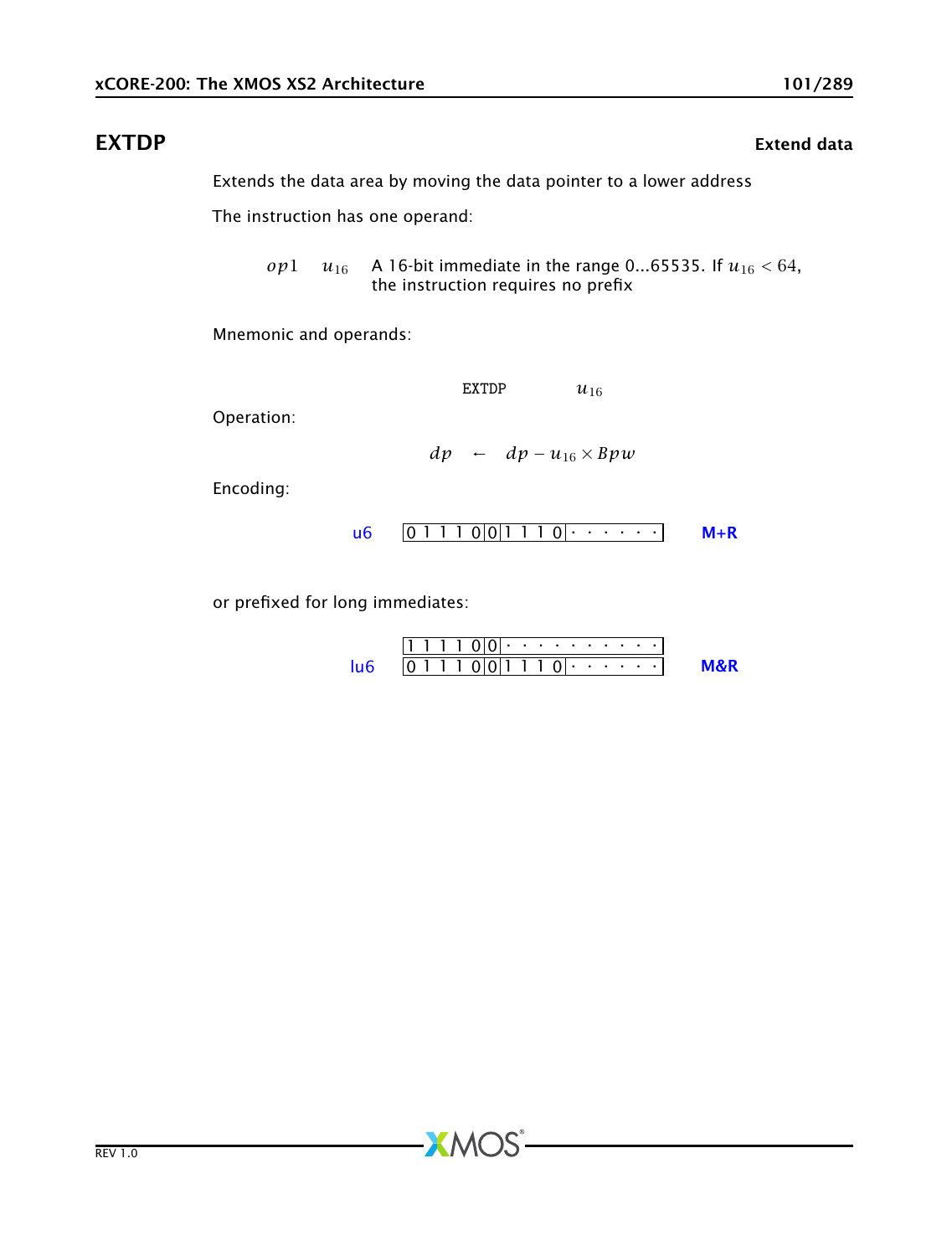## EXTSP EXTERNAL EXTENSION CONTROL EXTENDING THE EXTEND STATE OF THE EXTENDING STATE OF THE EXTENDING OF THE EXTENDING STATE OF THE EXTENDING STATE OF THE EXTENDING OF THE EXTENDING STATE OF THE EXTENDING STATE OF THE EXTEND

Extends the stack by moving the stack pointer to a lower address.

The instruction has one operand:

*op*1  $u_{16}$  A 16-bit immediate in the range 0...65535. If  $u_{16}$  < 64, the instruction requires no prefix

Mnemonic and operands:

EXTSP  $u_{16}$ 

Operation:

$$
sp \leftarrow sp - u_{16} \times Bpw
$$

Encoding:



or prefixed for long immediates:

1 1 1 1 0 0 . . . . . . . . . . 0 1 1 1 0 1 1 1 1 0 . . . . . . [lu6](#page-256-0) [M&R](#page-288-1)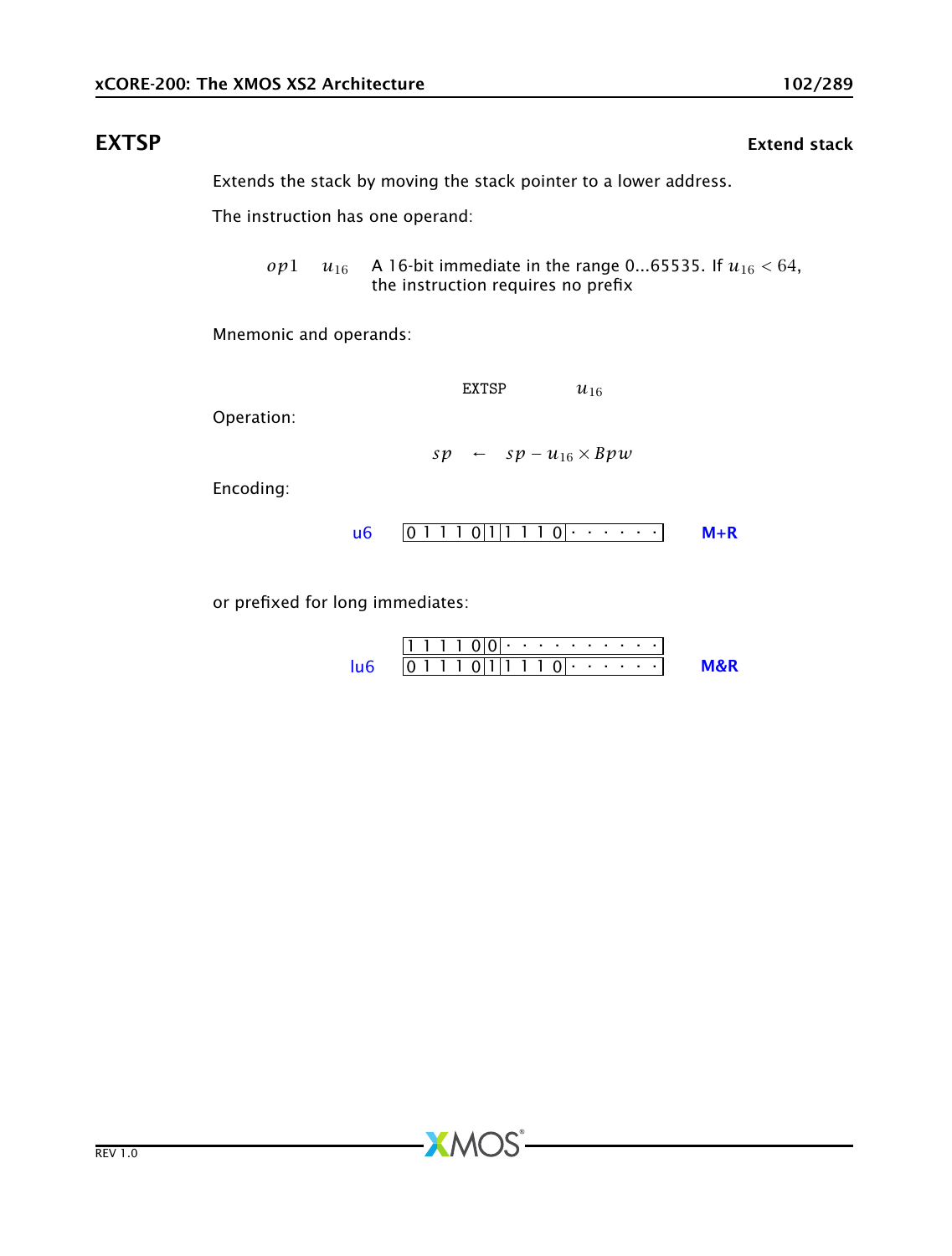## **FREER** FREER **FREER**

Frees a resource so that it can be reused. Only resources that have been previously allocated with [GETR](#page-112-0) can be freed; in particular, ports and clock-blocks cannot be freed since they are not allocated.

FREER pauses when freeing a channel end that has outstanding transmit data.

The instruction has one operand:

*op*1 *r* Operand register, one of r0... r11

Mnemonic and operands:

FREER *r*

Operation:

 $inuse<sub>r</sub> \leftarrow 0$ 

Encoding:

$$
lr \qquad \boxed{0\ 0\ 0\ 1\ 0\ \boxed{1\ 1\ 1\ 1\ 1\ \boxed{1\ 0\ \cdots\ \cdots}}
$$

Conditions that raise an exception:

| ET_RESOURCE_DEP | Resource illegally shared between threads                                                                                                                                                                                    |
|-----------------|------------------------------------------------------------------------------------------------------------------------------------------------------------------------------------------------------------------------------|
|                 | ET_ILLEGAL_RESOURCE $r$ is not referring to a legal resource                                                                                                                                                                 |
|                 | ET_ILLEGAL_RESOURCE $\gamma$ is referring to a resource that cannot be freed                                                                                                                                                 |
|                 | ET_ILLEGAL_RESOURCE $r$ is referring to a running thread                                                                                                                                                                     |
|                 | $ET$ _ILLEGAL_RESOURCE $r$ is referring to a channel end on which no terminating<br>CT_END token has been input and/or output, or which has<br>data pending for input, or which has a thread waiting for<br>input or output. |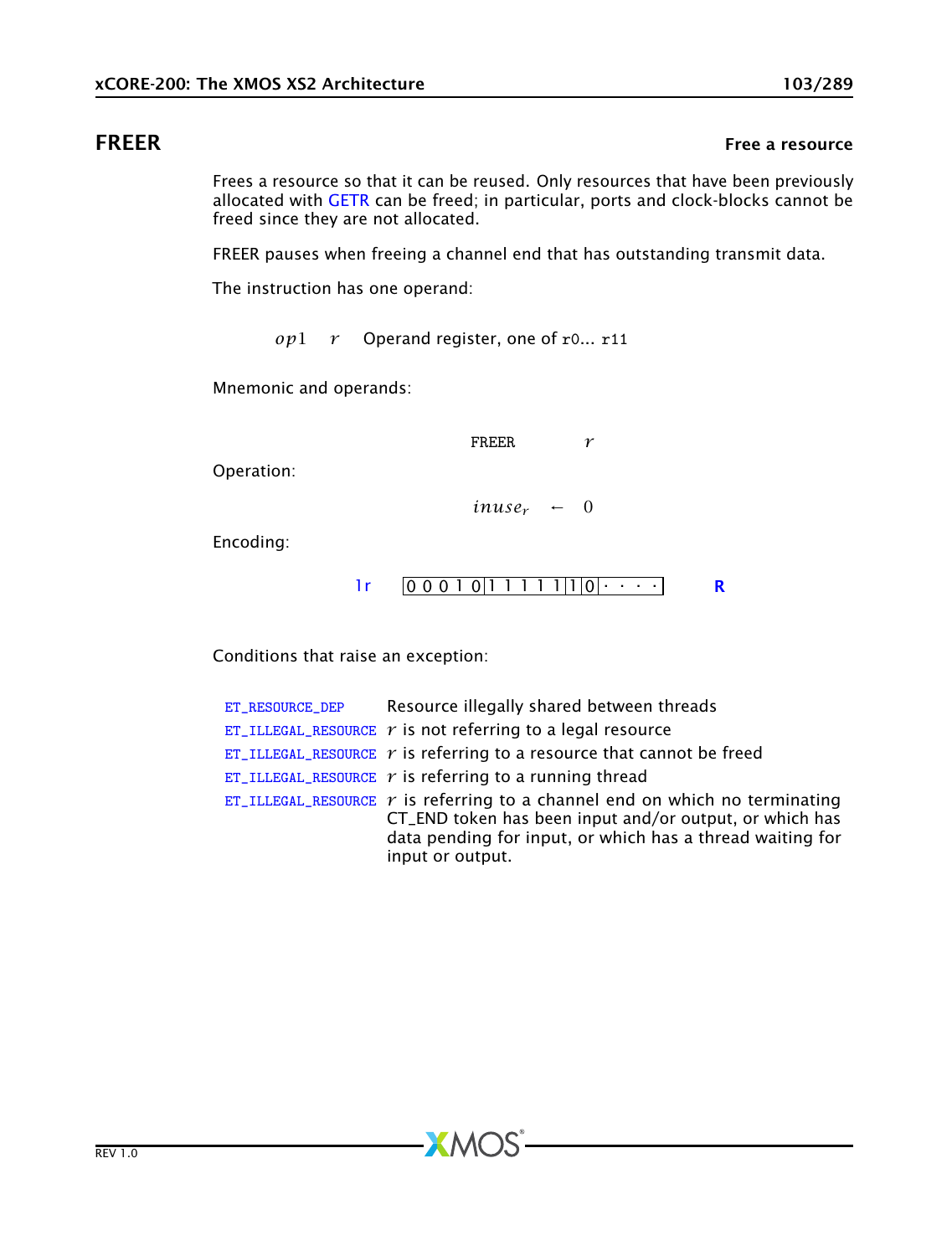## FREET FREET FREET

Stops the thread that executes this instruction, and frees it. This must not be used by synchronised threads, which should terminate by using a combination of an [SSYNC](#page-211-0) on the slave and an [MJOIN](#page-165-0) on the master.

The instruction has no operands.

Mnemonic and operands:

FREET

**XMOS** 

Operation:

 $sr[$ *inuse* $] \leftarrow 0$ 

Encoding:

```
0r [0 0 0 0 0 1 1 1 1 1 1 1 0 1 1 1 1]
```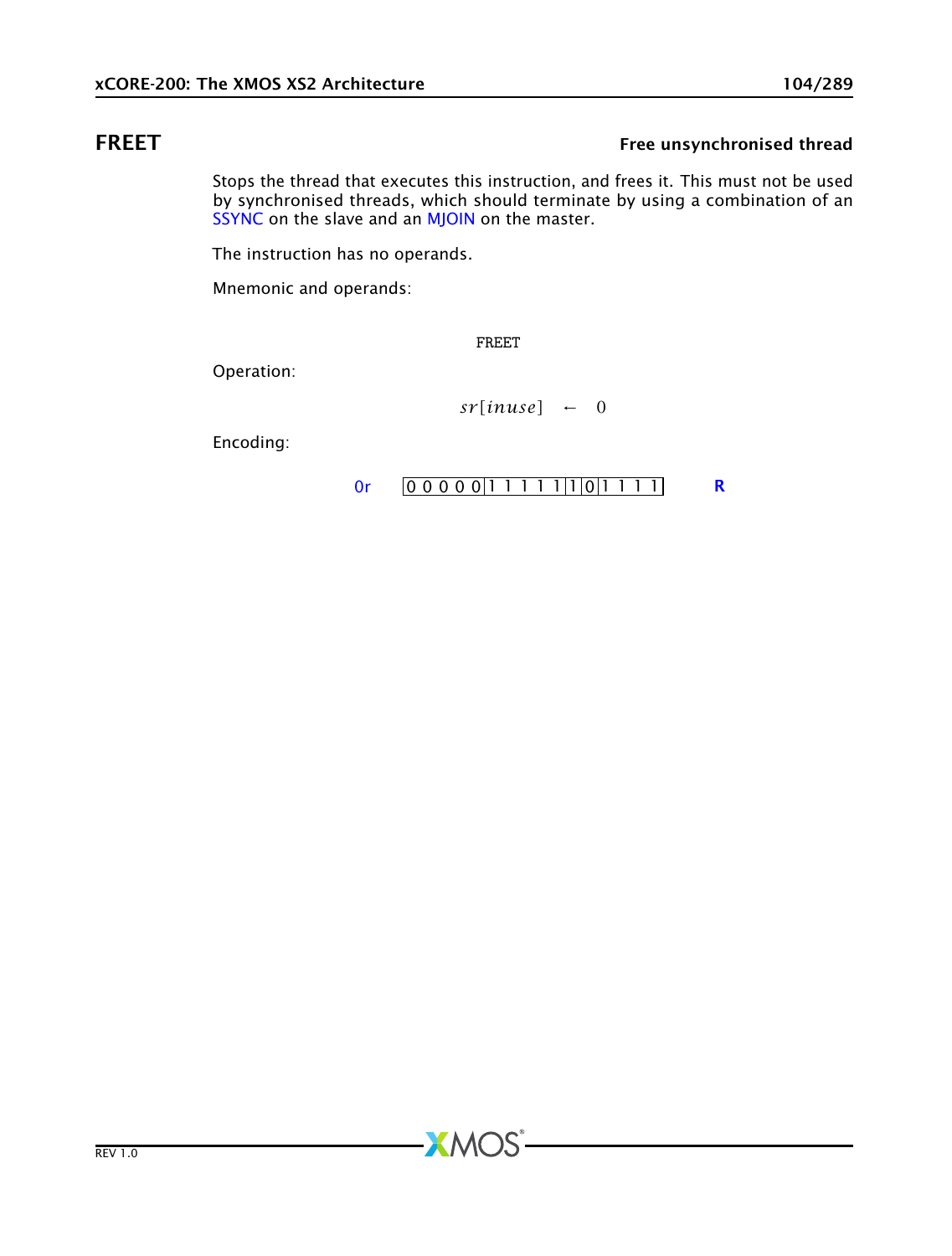### GETD Get resource data

Gets the contents of the data/dest/divide register of a resource. This data register is set using [SETD.](#page-192-0) The way that a resource depends on its data register is resource dependent and described at [SETD.](#page-192-0)

The instruction has two operands:

*op*1 *d* Operand register, one of r0... r11

*op*2 *r* Operand register, one of r0... r11

Mnemonic and operands:

GETD *d, r*

Operation:

*d* ← *data<sup>r</sup>*

Encoding:

|  | 111111.                       |  |  |  |  |  |  |  |
|--|-------------------------------|--|--|--|--|--|--|--|
|  | 0 1 1 1 1 1 1 1 1 1 1 0 1 1 0 |  |  |  |  |  |  |  |

Conditions that raise an exception:

[ET\\_RESOURCE\\_DEP](#page-281-0) Resource illegally shared between threads  $ET$ <sub>LLLEGAL\_RESOURCE</sub>  $d$  is not referring to a legal resource, or a resource which doesn't have a DATA register.

 $X$ M $(S)$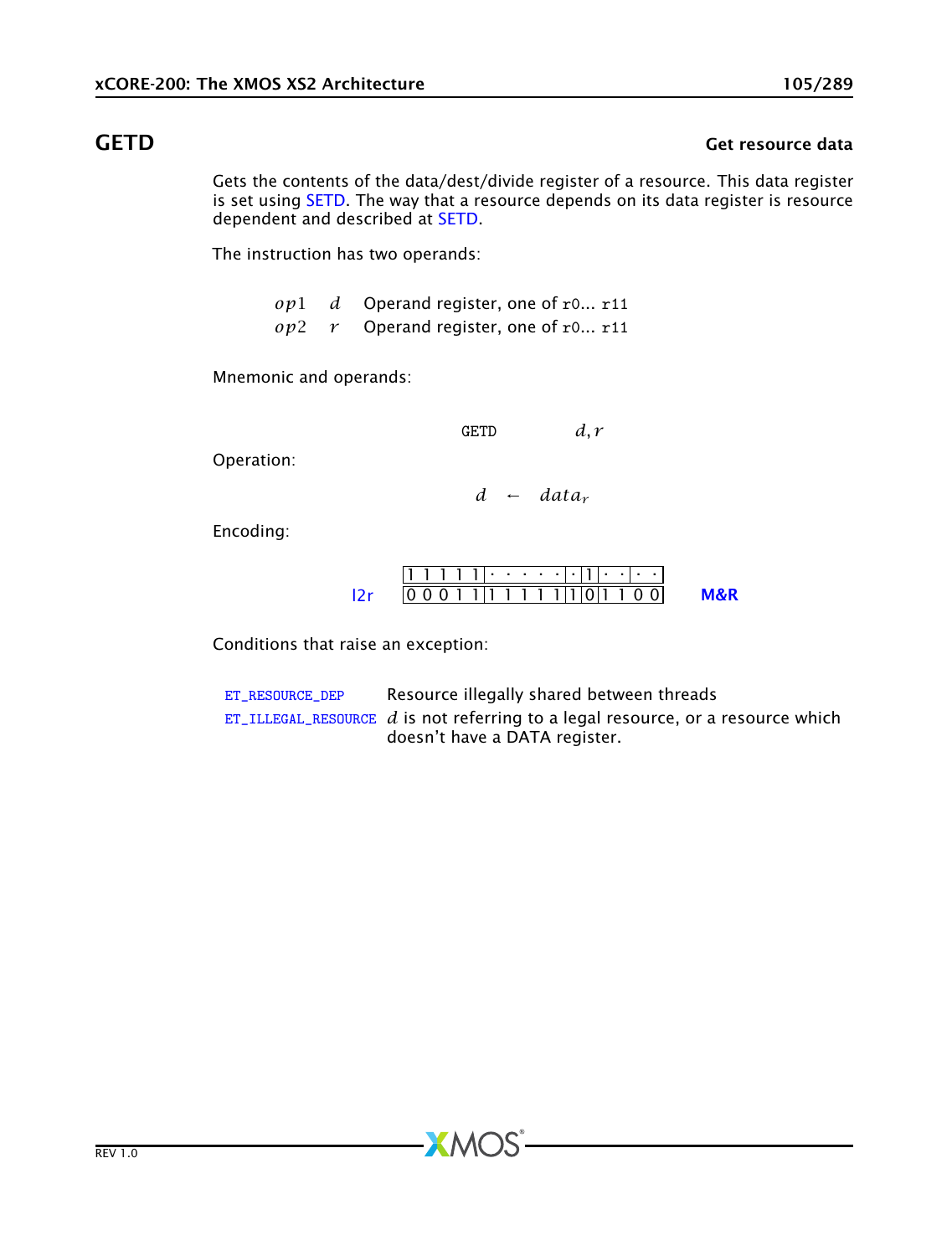## GETED Get ED into r11

Obtains the value of *ed*, exception data, into *r*11. In the case of an event, *ed*is set to the environment vector stored in the resource by [SETEV.](#page-194-0) The data that is stored in *ed*in the case of an exception is given in Chapter [21.](#page-272-0)

The instruction has no operands.

Mnemonic and operands:

GETED

**XMOS** 

Operation:

*r*11 ← *ed*

Encoding:

[0r](#page-265-0)  $[0 0 0 0 1 1 1 1 1 1 1 1 1 1 0]$  [M+R](#page-287-0)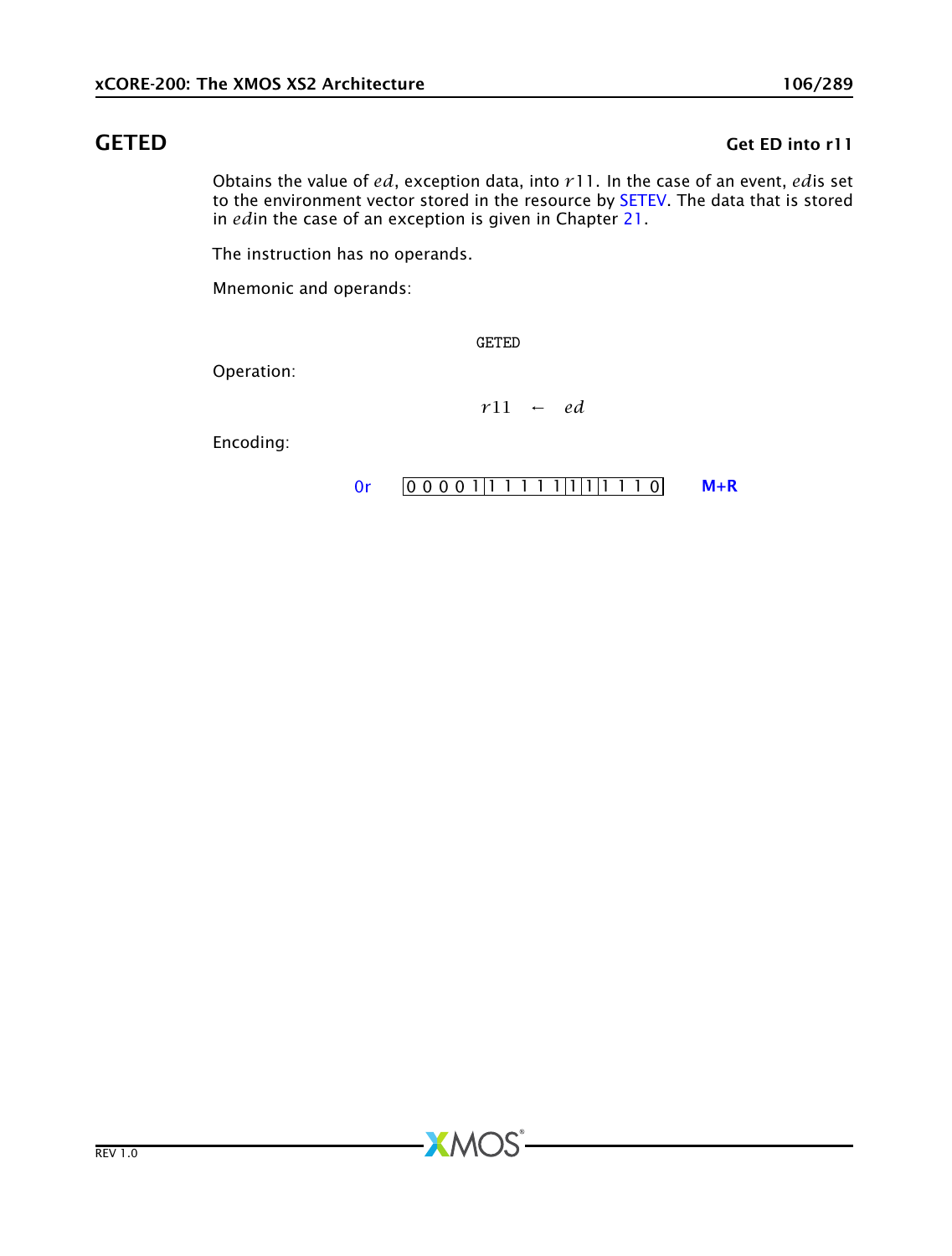# GETET Get ET into r11

Obtains the value of ET (exception type) into *r*11.

The instruction has no operands.

Mnemonic and operands:

GETET

**XMOS** 

Operation:

*r*11 ← *et*

Encoding:

[0r](#page-265-0)  $[0 0 0 0 1 1 1 1 1 1 1 1 1 1 1 1]$  [M+R](#page-287-0)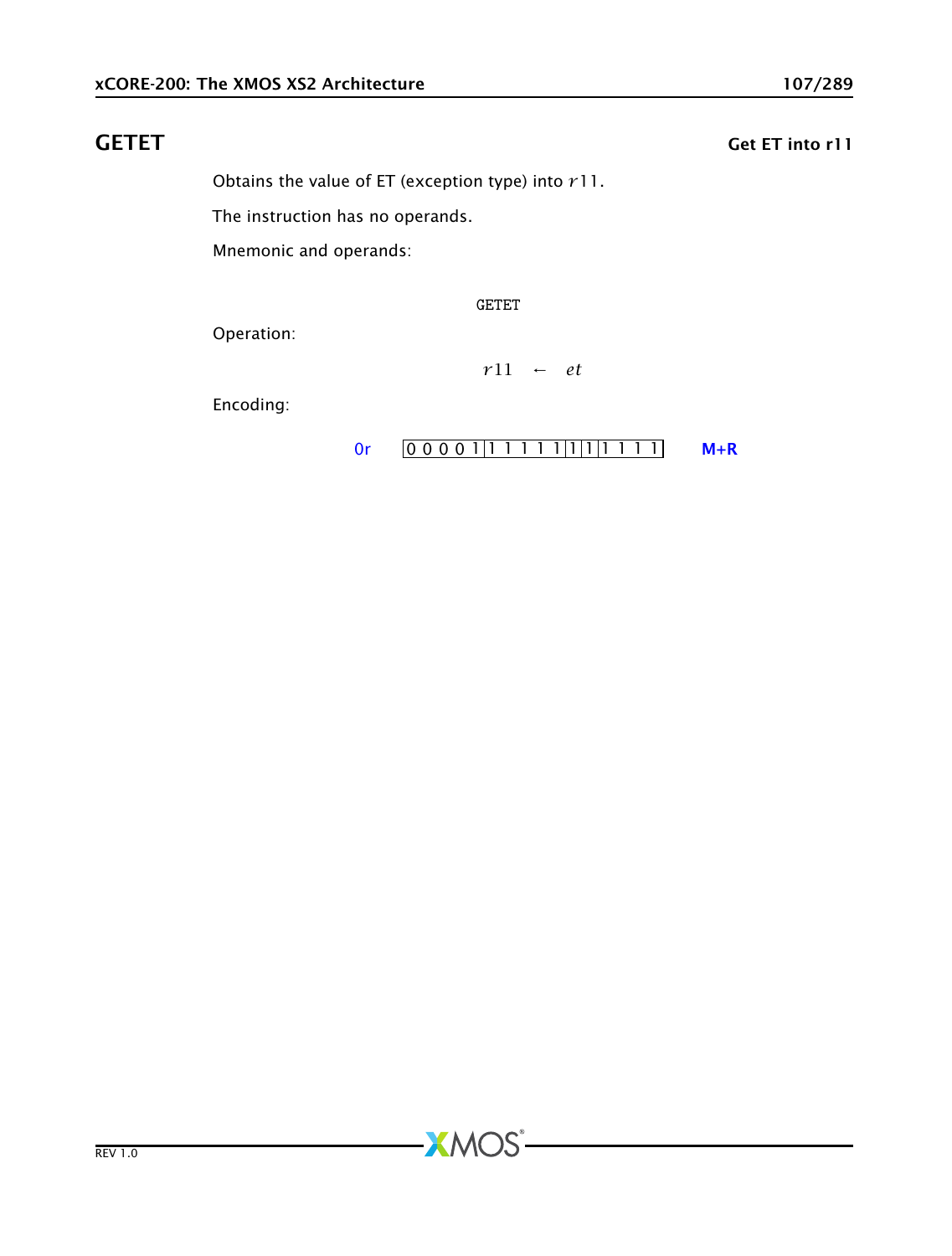# GETID Get the thread's ID

Get the thread ID of this thread into *r*11.

The instruction has no operands.

Mnemonic and operands:

GETID

**XMOS** 

Operation:

*r*11 ← *tid*

Encoding:

[0r](#page-265-0)  $[0 0 0 1 0 1 1 1 1 1 1 0 1 1 0 1 1 0 1 + R]$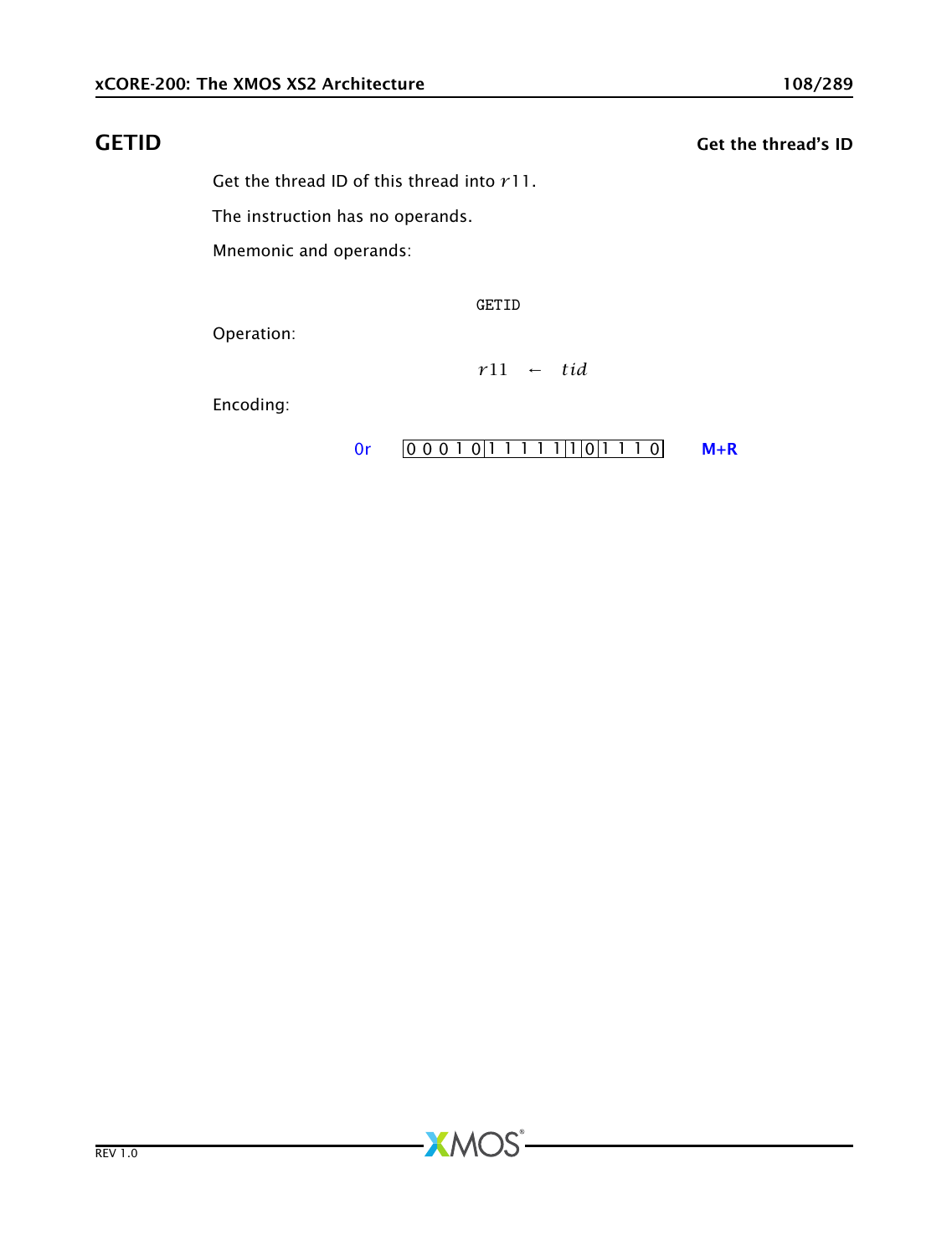# GETKEP GETKEP GETKEP

Get the kernel entry point of this thread into *r*11.

The instruction has no operands.

Mnemonic and operands:

GETKEP

**XMOS** 

Operation:

*r*11 ← *kep*

Encoding:

[0r](#page-265-0)  $[0 0 0 1 0 1 1 1 1 1 1 0 1 1 1 1]$  [M+R](#page-287-0)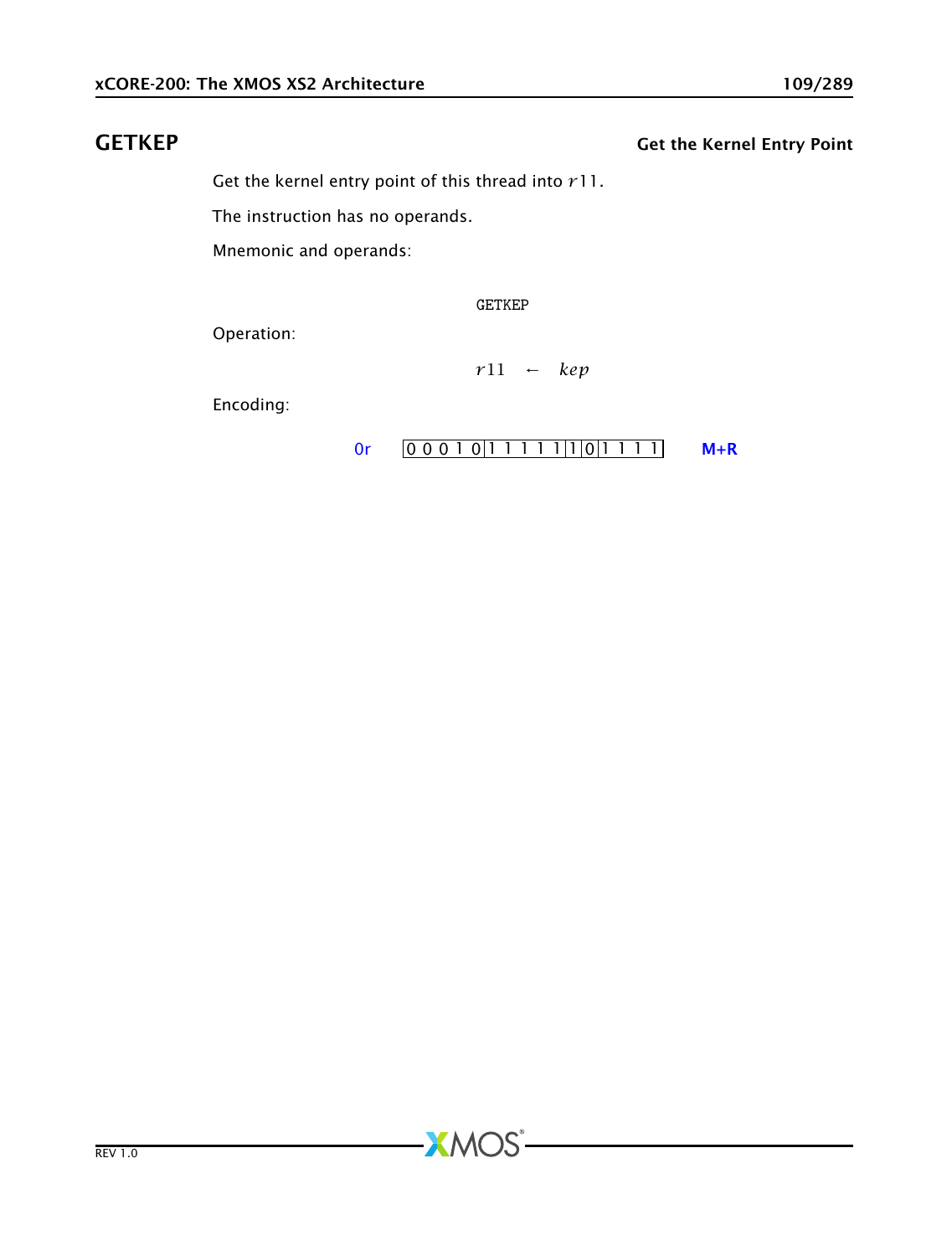## GETKSP Get Kernel Stack Pointer

Gets the thread's Kernel Stack Pointer *ksp*into *r*11. There is no instruction to set *ksp*directly since it is normally not moved. SETSP followed by KRESTSP will set both *sp*and *ksp*. By saving *sp*beforehand, *ksp*can be set to the value found in *r*0 by using the following code sequence:

> LDAWSP r1, sp[0] // Save SP into R1 SETSP r0 // Set SP, and place old SP...<br>STW r1. sp[0] // ...where KRESTSP expects it STW r1,  $sp[0]$  // ...where KRESTSP expects it<br>KRESTSP 0 // Set KSP, restore SP // Set KSP, restore SP

The kernel stack pointer is initialised by the boot-ROM to point to a safe location near the last location of RAM - the last few locations are used by the JTAG debugging interface. If debugging is not required, then the KSP can safely be moved to the top of RAM.

The instruction has no operands.

Mnemonic and operands:

**GETKSP** 

 $X$ M $(S)$ 

Operation:

*r*11 ← *ksp*

Encoding:

```
0rM+R
```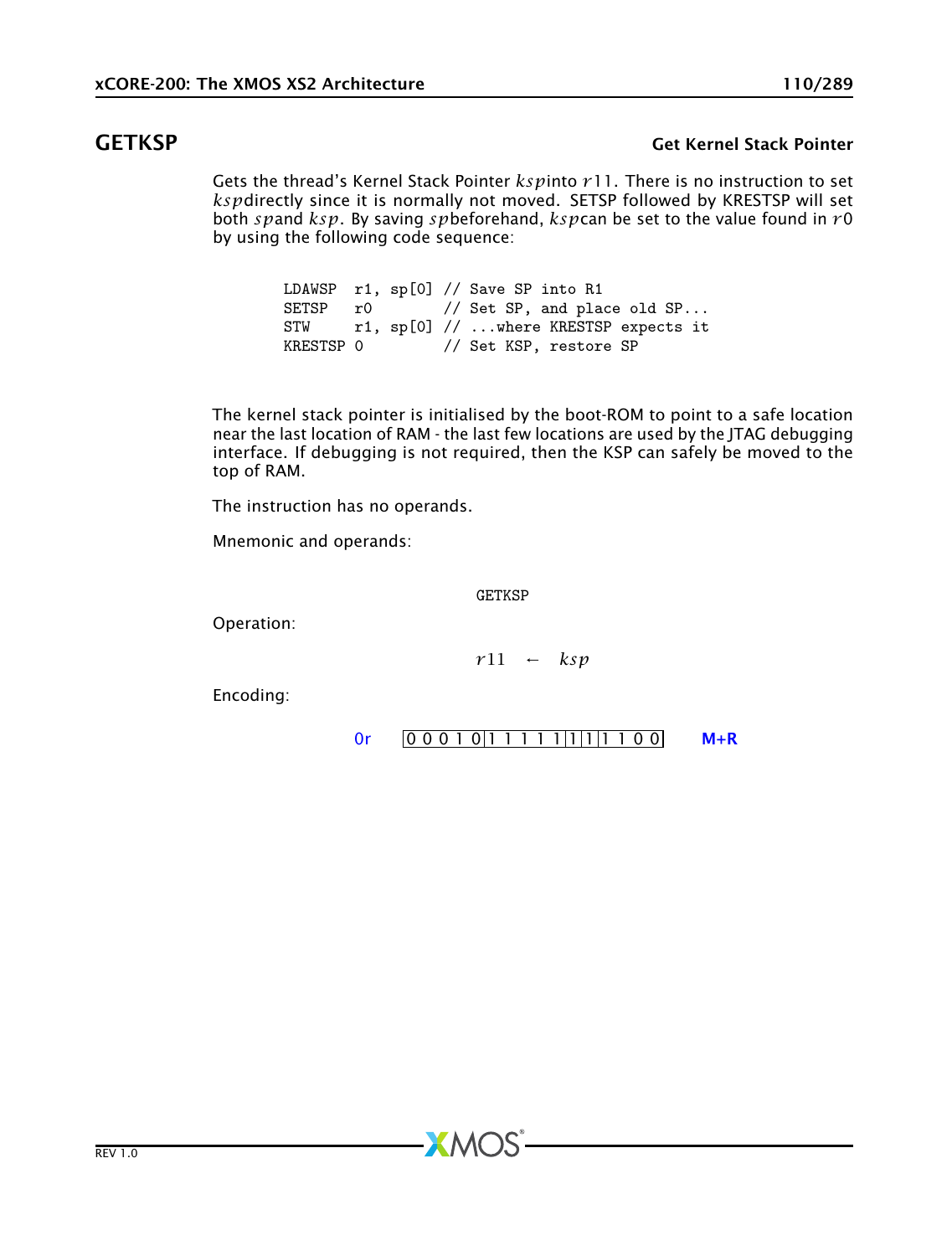# **GETN** Get network **GETN**

Gets the network identifier that this channel-end belongs to.

The network identifier is set using [SETN.](#page-196-0)

The instruction has two operands:

*op*1 *d* Operand register, one of r0... r11 *op*2 *r* Operand register, one of r0... r11

Mnemonic and operands:

GETN *d, r*

Operation:

 $d \leftarrow net_r$ 

Encoding:

$$
\frac{111111 \cdot \cdot \cdot \cdot \cdot | \cdot | \cdot | \cdot \cdot \cdot \cdot |}{00110111111101100} \qquad \text{M&R}
$$

Conditions that raise an exception:

[ET\\_RESOURCE\\_DEP](#page-281-0) Resource illegally shared between threads [ET\\_ILLEGAL\\_RESOURCE](#page-276-0) *d* is not referring to a legal channel end, or the channel end is not in use.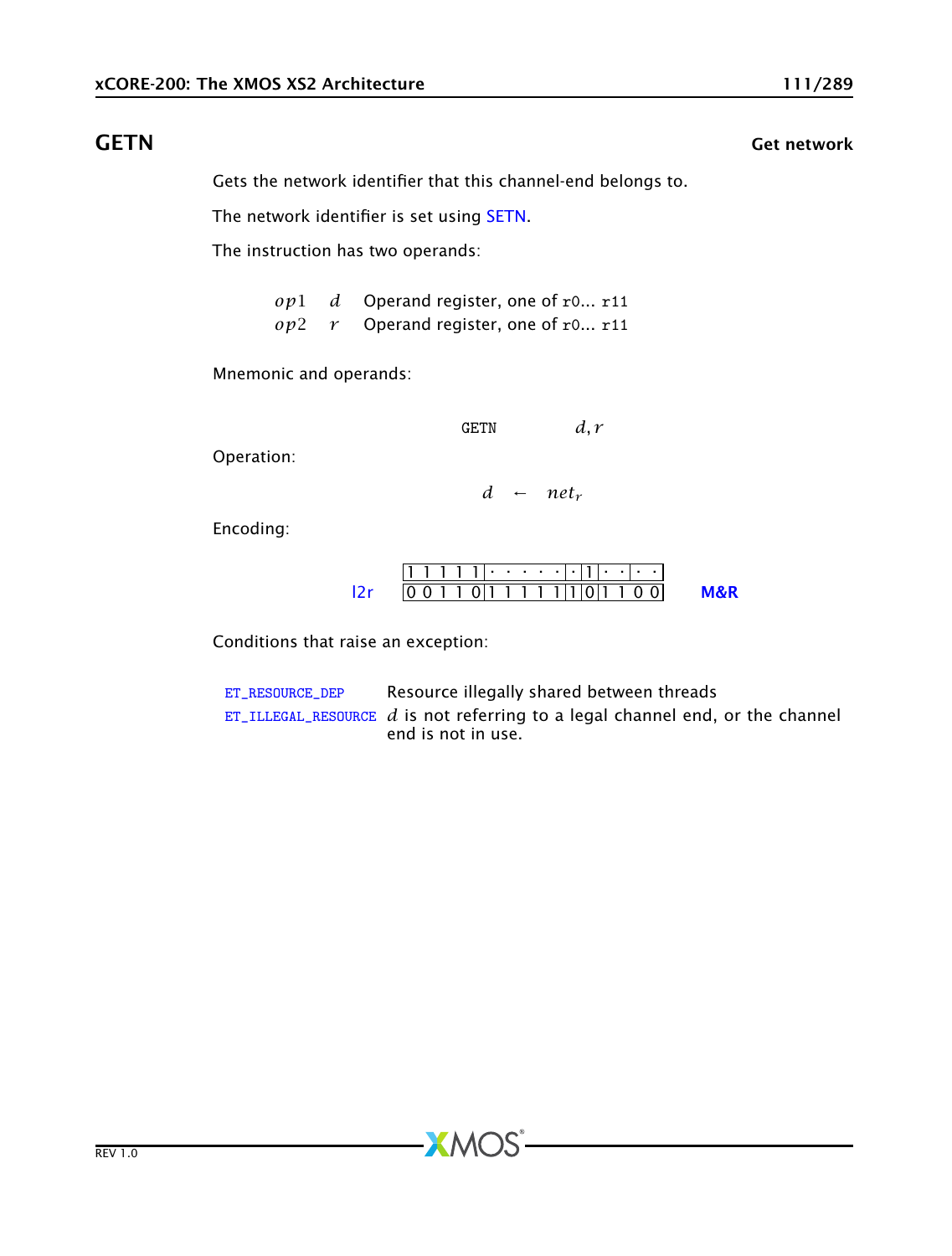# GETPS Get processor state

Obtains internal processor state; used for low level debugging. The operand is a processor state resource; the register to be read is encoded in bits 15...8, and bits 7...0 should contain the resource type associated with processor state.

The instruction has two operands:

*op*1 *d* Operand register, one of r0... r11

*op*2 *r* Operand register, one of r0... r11

Mnemonic and operands:

GETPS *d, r*

Operation:

 $d \leftarrow PS[r]$ 

Encoding:

|  |  | 10 0 0 1 0 1 1 1 1 1 1 1 1 0 1 1 0 0 1 |  |  |  |  |  |  |
|--|--|----------------------------------------|--|--|--|--|--|--|

Conditions that raise an exception:

[ET\\_ILLEGAL\\_PS](#page-278-0) *d* is not referring to a legal processor state register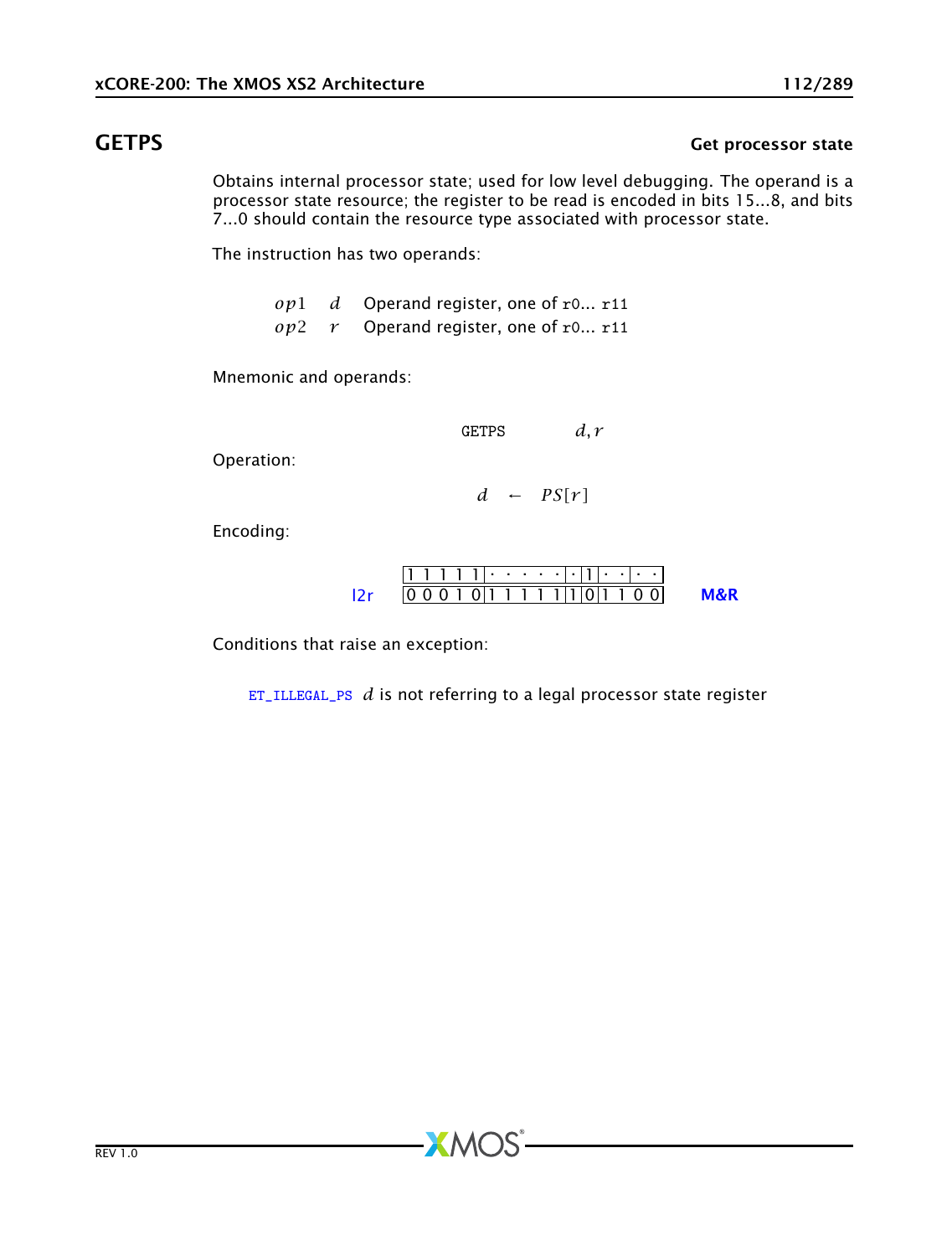### **GETR** Get a resource

Gets a resource of a specific type. This instruction dynamically allocates a resource from the pools of available resources. Not all resources are dynamically allocated; resources that refer to physical objects (IO pins, clock blocks) are used without allocating. The resource types are:

| RES_TYPE_PORT    | Ports                  | 0  | cannot be allocated |
|------------------|------------------------|----|---------------------|
| RES_TYPE_TIMER   | <b>Timers</b>          |    |                     |
| RES_TYPE_CHANEND | Channel ends           | 2  |                     |
| RES_TYPE_SYNC    | Synchronisers          | 3  |                     |
| RES_TYPE_THREAD  | Threads                | 4  |                     |
| RES_TYPE_LOCK    | Lock                   | 5  |                     |
| RES_TYPE_CLKBLK  | Clock source           | 6  | cannot be allocated |
| RES_TYPE_PS      | Processor state        |    | cannot be allocated |
| RES_TYPE_CONFIG  | Configuration messages | 12 | cannot be allocated |

The returned identifier comprises a 32-bit word, where the most significant 16 bits are resource specific data, followed by an 8-bit resource counter, and 8-bits resource-type. The resource specific 16 bits have the following meaning:

### Port

The width of the port.

### Timer

Reserved, returned as 0.

### Channel end

The node id (8-bits) and the core id (8-bits).

### Synchroniser

Reserved, returned as 0.

### **Thread**

Reserved, returned as 0.

### Lock

Reserved, returned as 0.

### Clock source

Reserved, should be set to 0.

### Processor state

Reserved, should be set to 0.

### Configuration

Reserved, should be set to 0.

If no resource of the requested type is available, then the destination operand is set to zero, otherwise the destination operand is set to a valid resource id .

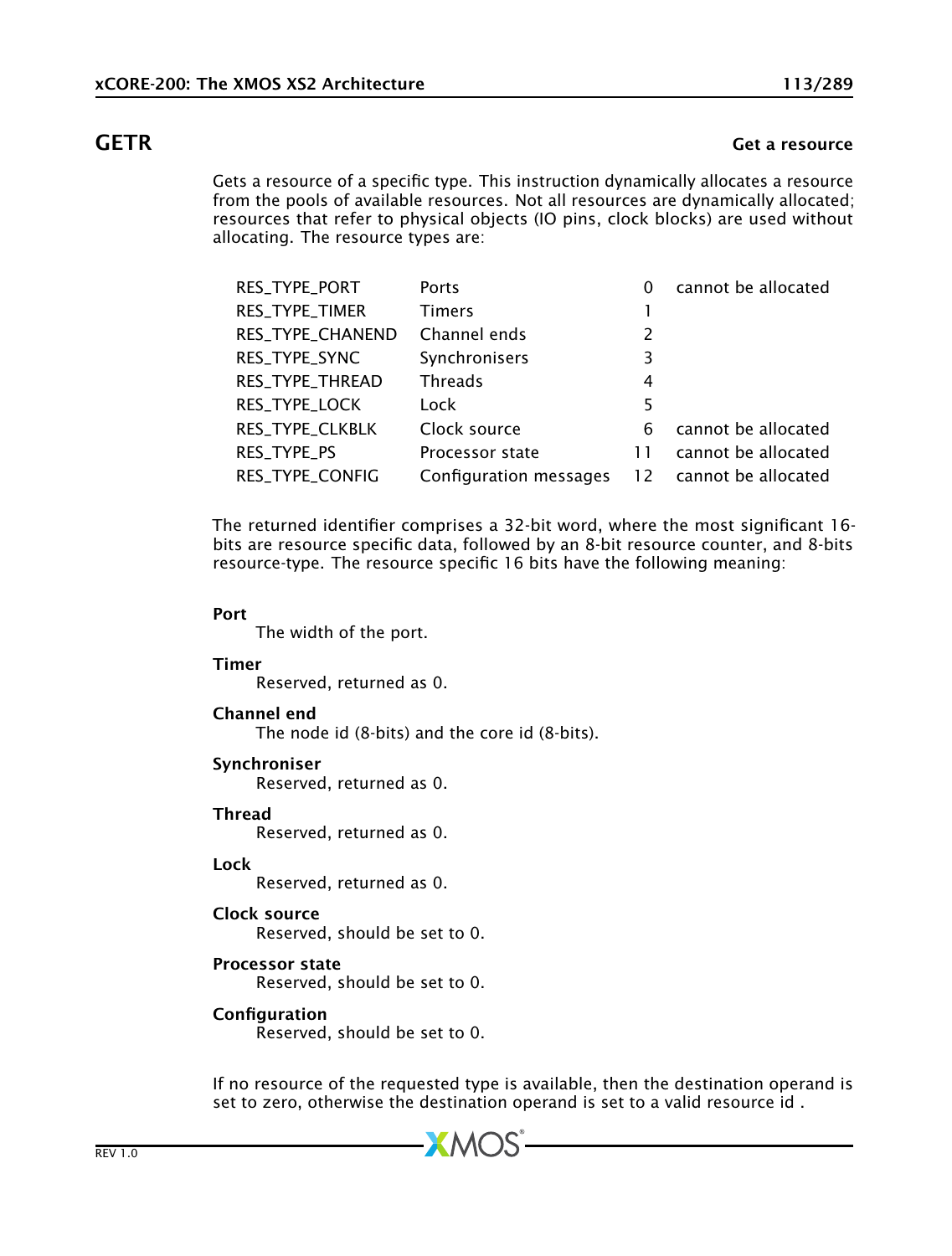If a channel end is allocated, a local channel end is returned. In order to connect to a remote channel end, a program normally receives a channel-end over an already connected channel, which is stored using [SETD.](#page-192-0) To connect the first remote channel, a channel-end identifier can be constructed (by concatenating a node id, core id, channel-end and the value '2').

When allocated, resources are freed using [FREER](#page-102-0) to allow them to be available for reallocation.

The instruction has two operands:

*op*1 *d* Operand register, one of r0... r11 *op*2 *u<sup>s</sup>* An integer in the range 0...11

Mnemonic and operands:

$$
GETR \hspace{1cm} d,u_s
$$

Operation:

$$
d \leftarrow \text{first } res \in setof(u_s): \neg inuse_{res}
$$
  
 
$$
inuse_d \leftarrow 1
$$

Encoding:

$$
rus \qquad \boxed{1\ 0\ 0\ 0\ 0} \qquad \cdots \qquad \boxed{|\,|0|\cdots|\cdots|}
$$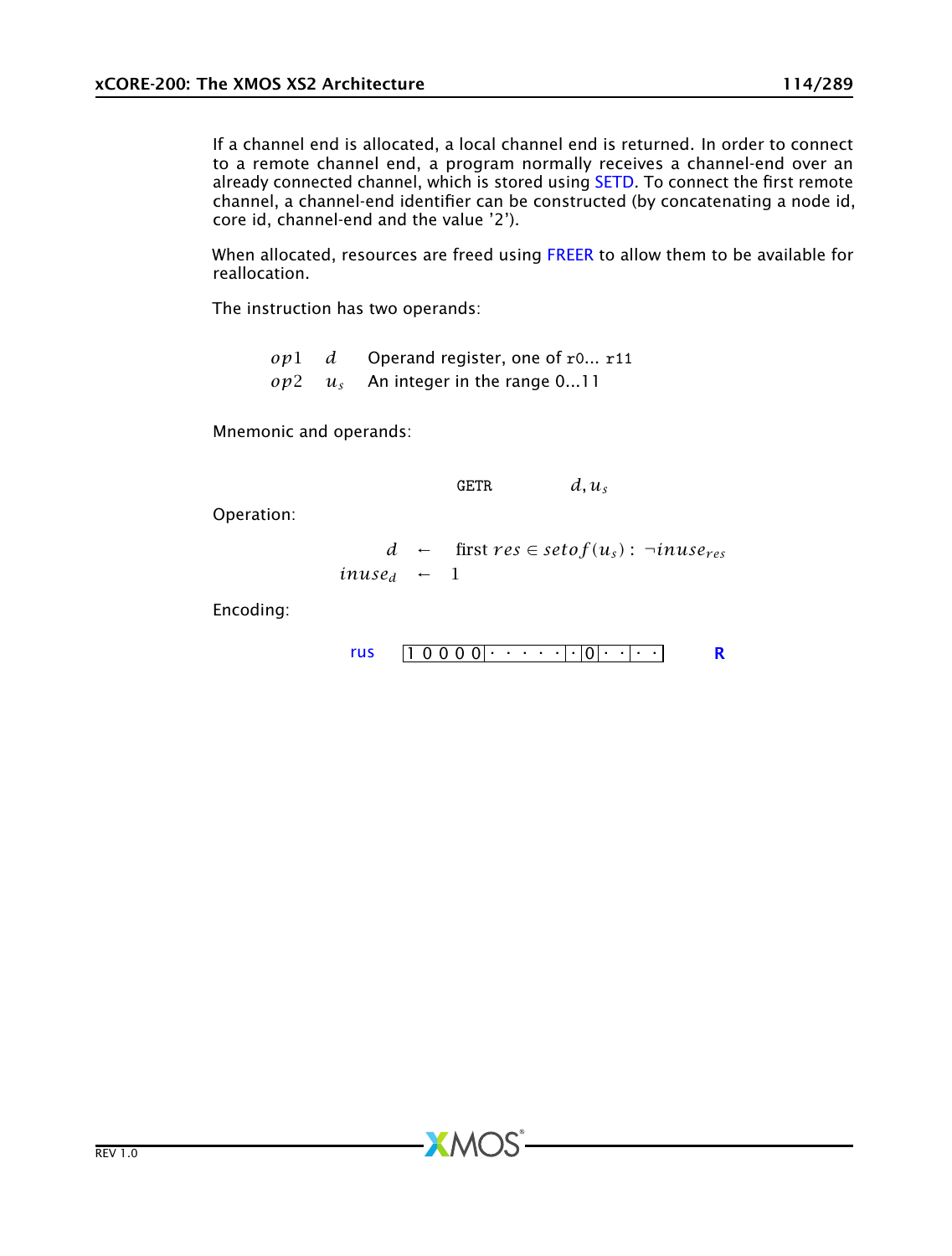### GETSR Get bits from SR

Get bits from the thread's Status Register. The mask supplied specifies which bits should be extracted.

[SETSR](#page-202-0) is used to set bits in the status register. The value of these bits are documented on the SETSR page.

The instruction has one operand:

*op*1 *u*<sub>16</sub> A 16-bit immediate in the range 0...65535. If  $u_{16} < 64$ , the instruction requires no prefix

Mnemonic and operands:

GETSR  $u_{16}$ 

Operation:

 $r11$  ← *sr*  $\wedge$ *bit*  $u_{16}$ 

Encoding:

0 1 1 1 1 1 1 1 0 0 . . . . . . [u6](#page-255-0) [M+R](#page-287-0)

or prefixed for long immediates:

| 71 L L L |  |  |  |            |  |  |  |  |
|----------|--|--|--|------------|--|--|--|--|
|          |  |  |  | 1111111100 |  |  |  |  |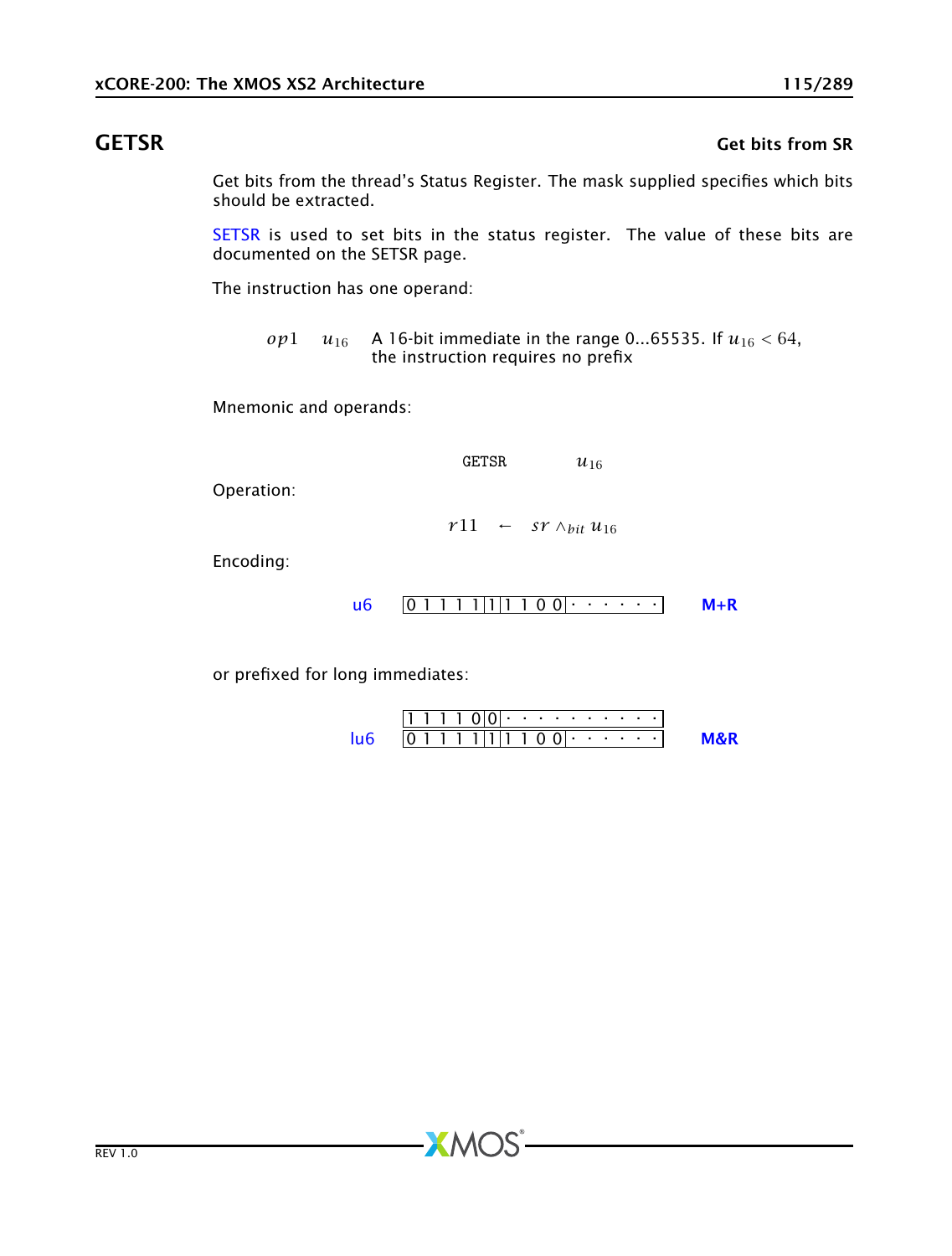## GETST Get a synchronised thread

Gets a new thread and binds it to a synchroniser. The synchroniser ID is passed as an operand to this instruction, and the destination register is set to the resulting thread ID. If no threads are available then the destination register is set to 0.

The thread is started on execution of [MSYNC](#page-168-0) by the master thread.

The instruction has two operands:

*op*1 *d* Operand register, one of r0... r11 *op*2 *r* Operand register, one of r0... r11

Mnemonic and operands:

GETST *d, r*

Operation:

 $d \leftarrow$  first *thread*  $\in$  *threads* :  $\neg$ *inuse<sub>thread</sub>*  $inuse<sub>d</sub> \leftarrow 1$ *spaused* ← *spaused* ∪ {*d*}  $slaves_r$  ←  $slaves_r \cup \{d\}$  $mstr_r$  ← *tid* 

Encoding:

0 0 0 0 0 . . . . . . 1 . . . . [2r](#page-259-0) [R](#page-286-0)

Conditions that raise an exception:

[ET\\_RESOURCE\\_DEP](#page-281-0) Resource illegally shared between threads [ET\\_ILLEGAL\\_RESOURCE](#page-276-0)  $r$  is not referring to a synchroniser that is in use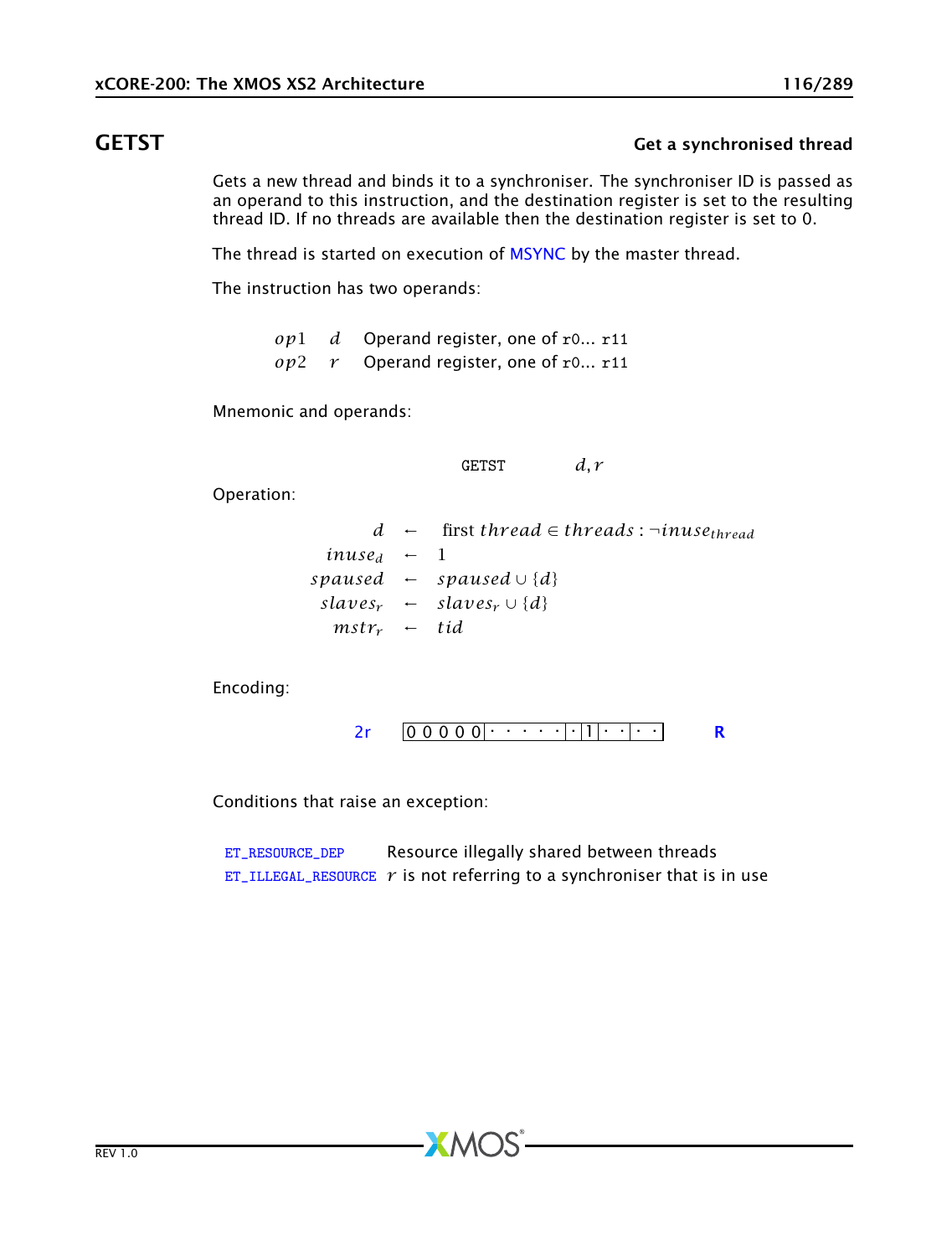### GETTIME Get the reference time

Gets the current value of the reference time and loads it into the specified register The instruction has one operand:

*op*1 *d* Operand register, one of r0... r11

Mnemonic and operands:

GETTIME *d*

Operation:

*d* ← reference-time

**XMOS** 

Encoding:

 $1 r \left[ 1 0 0 0 1 | 1 1 1 1 | 1 | 0 | \cdots \right]$  [M+R](#page-287-0)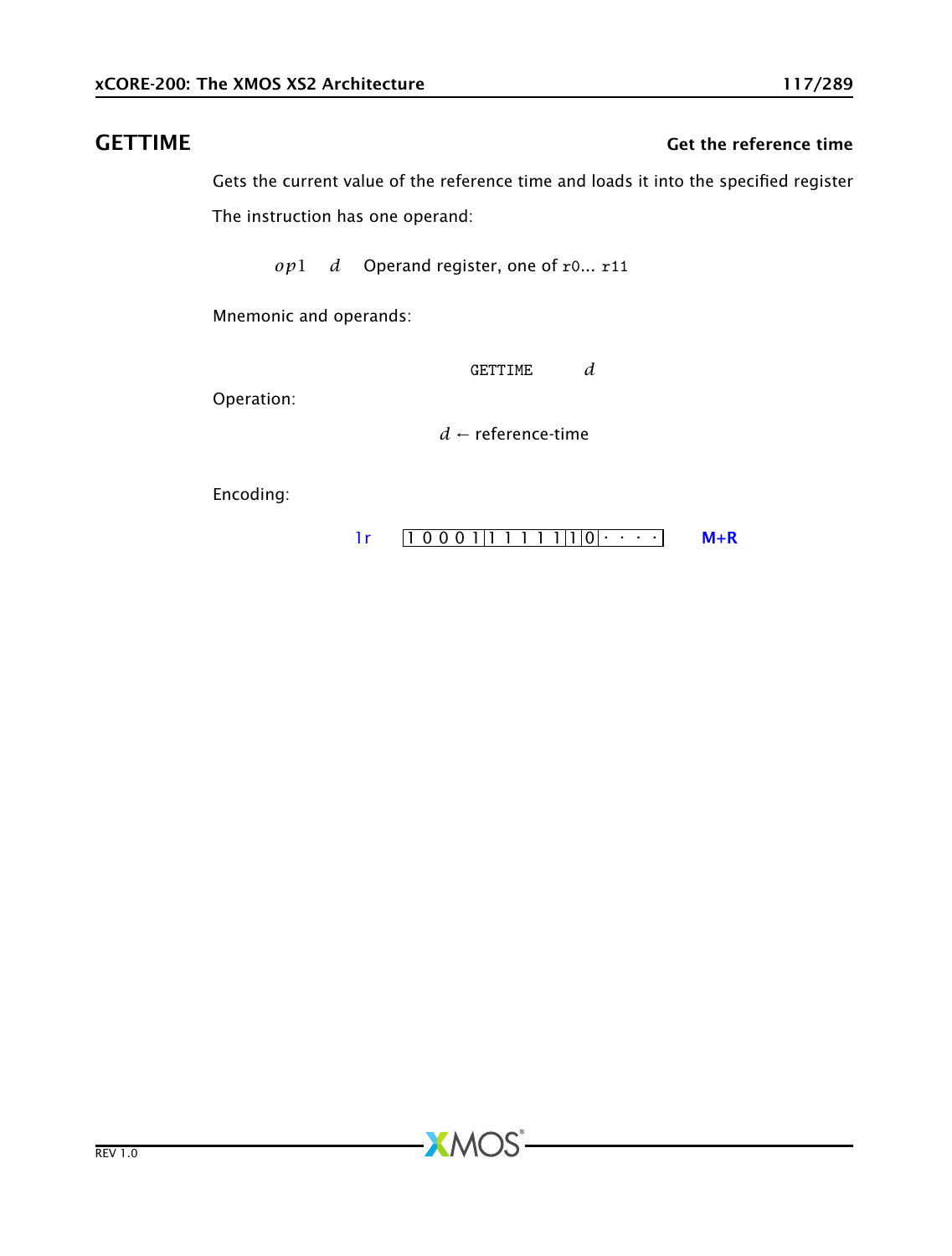## GETTS GETTS GET SALL CONTROLLER STATES AND THE STATE GET TO GET THE STATE OF STATES GET THE STATE OF STATES AND THE STATES OF STATES AND THE STATES OF STATES AND THE STATES OF STATES OF STATES AND THE STATES OF STATES AND

Gets the time stamp of a port. This is the value of the port timer at which the previous transfer between the Shift and Transfer registers for input or output occurred. The port timer counts ticks of the clock associated with this port, and returns a 16-bit value. In the case of a conditional input, this instruction should be executed between a [WAITEU](#page-242-0) and its associated [IN](#page-118-0) instruction; the value returned by GETTS will be the timestamp of the data that will be input using the IN instruction.

The instruction has two operands:

*op*1 *d* Operand register, one of r0... r11 *op*2 *r* Operand register, one of r0... r11

Mnemonic and operands:

GETTS *d, r*

Operation:

*d* ← *timestamp<sup>r</sup>*

Encoding:

$$
2r \qquad 0 \qquad 0 \qquad 1 \qquad 1 \qquad 1 \qquad \cdots \qquad \qquad \frac{|0| \qquad \cdots |0|}{r} \qquad \qquad R
$$

Conditions that raise an exception:

[ET\\_RESOURCE\\_DEP](#page-281-0) Resource illegally shared between threads [ET\\_ILLEGAL\\_RESOURCE](#page-276-0)  $r$  is not referring to a port, or the port is not in use.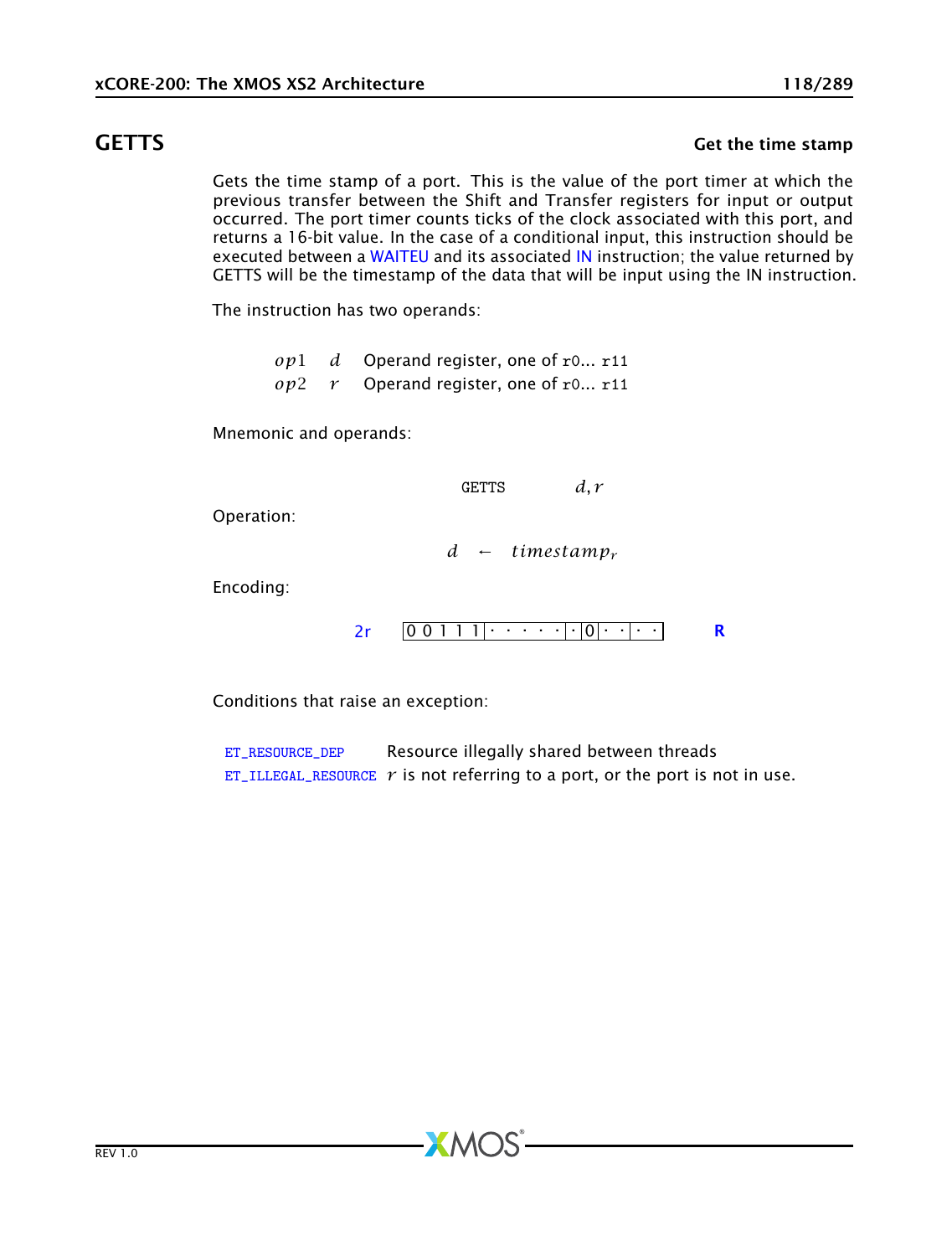### **IN** Input data

<span id="page-118-0"></span>Inputs data from a resource  $(r)$  into a destination register  $(d)$ . The precise effect depends on the resource type:

### Port

Read data from the port. If the port is buffered, a whole word of data is returned. If the port is unbuffered, the most significant bits of the data will be set to 0. The thread pauses if the data is not available.

### Timer

Reads the current time from the timer, or pauses until after a specific time returning that time.

### Channel end

Reads *Bpw* data tokens from the channel, and concatenate them to a single word of data. The bytes are assumed to be transmitted most significant byte first. The thread pauses if there are not enough data tokens available.

### Lock

Lock the resource. The instruction pauses if the lock has been taken by another thread, and is released when the out is released.

This instruction may pause.

The instruction has two operands:

*op*1 *d* Operand register, one of r0... r11 *op*2 *r* Operand register, one of r0... r11

Mnemonic and operands:

IN  $d, r$ 

Operation:

 $r \geq d$ 

Encoding:

1 0 1 1 0 . . . . . . 0 . . . . [2r](#page-259-0) [R](#page-286-0)

Conditions that raise an exception:

| ET RESOURCE DEP | Resource illegally shared between threads                                                                                 |
|-----------------|---------------------------------------------------------------------------------------------------------------------------|
|                 | $ET$ _ILLEGAL_RESOURCE $r$ is not a valid resource, not in use, or it does not support<br>IN.                             |
|                 | ET_ILLEGAL_RESOURCE $r$ is a channel end which contains a Control Token in the<br>first $Bpw$ tokens in its input buffer. |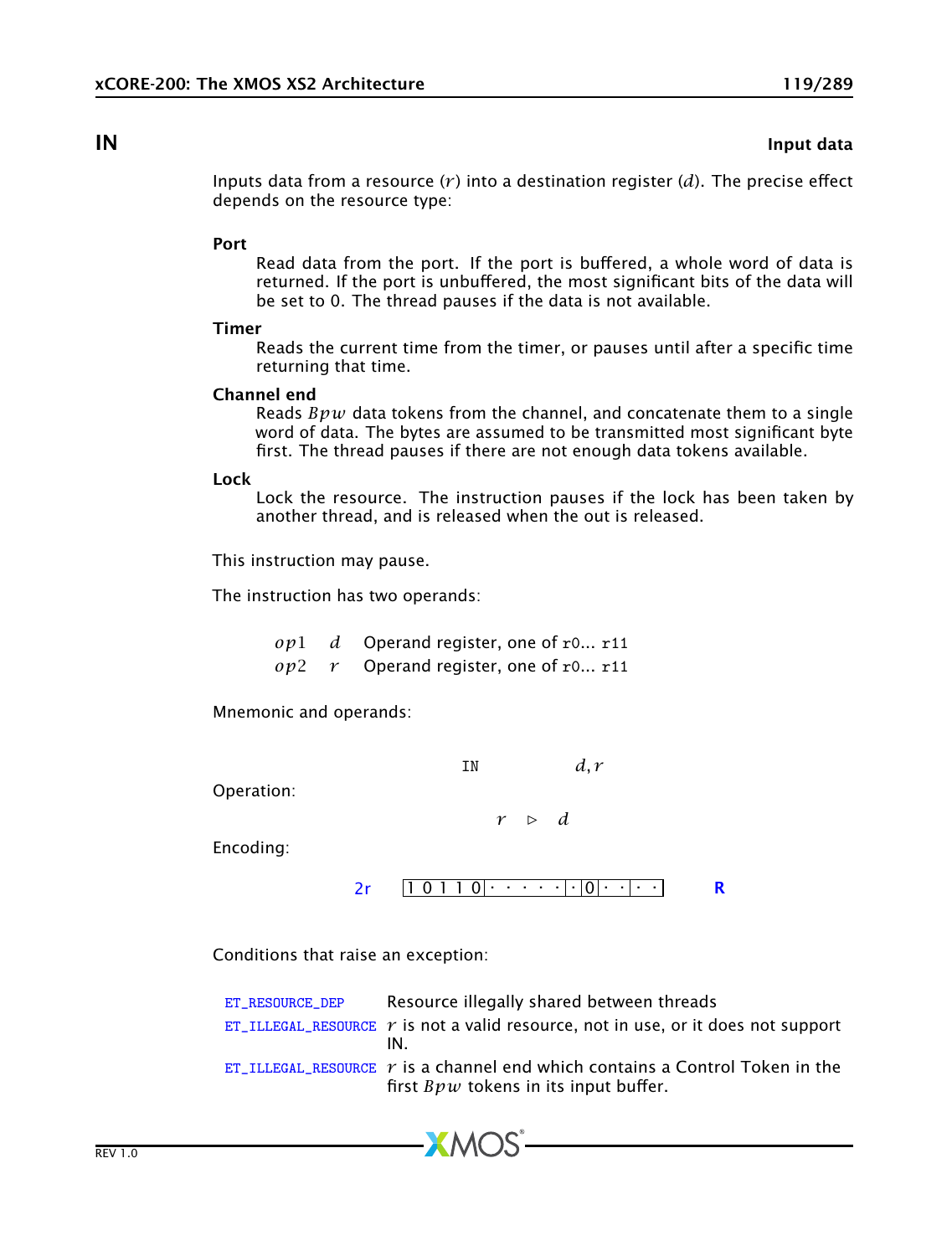# INCT **INCT** Input control tokens

If the next token on a channel is a control token, then this token is input to the destination register. If not, the instruction raises an exception.

This instruction pauses if the channel does not have a token of data available to input.

This instruction can be used together with [OUTCT](#page-175-0) in order to implement robust protocols on channels.

The instruction has two operands:

*op*1 *d* Operand register, one of r0... r11 *op*2 *r* Operand register, one of r0... r11

Mnemonic and operands:

INCT  $d, r$ 

Operation:

*if hasctoken(r ) then*  $r \triangleright d$ *else r aiseexception*

Encoding:

[2r](#page-259-0)  $[1 0 0 0 0 \cdot \cdot \cdot \cdot \cdot \cdot \cdot \cdot \cdot \cdot]$  [R](#page-286-0)

Conditions that raise an exception:

| ET RESOURCE DEP | Resource illegally shared between threads                                                                            |
|-----------------|----------------------------------------------------------------------------------------------------------------------|
|                 | $ET$ _ILLEGAL_RESOURCE $r$ is not pointing to a channel resource, or the resource is<br>not in use.                  |
|                 | ET ILLEGAL RESOURCE $\gamma$ is a channel end which contains a data token in the first<br>entry in its input buffer. |

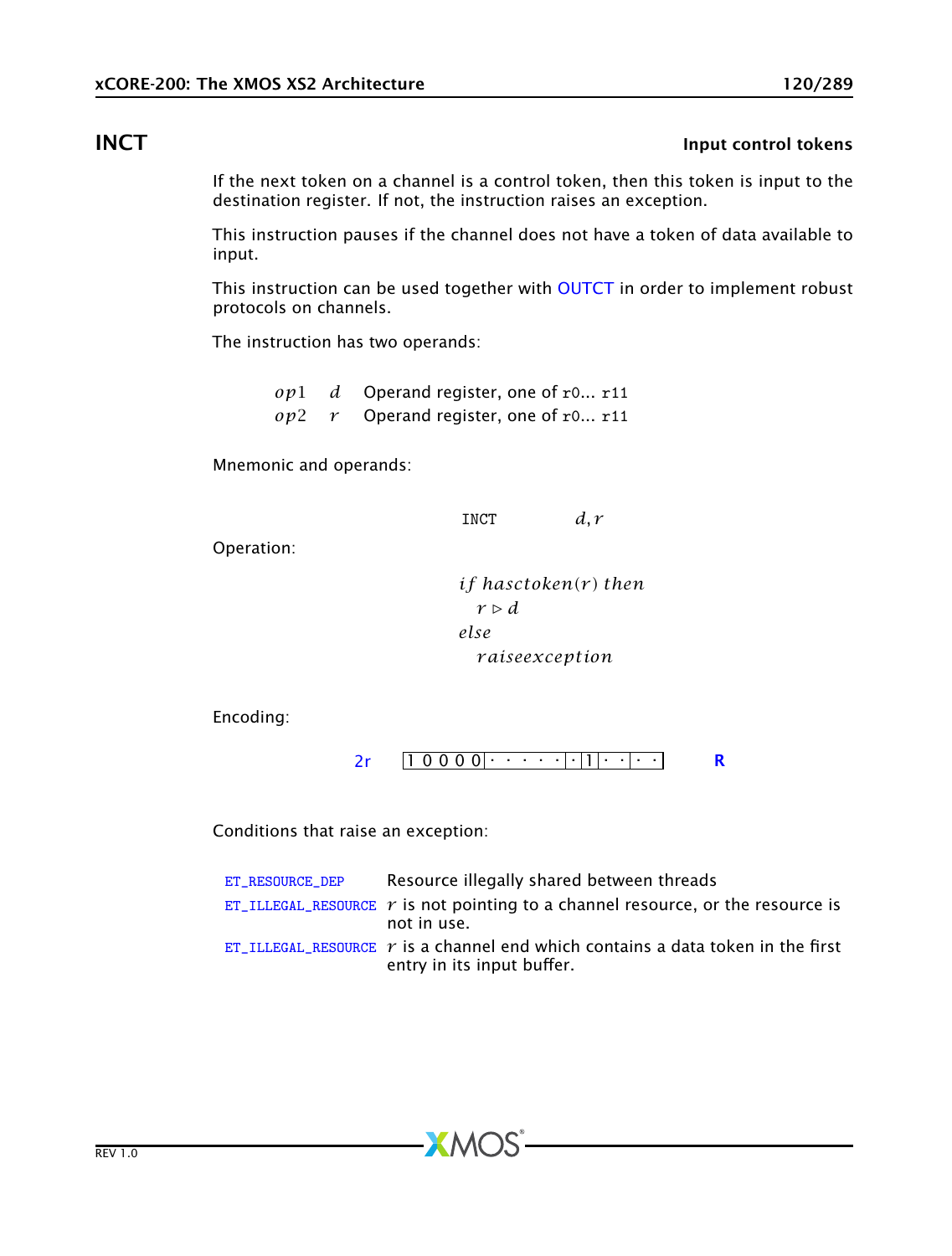## **INPW** Input a part word

Inputs an incomplete word that is stored in the input buffer of a port. Used in conjunction with [ENDIN.](#page-96-0) ENDIN is used to determine how many bits are left on the port, and this number is passed to INPW in order to read those remaining bits.

The instruction has three operands:

| ov1 d                     | Operand register, one of $r0$ r11                                               |
|---------------------------|---------------------------------------------------------------------------------|
| $op2 \rightharpoondown r$ | Operand register, one of $r0$ $r11$                                             |
|                           | $op3$ bit p A bit position; one of $bpw$ , 1, 2, 3, 4, 5, 6, 7, 8, 16,<br>24.32 |

Mnemonic and operands:

| <b>TNPW</b>                      |                  | d, r, bitp |
|----------------------------------|------------------|------------|
| $shiftcount_r$ $\leftarrow$ bitp |                  |            |
|                                  | $\triangleright$ | d          |

Encoding:

Operation:

|                                                 |  |  |  |  |  |  |  | ن باب بلب بلب ب ب ب بل1 1 1 1 1 ب |  |
|-------------------------------------------------|--|--|--|--|--|--|--|-----------------------------------|--|
| $ 2rus$     0 0 1 0   1 1 1 1   1   0   1 1 1 0 |  |  |  |  |  |  |  |                                   |  |

Conditions that raise an exception:

| ET RESOURCE DEP | Resource illegally shared between threads                                                                                                                               |
|-----------------|-------------------------------------------------------------------------------------------------------------------------------------------------------------------------|
|                 | ET_ILLEGAL_RESOURCE $r$ is not pointing to a port resource, or the resource is not<br>in use, or $bitp$ is an unsupported width, or the port is not<br>in BUFFERS mode. |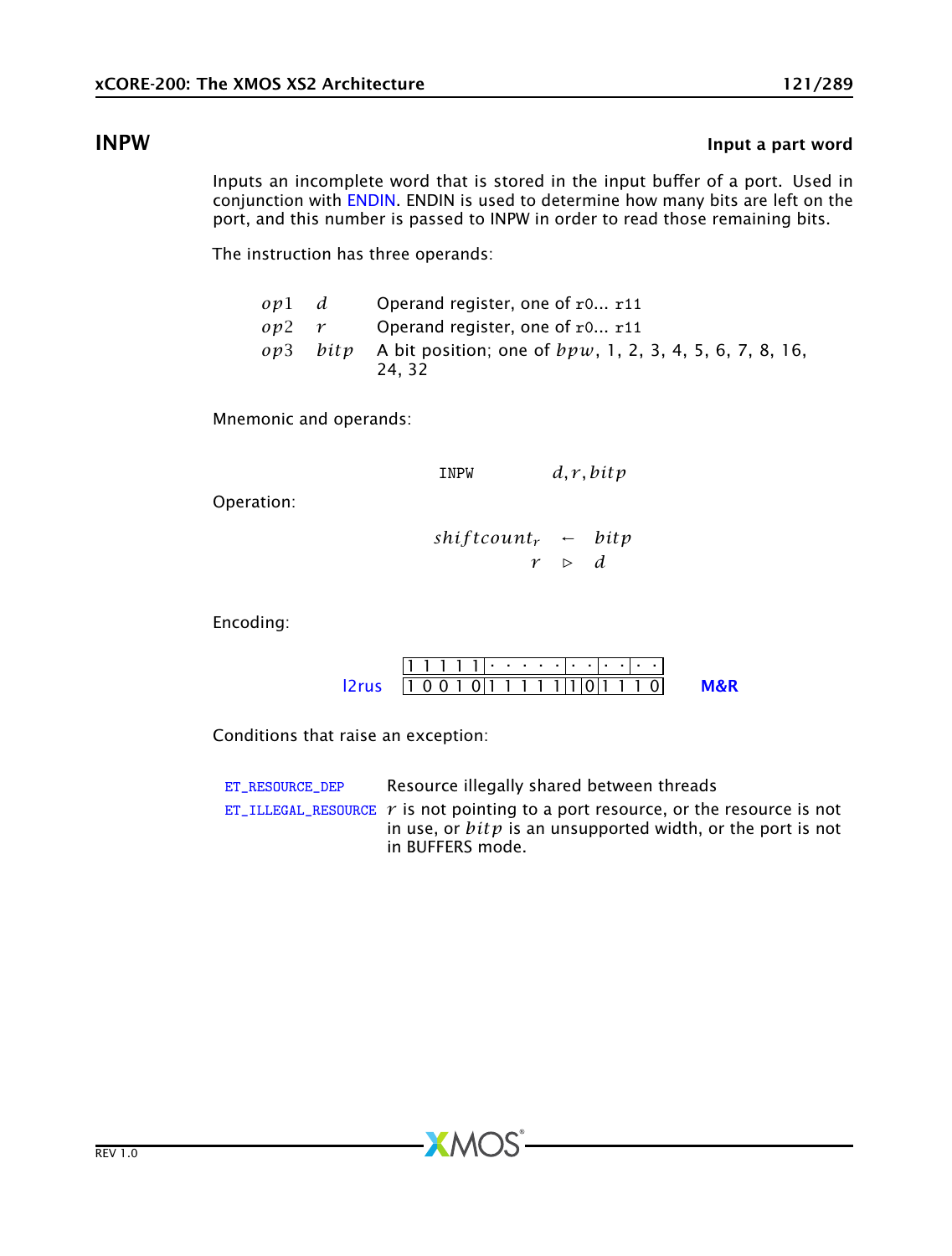# **INSHR** Input and shift right

Inputs a value from a port, and shifts the data read into the most significant bits of the destination register. The bottom *port-width* bits of the destination register are lost.

The instruction has two operands:

*op*1 *d* Operand register, one of r0... r11 *op*2 *r* Operand register, one of r0... r11

Mnemonic and operands:

INSHR *d, r*

Operation:

 $r \rightarrow x$ *d* ←  $x: d[bpw − 1...portwidth<sub>r</sub>]$ 

Encoding:

$$
2r \qquad \boxed{1 \ 0 \ 1 \ 1 \ 0} \cdot \cdot \cdot \cdot \cdot \cdot \cdot \cdot \cdot \cdot \cdot \cdot \cdot \cdot \cdot \qquad \mathbf{R}
$$

Conditions that raise an exception:

| ET RESOURCE DEP | Resource illegally shared between threads                                             |
|-----------------|---------------------------------------------------------------------------------------|
|                 | $ET$ _ILLEGAL_RESOURCE $r$ is not pointing to a port resource, or the resource is not |
|                 | in use.                                                                               |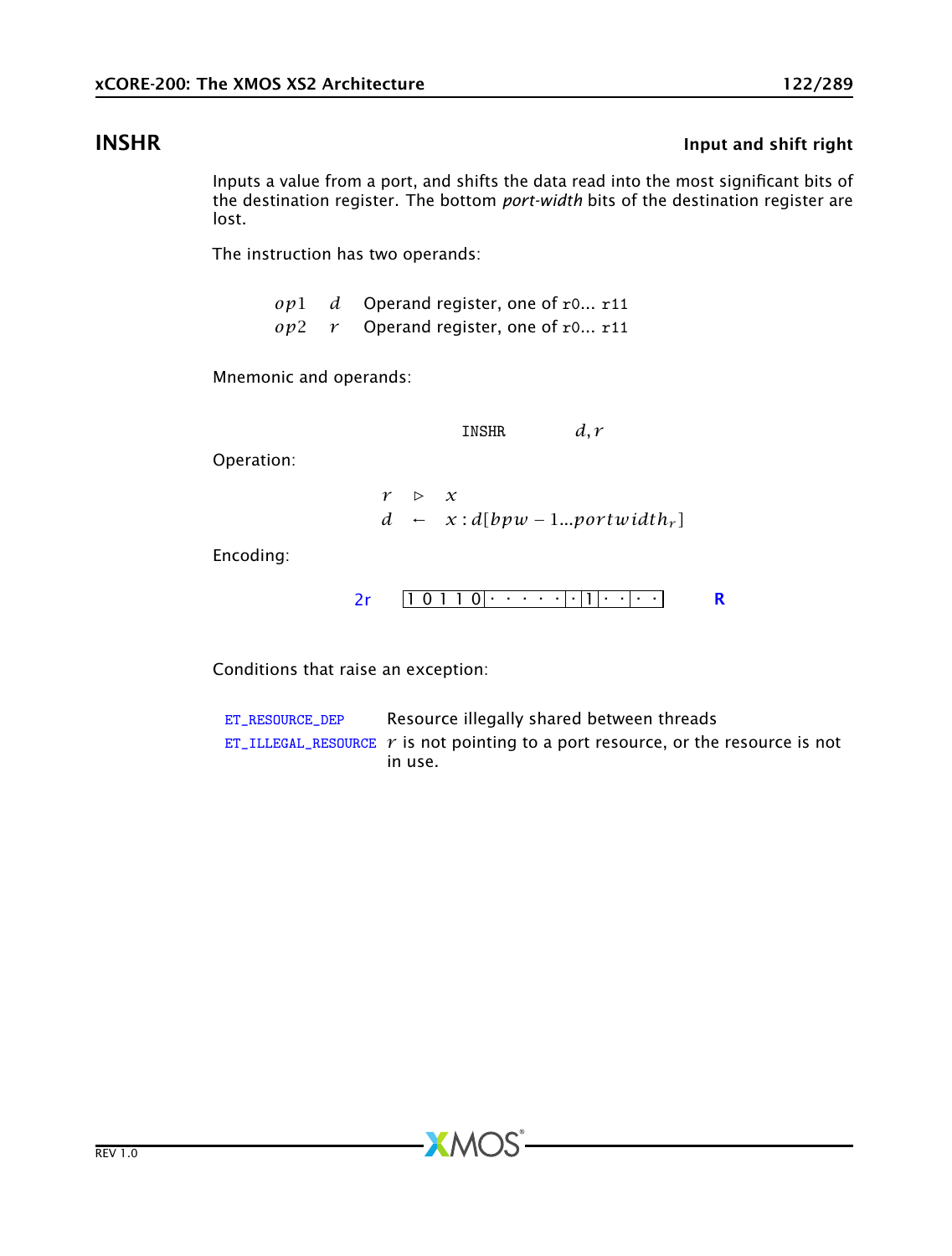# **INT** INT **INT**

If the next token on a channel is a data token, then this token is input into the destination register. If not, the instruction raises an exception.

This instruction pauses if the channel does not have a token of data available to input.

The instruction has two operands:

*op*1 *d* Operand register, one of r0... r11 *op*2 *r* Operand register, one of r0... r11

Mnemonic and operands:

INT  $d, r$ 

Operation:

*if hasctoken(r ) then r aiseexception else*  $r \triangleright d$ 

Encoding:

$$
2r \qquad \boxed{1\ 0\ 0\ 0\ 1} \qquad \cdots \qquad \boxed{|\,|1|\cdots|\cdots|}
$$

Conditions that raise an exception:

| ET RESOURCE DEP | Resource illegally shared between threads                                                             |
|-----------------|-------------------------------------------------------------------------------------------------------|
|                 | ET_ILLEGAL_RESOURCE $\gamma$ is not pointing to a channel resource, or the resource is<br>not in use. |
|                 | ET_ILLEGAL_RESOURCE $\gamma$ contains a control token in the first entry in its input<br>buffer.      |

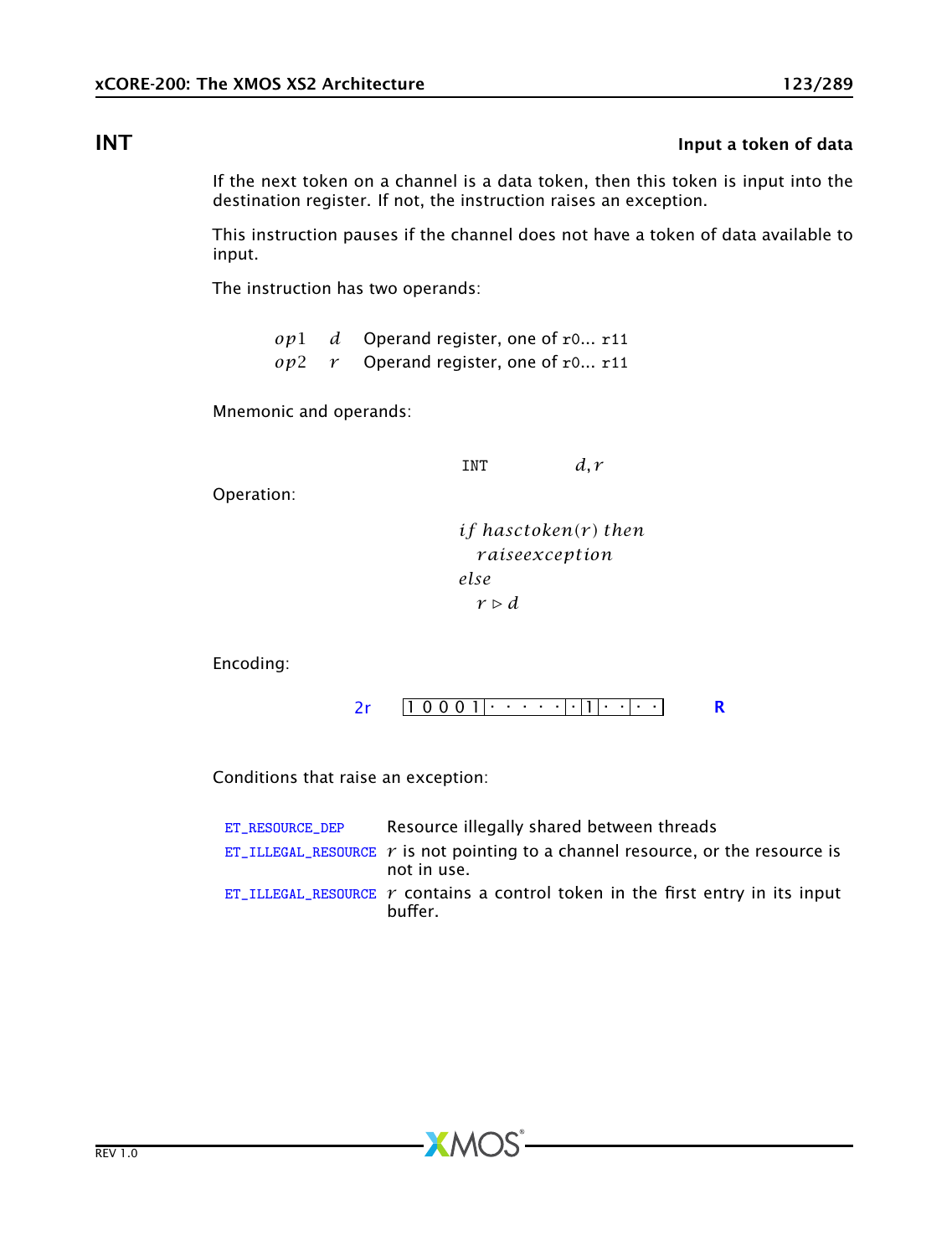### KCALL EXAMPLE RESERVE TO A SERVE THE RESERVE TO A SERVE THE RESERVE TO A SERVE THE RESERVE TO A SERVE THE RESERVE TO A SERVE THE RESERVE TO A SERVE THE RESERVE TO A SERVE THE RESERVE TO A SERVE THE RESERVE TO A SERVE THE R

Performs a kernel call. The program counter, status register and exception data are stored in save-registers *spc*, *ssr* , and *sed*and the program continues at the kernel entry point. Similar to exceptions, the program counter that is saved on KCALL is the program counter of this instruction - hence an kernel call handler using KRET has to adjust *spc*prior to returning.

The instruction has one operand:

*op*1 *s* Operand register, one of r0... r11

Mnemonic and operands:

Operation:

 $spc \leftarrow pc$  $ssr \leftarrow sr$ *et* ← *ET*\_*KCALL sed* ← *ed*  $ed \leftarrow s$  $pc \leftarrow \text{kep} + 64$  $sr[ink]$  ← 1  $sr[ieble] \leftarrow 0$  $sr[eeble] \leftarrow 0$ 

KCALL *s*

Encoding:

 $1r$   $[0 1 0 0 0 1 1 1 1 1 1 1 0$   $\cdots$  [M](#page-285-0)

 $X$ M $(S)$ 

Conditions that raise an exception:

[ET\\_KCALL](#page-282-0) Kernel call.

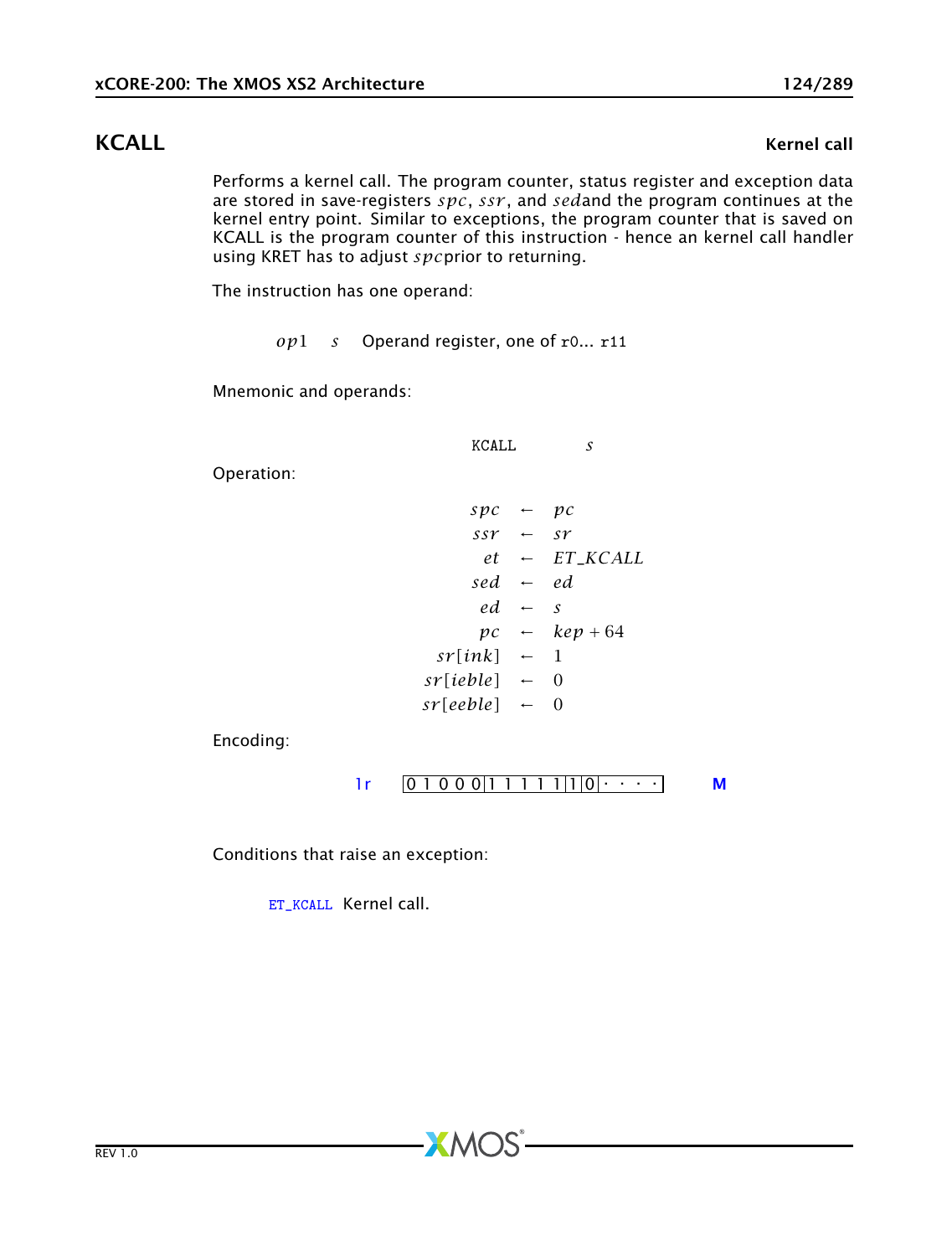## KCALLI KALLI KERNEL CALLI IMMEDIATE SUN SERVER AT A SERVER AND METALLI IMMEDIATE SUN SERVER AT A SERVER AND ME

Performs a kernel call. The program counter, status register and exception data are stored in save-registers *spc*, *ssr* , and *sed*and the program continues at the kernel entry point. Similar to exceptions, the program counter that is saved on KCALL is the program counter of this instruction - hence an kernel call handler using KRET has to adjust *spc*prior to returning.

The instruction has one operand:

*op*1 *u*<sub>16</sub> A 16-bit immediate in the range 0...65535. If  $u_{16} < 64$ , the instruction requires no prefix

Mnemonic and operands:

KCALLI  $u_{16}$  $spec \leftarrow pc$  $ssr \leftarrow sr$  $et$  ← *ET KCALL sed* ← *ed ed* ← *u*<sup>16</sup> *pc* ← *kep* + 64  $sr[ink]$  ← 1  $sr[ieble] \leftarrow 0$  $sr[eeble] \leftarrow 0$ 

Encoding:

Operation:

$$
\mathsf{u6} \quad \boxed{0\ 1\ 1\ 1\ 0} \boxed{0\ 1\ 1\ 1\ 1\ 1} \cdot \cdot \cdot \cdot \cdot \cdot \cdot \cdot \mathsf{M}
$$

or prefixed for long immediates:

|  | .    |  |  |  | . |  |  |  |  |
|--|------|--|--|--|---|--|--|--|--|
|  | 1111 |  |  |  |   |  |  |  |  |

 $XMOS$ 

Conditions that raise an exception:

[ET\\_KCALL](#page-282-0) Kernel call.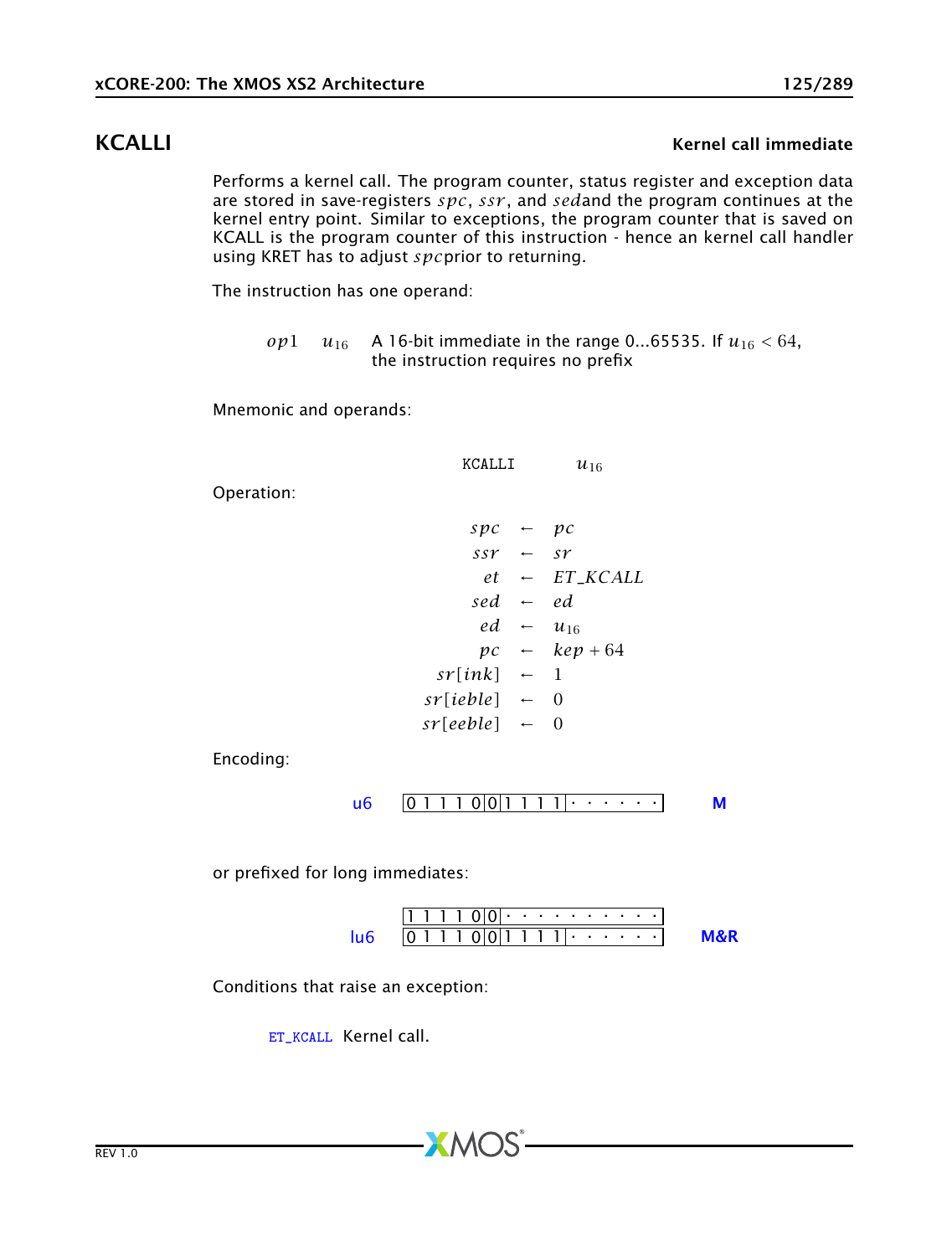### KENTSP Switch to kernel stack the switch to kernel stack

<span id="page-125-0"></span>Saves the stack pointer on the kernel stack, then sets the stack pointer to the kernel stack.

[KRESTSP](#page-126-0) is used to use the restore the original stack pointer from the kernel stack.

The instruction has one operand:

*op*1 *u*<sub>16</sub> A 16-bit immediate in the range 0...65535. If  $u_{16} < 64$ , the instruction requires no prefix

Mnemonic and operands:

$$
KEY 16
$$

Operation:

$$
mem[ksp] \leftarrow sp
$$
  
sp \leftarrow ksp - n \times Bpw

Encoding:

$$
\mathsf{u6} \quad \boxed{0 \; 1 \; 1 \; 1 \; 1 \; 0 \; 1 \; 1 \; 1 \; 0 \; \cdots \; \cdots} \qquad \mathsf{M}
$$

or prefixed for long immediates:

1 1 1 1 0 0 . . . . . . . . . . 0 1 1 1 1 0 1 1 1 0 . . . . . . [lu6](#page-256-0) [M&R](#page-288-1)

Conditions that raise an exception:

[ET\\_LOAD\\_STORE](#page-277-0) Register *ksp*points to an unaligned address, or does not point to a valid memory location.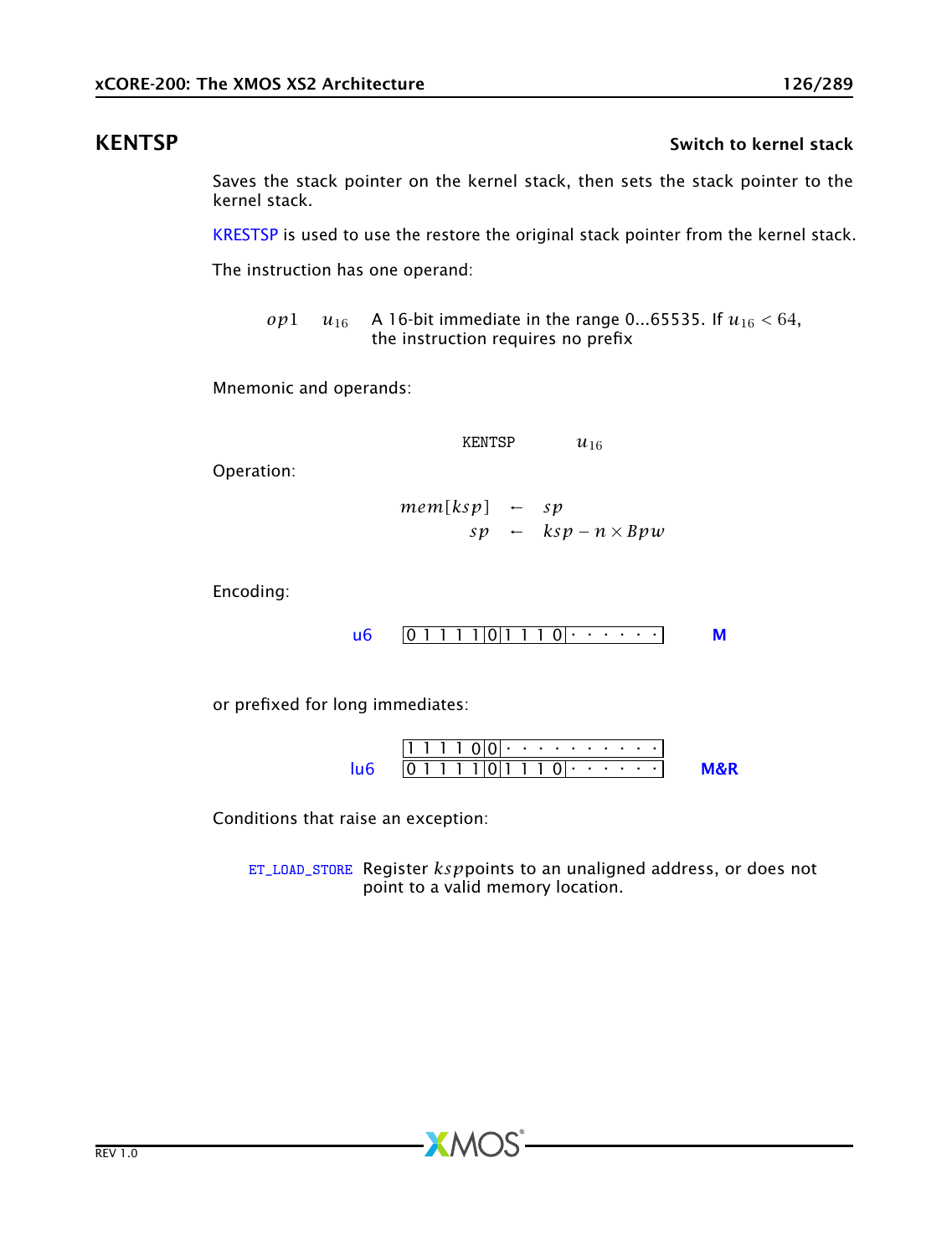### KRESTSP **Restore stack pointer from kernel stack**

<span id="page-126-0"></span>Restores the stack pointer from the address saved on entry to the kernel by [KENTSP.](#page-125-0) This instruction is also used to initialise the kernel-stack-pointer.

[KENTSP](#page-125-0) is used to save the stack pointer on entry to the kernel.

The instruction has one operand:

 $op1 \quad u_{16}$  A 16-bit mask

Mnemonic and operands:

KRESTSP *u*<sup>16</sup>

Operation:

 $ksp \leftarrow sp + n \times Bpw$  $sp \leftarrow \textit{mem}$ [ $ksp$ ]

Encoding:

1 1 1 1 0 0 . . . . . . . . . . 0 1 1 1 1 0 1 1 1 1 . . . . . . [lu6](#page-256-0) [M&R](#page-288-1)

Conditions that raise an exception:

[ET\\_LOAD\\_STORE](#page-277-0) The indexed address points to an unaligned address, or the indexed address does not point to a valid memory location.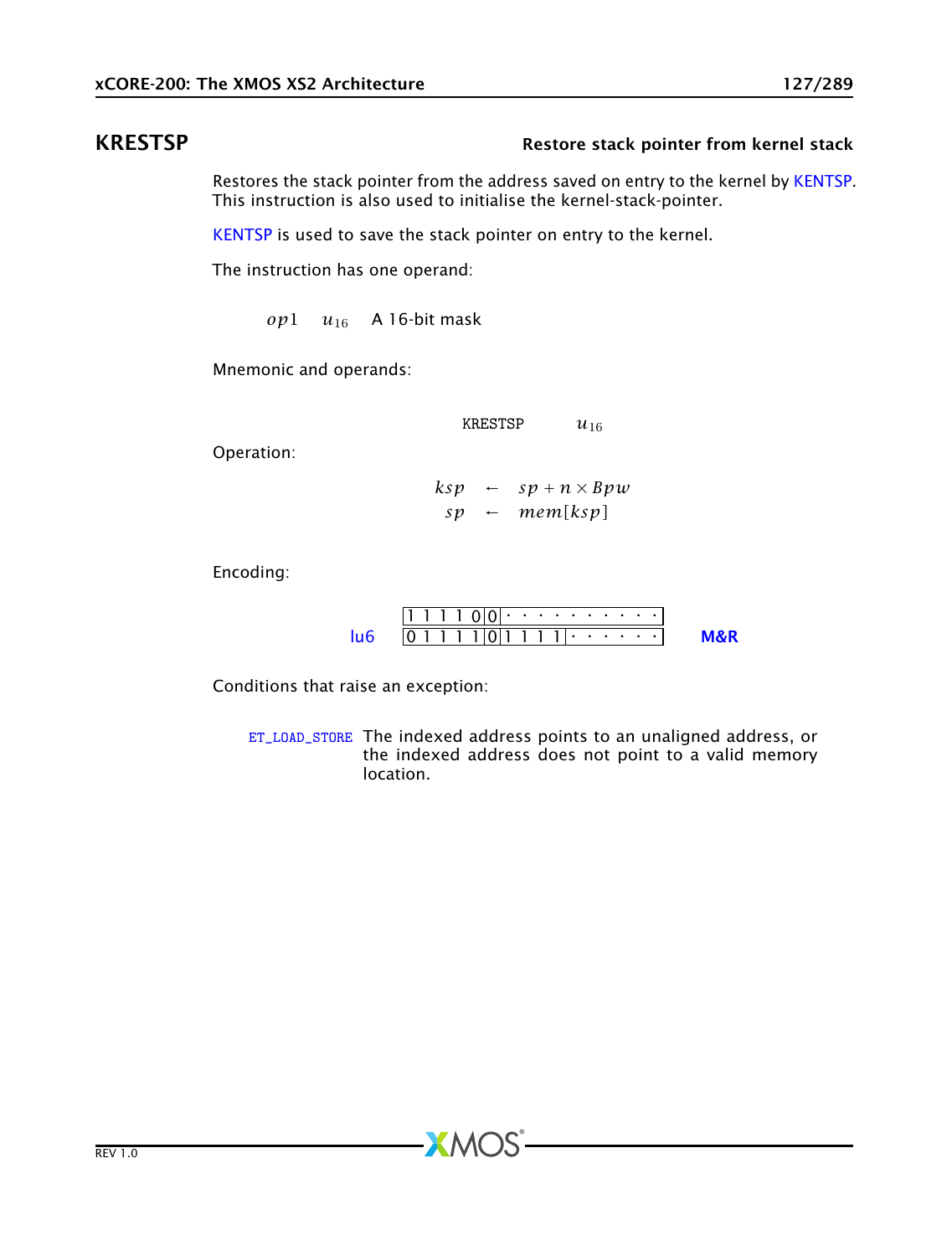# KRET Kernel Return

Returns from the kernel after an interrupt, kernel call, or exception.

KRET

The instruction has no operands.

Mnemonic and operands:

Operation:

| $\mathfrak{p}$ $\mathfrak{c}$ | $\overline{\phantom{m}}$ | spc |
|-------------------------------|--------------------------|-----|
| sr                            | $\leftarrow$             | SSY |
| ed.                           | $\leftarrow$             | sed |

Encoding:

|     |  |  |  |  |  |  |  | 1111111111111011100    |                |
|-----|--|--|--|--|--|--|--|------------------------|----------------|
| 10r |  |  |  |  |  |  |  | $ 00000111111 0 1100 $ | <b>M&amp;R</b> |

Conditions that raise an exception:

[ET\\_ILLEGAL\\_PC](#page-274-0) The register *spc*was not 16-bit aligned or did not point to a valid memory location.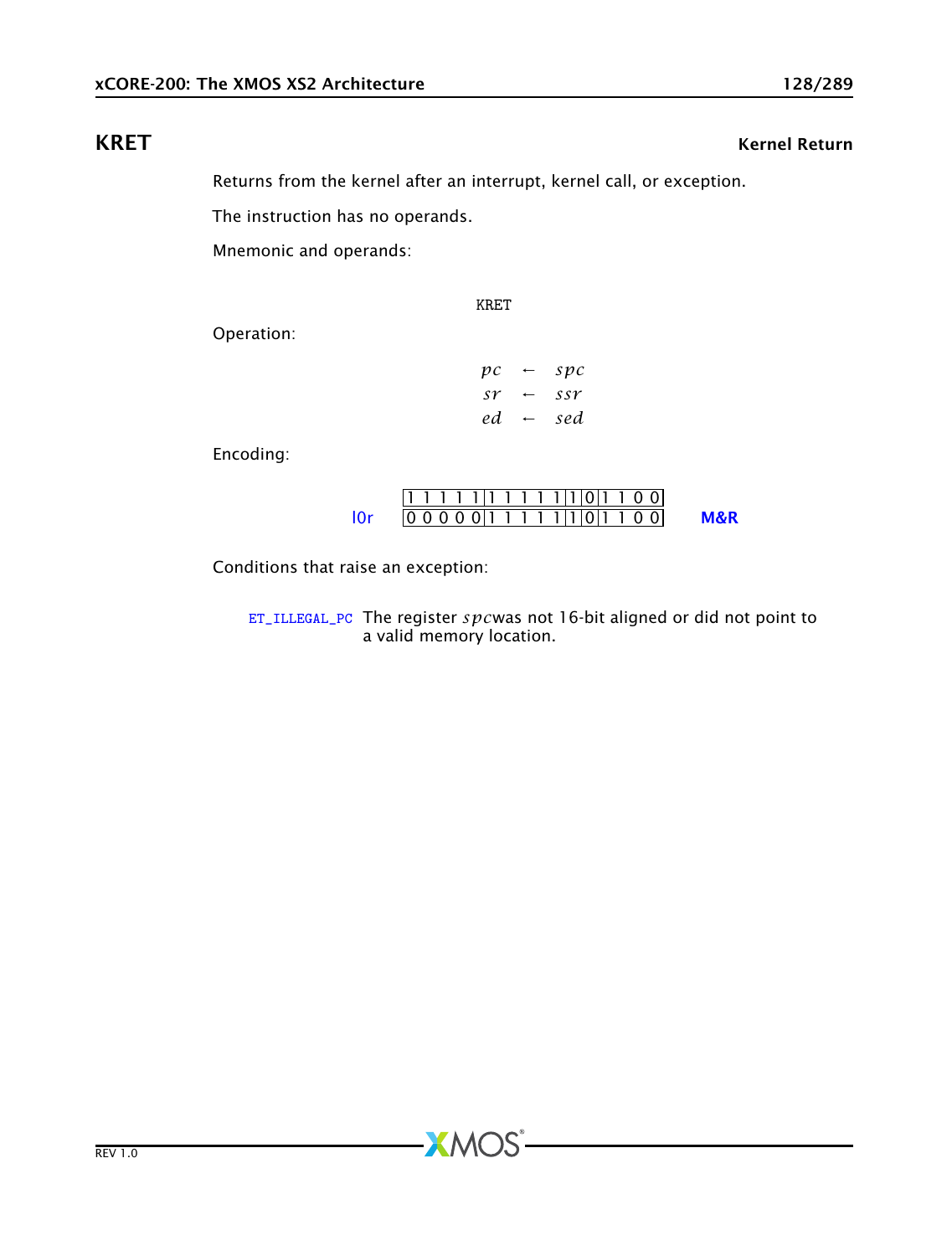## LADD Long unsigned add with carry

Adds two unsigned integers and a carry, and produces both the unsigned result and the possible carry. For this purpose, the instruction has five operands, two registers that contain the numbers to be added ( $x$  and  $y$ ); the carry which is stored in the last bit of a third source operand  $(v)$ ; one destination register which is used to store the carry (*e*), and a destination register for the sum (*d*).

The instruction has five operands:

- *op*1 *d* Operand register, one of r0... r11
- *op*4 *e* Operand register, one of r0... r11
- *op*2 *x* Operand register, one of r0... r11
- $op3 \quad y$  Operand register, one of r0... r11
- *op*5 *v* Operand register, one of r0... r11

Mnemonic and operands:

$$
LADD \qquad d, e, x, y, v
$$

Operation:

$$
d \leftarrow r[bpw - 1...0]
$$
  
\n
$$
e \leftarrow r[bpw]
$$
  
\nwhere  $r \leftarrow x + y + v[0]$ 

Encoding:

1 1 1 1 1 . . . . . . . . . . . 0 0 0 0 0 . . . . . . 1 . . . . [l5r](#page-270-0) [M&R](#page-288-1)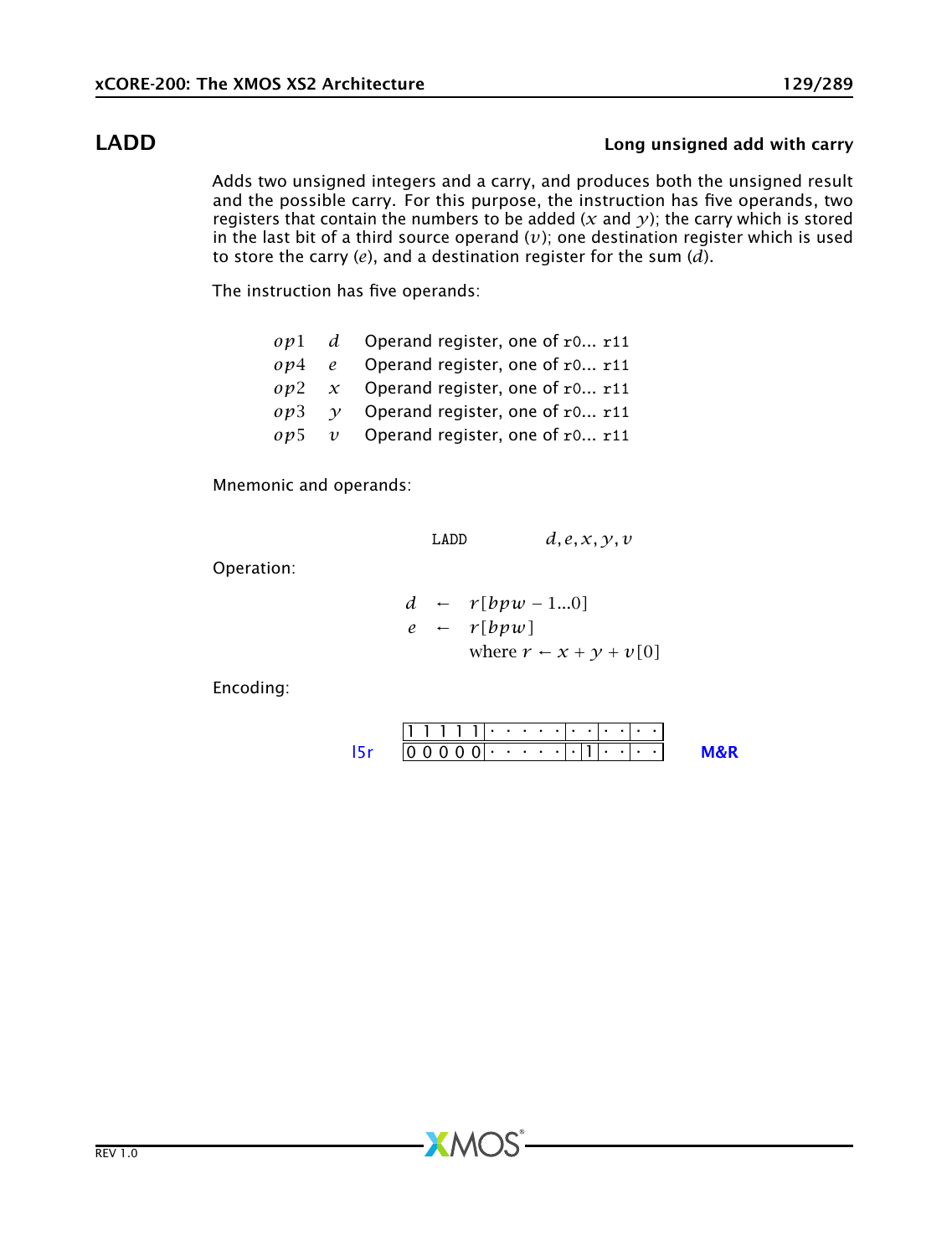## LD8U Load unsigned 8 bits

Loads an unsigned 8-bit value from memory. The address is computed using a base address (*b*) and index (*i*).

The instruction has three operands:

|  | $op1$ d Operand register, one of r0 r11        |
|--|------------------------------------------------|
|  | $op2$ b Operand register, one of r0 r11        |
|  | $op3$ <i>i</i> Operand register, one of r0 r11 |

Mnemonic and operands:

LD8U *d, b, i*

Operation:

$$
d - 0: ...: 0: word[bnum + 7...bnum]
$$
  
where  $ea - b + i$   
 $bytenum - ea mod Bpw$   
 $bnum - 8 \times bytenum$   
 $word - mem[ea - bytenum]$ 

Encoding:



Conditions that raise an exception:

[ET\\_LOAD\\_STORE](#page-277-0) The indexed address does not point to a valid memory location.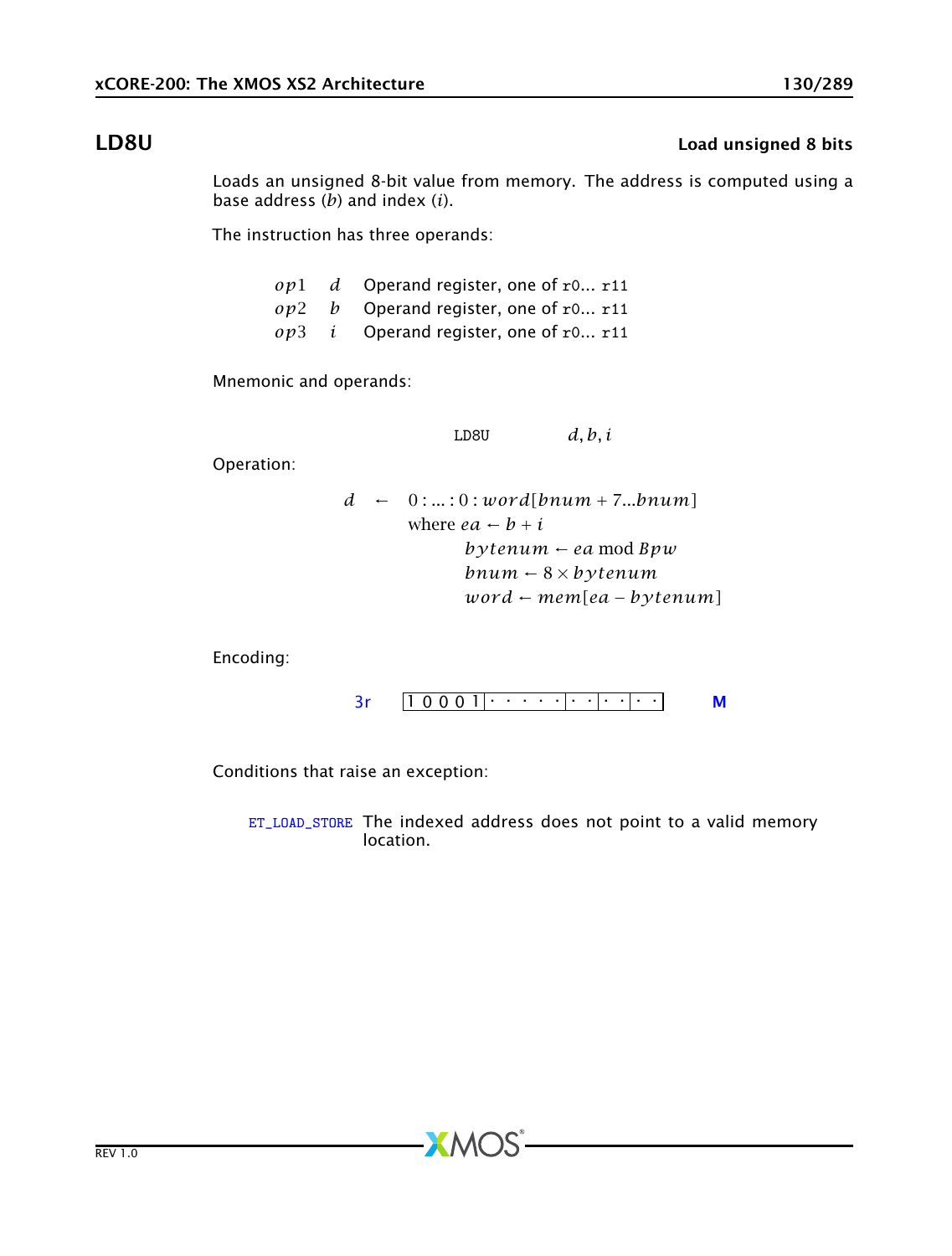## LD16S Load signed 16 bits

Loads a signed 16-bit integer from memory extending the sign into the whole word. The address is computed using a base address (*b*) and index (*i*). The base address should be word-aligned.

The instruction has three operands:

*op*1 *d* Operand register, one of r0... r11 *op*2 *b* Operand register, one of r0... r11 *op*3 *i* Operand register, one of r0... r11

Mnemonic and operands:

LD16S *d, b, i*

Operation:

|  | $d \leftarrow word[bnum + 15] :  : word[bnum + 15] : word[bnum + 15bnum]$ |
|--|---------------------------------------------------------------------------|
|  | where $ea \leftarrow b + i \times 2$                                      |
|  | $b$ v tenum $\leftarrow$ ea mod Bpw                                       |
|  | bnum $-16 \times (b \nu tenum \div 2)$                                    |
|  | $word \leftarrow mem[ea - bytenum]$                                       |

Encoding:

[3r](#page-249-0) 1 0 0 0 0 . . . . . . . . . . . [M](#page-285-0)

Conditions that raise an exception:

[ET\\_LOAD\\_STORE](#page-277-0) *b* is not 16-bit aligned (unaligned load), or does not point to a valid memory location.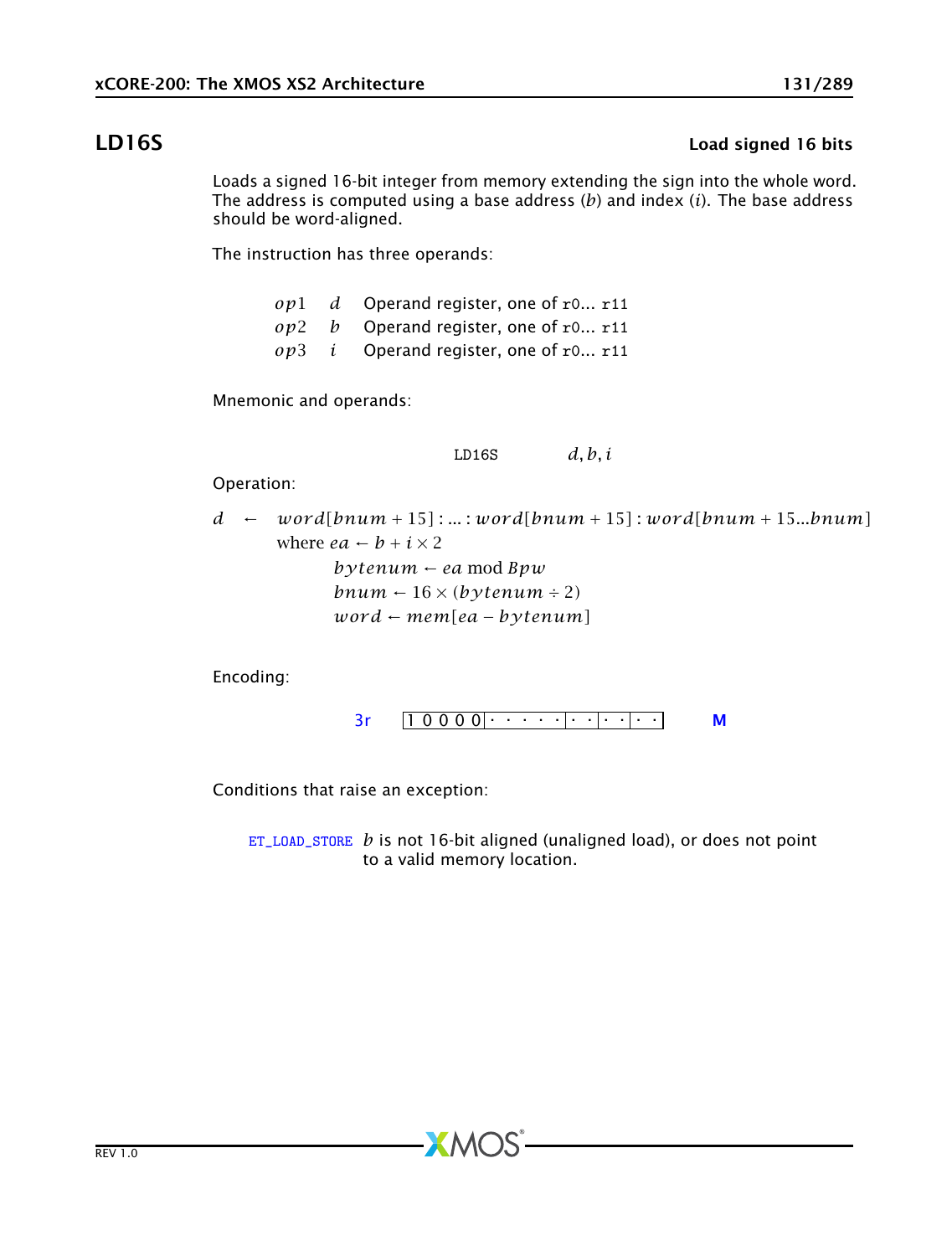# LDA16B Subtract from 16-bit address

Load effective address for a 16-bit value based on a base-address (*b*) and an index (*i*)

The instruction has three operands:

|  | $op1$ d Operand register, one of r0 r11        |
|--|------------------------------------------------|
|  | $op2$ b Operand register, one of r0 r11        |
|  | $op3$ <i>i</i> Operand register, one of r0 r11 |

Mnemonic and operands:

LDA16B *d, b, i*

Operation:

*d* ←  $b - i \times 2$ 

Encoding:

| 10 0 1 1 0 1 1 1 1 1 1 1 1 0 1 1 0 0 1 |  |  |  |  |  |  |  |  |
|----------------------------------------|--|--|--|--|--|--|--|--|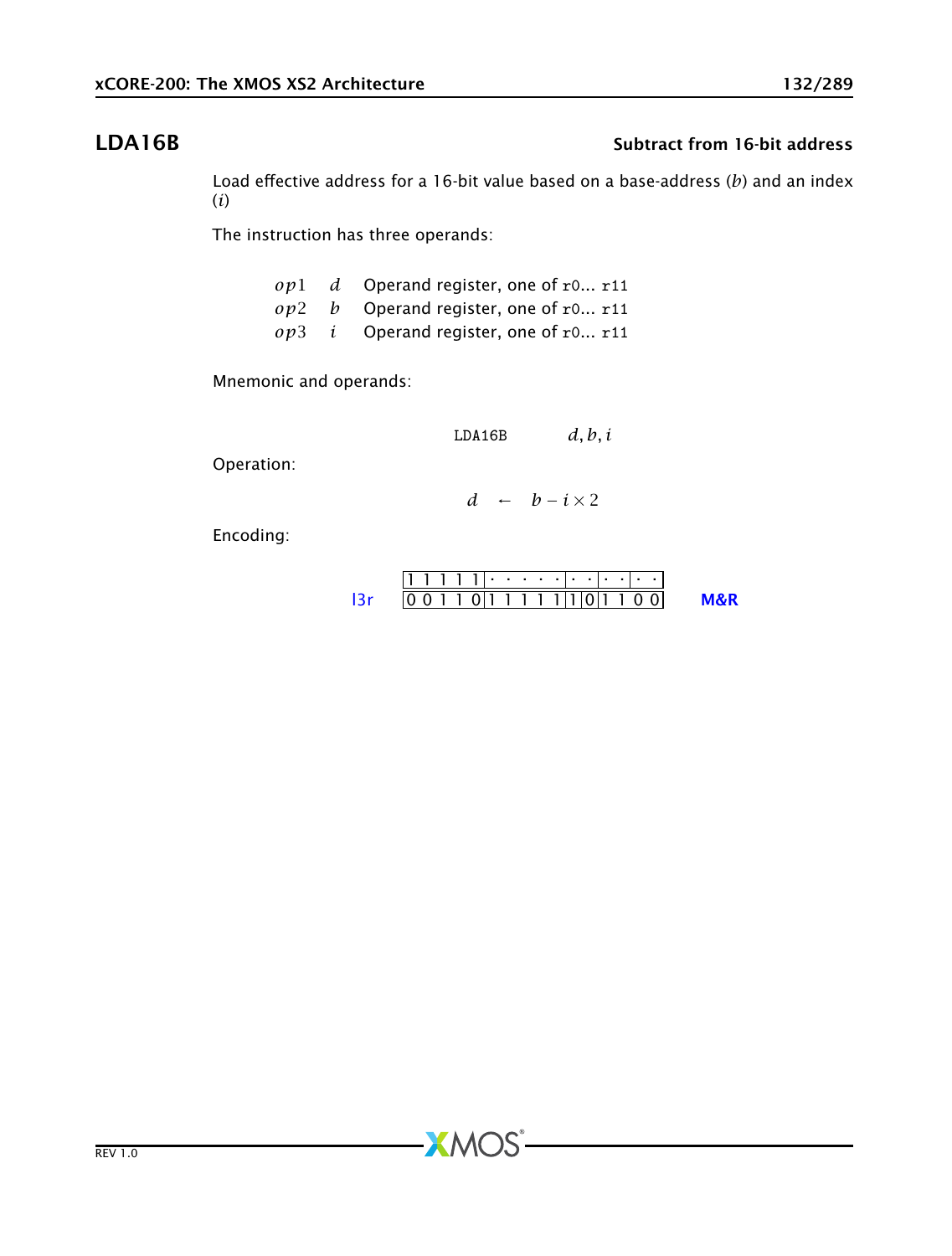# **LDA16F** Add to a 16-bit address

Load effective address for a 16-bit value based on a base-address (*b*) and an index (*i*)

The instruction has three operands:

|  | $op1$ d Operand register, one of r0 r11        |
|--|------------------------------------------------|
|  | $op2$ b Operand register, one of r0 r11        |
|  | $op3$ <i>i</i> Operand register, one of r0 r11 |

Mnemonic and operands:

LDA16F *d, b, i*

Operation:

 $d \leftarrow b + i \times 2$ 

Encoding:

| 11 1 1 1 1 1 1 <i>.</i> . |  |                                 |  |  |  |  |  |  |  |
|---------------------------|--|---------------------------------|--|--|--|--|--|--|--|
|                           |  | 0 1 0 1 1 1 1 1 1 1 1 1 0 1 0 1 |  |  |  |  |  |  |  |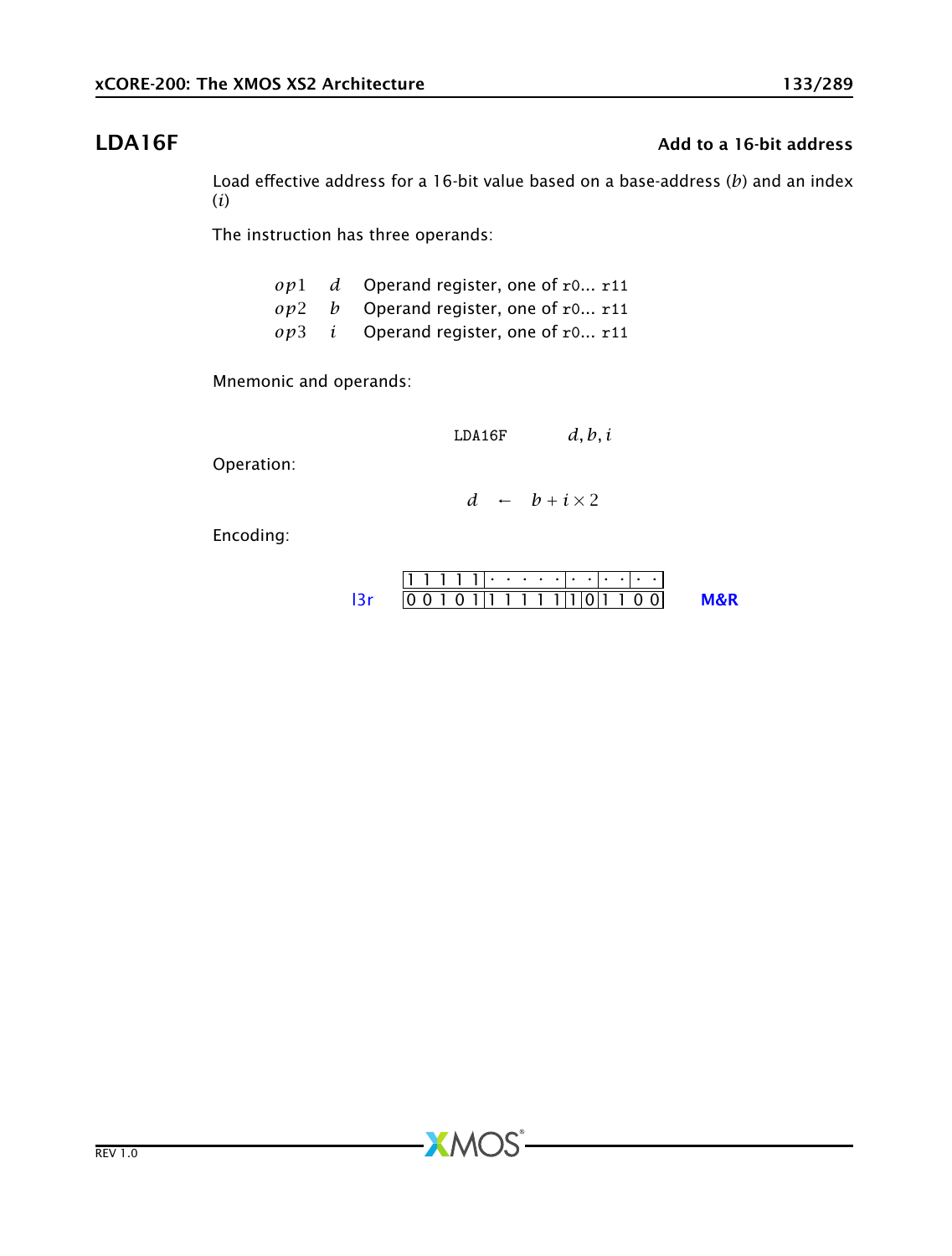## LDAPB Load backward pc-relative address

Load effective address relative to the program counter. This operation scales the index  $(u_{20})$  so that it counts 16-bit entities.

The instruction has one operand:

*op*1  $u_{20}$  A 20-bit immediate in the range 0...1048575. If  $u_{20}$  < 1024, the instruction requires no prefix

Mnemonic and operands:

LDAPB  $u_{20}$ 

Operation:

 $r11 \leftarrow pc - u_{20} \times iw$ 

Encoding:



or prefixed for long immediates:

|  |  | 11 10 1 1 1 1 1 |  |  |  |  |  |  |
|--|--|-----------------|--|--|--|--|--|--|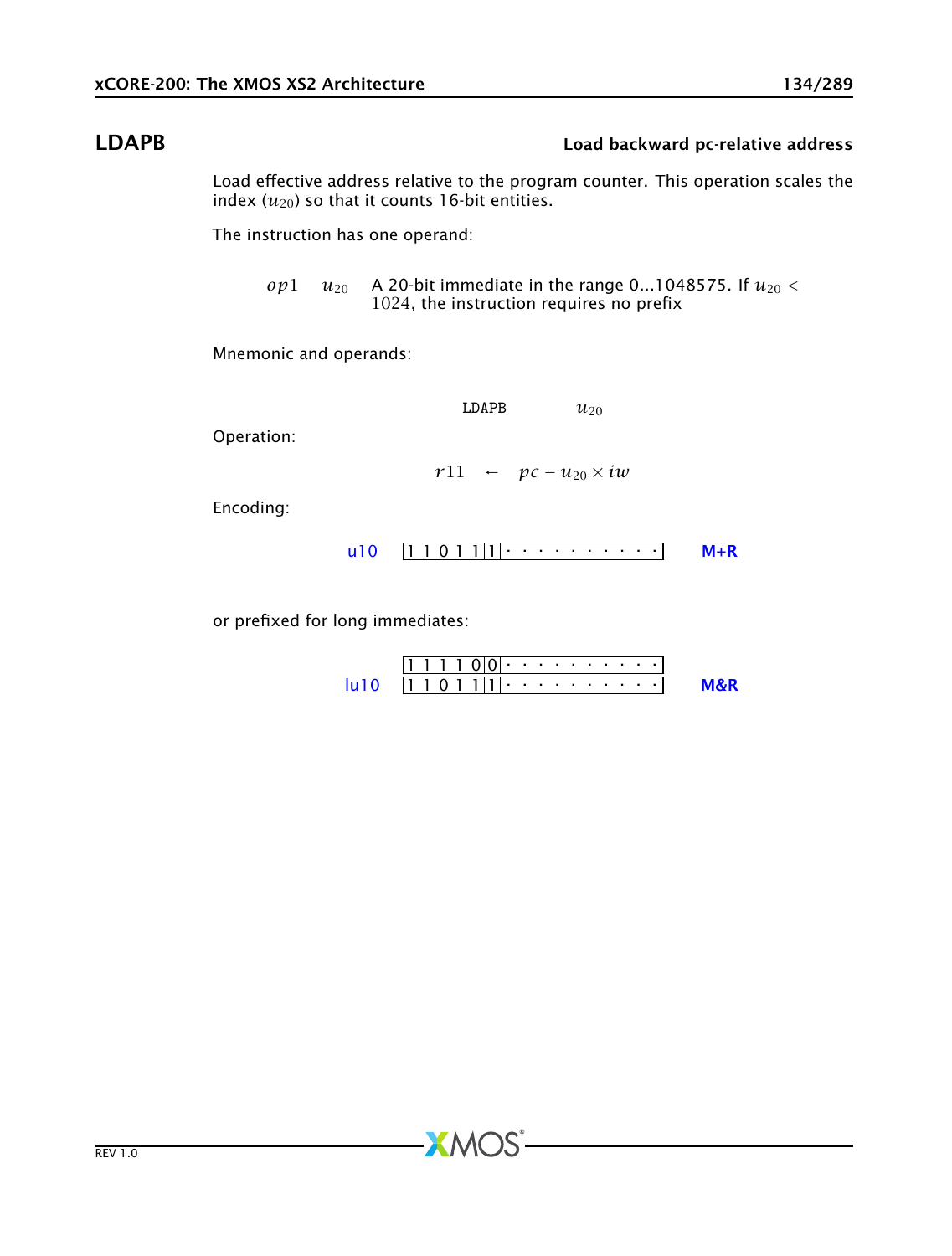## LDAPF Load forward pc-relative address

Load effective address relative to the program counter. This operation scales the index  $(u_{20})$  so that it counts 16-bit entities.

The instruction has one operand:

*op*1  $u_{20}$  A 20-bit immediate in the range 0...1048575. If  $u_{20}$  < 1024, the instruction requires no prefix

Mnemonic and operands:

LDAPF  $u_{20}$ 

Operation:

 $r11 \leftarrow pc + u_{20} \times iw$ 

Encoding:



or prefixed for long immediates:

|  |  | 11 1 1 1 0 10 1 · · · · · · · · · |  |  |  |  |  |  |
|--|--|-----------------------------------|--|--|--|--|--|--|
|  |  | $11 1 0 1 1 10 1$ .               |  |  |  |  |  |  |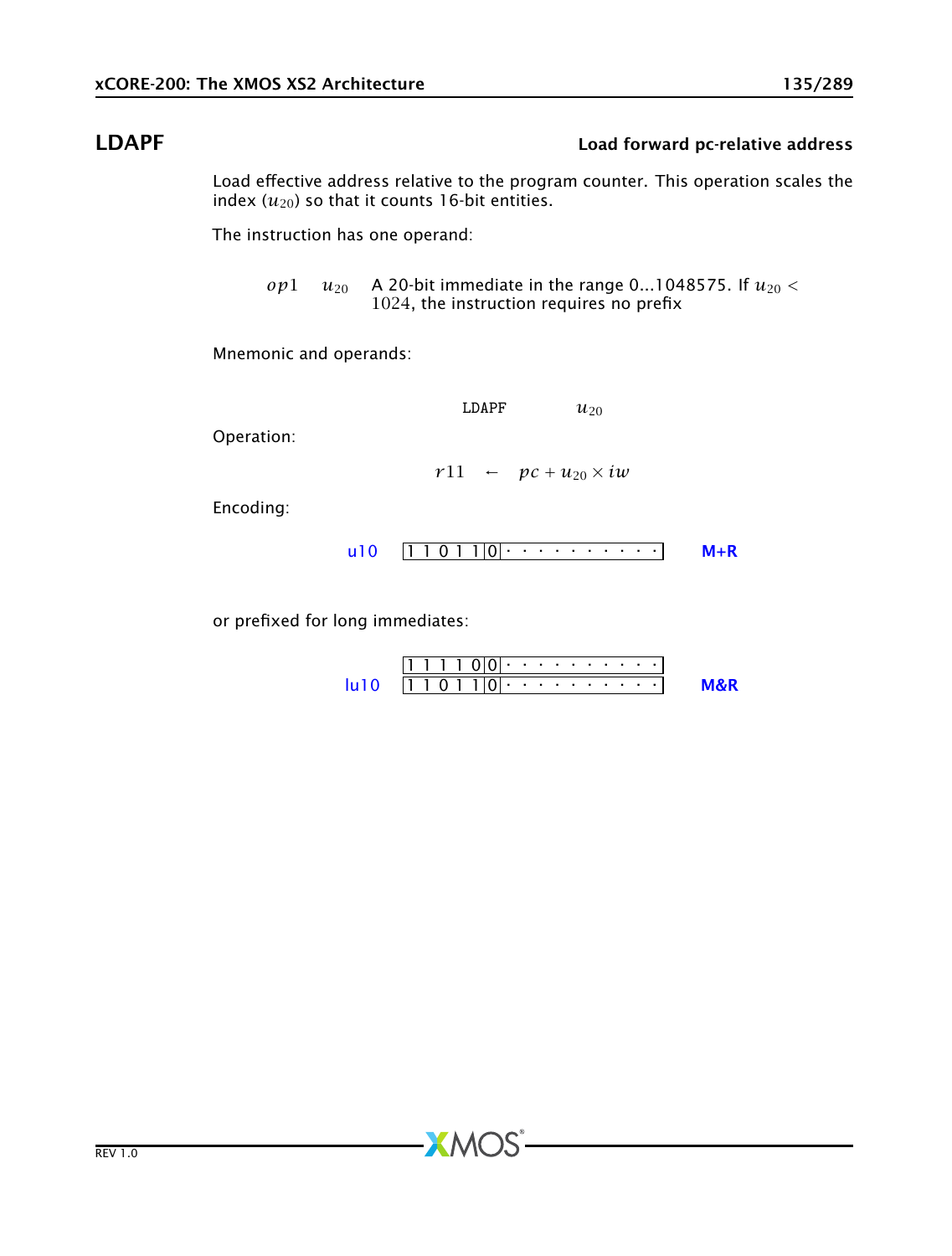## LDAWB Subtract from word address

Load effective address for word given a base-address (*b*) and an index (*i*)

The instruction has three operands:

|  | $op1$ d Operand register, one of r0 r11        |
|--|------------------------------------------------|
|  | $op2$ b Operand register, one of r0 r11        |
|  | $op3$ <i>i</i> Operand register, one of r0 r11 |

Mnemonic and operands:

LDAWB *d, b, i*

Operation:

*d* ← *b* − *i* × *Bpw*

Encoding:

$$
111111 \cdot \cdot \cdot \cdot \cdot \cdot \cdot \cdot \cdot \cdot \cdot \cdot
$$
  
13r 001001111111011100 M&R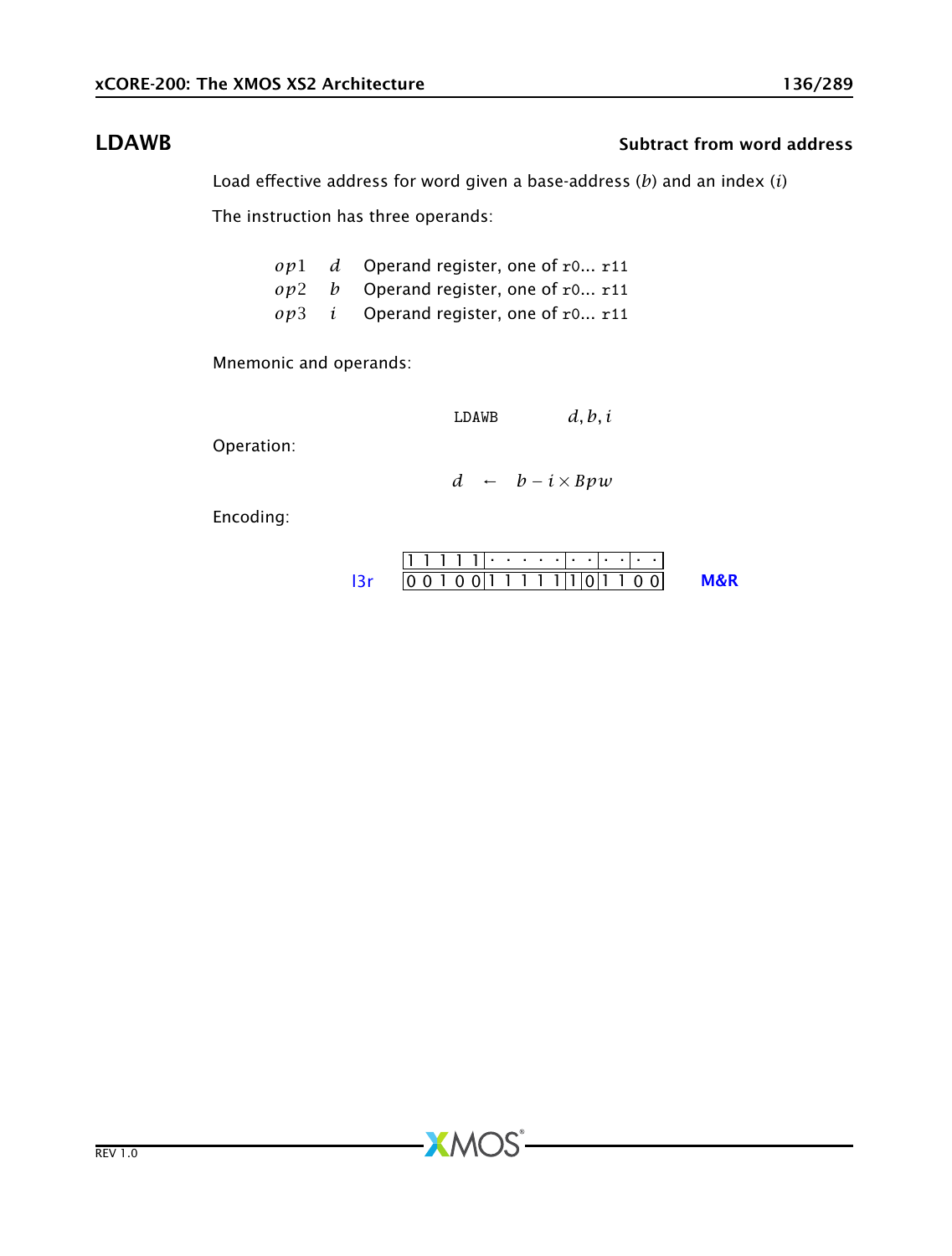## LDAWBI Subtract from word address immediate

Load effective address for word given a base-address (*b*) and an index (*u<sup>s</sup>* )

The instruction has three operands:

|  | $op1$ d Operand register, one of r0 r11     |
|--|---------------------------------------------|
|  | $op2$ b Operand register, one of r0 r11     |
|  | $op3 \quad u_s$ An integer in the range 011 |

Mnemonic and operands:

| LDAWBI | $d, b, u_s$ |
|--------|-------------|
|--------|-------------|

Operation:

*d* ←  $b - u_s \times Bpw$ 

Encoding:

1 1 1 1 1 . . . . . . . . . . . [l2rus](#page-252-0) 1 0 1 0 0 1 1 1 1 1 1 0 1 1 0 0 [M&R](#page-288-1)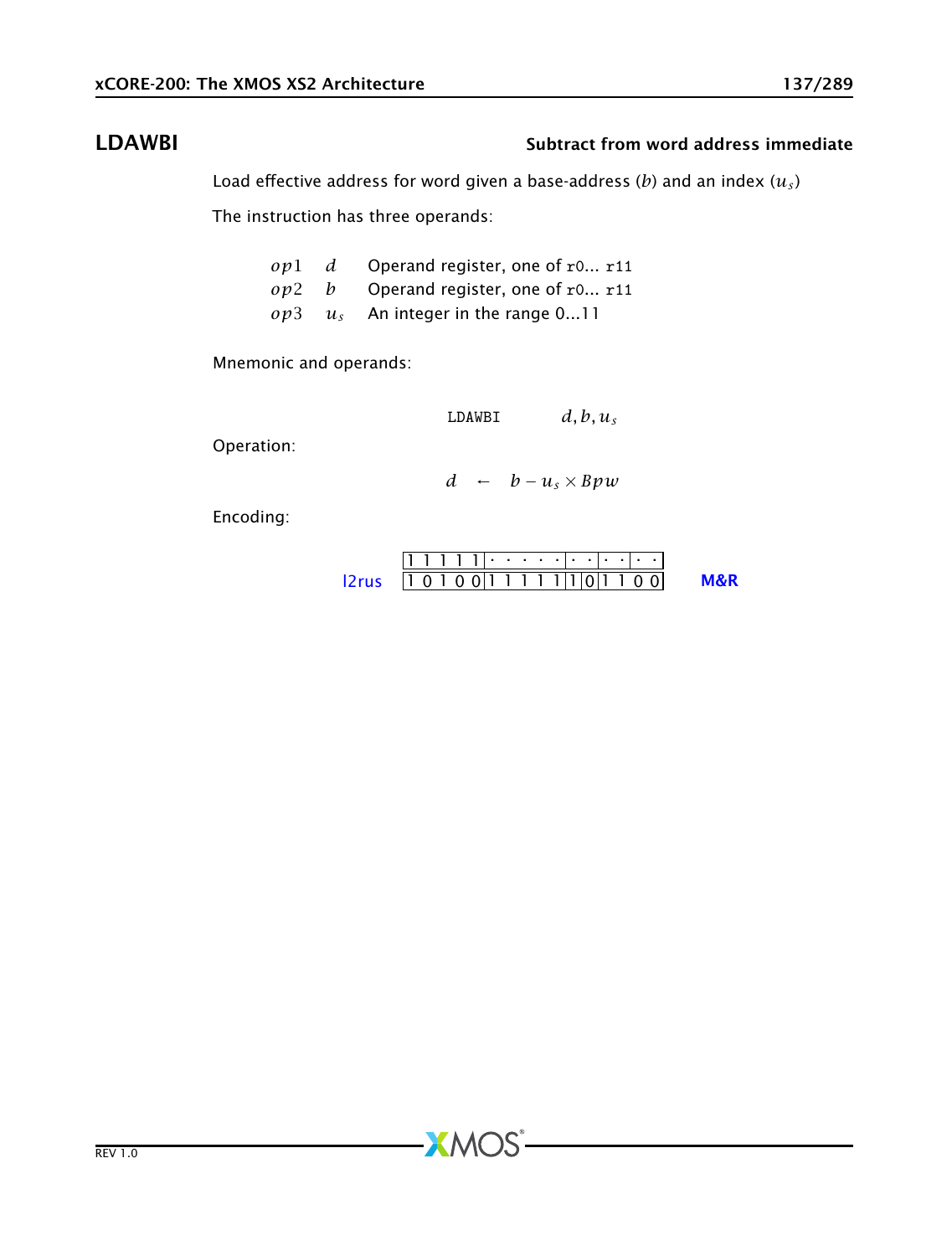## LDAWCP Load address of word in constant pool

Loads the address of a word relative to the constant pointer.

The instruction has one operand:

*op*1  $u_{16}$  A 16-bit immediate in the range 0...65535. If  $u_{16}$  < 64, the instruction requires no prefix

Mnemonic and operands:

LDAWCP  $u_{16}$ 

Operation:

$$
r11 \quad \leftarrow \quad cp + u_{16} \times Bpw
$$

Encoding:



or prefixed for long immediates:

1 1 1 1 0 0 . . . . . . . . . . 0 1 1 1 1 1 1 1 0 1 . . . . . . [lu6](#page-256-0) [M&R](#page-288-1)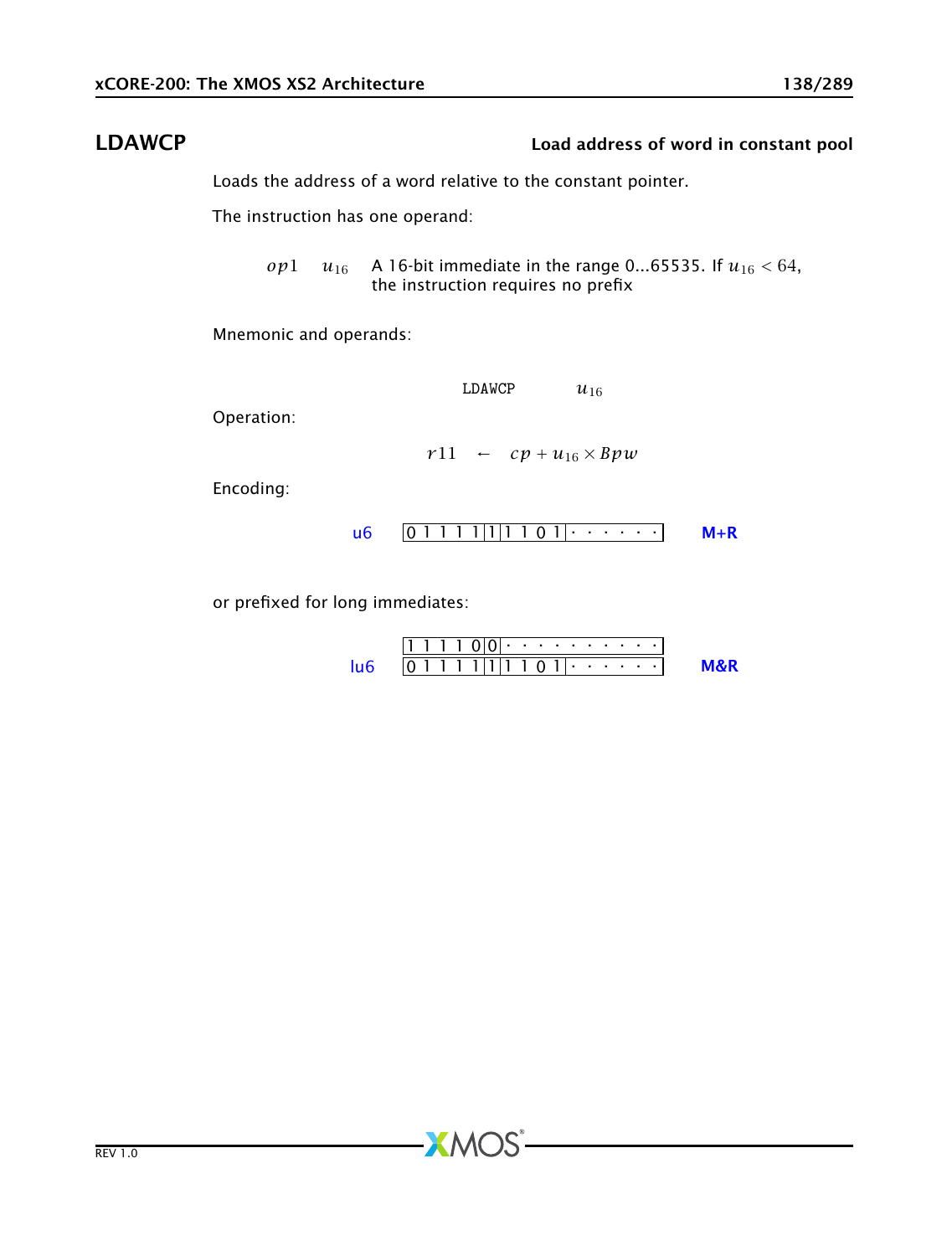## LDAWDP Load address of word in data pool

Loads the address of a word relative to the data pointer.

The instruction has two operands:

*op*1 *D* Any of r0... r11, cp, dp, sp, lr *op*2 *u*<sub>16</sub> A 16-bit immediate in the range 0...65535. If  $u_{16}$  < 64, the instruction requires no prefix

Mnemonic and operands:

LDAWDP  $D, u_{16}$ 

Operation:

*D* ←  $dp + u_{16} \times Bpw$ 

Encoding:

$$
ru6 \quad 0 \quad 1 \quad 1 \quad 0 \quad 0 \quad 0 \quad 0 \quad \cdots \quad 0 \quad \cdots
$$

or prefixed for long immediates:

$$
\mathsf{Iru6} \quad \overbrace{\mathsf{0}\,1\,1\,0\,0\,0\,\cdots\,\cdots\cdots}^{\boxed{1\,1\,1\,1\,0\,0\,0\,\cdots\,\cdots\,\cdots\cdots}}
$$

 $AMOS$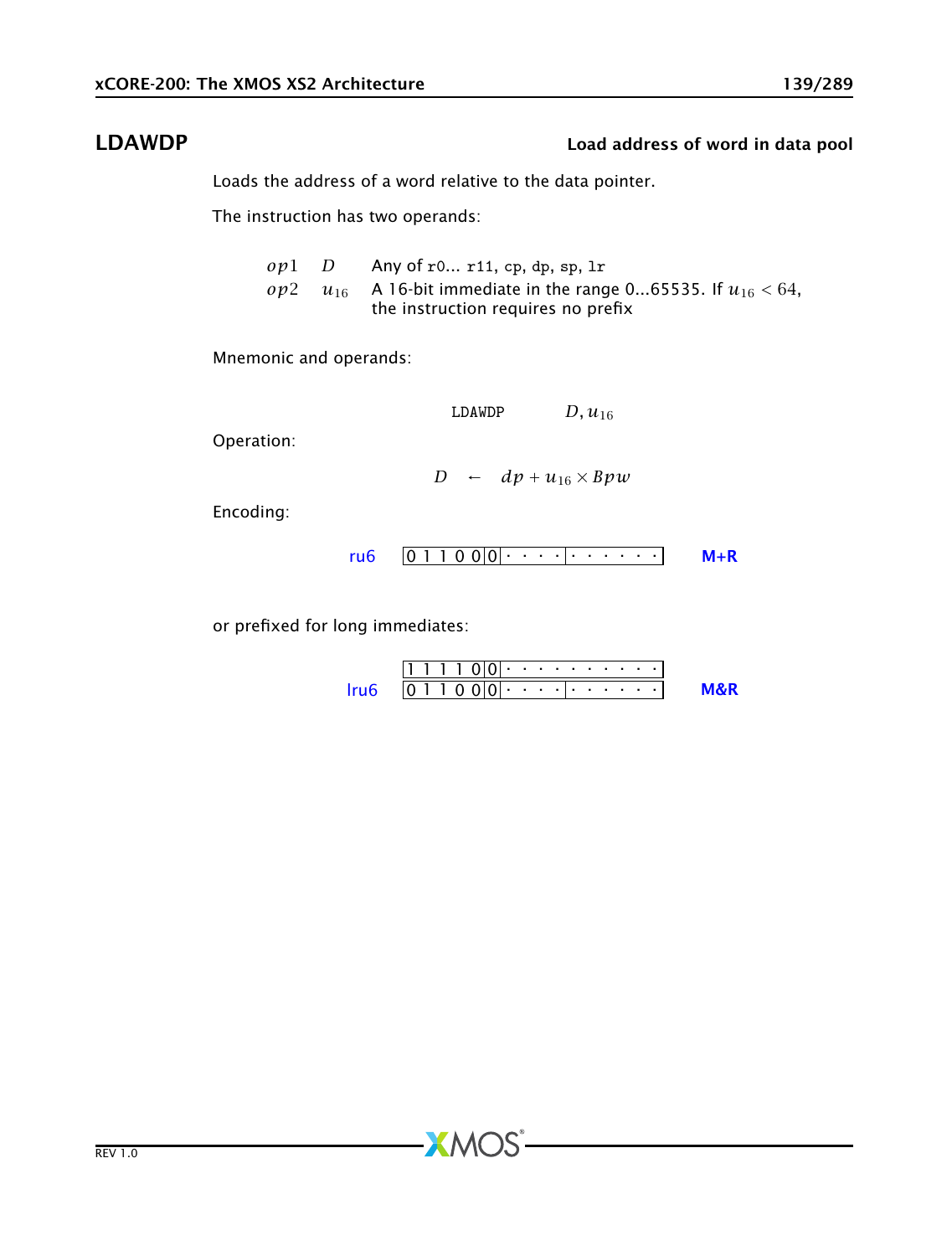# **LDAWF** Add to a word address and a series and a series and a series and a series and a series and a series and a series and a series and a series and a series and a series and a series and a series and a series and a seri

Load effective address for word given a base-address (*b*) and an index (*i*).

The instruction has three operands:

|  | $op1$ d Operand register, one of r0 r11        |
|--|------------------------------------------------|
|  | $op2$ b Operand register, one of r0 r11        |
|  | $op3$ <i>i</i> Operand register, one of r0 r11 |

Mnemonic and operands:

LDAWF *d, b, i*

Operation:

*d* ← *b* + *i* × *Bpw*

Encoding:

$$
111111 \cdot \cdot \cdot \cdot \cdot \cdot \cdot \cdot \cdot \cdot \cdot \cdot
$$
  
13r 000111111111001100 M&R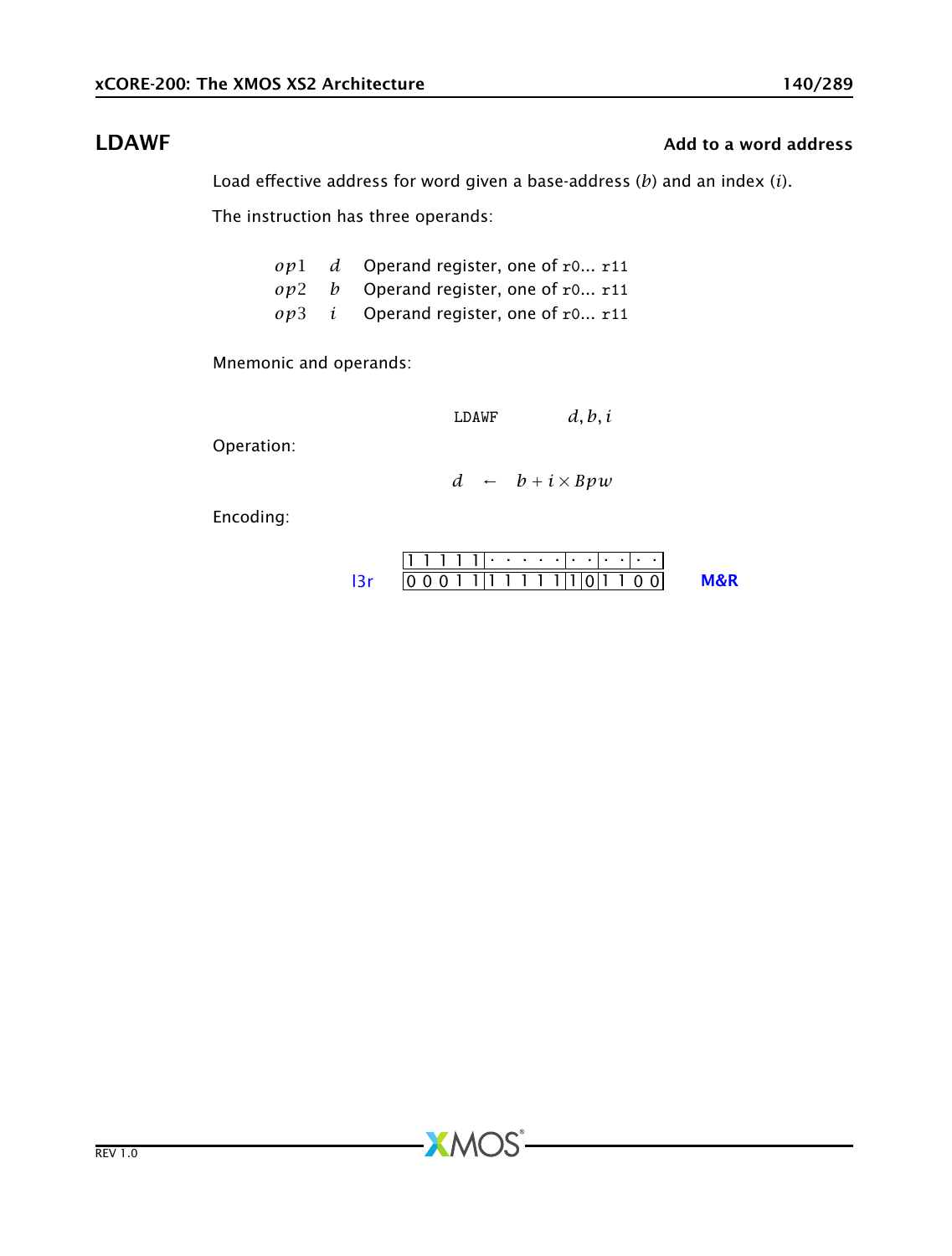# LDAWFI **LEGAL Add to a word address immediate**

Load effective address for word given a base-address (*b*) and an index (*i*).

The instruction has three operands:

|  | $op1$ d Operand register, one of r0 r11    |
|--|--------------------------------------------|
|  | $op2$ b Operand register, one of r0 r11    |
|  | $op3$ <i>i</i> An integer in the range 011 |

Mnemonic and operands:

LDAWFI *d, b, i*

Operation:

*d* ← *b* + *i* × *Bpw*

Encoding:

| $111111 \cdot \cdots \cdot \cdot \cdot \cdot \cdot \cdot \cdot \cdot \cdot \cdot$ |                     |     |
|-----------------------------------------------------------------------------------|---------------------|-----|
| 12rus                                                                             | $10011111111101100$ | M&R |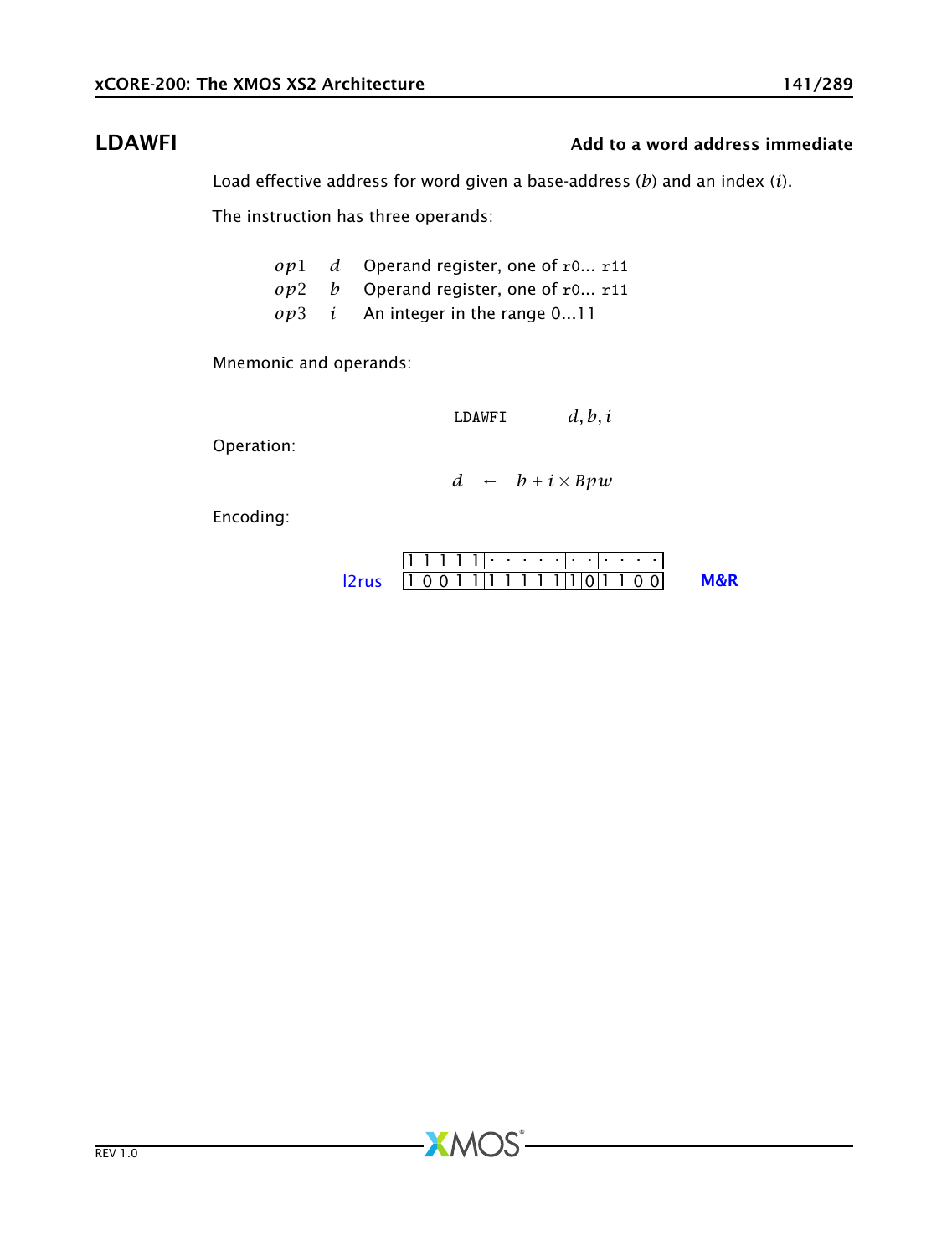# LDAWSP Load address of word on stack

Loads the address of a word relative to the stack pointer.

The instruction has two operands:

*op*1 *D* Any of r0... r11, cp, dp, sp, lr *op*2 *u*<sub>16</sub> A 16-bit immediate in the range 0...65535. If  $u_{16} < 64$ , the instruction requires no prefix

Mnemonic and operands:

LDAWSP  $D, u_{16}$ 

Operation:

*D* ←  $sp + u_{16} \times Bpw$ 

Encoding:

0 1 1 0 0 1 . . . . . . . . . . [ru6](#page-253-0) [M+R](#page-287-0)

or prefixed for long immediates:

1 1 1 1 0 0 . . . . . . . . . . 0 1 1 0 0 1 . . . . . . . . . . [lru6](#page-254-0) [M&R](#page-288-1)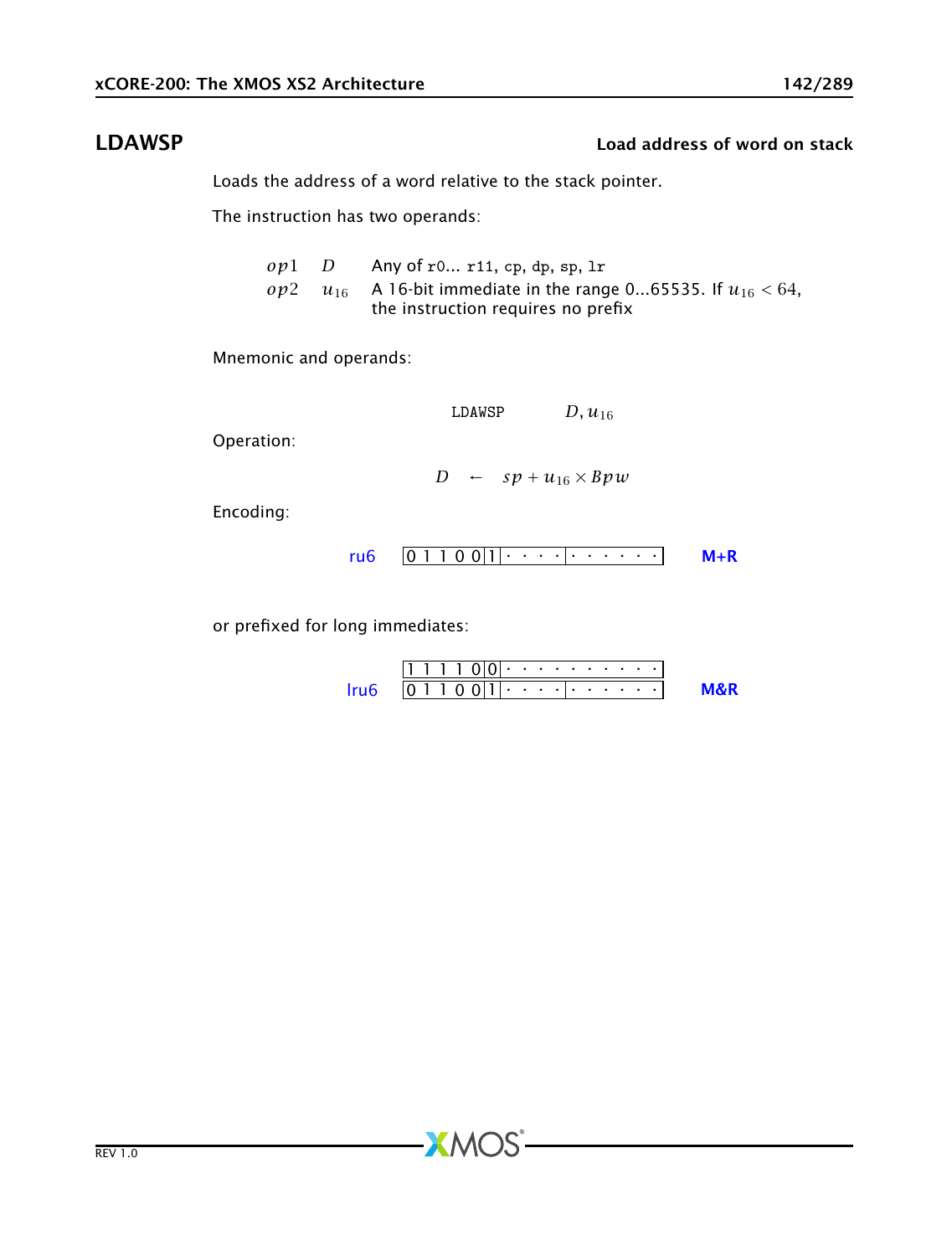# LDC Load constant

Load a constant into a register

The instruction has two operands:

*op*1 *D* Any of r0... r11, cp, dp, sp, lr *op*2 *u*<sub>16</sub> A 16-bit immediate in the range 0...65535. If  $u_{16}$  < 64, the instruction requires no prefix

Mnemonic and operands:

LDC  $D, u_{16}$ 

Operation:

 $D \leftarrow u_{16}$ 

Encoding:

0 1 1 0 1 0 . . . . . . . . . . [ru6](#page-253-0) [M+R](#page-287-0)

or prefixed for long immediates:

1 1 1 1 0 0 . . . . . . . . . . 0 1 1 0 1 0 . . . . . . . . . . [lru6](#page-254-0) [M&R](#page-288-1)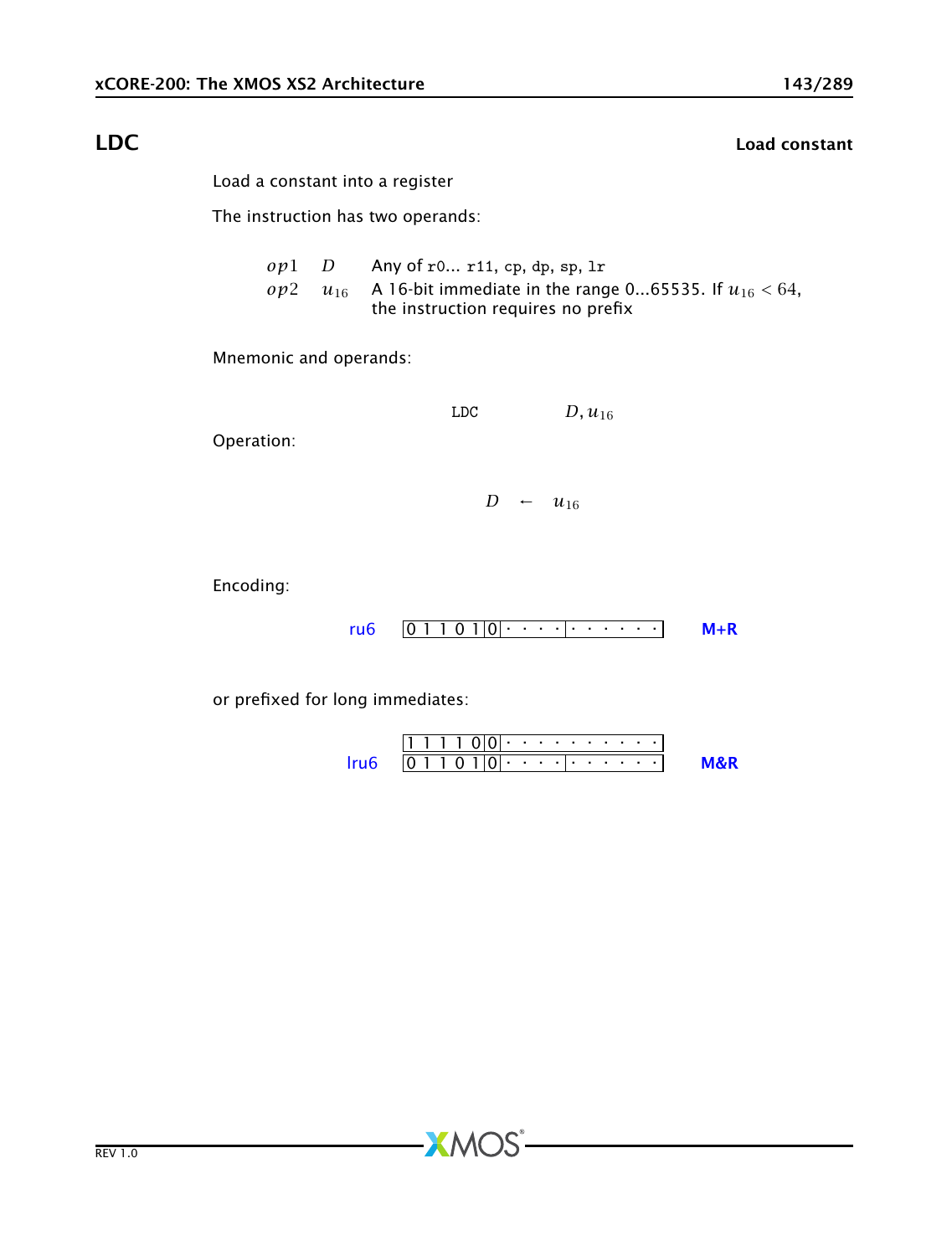### LDD Load double word

<span id="page-143-0"></span>Loads two words from memory, using a base and an index. The index is scaled in order to translate the double-word-index into a byte-index. The base address must be double-word-aligned. The immediate version, [LDDI,](#page-144-0) implements a load from a structured data type; the version with registers only, [LDD,](#page-143-0) implements a load from an array.

The instruction has four operands:

|  | $op1$ d Operand register, one of r0 r11        |
|--|------------------------------------------------|
|  | $op4$ e Operand register, one of r0 r11        |
|  | $op2$ b Operand register, one of r0 r11        |
|  | $op3$ <i>i</i> Operand register, one of r0 r11 |

Mnemonic and operands:

LDD *d, e, b, i*

Operation:

*d* ←  $mem[b + i \times Bpw \times 2]$  $e \leftarrow \textit{mem}[b + i \times \textit{Bpw} \times 2 + \textit{Bpw}]$ 

Encoding:

|                                            |  | , , , , , , , , , , , , , |  |  |  |  |  |  |  |
|--------------------------------------------|--|---------------------------|--|--|--|--|--|--|--|
| $ 0\;0\;1\;0\;0 1\;1\;1\;1\;1\;1\;10\;1\;$ |  |                           |  |  |  |  |  |  |  |

Conditions that raise an exception:

[ET\\_LOAD\\_STORE](#page-277-0) *b* is not double word aligned, or the indexed address does not point to a valid memory location.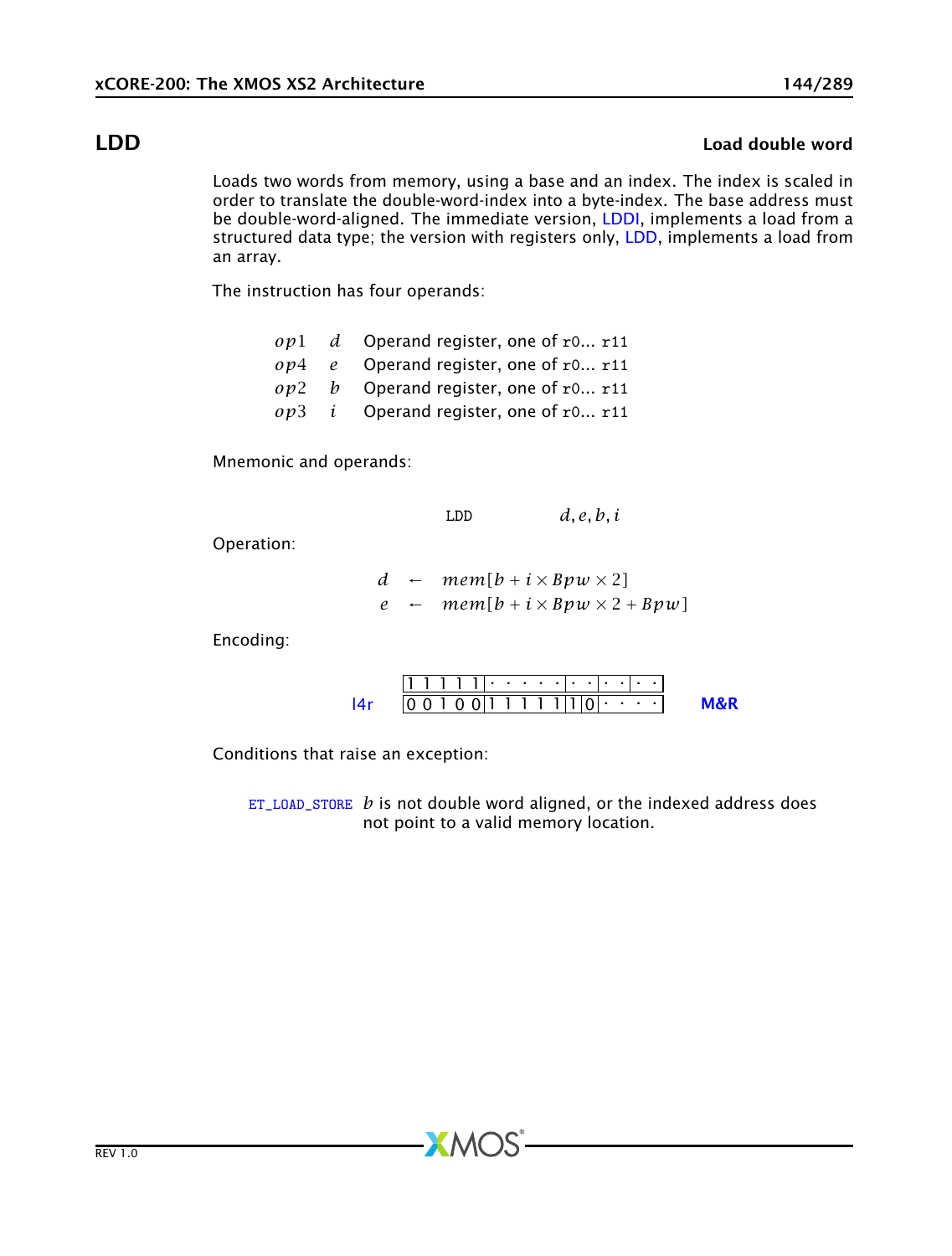### LDDI Load double word immediate

<span id="page-144-0"></span>Loads two words from memory, using a base and an index. The index is scaled in order to translate the double-word-index into a byte-index. The base address must be double-word-aligned. The immediate version, [LDDI,](#page-144-0) implements a load from a structured data type; the version with registers only, [LDD,](#page-143-0) implements a load from an array.

The instruction has four operands:

- *op*1 *d* Operand register, one of r0... r11 *op*4 *e* Operand register, one of r0... r11 *op*2 *b* Operand register, one of r0... r11
- *op*3 *i* An integer in the range 0...11

Mnemonic and operands:

LDDI *d, e, b, i*

Operation:

*d* ←  $mem[b + i \times Bpw \times 2]$  $e \leftarrow \textit{mem}[b + i \times \textit{Bpw} \times 2 + \textit{Bpw}]$ 

Encoding:

|                                                   | $[1 \ 1 \ 1 \ 1 \ 1]$ , and a set of a set of $\alpha$ |  |  |  |  |  |  |  |  |
|---------------------------------------------------|--------------------------------------------------------|--|--|--|--|--|--|--|--|
| $ 3rus   00100  1111  1 1  1 \cdot \cdot \cdot  $ |                                                        |  |  |  |  |  |  |  |  |

Conditions that raise an exception:

[ET\\_LOAD\\_STORE](#page-277-0) *b* is not double word aligned, or the indexed address does not point to a valid memory location.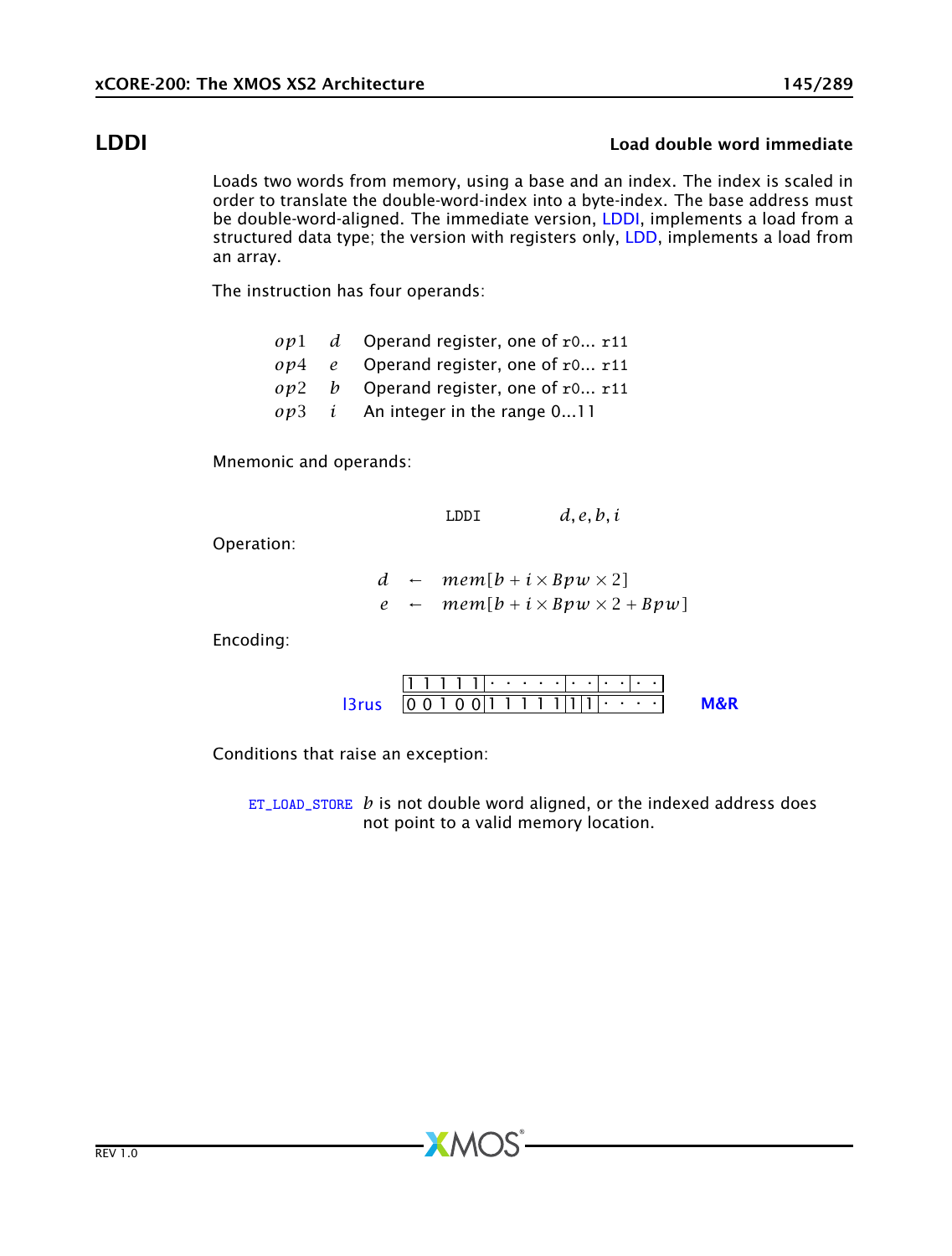### LDDSP Load double word from stack

Loads two words relative to the stack pointer. The stack pointer must be doubleword aligned.

The instruction has three operands:

|  | $op1$ d Operand register, one of r0 r11 |
|--|-----------------------------------------|
|  | $op2$ e Operand register, one of r0 r11 |
|  | $op3 \t us$ An integer in the range 011 |

Mnemonic and operands:

LDDSP  $d, e, u_s$ 

Operation:

*d* ←  $mem[sp + u<sub>s</sub> \times Bpw \times 2]$  $e \leftarrow \text{mem}[sp + u_s \times \text{Bpw} \times 2 + \text{Bpw}]$ 

Encoding:

| $ 2rus$   1 1 0 1 1 1 1 1 1 1 1 1 0 1 1 0 0 1 |  |  |  |  |  |  |  |  |  |
|-----------------------------------------------|--|--|--|--|--|--|--|--|--|

Conditions that raise an exception:

[ET\\_LOAD\\_STORE](#page-277-0) *sp* is not double-word aligned, or the indexed address does not point to a valid memory location.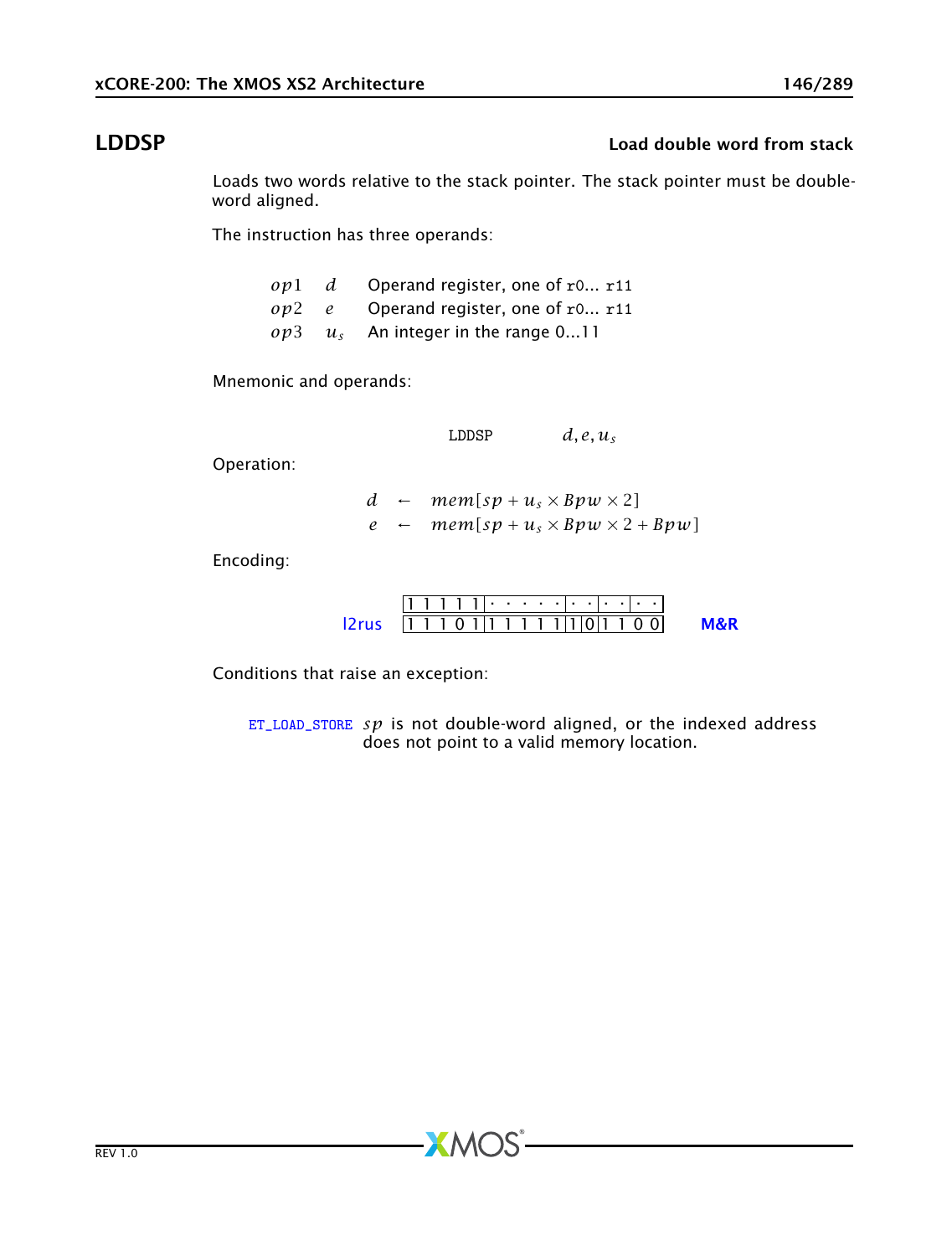## **LDET Load ET from the stack**

<span id="page-146-0"></span>Restores the value of ET from the stack from offset 4.

The value was typically saved using [STET.](#page-217-0) Together with [LDSPC,](#page-149-0) [LDSSR,](#page-150-0) and [LDSED](#page-148-0) all or part of the state can be restored.

The instruction has no operands.

Mnemonic and operands:

LDET

Operation:

$$
set \leftarrow \textit{mem}[sp+4\times\textit{Bpw}]
$$

Encoding:



Conditions that raise an exception:

[ET\\_LOAD\\_STORE](#page-277-0) The indexed address does not point to a valid memory location.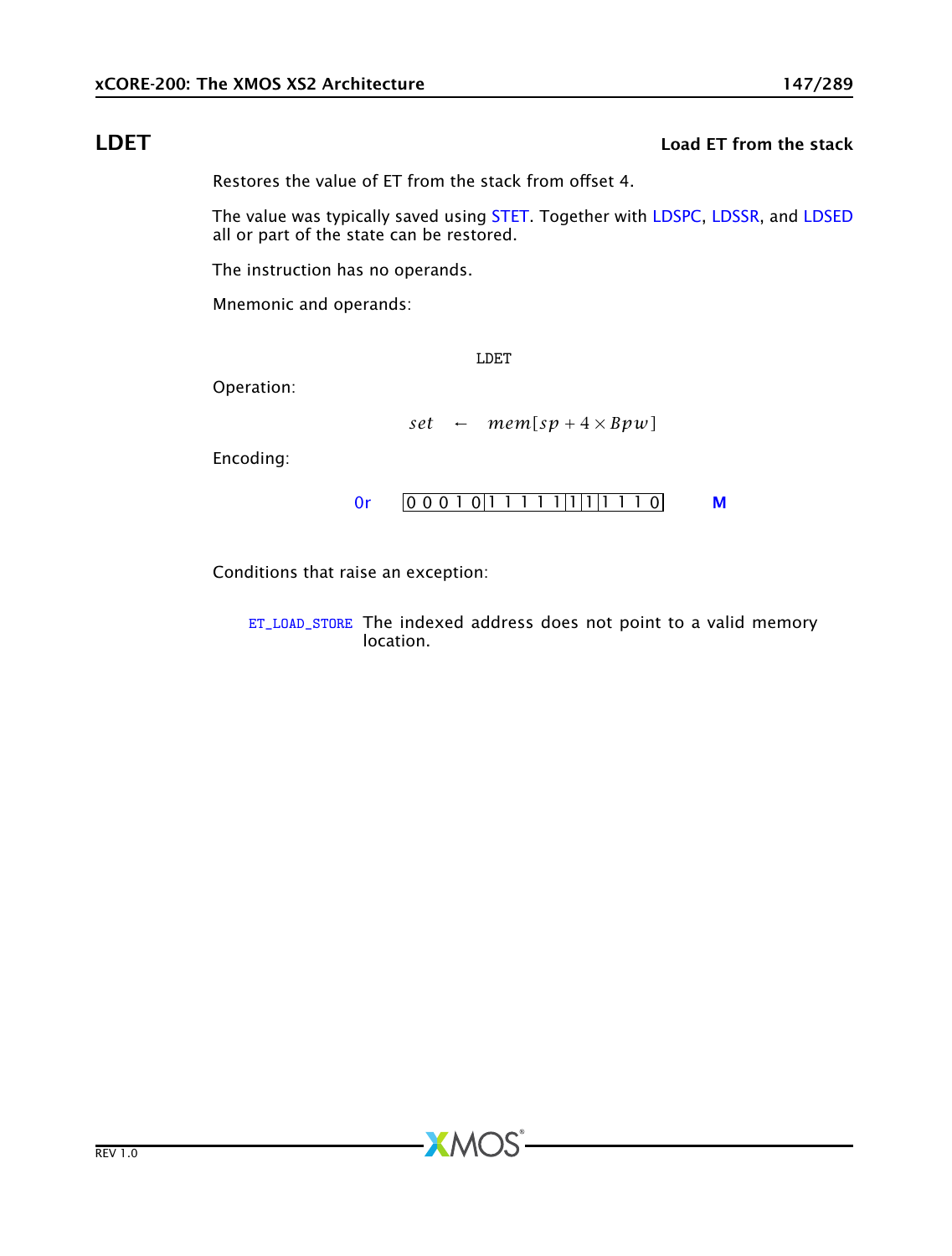### LDIVU Long unsigned divide

Divides a double word operand by a single word operand. This will result in a single word quotient and a single word remainder. This instruction has three source operands and two destination operands. The LDIVU instruction can take up to *bpw* thread-cycles to complete; the divide unit is shared between threads.

The operation only works if the division fits in a 32-bit word, that is, if the higher word of the double word input is less than the divisor. This operation is intended to be used for the implementation of long division.

The instruction has five operands:

|  | $op1$ d Operand register, one of r0 r11            |
|--|----------------------------------------------------|
|  | $op4$ e Operand register, one of r0 r11            |
|  | $op2 \, x$ Operand register, one of r0 r11         |
|  | $op3 \quad \gamma$ Operand register, one of r0 r11 |
|  | $op5$ v Operand register, one of r0 r11            |

Mnemonic and operands:

LDIVU 
$$
d, e, x, y, v
$$

Operation:

$$
d \leftarrow (v : x) \div y
$$
  

$$
e \leftarrow (v : x) \mod y
$$

Encoding:



 $X$ M $(S)$ 

Conditions that raise an exception:

[ET\\_ARITHMETIC](#page-279-0)  $y = 0 \lor v \geq y$ .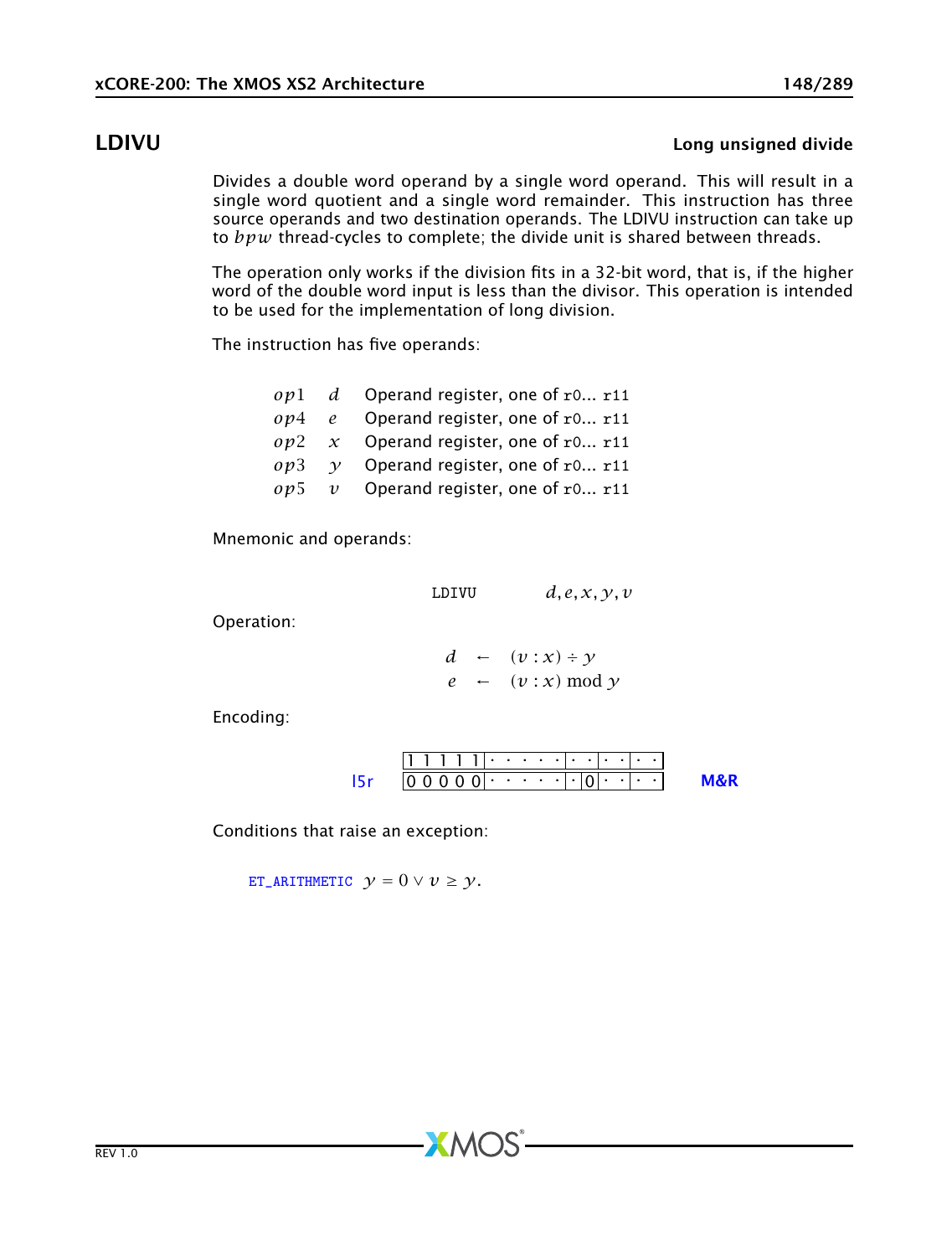## LDSED Load SED from stack

<span id="page-148-0"></span>Restores the value of SED from the stack from offset 3.

The value was typically saved using [STSED.](#page-218-0) Together with [LDSPC,](#page-149-0) [LDSSR,](#page-150-0) and [LDET](#page-146-0) all or part of the state can be restored.

The instruction has no operands.

Mnemonic and operands:

LDSED

Operation:

$$
sed \leftarrow mem[sp+3\times Bpw]
$$

Encoding:



Conditions that raise an exception:

[ET\\_LOAD\\_STORE](#page-277-0) The indexed address does not point to a valid memory location.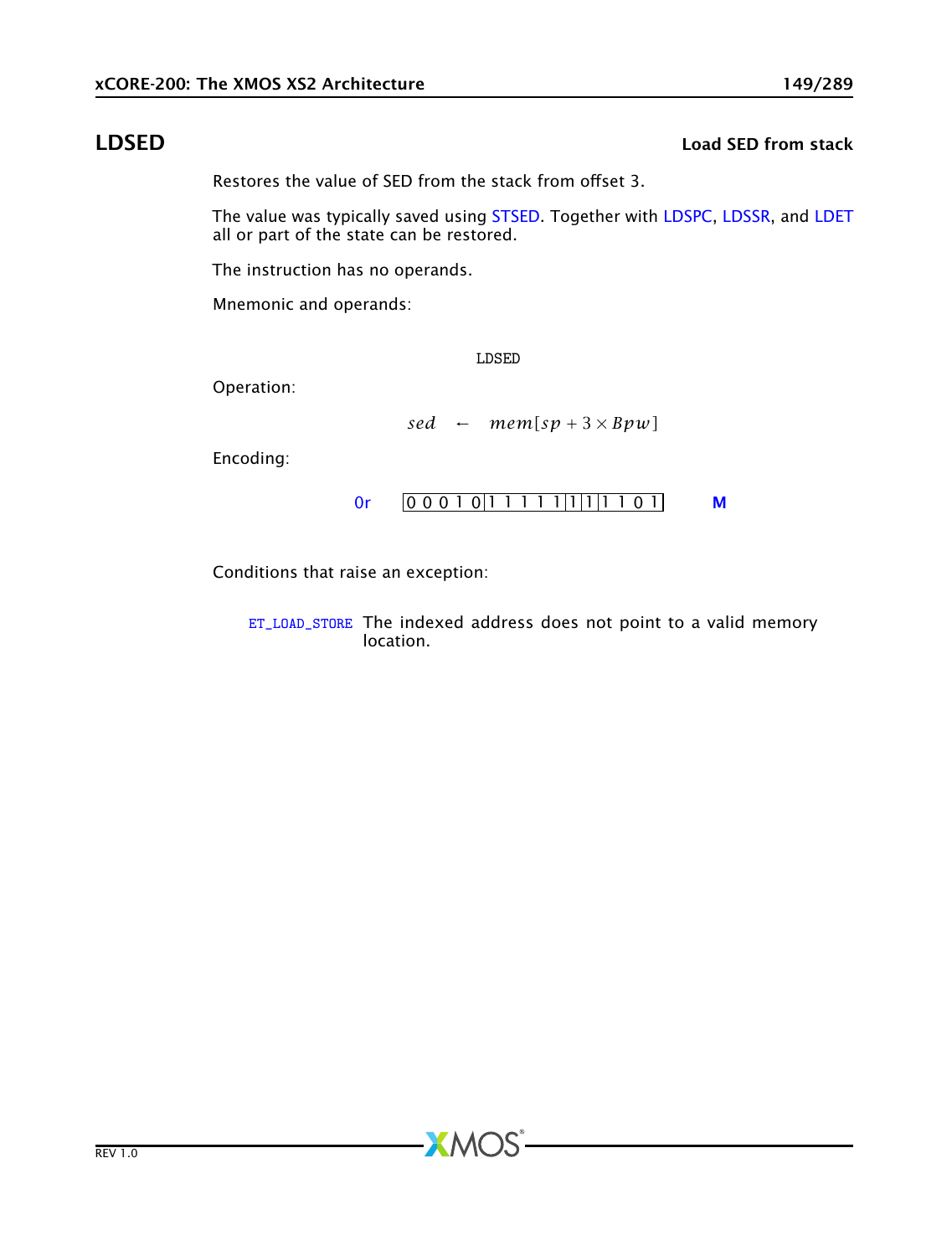### LDSPC Load the SPC from the stack

<span id="page-149-0"></span>Restores the value of SPC from the stack from offset 1.

The value was typically saved using [STSPC.](#page-219-0) Together with [LDSED,](#page-148-0) [LDSSR,](#page-150-0) and [LDET](#page-146-0) all or part of the state can be restored.

The instruction has no operands.

Mnemonic and operands:

LDSPC

Operation:

$$
spc \leftarrow mem[sp + 1 \times Bpw]
$$

Encoding:

$$
0r \qquad 000001|11111|1|0|1100 \qquad M
$$

Conditions that raise an exception:

[ET\\_LOAD\\_STORE](#page-277-0) The indexed address does not point to a valid memory location.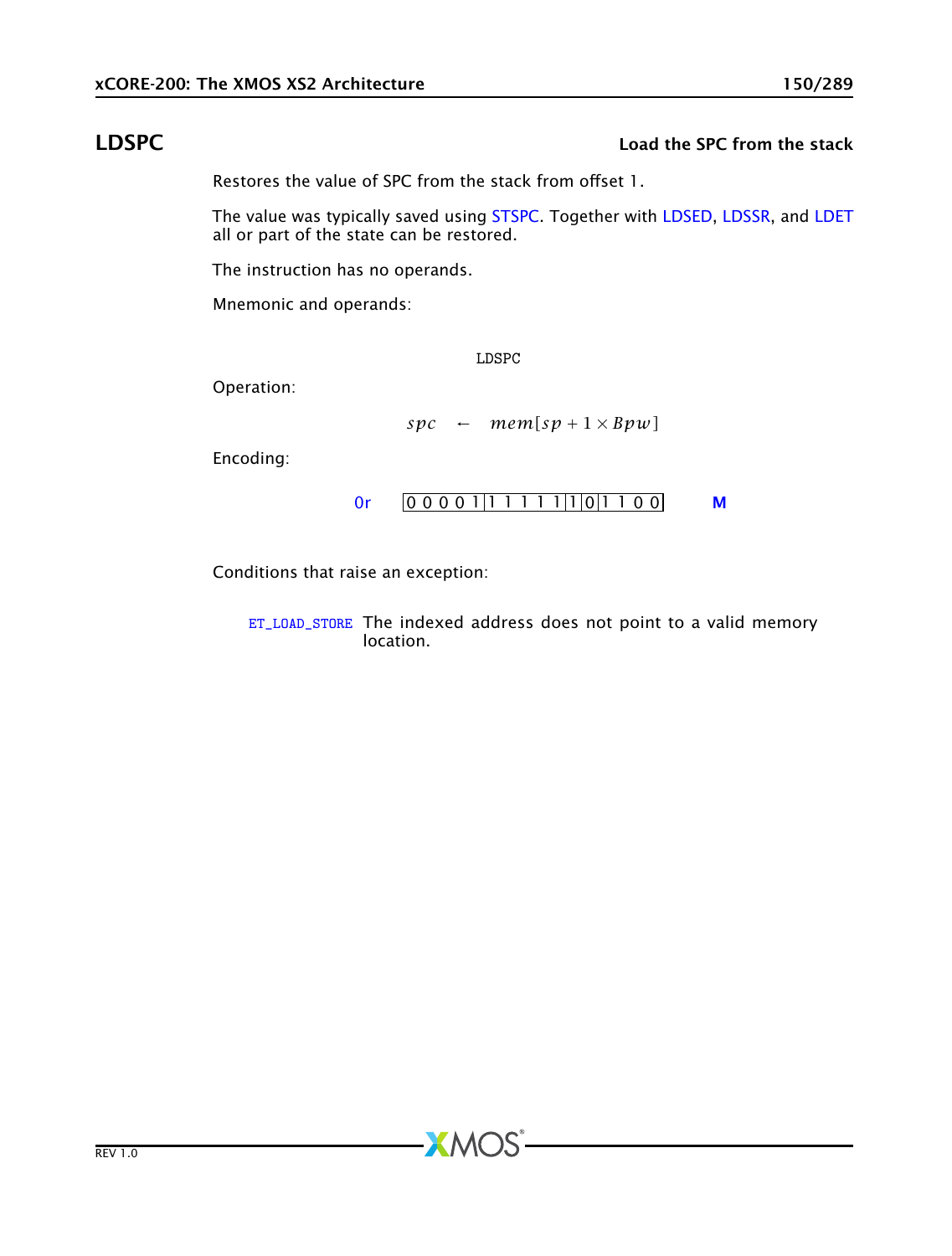### **LDSSR** Load SSR from stack

<span id="page-150-0"></span>Restores the value of SSR from the stack from offset 2.

The value was typically saved using [STSSR.](#page-220-0) Together with [LDSED,](#page-148-0) [LDSPC,](#page-149-0) and [LDET](#page-146-0) all or part of the state can be restored.

The instruction has no operands.

Mnemonic and operands:

LDSSR

Operation:

$$
ssr \leftarrow \textit{mem}[sp + 2 \times \textit{Bpw}]
$$

Encoding:

$$
0r \qquad 000001|11111|1|0|1110 \qquad M
$$

Conditions that raise an exception:

[ET\\_LOAD\\_STORE](#page-277-0) The indexed address does not point to a valid memory location.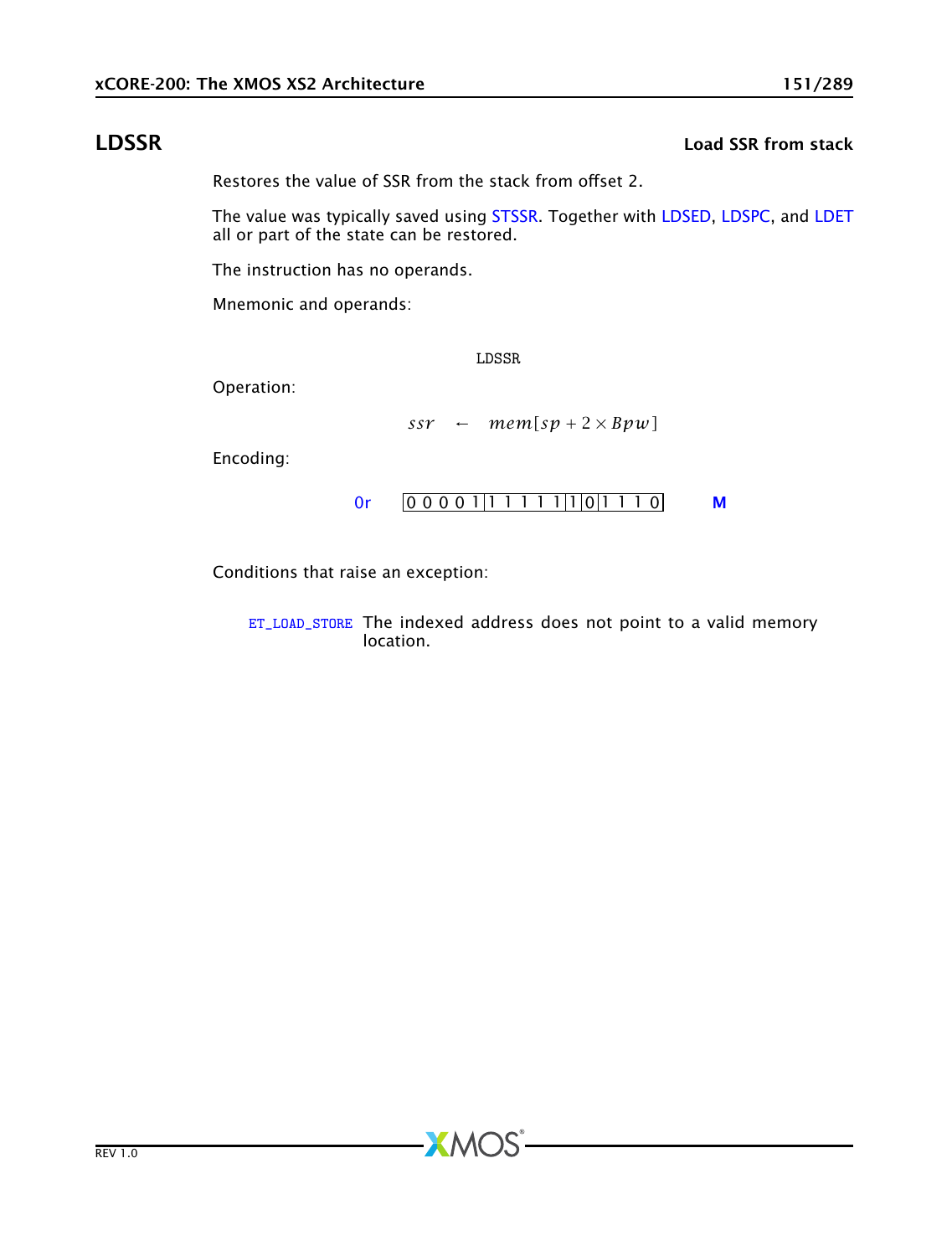### LDW Load word

<span id="page-151-0"></span>Loads a word from memory, using two registers as a base register and an index register. The index register is scaled in order to translate the word-index into a byte-index. The base address must be word-aligned. The immediate version, [LDWI,](#page-152-0) implements a load from a structured data type; the version with registers only, [LDW,](#page-151-0) implements a load from an array.

The instruction has three operands:

|  | $op1$ d Operand register, one of r0 r11        |
|--|------------------------------------------------|
|  | $op2$ b Operand register, one of r0 r11        |
|  | $op3$ <i>i</i> Operand register, one of r0 r11 |

Mnemonic and operands:

LDW *d, b, i*

Operation:

*d* ←  $mem[b + i \times Bpw]$ 

Encoding:

[3r](#page-249-0) 0 1 0 0 1 . . . . . . . . . . . [M](#page-285-0)

Conditions that raise an exception:

[ET\\_LOAD\\_STORE](#page-277-0) *b* is not word aligned, or the indexed address does not point to a valid memory location.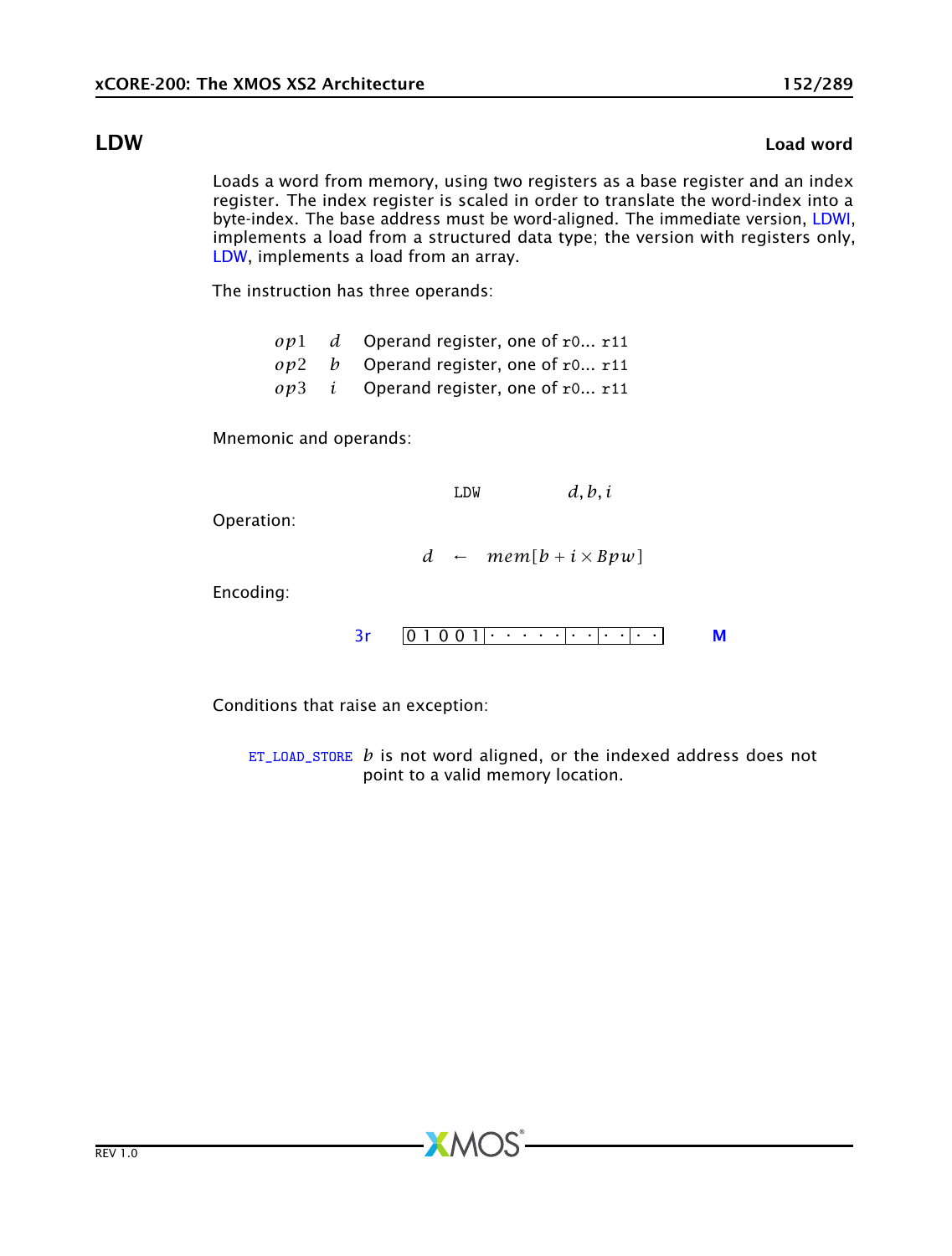### LDWI Load word immediate

<span id="page-152-0"></span>Loads a word from memory, using two registers as a base register and an index register. The index register is scaled in order to translate the word-index into a byte-index. The base address must be word-aligned. The immediate version, [LDWI,](#page-152-0) implements a load from a structured data type; the version with registers only, [LDW,](#page-151-0) implements a load from an array.

The instruction has three operands:

- *op*1 *d* Operand register, one of r0... r11
- *op*2 *b* Operand register, one of r0... r11
- *op*3 *i* An integer in the range 0...11

Mnemonic and operands:

LDWI *d, b, i*

Operation:

*d* ←  $mem[b + i \times Bpw]$ 

Encoding:

0 0 0 0 1 . . . . . . . . . . . [2rus](#page-251-0) [M](#page-285-0)

Conditions that raise an exception:

[ET\\_LOAD\\_STORE](#page-277-0) *b* is not word aligned, or the indexed address does not point to a valid memory location.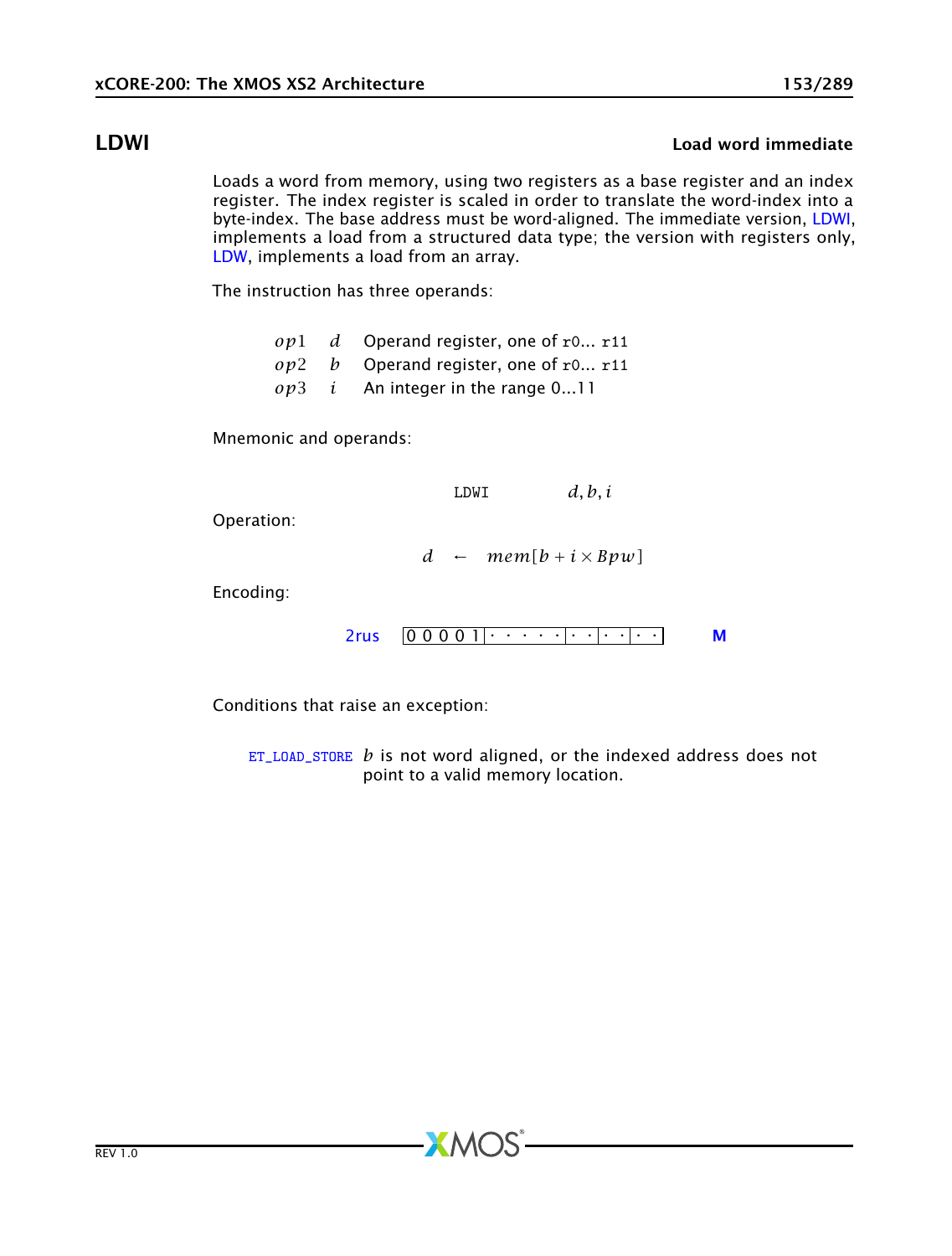### LDWCP Load word from constant pool

<span id="page-153-0"></span>Loads a word relative to the constant pool pointer.

The instruction has two operands:

*op*1 *D* Any of r0... r11, cp, dp, sp, lr *op*2 *u*<sub>16</sub> A 16-bit immediate in the range 0...65535. If  $u_{16}$  < 64, the instruction requires no prefix

Mnemonic and operands:

LDWCP  $D, u_{16}$ 

Operation:

*D* ←  $mem[cp + u_{16} \times Bpw]$ 

Encoding:

$$
ru6 \quad 0 \quad 1 \quad 0 \quad 1 \quad 1 \quad 1 \quad 1 \quad \cdots \quad 1 \quad \cdots \quad \cdots \quad \qquad M
$$

or prefixed for long immediates:

| $ 1 $ $ 1 $ $ 0 0 $ $ 0 $ $ 0 $ $ 0 $ $ 0 $ $ 0 $ $ 0 $ $ 0 $ $ 0 $ $ 0 $ $ 0 $ $ 0 $ $ 0 $ $ 0 $ $ 0 $ $ 0 $ $ 0 $ $ 0 $ $ 0 $ $ 0 $ $ 0 $ $ 0 $ $ 0 $ $ 0 $ $ 0 $ $ 0 $ $ 0 $ $ 0 $ $ 0 $ $ 0 $ $ 0 $ $ 0 $ $ 0 $ $ 0 $ $ 0$ |  |  |  |  |  |  |  |  |
|--------------------------------------------------------------------------------------------------------------------------------------------------------------------------------------------------------------------------------|--|--|--|--|--|--|--|--|
| $[0\ 1\ 1\ 0\ 1]$ $[1\cdot\cdot\cdot\cdot]$ $[0\ 1\ 1\ 0\ 1]$                                                                                                                                                                  |  |  |  |  |  |  |  |  |

Conditions that raise an exception:

[ET\\_LOAD\\_STORE](#page-277-0) *cp*is not word aligned, or the indexed address does not point to a valid memory location.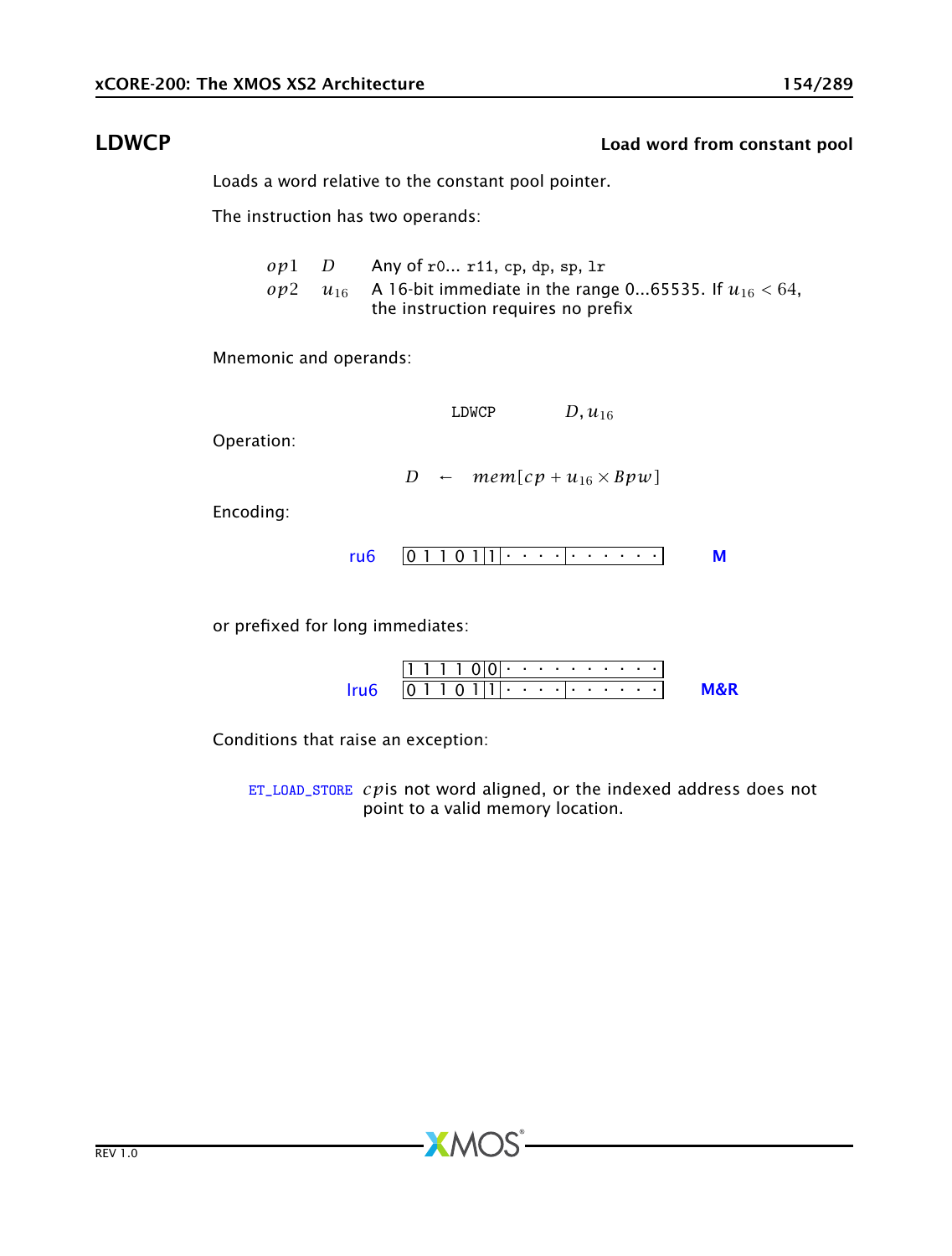# LDWCPL Load word from large constant pool

Loads a word relative to the constant pool pointer into *r*11. The offset can be larger than the offset specified in [LDWCP.](#page-153-0)

The instruction has one operand:

*op*1  $u_{20}$  A 20-bit immediate in the range 0...1048575. If  $u_{20}$  < 1024, the instruction requires no prefix

Mnemonic and operands:

| LDWCPL | $u_{20}$ |
|--------|----------|
|--------|----------|

Operation:

 $r11$  ←  $mem[cp + u_{20} \times Bpw]$ 

Encoding:

1 1 1 0 0 1 . . . . . . . . . . [u10](#page-257-0) [M](#page-285-0)

or prefixed for long immediates:

|                        |  |  |  |  |  |  |  | 11 1 1 1 0 10 1 · · · · · · · · · · · 1 |  |
|------------------------|--|--|--|--|--|--|--|-----------------------------------------|--|
| $\overline{1}$ 1110011 |  |  |  |  |  |  |  |                                         |  |

Conditions that raise an exception:

[ET\\_LOAD\\_STORE](#page-277-0) *cp*is not word aligned, or the indexed address does not point to a valid memory location.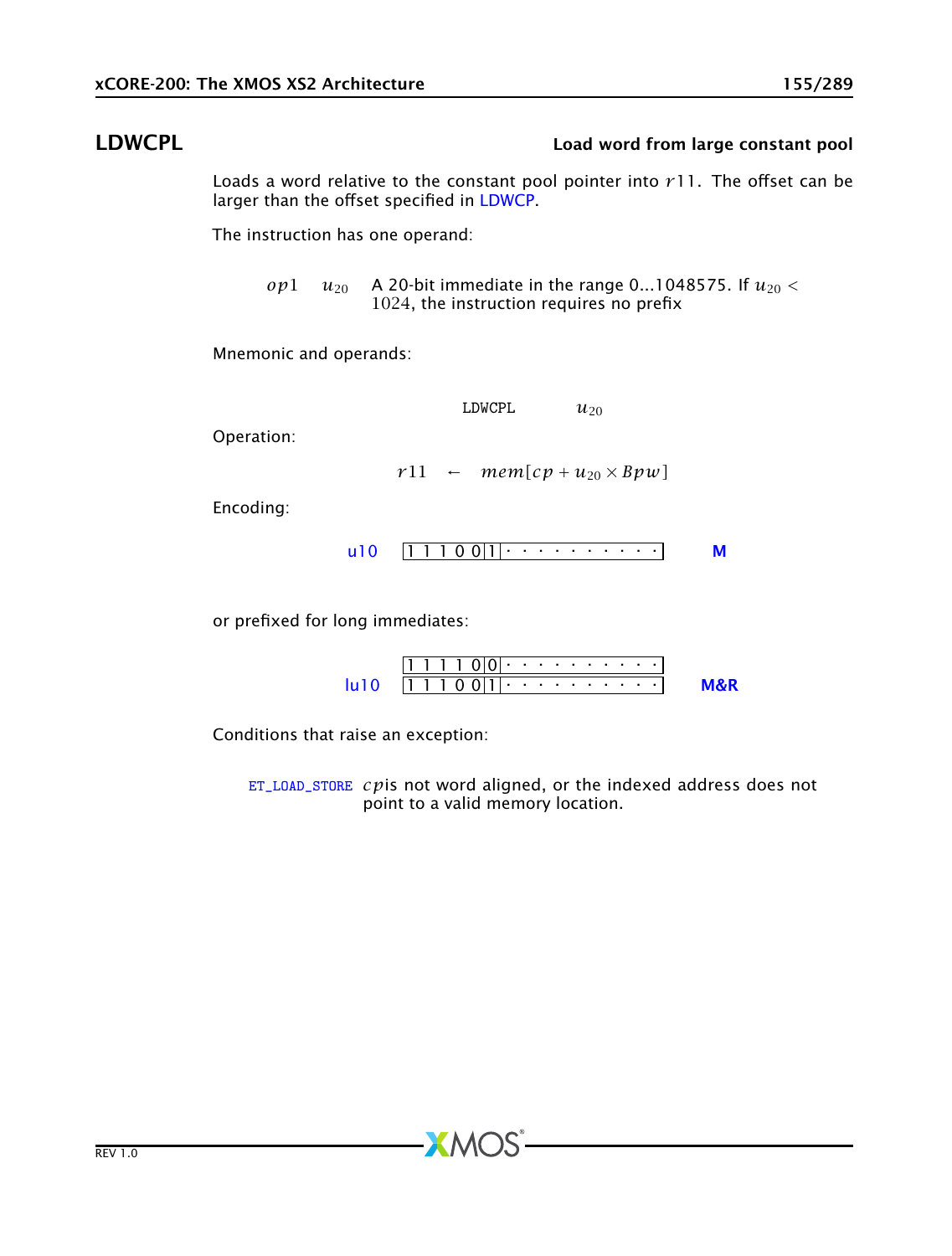### LDWDP Load word form data pool

Loads a word relative to the data pointer.

The instruction has two operands:

*op*1 *D* Any of r0... r11, cp, dp, sp, lr *op*2 *u*<sub>16</sub> A 16-bit immediate in the range 0...65535. If  $u_{16}$  < 64, the instruction requires no prefix

Mnemonic and operands:

LDWDP  $D, u_{16}$ 

Operation:

*D* ←  $mem[dp + u_{16} \times Bpw]$ 

Encoding:

$$
ru6 \quad \boxed{0 1 0 1 1 |0| \cdot \cdot \cdot \cdot | \cdot \cdot \cdot \cdot \cdot \cdot \cdot}
$$

or prefixed for long immediates:

| $ 1 $ $ 1 $ $ 1 $ $ 0 $ $ 0 $ $ 0 $ $ 0 $ $ 0 $ $ 0 $ $ 0 $ $ 0 $ $ 0 $ $ 0 $ $ 0 $ $ 0 $ $ 0 $ $ 0 $ $ 0 $ $ 0 $ $ 0 $ $ 0 $ $ 0 $ $ 0 $ $ 0 $ $ 0 $ $ 0 $ $ 0 $ $ 0 $ $ 0 $ $ 0 $ $ 0 $ $ 0 $ $ 0 $ $ 0 $ $ 0 $ $ 0 $ $ 0 $ |  |
|-------------------------------------------------------------------------------------------------------------------------------------------------------------------------------------------------------------------------------|--|
| $ 0\ 1\ 0\ 1\ 1 0 $                                                                                                                                                                                                           |  |

Conditions that raise an exception:

[ET\\_LOAD\\_STORE](#page-277-0) *dp*is not word aligned, or the indexed address does not point to a valid memory location.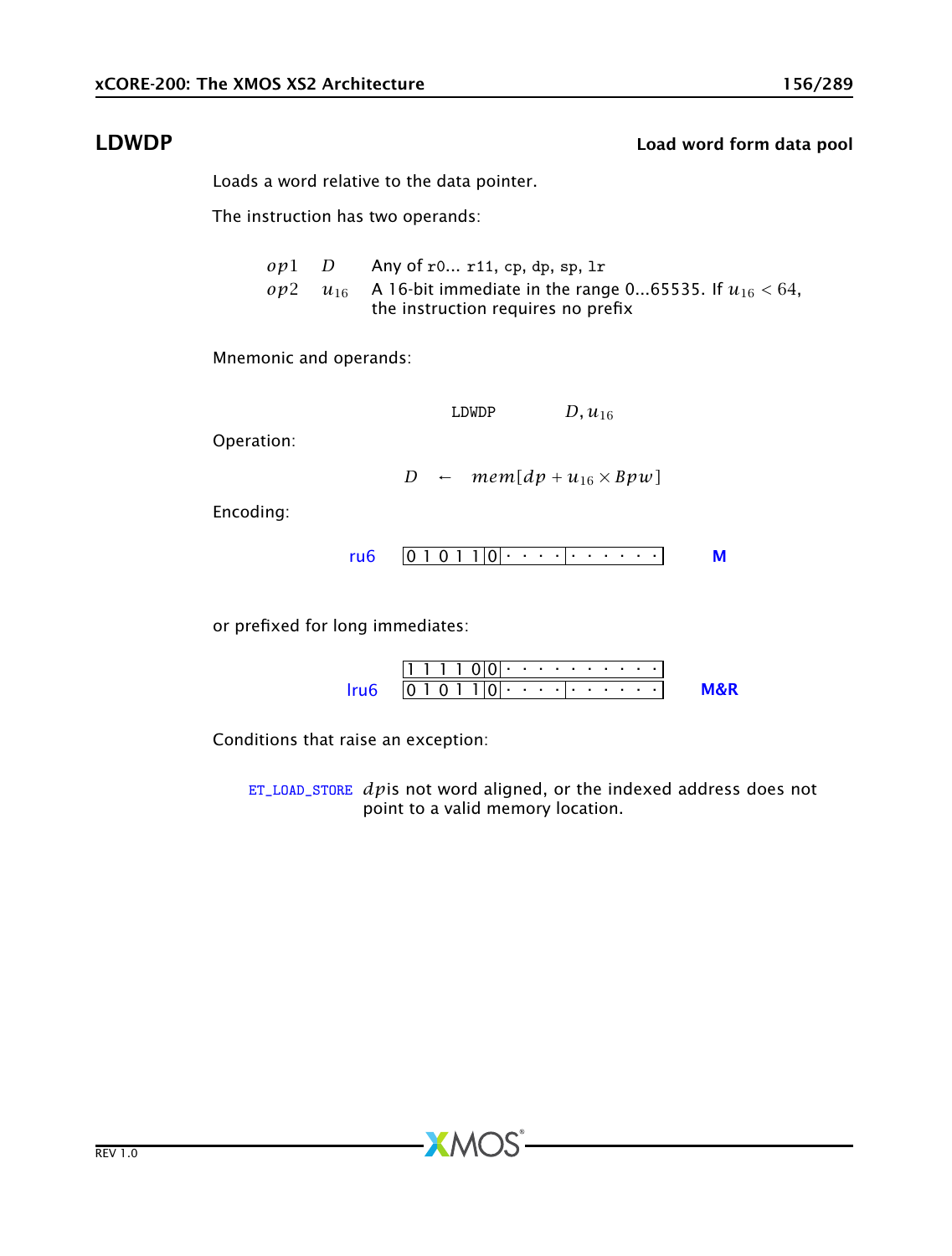### **LDWSP Load word from stack**

Loads a word relative to the stack pointer.

The instruction has two operands:

*op*1 *D* Any of r0... r11, cp, dp, sp, lr *op*2 *u*<sub>16</sub> A 16-bit immediate in the range 0...65535. If  $u_{16}$  < 64, the instruction requires no prefix

Mnemonic and operands:

LDWSP  $D, u_{16}$ 

Operation:

*D* ←  $mem[sp + u_{16} \times Bpw]$ 

Encoding:

$$
ru6 \quad \boxed{0 1 0 1 1 | 1 | \cdot \cdot \cdot \cdot | \cdot \cdot \cdot \cdot \cdot \cdot \cdot \cdot}
$$

or prefixed for long immediates:

| $ 1 + 1 + 0 0 + 1 + 1 + 1 + 1 + 1 $ |  |  |  |  |  |  |  |  |
|-------------------------------------|--|--|--|--|--|--|--|--|
| 01011                               |  |  |  |  |  |  |  |  |

Conditions that raise an exception:

[ET\\_LOAD\\_STORE](#page-277-0) *sp*is not word aligned, or the indexed address does not point to a valid memory location.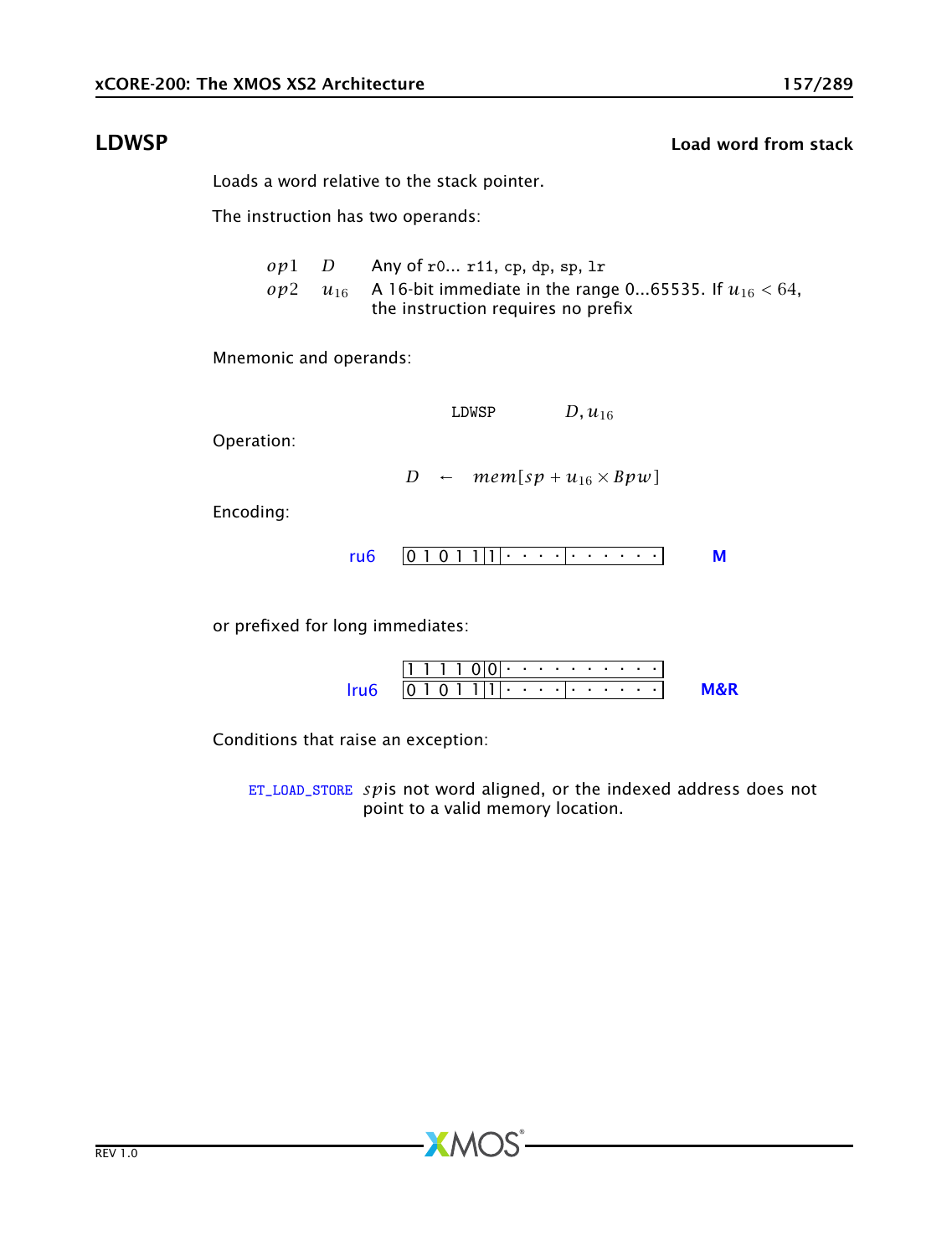## LEXTRACT Bitfield extraction from register pair

Extracts a bitfield at position *x* in a pair of registers *l* and *r* into *d*. A mask *bitp* is applied allowing a bitfield of less than *bpw* bits to be extracted.

The instruction has five operands:

| ov1          | d                | Operand register, one of r0 r11                                     |
|--------------|------------------|---------------------------------------------------------------------|
| op4          |                  | Operand register, one of r0 r11                                     |
| op2          | $\boldsymbol{r}$ | Operand register, one of r0 r11                                     |
| ov3          | $\mathcal{X}$    | Operand register, one of r0 r11                                     |
| $\omega v$ 5 | bity             | A bit position; one of $bpw$ , 1, 2, 3, 4, 5, 6, 7, 8, 16,<br>24.32 |

Mnemonic and operands:

$$
LEXTRACT \qquad d, l, r, x, bitp
$$

Operation:

$$
d \leftarrow ((l:r)[\text{bit }bpw + x - 1..x]) \wedge_{bit} (2^{bitp} - 1);
$$

Encoding:

|                                                               |  |  |  |  | $11 + 11 + 11 + 11$ |  |  |  |  |
|---------------------------------------------------------------|--|--|--|--|---------------------|--|--|--|--|
| $[0\;0\;0\;1\;1\;1\times\times\times\times\times\;1\;0]\cdot$ |  |  |  |  |                     |  |  |  |  |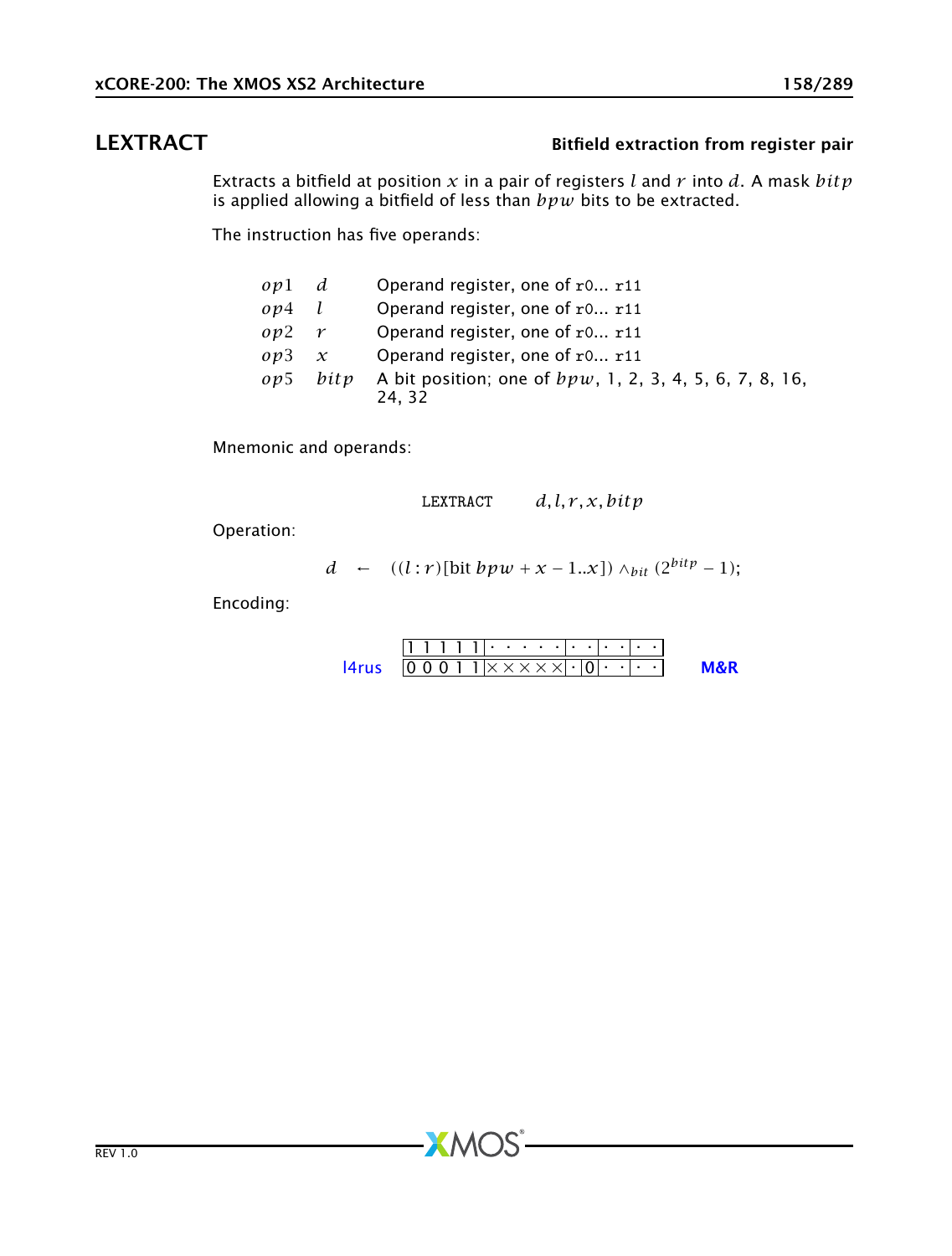# LINSERT Inserts a bitfield into a pair of registers

Inserts a bitfield into a pair of registers *d* and *e*. The bitfield is stored in register *x*, the location of the bitfield is stored in register *s* (which must be between 0 and  $bpw - 1$  inclusive), and the length of the bitfield is a short immediate operand *bitp*.

The instruction has five operands:

| opl d      |               | Operand register, one of r0 r11                                     |
|------------|---------------|---------------------------------------------------------------------|
| op4        | e             | Operand register, one of r0 r11                                     |
| $op2 \; x$ |               | Operand register, one of r0 r11                                     |
| op3        | $\mathcal{S}$ | Operand register, one of r0 r11                                     |
| o p 5      | bitp          | A bit position; one of $bpw$ , 1, 2, 3, 4, 5, 6, 7, 8, 16,<br>24.32 |

Mnemonic and operands:

LINSERT *d, e, x, s, bitp m* ←  $((1 \le \frac{b}{tp}) - 1) \le s$ 

$$
d: e \leftarrow ((d:e) \wedge_{bit} \neg m) \vee_{bit} ((x<
$$

Encoding:

Operation:

1 1 1 1 1 . . . . . . . . . . . 0 0 0 1 1 × × × × × . 1 . . . . [l4rus](#page-269-0) [M&R](#page-288-1)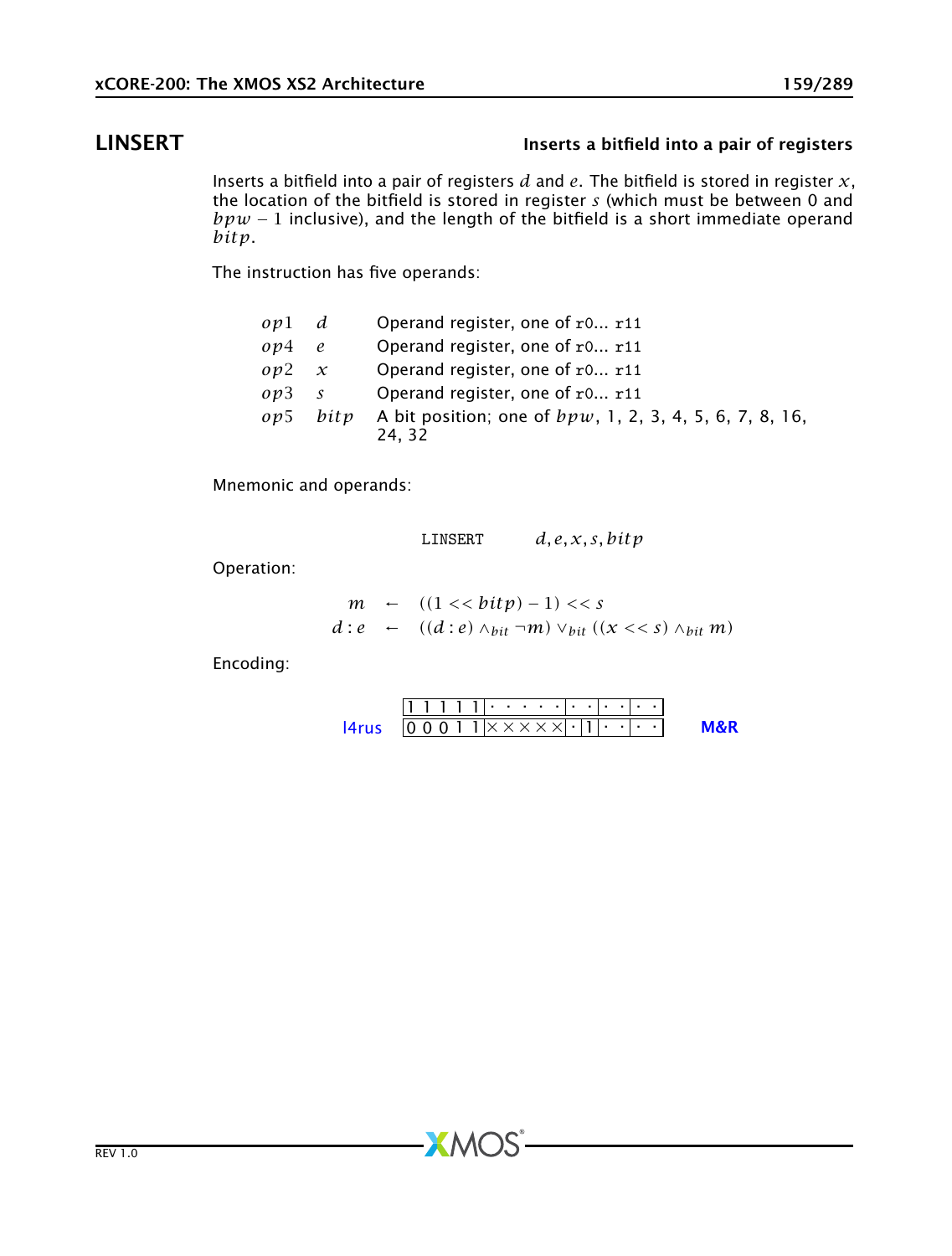# **LMUL** Long multiply

<span id="page-159-0"></span>Multiplies two words to produce a double-word, and adds two single words. Both the high word and the low word of the result are produced. This multiplication is unsigned and cannot overflow.

The instruction has six operands:

|  | $op1$ d Operand register, one of r0 r11       |
|--|-----------------------------------------------|
|  | $op4$ e Operand register, one of r0 r11       |
|  | $op2 \, x$ Operand register, one of r0 r11    |
|  | $op3 \quad y$ Operand register, one of r0 r11 |
|  | $op5$ v Operand register, one of r0 r11       |
|  | $op6$ w Operand register, one of r0 r11       |

Mnemonic and operands:

$$
LMUL \qquad d, e, x, y, v, w
$$

Operation:

$$
e \leftarrow r[bpw - 1...0]
$$
  
\n
$$
d \leftarrow r[2bpw - 1...bpw]
$$
  
\nwhere  $r \leftarrow x \times y + v + w$ 

Encoding:

1 1 1 1 1 . . . . . . . . . . . 0 0 0 0 0 . . . . . . . . . . . [l6r](#page-271-0) [M&R](#page-288-1)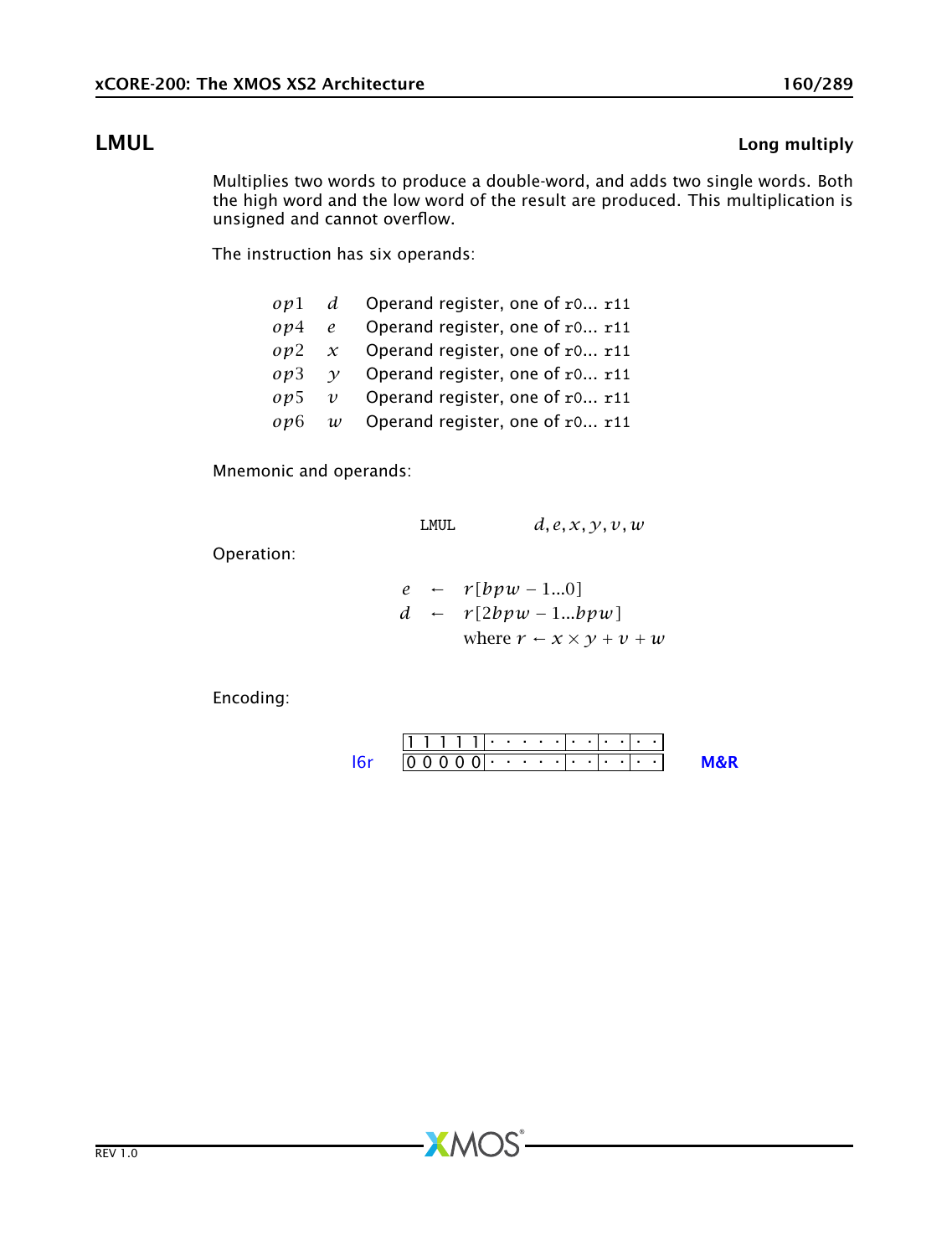# **LSS** Less than signed

Tests whether one signed value is less than another signed value. The test result is produced in the destination register (*c*) as 1 (true) or 0 (false).

The instruction has three operands:

|  | $op1 \, c$ Operand register, one of r0 r11         |
|--|----------------------------------------------------|
|  | $op2 \, x$ Operand register, one of r0 r11         |
|  | $op3 \quad \gamma$ Operand register, one of r0 r11 |

Mnemonic and operands:

$$
LSS \t\t c, x, y
$$

Operation:

$$
c \leftarrow \begin{cases} X_{signed} < Y_{signed}, & 1 \\ X_{signed} \geq Y_{signed}, & 0 \end{cases}
$$

**XMOS** 

$$
3r \qquad \boxed{1\ 1\ 0\ 0\ 0} \qquad \cdots \qquad \boxed{1\ \cdot 1\ \cdot 0\ 0\ 0}
$$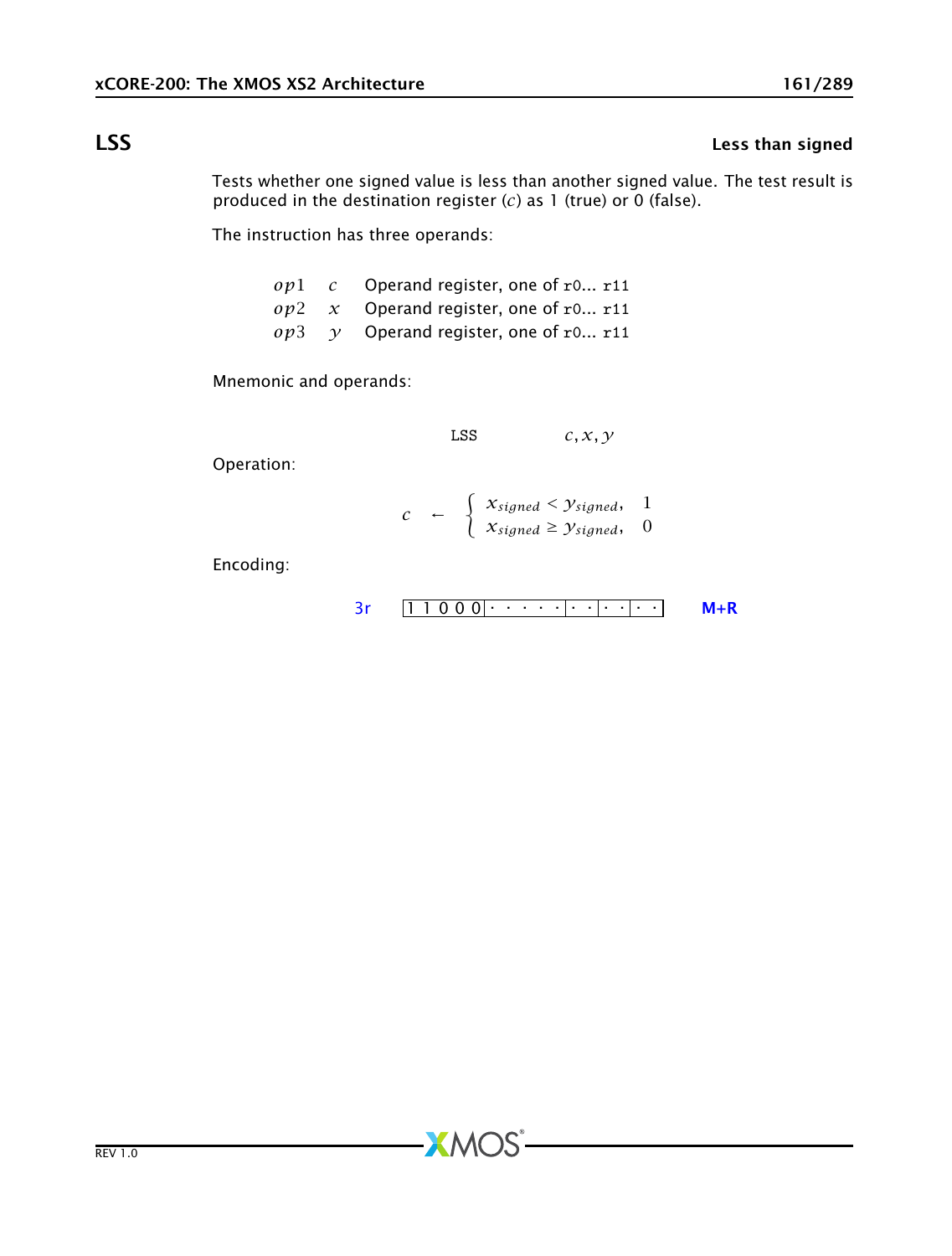# LSU Less than unsigned

Tests whether one unsigned value is less than another unsigned value. The result is produced in the destination register (*c*) as 1 (true) or 0 (false). It can be used to perform efficient bound checks against values in the range  $0$ ... $(y - 1)$ 

The instruction has three operands:

- *op*1 *c* Operand register, one of r0... r11
- *op*2 *x* Operand register, one of r0... r11
- $op3 \quad y$  Operand register, one of r0... r11

Mnemonic and operands:

LSU *c, x, y*

Operation:

|  | $c \quad \leftarrow \quad \left\{ \begin{array}{l} x < y, \quad 1 \\ x \geq y, \quad 0 \end{array} \right.$ |  |
|--|-------------------------------------------------------------------------------------------------------------|--|

 $X$ M $(S)$ 

$$
3r \quad [1\ 1\ 0\ 0\ 1] \cdot \cdot \cdot \cdot \cdot \cdot ] \cdot \cdot ] \cdot \cdot ] \qquad M+R
$$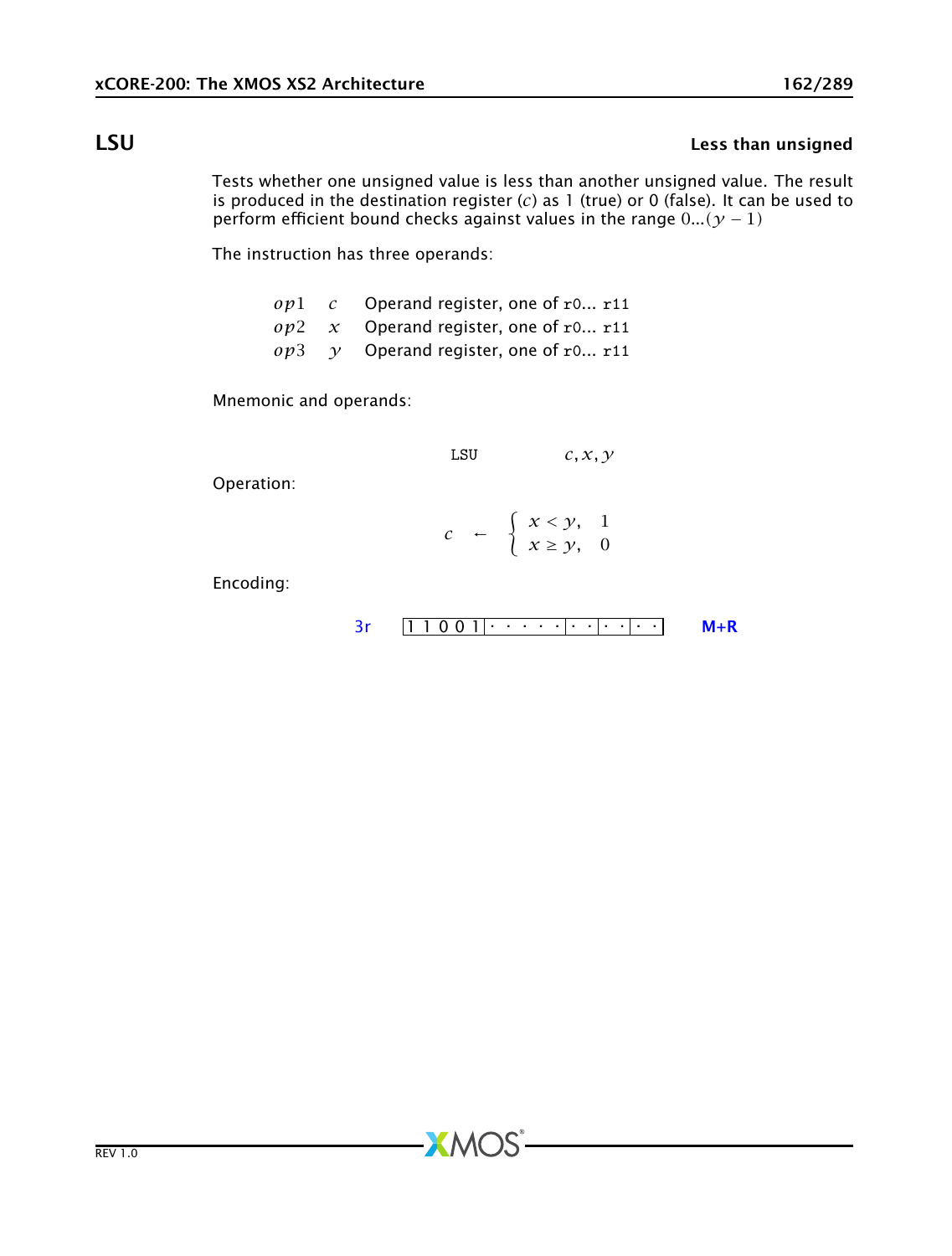### LSUB Long unsigned subtract

Subtracts unsigned integers and a borrow from an unsigned integer, producing both the unsigned result and the possible borrow. The instruction has five operands: two registers that contain the numbers to be subtracted ( $x$  and  $y$ ), the borrow input which is stored in the last bit of a third source operand (*v*), one destination register which is used to store the borrow-out (*e*), and a destination register for the difference (*d*).

The instruction has five operands:

- *op*1 *d* Operand register, one of r0... r11
- *op*4 *e* Operand register, one of r0... r11
- *op*2 *x* Operand register, one of r0... r11
- *op*3 *y* Operand register, one of r0... r11
- *op*5 *v* Operand register, one of r0... r11

Mnemonic and operands:

LSUB  $d, e, x, y, v$ 

Operation:

$$
d \leftarrow r[bpw - 1...0]
$$
  
\n
$$
e \leftarrow r[bpw]
$$
  
\nwhere  $r \leftarrow x - y - v[0]$ 

Encoding:

1 1 1 1 1 . . . . . . . . . . . 0 0 0 0 1 . . . . . . 0 . . . . [l5r](#page-270-0) [M&R](#page-288-1)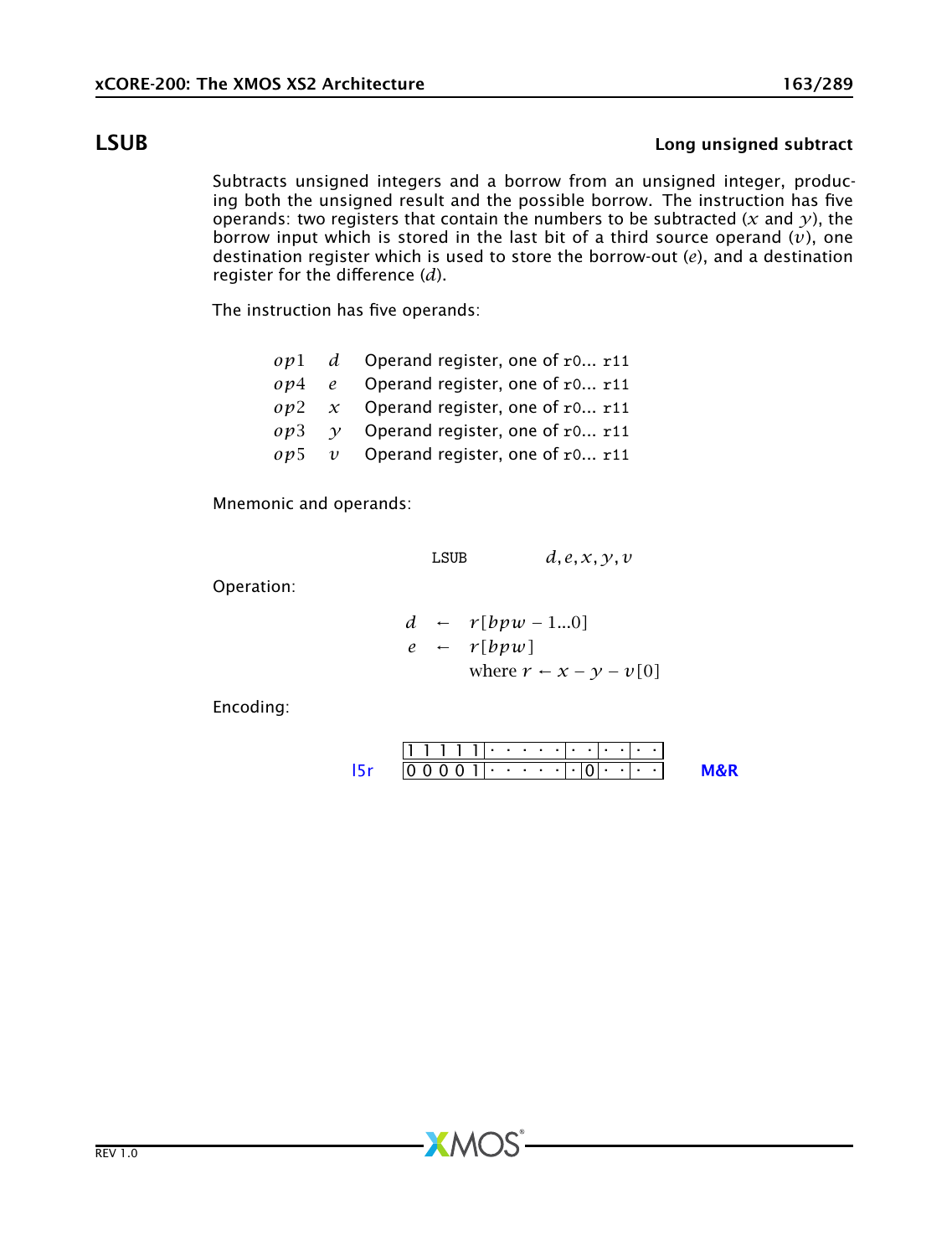## MACCS MUltiply and accumulate signed

<span id="page-163-0"></span>Multiplies two signed words, and adds the double word result into a signed double word accumulator. The double word accumulator comprises two registers that are used both as a source and destination. Two other operands are the values that are to be multiplied.

The instruction has four operands:

|  | $op1$ d Operand register, one of r0 r11            |
|--|----------------------------------------------------|
|  | $op4$ e Operand register, one of r0 r11            |
|  | $op2 \, x$ Operand register, one of r0 r11         |
|  | $op3 \quad \gamma$ Operand register, one of r0 r11 |

Mnemonic and operands:

MACCS  $d, e, x, y$ 

Operation:

$$
e \leftarrow tmp[bpw - 1...0]
$$
  

$$
d \leftarrow tmp[2 \times bpw - 1...bpw]
$$
  
where  $tmp \leftarrow (d_{signed}:e) + x_{signed} \times y_{signed}$ 

Encoding:

1 1 1 1 1 . . . . . . . . . . . 0 0 0 0 1 1 1 1 1 1 1 0 . . . . [l4r](#page-267-0) [M&R](#page-288-1)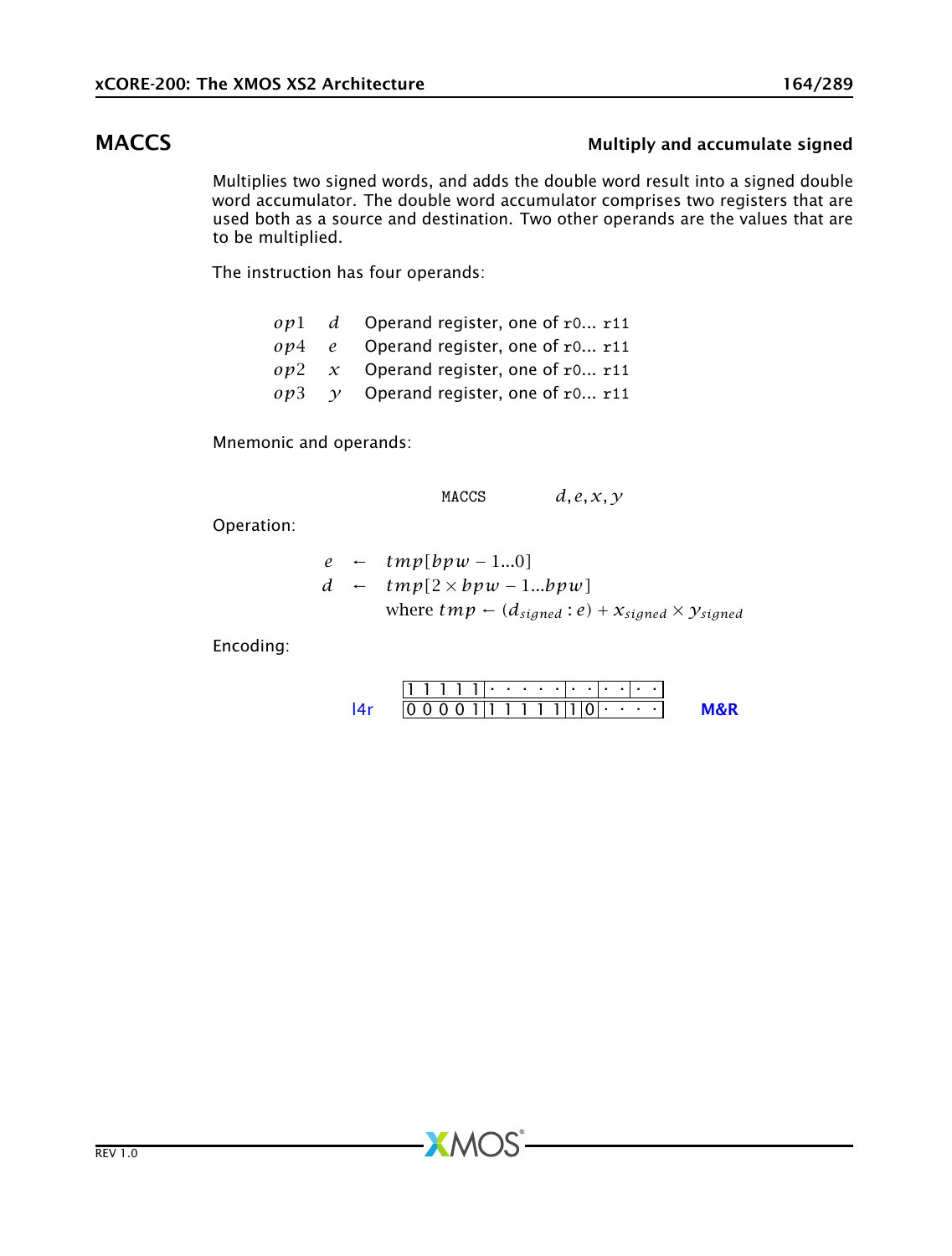### MACCU **MACCU Multiply and accumulate unsigned**

<span id="page-164-0"></span>Multiplies two unsigned words, and adds the double word result into an unsigned double word accumulator. The double word accumulator comprises two registers that are used both as a source and destination. Two other operands are the values that are to be multiplied.

MACCU can be used to correct word alignment issues by repeatedly operating on words of a stream. For example, multiplying with 0x00010000 will result in the high word of the accumulator to produce the same stream of words offset by half a word.

The instruction has four operands:

|  | $op1$ d Operand register, one of r0 r11            |
|--|----------------------------------------------------|
|  | $op4$ e Operand register, one of r0 r11            |
|  | $op2 \, x$ Operand register, one of r0 r11         |
|  | $op3 \quad \gamma$ Operand register, one of r0 r11 |

Mnemonic and operands:

MACCU  $d, e, x, y$ 

 $XMOS$ 

Operation:

*e* ← *tmp[bpw* − 1*...*0*] d* ← *tmp[*2 × *bpw* − 1*...bpw]* where  $tmp \leftarrow (d : e) + x \times y$ 

1 1 1 1 1 . . . . . . . . . . . 0 0 0 0 0 1 1 1 1 1 1 1 . . . . [l4r](#page-267-0) [M&R](#page-288-1)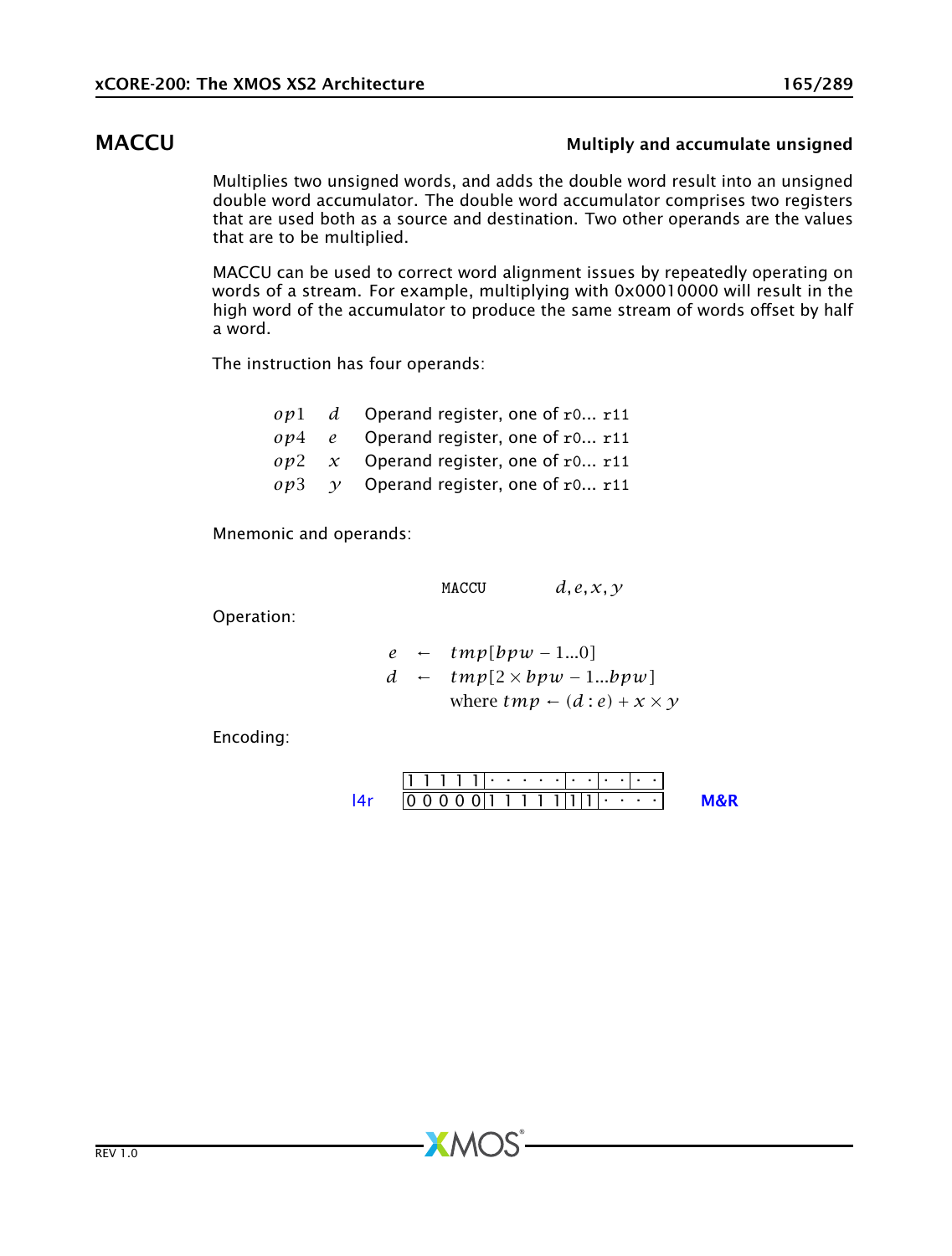### MJOIN Synchronise and join

<span id="page-165-0"></span>Synchronises the master thread that executes this instruction with all the slave threads associated with its synchroniser operand  $(r)$ , and frees those slave threads when the synchronisation completes. This is used to end a group of parallel threads. Note this clears the EEBLE bit. If the ININT bit is set, then MJOIN will not block; MJOIN should not be used inside an interrupt handler.

The slaves execute an [SSYNC](#page-211-0) instruction to synchronise. The master can execute an [MSYNC](#page-168-0) instruction to synchronise without freeing the slave threads.

The instruction has one operand:

*op*1 *r* Operand register, one of r0... r11

Mnemonic and operands:

MJOIN *r*

Operation:

```
sr[eeble] \leftarrow 0if (slaves_r \setminus spaused = \emptyset)then
for all thread \in slaves_r: in use_{thread} \leftarrow 0mjoin_{syn(tid)} \leftarrow 0else
mpaused ← mpaused \cup {tid}
mjoin<sub>r</sub> \leftarrow 1
m_S y n_r - 1
```
Encoding:



Conditions that raise an exception:

[ET\\_RESOURCE\\_DEP](#page-281-0) Resource illegally shared between threads [ET\\_ILLEGAL\\_RESOURCE](#page-276-0)  $r$  is not a synchroniser resource, or the resource is not in use.

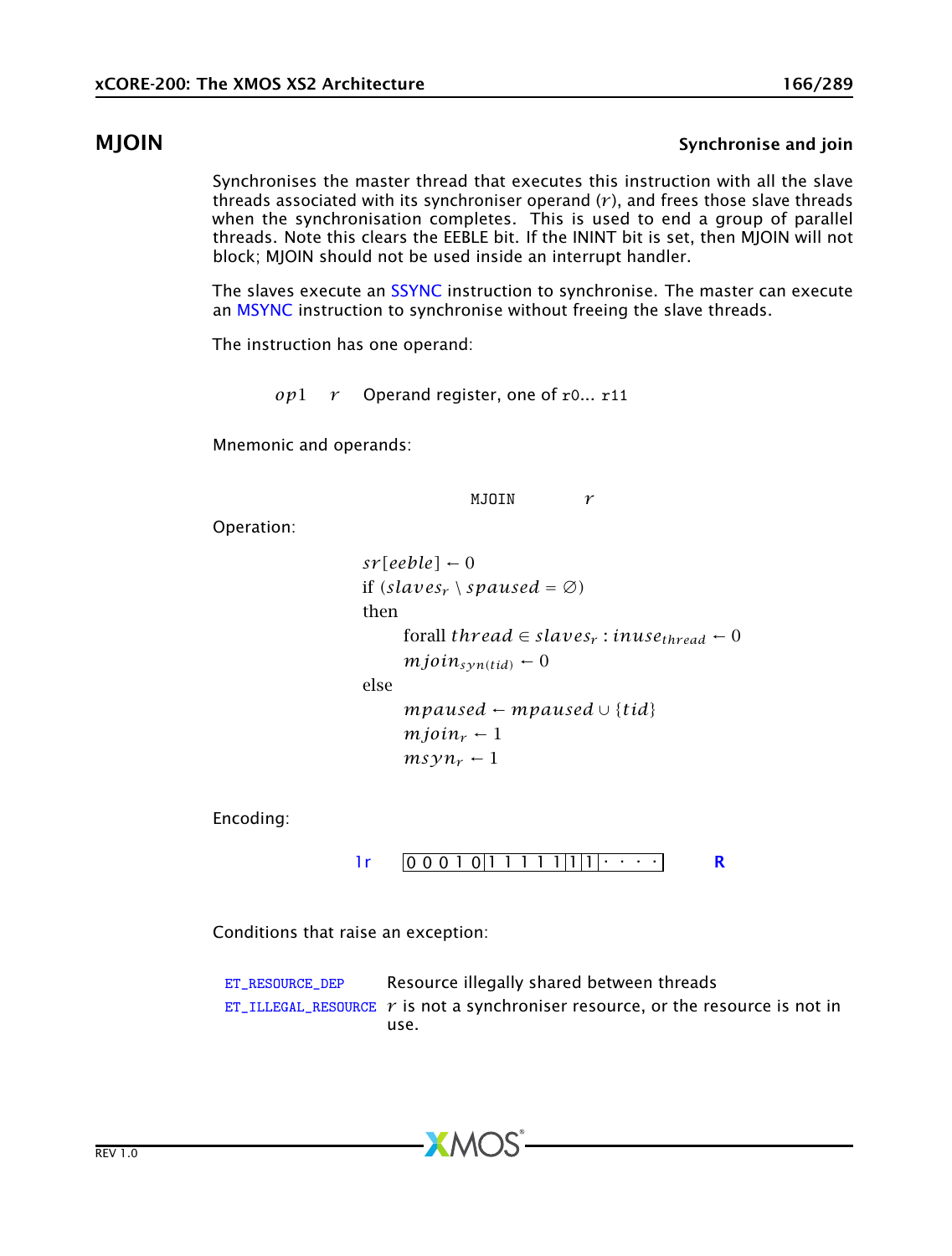### MKMSK Make n-bit mask and the matrix of the matrix of the matrix of the matrix of the matrix of the matrix of the matrix of the matrix of the matrix of the matrix of the matrix of the matrix of the matrix of the matrix of

Makes an n-bit mask that can be used to extract a bit field from a word. The resulting mask consists of *s*1 bits aligned to the right.

The instruction has two operands:

*op*1 *d* Operand register, one of r0... r11 *op*2 *s* Operand register, one of r0... r11

Mnemonic and operands:

MKMSK *d, s*

Operation:

 $d \leftarrow \begin{cases} s < bpw, & 2^s - 1 \\ s > hww, & 1, 1, \end{cases}$ *s* ≥ *bpw,* 1 : 1 : *...* : 1

**XMOS** 

$$
2r \qquad \boxed{1 \ 0 \ 1 \ 0 \ 0} \qquad \cdots \qquad \boxed{0} \qquad \boxed{0} \qquad \boxed{M+R}
$$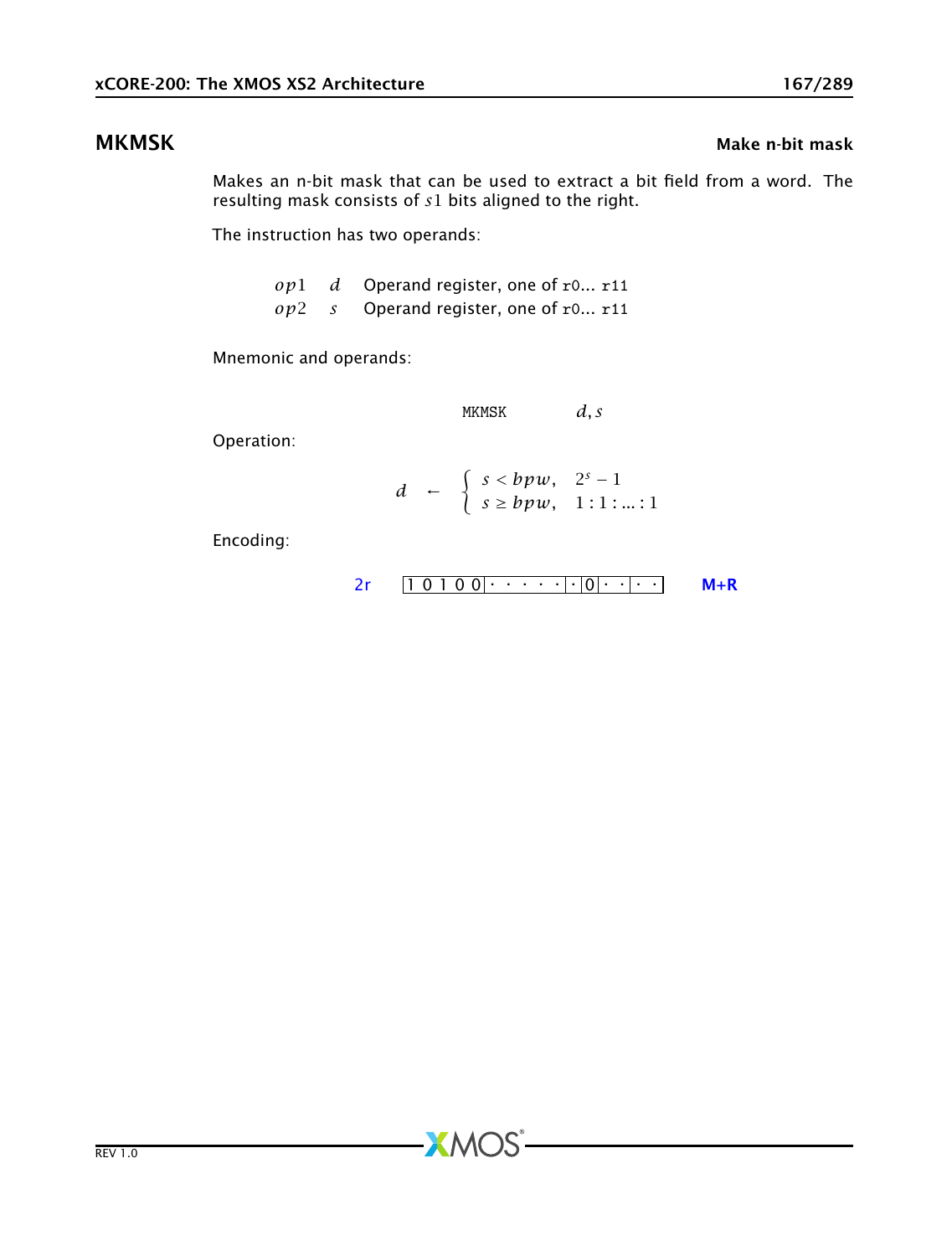### MKMSKI MKMSKI Make n-bit mask immediate

Makes an n-bit mask that can be used to extract a bit field from a word. The resulting mask consists of *bitp*1 bits aligned to the right.

The instruction has two operands:

|  | $op1$ d Operand register, one of r0 r11                                        |
|--|--------------------------------------------------------------------------------|
|  | $op2$ bitp A bit position; one of $bpw$ , 1, 2, 3, 4, 5, 6, 7, 8, 16,<br>24.32 |

Mnemonic and operands:

MKMSKI *d, bitp*

Operation:

$$
d \leftarrow \begin{cases} \text{bitp} < \text{bpw}, \quad 2^{\text{bitp}} - 1 \\ \text{bitp} > \text{bpw}, \quad 1:1:...:1 \end{cases}
$$

**XMOS** 

$$
rus \qquad \boxed{1 \ 0 \ 1 \ 0 \ 0} \cdot \cdot \cdot \cdot \cdot \cdot \cdot \cdot \cdot \cdot \cdot \cdot \cdot \cdot \qquad \qquad \text{M+R}
$$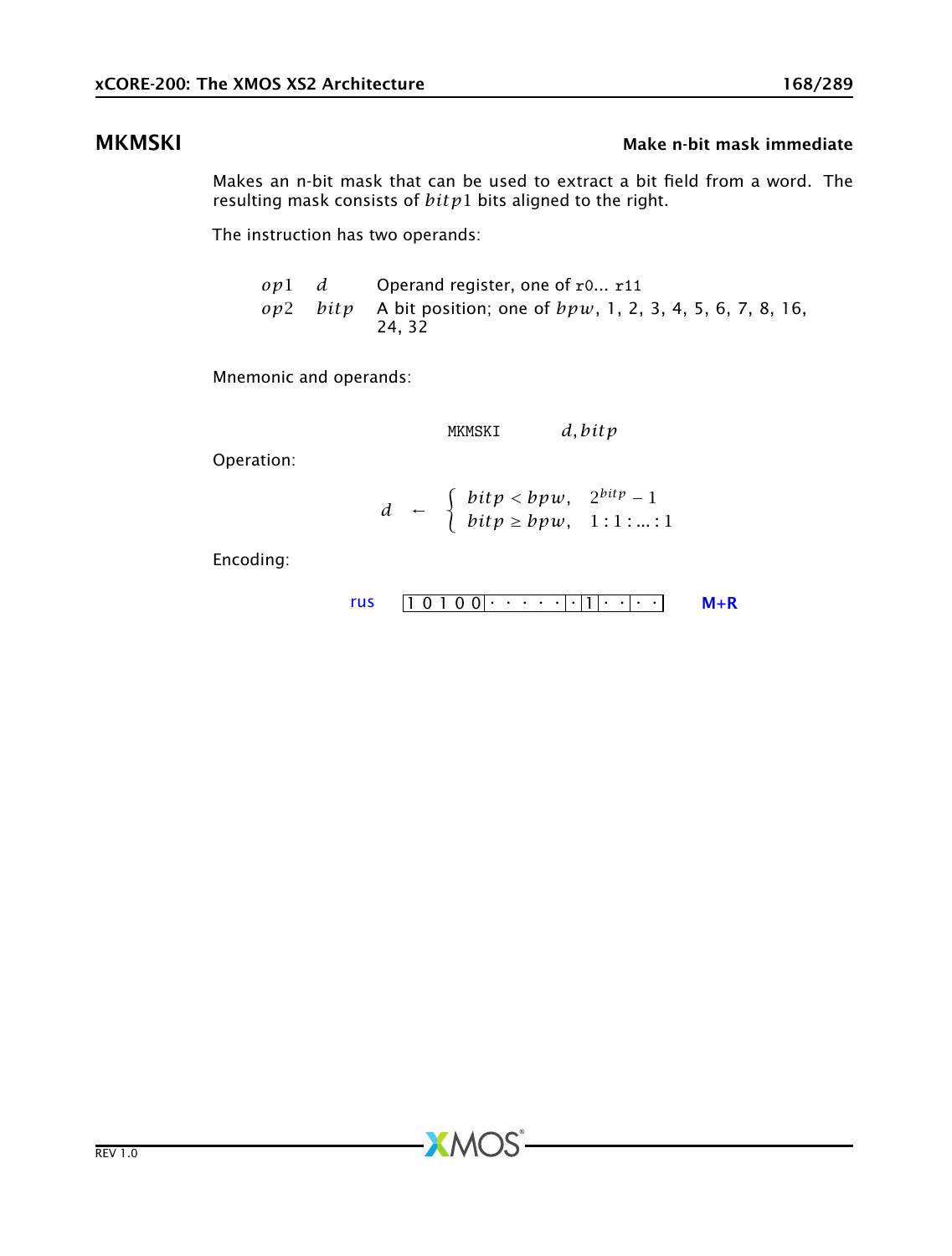### MSYNC MASTER MASTER MASTER SYNCHRONIC METAL MASTER SYNCHRONISE

<span id="page-168-0"></span>Synchronise a master thread with the slave threads associated with its synchroniser (*r* ). If the slave threads have just been created (with [GETST\)](#page-115-0), then MSYNC starts all slaves. This clears the EEBLE bit. If the ININT bit is set, then MSYNC will not block; MSYNC should not be used inside an interrupt handler.

The slaves execute an **[SSYNC](#page-211-0)** instruction to synchronise. The master can execute an [MJOIN](#page-165-0) instruction to free the slave threads after synchronisation.

The instruction has one operand:

*op*1 *r* Operand register, one of r0... r11

Mnemonic and operands:

MSYNC *r*

Operation:

 $sr[eeble] \leftarrow 0$ if  $(slaves_r \setminus spaused = \emptyset)$ then *spaused* ← *spaused* \ *slaves*<sup>*r*</sup> else *mpaused* ← *mpaused* ∪ {*tid*}  $msvn_r - 1$ 

Encoding:

 $1r$  0 0 0 1 1 1 1 1 1 1 1 1 1 1  $1$   $\cdot \cdot \cdot$  [R](#page-286-0)

Conditions that raise an exception:

| ET RESOURCE DEP | Resource illegally shared between threads                                                 |
|-----------------|-------------------------------------------------------------------------------------------|
|                 | ET_ILLEGAL_RESOURCE $r$ is not a synchroniser resource, or the resource is not in<br>use. |
| ET ILLEGAL PC   | One or more of the slave threads do not have a legal<br>program counter.                  |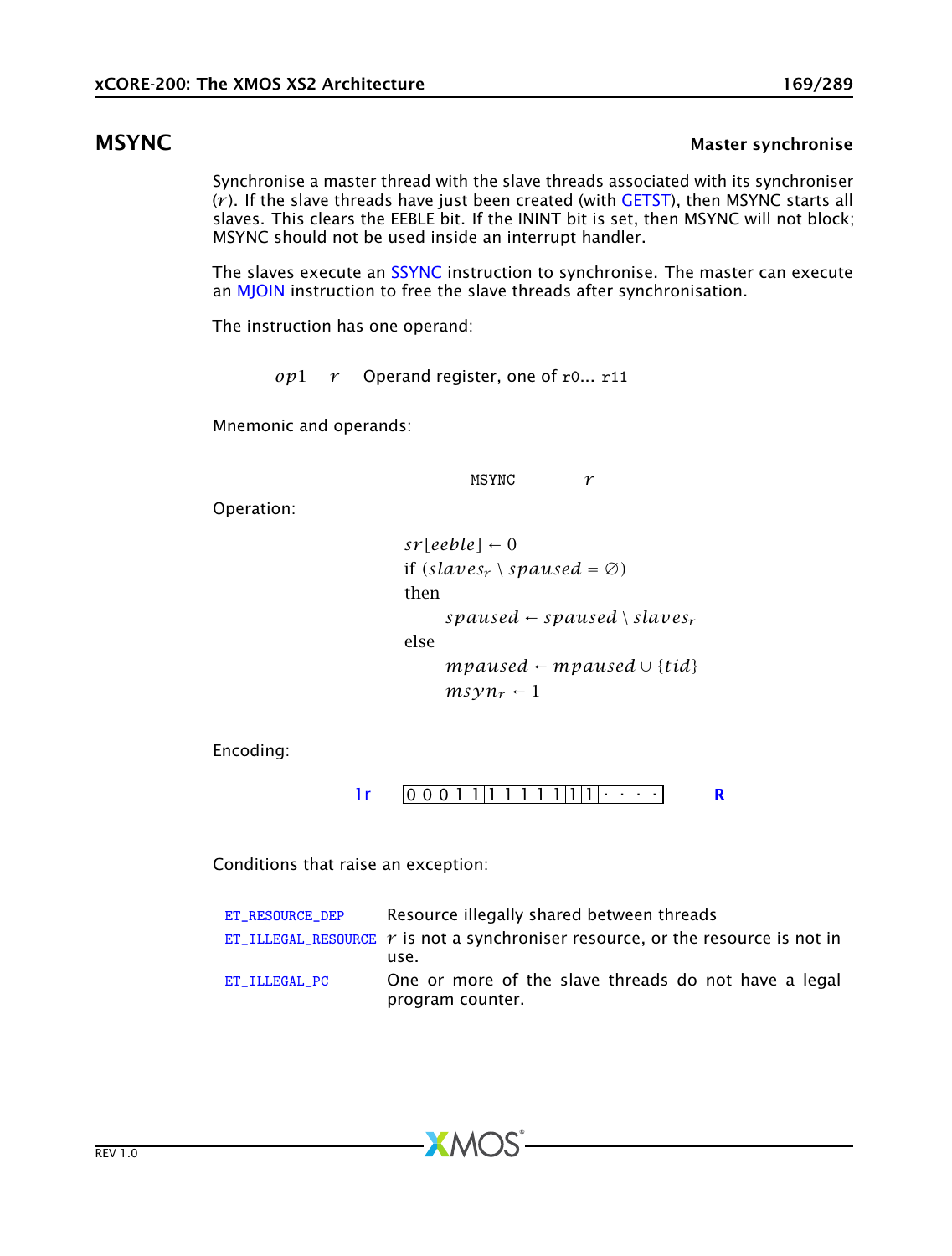### MUL **MUL** Unsigned multiply

Performs a single word unsigned multiply. Any overflow is discarded, and only the last *bpw* bits of the result are produced.

If overflow is important, one of the [LMUL,](#page-159-0) [MACCU](#page-164-0) or [MACCS](#page-163-0) instructions should be used.

The instruction has three operands:

|  | $op1$ d Operand register, one of r0 r11    |
|--|--------------------------------------------|
|  | $op2 \, x$ Operand register, one of r0 r11 |
|  | $op3$ y Operand register, one of r0 r11    |

Mnemonic and operands:

MUL  $d, x, y$ 

Operation:

$$
d \leftarrow (x \times y) \mod 2^{bpw}
$$

Encoding:

|  |  | .                               |  |  |  |  |  |  |
|--|--|---------------------------------|--|--|--|--|--|--|
|  |  | . 1 1 1 1 1 1 1 1 1 1 1 0 1 1 1 |  |  |  |  |  |  |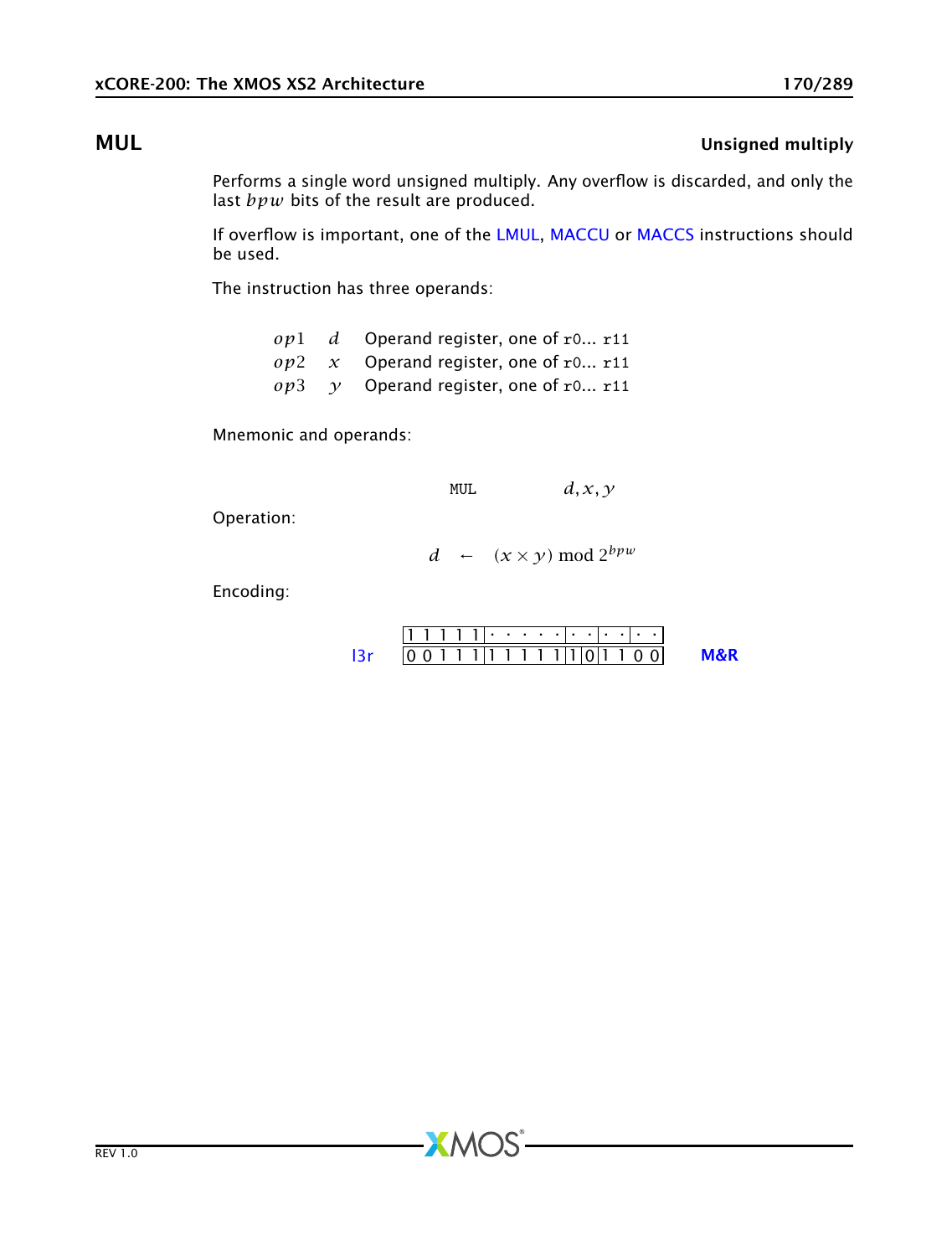## NEG Two's complement negate

Performs a signed negation in two's complement, ie, it computes 0 − *s*. Overflow is ignored, ie, Negating −2 *bpw*−<sup>1</sup> will produce −2 *bpw*−1 .

The instruction has two operands:

*op*1 *d* Operand register, one of r0... r11 *op*2 *s* Operand register, one of r0... r11

**XMOS** 

Mnemonic and operands:

 $NEG$  *d, s* 

Operation:

 $d_{signed}$  ←  $2^{bpw} - s$ 

$$
2r \qquad 1 \qquad 0 \qquad 0 \qquad 1 \qquad 0 \qquad \cdots \qquad \qquad |0| \qquad \cdots
$$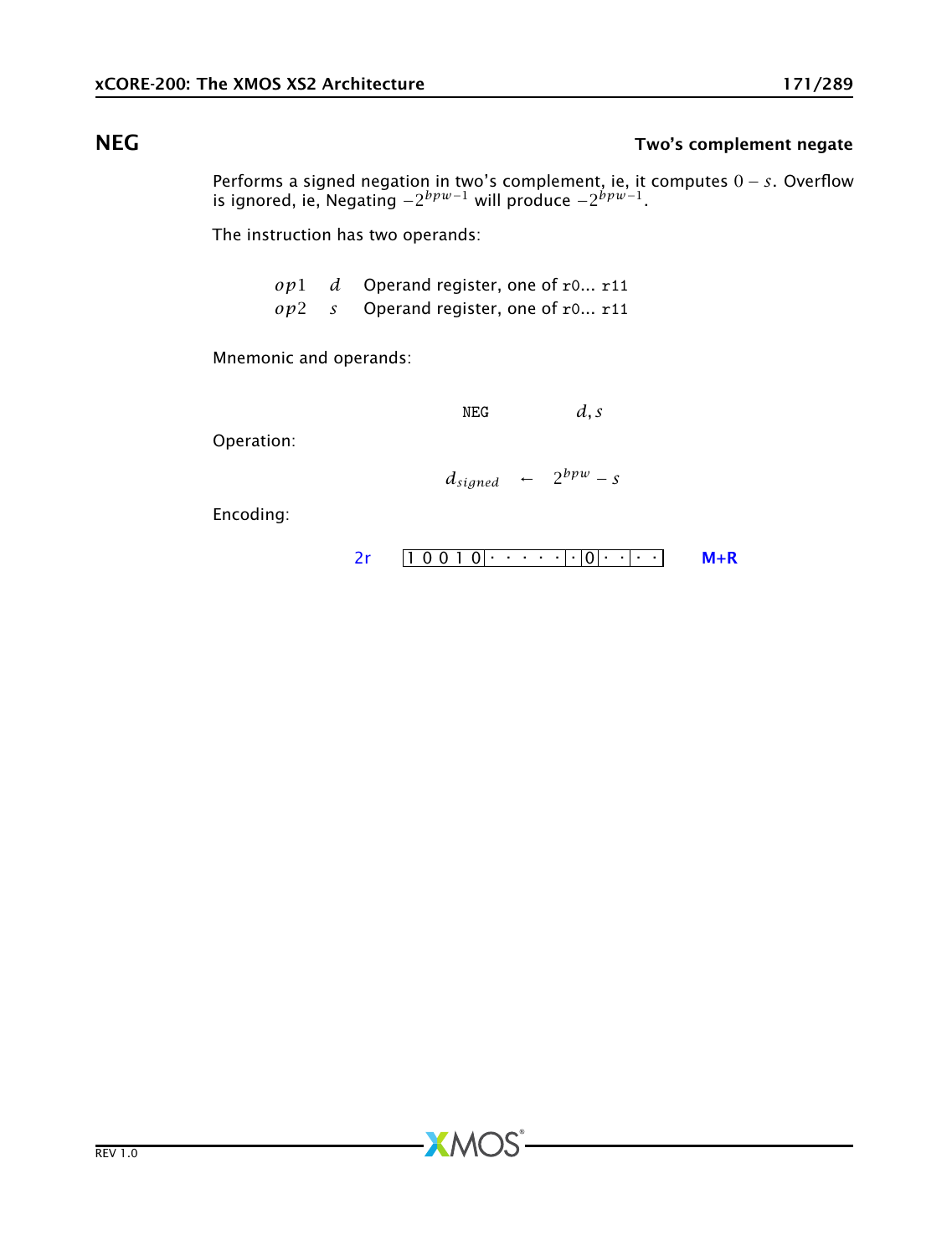## NOP NO operation

No operation.

The instruction has no operands.

Mnemonic and operands:

NOP

**XMOS** 

Operation:

No operation

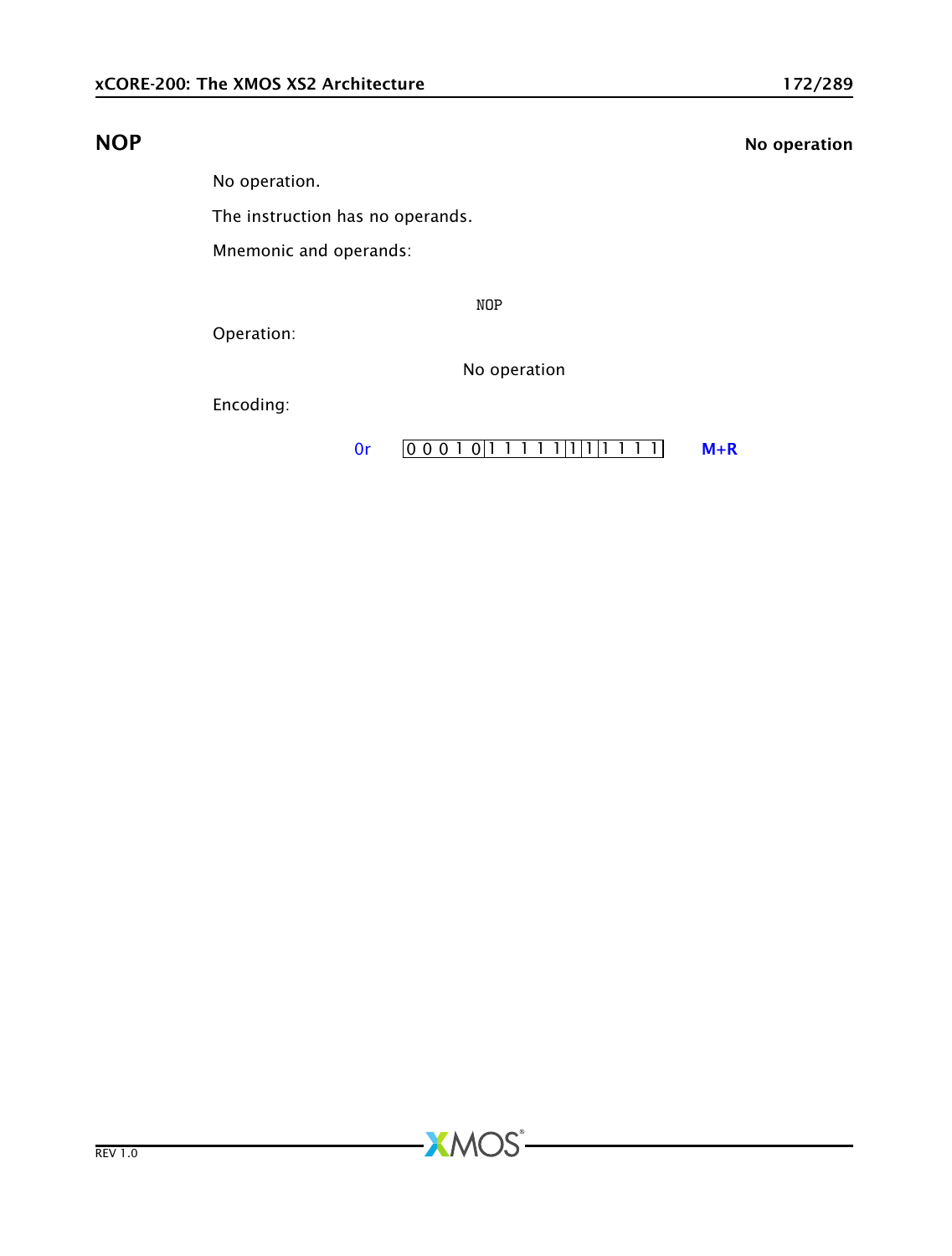### **NOT** Bitwise not

Produces the bitwise not of its source operand.

The instruction has two operands:

*op*1 *d* Operand register, one of r0... r11 *op*2 *s* Operand register, one of r0... r11

**XMOS** 

Mnemonic and operands:

NOT *d, s*

Operation:

 $d \leftarrow \neg_{bit} s$ ;

Encoding:

 $2r$   $10001$   $0$   $0$   $1$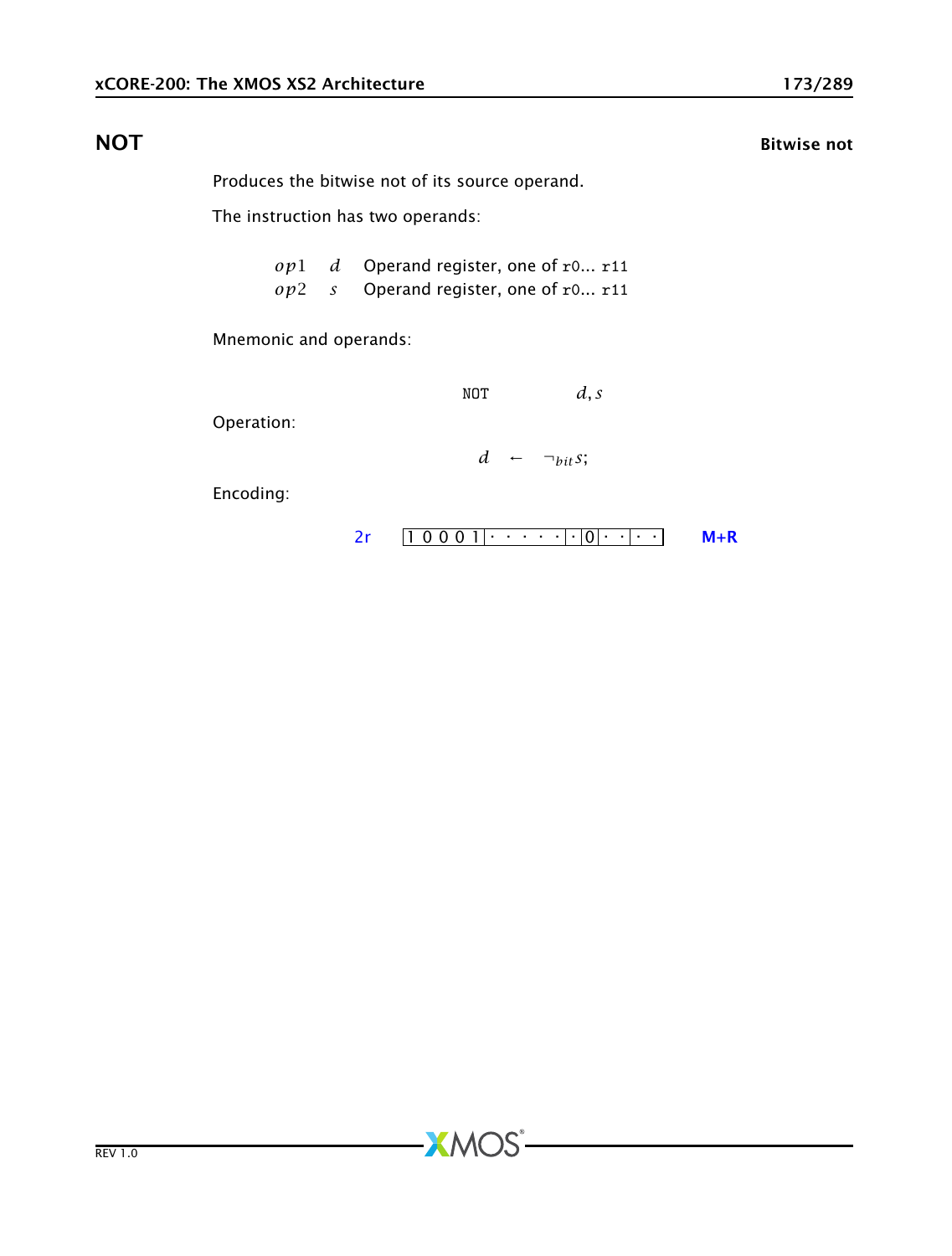**OR** Bitwise or

Produces the bitwise or of its two source operands.

The instruction has three operands:

|  | $op1$ d Operand register, one of r0 r11            |
|--|----------------------------------------------------|
|  | $op2 \, x$ Operand register, one of r0 r11         |
|  | $op3 \quad \gamma$ Operand register, one of r0 r11 |

**XMOS** 

Mnemonic and operands:

OR 
$$
d, x, y
$$

Operation:

*d* ← *x* ∨*bit y*

0 1 0 0 0 . . . . . . . . . . . [3r](#page-249-0) [M+R](#page-287-0)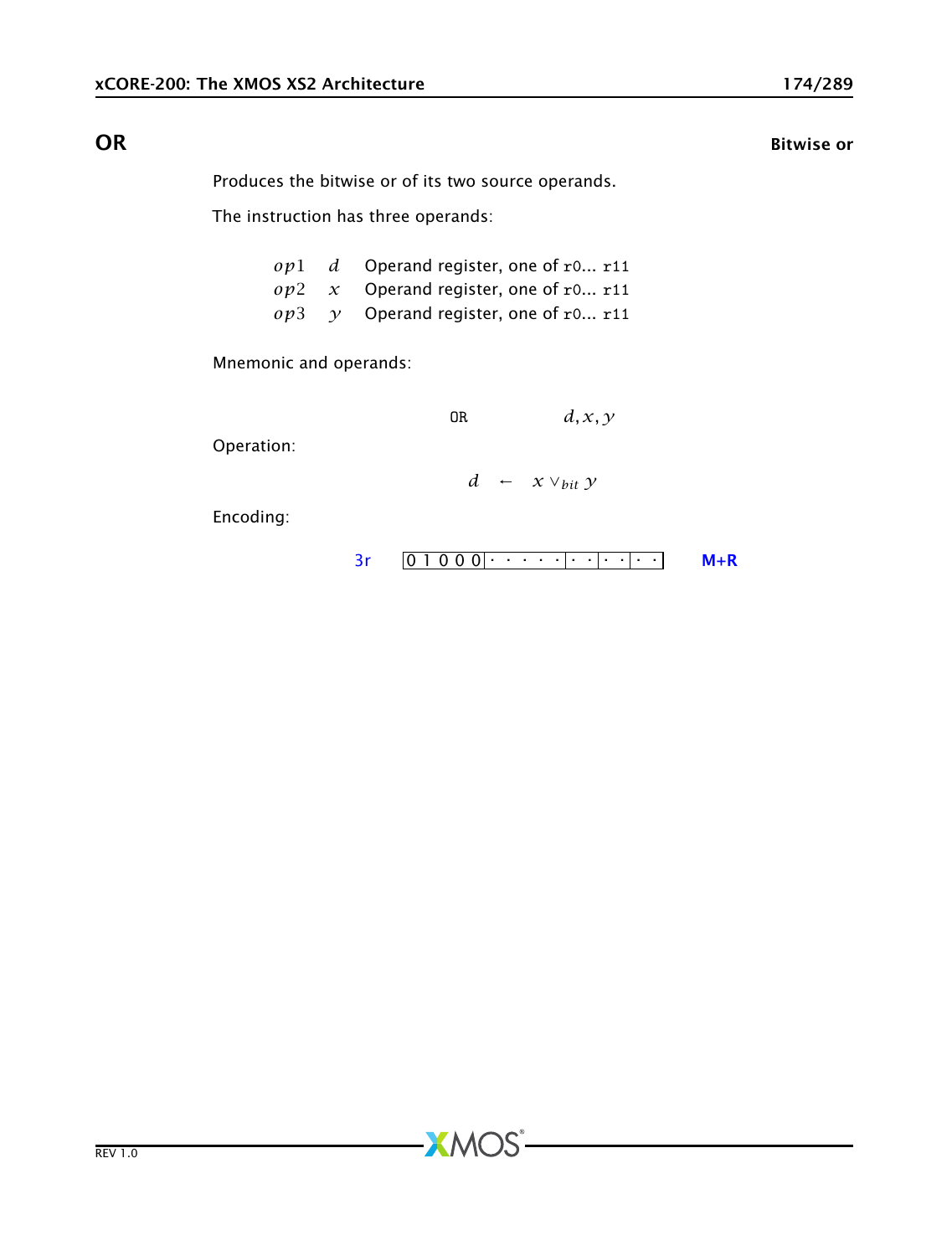### **OUT** OUT

Output data to a resource. The precise effect of this instruction depends on the resource:

### Port

Output a word to the port - if the port is buffered the data will be shifted out piece-meal, if the port is unbuffered the most significant bits of the data outputted will be ignored. The instruction pauses if the out data cannot be accepted.

### Channel end

Output *Bpw* data tokens to the destination associated with this channelend (see [SETD\)](#page-192-0) - the most significant byte of the word is output first. The instruction pauses if the out data cannot be accepted.

### Lock

Releases the lock.

The instruction has two operands:

*op*1 *r* Operand register, one of r0... r11 *op*2 *s* Operand register, one of r0... r11

Mnemonic and operands:

 $V, S$ 

Operation:

 $r \leq s$ 

Encoding:

$$
r2r \quad [1 \ 0 \ 1 \ 0 \ 1] \cdot \cdot \cdot \cdot \cdot \cdot | \cdot [0] \cdot \cdot | \cdot \cdot \cdot \quad \mathbf{R}
$$

Conditions that raise an exception:

| ET RESOURCE DEP | Resource illegally shared between threads                                                |
|-----------------|------------------------------------------------------------------------------------------|
|                 | ET_ILLEGAL_RESOURCE $\gamma$ is not a valid resource, not in use, or it does not support |
|                 | OUT.                                                                                     |
| ET LINK ERROR   | $r$ is a channel end, and the destination has not been set.                              |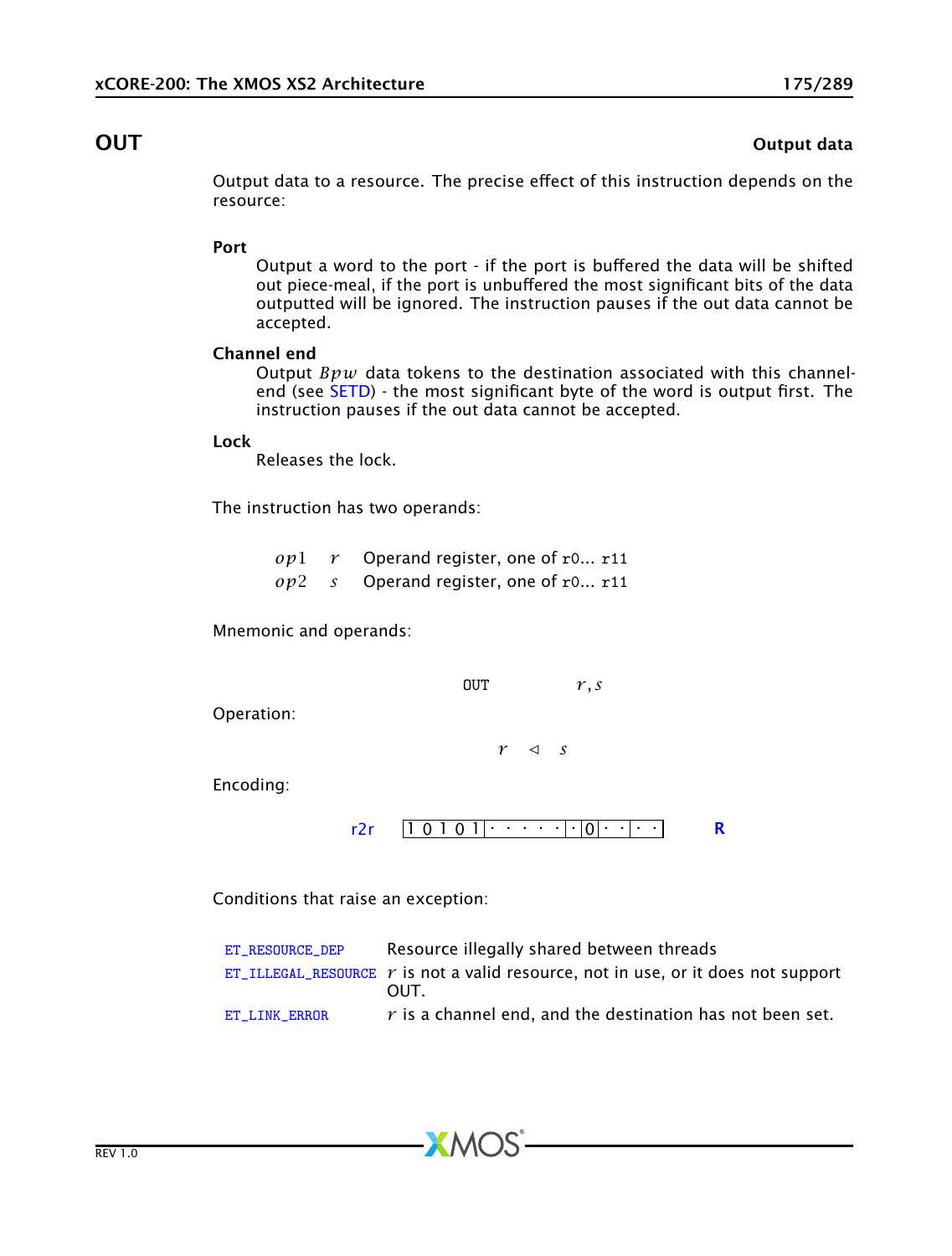## **OUTCT** OUTCOME OUTCOME OUTCOME OUTCOME OUTCOME OUTCOME OUTCOME OUTCOME OUTCOME OUTCOME OUTCOME OUTCOME OUTCOME OUTCOME OUTCOME OUTCOME OUTCOME OUTCOME OUTCOME OUTCOME OUTCOME OUTCOME OUTCOME OUTCOME OUTCOME OUTCOME OUTCOM

Outputs a control token to a channel.

The instruction pauses if the control token cannot be accepted by the channel.

Each OUTCT must have a matching [CHKCT](#page-71-0) or [INCT](#page-119-0)

The instruction has two operands:

*op*1 *r* Operand register, one of r0... r11 *op*2 *s* Operand register, one of r0... r11

Mnemonic and operands:

OUTCT *r, s*

Operation:

 $r \triangleleft ctoken(s)$ 

Encoding:

$$
2r \quad 01001 |\cdot \cdot \cdot \cdot| \cdot |0| \cdot \cdot |\cdot \cdot| \quad R
$$

Conditions that raise an exception:

| ET RESOURCE DEP | Resource illegally shared between threads                                    |
|-----------------|------------------------------------------------------------------------------|
|                 | ET_ILLEGAL_RESOURCE $r$ is not a channel end, or not in use.                 |
| ET LINK ERROR   | $r$ is a channel end, and the destination has not been set.                  |
| ET LINK ERROR   | $r$ is a channel end, and the control token is a reserved<br>hardware token. |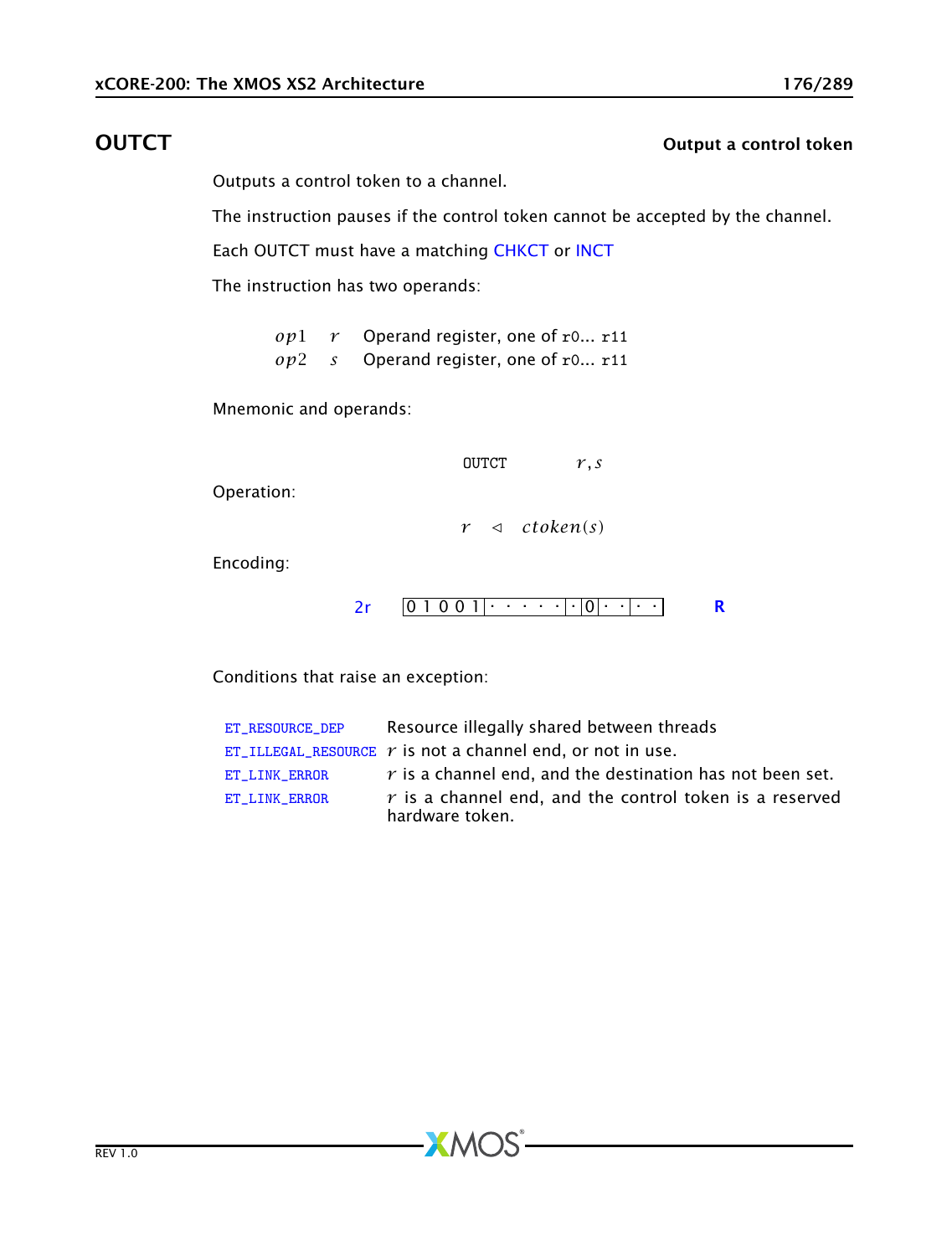## OUTCTI Output a control token immediate

Outputs a control token to a channel.

The instruction pauses if the control token cannot be accepted by the channel.

Each OUTCT must have a matching [CHKCT](#page-71-0) or [INCT](#page-119-0)

The instruction has two operands:

*op*1 *r* Operand register, one of r0... r11 *op*2 *u<sup>s</sup>* An integer in the range 0...11

Mnemonic and operands:

 $\text{OUTCTI}$   $r, u_s$ 

Operation:

 $r \leq ctoken(u_s)$ 

Encoding:



Conditions that raise an exception:

| ET RESOURCE DEP | Resource illegally shared between threads                                    |
|-----------------|------------------------------------------------------------------------------|
|                 | ET_ILLEGAL_RESOURCE $r$ is not a channel end, or not in use.                 |
| ET LINK ERROR   | $r$ is a channel end, and the destination has not been set.                  |
| ET LINK ERROR   | $r$ is a channel end, and the control token is a reserved<br>hardware token. |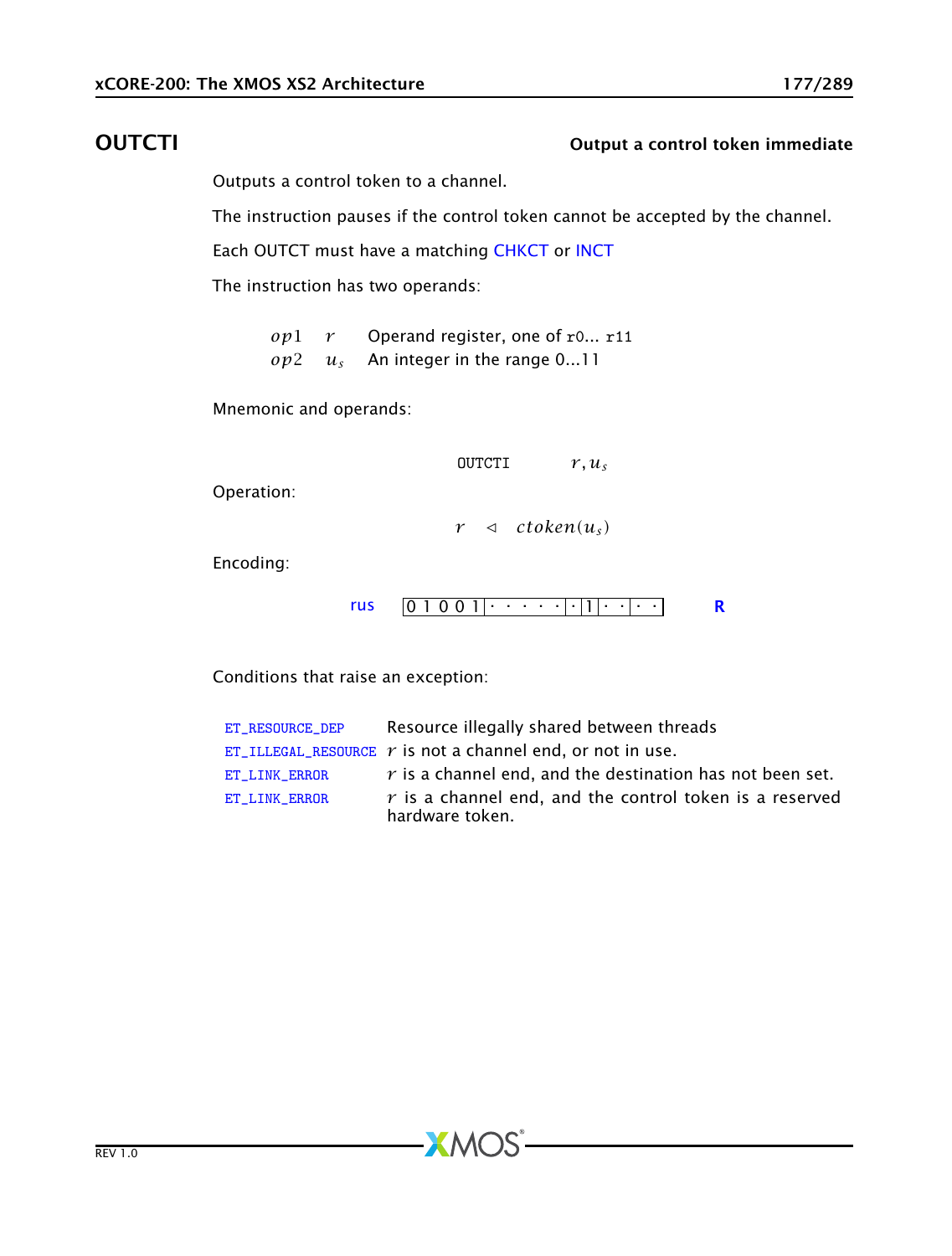### **OUTPW** OUTPUM **OUTPUM OUTPUM**

Outputs a partial word to a port. This is useful to send the last few port-widths of data.

The instruction pauses if the out data cannot be accepted.

The instruction has three operands:

|  | $op1$ s Operand register, one of r0 r11 |
|--|-----------------------------------------|
|  | $op2$ r Operand register, one of r0 r11 |
|  | $op3$ w Operand register, one of r0 r11 |

Mnemonic and operands:

OUTPW *s, r, w*

Operation:

 $shiftcount_r$  ← *w*  $r \leq s$ 

Encoding:

|  | .                                 |  |  |  |  |  |  |  |
|--|-----------------------------------|--|--|--|--|--|--|--|
|  | 1 1 0 0 1 1 1 1 1 1 1 1 1 0 1 1 0 |  |  |  |  |  |  |  |

Conditions that raise an exception:

| ET RESOURCE DEP | Resource illegally shared between threads                                                                                                                            |
|-----------------|----------------------------------------------------------------------------------------------------------------------------------------------------------------------|
|                 | ET_ILLEGAL_RESOURCE $r$ is not pointing to a port resource, or the resource is not<br>in use, or $w$ is an unsupported width, or the port is not in<br>BUFFERS mode. |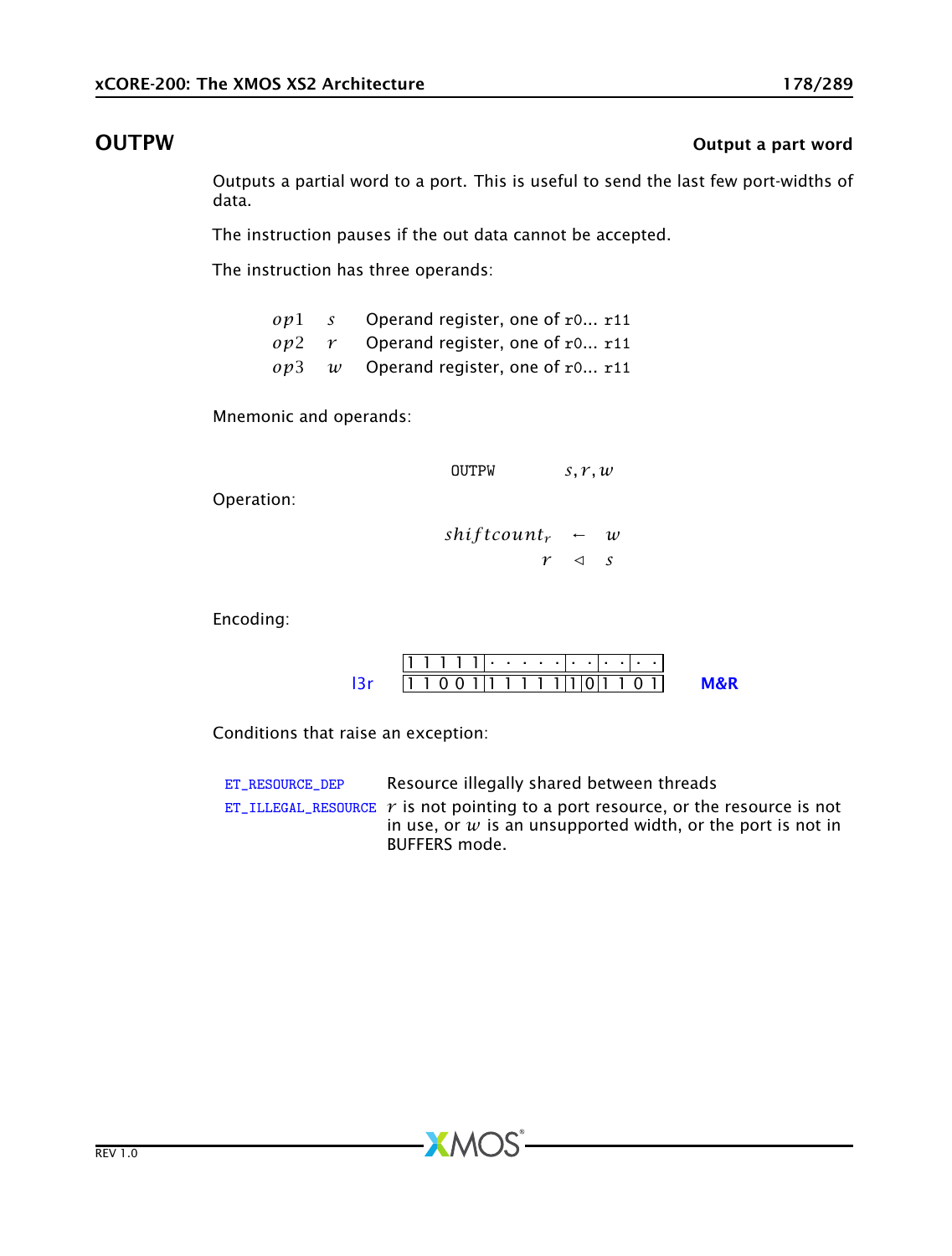## OUTPWI **OUTPWI OUTPWI OUTPWI**

Outputs a partial word to a port. This is useful to send the last few port-widths of data.

The instruction pauses if the out data cannot be accepted.

The instruction has three operands:

| $ov1$ s |                           | Operand register, one of $r0$ r11                                            |
|---------|---------------------------|------------------------------------------------------------------------------|
|         | $op2 \rightharpoondown r$ | Operand register, one of $r0$ r11                                            |
|         |                           | op3 bitp A bit position; one of $bpw$ , 1, 2, 3, 4, 5, 6, 7, 8, 16,<br>24.32 |

Mnemonic and operands:

OUTPWI *s, r, bitp*

Operation:

*shif tcount<sup>r</sup>* ← *bitp*  $r \leq s$ 

Encoding:

|                                   |  |  |  |  | 11. |  |  |  |
|-----------------------------------|--|--|--|--|-----|--|--|--|
| $1 0 0 1 0 1 1 1 1 1 1 1 0 1 1 1$ |  |  |  |  |     |  |  |  |

Conditions that raise an exception:

| ET RESOURCE DEP | Resource illegally shared between threads                                                                                                           |
|-----------------|-----------------------------------------------------------------------------------------------------------------------------------------------------|
|                 | ET_ILLEGAL_RESOURCE $r$ is not pointing to a port resource, or the resource is not<br>in use, or $bitp$ is an unsupported width, or the port is not |
|                 | in BUFFERS mode.                                                                                                                                    |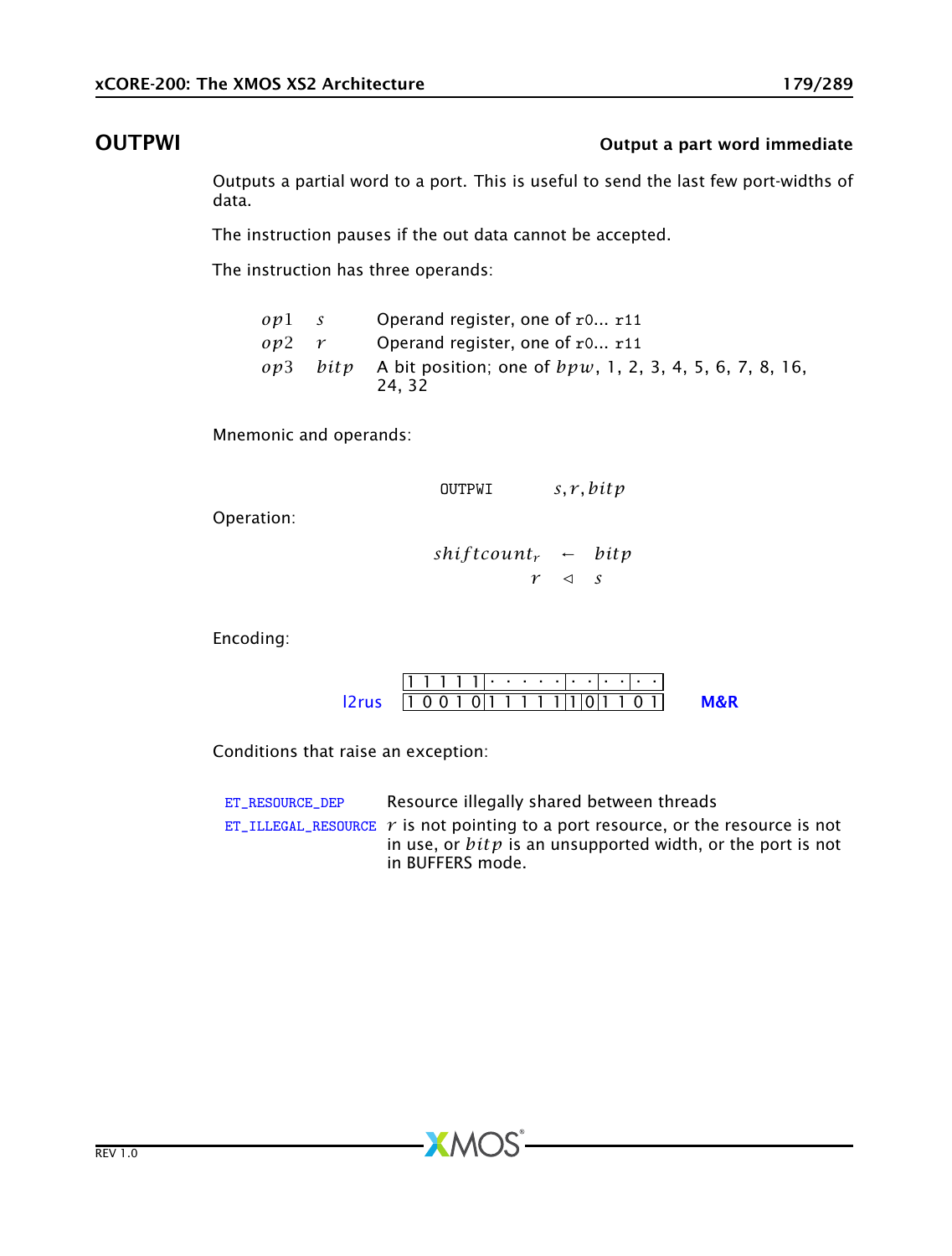### **OUTSHR** OUTSHR OUTSHR OUTSHR OUTSHR OUTSHR

Outputs the least significant *port-width* bits of a register to a port, shifting the register contents to the right by that number of bits.

The instruction pauses if the out data cannot be accepted.

The instruction has two operands:

*op*1 *r* Operand register, one of r0... r11 *op*2 *d* Operand register, one of r0... r11

Mnemonic and operands:

OUTSHR *r, d*

Operation:

 $r \leq d[$ *portwidth<sub>r</sub>* − 1...0]  $d \leftarrow 0$ :...:0: $d[bpw - 1...portwidth_r]$ 

Encoding:

1 0 1 0 1 . . . . . . 1 . . . . [r2r](#page-260-0) [R](#page-286-0)

Conditions that raise an exception:

[ET\\_RESOURCE\\_DEP](#page-281-0) Resource illegally shared between threads [ET\\_ILLEGAL\\_RESOURCE](#page-276-0)  $r$  is not pointing to a port resource, or the resoruce is not in use.

 $AMOS$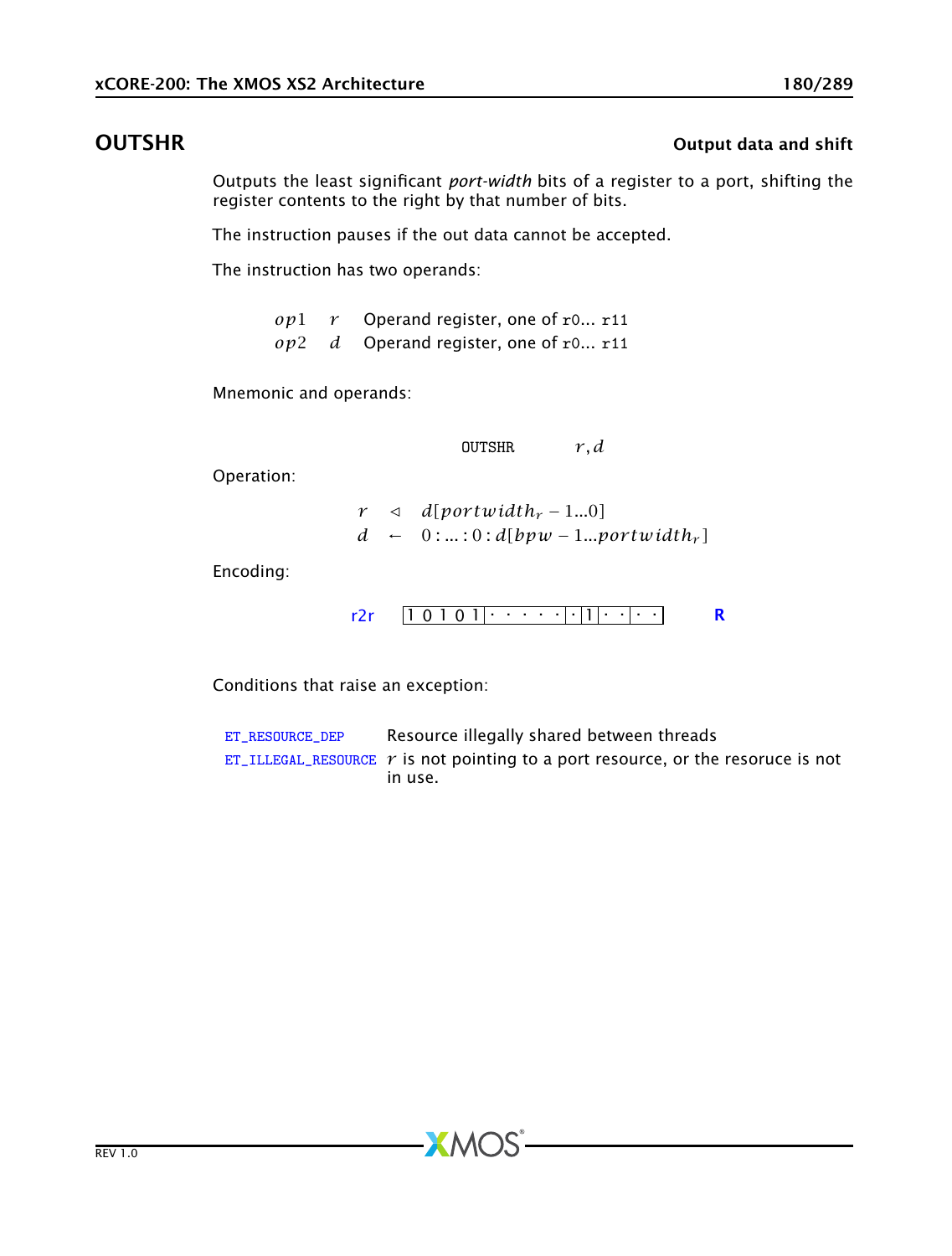# **OUTT** Output a token

Output a data token to a channel.

The instruction pauses if the output token cannot be accepted.

The instruction has two operands:

*op*1 *r* Operand register, one of r0... r11 *op*2 *s* Operand register, one of r0... r11

Mnemonic and operands:

 $OUTT$   $r, s$ 

Operation:

 $r \leq dt$ oken(s)

Encoding:

0 0 0 0 1 . . . . . . 1 . . . . [r2r](#page-260-0) [R](#page-286-0)

Conditions that raise an exception:

| ET RESOURCE DEP | Resource illegally shared between threads                   |
|-----------------|-------------------------------------------------------------|
|                 | ET_ILLEGAL_RESOURCE $r$ is not a channel end or not in use. |
| ET LINK ERROR   | $r$ is a channel end, and the destination has not been set. |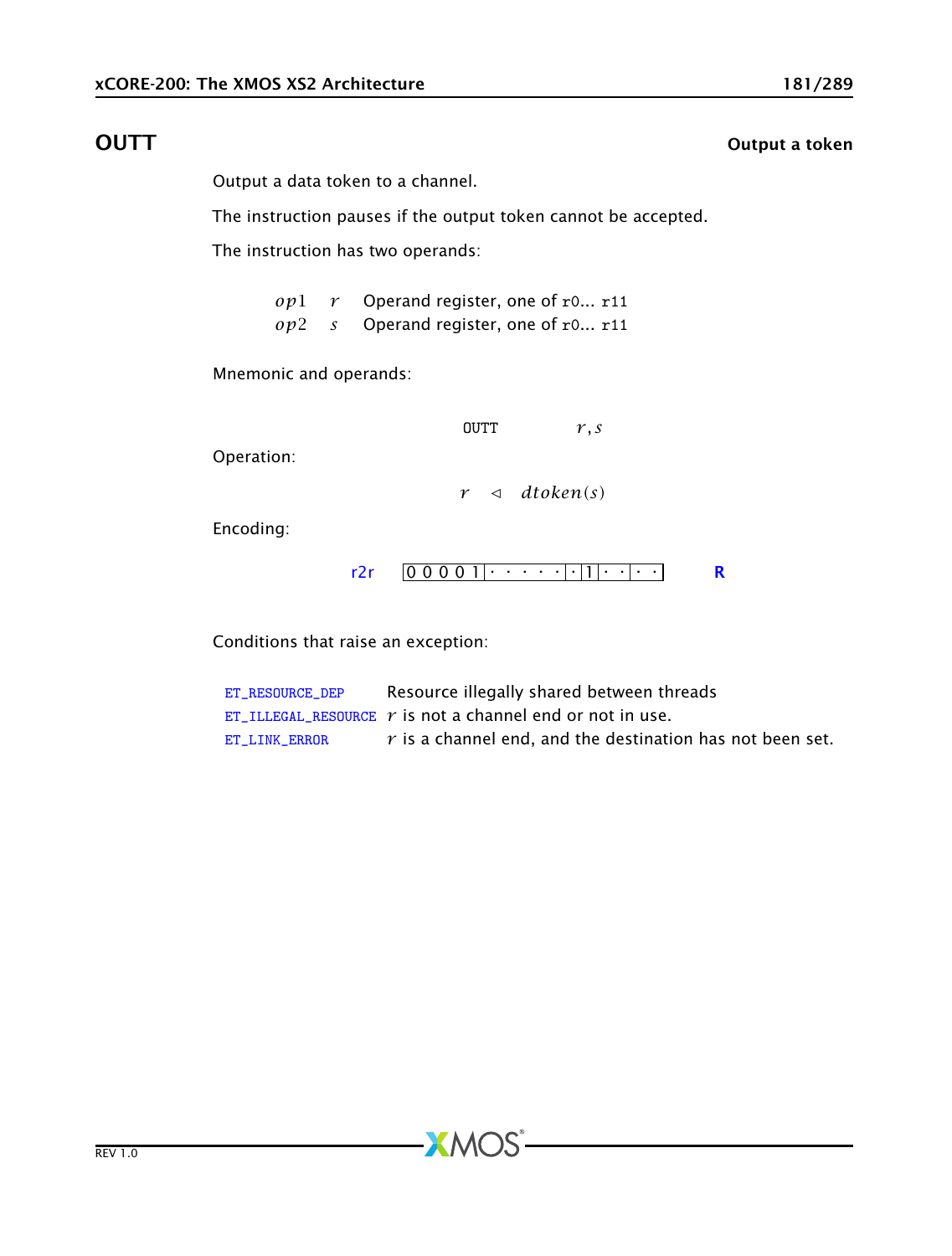# PEEK PEEK PEEK Peek at port data

Looks at the value of the port pins, by-passing all input logic. Peek will not pause, and will not take ownership of the port.

The instruction has two operands:

*op*1 *d* Operand register, one of r0... r11 *op*2 *r* Operand register, one of r0... r11

Mnemonic and operands:

PEEK *d, r*

Operation:

 $d \leftarrow \text{pins}(r)$ 

Encoding:

1 0 1 1 1 . . . . . . 0 . . . . [2r](#page-259-0) [R](#page-286-0)

Conditions that raise an exception:

[ET\\_ILLEGAL\\_RESOURCE](#page-276-0)  $r$  is not a port resource, or the resource is not in use.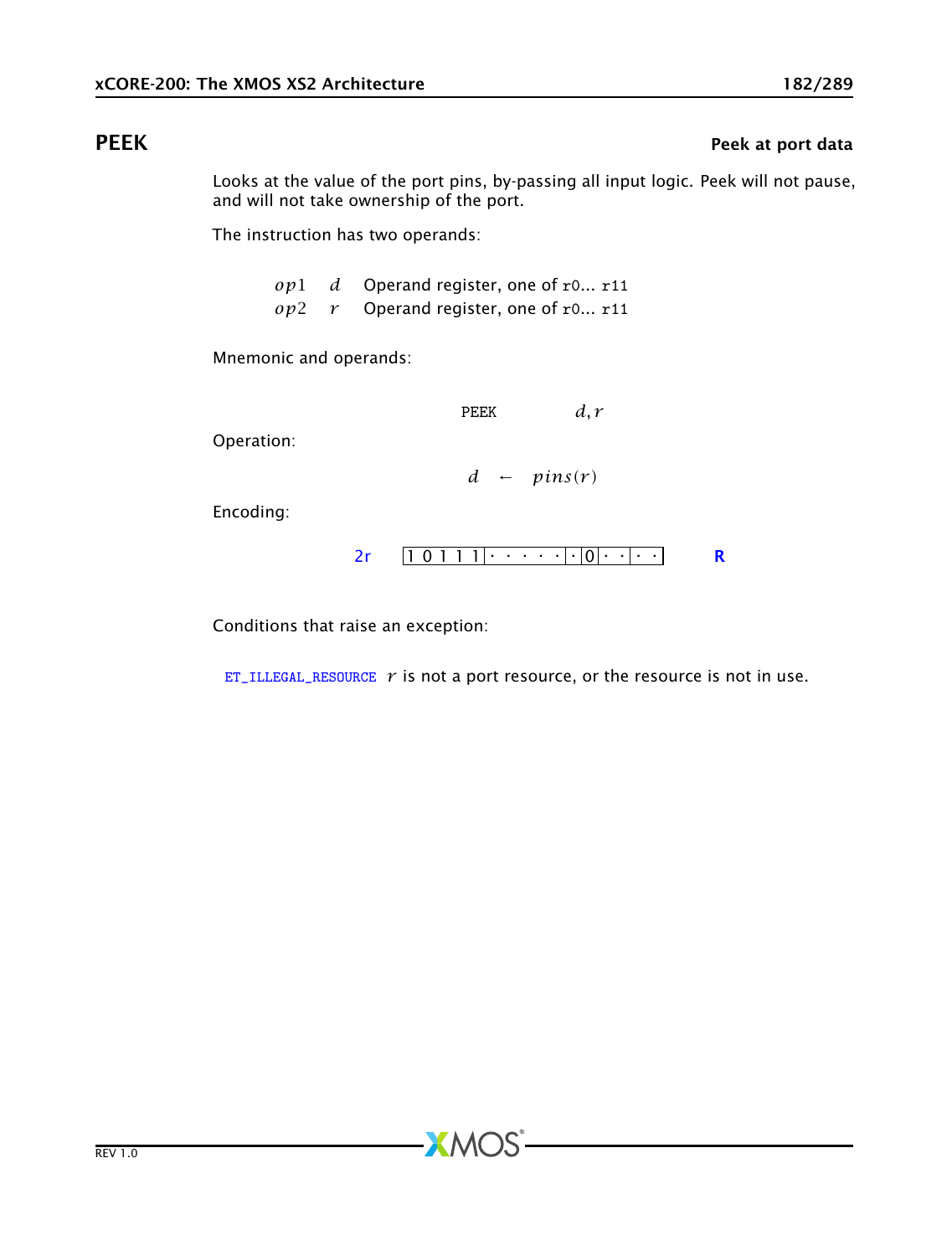## **REMS** Signed remainder

Computes a signed integer remainder. The remainder is negative if the dividend is negative. For example 5 rem 3 is 2, -5 rem 3 is -2, -5 rem -3 is -2, and 5 rem -3 is 2.

This instruction does not execute in a single cycle, and multiple threads may share the same division unit. The remainder may take up to *bpw* thread-cycles.

The instruction has three operands:

|  | $op1$ d Operand register, one of r0 r11    |
|--|--------------------------------------------|
|  | $op2 \, x$ Operand register, one of r0 r11 |
|  | $op3 \t y$ Operand register, one of r0 r11 |

Mnemonic and operands:

REMS  $d, x, y$ 

Operation:

 $d_{signed} \leftarrow x_{signed} \mod y_{signed}$ 

Encoding:

|  | 1 1 0 0 0 1 1 1 1 1 1 0 1 1 0 0 |  |  |  |  |  |  |  |
|--|---------------------------------|--|--|--|--|--|--|--|

Conditions that raise an exception:

[ET\\_ARITHMETIC](#page-279-0) Remainder by *x* by 0. [ET\\_ARITHMETIC](#page-279-0) Remainder by of −2 *bpw*−<sup>1</sup> by −1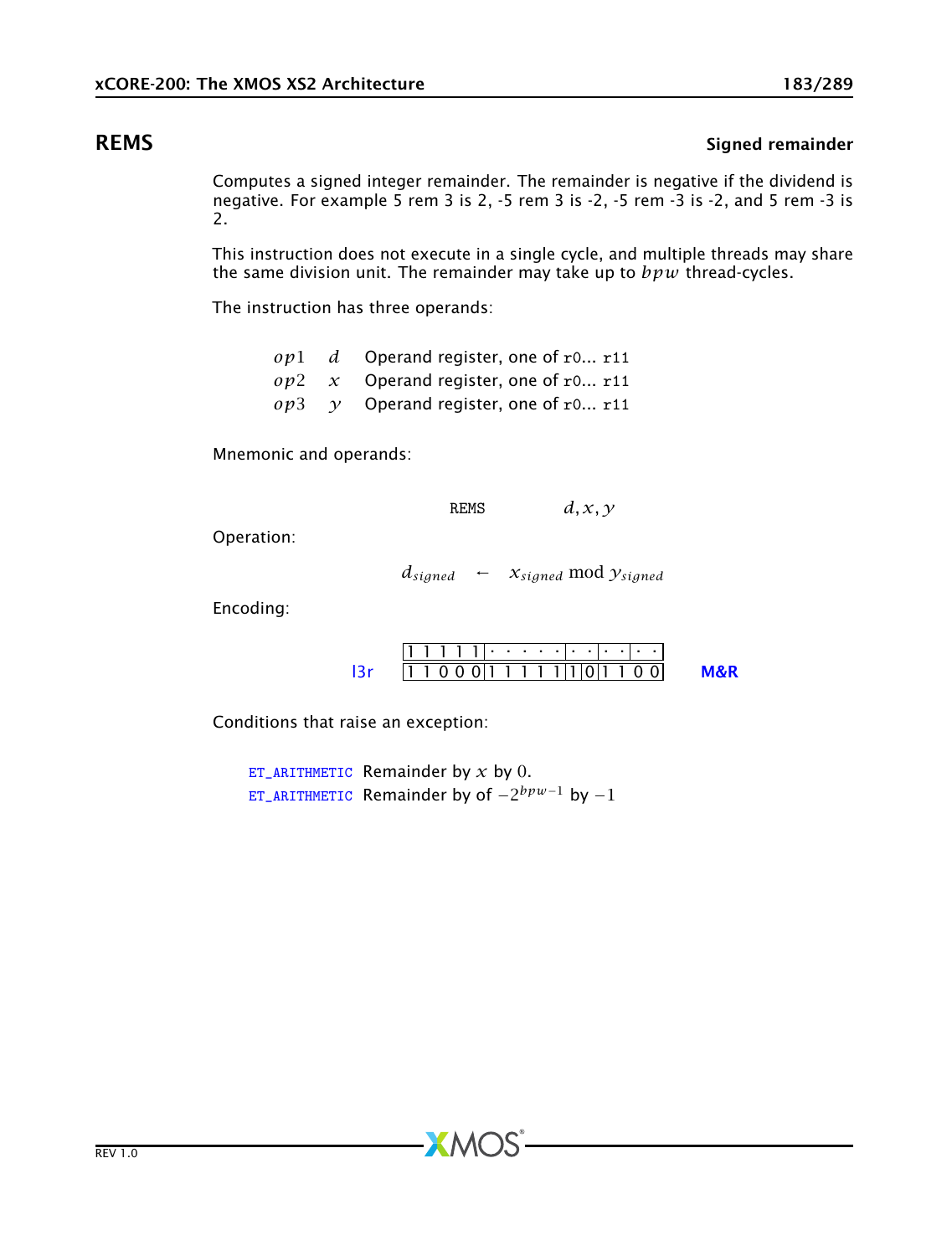## REMU Unsigned remainder

Computes an unsigned integer remainder.

This instruction does not execute in a single cycle, and multiple threads may share the same division unit. The division may take up to *bpw* thread-cycles.

The instruction has three operands:

*op*1 *d* Operand register, one of r0... r11 *op*2 *x* Operand register, one of r0... r11  $op3 \quad \gamma$  Operand register, one of r0... r11

Mnemonic and operands:

REMU *d, x, y*

Operation:

 $d \leftarrow x \mod y$ 

Encoding:

|  | 111111.                            |  |  |  |  |  |  |  |
|--|------------------------------------|--|--|--|--|--|--|--|
|  | 11 1 0 0 1 1 1 1 1 1 1 1 1 0 1 1 0 |  |  |  |  |  |  |  |

Conditions that raise an exception:

[ET\\_ARITHMETIC](#page-279-0) Remainder of *x* by 0.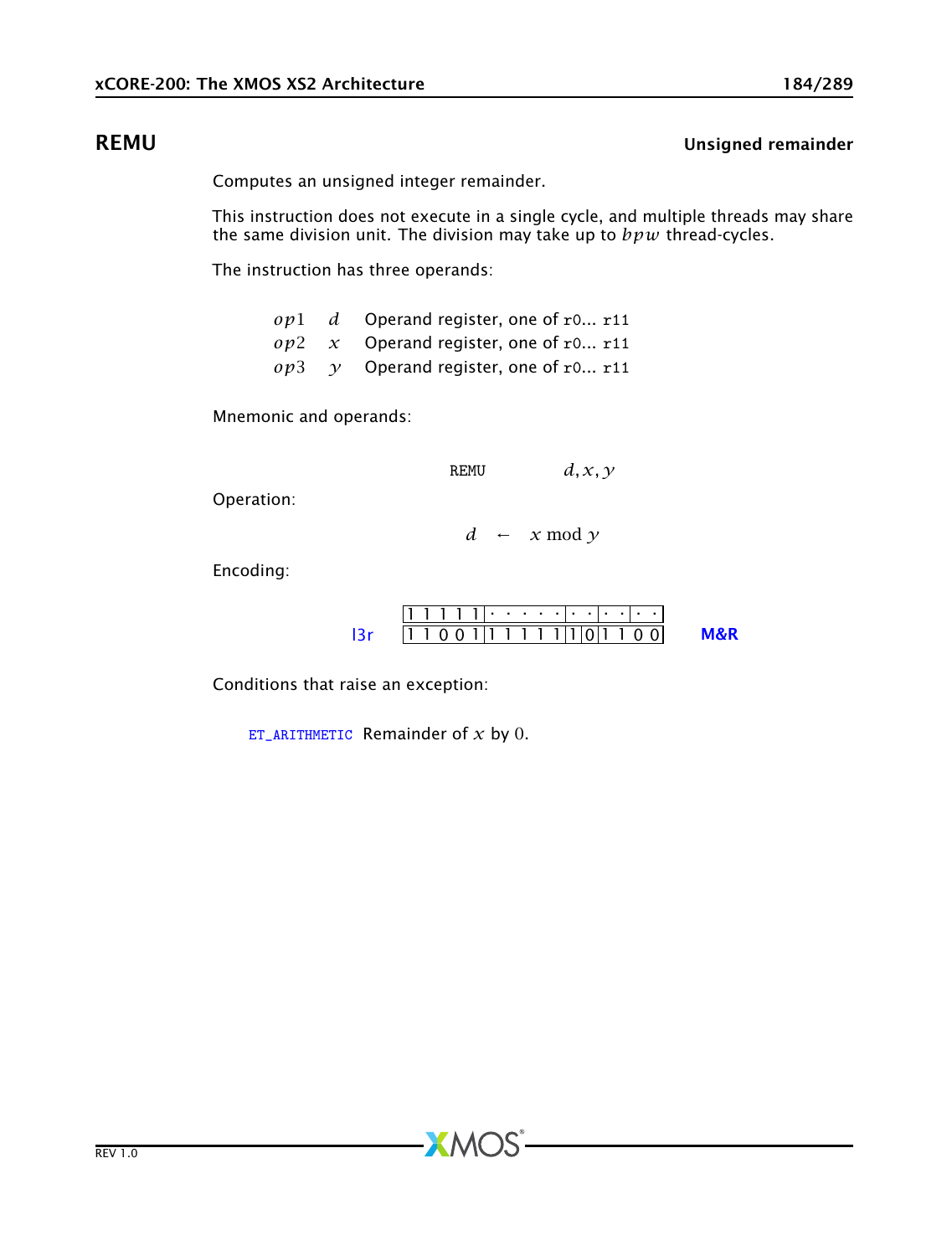# RETSP Return

<span id="page-184-0"></span>Returns to the caller of this procedure, and (optionally) adjusts the stack. This instruction assumes that the return address is stored in LR (where call instructions leave the return address).

This instruction is used with [ENTSP.](#page-97-0) The [BLA,](#page-58-0) [BLACP,](#page-59-0) [BLAT,](#page-60-0) [BLRB](#page-61-0) and [BLRF](#page-62-0) instructions perform the opposite of this instruction, calling a procedure.

The instruction has one operand:

*op*1 *u*<sub>16</sub> A 16-bit immediate in the range 0...65535. If  $u_{16}$  < 64, the instruction requires no prefix

Mnemonic and operands:

RETSP  $u_{16}$ 

Operation:

if 
$$
u_{16} > 0
$$
 then  
\n $sp - sp + u6 \times Bpw$   
\n $lr - mem[sp]$   
\n $pc - lr$   
\n $sr[di] - lr \wedge_{bit} 1$ 

Encoding:

$$
u6 \quad \boxed{0 \ 1 \ 1 \ 1 \ 0 \ |1 \ |1 \ 1 \ 1 \ 1} \ \cdots \ \cdots \qquad M
$$

or prefixed for long immediates:

1 1 1 1 0 0 . . . . . . . . . . 0 1 1 1 0 1 1 1 1 1 . . . . . . [lu6](#page-256-0) [M&R](#page-288-1)

Conditions that raise an exception:

[ET\\_LOAD\\_STORE](#page-277-0) Register *sp*points to an unaligned address, or the indexed address does not point to a valid memory address.

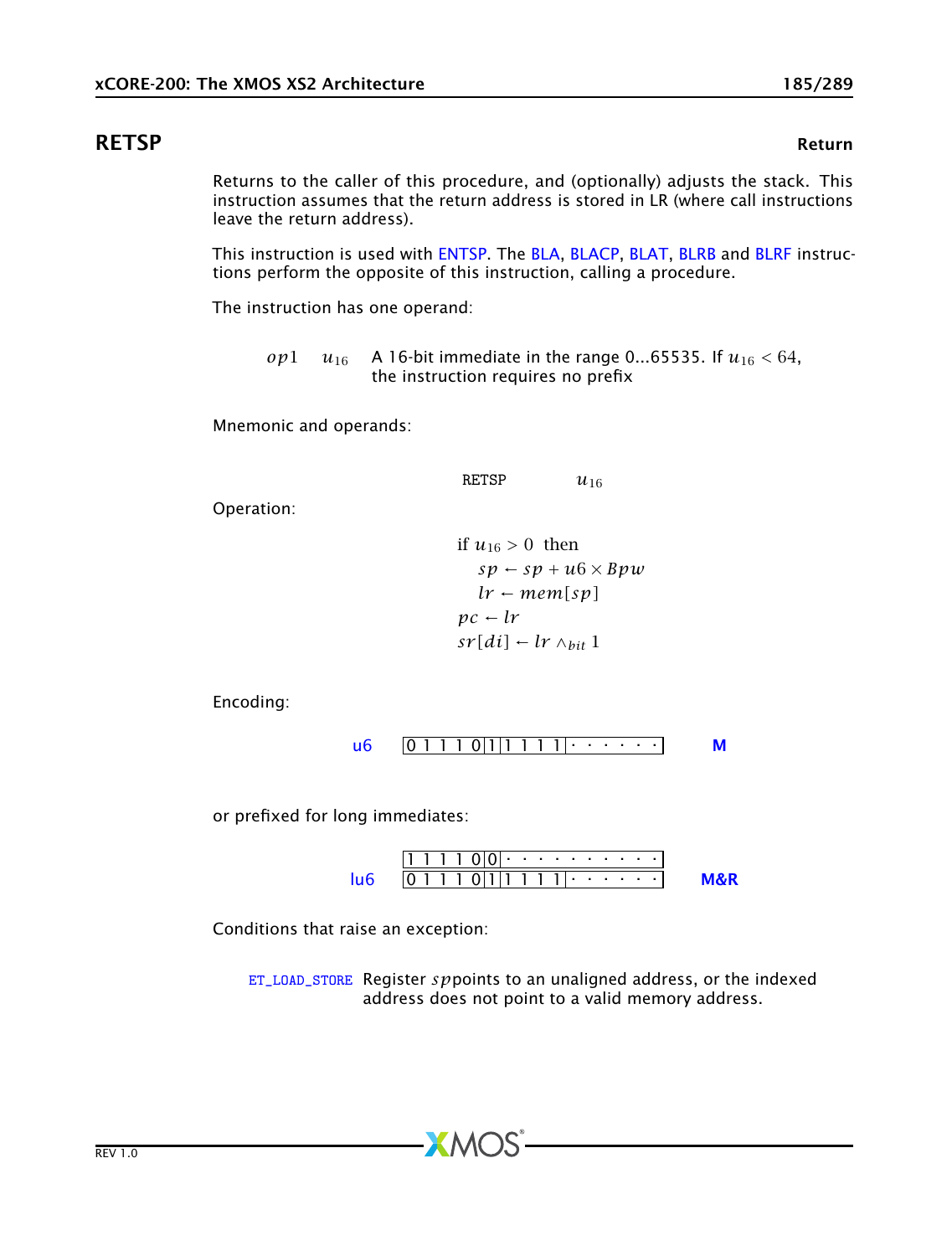# LSATS Saturate signed

Perform saturation on a double word value. Given a bit index this operation will check if any arithmetic has overflowed beyond this bit. If an overflow has occurred, then the double word will be set to MININT or MAXINT (shifted by the given bit location). Performing this instruction between a series of [MACCS](#page-163-0) instructions and a [LEXTRACT](#page-157-0) instruction will cause the extracted word to be either the correct answer or MAXINT/MININT if the result had overflowed positively or negatively.

The instruction has three operands:

|  | $op1$ d Operand register, one of r0 r11       |
|--|-----------------------------------------------|
|  | $op2 \, x$ Operand register, one of r0 r11    |
|  | $op3 \quad v$ Operand register, one of r0 r11 |

Mnemonic and operands:

LSATS  $d, x, y$ 

Operation:

if 
$$
d: x > 2^{y + bpw} - 1
$$
, then  $d: x \leftarrow 2^{y + bpw} - 1$ ,  $d: x < -2^{y + bpw}$ , then  $d: x \leftarrow -2^{y + bpw}$ .

**XMOS** 

Encoding:

$$
111111 \cdot \cdot \cdot \cdot \cdot \cdot \cdot \cdot \cdot \cdot \cdot
$$
  
13r 11100|11111|10|1100 MR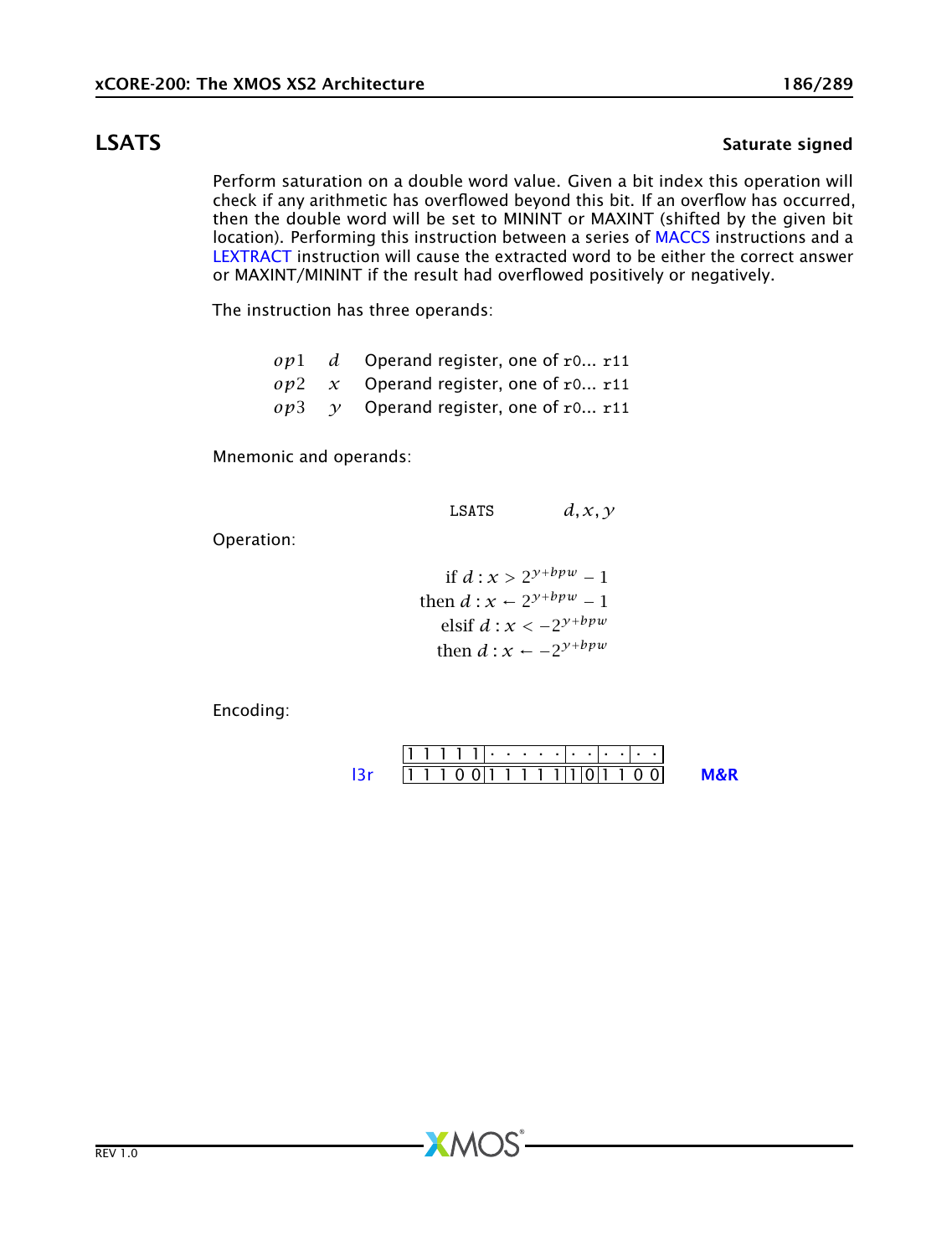## **SETC** Set resource control bits and the set of the set resource control bits and the set of the set of the set of the set of the set of the set of the set of the set of the set of the set of the set of the set of the set

<span id="page-186-0"></span>Sets the resource control bits. The control bits that can be set with SETC are the following:

| CTRL_INUSE_OFF         | 0x0000 | <b>CTRL_RUN_CLRBUF</b>    | 0x0017 |
|------------------------|--------|---------------------------|--------|
| CTRL_INUSE_ON          | 0x0008 | CTRL_MS_MASTER            | 0x1007 |
| CTRL_COND_NONE         | 0x0001 | CTRL_MS_SLAVE             | 0x100f |
| CTRL_COND_FULL         | 0x0001 | <b>CTRL_BUF_NOBUFFERS</b> | 0x2007 |
| CTRL_COND_AFTER        | 0x0009 | CTRL_BUF_BUFFERS          | 0x200f |
| CTRL_COND_EQ           | 0x0011 | CTRL_RDY_NOREADY          | 0x3007 |
| CTRL_COND_NEQ          | 0x0019 | CTRL_RDY_STROBED          | 0x300f |
| CTRL_COND_GREATER      | 0x0021 | CTRL_RDY_HANDSHAKE        | 0x3017 |
| <b>CTRL COND LESS</b>  | 0x0029 | CTRL_SDELAY_NOSDELAY      | 0x4007 |
| CTRL_IE_MODE_EVENT     | 0x0002 | CTRL_SDELAY_SDELAY        | 0x400f |
| CTRL IE MODE INTERRUPT | 0x000a | CTRL PORT DATAPORT        | 0x5007 |
| CTRL_DRIVE_DRIVE       | 0x0003 | CTRL_PORT_CLOCKPORT       | 0x500f |
| CTRL_DRIVE_PULL_DOWN   | 0x000b | CTRL_PORT_READYPORT       | 0x5017 |
| CTRL_DRIVE_PULL_UP     | 0x0013 | CTRL_INV_NOINVERT         | 0x6007 |
| CTRL_RUN_STOPR         | 0x0007 | CTRL_INV_INVERT           | 0x600f |
| CTRL_RUN_STARTR        | 0x000f |                           |        |

The precise effect depends on the resource type:

### Port

See the chapter on Ports in the architecture manual for a description of the port modes.

### Timer

Only two of the modes, COND\_AFTER and COND\_NONE, can be used. When COND\_AFTER is set, the next [IN](#page-118-0) operation on this resource will block until the timer has reached the value set with [SETD.](#page-192-0) Note that any value between the set time and the set time -  $2^{bpw-1}$  is accepted for the after condition.

### Clock source

Only the modes INUSE\_ON and INUSE\_OFF can be used - the resource must be switched on before it is used, and switch off when the program is finished with it.

The instruction has two operands:

*op*1 *r* Operand register, one of r0... r11 *op*2 *s* Operand register, one of r0... r11

**XMOS** 

Mnemonic and operands: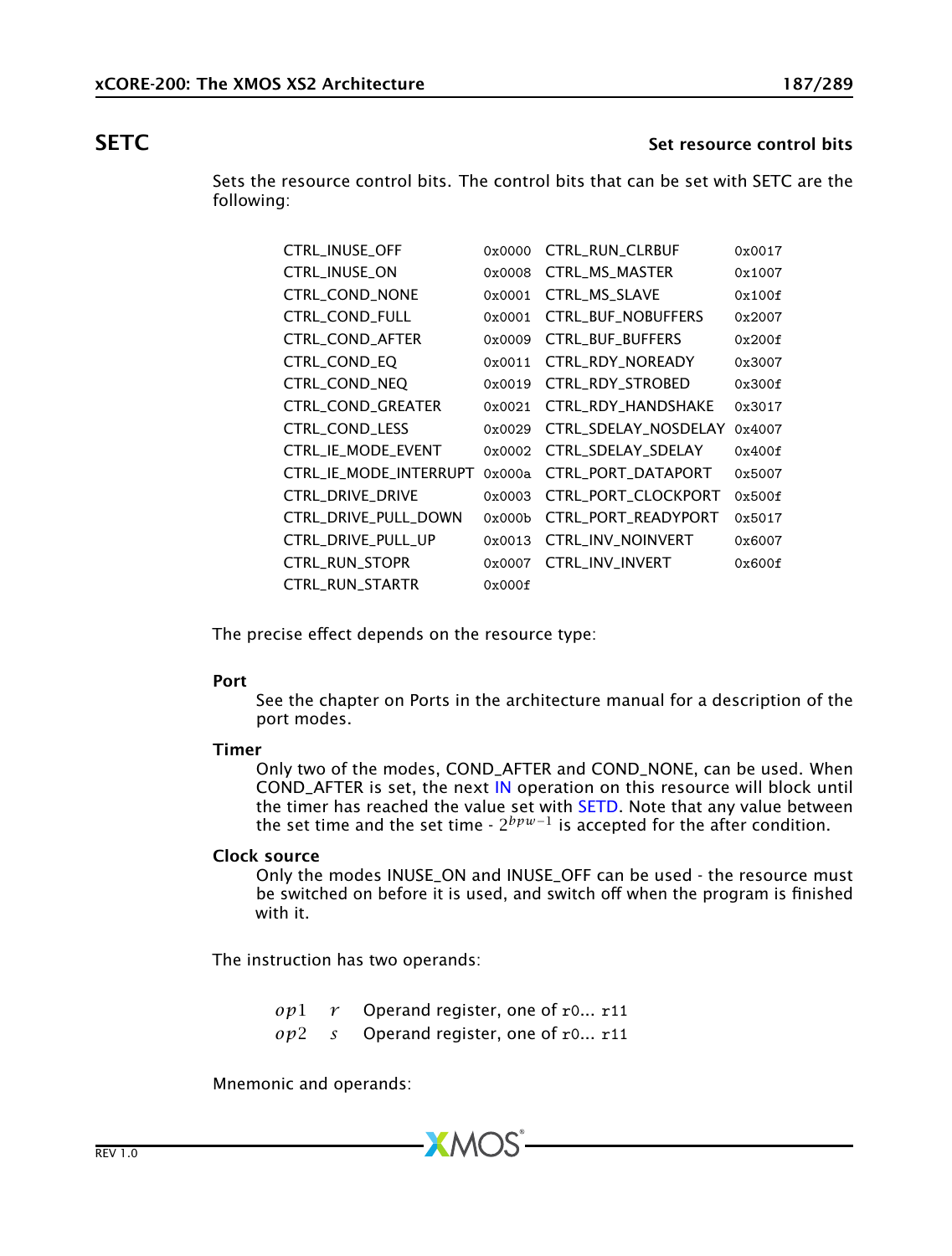SETC *r, s*

Operation:

 $control_r$  ← *s* 

Encoding:

1 1 1 1 1 . . . . . . 1 . . . . [l2r](#page-261-0) 0 0 1 0 1 1 1 1 1 1 1 0 1 1 0 0 [M&R](#page-288-1)

Conditions that raise an exception:

| ET RESOURCE DEP | Resource illegally shared between threads                                               |
|-----------------|-----------------------------------------------------------------------------------------|
|                 | ET ILLEGAL RESOURCE $\gamma$ is not a valid resource, or the resource is not in use, or |
|                 | not a resource on which SETC can be used                                                |
|                 | ET ILLEGAL RESOURCE s is not a valid mode, or not a mode that can be used on $r$ .      |

 $-MOS$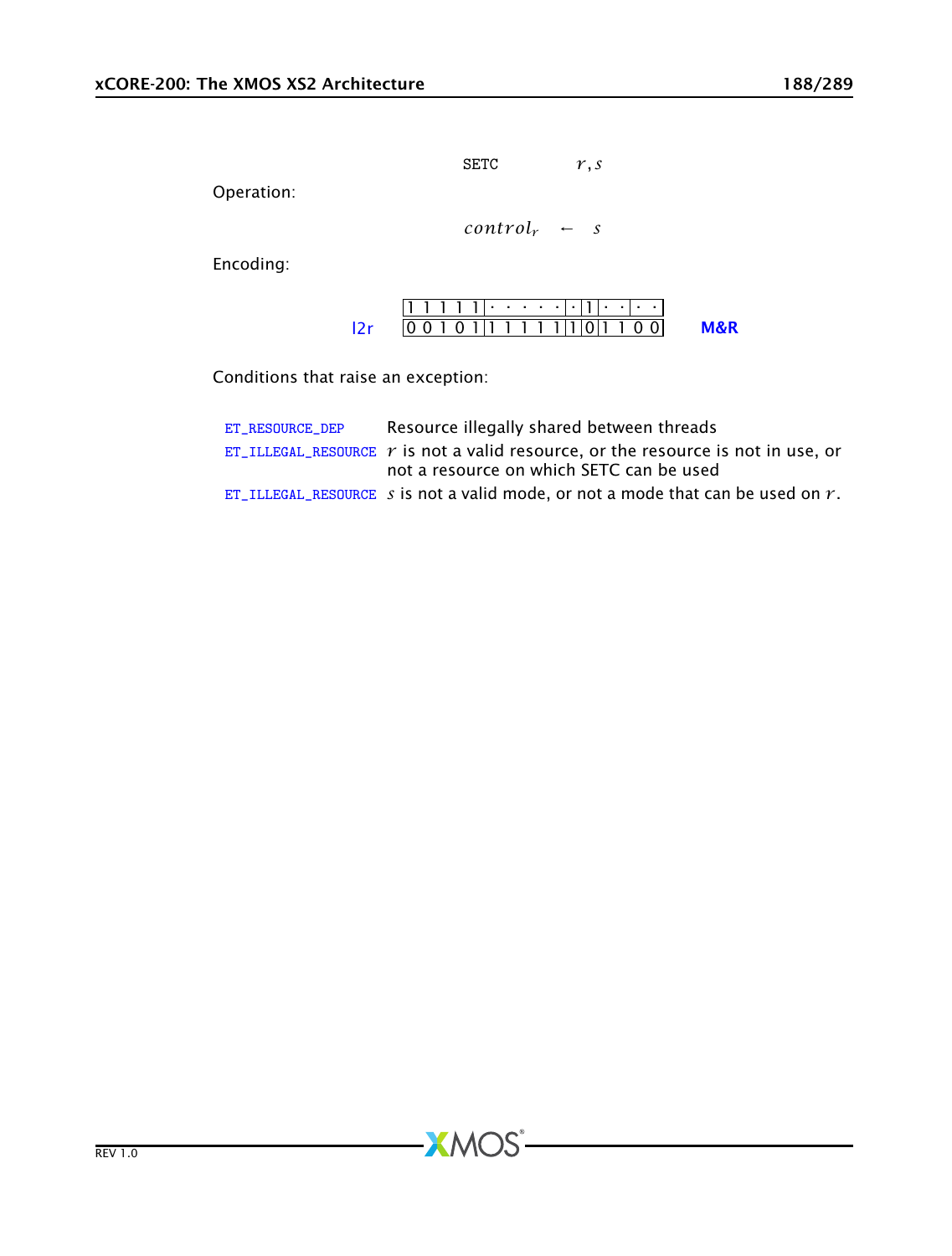## SETCI SETCI Set resource control bits immediate

Sets the resource control bits. The control bits that can be set with SETC are the following:

| CTRL_INUSE_OFF         | 0x0000 | <b>CTRL_RUN_CLRBUF</b>    | 0x0017 |
|------------------------|--------|---------------------------|--------|
| CTRL_INUSE_ON          | 0x0008 | CTRL_MS_MASTER            | 0x1007 |
| CTRL_COND_NONE         | 0x0001 | CTRL_MS_SLAVE             | 0x100f |
| CTRL_COND_FULL         | 0x0001 | <b>CTRL_BUF_NOBUFFERS</b> | 0x2007 |
| CTRL_COND_AFTER        | 0x0009 | CTRL_BUF_BUFFERS          | 0x200f |
| CTRL_COND_EQ           | 0x0011 | CTRL RDY NOREADY          | 0x3007 |
| CTRL_COND_NEQ          | 0x0019 | CTRL_RDY_STROBED          | 0x300f |
| CTRL_COND_GREATER      | 0x0021 | CTRL_RDY_HANDSHAKE        | 0x3017 |
| CTRL_COND_LESS         | 0x0029 | CTRL_SDELAY_NOSDELAY      | 0x4007 |
| CTRL_IE_MODE_EVENT     | 0x0002 | CTRL_SDELAY_SDELAY        | 0x400f |
| CTRL IE MODE INTERRUPT | 0x000a | CTRL_PORT_DATAPORT        | 0x5007 |
| CTRL DRIVE DRIVE       | 0x0003 | CTRL_PORT_CLOCKPORT       | 0x500f |
| CTRL_DRIVE_PULL_DOWN   | 0x000b | CTRL_PORT_READYPORT       | 0x5017 |
| CTRL_DRIVE_PULL_UP     | 0x0013 | CTRL_INV_NOINVERT         | 0x6007 |
| CTRL_RUN_STOPR         | 0x0007 | CTRL_INV_INVERT           | 0x600f |
| CTRL_RUN_STARTR        | 0x000f |                           |        |

The precise effect depends on the resource type:

### Port

See the chapter on Ports in the architecture manual for a description of the port modes.

### Timer

Only two of the modes, COND\_AFTER and COND\_NONE, can be used. When COND\_AFTER is set, the next [IN](#page-118-0) operation on this resource will block until the timer has reached the value set with [SETD.](#page-192-0) Note that any value between the set time and the set time -  $2^{bpw-1}$  is accepted for the after condition.

### Clock source

Only the modes INUSE\_ON and INUSE\_OFF can be used - the resource must be switched on before it is used, and switch off when the program is finished with it.

The instruction has two operands:

| $op1$ r | Operand register, one of $r0$ r11                                  |
|---------|--------------------------------------------------------------------|
| op2     | $u_{16}$ A 16-bit immediate in the range 065535. If $u_{16}$ < 64, |
|         | the instruction requires no prefix                                 |

**XMOS** 

Mnemonic and operands: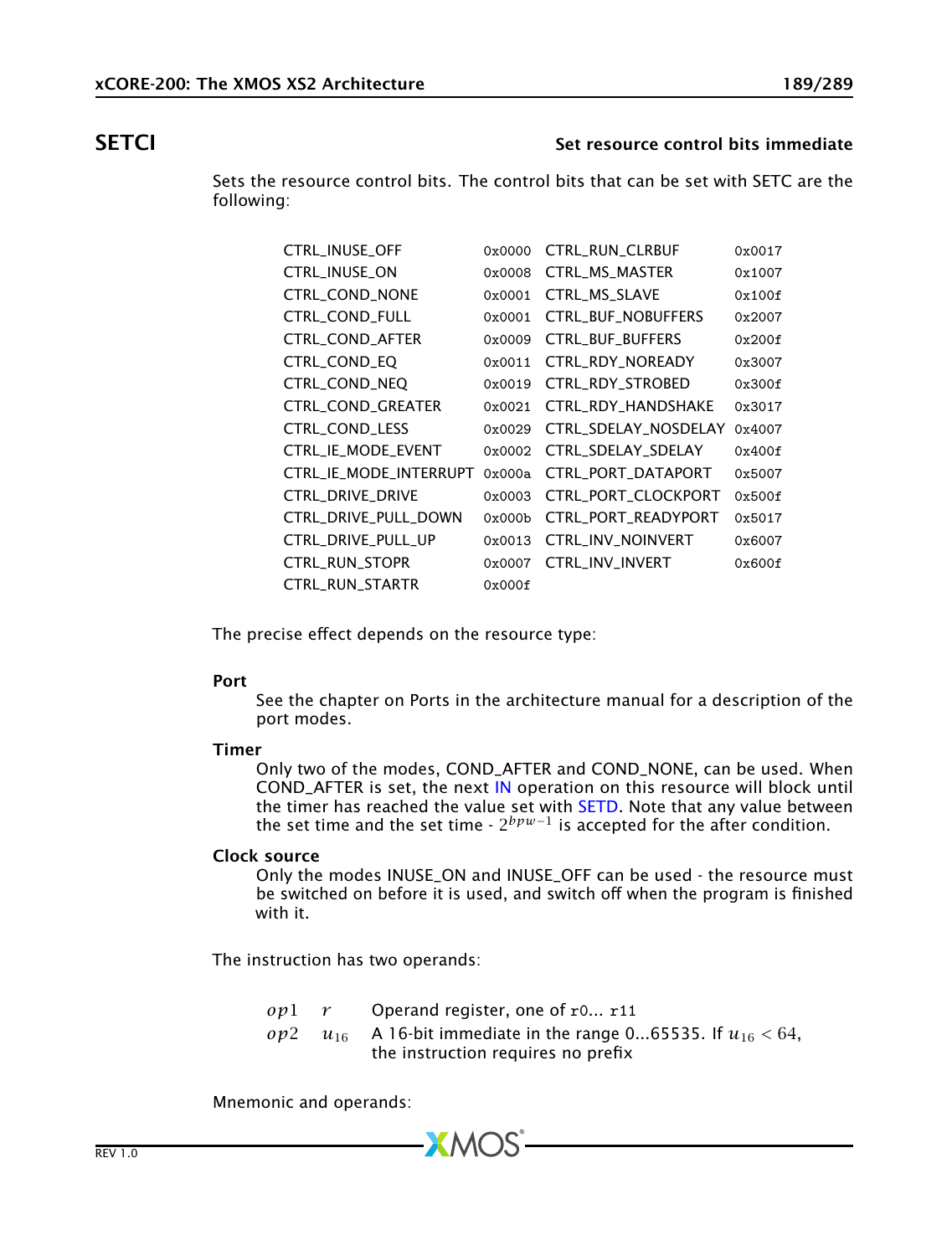**SETCI** 
$$
r, u_{16}
$$

Operation:

$$
control_r \leftarrow u_{16}
$$

Encoding:

$$
ru6 \quad [1\ 1\ 1\ 0\ 1]0|\cdot \cdot \cdot \cdot|\cdot \cdot \cdot \cdot \cdot \cdot \cdot \cdot \cdot \cdot \quad \mathbf{R}
$$

or prefixed for long immediates:

| $[1\ 1\ 1\ 0\ 1]0]$ |  |  |  |  |  |  |  |  |  |
|---------------------|--|--|--|--|--|--|--|--|--|

Conditions that raise an exception:

| ET RESOURCE DEP | Resource illegally shared between threads                                                                                        |
|-----------------|----------------------------------------------------------------------------------------------------------------------------------|
|                 | ET_ILLEGAL_RESOURCE $op1$ is not a valid resource, or the resource is not in use,<br>or not a resource on which SETC can be used |
|                 | ET_ILLEGAL_RESOURCE $op2$ is not a valid mode, or not a mode that can be used<br>on $op1.$                                       |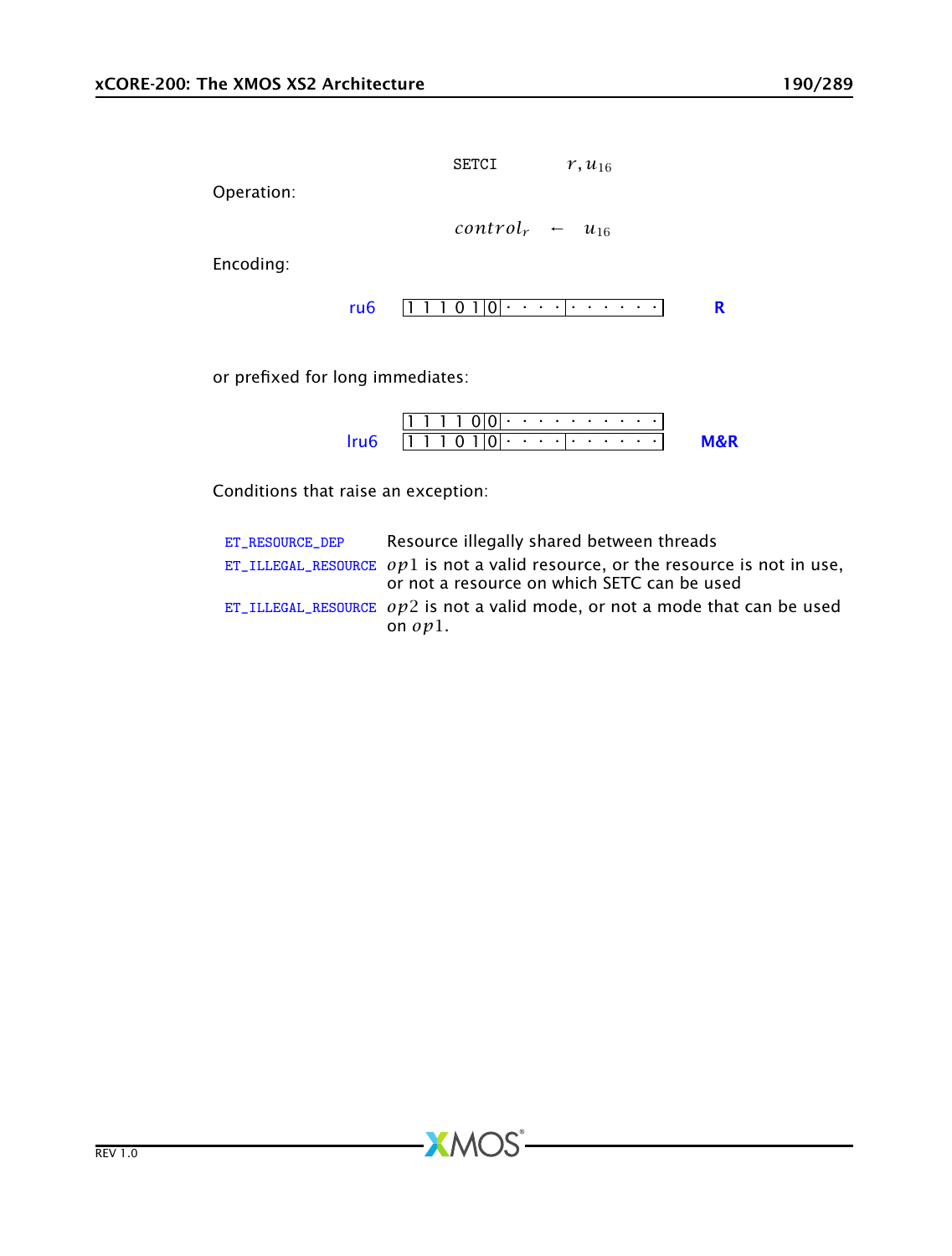# SETCLK SETCLK SETCLK Set clock for a resource

<span id="page-190-0"></span>Sets the clock for a resource. The precise meaning of this instruction depends on the resource.

The instruction has two operands:

| op1 | $r$ Operand register, one of r0 r11     |  |
|-----|-----------------------------------------|--|
|     | $op2$ s Operand register, one of r0 r11 |  |

Mnemonic and operands:

SETCLK *r, s*

Operation:

 $clk_r$  ← *s* 

Encoding:

$$
\frac{111111\cdot\cdots\cdot\cdot\cdot\cdot\cdot\cdot\cdot\cdot\cdot}{000001|111111|0|1100} \qquad \text{M&R}
$$

Conditions that raise an exception:

| ET_RESOURCE_DEP | Resource illegally shared between threads                                                              |
|-----------------|--------------------------------------------------------------------------------------------------------|
|                 | ET_ILLEGAL_RESOURCE $\gamma$ is not a port or clock source resource, or the resource is<br>not in use. |
|                 | $ET$ _ILLEGAL_RESOURCE $s$ is not a port or clock source resource.                                     |
|                 | ET_ILLEGAL_RESOURCE $r$ is a running clock-block.                                                      |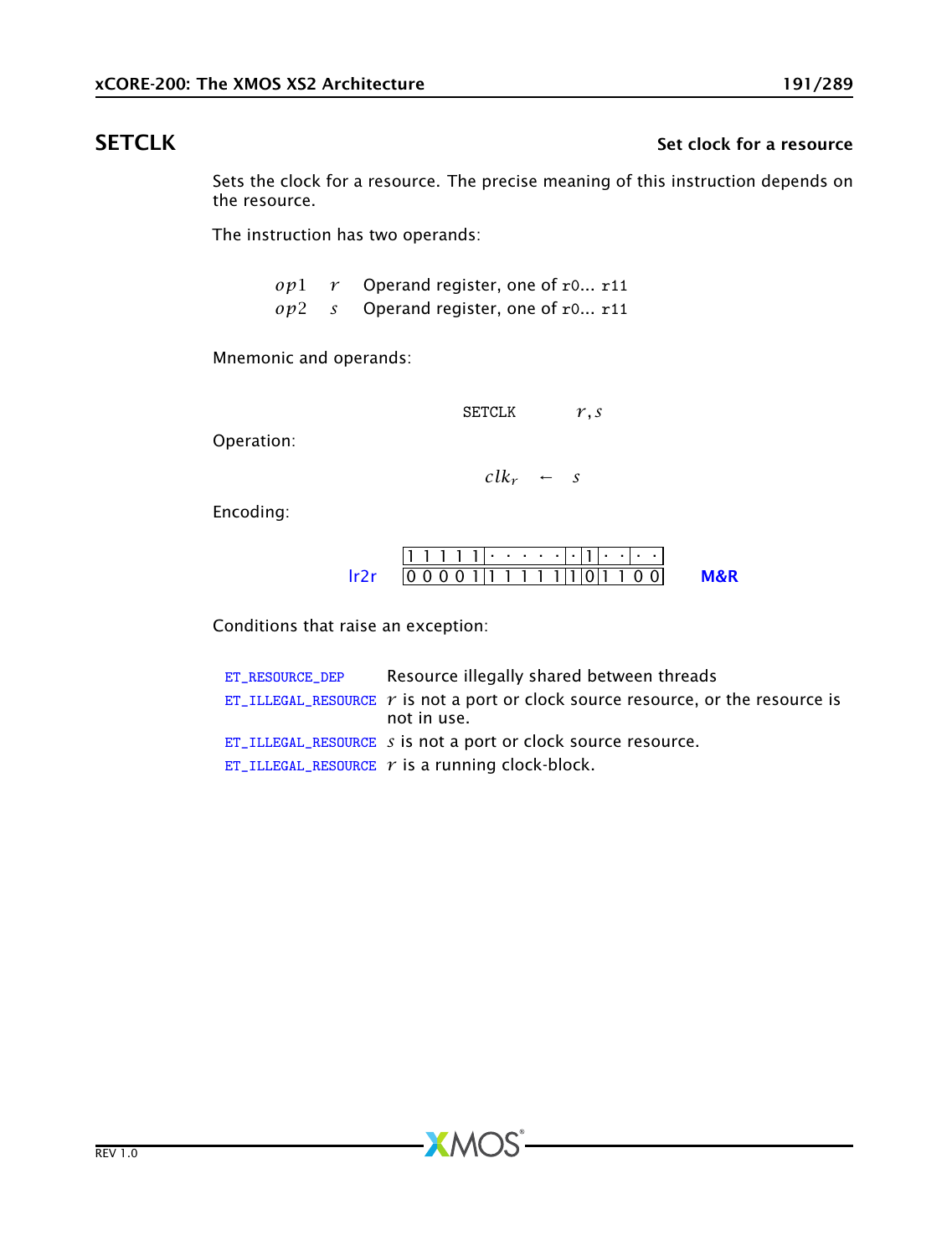# SETCP SETCP Set constant pool

Sets the base address of the constant pool, held in *cp*. The value that is written into *cp*should be word-aligned, otherwise subsequent loads and stores relative to *cp*will raise an exception.

SETCP is used in conjunction with [LDWCP](#page-153-0) and [LDAWCP.](#page-137-0)

The instruction has one operand:

*op*1 *s* Operand register, one of r0... r11

**XMOS** 

Mnemonic and operands:

SETCP *s*

Operation:

 $cp \leftarrow s$ 

Encoding:

$$
lr \qquad \boxed{0\ 0\ 1\ 1\ 0\ 1\ 1\ 1\ 1\ 1\ 1\ 1\ 1\ 1\ 1\ 1\ \cdots \qquad \qquad M}
$$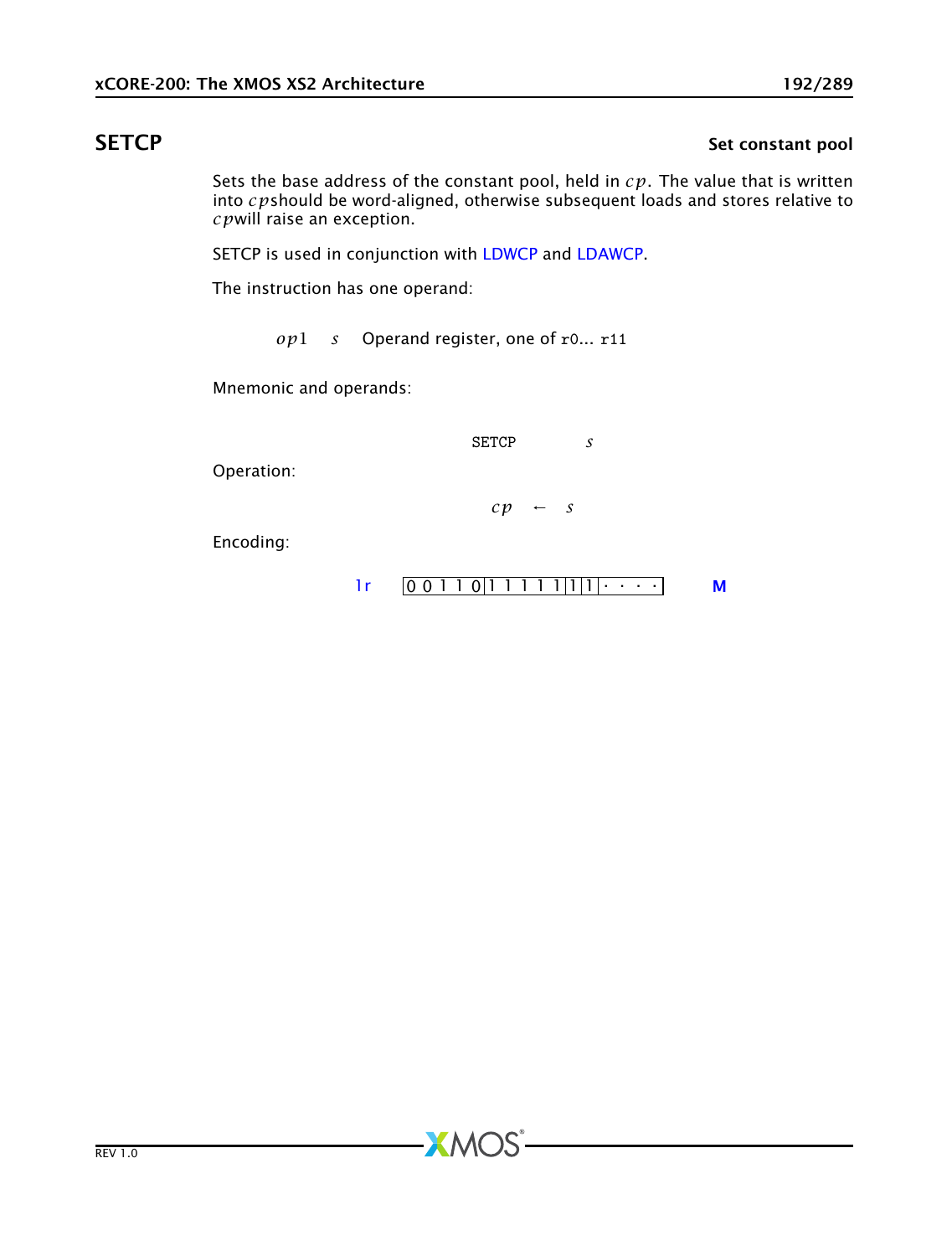# SETD SET EXAMPLE SET EXAMPLE THE SET EXAMPLE SET EXAMPLE SET EXAMPLE SET EXAMPLE SET EXAMPLE SET EXAMPLE SET E

<span id="page-192-0"></span>Sets the contents of the data/dest/divide register of a resource. Its data register is read using [GETD.](#page-104-0) The way that a resource depends on the data register is resource dependent:

### Port

specifies the value for the input condition (see [SETC\)](#page-186-0)

### Timer

specifies the value to wait for (see [SETC\)](#page-186-0)

### Channel end

specifies the destination channel for [OUT](#page-174-0) operations. The value written should be a channel identifier, constructed as specified for [GETR.](#page-112-0)

### Clock source

specifies the value to divide the clock input by.

The instruction has two operands:

*op*1 *r* Operand register, one of r0... r11 *op*2 *s* Operand register, one of r0... r11

Mnemonic and operands:

SETD *r, s*

Operation:

*data<sup>r</sup>* ← *s*

Encoding:

$$
r2r \quad 0 \quad 0 \quad 0 \quad 1 \quad 0 \mid \cdot \cdot \cdot \cdot \cdot \cdot \mid \cdot \mid 1 \mid \cdot \cdot \cdot \mid \cdot \cdot \cdot \mid \cdot \cdot \mid \cdot
$$

Conditions that raise an exception:

| ET_RESOURCE_DEP | Resource illegally shared between threads                                                                       |
|-----------------|-----------------------------------------------------------------------------------------------------------------|
|                 | ET_ILLEGAL_RESOURCE $\gamma$ is not a channel, timer, port or clock resource, or the<br>resource is not in use. |
|                 | ET_ILLEGAL_RESOURCE $r$ is a running clock-block.                                                               |
|                 | ET_ILLEGAL_RESOURCE $\gamma$ is a channel-end, and s is not a channel-end or a configu-<br>ration resource.     |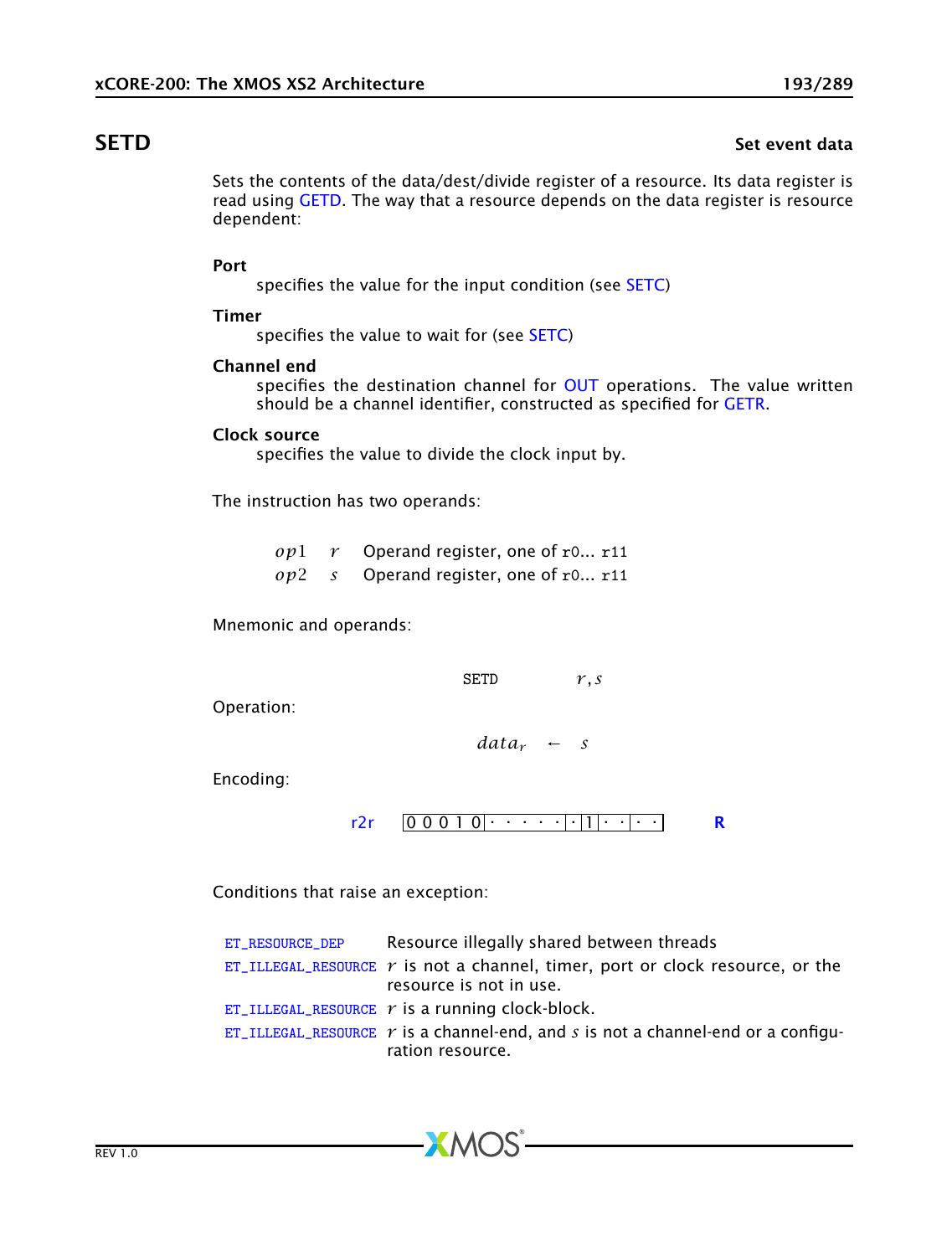# SETDP SET SET UP AND SET UP AND SET UP AND SET UP AND SET UP AND SET UP AND SET UP AND SET UP AND SET UP AND SET UP AND SET UP AND SET UP AND SET UP AND SET UP AND SET UP AND SET UP AND SET UP AND SET UP AND SET UP AND SET

Sets the base address of the global data area, held in *dp*. The value that is written into *dp*should be word-aligned, otherwise subsequent loads and stores relative to *dp*will raise an exception.

SETDP is used in conjunction with [LDWDP,](#page-155-0) [STWDP,](#page-223-0) and [LDAWDP](#page-138-0)

The instruction has one operand:

*op*1 *s* Operand register, one of r0... r11

**XMOS** 

Mnemonic and operands:

SETDP *s*

Operation:

*dp* ← *s*

Encoding:

$$
lr \qquad 0 \qquad 0 \qquad 1 \qquad 1 \qquad 0 \qquad 1 \qquad 1 \qquad 1 \qquad 1 \qquad 1 \qquad 1 \qquad 0 \qquad 0 \qquad \cdots
$$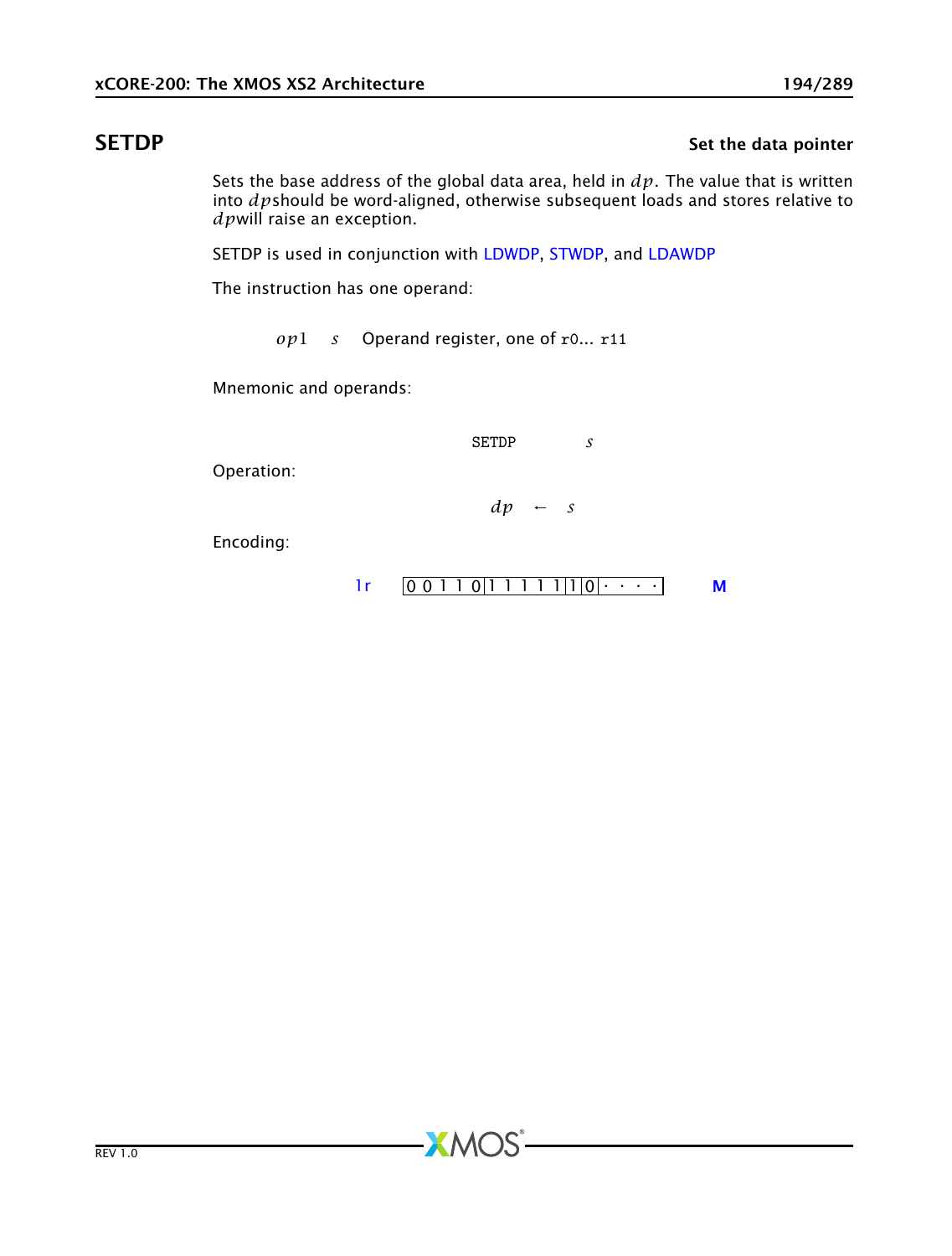## SETEV SETEV SETEV SET EN EXPLORER SET EN EXPLORER SET EN EXPLORER SET EN EXPLORER SET EN ELECTRICIAL SET EN EL

<span id="page-194-0"></span>Sets the environment vector related to a resource. When a resource issues an event to a thread, any address stored in the environment vector will overwrite *ed*. If uninitialised, *ed*will be set to the resource identifier. SETEV can be used to pass an address specific to a resource to the event handler. SETEV can be used to share a single handler between multiple resources. Note that SETEV is intended to pass address information, as such it does not necessarily hold *bpw* bits.

SETEV is used in conjunction with [SETV,](#page-204-0) and any of the [WAITEU](#page-242-0) instructions.

The instruction has one operand:

*op*1 *r* Operand register, one of r0... r11

Mnemonic and operands:

SETEV *r*

Operation:

 $ev_r$  ←  $r11$ 

Encoding:



Conditions that raise an exception:

[ET\\_RESOURCE\\_DEP](#page-281-0) Resource illegally shared between threads [ET\\_ILLEGAL\\_RESOURCE](#page-276-0)  $r$  is not a port, timer or channel resource, or the resource is not in use.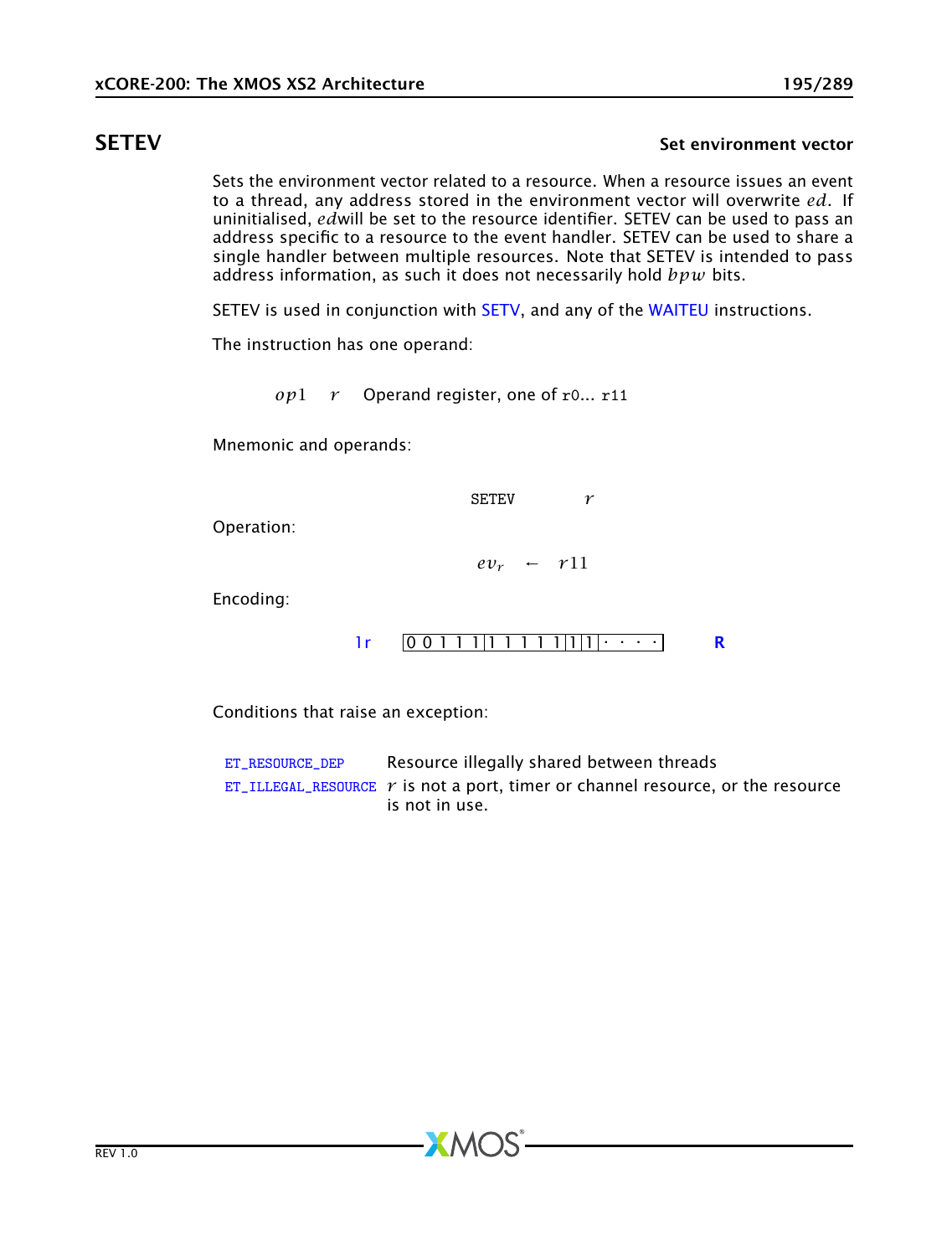# SETKEP Set the kernel entry point

Sets the kernel entry point. The kernel entry point should be aligned on a 128-byte boundary.

The instruction has no operands.

Mnemonic and operands:

SETKEP

**XMOS** 

Operation:

*kep* ← *r*11

Encoding:

### [0r](#page-265-0)  $[0 0 0 0 0 1 1 1 1 1 1 1 1 1 1 1]$  [M](#page-285-0)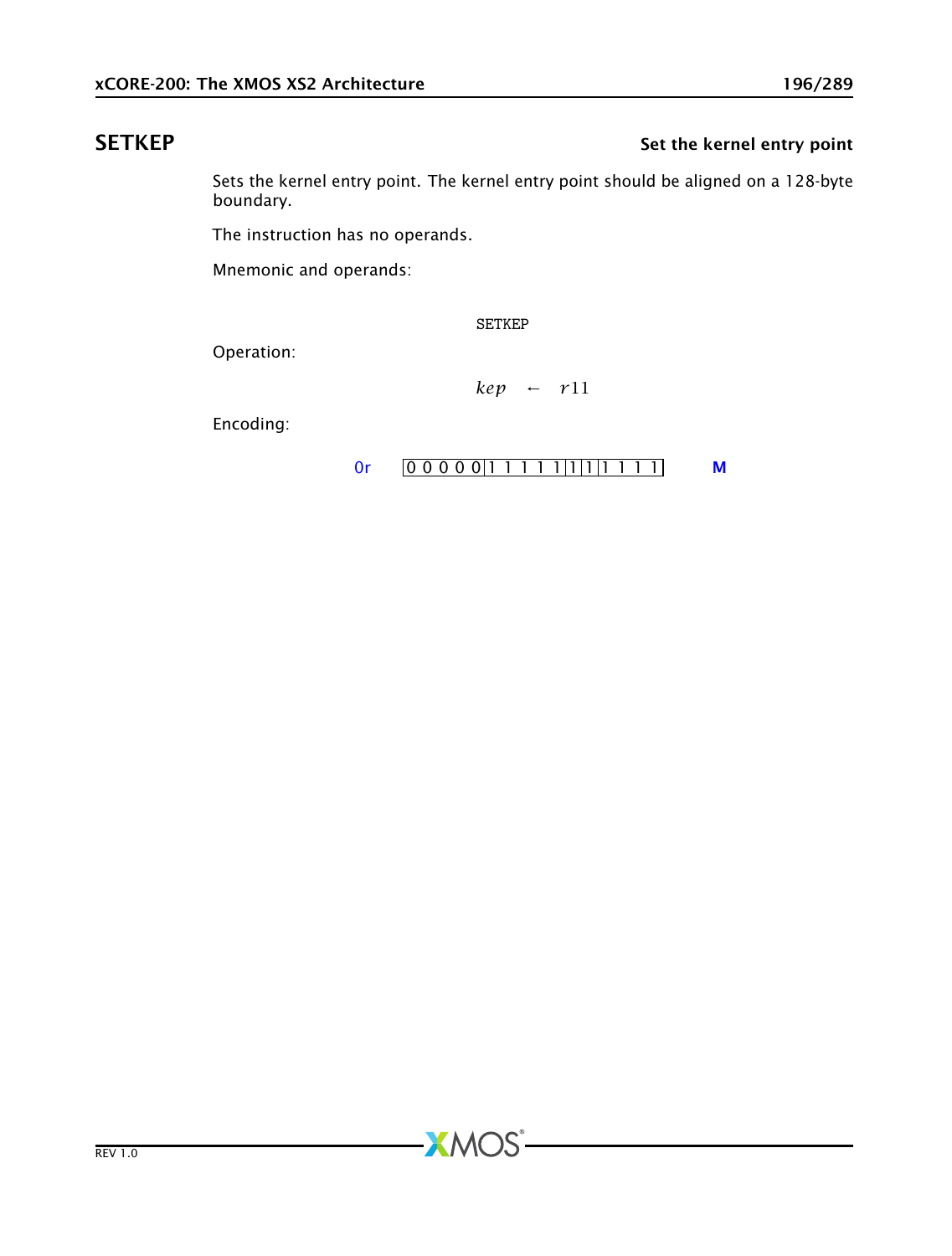Sets the logical network over which a channel should communicate.

The instruction has two operands:

*op*1 *r* Operand register, one of r0... r11 *op*2 *s* Operand register, one of r0... r11

Mnemonic and operands:

SETN *r, s*

Operation:

 $net<sub>r</sub> \leftarrow s$ 

Encoding:

$$
\frac{111111 \cdot \cdot \cdot \cdot \cdot |0| \cdot |0 \cdot}{00110111111101100} \quad \text{M&R}
$$

Conditions that raise an exception:

[ET\\_RESOURCE\\_DEP](#page-281-0) Resource illegally shared between threads [ET\\_ILLEGAL\\_RESOURCE](#page-276-0)  $r$  is not a channel end or not in use.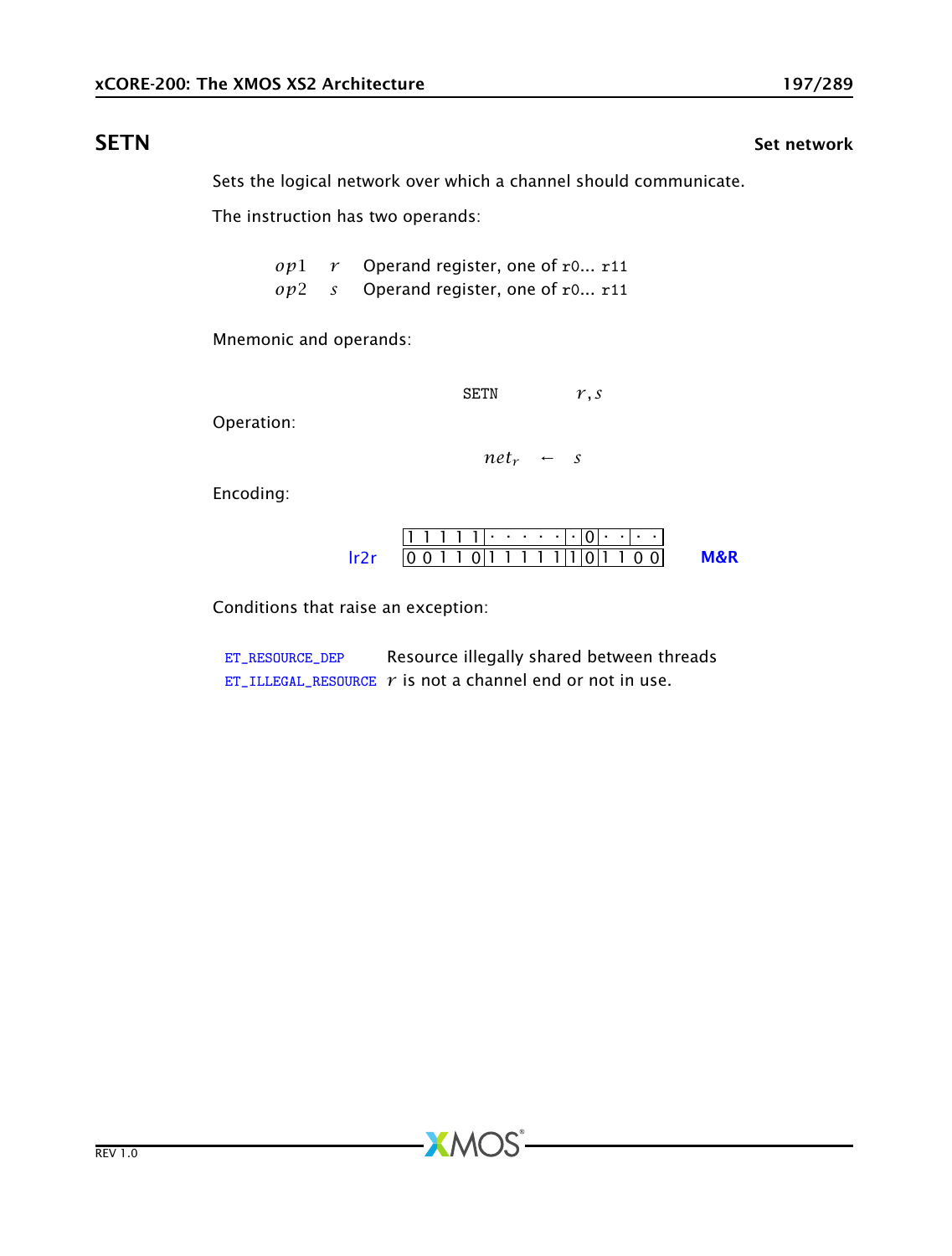# SETPS Set processor state

Sets a processor internal register. Only used when configuring the core.

The instruction has two operands:

*op*1 *r* Operand register, one of r0... r11 *op*2 *s* Operand register, one of r0... r11

Mnemonic and operands:

SETPS *r, s*

Operation:

 $ps[r]$  ← *s* 

Encoding:

$$
\frac{111111 \cdot \cdot \cdot \cdot \cdot |0| \cdot |0 \cdot}{0001111111110011100} \quad \text{M&R}
$$

Conditions that raise an exception:

[ET\\_ILLEGAL\\_PS](#page-278-0) *s* is not referring to a legal processor state register [ET\\_ILLEGAL\\_PS](#page-278-0) *s* is not referring to a read-only processor state register [ET\\_ILLEGAL\\_PS](#page-278-0) *s* is referring to RAMBASE and *r* is set to the ROM address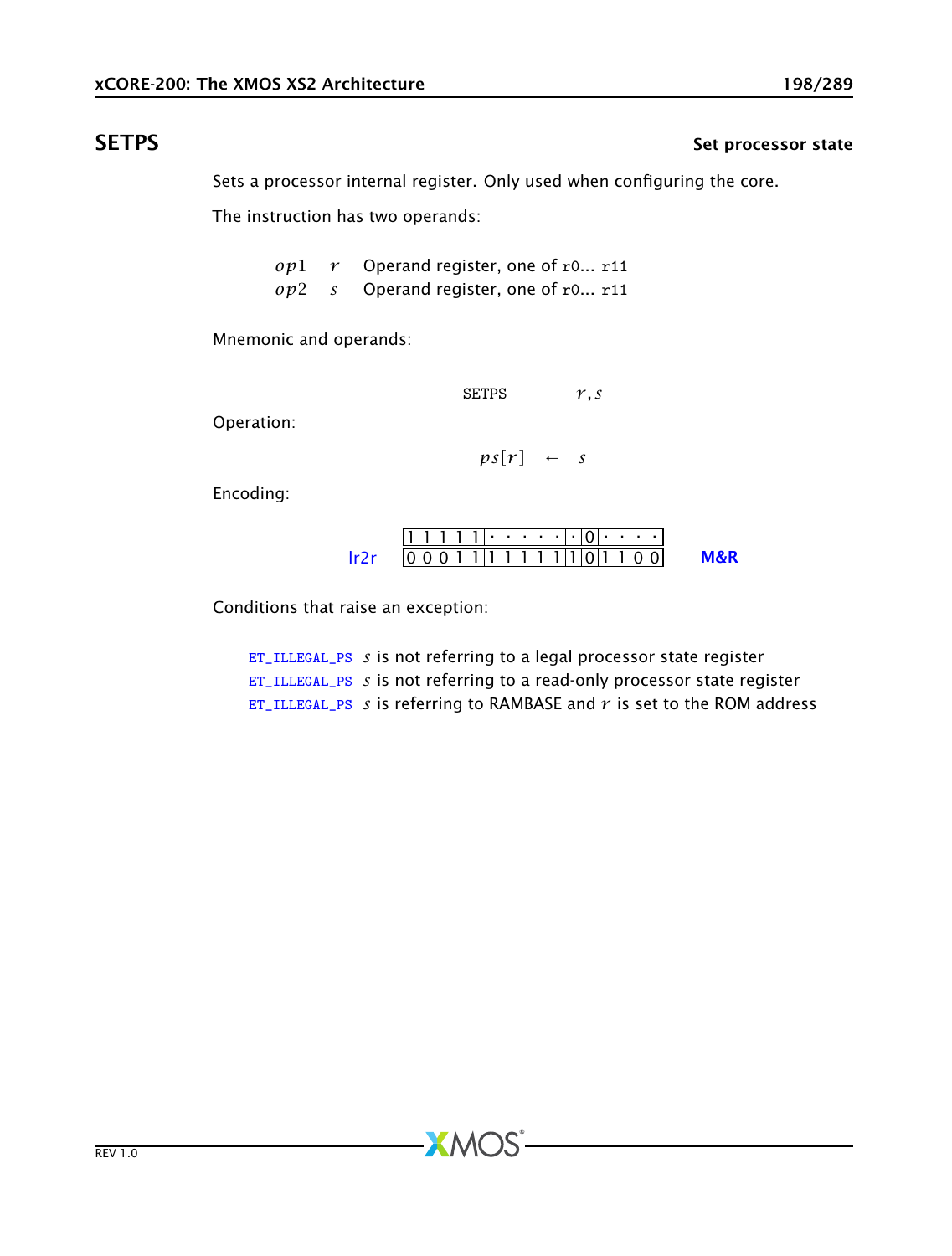# SETPSC SETPS Set the port shift count

Sets the port shift count for input and output operations.

[OUTPW](#page-177-0) and [INPW](#page-120-0) can be used instead of a combination of SETPSC and [OUT/](#page-174-0)[IN.](#page-118-0)

The instruction has two operands:

*op*1 *r* Operand register, one of r0... r11 *op*2 *s* Operand register, one of r0... r11

Mnemonic and operands:

SETPSC *r, s*

Operation:

 $shiftcount_r$  ← *s* 

Encoding:

$$
r2r \quad [11000] \cdot \cdot \cdot [0] \cdot [0]
$$

Conditions that raise an exception:

| ET RESOURCE DEP | Resource illegally shared between threads                                                                                         |
|-----------------|-----------------------------------------------------------------------------------------------------------------------------------|
|                 | ET_ILLEGAL_RESOURCE $r$ is not pointing to a port resource, or the resoruce is not<br>in use.                                     |
|                 | ET_ILLEGAL_RESOURCE $\,$ s is not a valid shift count for the transfer width of the port,<br>or the port is not in BUFFERED mode. |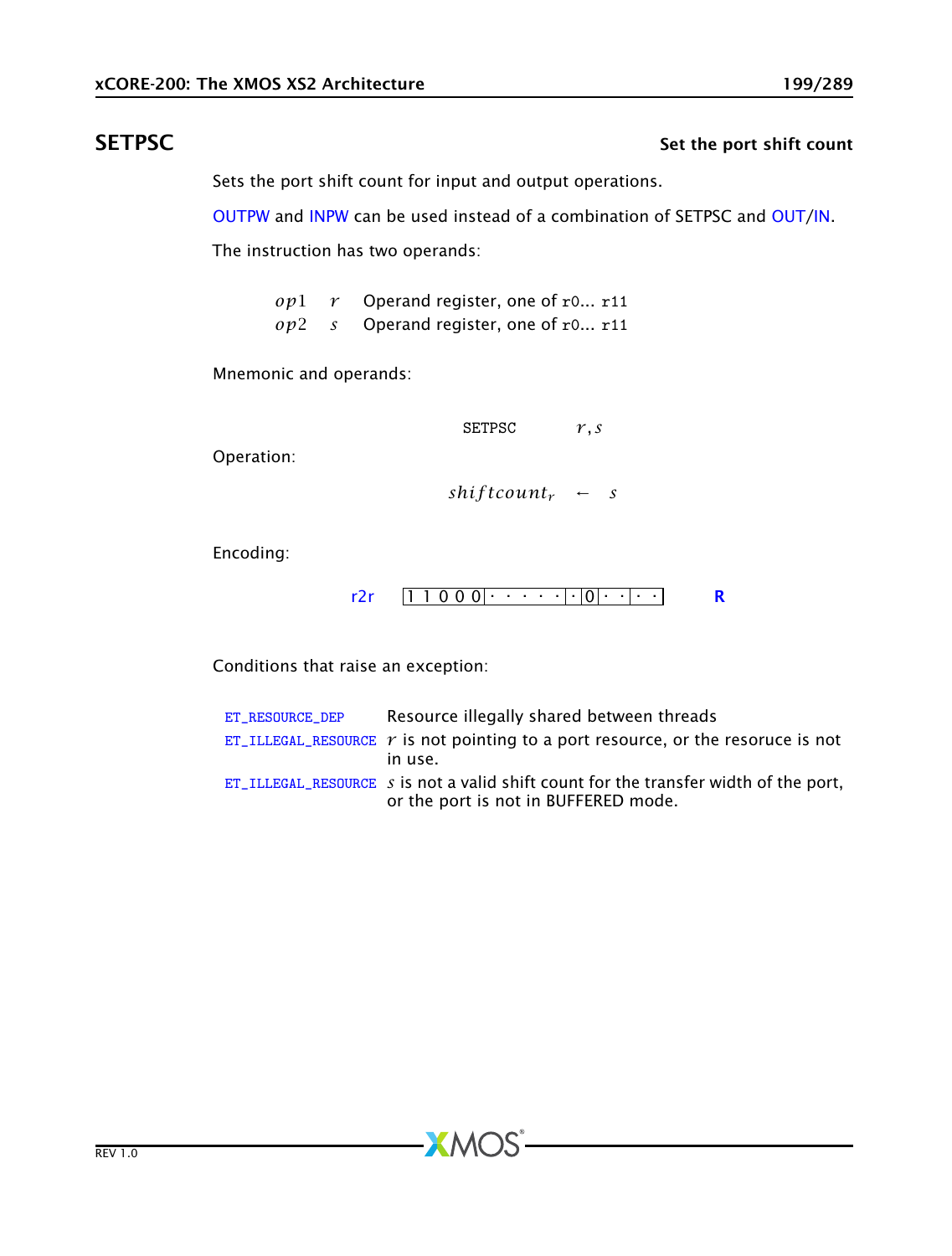## SETPT SET SET THE SET OF SET OF SET OF SET OF SET OF SET OF SET OF SET OF SET OF SET OF SET OF SET OF SET OF S

Specifies the time when the next port input or output will be performed. The time is specified in terms of the number of edges of the clock associated with this port. The port timer stores a 16-bit value hence the largest delay is 65535 edges of the port-clock.

The instruction has two operands:

*op*1 *r* Operand register, one of r0... r11 *op*2 *s* Operand register, one of r0... r11

Mnemonic and operands:

SETPT *r, s*

Operation:

 $porttimer_r$  ← *s* 

Encoding:

 $r2r$   $[0 0 1 1 1] \cdot \cdot \cdot \cdot \cdot \cdot | \cdot | 1 | \cdot \cdot \cdot | \cdot \cdot$  [R](#page-286-0)

Conditions that raise an exception:

[ET\\_RESOURCE\\_DEP](#page-281-0) Resource illegally shared between threads [ET\\_ILLEGAL\\_RESOURCE](#page-276-0)  $r$  is not pointing to a port resource, or the resource is not in use.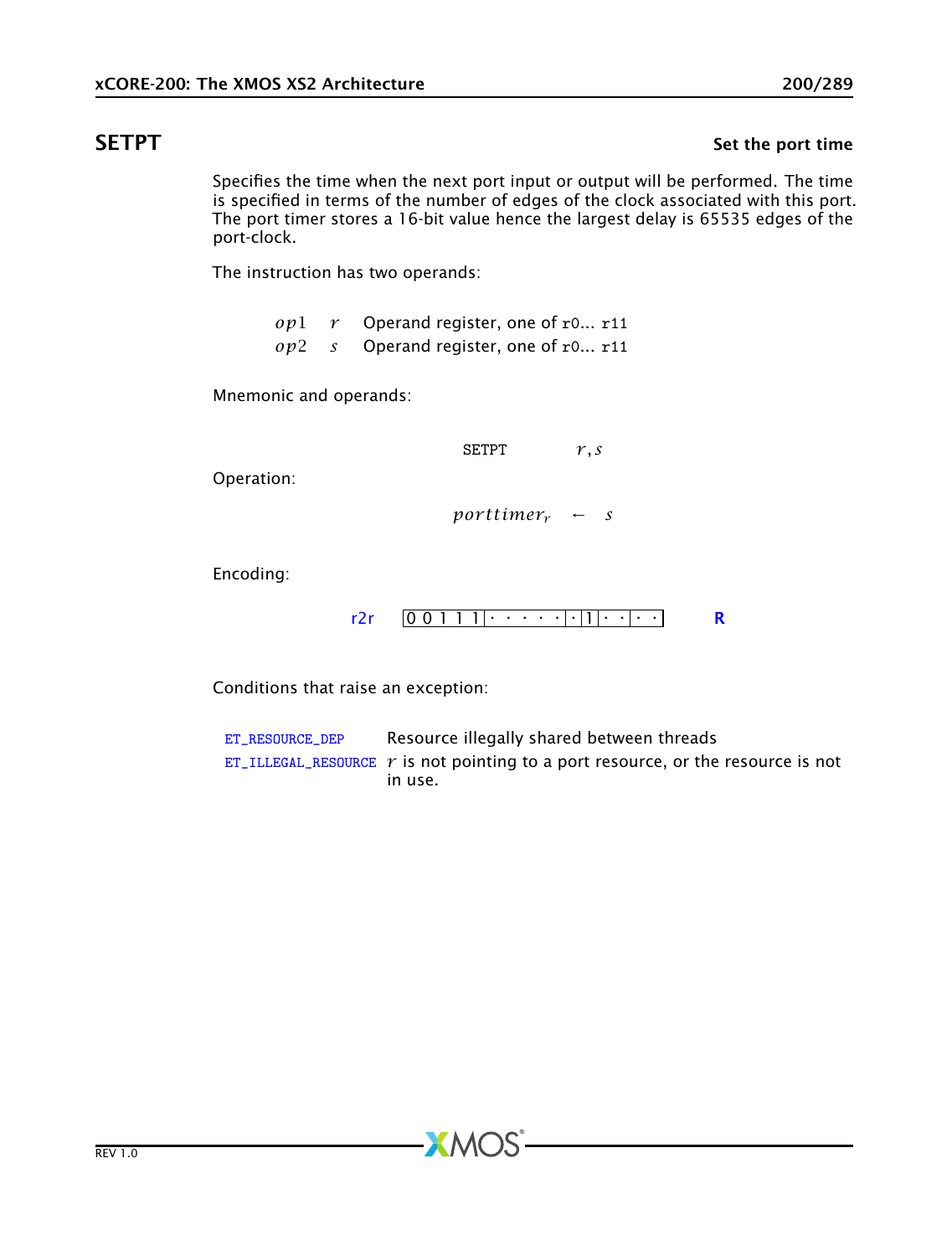## **SETRDY** SETRO SETRO SET REALLY SET REALLY SET REALLY SET REALLY SET REALLY SET REALLY SET REALLY SET A POST OF A POST OF A POST OF A POST OF A POST OF A POST OF A POST OF A POST OF A POST OF A POST OF A POST OF A POST OF

Sets ready input pin to be used by a port for strobing or handshaking.

If *r* is a clock block, then *s* should be the 1-bit port to be used as ready input. *r* should be associated with a dataport using [SETCLK.](#page-190-0)

Otherwise, if *r* is a port, then this port should be in mode READY\_OUT, and *s* is the data port from which the ready out will be generated.

The instruction has two operands:

*op*1 *r* Operand register, one of r0... r11 *op*2 *s* Operand register, one of r0... r11

Mnemonic and operands:

$$
\begin{array}{ccc}\n\text{SETRDY} & r, s \\
\text{Vd}y_r & \leftarrow & s\n\end{array}
$$

Encoding:

Operation:

| 0010111111101100 |  |  |  |  |  |  |  |  |
|------------------|--|--|--|--|--|--|--|--|

Conditions that raise an exception:

| ET RESOURCE DEP | Resource illegally shared between threads                                                                   |
|-----------------|-------------------------------------------------------------------------------------------------------------|
|                 | ET_ILLEGAL_RESOURCE $\gamma$ is not pointing to a port or clock resource, or the resource<br>is not in use. |
|                 | ET_ILLEGAL_RESOURCE s is not pointing to a port resource, or the port is not a<br>1-bit port.               |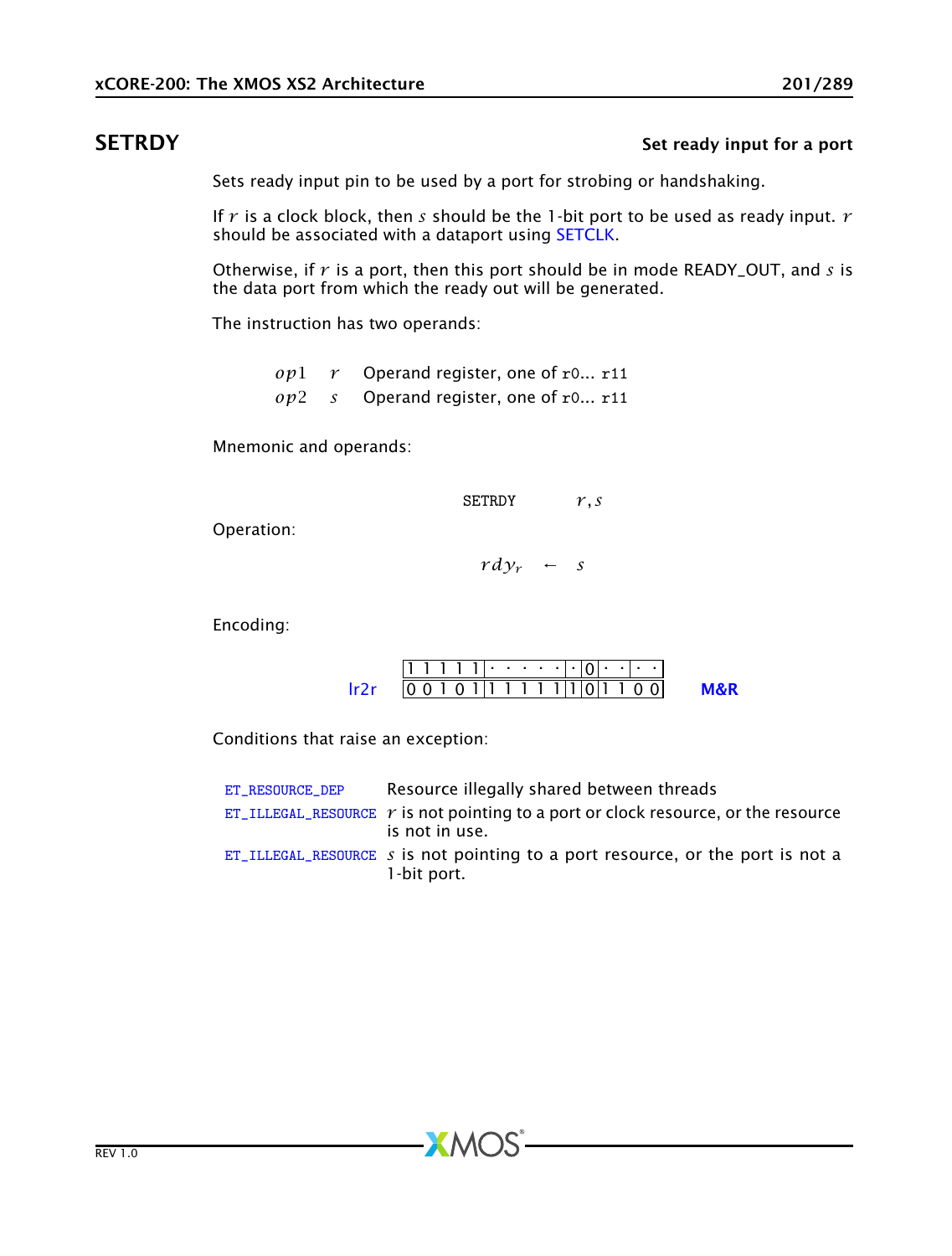# SETSP Set the stack pointer

Sets the end address of the stack, held in *sp*. The value that is written into *sp*should be word-aligned, otherwise subsequent loads and stores relative to *sp*will raise an exception.

SETSP is used in conjunction with [ENTSP,](#page-97-0) [RETSP,](#page-184-0) [LDWSP](#page-156-0) and [STWSP.](#page-224-0)

The instruction has one operand:

*op*1 *s* Operand register, one of r0... r11

**XMOS** 

Mnemonic and operands:

SETSP *s*

Operation:

 $sp \leftarrow s$ 

Encoding:

$$
lr \qquad \boxed{00101|11111|1|1|1111}
$$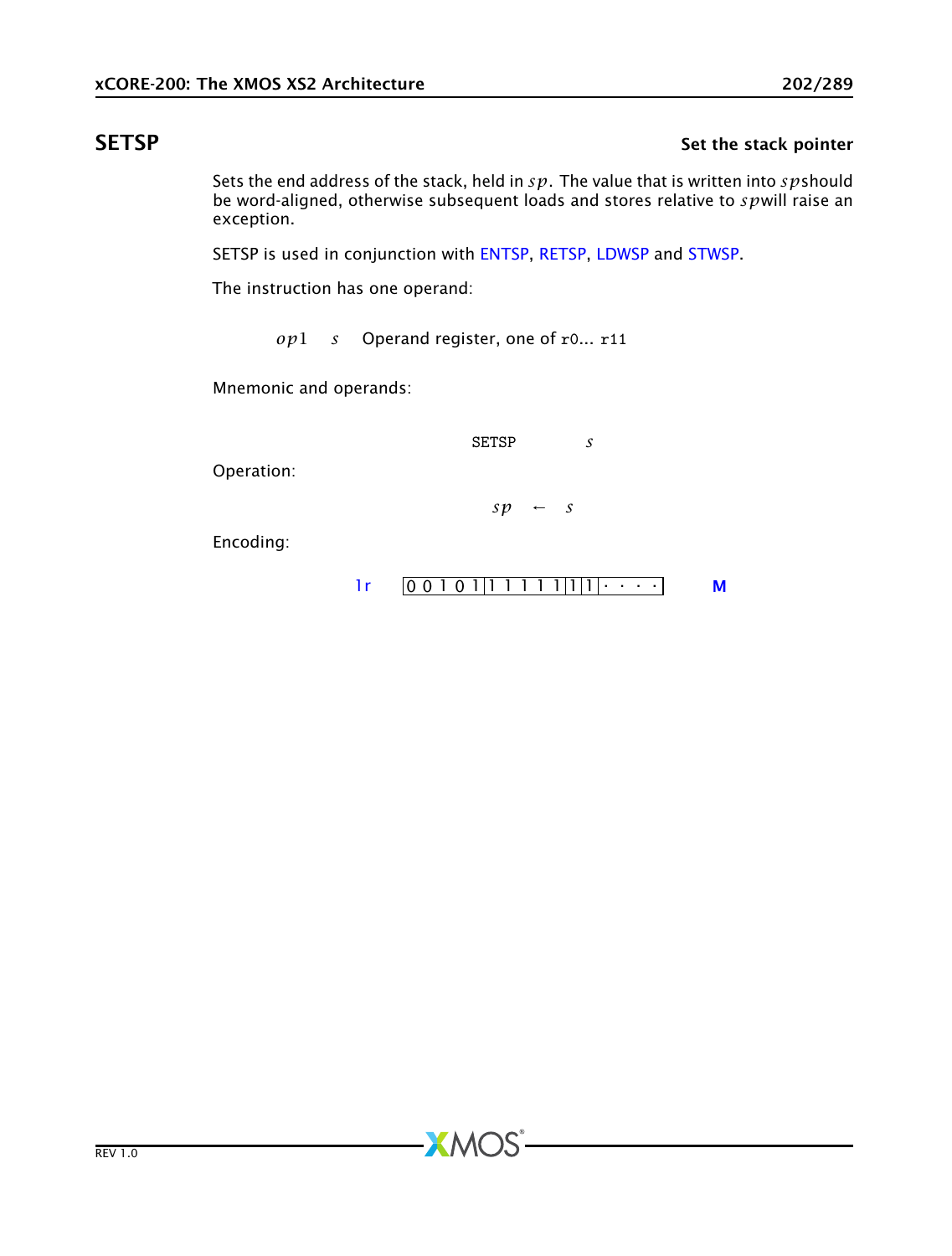### **SETSR** Set bits in SR

Set bits in the thread's Status Register. The mask supplied specifies which bits should be set. Note that setting the EEBLE bit may cause an event to be issued, causing subsequent instructions to not be executed (since events do not save the program counter). Setting IEBLE may cause an interrupt to be issued. The bits are defined as follows:

- 0 EEBLE When 1 events are enabled for the thread.
- 1 IEBLE When 1 interrupts are enabled for the thread.
- 2 INENB 1 when in an event enabling sequence.
- 3 ININT 1 when in an interrupt handler.
- 4 INK 1 when in kernel mode.
- 6 WAITING When 1 the thread is paused waiting for events.
- 7 FAST When 1 the thread will continually issue.

SETSR can only be used to set the EEBLE, IEBLE and INENB bits.

[CLRSR](#page-75-0) is used to clear bits in the status register.

The instruction has one operand:

*op*1 *u*<sub>16</sub> A 16-bit immediate in the range 0...65535. If  $u_{16} < 64$ , the instruction requires no prefix

Mnemonic and operands:

SETSR  $u_{16}$ 

Operation:

*sr* ← *sr*  $∨$ *bit*  $u_{16}$ 

Encoding:

 $\frac{1}{10}$  0 1 1 1 1 0 1 1 0 1  $\cdots$ 

or prefixed for long immediates:

$$
\frac{111100\cdot\cdot\cdot\cdot\cdot\cdot\cdot\cdot\cdot\cdot}{011110011011\cdot\cdot\cdot\cdot\cdot\cdot}
$$
 **M&R**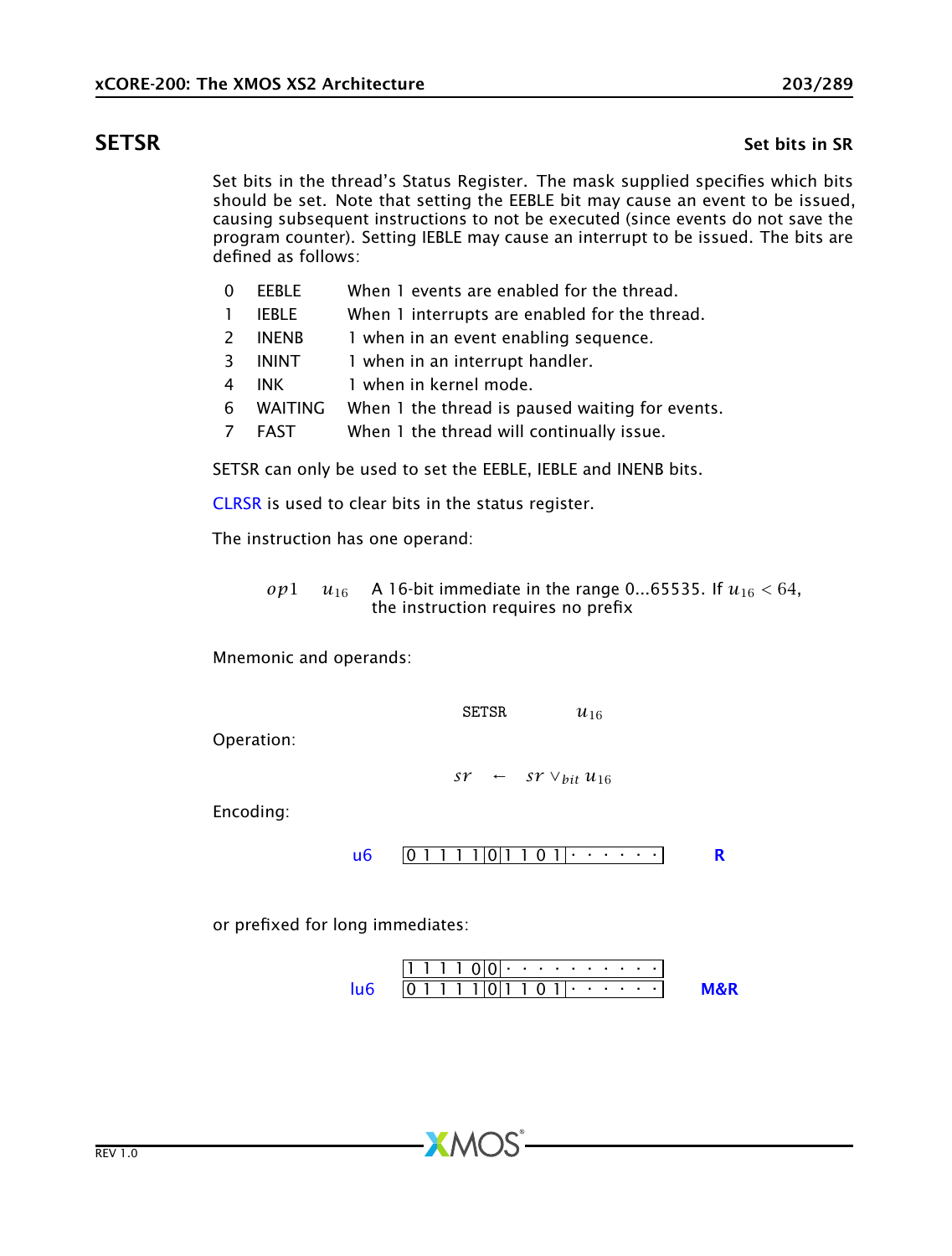# SETTW Set transfer width for a port

Sets the number of bits that is transferred on an IN or OUT operation on a port that is buffered. The buffering will shift the data.

The instruction has two operands:

*op*1 *r* Operand register, one of r0... r11 *op*2 *s* Operand register, one of r0... r11

Mnemonic and operands:

SETTW *r, s*

Operation:

 $transf$ *erwidth<sub>r</sub>* ← *s* 

Encoding:

|  |  | 10 1 1 0 1 1 1 1 1 1 1 1 1 1 1 1 0 |  |  |  |  |  |  |  |
|--|--|------------------------------------|--|--|--|--|--|--|--|

Conditions that raise an exception:

[ET\\_ILLEGAL\\_RESOURCE](#page-276-0)  $r$  is not pointing to a port resource, or the port is not in use. [ET\\_RESOURCE\\_DEP](#page-281-0) Resource illegally shared between threads [ET\\_ILLEGAL\\_RESOURCE](#page-276-0) *s* is not legal width for the port, or the port is not in BUFFERS mode.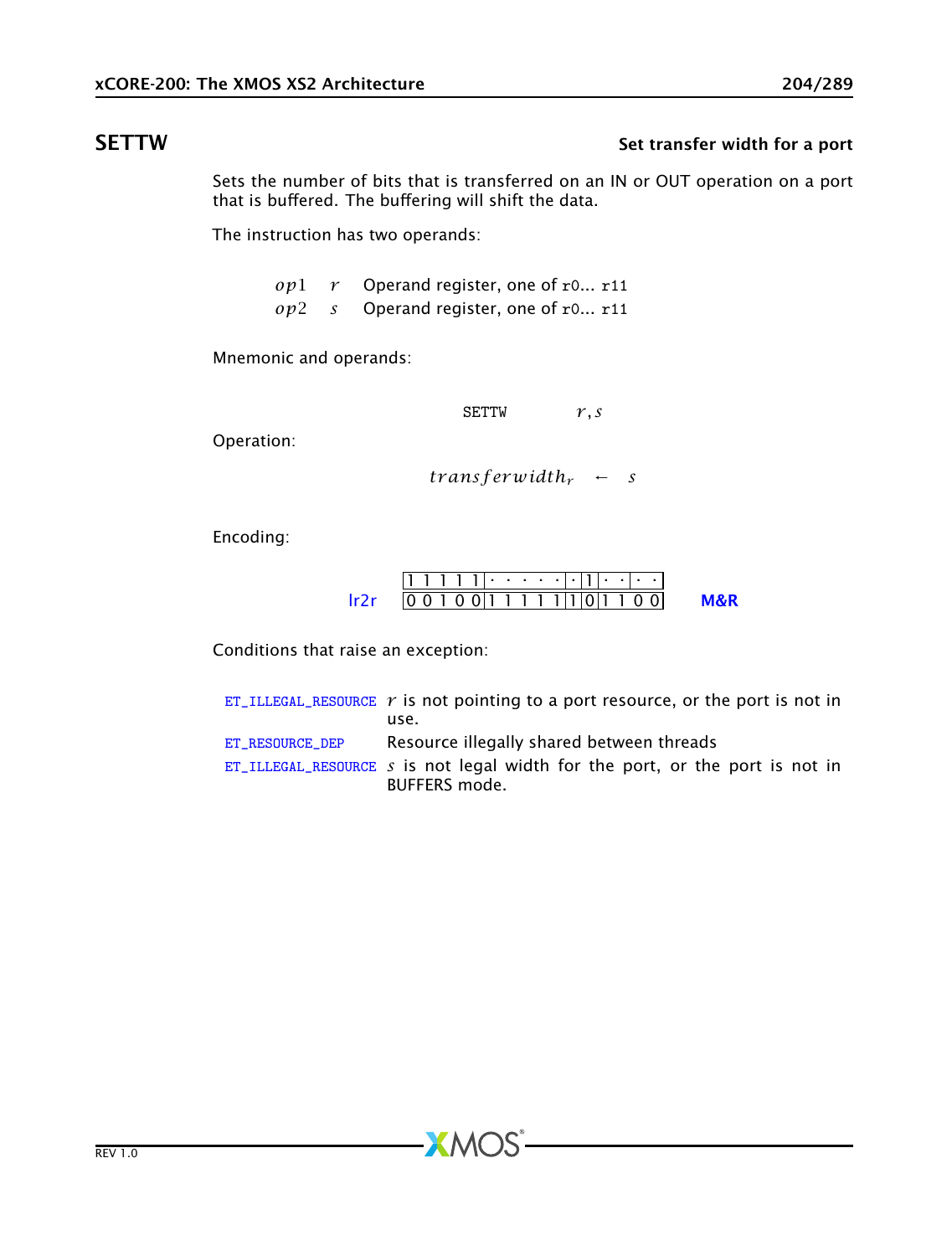## **SETV** Set event vector

<span id="page-204-0"></span>Sets the vector related to a resource. When a resource issues an event to a thread, this vector is used to determine which instruction to issue. The vector is typically set up once when all event handlers are installed. Note that if an illegal vector is supplied, this will not raise an exception until an actual event is handled.

SETV is used in conjunction with [SETEV,](#page-194-0) and any of the [WAITEU](#page-242-0) instructions.

The instruction has one operand:

*op*1 *r* Operand register, one of r0... r11

Mnemonic and operands:

SETV *r*

Operation:

 $v_r \leftarrow r11$ 

Encoding:

[1r](#page-264-0) 0 1 0 0 0 1 1 1 1 1 1 1 . . . . [R](#page-286-0)

Conditions that raise an exception:

[ET\\_RESOURCE\\_DEP](#page-281-0) Resource illegally shared between threads [ET\\_ILLEGAL\\_RESOURCE](#page-276-0)  $r$  is not pointing to a port, timer or channel resoruce, or the resource is not in use.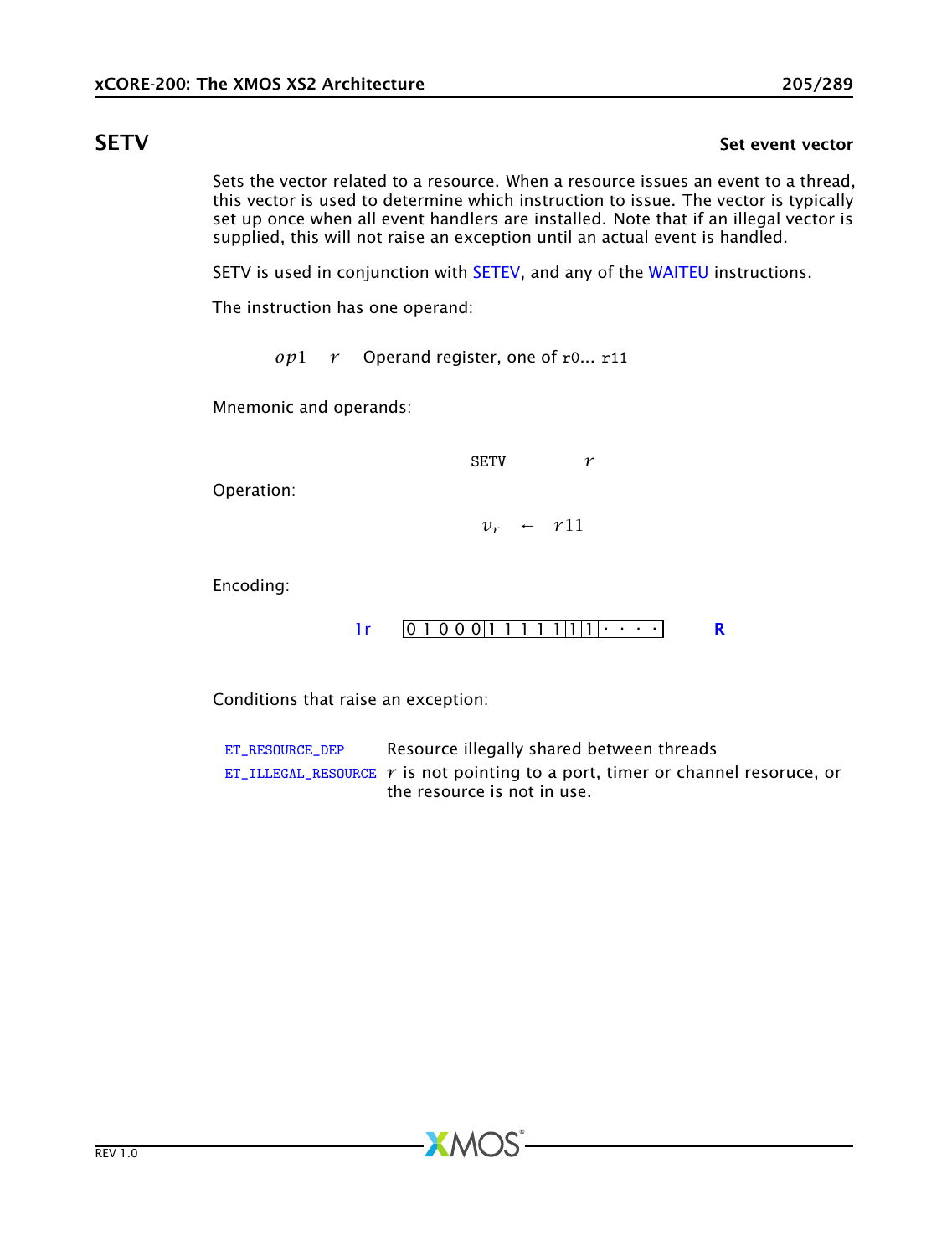# **SEXT** SEXT

Sign extends an n-bit field stored in a register. The first operand is both a source and destination operand. The second operand contains the bit position. All bits at a position higher or equal are set to the value of the bit one position lower. In effect, the lower *n* bits are interpreted as a signed integer, and produced in the destination register.

The instruction has two operands:

*op*1 *d* Operand register, one of r0... r11 *op*2 *s* Operand register, one of r0... r11

Mnemonic and operands:

SEXT *d, s*

Operation:

$$
d \leftarrow \begin{cases} s \leq 0 \vee s \geq bpw, & d \\ s > 0 \wedge s < bpw, \end{cases} d[s-1] \cdot \ldots \cdot d[s-1] \cdot d[s-1...0]
$$

 $XMOS$ 

Encoding:

$$
2r \qquad 0 \qquad 0 \qquad 1 \qquad 1 \qquad 0 \qquad \cdots \qquad \qquad \cdot \qquad |0| \qquad \cdot \qquad \cdot \qquad \qquad \mathsf{M} + \mathsf{R}
$$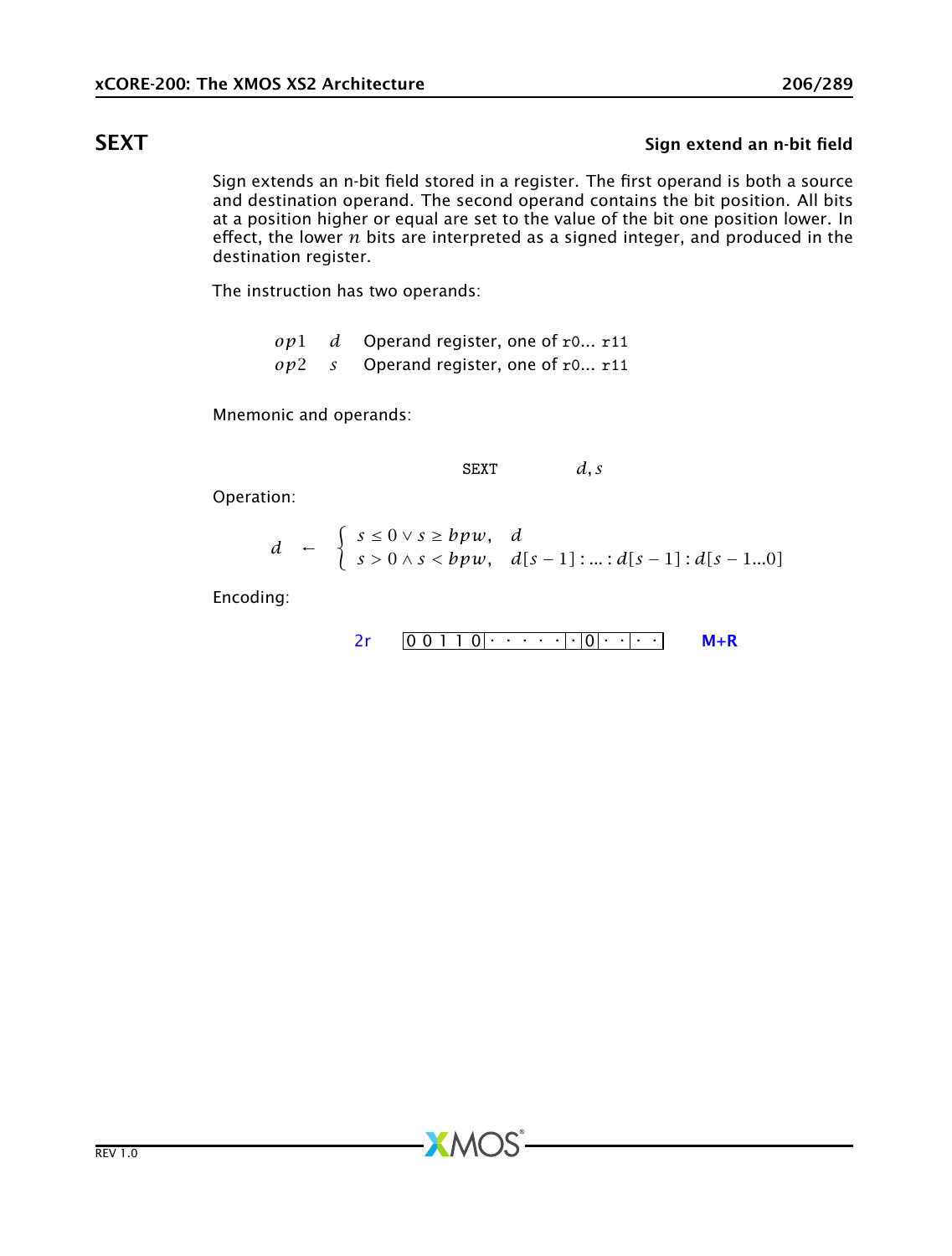# SEXTI SEXTI Sign extend an n-bit field immediate

Sign extends an n-bit field stored in a register. The first operand is both a source and destination operand. The second operand contains the bit position. All bits at a position higher or equal are set to the value of the bit one position lower. In effect, the lower *n* bits are interpreted as a signed integer, and produced in the destination register.

The instruction has two operands:

*op*1 *d* Operand register, one of r0... r11 *op*2 *bitp* A bit position; one of *bpw*, 1, 2, 3, 4, 5, 6, 7, 8, 16, 24, 32

Mnemonic and operands:

SEXTI *d, bitp*

Operation:

$$
d \leftarrow \begin{cases} \text{bit } p \leq 0 \vee \text{bit } p \geq b p w, & d \\ \text{bit } p > 0 \wedge \text{bit } p < b p w, & d[\text{bit } p-1] : ... : d[\text{bit } p-1] : d[\text{bit } p-1...0] \end{cases}
$$

Encoding:

$$
rus \quad \boxed{0\ 0\ 1\ 1\ 0} \cdot \cdot \cdot \cdot \cdot \cdot \cdot \cdot \cdot \cdot \cdot \cdot \cdot \cdot \cdot \quad \mathsf{M} + \mathsf{R}
$$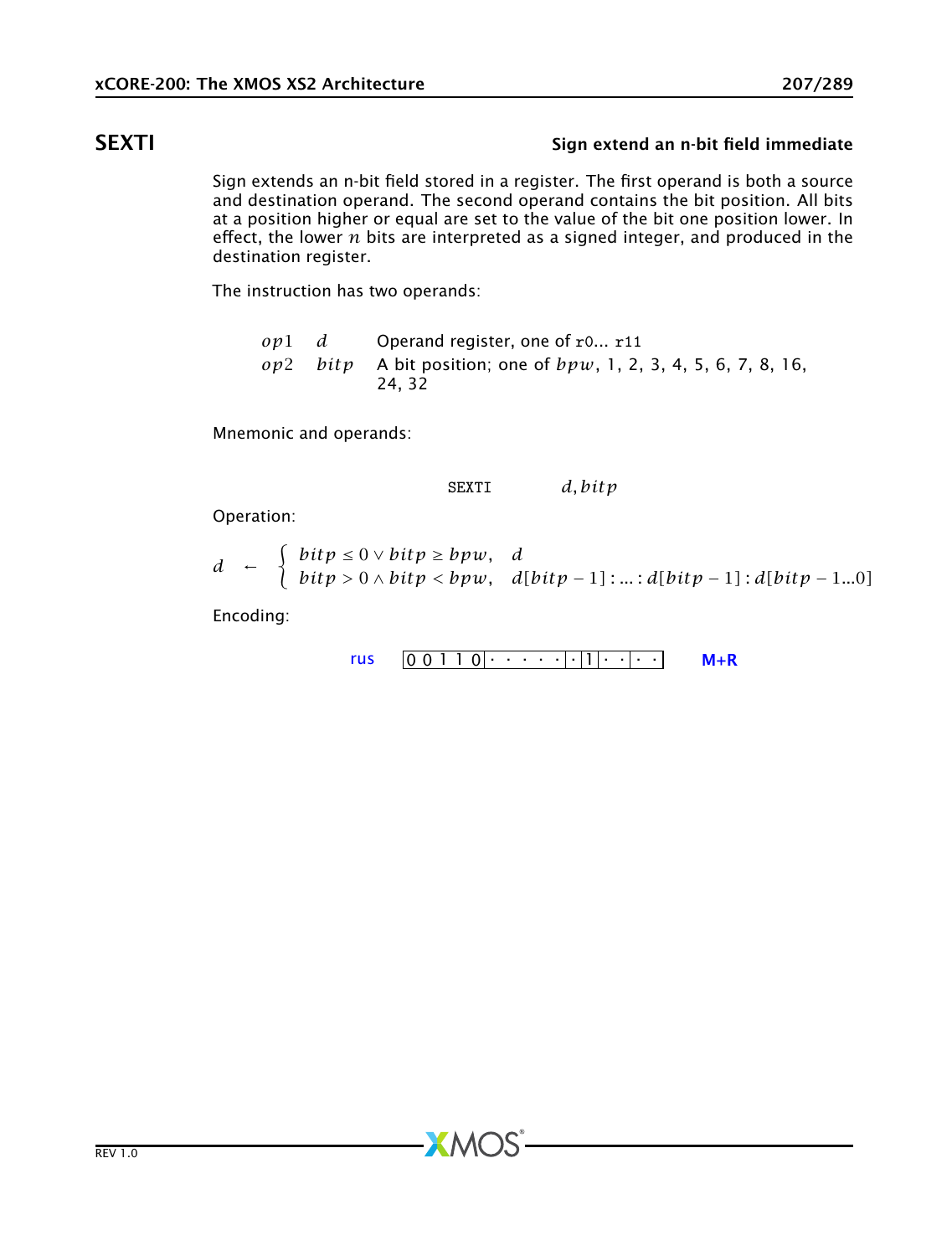## SHL Shift left

Shifts a word left by *y* bits, filling the least significant *y* bits with zeros. Shift left multiplies signed and unsigned integers by  $2^y$ .

The instruction has three operands:

|  | $op1$ d Operand register, one of r0 r11            |
|--|----------------------------------------------------|
|  | $op2 \, x$ Operand register, one of r0 r11         |
|  | $op3 \quad \gamma$ Operand register, one of r0 r11 |

Mnemonic and operands:

$$
\text{SHL} \qquad d, x, y
$$

Operation:

$$
d \quad \leftarrow \quad \left\{ \begin{array}{ll} y < bpw, & x[bpw - y...0]:0:...:0 \\ y \geq bpw, & 0 \end{array} \right.
$$

**XMOS** 

Encoding:

[3r](#page-249-0) 0 0 1 0 0 . . . . . . . . . . . [M+R](#page-287-0)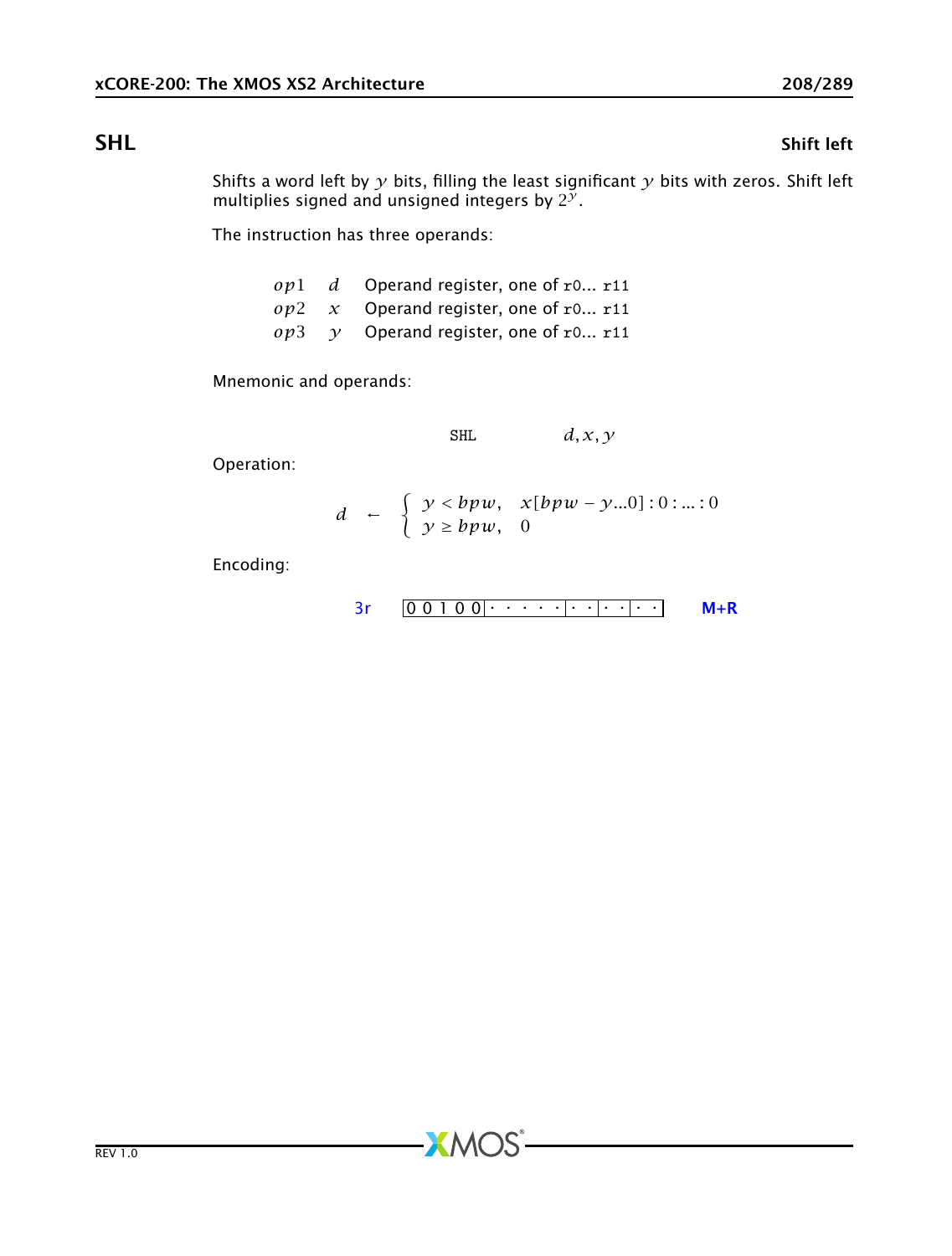# **SHLI** SHLI SHELI SHELI Shift left immediate

Shifts a word left by *bitp* bits, filling the least significant *bitp* bits with zeros. Shift left multiplies signed and unsigned integers by 2 *bitp*.

The instruction has three operands:

| ov1 d | Operand register, one of $r0$ $r11$                                   |
|-------|-----------------------------------------------------------------------|
|       | $op2 \, x$ Operand register, one of r0 r11                            |
|       | $op3$ bitp A bit position; one of $bpw$ , 1, 2, 3, 4, 5, 6, 7, 8, 16, |
|       | 24.32                                                                 |

Mnemonic and operands:

$$
\mathtt{SHLI} \qquad d, x, bitp
$$

Operation:

$$
d \leftarrow \begin{cases} \text{bitp} < \text{bpw}, & \text{x}[\text{bpw} - \text{bitp}...0]:0:...:0 \\ \text{bitp} \ge \text{bpw}, & 0 \end{cases}
$$

Encoding:

$$
2rus \quad [1 0 1 0 0] \cdot \cdot \cdot \cdot ] \cdot \cdot ] \cdot \cdot \cdot \quad \mathsf{M} + \mathsf{R}
$$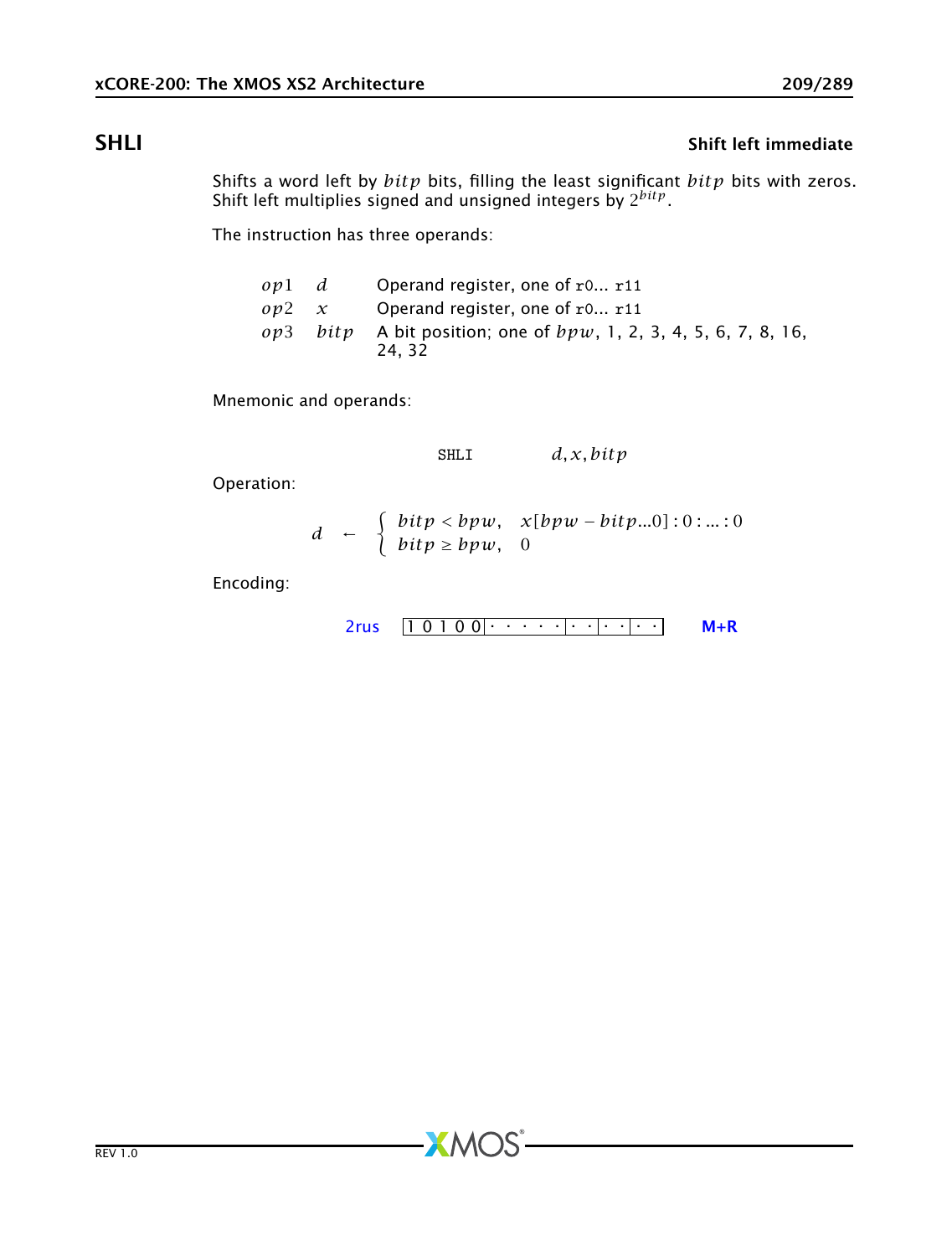# **SHR** SHR

Shifts a word right by *y* positions, filling the most significant *y* bits with zeros. This implements an unsigned divide by  $2^\mathcal{Y}.$ 

For signed shifts, use [ASHR.](#page-54-0)

The instruction has three operands:

|  | $op1$ d Operand register, one of r0 r11            |
|--|----------------------------------------------------|
|  | $op2 \, x$ Operand register, one of r0 r11         |
|  | $op3 \quad \gamma$ Operand register, one of r0 r11 |

Mnemonic and operands:

SHR *d, x, y*

Operation:

$$
d \leftarrow \begin{cases} y < bpw, & 0: \ldots: 0: x[bpw - 1...y] \\ y \ge bpw, & 0 \end{cases}
$$

**XMOS** 

Encoding:

$$
3r \qquad 0 \qquad 0 \qquad 1 \qquad 0 \qquad 1 \qquad 1 \qquad \cdots \qquad 1 \qquad \cdots \qquad 0
$$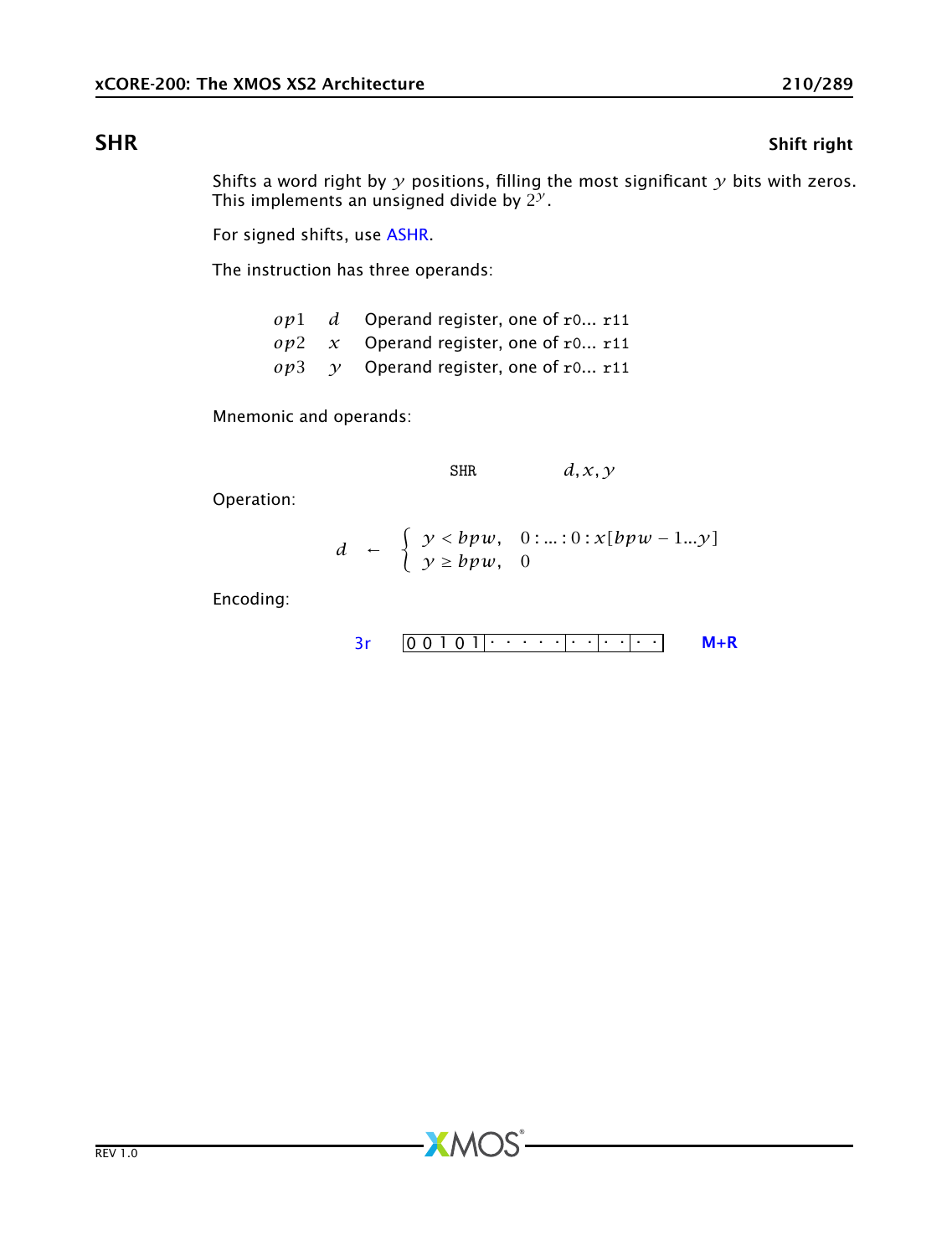# SHRI SHRI SHRI SHERI SHERI SHERI SHERI SHERI SHERI SHERI SHERI SHERI SHERI SHERI SHERI SHERI SHERI SHERI SHERI SHERI SHERI SHERI SHERI SHERI SHERI SHERI SHERI SHERI SHERI SHERI SHERI SHERI SHERI SHERI SHERI SHERI SHERI SHE

Shifts a word right by *bitp* positions, filling the most significant *bitp* bits with zeros. This implements an unsigned divide by 2 *bitp*.

For signed shifts, use [ASHR.](#page-54-0)

The instruction has three operands:

| ov1 d |               | Operand register, one of $r0$ r11                                            |
|-------|---------------|------------------------------------------------------------------------------|
|       | $op2 \quad x$ | Operand register, one of $r0$ $r11$                                          |
|       |               | op3 bitp A bit position; one of $bpw$ , 1, 2, 3, 4, 5, 6, 7, 8, 16,<br>24.32 |

Mnemonic and operands:

SHRI *d, x, bitp*

Operation:

$$
d \leftarrow \begin{cases} \text{bitp} < \text{bpw}, \quad 0: \ldots: 0: x[\text{bpw} - 1 \ldots \text{bitp}] \\ \text{bitp} \ge \text{bpw}, \quad 0 \end{cases}
$$

Encoding:

$$
2rus \quad \boxed{1 \ 0 \ 1 \ 0 \ 1} \cdot \cdot \cdot \cdot \cdot \cdot \cdot \cdot \cdot \cdot \cdot \cdot \quad \text{M+R}
$$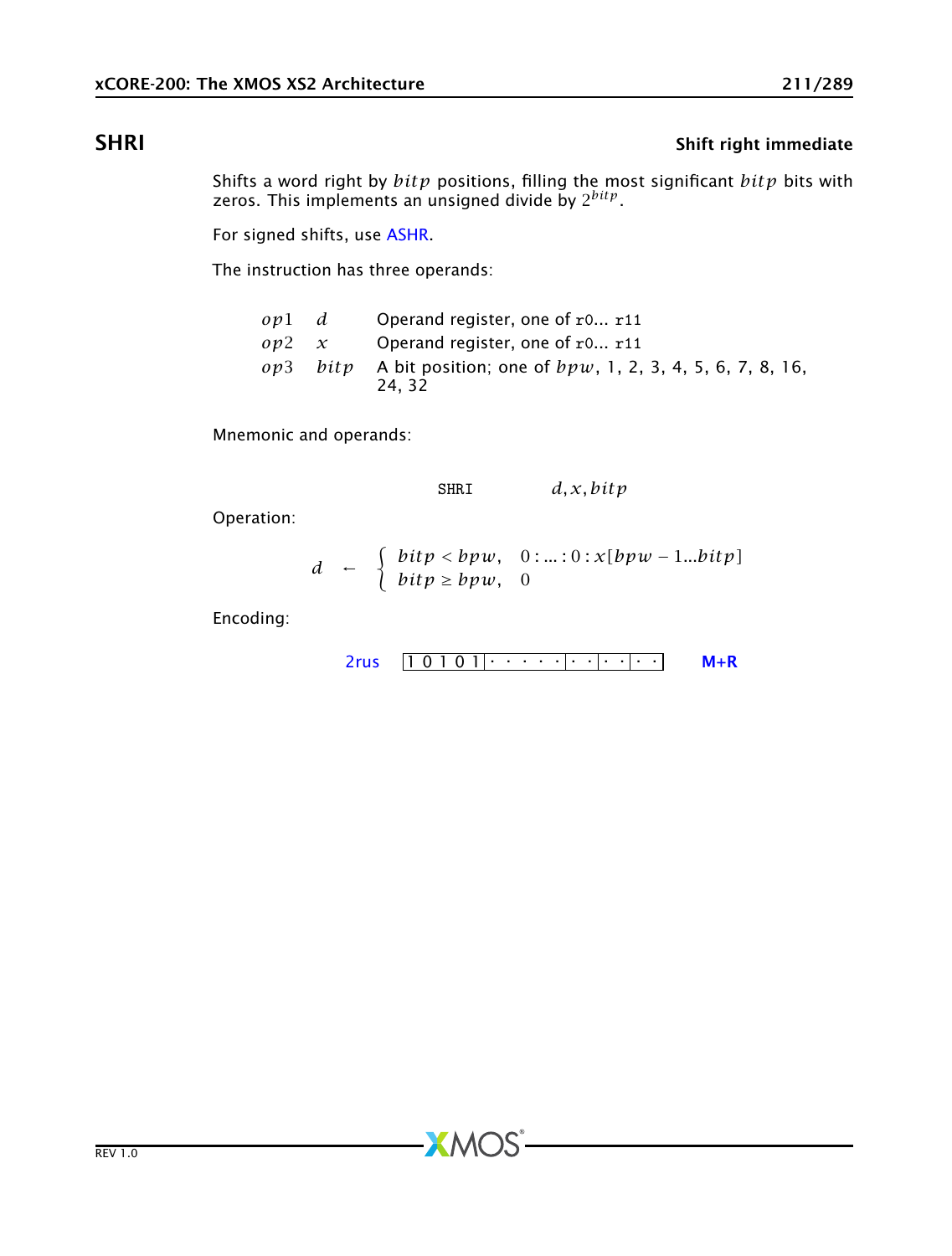## SSYNC SEXET STATES SAND STATES SEXET STATES STATES STATES STATES STATES STATES STATES STATES STATES STATES STATES STATES STATES STATES STATES STATES STATES STATES STATES STATES STATES STATES STATES STATES STATES STATES STA

Synchronises this thread with all threads associated with a synchroniser. SSYNC is used together with [MSYNC](#page-168-0) to implement a barrier, or together with [MJOIN](#page-165-0) in order to terminate a group of processes. SSYNC uses the synchroniser that was used to create this process in order to establish which other processes to synchronise with.

SSYNC clears the EEBLE bit, disabling any events from being issued; this commits the thread to synchronising. If the ININT bit is set, then SSYNC will not block; SSYNC should not be used inside an interrupt handler.

The instruction has no operands.

Mnemonic and operands:

SSYNC

Operation:

 $sr[eeble] \leftarrow 0$ *if* (*slaves*<sub>*syn*(*tid*)</sub>  $\setminus$  *spaused* = {*tid*} $\setminus$   $\land$  *msyn*<sub>*syn*(*tid*) *then*</sub> *if mjoinsyn(tid) then f* or all thread  $\in$  *slaves*<sub>*syn*(tid)</sub> : *inuse<sub>thread</sub>*  $\leftarrow$  0  $mjoin_{syn(tid)} \leftarrow 0$ *else*  $spansed \leftarrow spaused \setminus slaves_{syn(tid)}$  $mpaused \leftarrow mpaused \setminus \{mstr_{syn(tid)}\}$  $msyn_{syn(tid)} \leftarrow 0$ *else spaused* ← *spaused* ∪ {*tid*}

Encoding:

$$
0r \qquad 0 \qquad 0 \qquad 0 \qquad 0 \qquad 0 \qquad 1 \qquad 1 \qquad 1 \qquad 1 \qquad 1 \qquad 1 \qquad 1 \qquad 0 \qquad 0
$$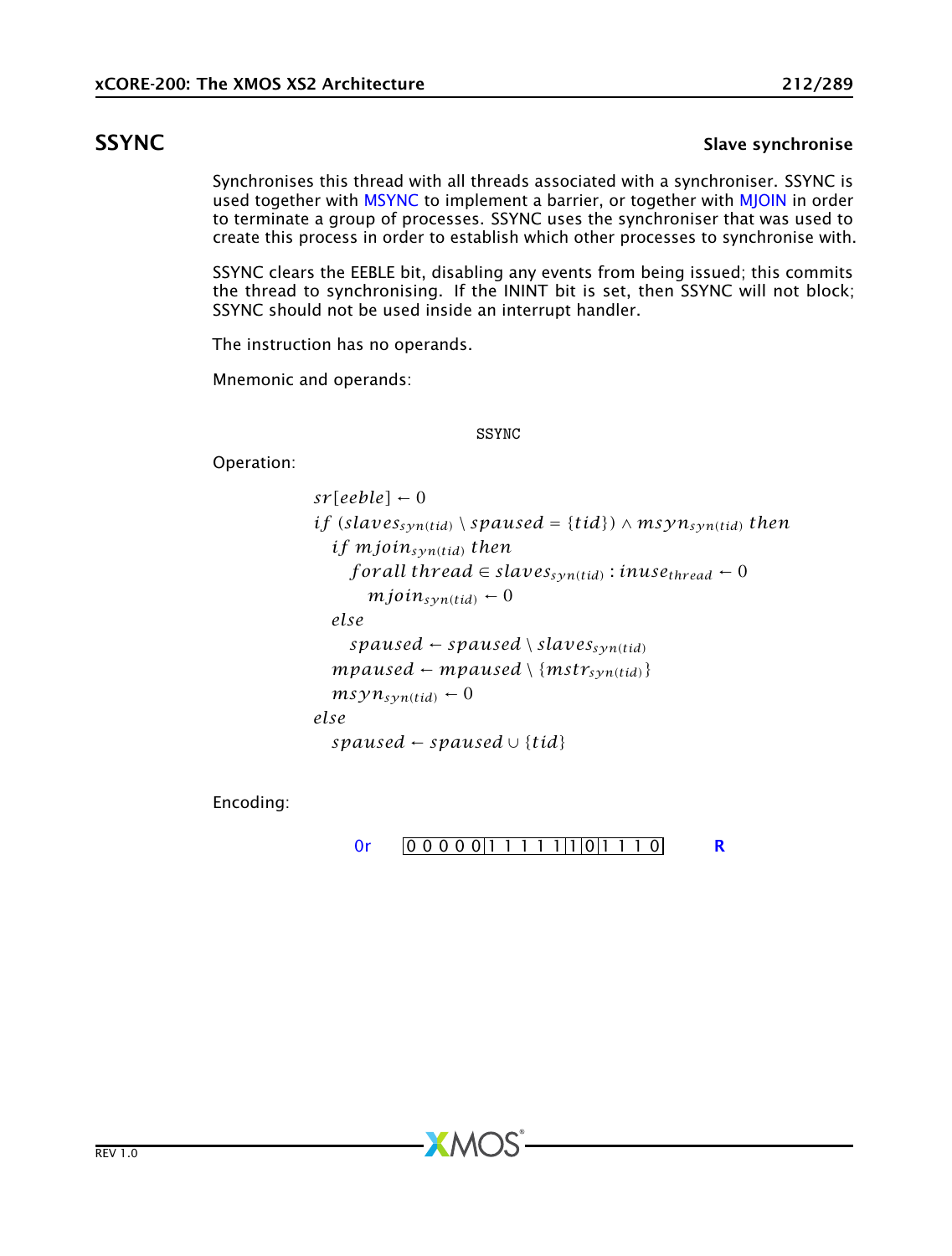### **ST8** 8-bit store

Stores eight bits of a register into memory. The least significant 8 bits of the register are stored into the address computed using a base address (*b*) and index (*i*).

The instruction has three operands:

*op*1 *s* Operand register, one of r0... r11 *op*2 *b* Operand register, one of r0... r11 *op*3 *i* Operand register, one of r0... r11

Mnemonic and operands:

ST8 *s, b, i*

Operation:

```
mem[ea − bytenum][bitnum + 7...bitnum] ← s
where ea \leftarrow b + i
      bytenum ← ea mod Bpw
      bitnum ← 8 × bytenum
```
Encoding:



Conditions that raise an exception:

[ET\\_LOAD\\_STORE](#page-277-0) The indexed address does not point to a valid memory location.

 $\bm{X}$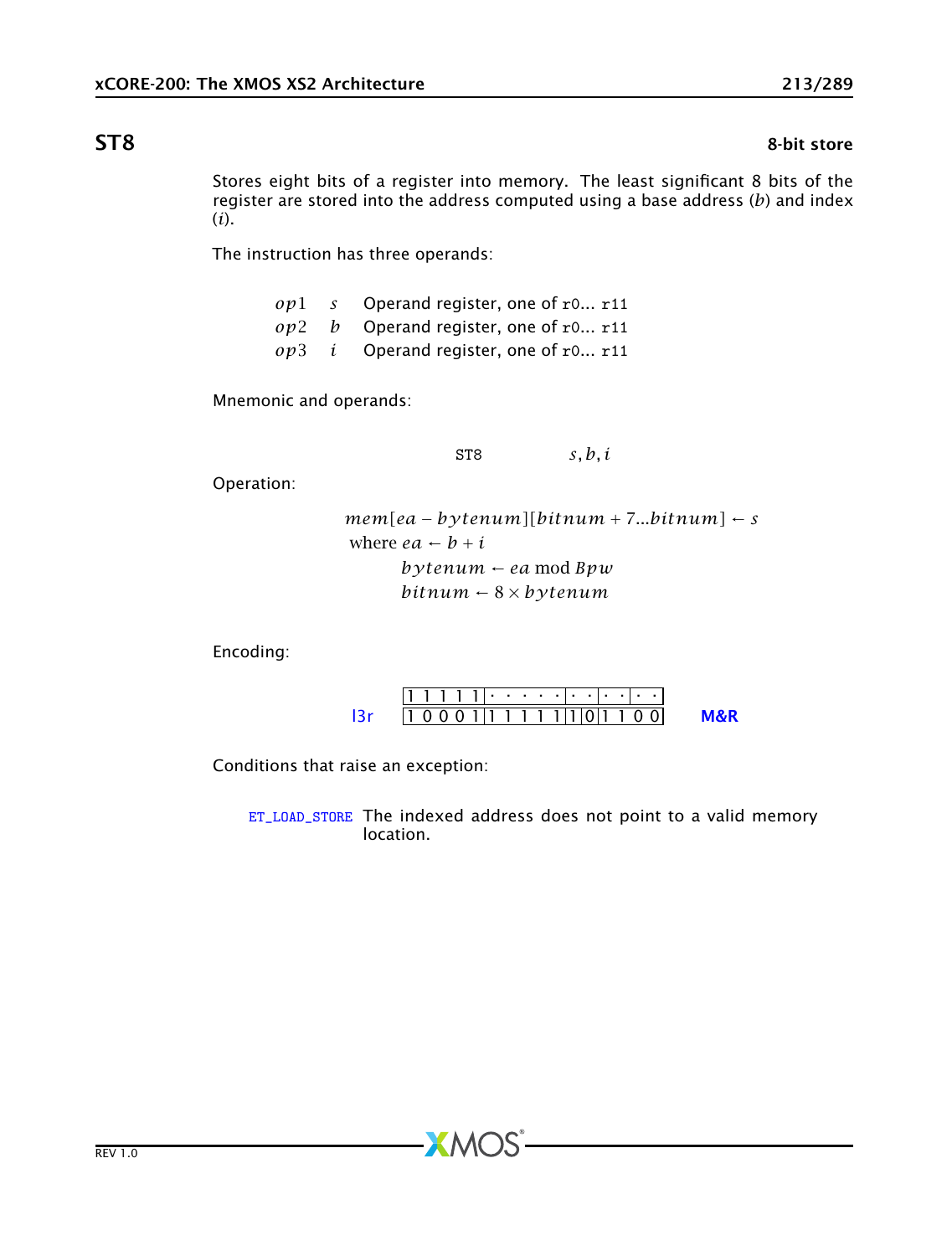### $ST16$  16-bit store

Stores 16 bits of a register into memory. The least significant 16 bits of the register are stored into the address computed using a base address (*b*) and index (*i*). The base address should be word-aligned, the index is multiplied by 2.

The instruction has three operands:

*op*1 *s* Operand register, one of r0... r11 *op*2 *b* Operand register, one of r0... r11 *op*3 *i* Operand register, one of r0... r11

Mnemonic and operands:

ST16 *s, b, i*

Operation:

```
mem[ea − bytenum][bitnum + 15...bitnum] ← s[15...0]
where ea \leftarrow b + i \times 2
       bytenum ← ea mod Bpw
       bitnum \leftarrow 16 \times (bytenum \div 2)
```
Encoding:



Conditions that raise an exception:

[ET\\_LOAD\\_STORE](#page-277-0) *b* is not 16-bit aligned (unaligned load), or does not point to a valid memory location.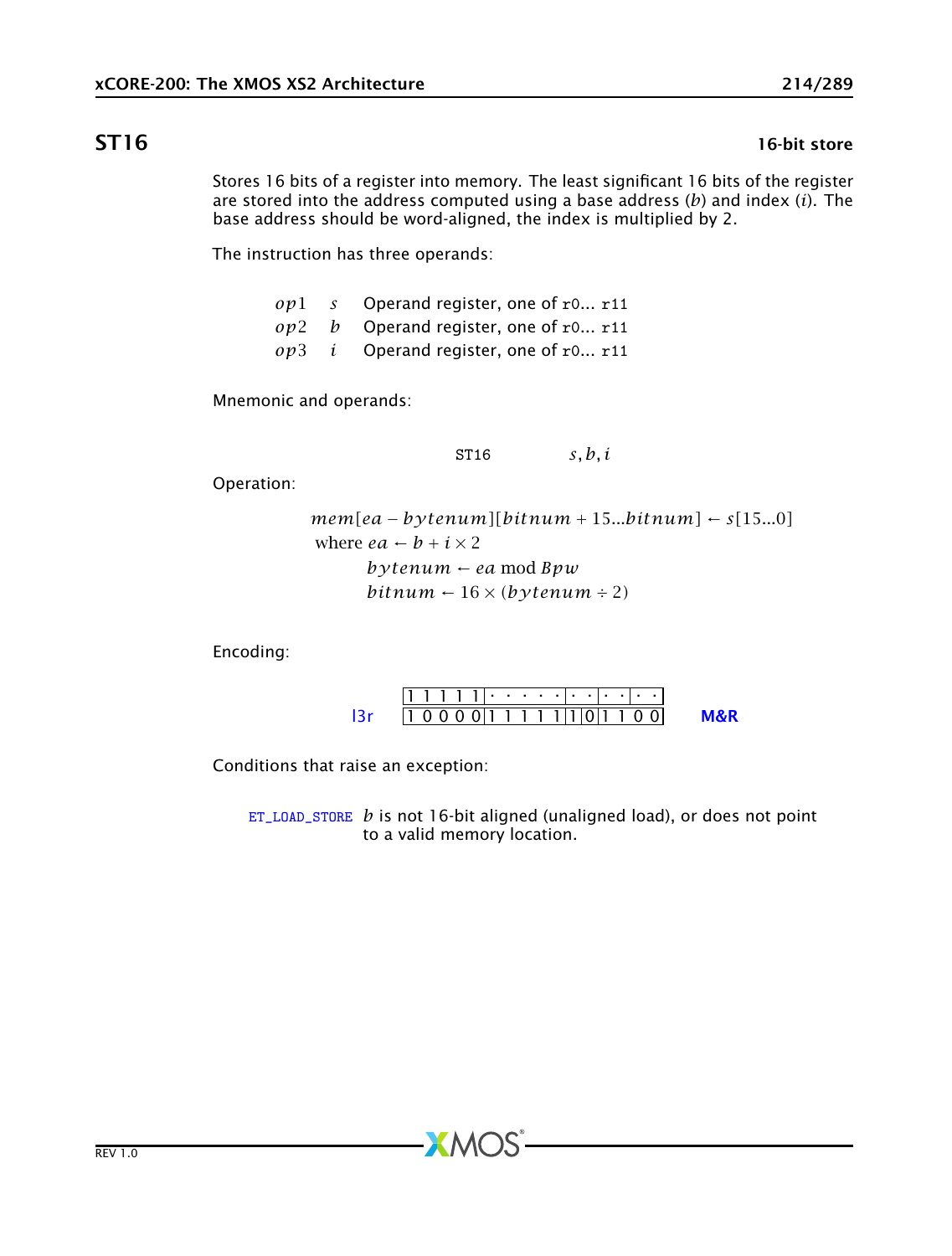# STD STD Store double word and the store double word store double word store double word store double word in the store of  $\sim$

<span id="page-214-0"></span>Stores two words in memory, at a location specified by a base address and an index. The index is multiplied by the size of a double word, the base address must be double-word aligned.

The immediate version, [STDI,](#page-215-0) implements a store into a structured data type, the version with registers only, [STD,](#page-214-0) implements a store into an array.

The instruction has four operands:

|  | $op1$ d Operand register, one of r0 r11 |
|--|-----------------------------------------|
|  | $op4$ e Operand register, one of r0 r11 |
|  | $op2$ b Operand register, one of r0 r11 |

*op*3 *i* Operand register, one of r0... r11

Mnemonic and operands:

$$
\texttt{STD} \qquad d, e, b, i
$$

Operation:

$$
mem[b + i \times Bpw \times 2] \leftarrow d
$$
  
mem[b + i \times Bpw \times 2 + Bpw] \leftarrow e

Encoding:

1 1 1 1 1 . . . . . . . . . . . 0 0 0 1 0 1 1 1 1 1 1 0 . . . . [l4r](#page-267-0) [M&R](#page-288-1)

Conditions that raise an exception:

[ET\\_LOAD\\_STORE](#page-277-0) *b* is not double word aligned, or the indexed address does not point to a valid memory location.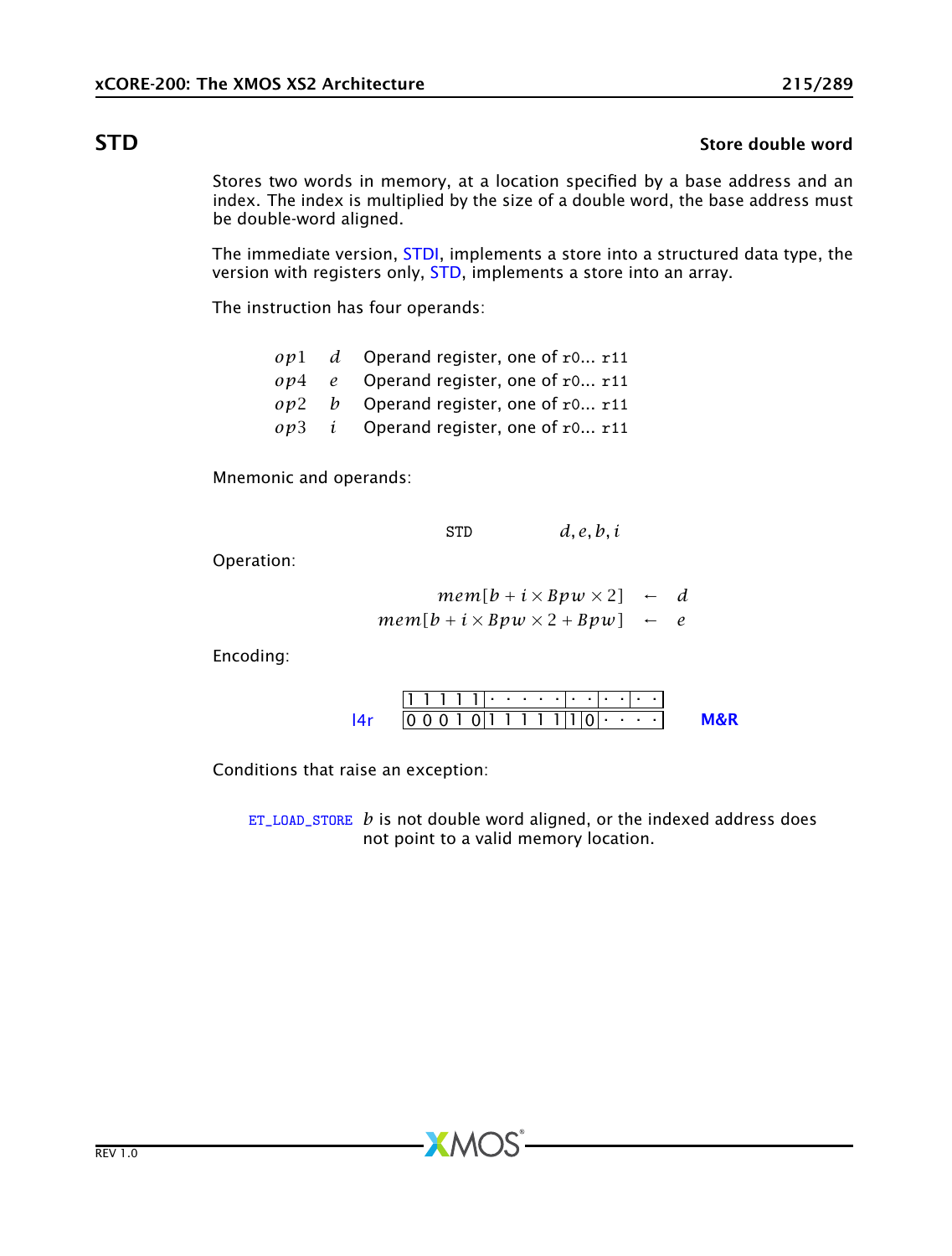# STDI STOP Store double word immediate

<span id="page-215-0"></span>Stores two words in memory, at a location specified by a base address and an index. The index is multiplied by the size of a double word, the base address must be double-word aligned.

The immediate version, [STDI,](#page-215-0) implements a store into a structured data type, the version with registers only, [STD,](#page-214-0) implements a store into an array.

The instruction has four operands:

- *op*1 *d* Operand register, one of r0... r11
- *op*4 *e* Operand register, one of r0... r11
- *op*2 *b* Operand register, one of r0... r11
- *op*3 *i* An integer in the range 0...11

Mnemonic and operands:

$$
\texttt{STDI} \qquad d, e, b, i
$$

Operation:

$$
mem[b + i \times Bpw \times 2] \leftarrow d
$$
  
mem[b + i \times Bpw \times 2 + Bpw] \leftarrow e

Encoding:

1 1 1 1 1 . . . . . . . . . . . 0 0 0 1 0 1 1 1 1 1 1 1 . . . . [l3rus](#page-268-0) [M&R](#page-288-1)

Conditions that raise an exception:

[ET\\_LOAD\\_STORE](#page-277-0) *b* is not double word aligned, or the indexed address does not point to a valid memory location.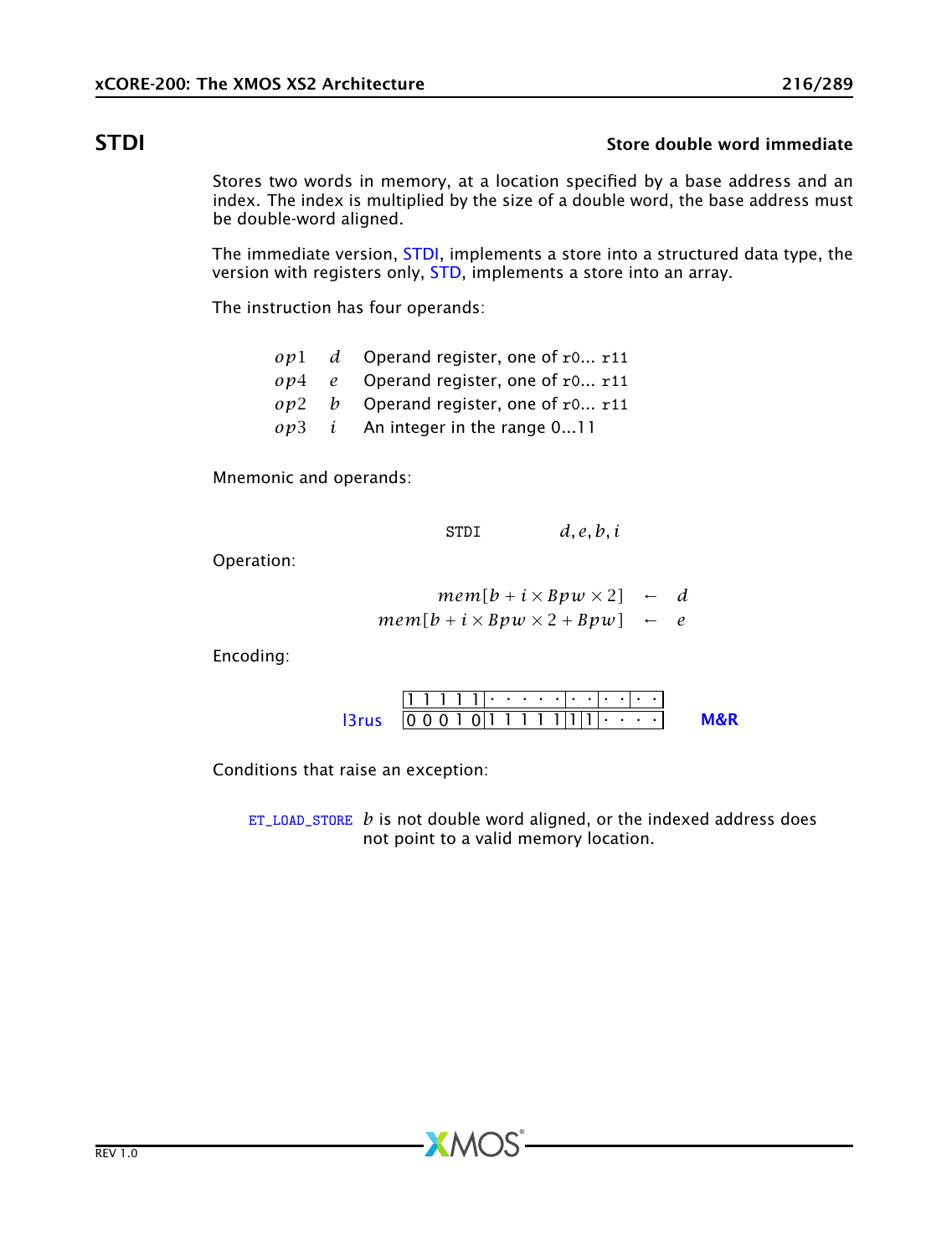## STDSP STDSP Store double word on stack

Stores two words on the stack, using a constant offset from the stack pointer. The offset is specified in double words.

The instruction has three operands:

|  | $op1$ d Operand register, one of r0 r11 |
|--|-----------------------------------------|
|  | $op2$ e Operand register, one of r0 r11 |
|  | $op3 \t us$ An integer in the range 011 |

Mnemonic and operands:

STDSP  $d, e, u_s$ 

Operation:

$$
mem[sp+u_s \times Bpw \times 2] \leftarrow d
$$
  

$$
mem[sp+u_s \times Bpw \times 2 + Bpw] \leftarrow e
$$

Encoding:

1 1 1 1 1 . . . . . . . . . . . [l2rus](#page-252-0) 1 1 1 1 0 1 1 1 1 1 1 0 1 1 0 0 [M&R](#page-288-1)

Conditions that raise an exception:

[ET\\_LOAD\\_STORE](#page-277-0) *sp* is not double-word aligned, or the indexed address does not point to a valid memory location.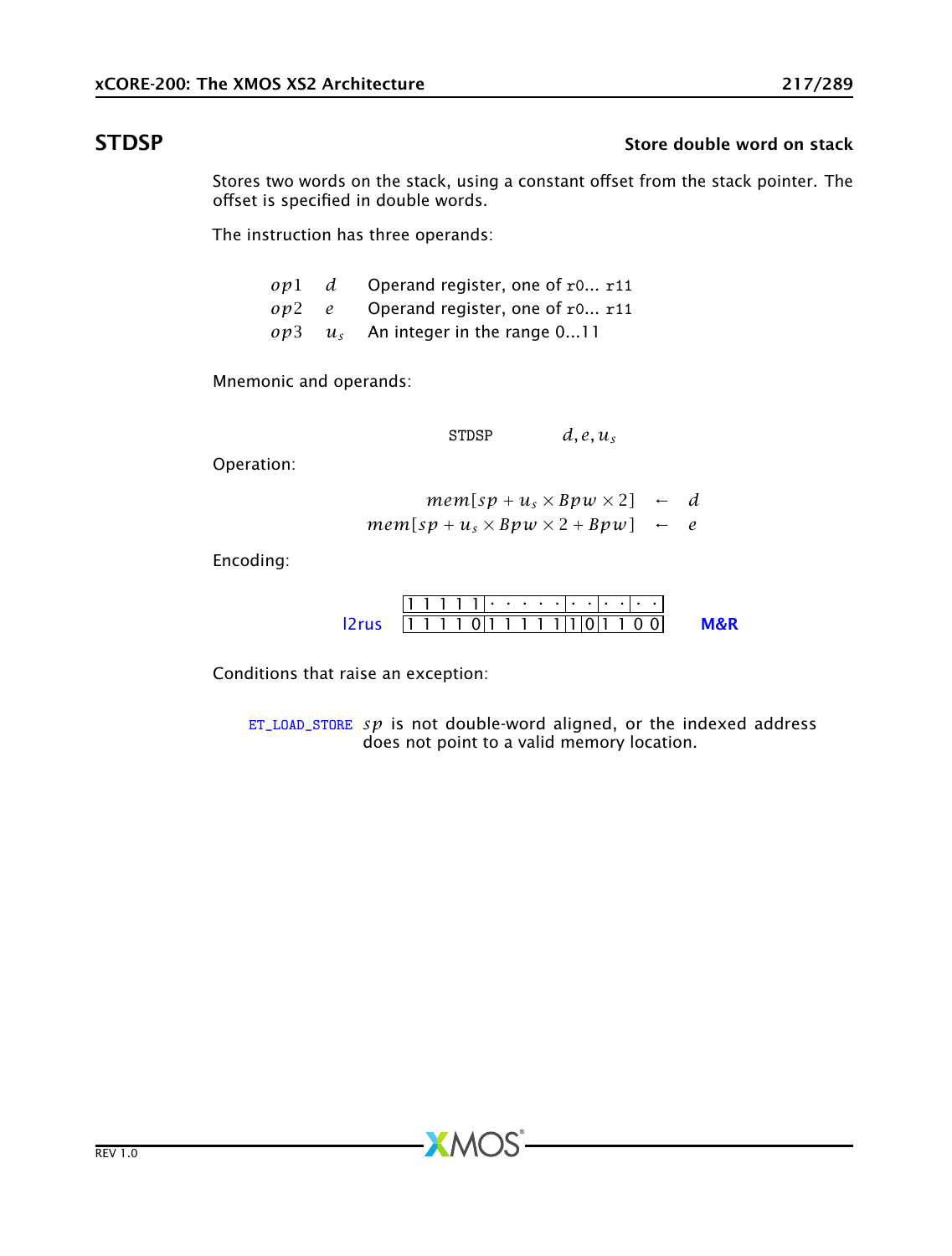# STET STET STET STEET STEEP STEEP STEEP STEEP STEEP STEEP STEEP STEEP STEEP STEEP STEEP STEEP STEEP STEEP STEEP

<span id="page-217-0"></span>Stores the value of ET on the stack at offset 4.

The value can be restored using [LDET.](#page-146-0) Together with [STSPC,](#page-219-0) [STSSR,](#page-220-0) and [STSED](#page-218-0) all or part of the state copied during an interrupt can be placed on the stack.

The instruction has no operands.

Mnemonic and operands:

STET

Operation:

$$
mem[sp+4\times Bpw] \leftarrow set
$$

Encoding:

$$
0r \qquad 000001|111111|1|1101 \qquad M
$$

Conditions that raise an exception:

[ET\\_LOAD\\_STORE](#page-277-0) The indexed address does not point to a valid memory location.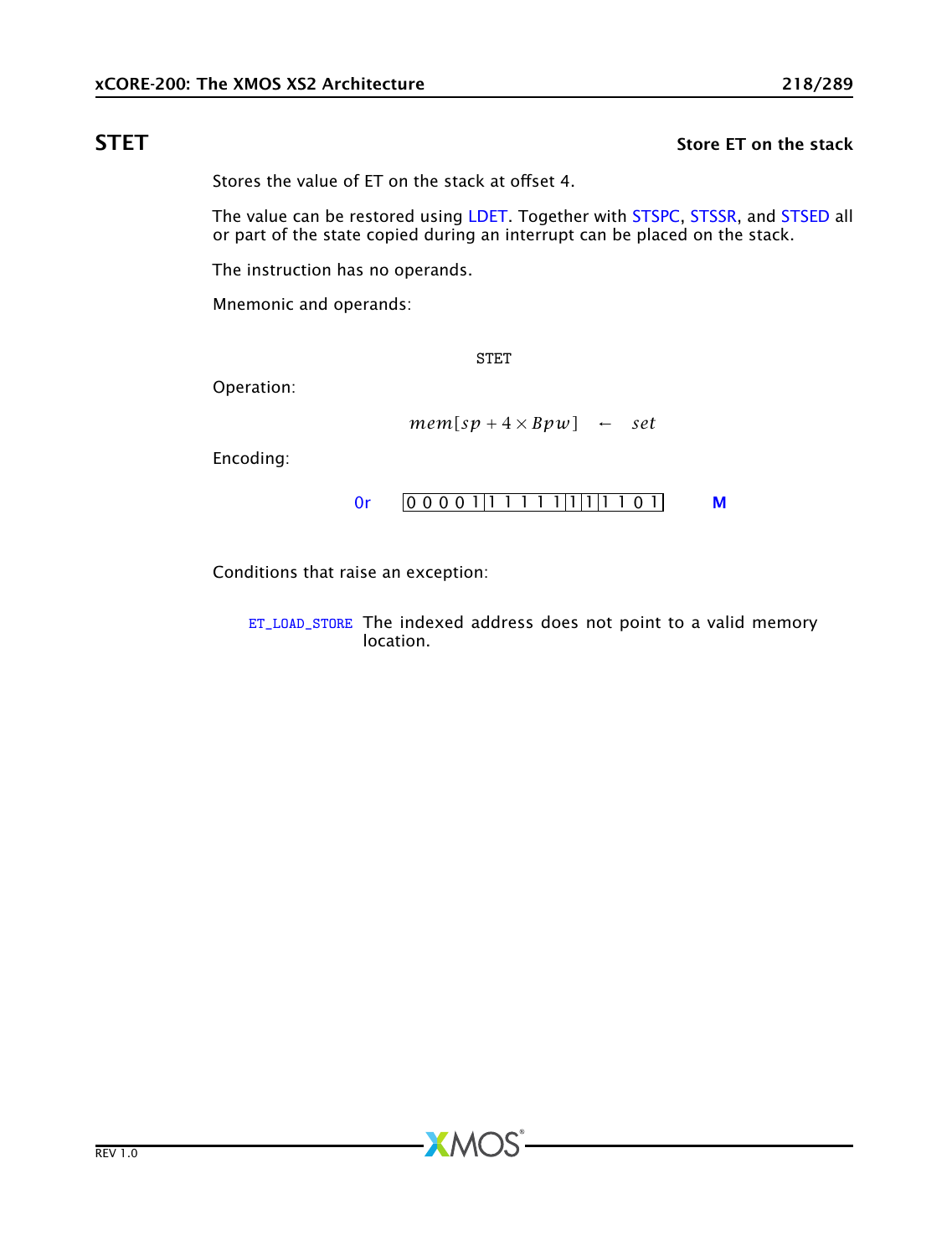## STSED STORE SED on the stack

<span id="page-218-0"></span>Stores the value of SED on the stack at offset 3.

The value can be restored using [LDSED.](#page-148-0) Together with [STSPC,](#page-219-0) [STSSR,](#page-220-0) and [STET](#page-217-0) all or part of the state copied during an interrupt can be placed on the stack.

The instruction has no operands.

Mnemonic and operands:

STSED

Operation:

$$
mem[sp+3\times Bpw] \leftarrow sed
$$

Encoding:

$$
0r \qquad 000001|111111|1|1100 \qquad M
$$

Conditions that raise an exception:

[ET\\_LOAD\\_STORE](#page-277-0) The indexed address does not point to a valid memory location.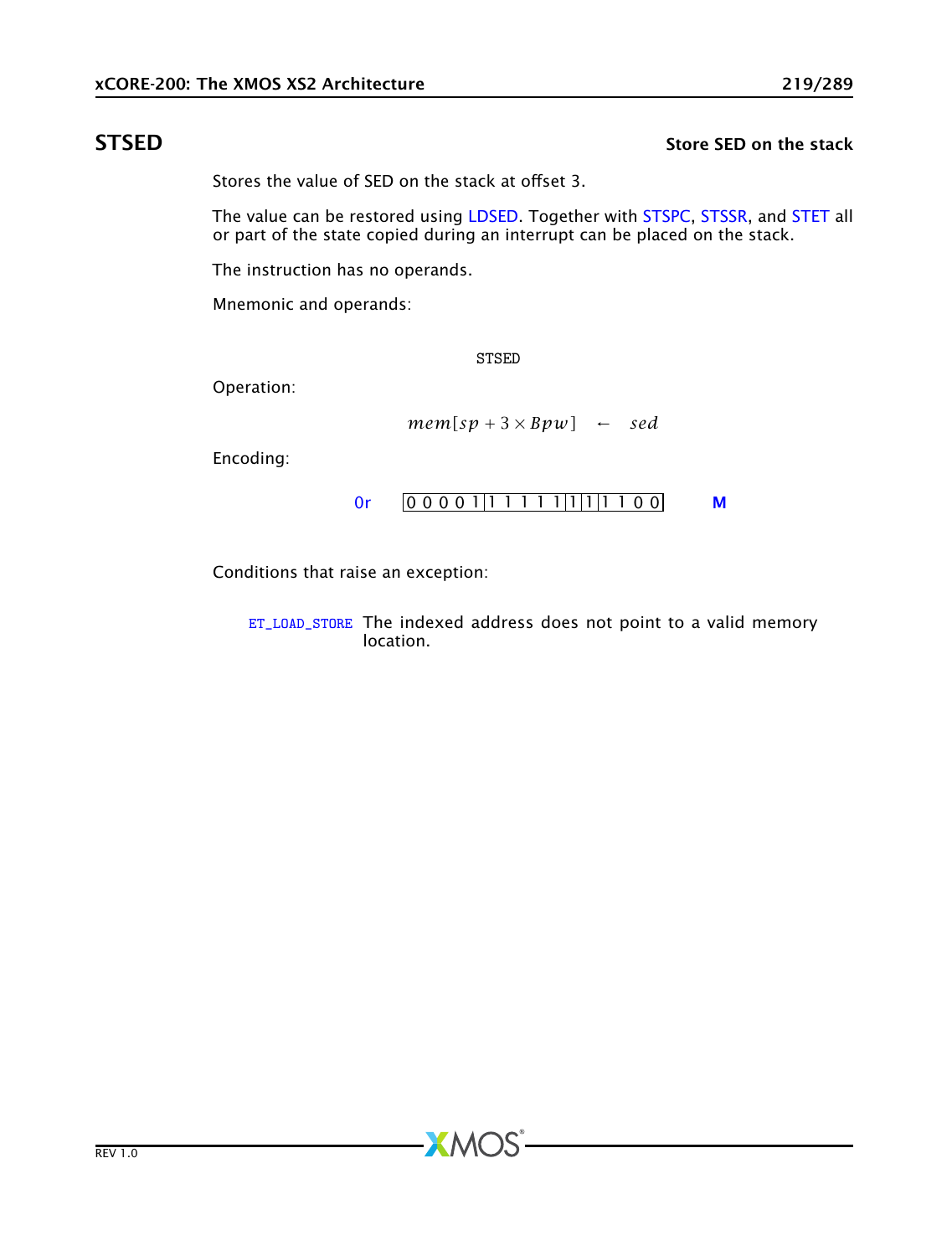## STSPC STSPC Store SPC on the stack

<span id="page-219-0"></span>Stores the value of SPC on the stack at offset 1.

The value can be restored using [LDSPC.](#page-149-0) Together with [STET,](#page-217-0) [STSSR,](#page-220-0) and [STSED](#page-218-0) all or part of the state copied during an interrupt can be placed on the stack.

The instruction has no operands.

Mnemonic and operands:

STSPC

Operation:

$$
mem[sp + 1 \times Bpw] \leftarrow spc
$$

Encoding:

$$
0r \qquad 000001|11111|1|0|1101 \qquad M
$$

Conditions that raise an exception:

[ET\\_LOAD\\_STORE](#page-277-0) The indexed address does not point to a valid memory location.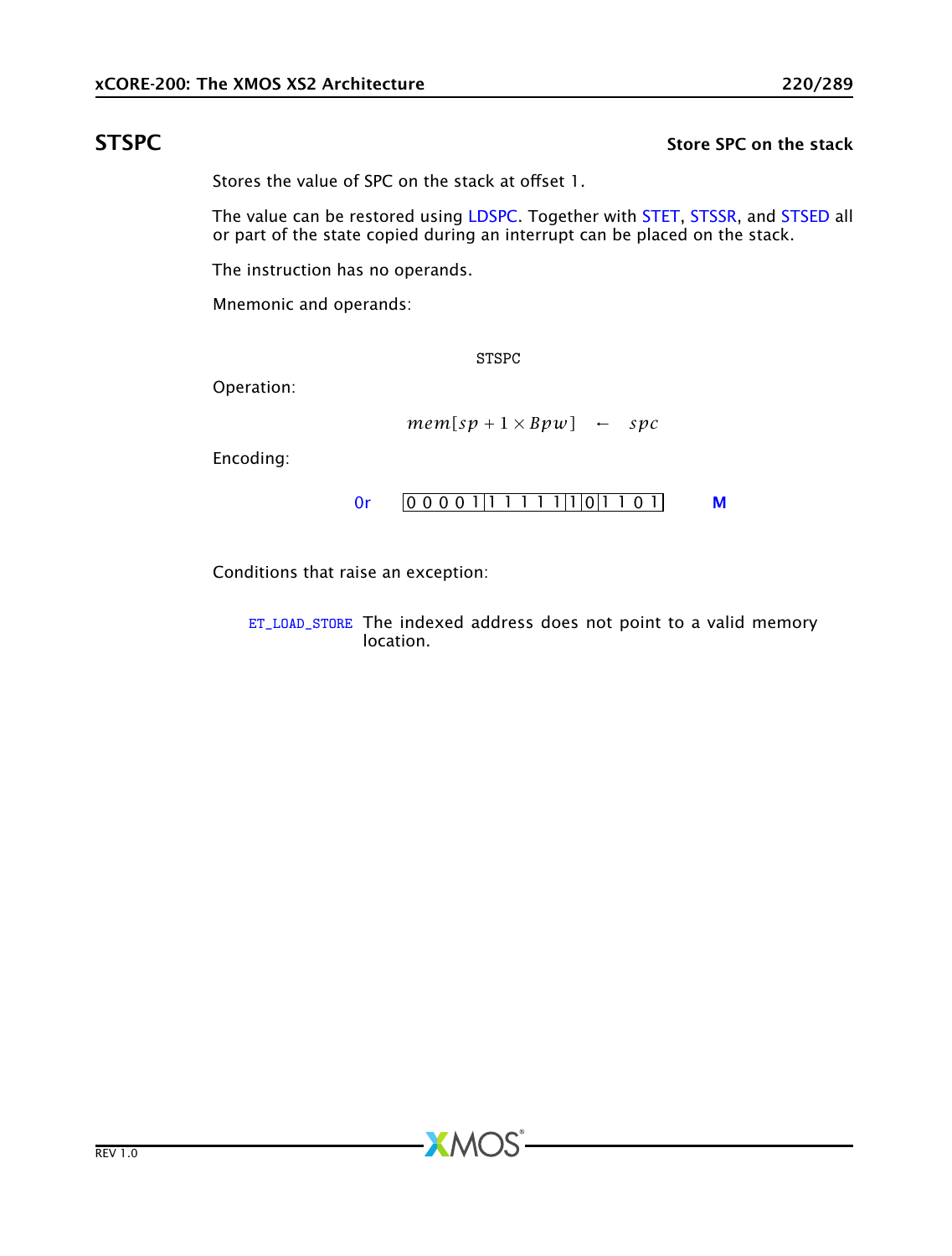### STSSR STSSR STSSR Store the SSR to the stack

<span id="page-220-0"></span>Stores the value of SSR on the stack at offset 2.

The value can be restored using [LDSSR.](#page-150-0) Together with [STET,](#page-217-0) [STSPC,](#page-219-0) and [STSED](#page-218-0) all or part of the state copied during an interrupt can be placed on the stack.

The instruction has no operands.

Mnemonic and operands:

STSSR

Operation:

$$
mem[sp + 2 \times Bpw] \leftarrow ssr
$$

Encoding:

[0r](#page-265-0) 0 0 0 0 1 1 1 1 1 1 1 0 1 1 1 1 [M](#page-285-0)

Conditions that raise an exception:

[ET\\_LOAD\\_STORE](#page-277-0) The indexed address does not point to a valid memory location.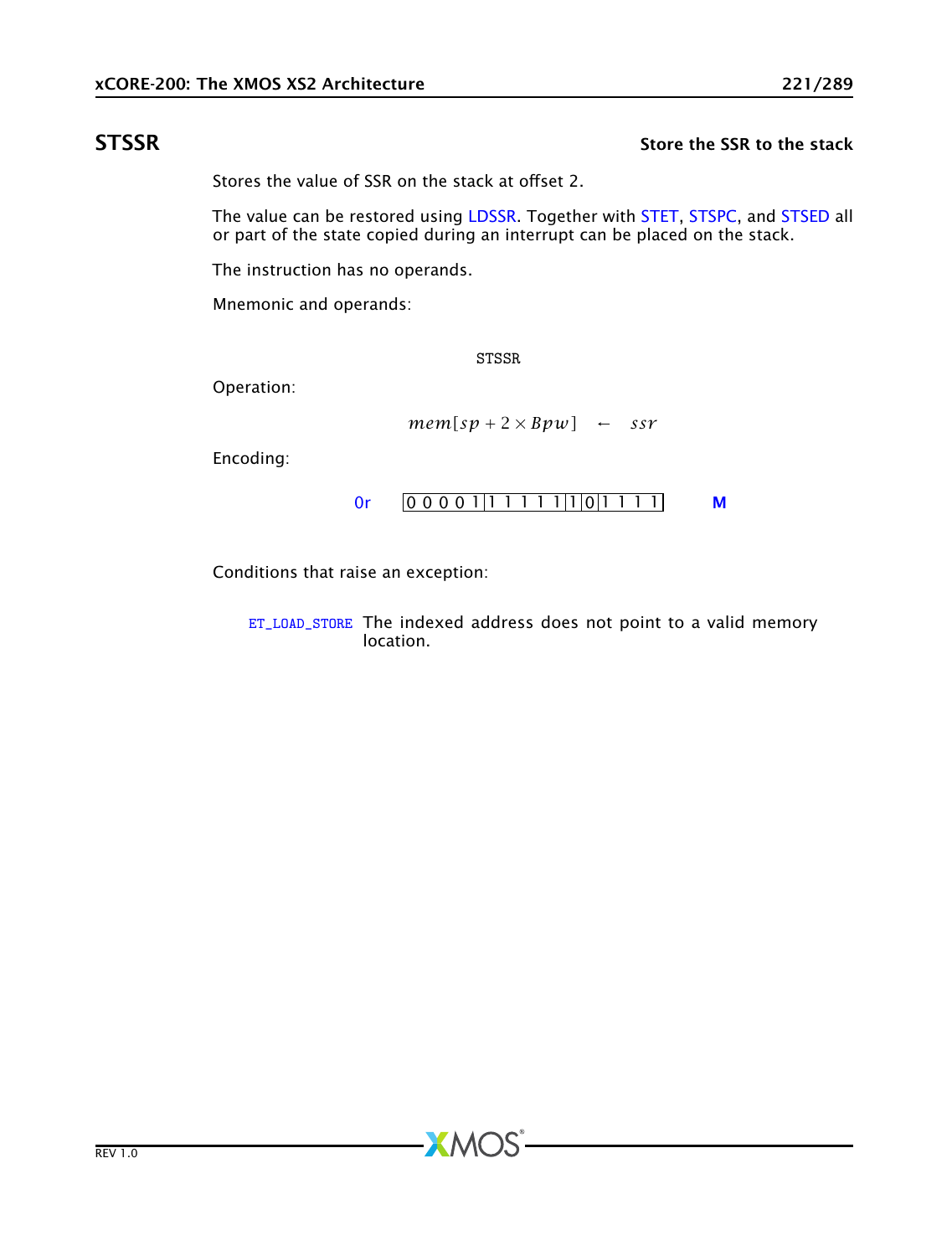### **STW** Store word

<span id="page-221-0"></span>Stores a word in memory, at a location specified by a base address and an index. The index is multiplied by the size of a word, the base address must be word aligned.

The immediate version, [STWI,](#page-222-0) implements a store into a structured data type, the version with registers only, [STW,](#page-221-0) implements a store into an array.

The instruction has three operands:

|  | $op1$ s Operand register, one of r0 r11        |
|--|------------------------------------------------|
|  | $op2$ b Operand register, one of r0 r11        |
|  | $op3$ <i>i</i> Operand register, one of r0 r11 |

Mnemonic and operands:

STW *s, b, i*

Operation:

$$
mem[b + i \times Bpw] \leftarrow s
$$

Encoding:

| $[0 0 0 0 0 0] 1 1 1 1 1 1 1 0 1 1 0 0]$ |  |  |  |  |  |  |  |  |
|------------------------------------------|--|--|--|--|--|--|--|--|

Conditions that raise an exception:

[ET\\_LOAD\\_STORE](#page-277-0) *b* is not word aligned, or the indexed address does not point to a valid memory location.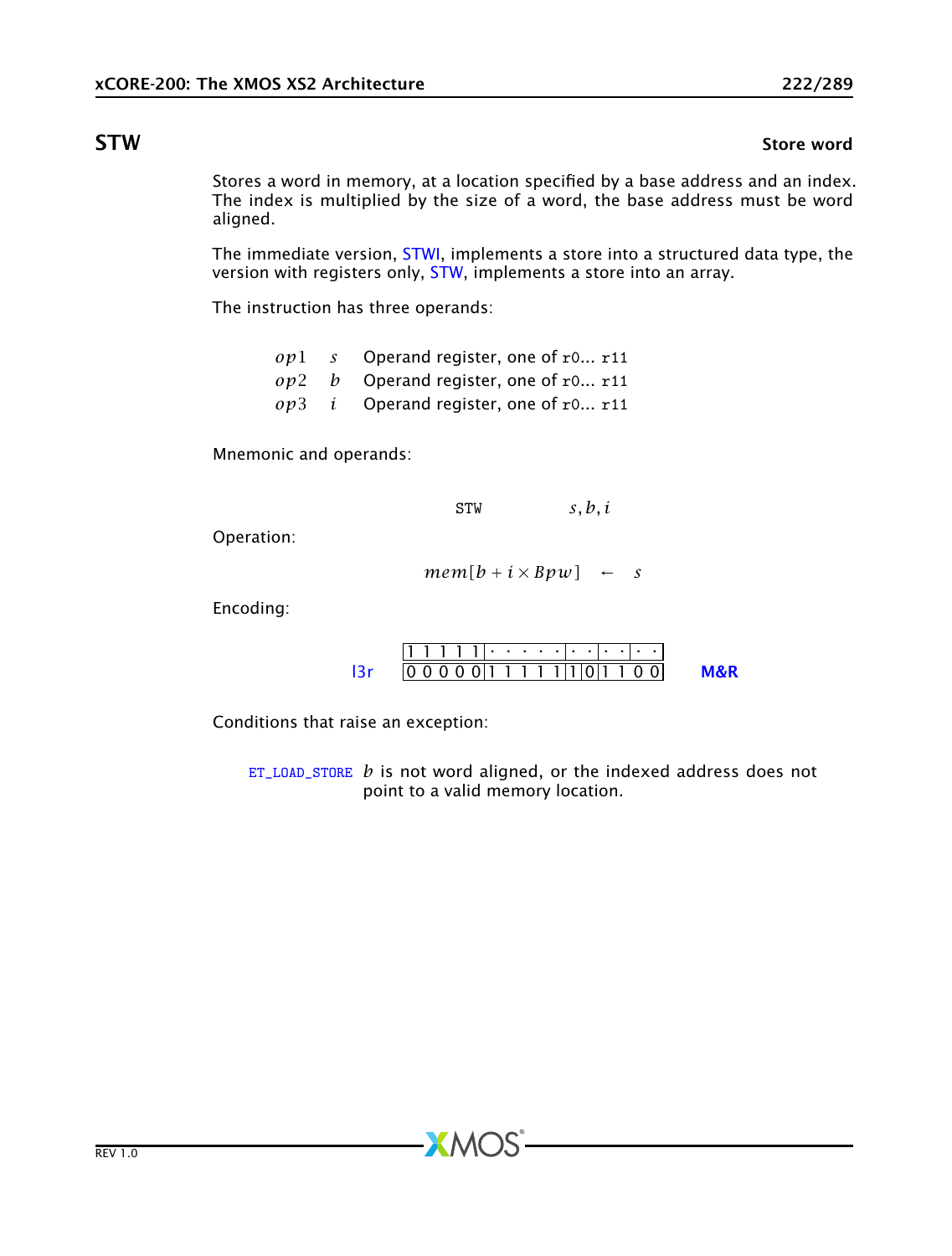### STWI Store word immediate

<span id="page-222-0"></span>Stores a word in memory, at a location specified by a base address and an index. The index is multiplied by the size of a word, the base address must be word aligned.

The immediate version, [STWI,](#page-222-0) implements a store into a structured data type, the version with registers only, [STW,](#page-221-0) implements a store into an array.

The instruction has three operands:

|  | $op1$ s Operand register, one of r0 r11    |
|--|--------------------------------------------|
|  | $op2$ b Operand register, one of r0 r11    |
|  | $op3$ <i>i</i> An integer in the range 011 |

Mnemonic and operands:

STWI *s, b, i*

Operation:

 $mem[b + i \times Bpw] \leftarrow s$ 

Encoding:

0 0 0 0 0 . . . . . . . . . . . [2rus](#page-251-0) [M](#page-285-0)

Conditions that raise an exception:

[ET\\_LOAD\\_STORE](#page-277-0) *b* is not word aligned, or the indexed address does not point to a valid memory location.

 $AMOS$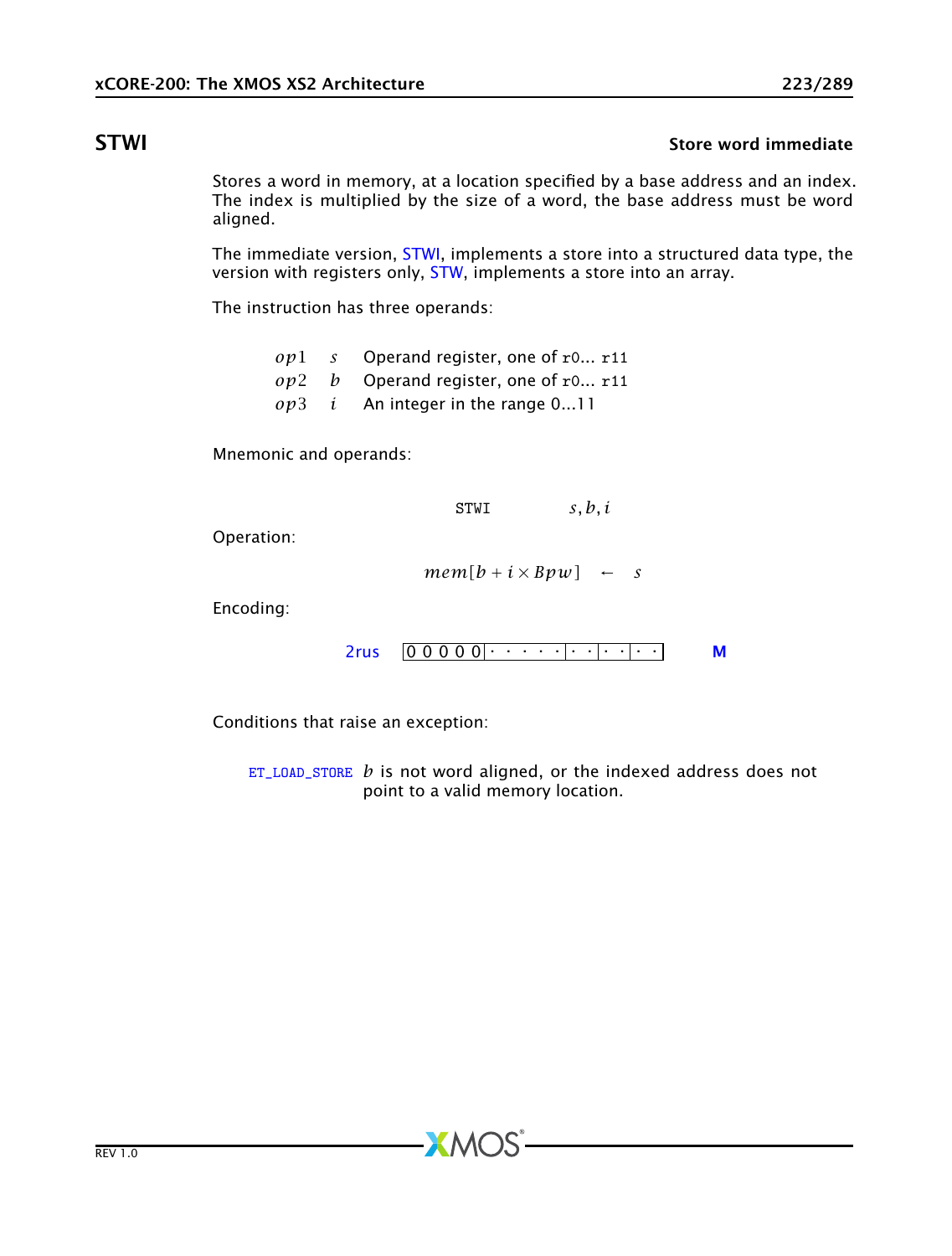# STWDP STWDP STEER STEER STEER STEER STEER STEER STEER STEER STEER STEER STEER STEER STEER STEER STEER STEER STEER STEER STEER STEER STEER STEER STEER STEER STEER STEER STEER STEER STEER STEER STEER STEER STEER STEER STEER

Stores a word in the data area, using a constant offset from the data pointer. The offset is specified in words. STWDP can be used to write to global variables.

The instruction has two operands:

| $op1$ S | Any of r0 r11, cp, dp, sp, 1r                                                                                        |
|---------|----------------------------------------------------------------------------------------------------------------------|
|         | <i>op</i> 2 $u_{16}$ A 16-bit immediate in the range 065535. If $u_{16}$ < 64,<br>the instruction requires no prefix |

Mnemonic and operands:

STWDP  $S, u_{16}$ 

Operation:

 $mem[dp + u_{16} \times Bpw] \leftarrow S$ 

Encoding:

$$
ru6 \quad \boxed{01010|0| \cdot \cdot \cdot \cdot \cdot \cdot \cdot \cdot \cdot \cdot \cdot \cdot \cdot \cdot \cdot \cdot}
$$

or prefixed for long immediates:

|  |  |  |  |  |  |  |  |  | $\frac{1}{2}$   0 1 0 1 0   0   $\cdots$   $\cdots$   $\cdots$   $\cdots$   $\cdots$   $\cdots$   $\cdots$   $\cdots$   $\cdots$   $\cdots$   $\cdots$   $\cdots$   $\cdots$   $\cdots$   $\cdots$   $\cdots$   $\cdots$   $\cdots$   $\cdots$   $\cdots$   $\cdots$   $\cdots$   $\cdots$   $\cdots$ |
|--|--|--|--|--|--|--|--|--|-------------------------------------------------------------------------------------------------------------------------------------------------------------------------------------------------------------------------------------------------------------------------------------------------------|

Conditions that raise an exception:

[ET\\_LOAD\\_STORE](#page-277-0) *dp*is not word aligned, or the indexed address does not point to a valid memory location.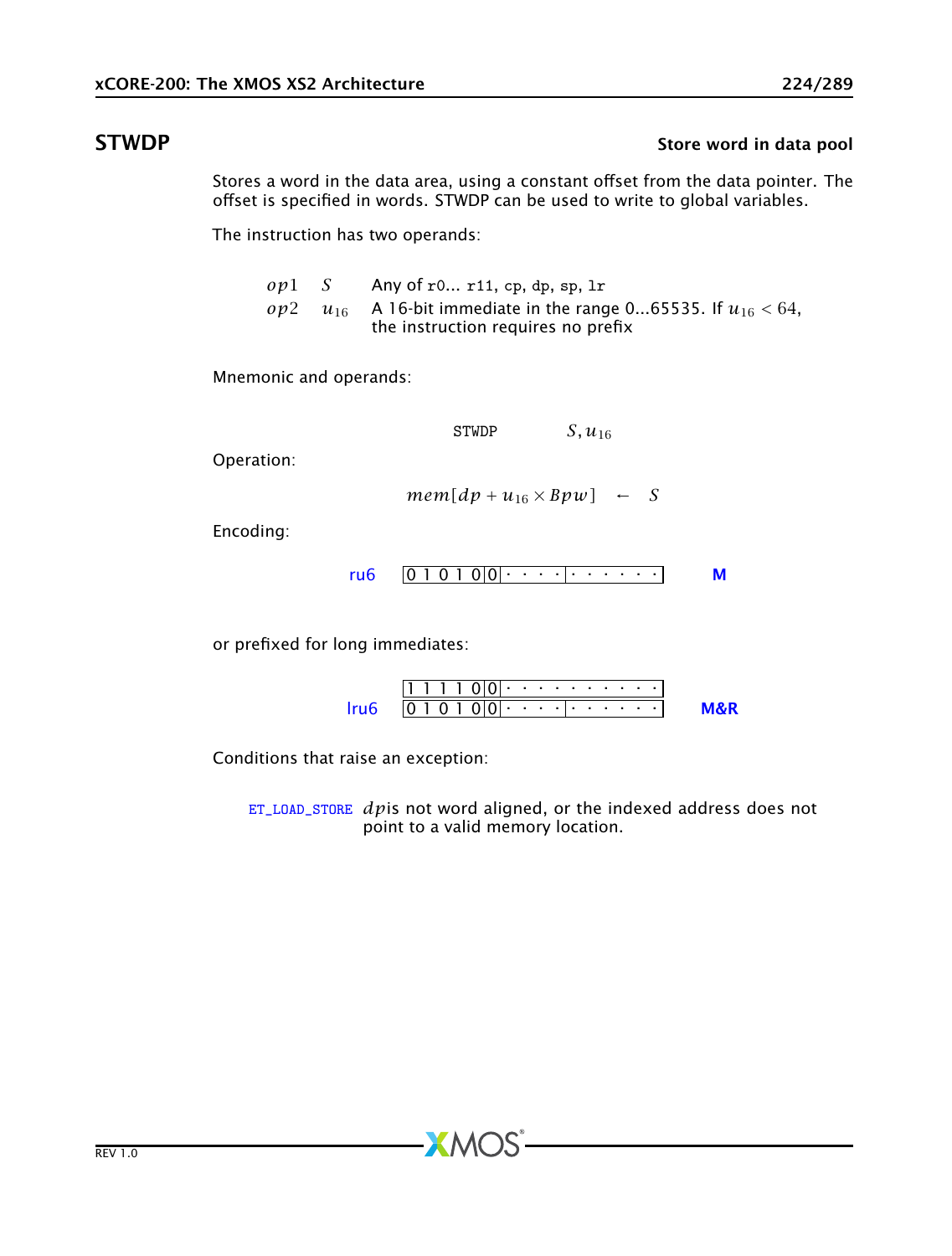## STWSP STWSP Store word on stack

Stores a word on the stack, using a constant offset from the stack pointer. The offset is specified in words. STWSP is used to write to stack variables.

The instruction has two operands:

| $ov1$ S | Any of $r0$ $r11$ , $cp$ , dp, $sp$ , $lr$                                                                            |
|---------|-----------------------------------------------------------------------------------------------------------------------|
|         | <i>op</i> 2 $u_{16}$ A 16-bit immediate in the range 065535. If $u_{16} < 64$ ,<br>the instruction requires no prefix |

Mnemonic and operands:

STWSP  $S, u_{16}$ 

Operation:

 $mem[sp + u_{16} \times Bpw] \leftarrow S$ 

Encoding:

$$
ru6 \quad \boxed{0 1 0 1 0 |1| \cdot \cdot \cdot \cdot \cdot \cdot \cdot \cdot \cdot \cdot \cdot \cdot \cdot \cdot \cdot \cdot \cdot \cdot}
$$

or prefixed for long immediates:

| the company |  |  | [0 1 0 1 0 1 1] |  |  |  |  |  |  |
|-------------|--|--|-----------------|--|--|--|--|--|--|

Conditions that raise an exception:

[ET\\_LOAD\\_STORE](#page-277-0) *sp*is not word aligned, or the indexed address does not point to a valid memory location.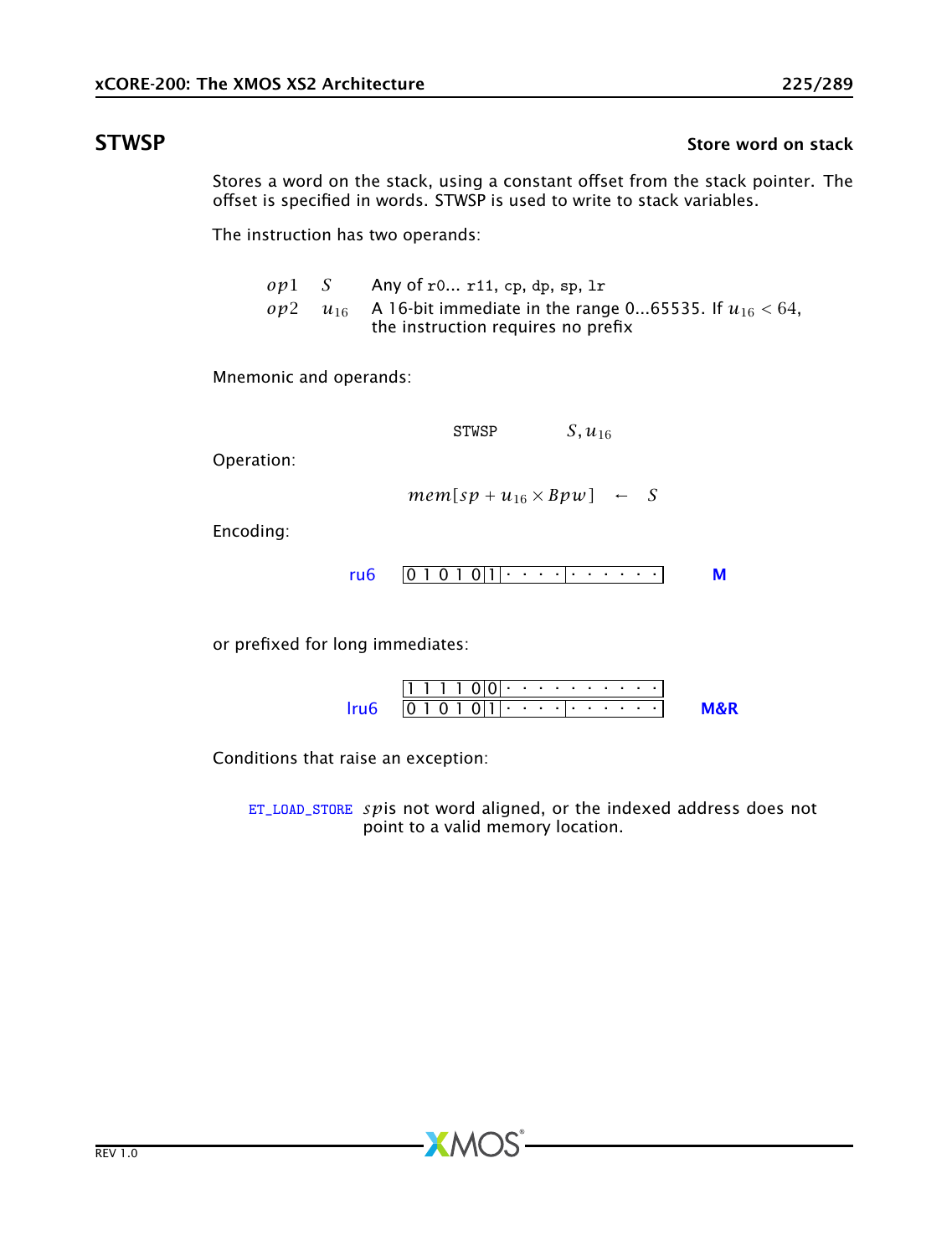# **SUB** Integer unsigned subtraction

<span id="page-225-0"></span>Computes the difference between two words. No check on overflow is performed, and the result is produced modulo 2 *bpw* .

If a borrow is required, then the [LSUB](#page-162-0) instruction should be used. [LSU](#page-161-0) and [LSS](#page-160-0) should be used to compare signed and unsigned integers.

The instruction has three operands:

|  | $op1$ d Operand register, one of r0 r11       |
|--|-----------------------------------------------|
|  | $op2 \, x$ Operand register, one of r0 r11    |
|  | $op3 \quad y$ Operand register, one of r0 r11 |

Mnemonic and operands:

SUB  $d, x, y$ 

Operation:

$$
d \leftarrow (2^{bpw} + x - y) \bmod 2^{bpw}
$$

**XMOS** 

Encoding:

$$
3r \qquad 0 \qquad 0 \qquad 0 \qquad 1 \qquad 1 \qquad \cdots \qquad \qquad \cdot \qquad \cdot \qquad \cdot \qquad \cdot \qquad \qquad \mathsf{M} + \mathsf{R}
$$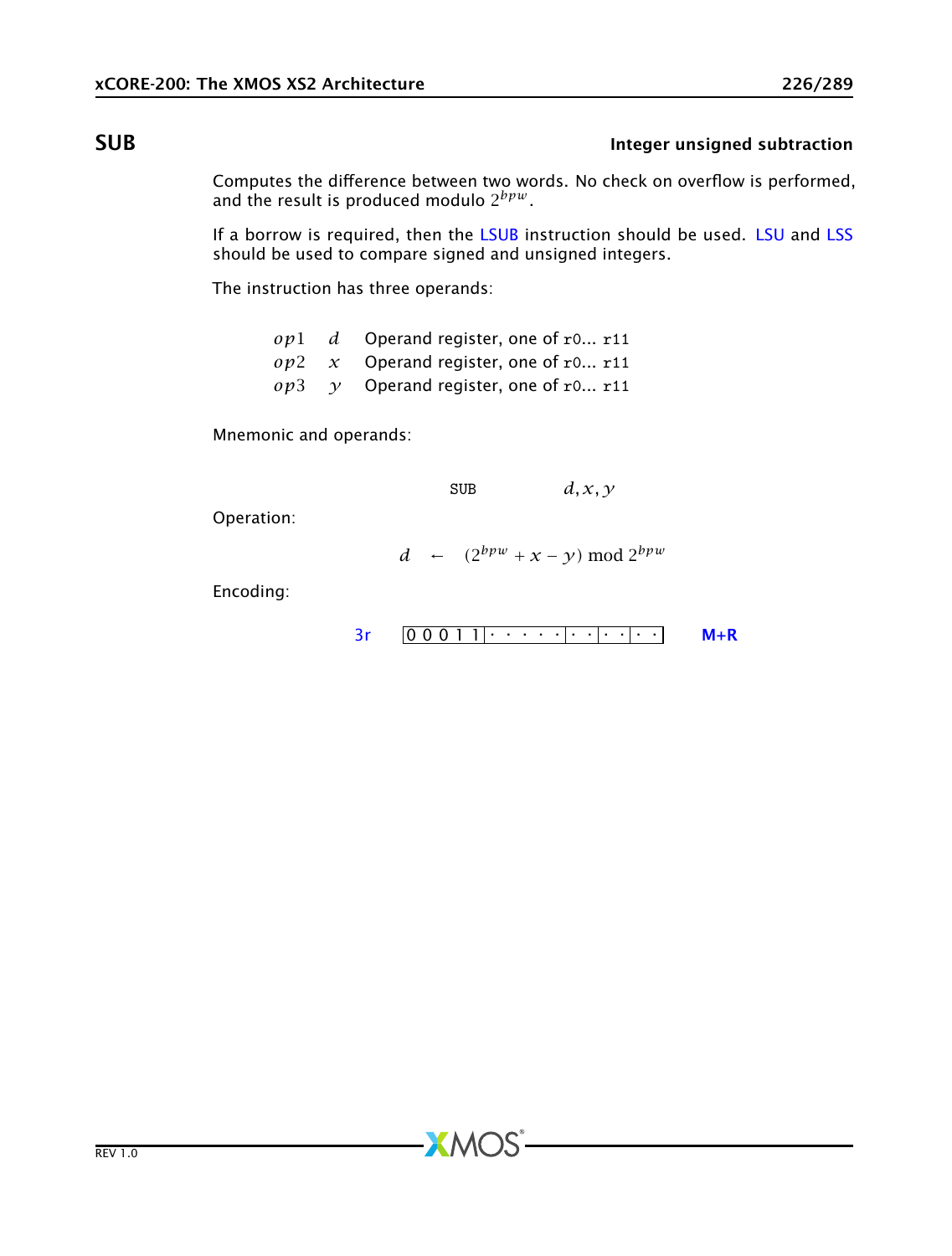# SUBI Integer unsigned subtraction immediate

<span id="page-226-0"></span>Computes the difference between two words. No check on overflow is performed, and the result is produced modulo 2 *bpw* .

If a borrow is required, then the [LSUB](#page-162-0) instruction should be used. [LSU](#page-161-0) and [LSS](#page-160-0) should be used to compare signed and unsigned integers.

The instruction has three operands:

*op*1 *d* Operand register, one of r0... r11 *op*2 *x* Operand register, one of r0... r11 *op*3 *u<sup>s</sup>* An integer in the range 0...11

Mnemonic and operands:

 $SUBI$  *d, x, u<sub>s</sub>* 

Operation:

*d* ←  $(2^{bpw} + x - u_s) \text{ mod } 2^{bpw}$ 

Encoding:

$$
2rus \quad \boxed{1\ 0\ 0\ 1\ 1} \cdot \cdot \cdot \cdot \cdot \cdot \cdot \cdot \cdot \cdot \cdot \cdot \cdot \cdot \cdot \cdot \quad \mathsf{M} + \mathsf{R}
$$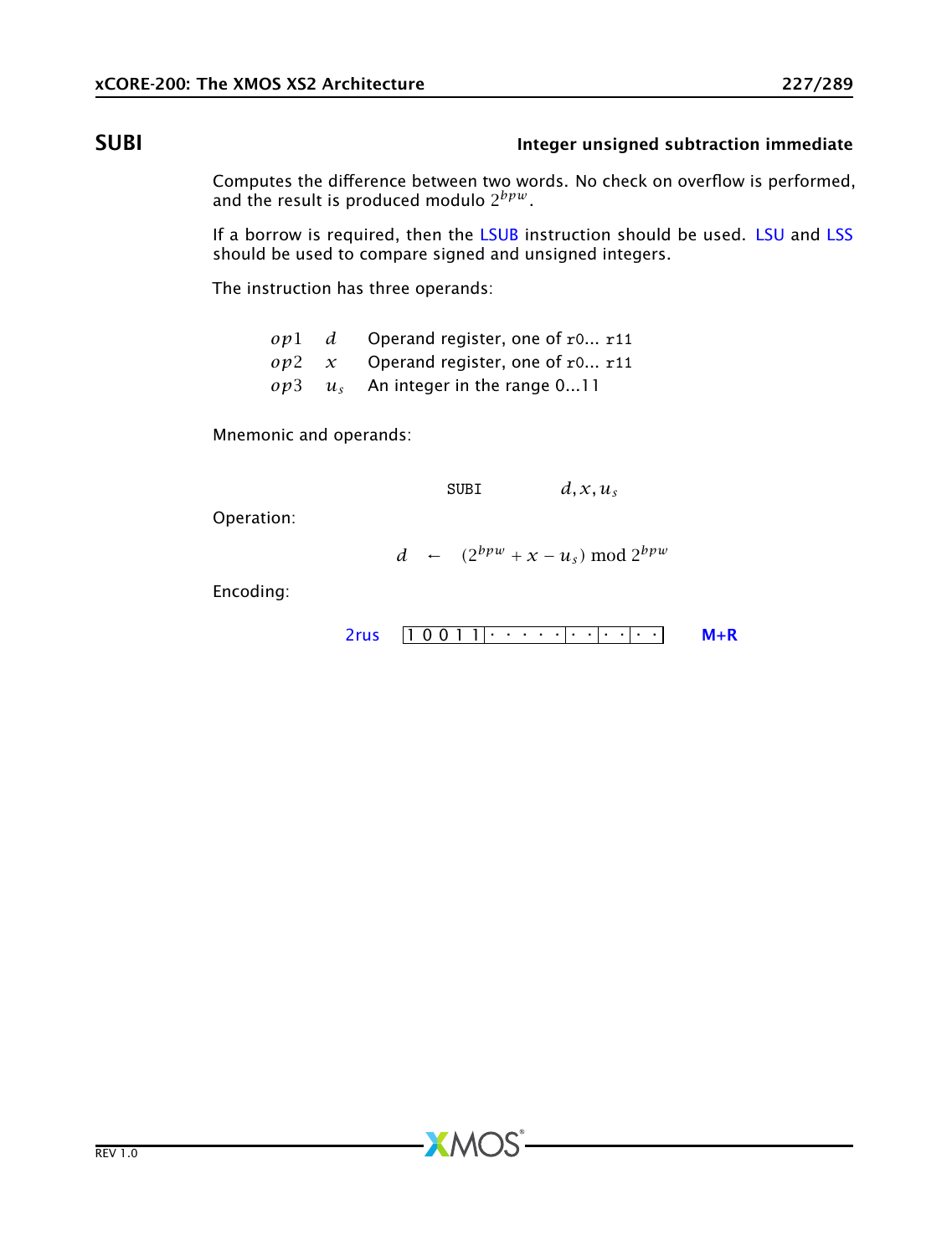## SYNCR SYNCR Synchronise a resource

Synchronise with a port to ensure all data has been output. This instruction completes once all data has been shifted out of the port, and the last port width of data has been held for one clock period.

The instruction has one operand:

*op*1 *r* Operand register, one of r0... r11

Mnemonic and operands:

SYNCR *r*

Operation:

 $s\gamma$ *ncr*(*r*)

Encoding:

 $1r$   $[10000|11111|1|1|\cdots]$  [R](#page-286-0)

Conditions that raise an exception:

[ET\\_RESOURCE\\_DEP](#page-281-0) Resource illegally shared between threads [ET\\_ILLEGAL\\_RESOURCE](#page-276-0)  $r$  is not a port resource, or the resource is not in use.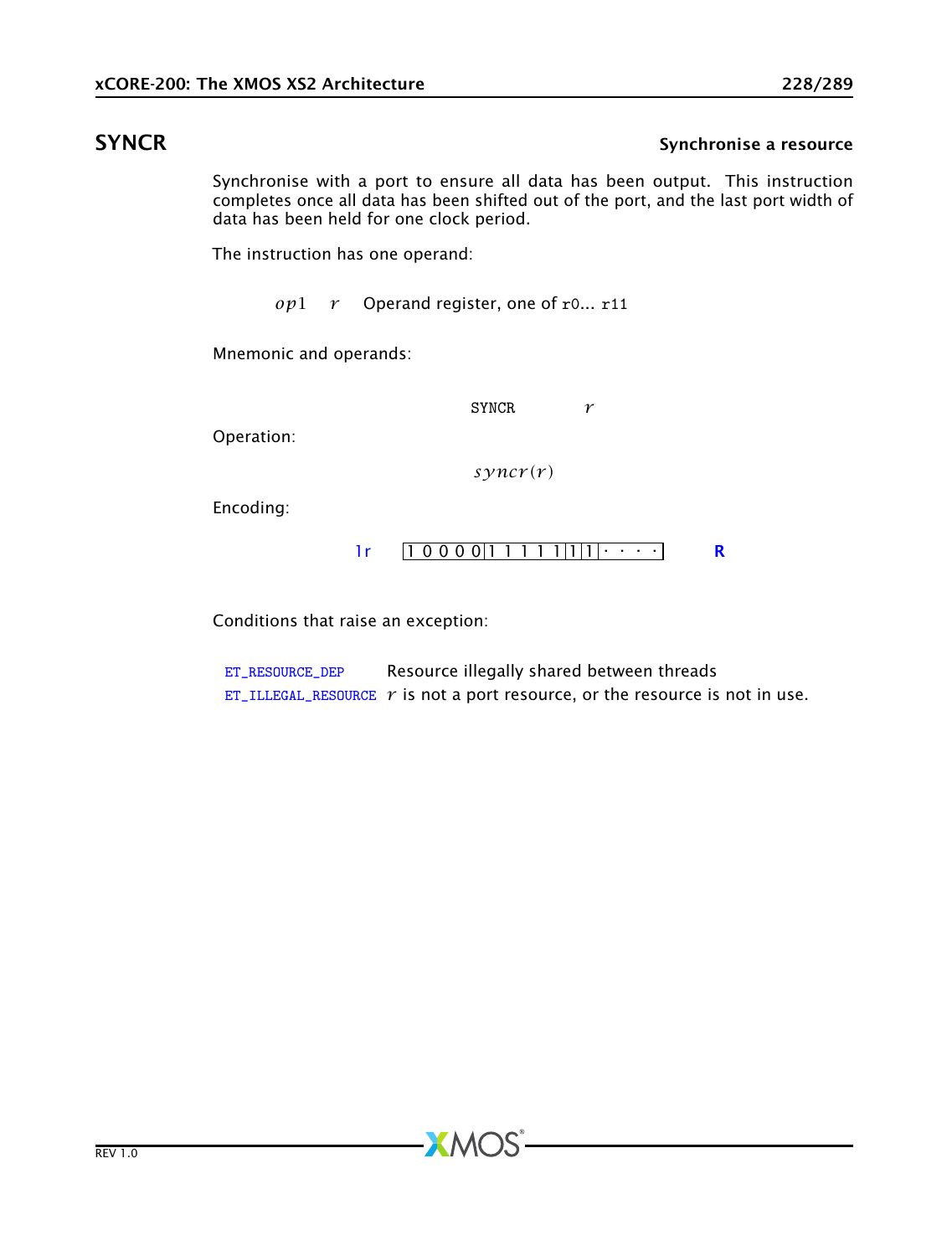### TESTCT TEST FOR THE STATE TEST FOR THE STATE THE STATE THAT THE STATE THE STATE THE STATE THE STATE THE STATE THE STATE THE STATE THE STATE THE STATE THE STATE THE STATE THE STATE THE STATE THE STATE THE STATE THE STATE TH

Test whether the next token on a channel  $(r)$  is a control token. If the channel contains a control token, then 1 (true) will be produced in the destination register, otherwise 0 (false) will be produced.

This instruction pauses if the channel does not have a token available to be read.

In contrast to [CHKCT](#page-71-0) this test does not trap, and does not discard the control token. TESTCT can be used to implement complex protocols over channels.

The instruction has two operands:

*op*1 *d* Operand register, one of r0... r11 *op*2 *r* Operand register, one of r0... r11

Mnemonic and operands:

$$
TESTCT \qquad d,r
$$

Operation:

$$
d \leftarrow \begin{cases} hasctoken(r), & 1\\ \neg hasctoken(r), & 0 \end{cases}
$$

Encoding:

$$
2r \qquad \boxed{1 \ 0 \ 1 \ 1 \ 1} \cdot \cdot \cdot \cdot \cdot \cdot \cdot \cdot \cdot \cdot \cdot \cdot \cdot \cdot \cdot \cdot \cdot \qquad \mathbf{R}
$$

Conditions that raise an exception:

| ET RESOURCE DEP | Resource illegally shared between threads                                            |
|-----------------|--------------------------------------------------------------------------------------|
|                 | $ET$ _ILLEGAL_RESOURCE $r$ is not pointing to a channel resource, or the resource is |
|                 | not in use.                                                                          |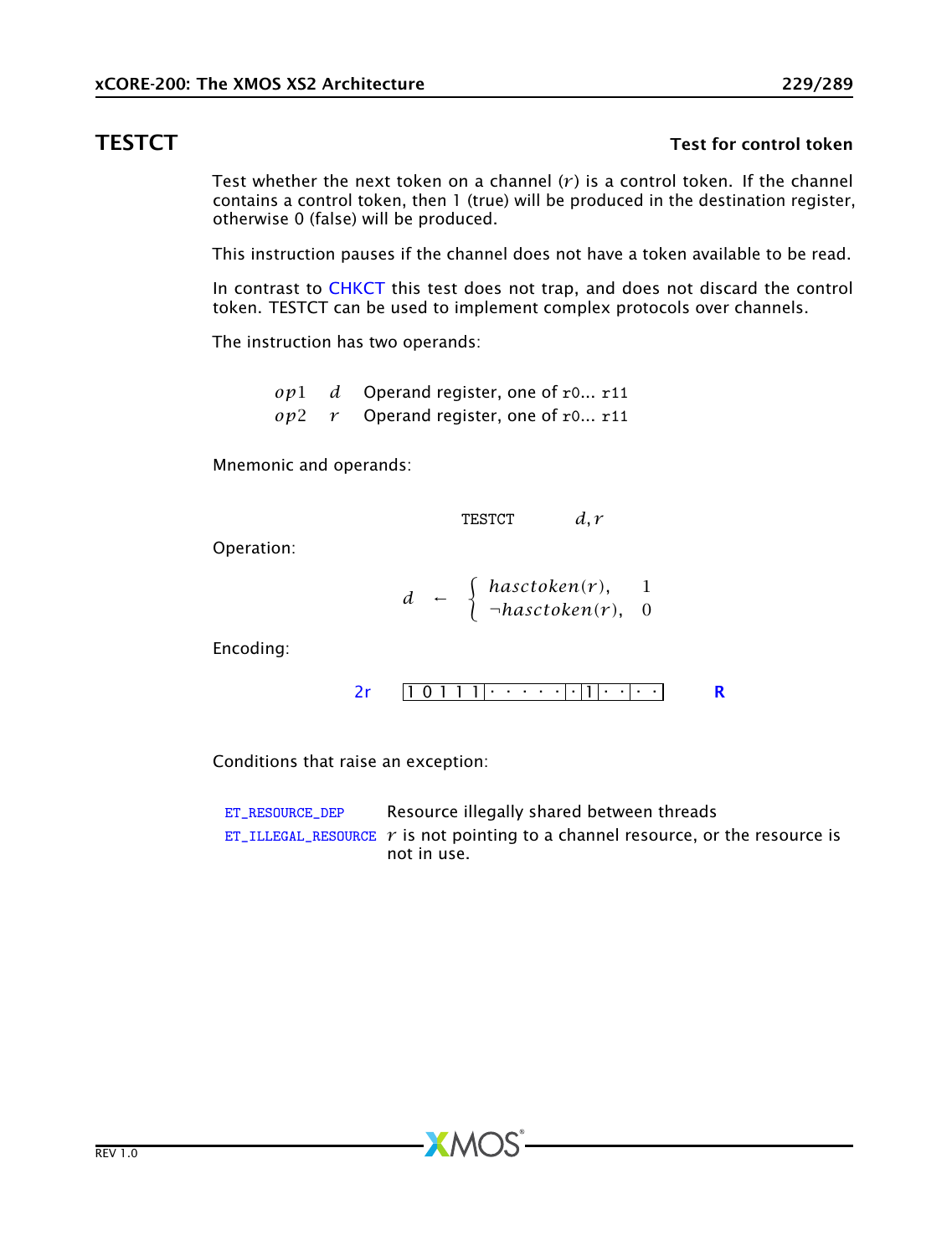## **TESTLCL** TESTLCL TEST IN THE STRUCK THE STRUCK THAT THE STRUCK THE STRUCK THAT THE STRUCK THE STRUCK THAT THE STRUCK THE STRUCK THE STRUCK THAT THE STRUCK THE STRUCK THAT THE STRUCK THAT THE STRUCK THAT THE STRUCK THAT TH

Tests if a channel end is connected to a local channel end or to a remote channel end. It produces 1 (true) in the destination register if the channel end is local, and 0 (false) if the channel end is remote. The instruction will raise an exception if the resource supplied is not a channel end or an unconnected channel end.

The instruction has two operands:

*op*1 *d* Operand register, one of r0... r11 *op*2 *r* Operand register, one of r0... r11

Mnemonic and operands:

$$
TESTLCL \qquad d,r
$$

Operation:

$$
d \leftarrow \begin{cases} d_r[bpw - 1..16] = r[bpw - 1..16], & 1 \\ d_r[bpw - 1..16] \neq r[bpw - 1..16], & 0 \end{cases}
$$

Encoding:

$$
\frac{111111 \cdot \cdot \cdot \cdot \cdot |0| \cdot | \cdot \cdot}{00100111111101100}
$$
 **M&R**

Conditions that raise an exception:

| ET RESOURCE DEP | Resource illegally shared between threads                                              |
|-----------------|----------------------------------------------------------------------------------------|
|                 | ET_ILLEGAL_RESOURCE $\gamma$ is not pointing to a channel resource, or the resource is |
|                 | not in use.                                                                            |
|                 | ET ILLEGAL RESOURCE $r$ is a channel end, and the destination has not been set.        |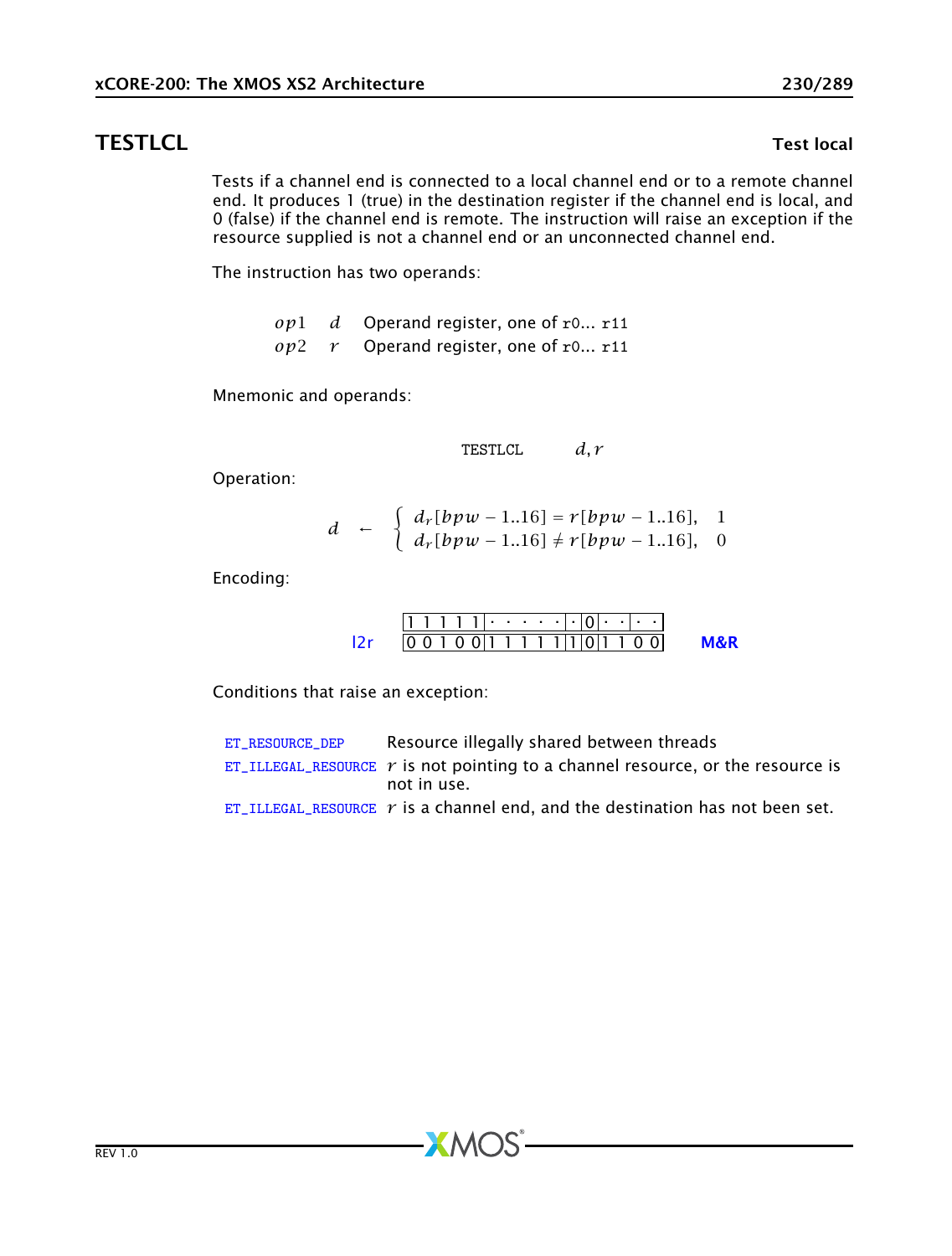# TESTWCT TESTWCT TESTWCT

Test whether the next word contains a control token, and produces the position (1-4) of the first control token in the word, or 0 if it contains no control tokens.

This instruction pauses if the channel has not received enough tokens to determine what value to return. So if less than four tokens have been received, but one of them is a control token, the instruction will not pause.

The instruction has two operands:

*op*1 *d* Operand register, one of r0... r11 *op*2 *r* Operand register, one of r0... r11

Mnemonic and operands:

TESTWCT *d, r*

Operation:

$$
d \leftarrow \left\{\begin{array}{ll}\neg hasctoken(r), & 0\\firsttoken isctoken, & 1\\secondtoken isctoken, & 2\\thirdtoken isctoken, & 3\\fourthtoken isctoken, & 4\end{array}\right.
$$

Encoding:

$$
2r \qquad \boxed{1\ 1\ 0\ 0\ 0} \qquad \qquad \boxed{1\ 1\ 0\ 0\ 0} \qquad \qquad \boxed{R}
$$

Conditions that raise an exception:

| ET RESOURCE DEP | Resource illegally shared between threads                                                                      |
|-----------------|----------------------------------------------------------------------------------------------------------------|
|                 | $ET$ <sub>LILLEGAL</sub> RESOURCE $r$ is not pointing to a channel resource, or the resource is<br>not in use. |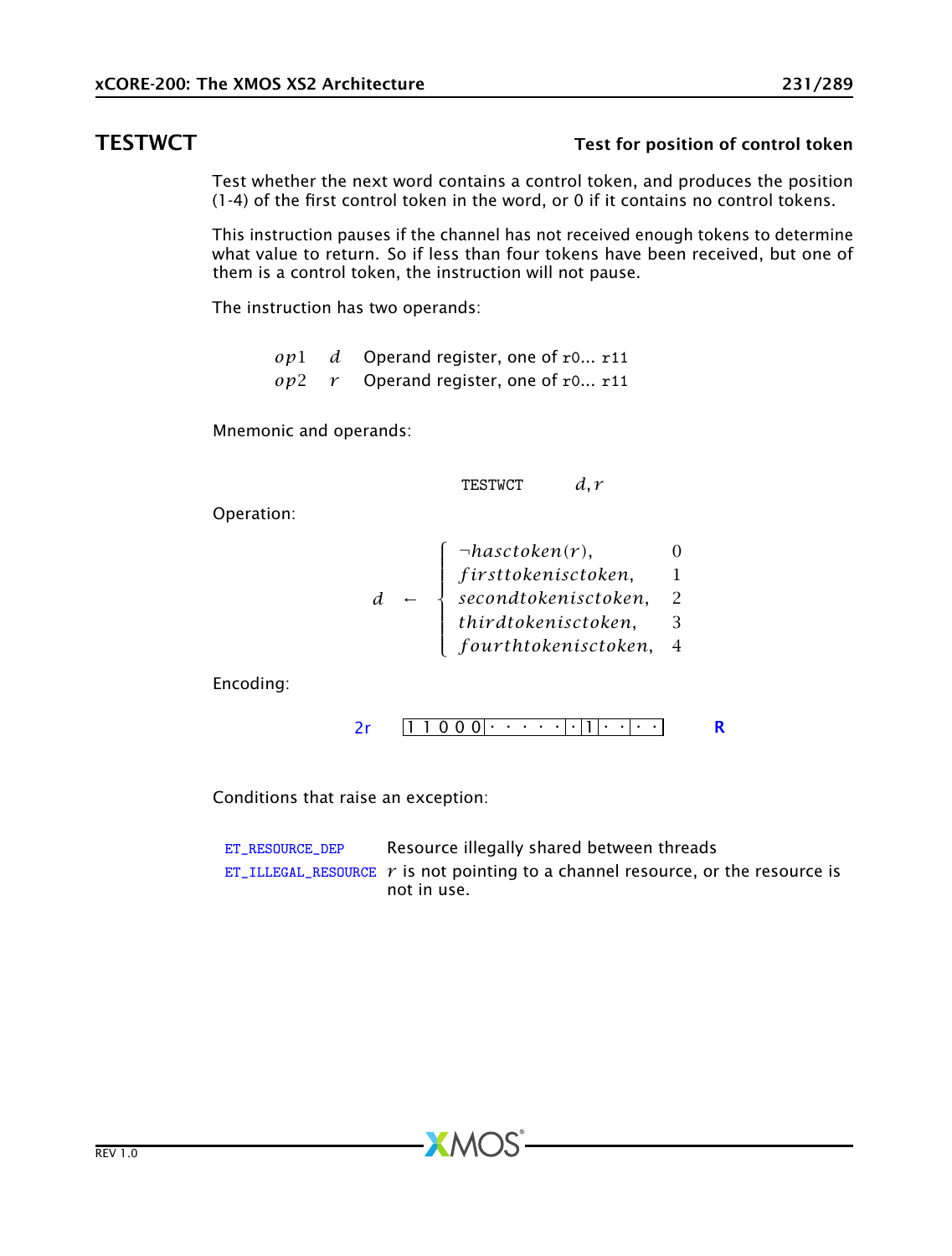## **TINITCP Initialise a thread's CP**

Sets the constant pool pointer for a specific thread. This operation may be used after a thread has been allocated (using [GETST](#page-115-0) or [GETR\)](#page-112-0), but prior to the thread starting its execution.

The instruction has two operands:

- *op*1 *s* Operand register, one of r0... r11
- *op*2 *t* Operand register, one of r0... r11

Mnemonic and operands:

TINITCP *s, t*

Operation:

 $c p_t \leftarrow s$ 

Encoding:

|  |  |  | .      |  |  |  |  |  |
|--|--|--|--------|--|--|--|--|--|
|  |  |  | 011111 |  |  |  |  |  |

Conditions that raise an exception:

[ET\\_RESOURCE\\_DEP](#page-281-0) Resource illegally shared between threads [ET\\_ILLEGAL\\_RESOURCE](#page-276-0) *t* is not pointing to a thread resource, or the thread is not in use, or the thread is not SSYNC.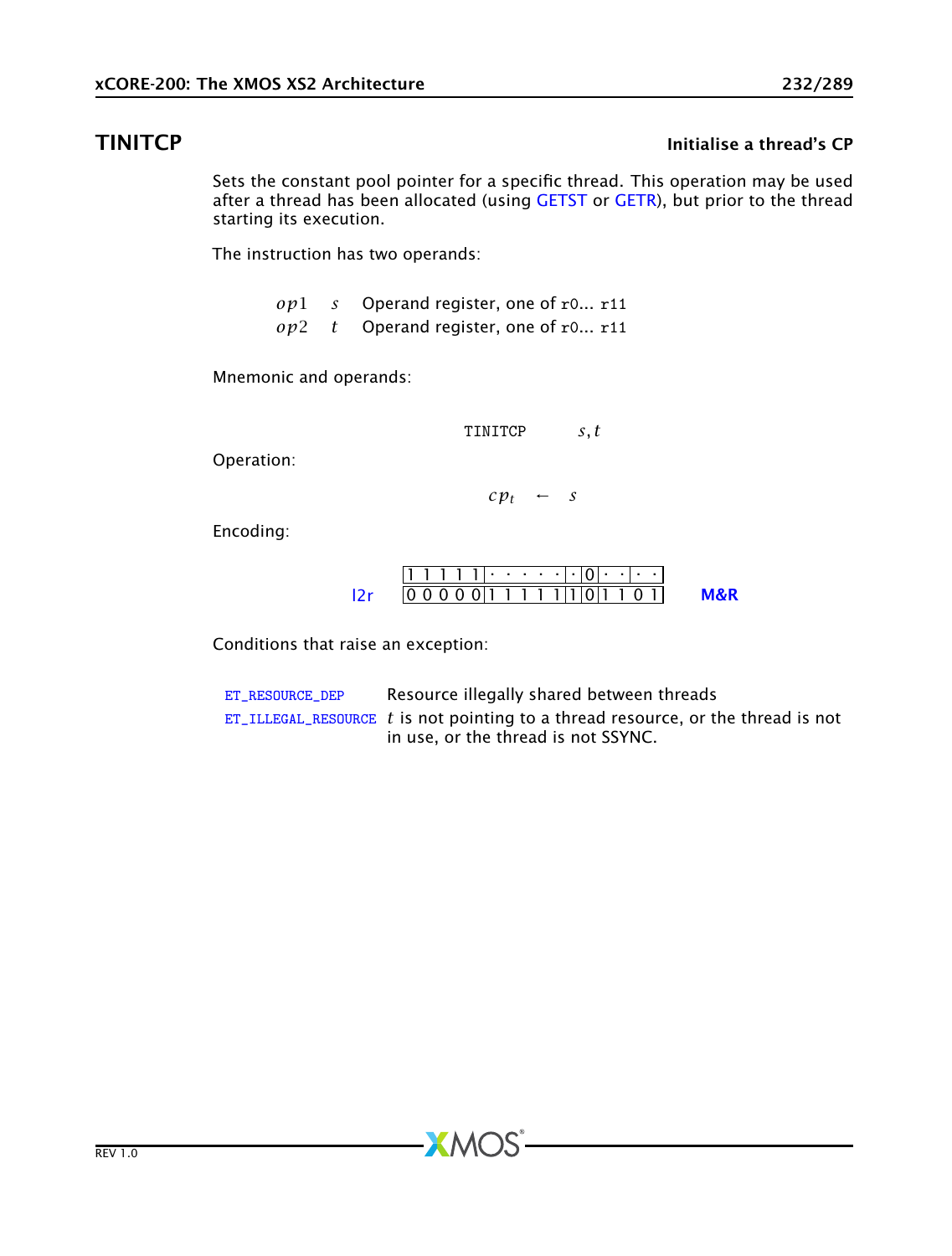### **TINITDP Initialise a thread's DP**

Sets the data pointer for a specific thread. This operation may be used after a thread has been allocated (using [GETST](#page-115-0) or [GETR\)](#page-112-0), but prior to the thread starting its execution.

The instruction has two operands:

- *op*1 *s* Operand register, one of r0... r11
- *op*2 *t* Operand register, one of r0... r11

Mnemonic and operands:

TINITDP *s, t*

Operation:

 $dp_t$  ← *s* 

Encoding:

|  |  |  |  |  |  |  |  | 00011111111011001 |  |
|--|--|--|--|--|--|--|--|-------------------|--|

Conditions that raise an exception:

[ET\\_RESOURCE\\_DEP](#page-281-0) Resource illegally shared between threads [ET\\_ILLEGAL\\_RESOURCE](#page-276-0) *t* is not pointing to a thread resource, or the thread is not in use, or the thread is not SSYNC.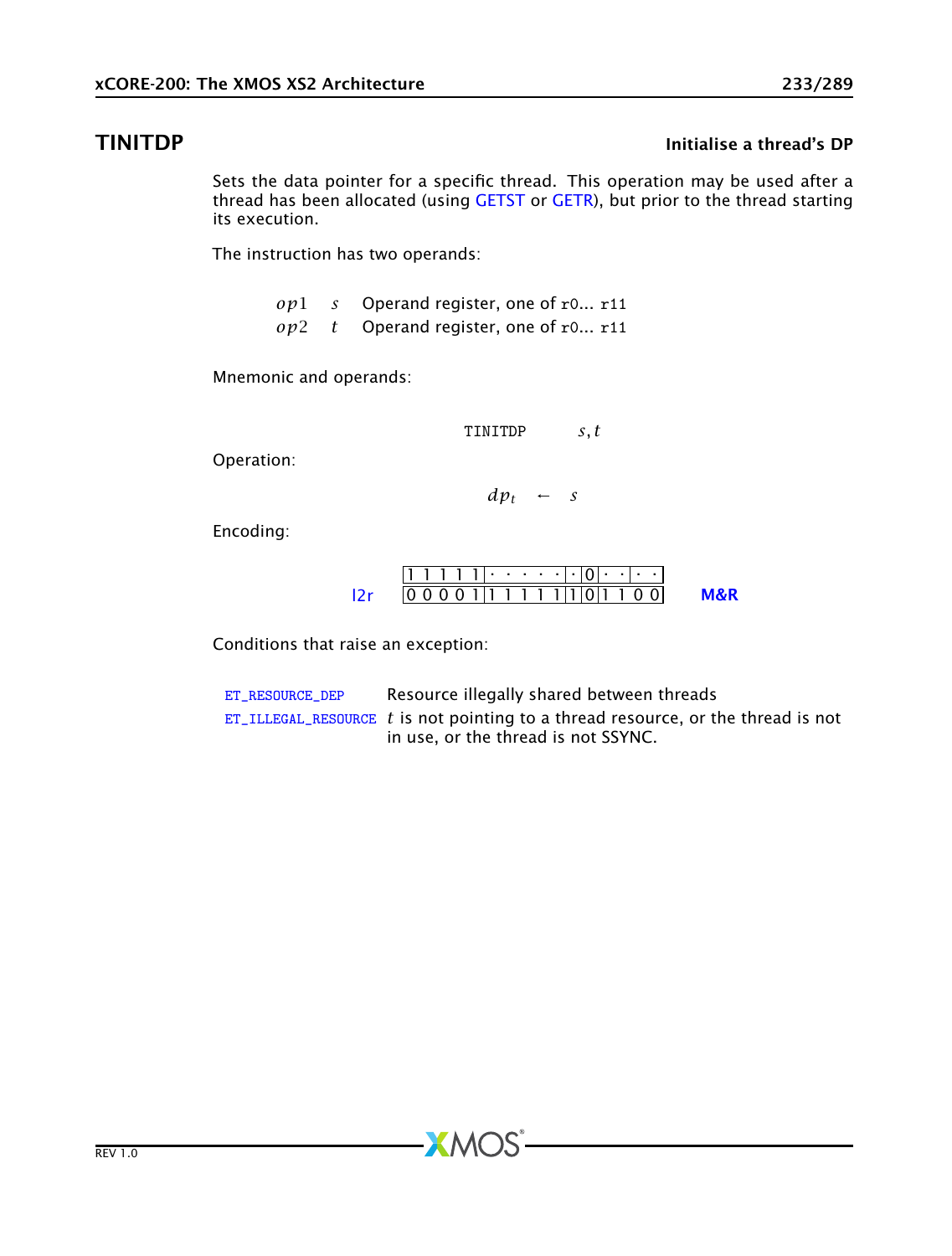### TINITLR Initialise a thread's LR

Sets the link register for a specific thread. This operation may be used after a thread has been allocated (using [GETST](#page-115-0) or [GETR\)](#page-112-0), but prior to the thread starting its execution.

The instruction has two operands:

- *op*1 *s* Operand register, one of r0... r11
- *op*2 *t* Operand register, one of r0... r11

Mnemonic and operands:

TINITLR *s, t*

Operation:

 $lr_t$  ← *s* 

Encoding:

|  |  | 11 1 1 1 1 1 1 |  |  |  |  |  |                                     |  |
|--|--|----------------|--|--|--|--|--|-------------------------------------|--|
|  |  |                |  |  |  |  |  | 0 0 1 0 1 1 1 1 1 1 1 1 0 1 1 0 0 1 |  |

Conditions that raise an exception:

[ET\\_RESOURCE\\_DEP](#page-281-0) Resource illegally shared between threads [ET\\_ILLEGAL\\_RESOURCE](#page-276-0) *t* is not pointing to a thread resource, or the thread is not in use, or the thread is not SSYNC.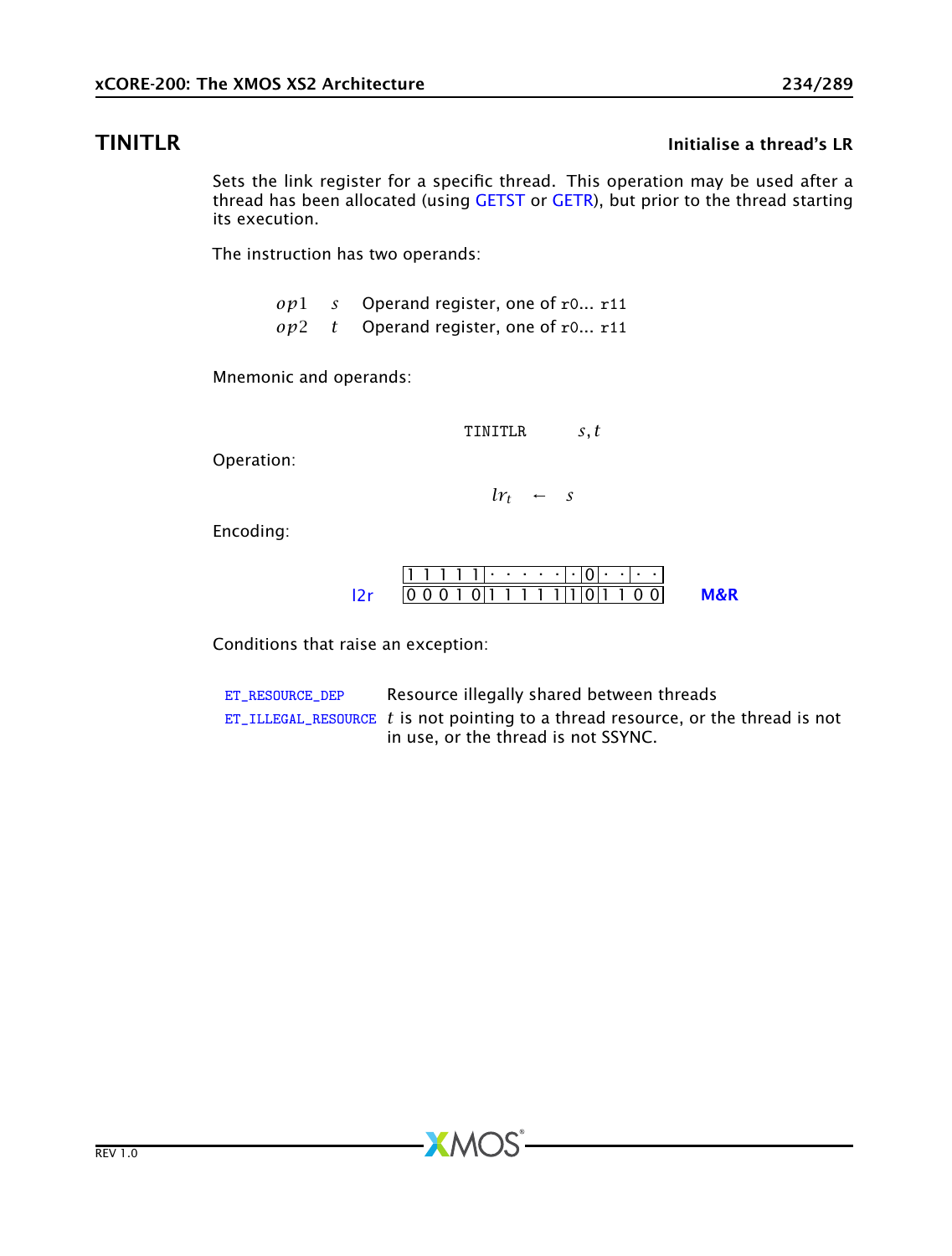## **TINITPC** TINITPC **Initialise a thread's PC**

<span id="page-234-0"></span>Sets the program counter for a specific thread. This operation may be used after a thread has been allocated (using [GETST](#page-115-0) or [GETR\)](#page-112-0), but prior to the thread starting its execution.

The instruction has two operands:

- *op*1 *s* Operand register, one of r0... r11
- *op*2 *t* Operand register, one of r0... r11

Mnemonic and operands:

TINITPC *s, t*

Operation:

 $pc_t$  ← *s* 

Encoding:

|  |  |  |  |  |  |  |  | 0000 1 1 1 1 1 1 1 1 0 1 1 0 0 1 |  |
|--|--|--|--|--|--|--|--|----------------------------------|--|

Conditions that raise an exception:

[ET\\_RESOURCE\\_DEP](#page-281-0) Resource illegally shared between threads [ET\\_ILLEGAL\\_RESOURCE](#page-276-0) *t* is not pointing to a thread resource, or the thread is not in use, or the thread is not SSYNC.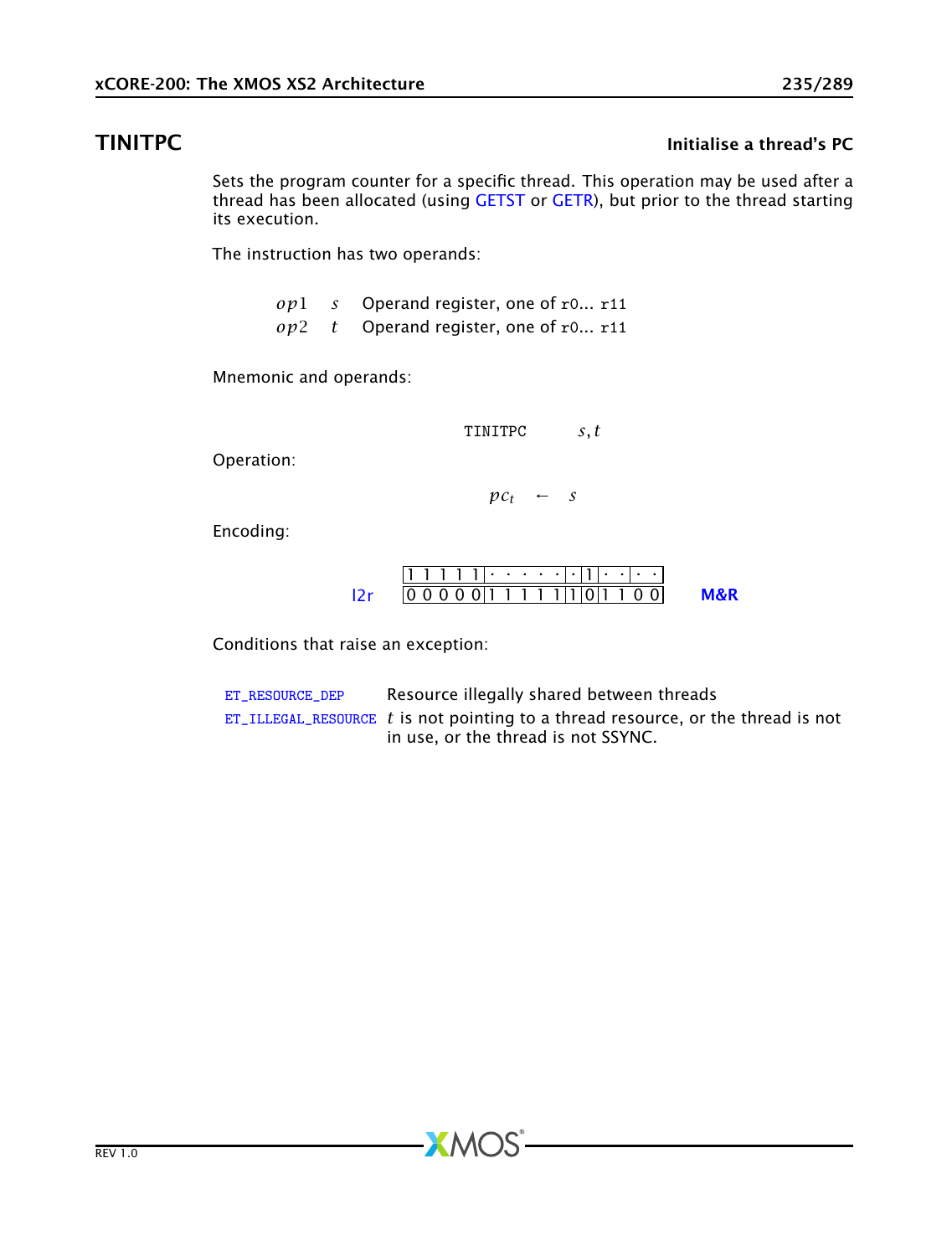# **TINITSP** Initialise a thread's SP

Sets the stack pointer for a specific thread. This operation may be used after a thread has been allocated (using [GETST](#page-115-0) or [GETR\)](#page-112-0), but prior to the thread starting its execution.

The instruction has two operands:

- *op*1 *s* Operand register, one of r0... r11
- *op*2 *t* Operand register, one of r0... r11

Mnemonic and operands:

TINITSP *s, t*

Operation:

 $s p_{op}$  ← *s* 

Encoding:

|  |  |  |  |  |  |  |  | 0000 1 1 1 1 1 1 1 1 0 1 1 0 0 1 |  |
|--|--|--|--|--|--|--|--|----------------------------------|--|

Conditions that raise an exception:

[ET\\_RESOURCE\\_DEP](#page-281-0) Resource illegally shared between threads [ET\\_ILLEGAL\\_RESOURCE](#page-276-0) *t* is not pointing to a thread resource, or the thread is not in use, or the thread is not SSYNC.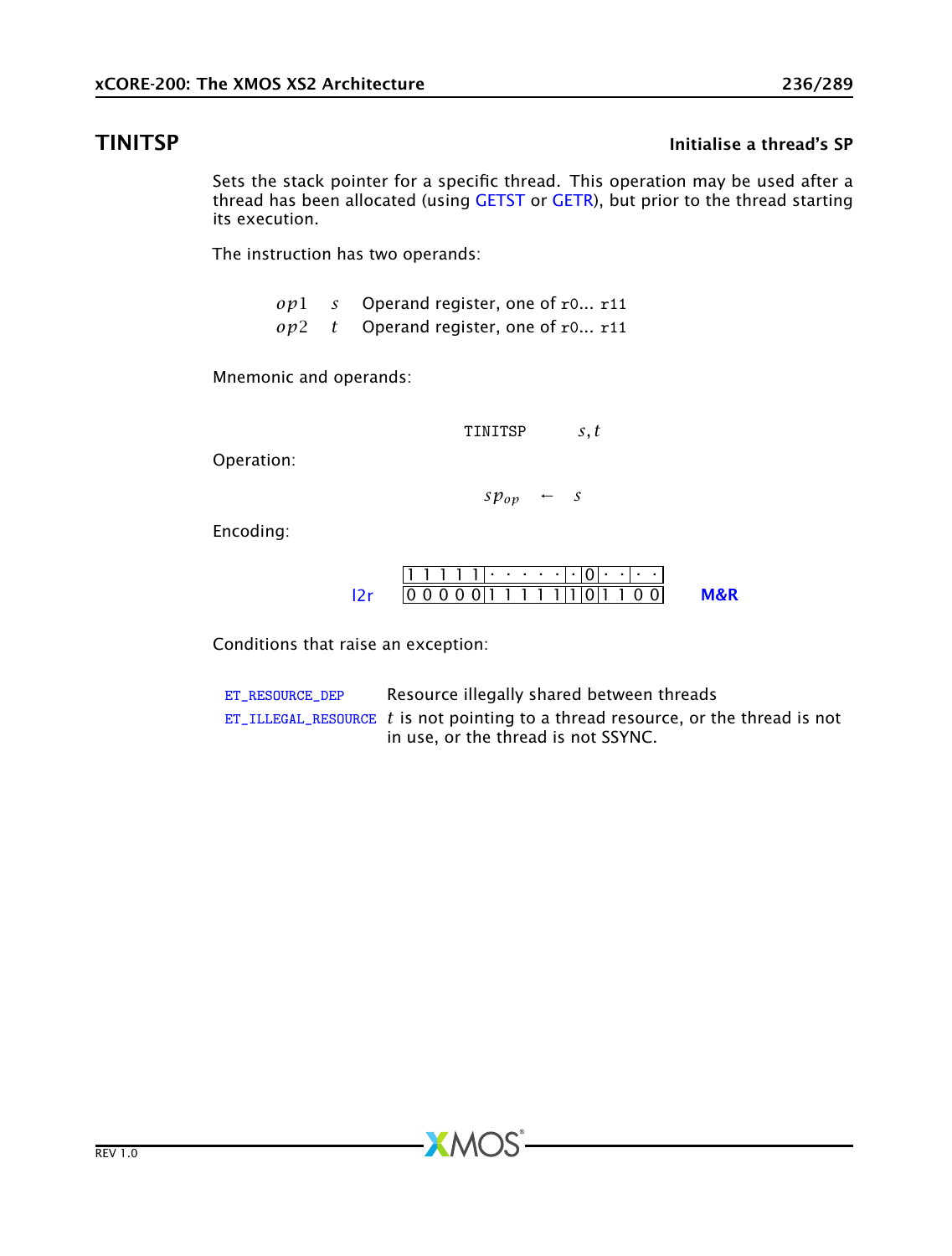### **TSETMR** Set the master's register

Writes data to a register of the master thread. This instruction should be used with care, and only when the other thread is known to be not using that register. Typically used to transfer results from a slave thread back to the master prior to a **MIOIN** 

TSETMR uses the synchroniser that was used to create this process in order to establish which thread's register to write to.

The instruction has two operands:

*op*1 *d* Operand register, one of r0... r11 *op*2 *s* Operand register, one of r0... r11

Mnemonic and operands:

TSETMR *d, s*

Operation:

 $\text{mtid}_d$  ← *s* 

Encoding:

|  |  |  | . |  |  |  |  |  |
|--|--|--|---|--|--|--|--|--|
|  |  |  |   |  |  |  |  |  |

Conditions that raise an exception:

[ET\\_RESOURCE\\_DEP](#page-281-0) Resource illegally shared between threads ET ILLEGAL RESOURCE Master thread is not in use.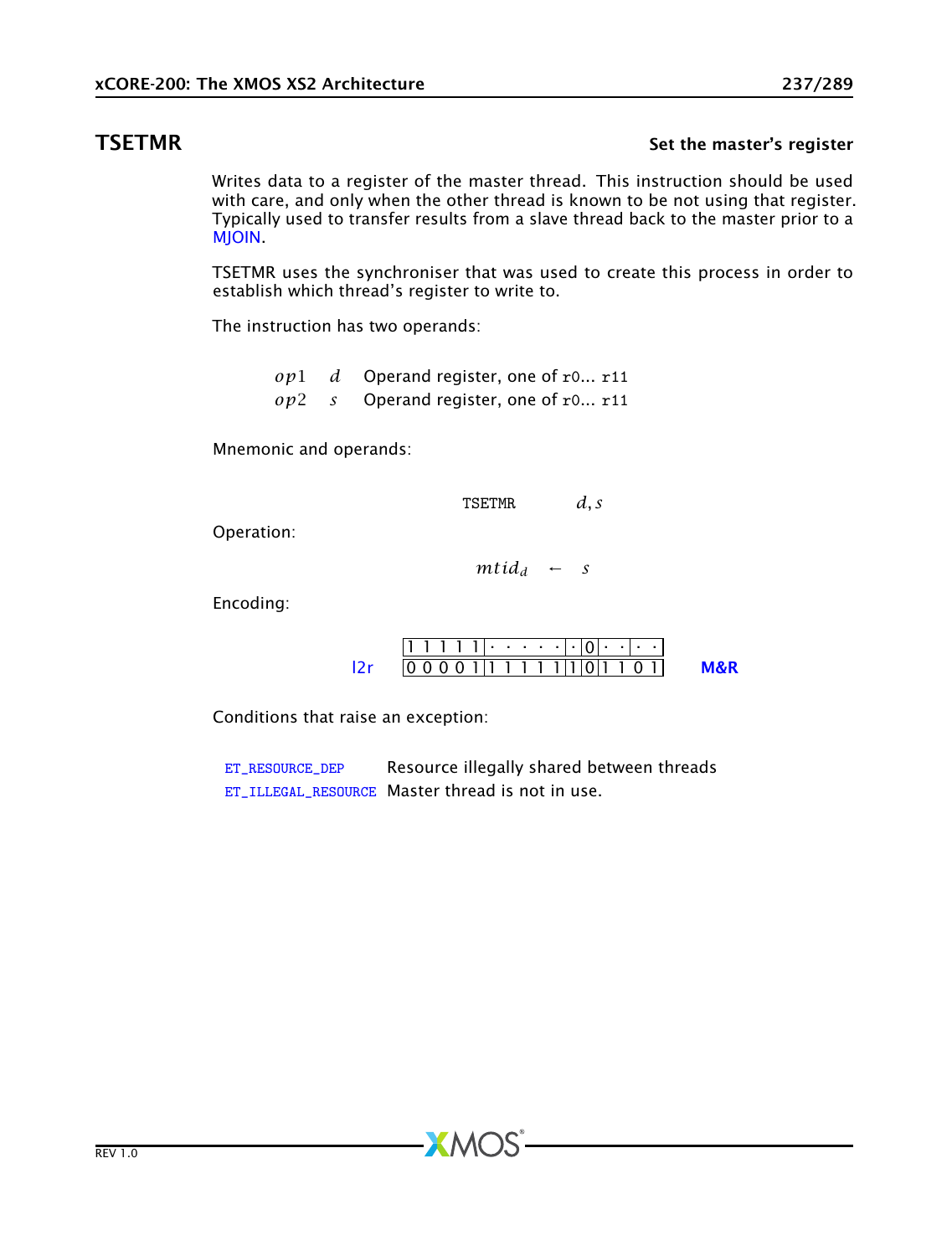## TSETR Set register in thread

<span id="page-237-0"></span>Writes data to a register of another thread. This instruction should be used with care, and only when the other thread is known to be not using that register.

The instruction has three operands:

|  | $op1$ d Operand register, one of r0 r11 |
|--|-----------------------------------------|
|  | $op2$ s Operand register, one of r0 r11 |
|  | $op3$ t Operand register, one of r0 r11 |

Mnemonic and operands:

TSETR *d, s, t*

Operation:

 $d_t$  ← *s* 

Encoding:

|  |  | 111111                             |  |  |  |  |  |  |
|--|--|------------------------------------|--|--|--|--|--|--|
|  |  | $ 1 \t0 1 1 0 1 1 1 1 1 1 0 1 1 0$ |  |  |  |  |  |  |

Conditions that raise an exception:

[ET\\_RESOURCE\\_DEP](#page-281-0) Resource illegally shared between threads [ET\\_ILLEGAL\\_RESOURCE](#page-276-0) *t* is not pointing to a thread resource, or the thread is not in use.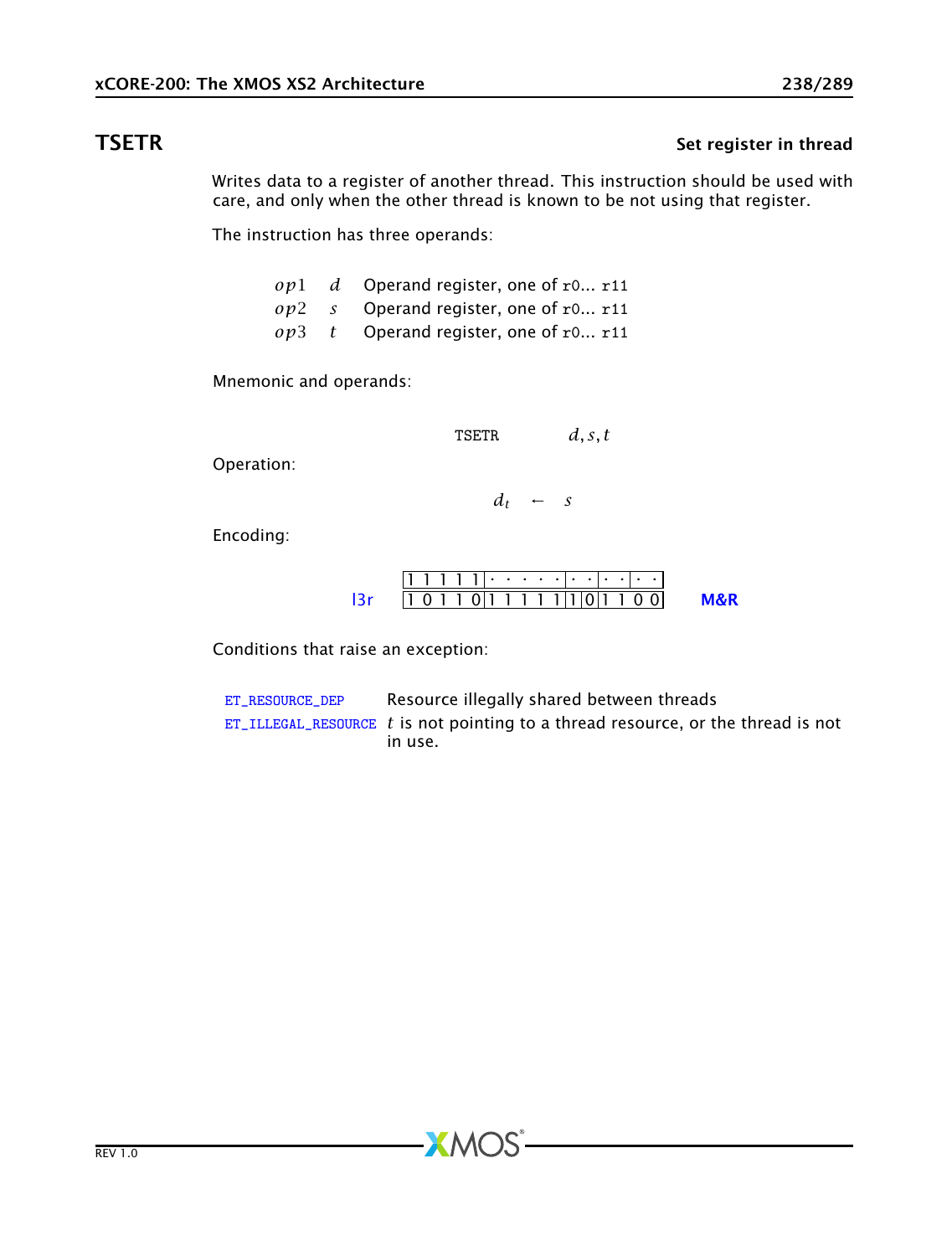### **TSTART** Start thread

Starts an unsynchronised thread. An unsynchronised thread runs independently from the starting thread.

The unsynchronised thread must have been allocated with [GETR,](#page-112-0) and the program counter should have been initialised with [TINITPC.](#page-234-0)

The instruction has one operand:

*op*1 *t* Operand register, one of r0... r11

Mnemonic and operands:

TSTART *t*

Operation:

 $spansed \leftarrow spaused \setminus \{t\}$  $wating_t \leftarrow 0$ 

Encoding:



Conditions that raise an exception:

| ET RESOURCE DEP | Resource illegally shared between threads                                            |
|-----------------|--------------------------------------------------------------------------------------|
|                 | $ET$ ILLEGAL RESOURCE t is not pointing to a thread, or the thread is not in use, or |
|                 | the thread is not SSYNC.                                                             |
| ET ILLEGAL PC   | Thread t does not have a legal program counter.                                      |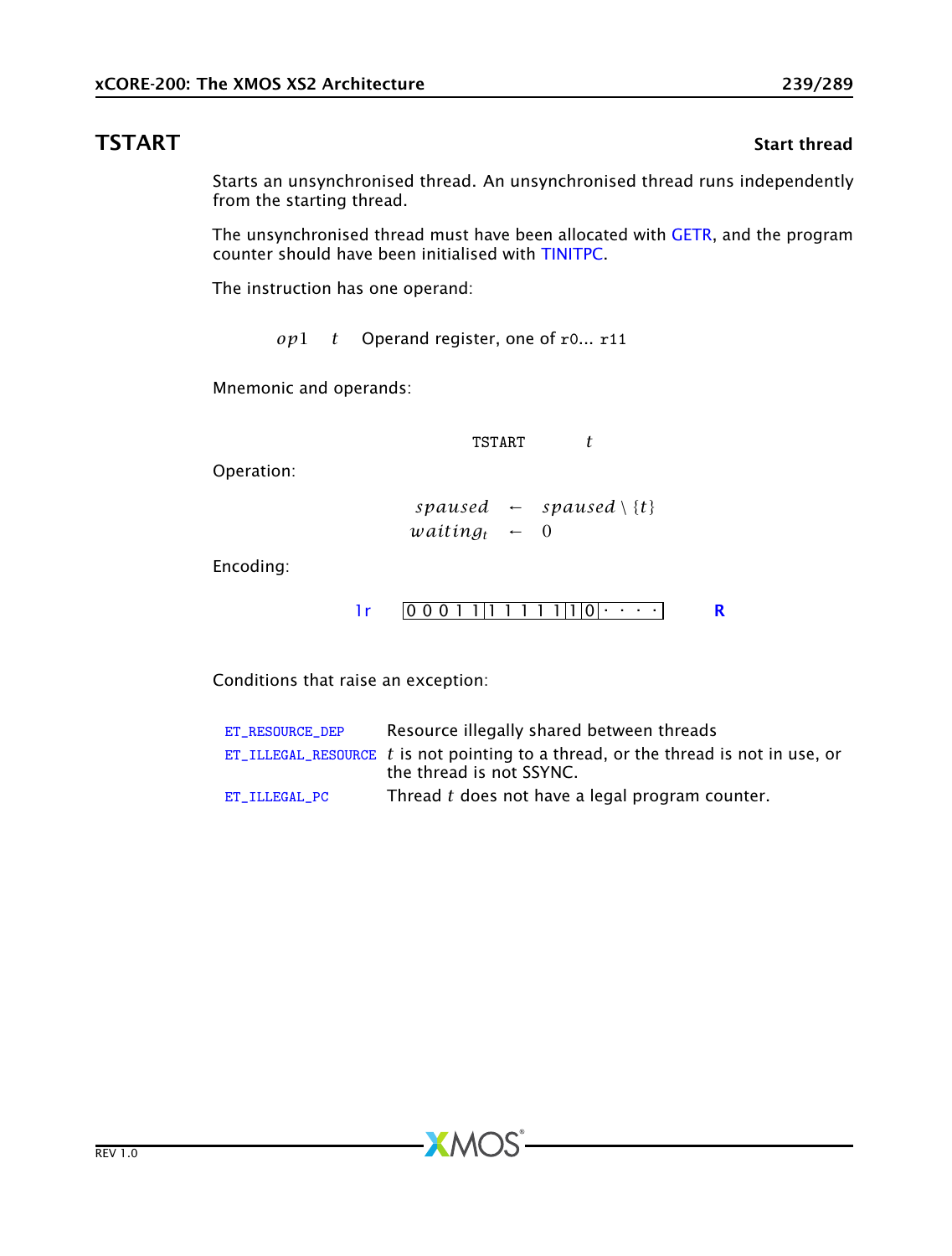## UNZIP Unzips a pair of registers

Unzips a pair registers in bit, bit-pairs, nibbles, bytes or byte-pairs. The granluarity of zipping is determined by 2 *s* . The pair of registers is split in chunks of 2 *<sup>s</sup>* bits. The most significant chunk and every other chunk after that are concatenated and written back to *d*. The other chunks in between are written back to *e*.

The instruction has three operands:

|  | $op1$ d Operand register, one of r0 r11 |
|--|-----------------------------------------|
|  | $op2$ e Operand register, one of r0 r11 |
|  | $op3 \t s$ An integer in the range 011  |

Mnemonic and operands:

UNZIP *d, e, s*

Operation:

$$
w-2s\nz - d : e\nd - z[2 \times bpw - 1..2 \times bpw - w - 1]:\nz[2 \times bpw - 2w - 1..2 \times bpw - 3w - 1] : ...\nz[2w - 1..w]\ne - z[2 \times bpw - w - 1..2 \times bpw - 2w - 1]:\nz[2 \times bpw - 3w - 1..2 \times bpw - 4w - 1] : ...\nz[w - 1..0]
$$

Encoding:

1 1 1 1 1 . . . . . . . . . . . [l2rus](#page-252-0) 1 0 0 1 1 1 1 1 1 1 1 0 1 1 0 1 [M&R](#page-288-1)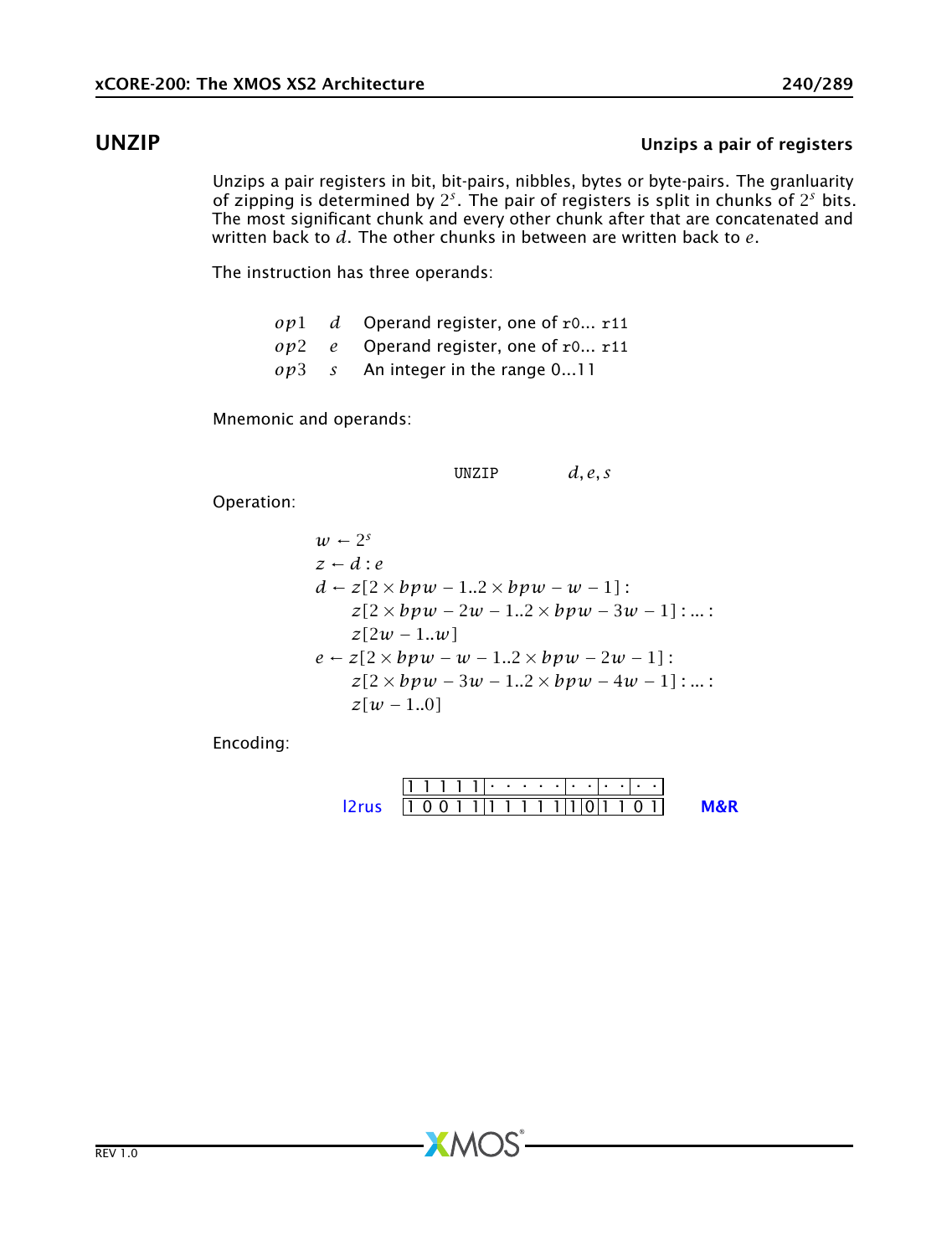### WAITEF **If the UK and SOUTH IT FALL** If false wait for event

Waits for an event when a condition is false. If the condition is 0 (false), then the EEBLE is set, and, if no event is ready it will suspend the thread until an event becomes ready. When an event is available, the thread will continue at the address specified by the event. If the condition is not 0, the next instruction will be executed. The current PC is not saved anywhere.

The instruction has one operand:

*op*1 *c* Operand register, one of r0... r11

**XMOS** 

Mnemonic and operands:

WAITEF *c*

Operation:

if  $c = 0$  then  $sr_{tid}[eeble] \leftarrow 1$ 

Encoding:

$$
lr \qquad \boxed{0\ 0\ 0\ 0\ 1\ \boxed{1\ 1\ 1\ 1\ \boxed{1}\ \boxed{1}\ \cdots \qquad} \qquad \mathbf{R}
$$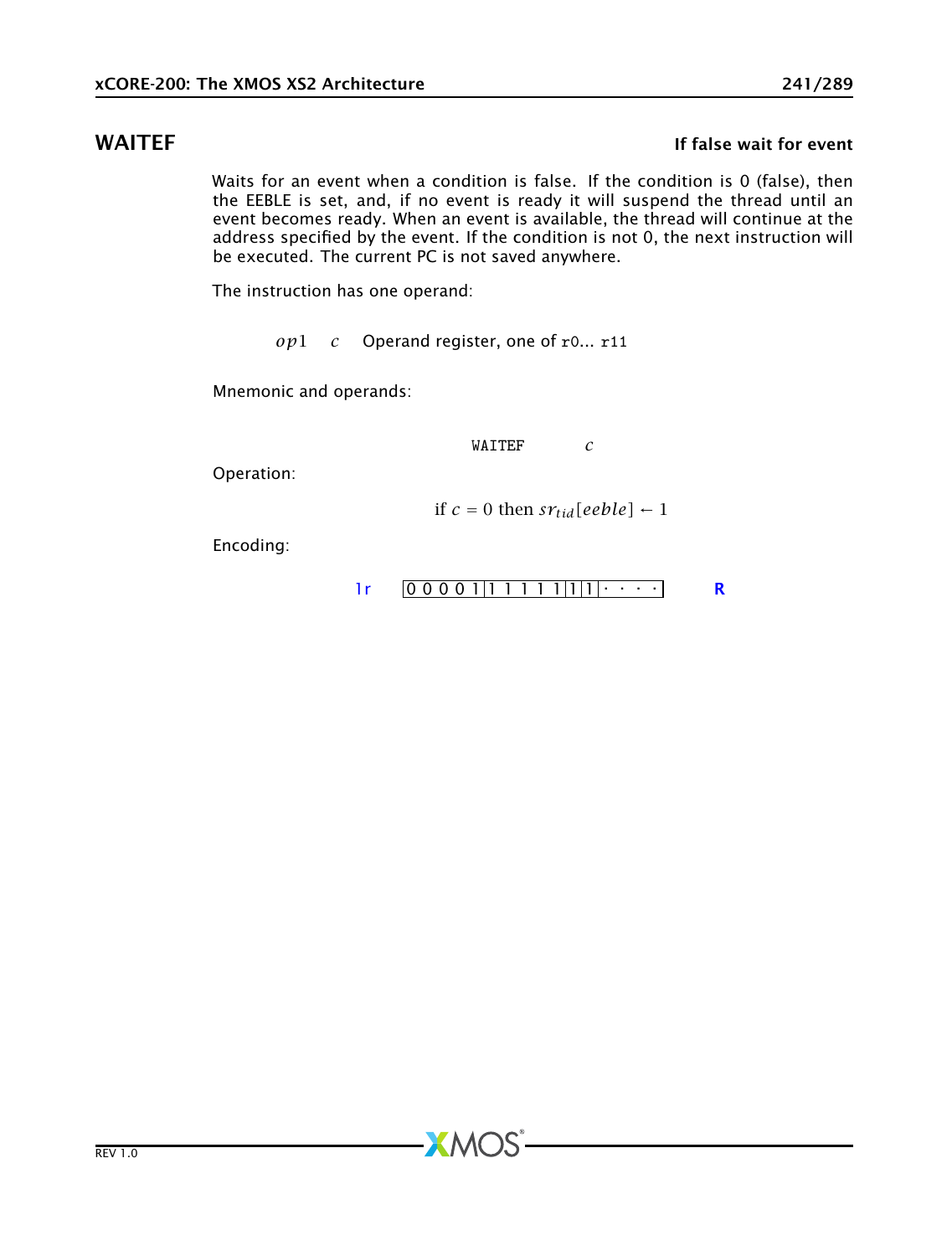### WAITET **If the wait for event** the wait for event

Waits for an event when a condition is true. If the condition not 0, then the EEBLE is set, and, if no event is ready it will suspend the thread until an event becomes ready. When an event is available, the thread will continue at the address specified by the event. If the condition is 0 (false), the next instruction will be executed. The current PC is not saved anywhere.

The instruction has one operand:

*op*1 *c* Operand register, one of r0... r11

**XMOS** 

Mnemonic and operands:

WAITET *c*

Operation:

if  $c \neq 0$  then  $sr_{tid}[eeble] \leftarrow 1$ 

Encoding:

$$
lr \qquad \boxed{0\ 0\ 0\ 0\ 1\ \boxed{1\ 1\ 1\ 1\ \boxed{1}\ \boxed{0}\ \cdots\ \cdots}
$$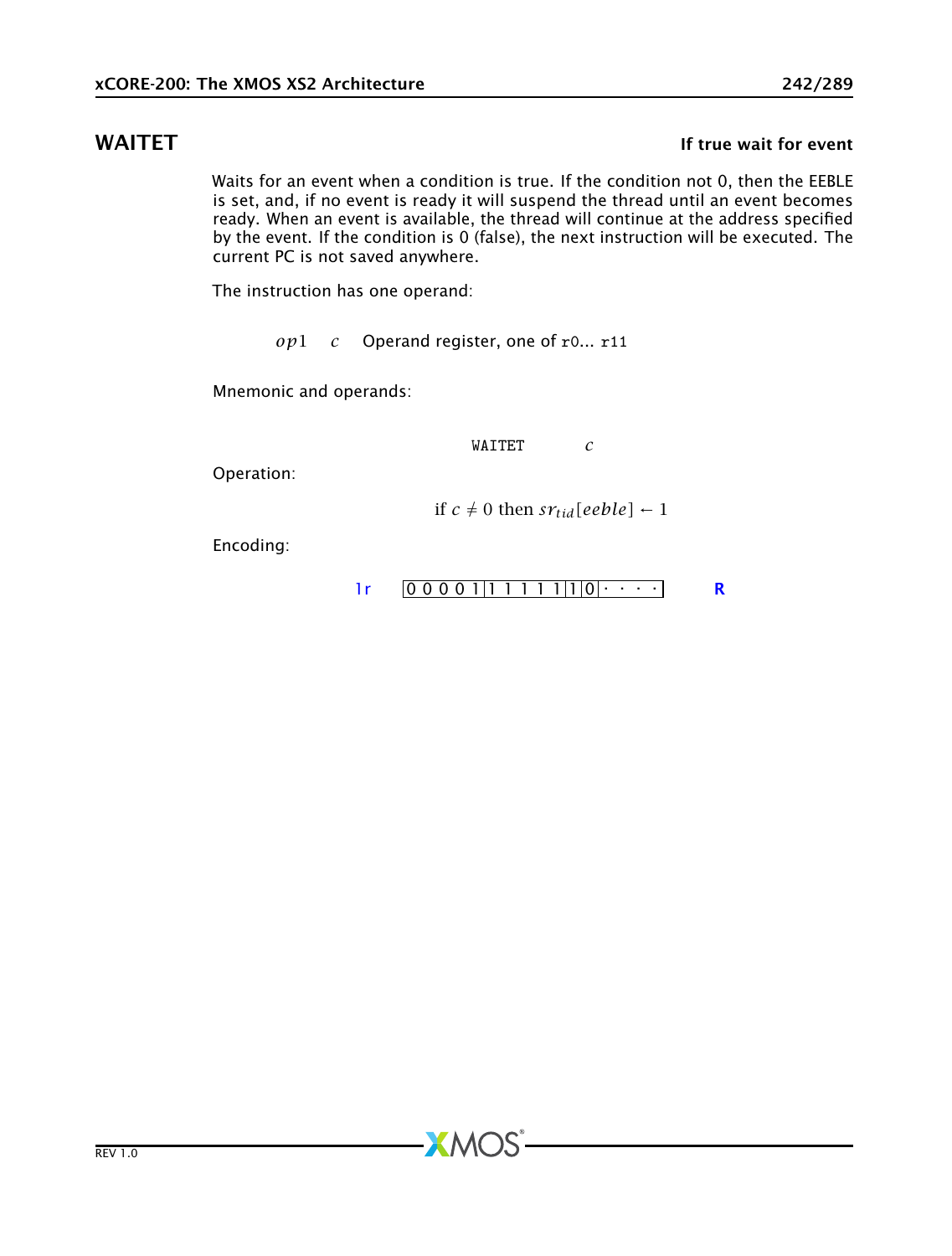Waits for an event. This instruction sets EEBLE and, if no event is ready it will suspend the thread until an event becomes ready. When an event is available, the thread will continue at the address specified by the event. The current PC is not saved anywhere.

The instruction has no operands.

Mnemonic and operands:

WAITEU

**XMOS** 

Operation:

 $sr_{tid}[eeble]$  ← 1

Encoding:

### [0r](#page-265-0)  $[0 0 0 0 0 1 1 1 1 1 1 1 0 0]$  [R](#page-286-0)

WAITEU WAITEU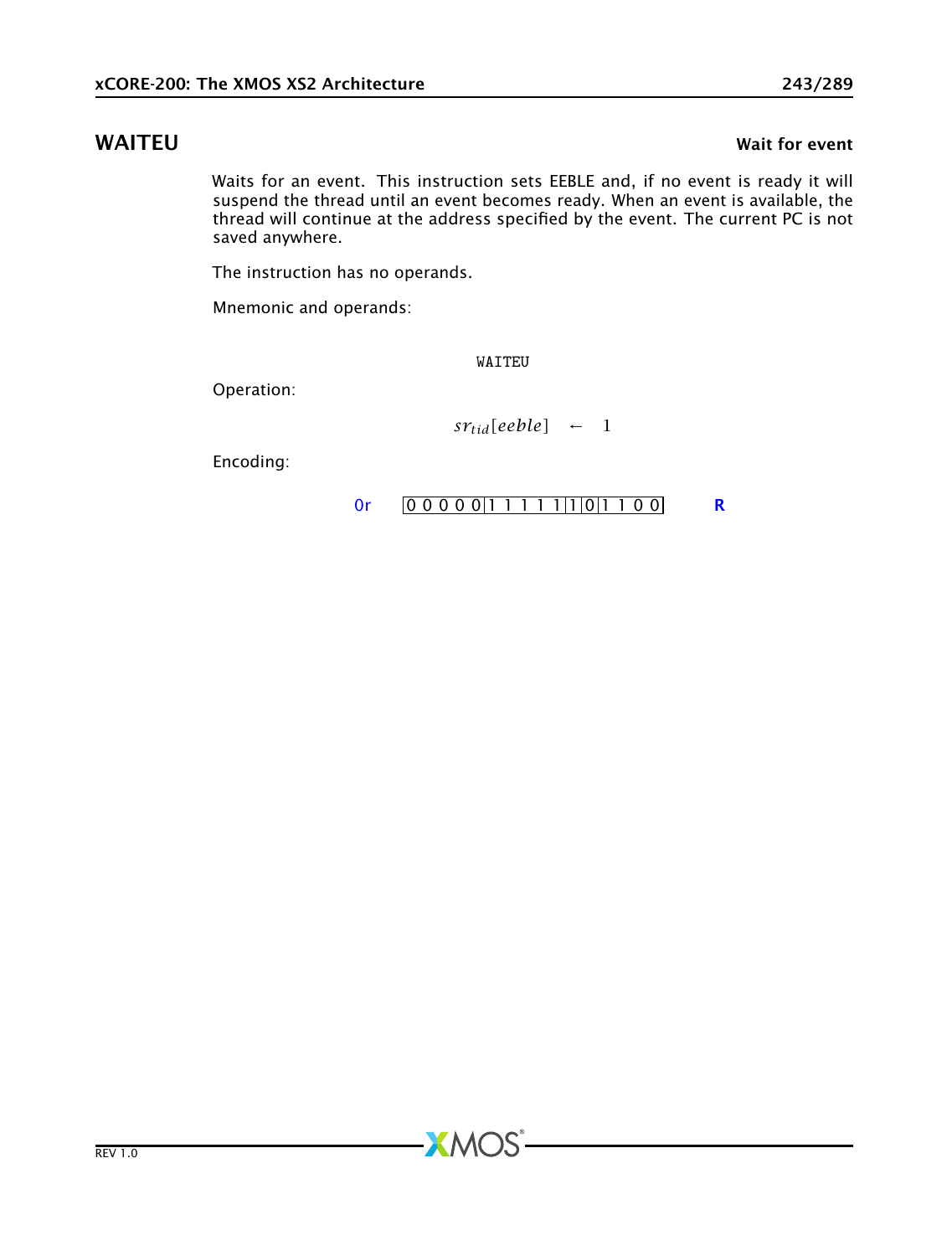XOR Bitwise exclusive or

<span id="page-243-0"></span>Produces the bitwise exclusive-or of two words.

The instruction has three operands:

|  | $op1$ d Operand register, one of r0 r11            |
|--|----------------------------------------------------|
|  | $op2 \, x$ Operand register, one of r0 r11         |
|  | $op3 \quad \gamma$ Operand register, one of r0 r11 |

Mnemonic and operands:

XOR 
$$
d, x, y
$$

Operation:

*d* ← *x* ⊕*bit y*

Encoding:

$$
111111 \cdot \cdot \cdot \cdot \cdot \cdot \cdot \cdot \cdot \cdot \cdot \cdot \cdot
$$
  
13r 0000111111111011100 M&R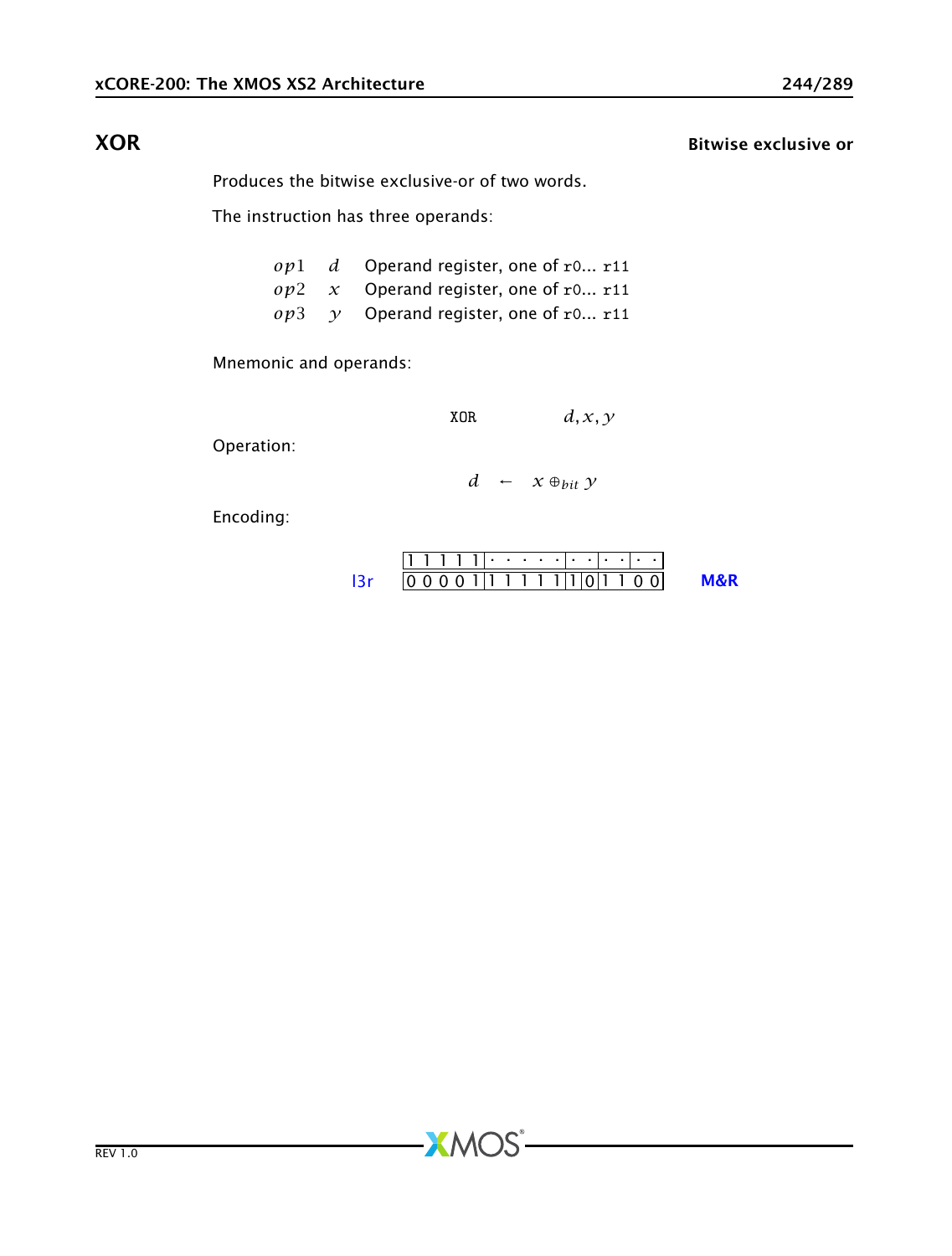### XOR4 Bitwise exclusive-or of four words

Produces the bitwise exclusive-or of four words.

The instruction has five operands:

|  | $op1$ d Operand register, one of r0 r11    |
|--|--------------------------------------------|
|  | $op4$ e Operand register, one of r0 r11    |
|  | $op2 \, x$ Operand register, one of r0 r11 |
|  | $op3$ $v$ Operand register, one of r0 r11  |
|  | $op5$ v Operand register, one of r0 r11    |

Mnemonic and operands:

 $XOR4$   $d, e, x, y, v$ 

Operation:

*d* ←  $x \oplus_{bit} y \oplus_{bit} e \oplus_{bit} v$ 

Encoding:

|  |  | .                                        |  |  |  |  |  |  |  |
|--|--|------------------------------------------|--|--|--|--|--|--|--|
|  |  | $0.01$ $\cdot \cdot \cdot$ $\cdot \cdot$ |  |  |  |  |  |  |  |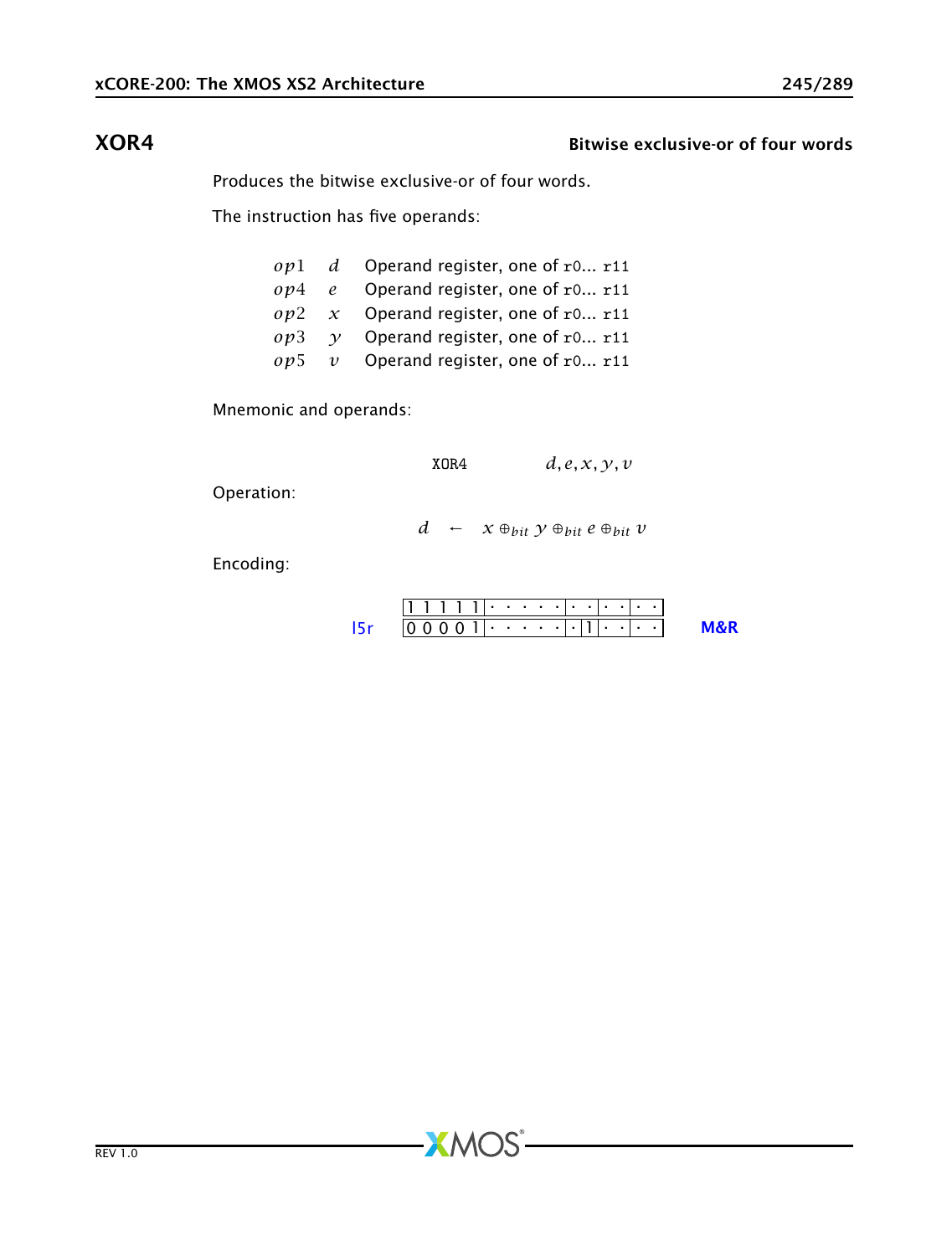# ZEXT Zero extend

Zero extends an n-bit field stored in a register. The first operand of this instruction is both a source and destination operand. The second operand contains the bit position. All bits at a position higher or equal are cleared.

The instruction has two operands:

*op*1 *d* Operand register, one of r0... r11 *op*2 *s* Operand register, one of r0... r11

Mnemonic and operands:

ZEXT *d, s*

Operation:

$$
d \leftarrow \begin{cases} s \leq 0 \vee s \geq b p w, & d \\ s > 0 \wedge s < b p w, \quad 0 \colon \dots \colon 0 : d[s-1 \dots 0] \end{cases}
$$

**XMOS** 

Encoding:

$$
2r \quad 0 \quad 1 \quad 0 \quad 0 \quad 0 \quad \cdots \quad 0 \quad 0 \quad \cdots
$$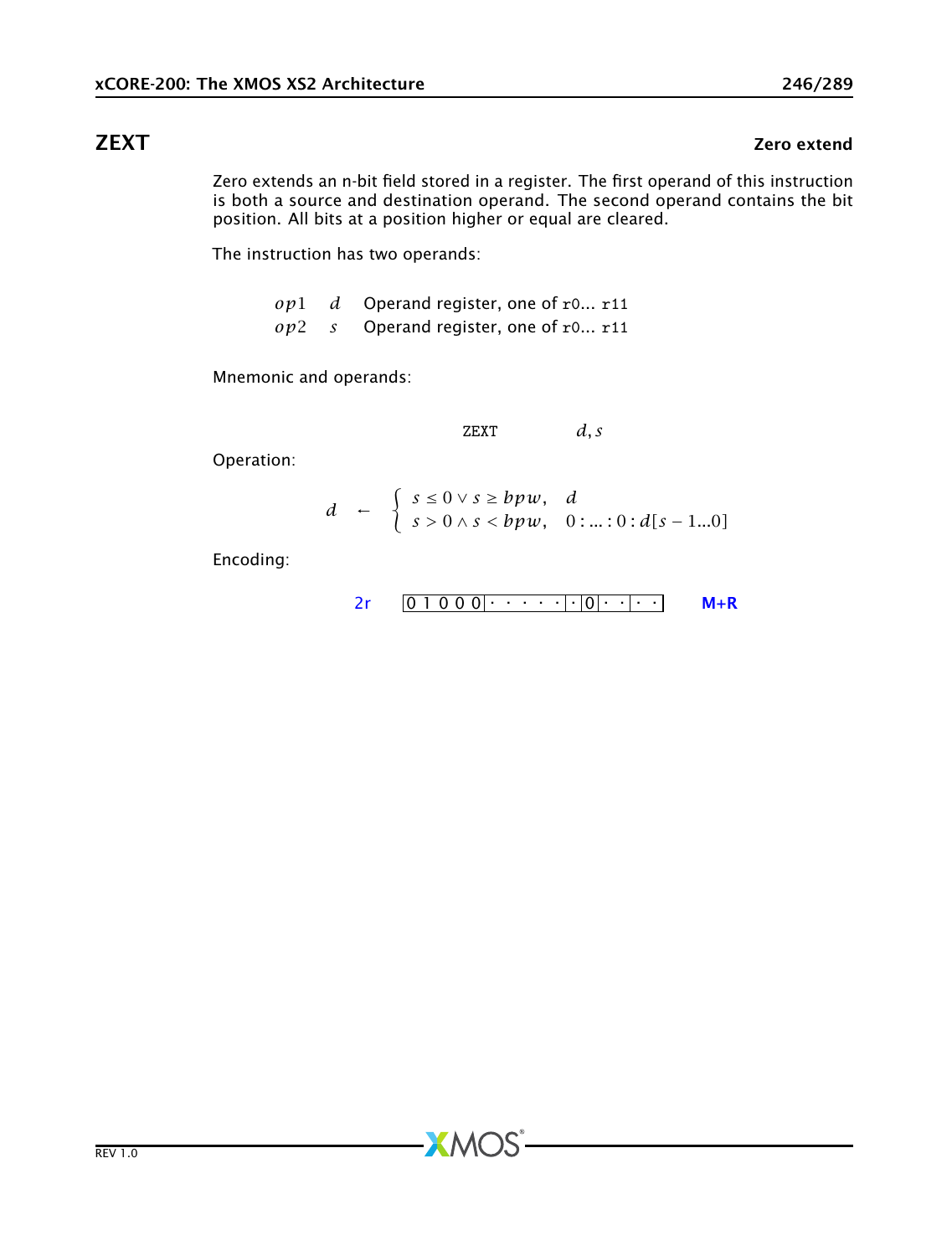# ZEXTI Zero extend immediate

Zero extends an n-bit field stored in a register. The first operand of this instruction is both a source and destination operand. The second operand contains the bit position. All bits at a position higher or equal are cleared.

The instruction has two operands:

*op*1 *s* Operand register, one of r0... r11 *op*2 *bitp* A bit position; one of *bpw*, 1, 2, 3, 4, 5, 6, 7, 8, 16, 24, 32

Mnemonic and operands:

ZEXTI *s, bitp*

Operation:

$$
s \leftarrow \begin{cases} \text{bit } p \leq 0 \vee \text{bit } p \geq \text{bpw}, & s \\ \text{bit } p > 0 \wedge \text{bit } p < \text{bpw}, & 0 \colon \dots \colon 0 \colon s[\text{bit } p - 1 \dots 0] \end{cases}
$$

**XMOS** 

Encoding:

$$
rus \quad \boxed{0\ 1\ 0\ 0\ 0} \cdot \cdot \cdot \cdot \cdot \cdot \cdot \cdot \cdot \cdot \cdot \cdot \cdot \cdot \cdot \cdot \quad \mathsf{M} + \mathsf{R}
$$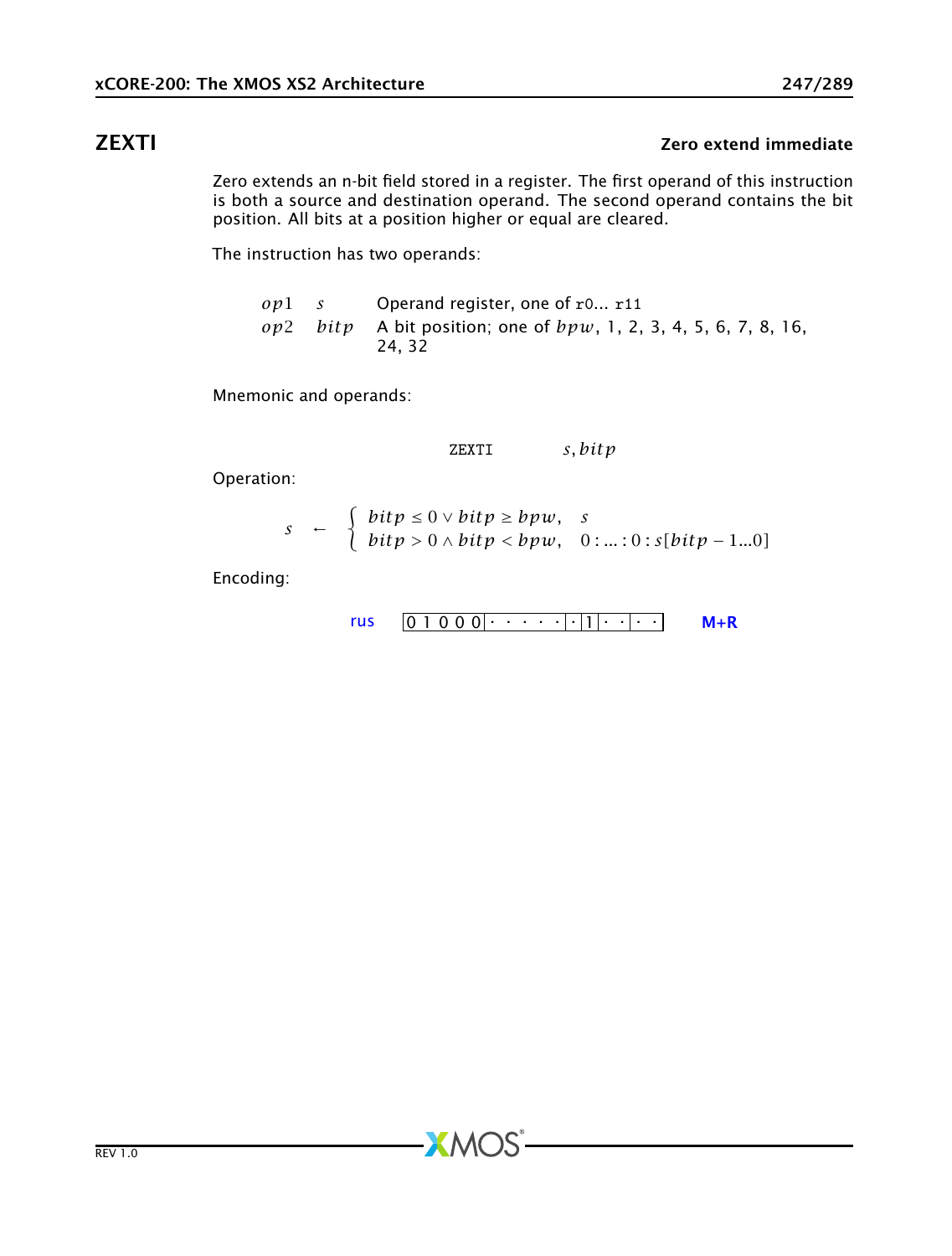### ZIP Zips together a pair of registers

Zips a pair registers in bit, bit-pairs, nibbles, bytes or byte-pairs. The granluarity of zipping is determined by  $2^s$ . Each of  $d$  and  $e$  are chopped into chunks of  $2^s$  bits. They are then zipped together by starting with the most significant chunk of *d*, the most significant chunk of *e*, then next significant chunk of *d* and so on until the least significant chunks of *e* and *d*. This results in a bit string of  $2 \times bpw$  bits, the most significant *bpw* bits are written back to *d*, the least significant *bpw* bits to *e*.

The instruction has three operands:

*op*1 *d* Operand register, one of r0... r11 *op*2 *e* Operand register, one of r0... r11 *op*3 *s* An integer in the range 0...11

Mnemonic and operands:

ZIP *d, e, s*

Operation:

```
z \leftarrow d[bpw - 1..bpw - w - 1]:
     e[bpw − 1..bpw − w − 1] :
     d[bpw - w - 1..bpw - 2 \times w - 1]:
     e[bpw − w − 1..bpw − 2 × w − 1] : ... :
     d[w - 1..0]:
     e[w − 1..0] :
d \leftarrow z[2bpw - 1..bpw]e \leftarrow z[bpw - 1..0]
```
Encoding:

|                                |  |  | - ۱۱۰ - ۱۱۰ - ۱۱۰ - ۱ |  |  |  |  |  |  |
|--------------------------------|--|--|-----------------------|--|--|--|--|--|--|
| $2rus$ $ 10011 1111 1 0 1110 $ |  |  |                       |  |  |  |  |  |  |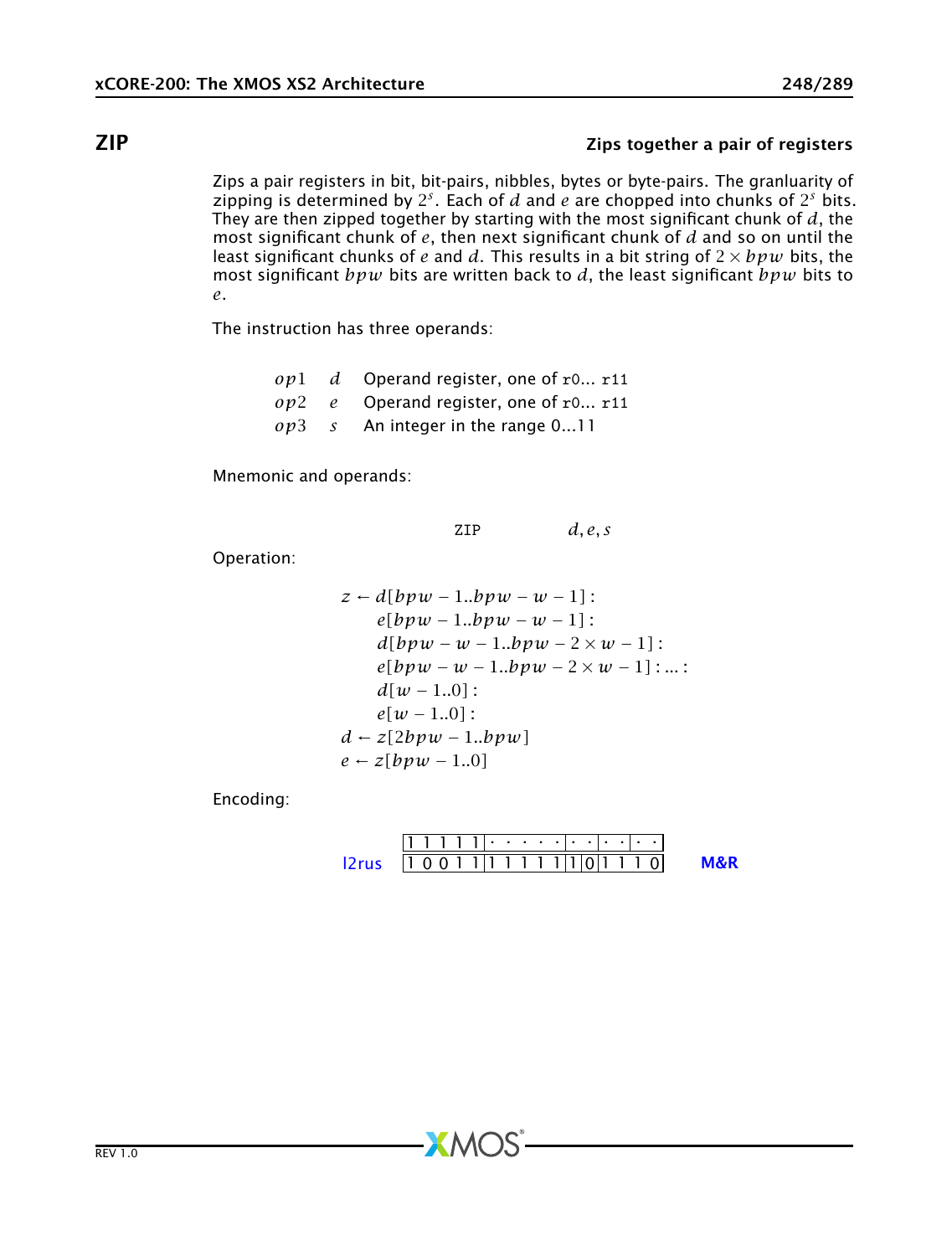# 20 XS2 Instruction Format Specification

This section defines the instruction-formats. For each instruction format there is a name, a short description of its purpose, then a graphical representation of the encoding, and finally a list of instructions that use this instruction encoding.

The graphical representation shows the bits of the instruction, bits are numbered from 15 down to 0. If a bit value depends on the opcode, then this is marked with  $a$  " $\times$ " symbol. If a bit value depends on an operand this is marked with a " $\cdot$ ", and the particular encoding for that operand is shown underneath. Otherwise, the bit will have a value of 0 or 1, in order to differentiate between formats.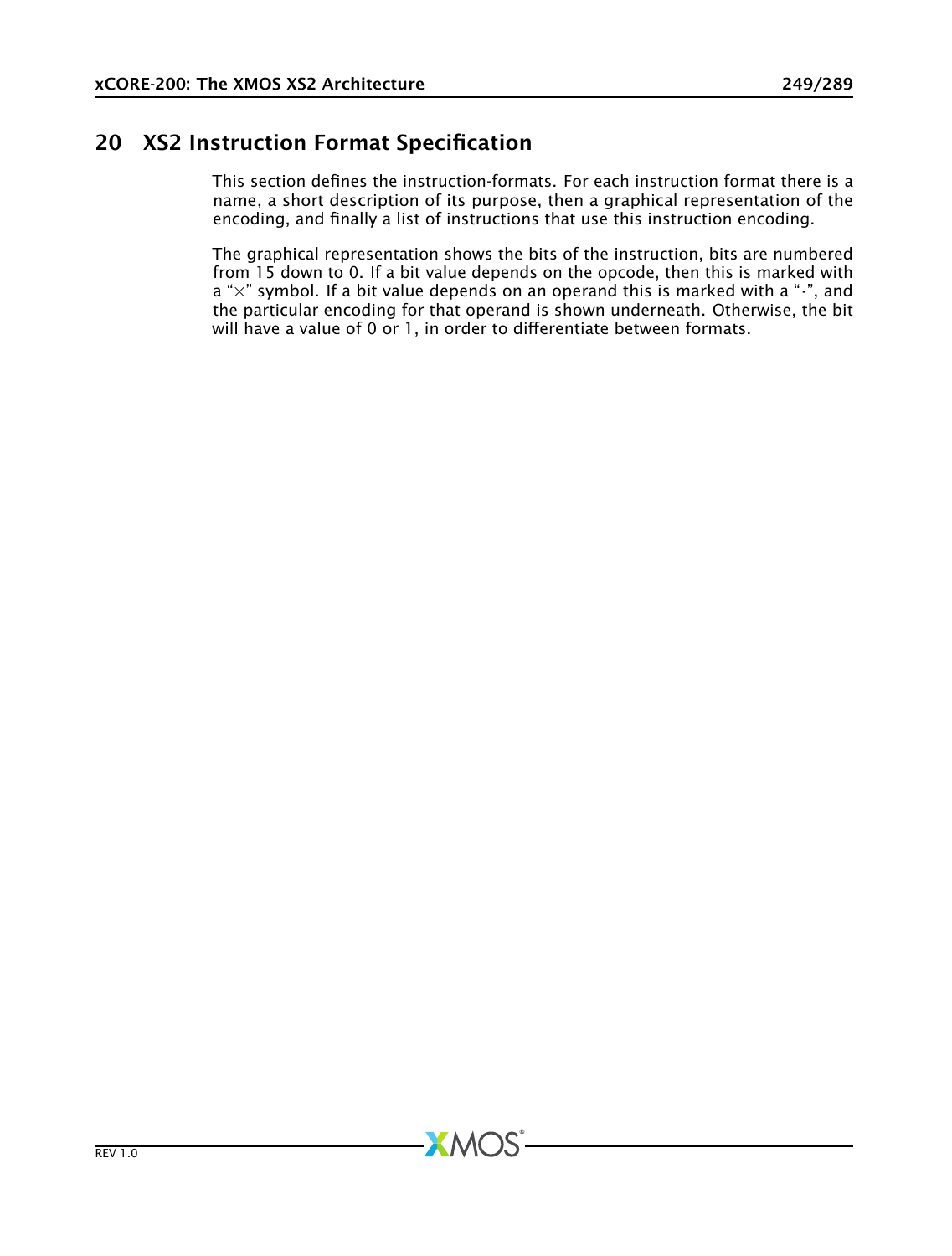## Three register 3r and 3r and 3r and 3r and 3r and 3r and 3r and 3r and 3r and 3r and 3r and 3r and 3r and 3r

<span id="page-249-0"></span>Instructions with three operand registers; the last two operands are always source registers, the first operand is always a destination register

The syntax for this instruction is:

MNEMONIC *op*1*, op*2*, op*3

Instructions in this format are encoded in one word:



This format is used by the following instructions:

| <b>ADD</b> | I D8U | TSS. | SHI.       |
|------------|-------|------|------------|
| AND        | LD16S | I SU | <b>SHR</b> |
| EO.        | I DW  | OR   | <b>SUB</b> |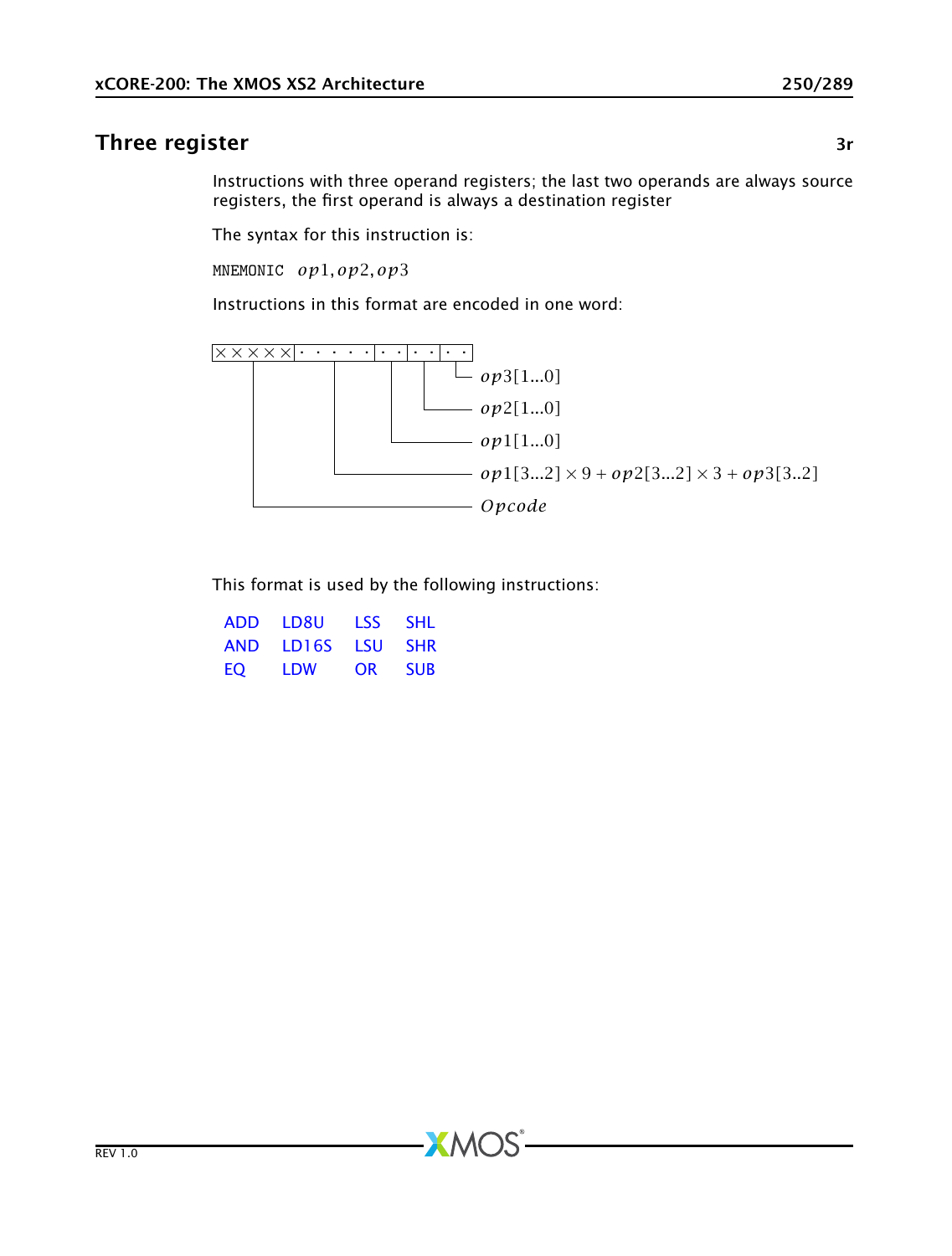# Three register long and a state of the state of the state of the state of the state of the state of the state of the state of the state of the state of the state of the state of the state of the state of the state of the s

<span id="page-250-0"></span>Instructions with three operand registers; the last two operands are always source operands, the first operand usually refers to the destination register (with the exception of store instruction)

The syntax for this instruction is:

MNEMONIC *op*1*, op*2*, op*3

Instructions in this format are encoded in two words:



This format is used by the following instructions:

 $AMOS$ 

| <b>ASHR</b> | LDA16F       | <b>REMS</b>      | <b>STW</b>   |
|-------------|--------------|------------------|--------------|
| <b>CRC</b>  | <b>LDAWB</b> | <b>REMU</b>      | <b>TSETR</b> |
| <b>DIVS</b> | <b>LDAWF</b> | <b>LSATS</b>     | <b>XOR</b>   |
| <b>DIVU</b> | MUL          | ST <sub>8</sub>  |              |
| LDA16B      | <b>OUTPW</b> | ST <sub>16</sub> |              |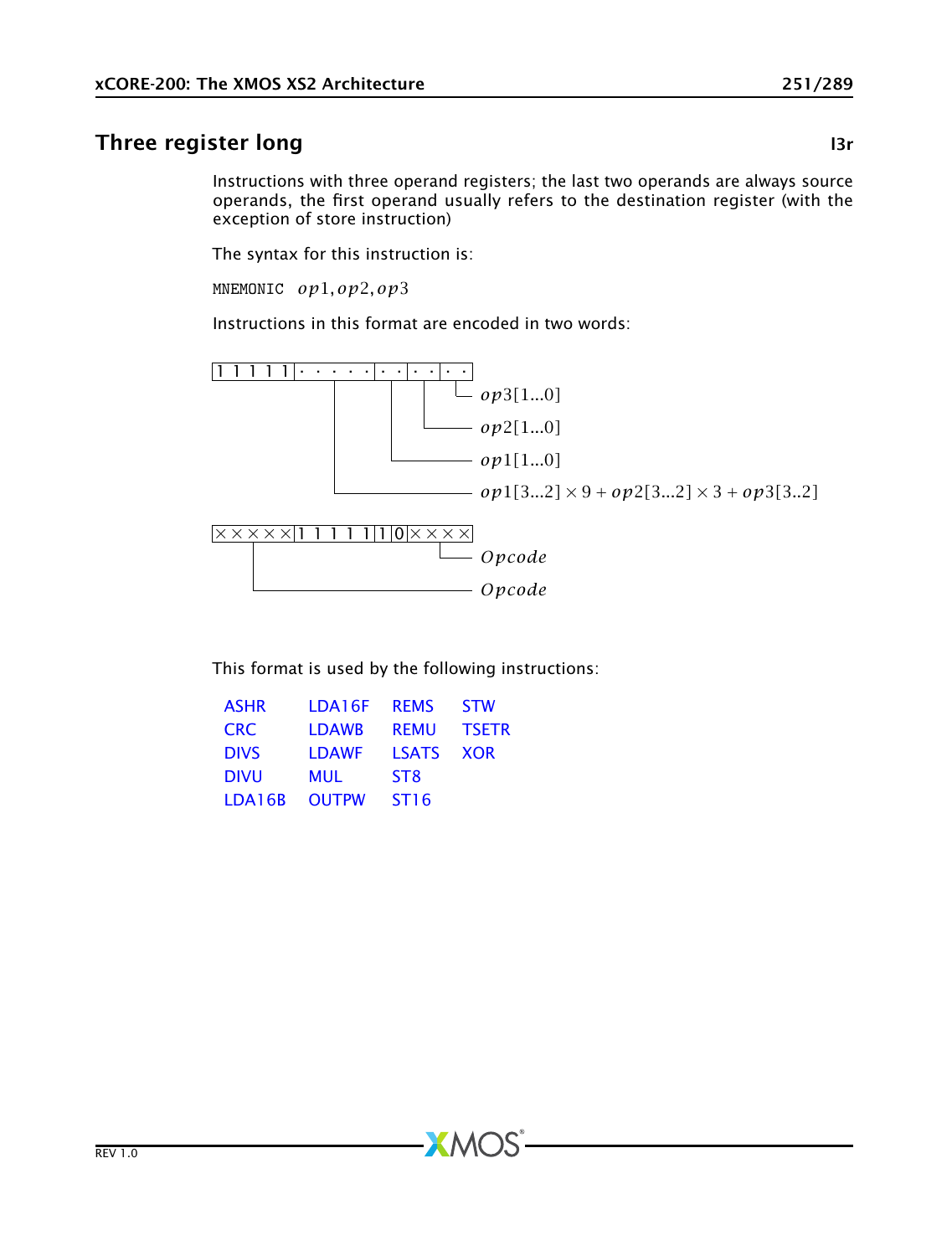# Two register with immediate **28 and 27 and 27 and 27 and 27 and 27 and 27 and 27 and 27 and 27 and 27 and 27 and 27 and 27 and 27 and 27 and 27 and 27 and 27 and 27 and 27 and 27 and 27 and 27 and 27 and 27 and 27 and 27 a**

<span id="page-251-0"></span>Instructions with three operands. The last operand is a small unsigned constant (0..11), the second operand is a source register, the first operand is either a destination register, or a second source register in the case of memory-store operations.

The syntax for this instruction is:

MNEMONIC *op*1*, op*2*, op*3

Instructions in this format are encoded in one word:



This format is used by the following instructions:

| <b>ADDI</b> | I DWI | <b>SHRI</b> | <b>SUBI</b> |
|-------------|-------|-------------|-------------|
| EOI         | SHLI  | <b>STWI</b> |             |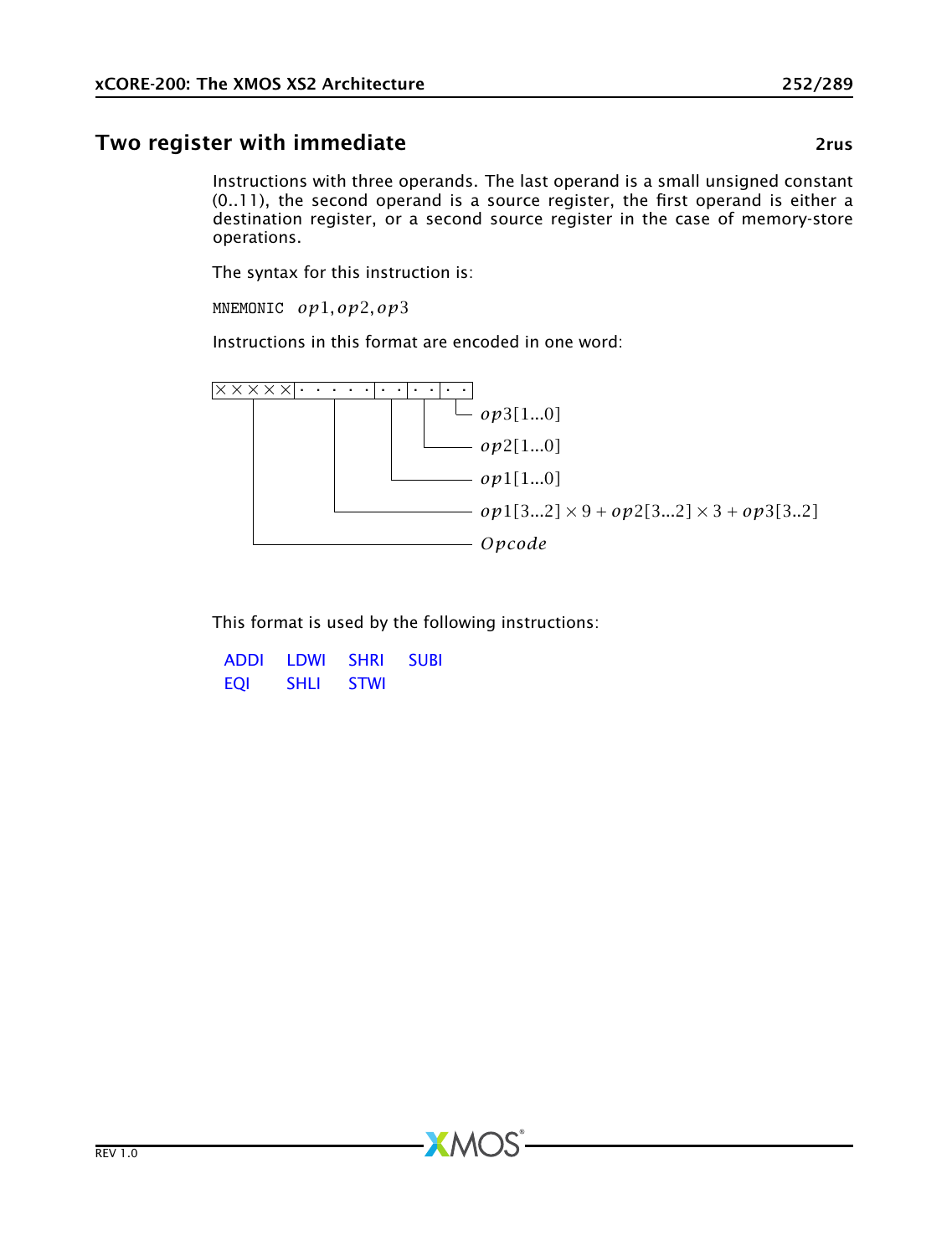# Two register with immediate long and the control of the latest latest latest latest latest latest latest lates

Instructions with three operands. The last operand is a small unsigned constant (0..11), the second operand is a source register, the first operand is either a destination register, or a second source register in the case of some resource operations.

The syntax for this instruction is:

MNEMONIC *op*1*, op*2*, op*3

Instructions in this format are encoded in two words:



This format is used by the following instructions:

 $X$ M $(S)$ 

| <b>ASHRI</b>   | I DAWFI       | <b>STDSP</b> |
|----------------|---------------|--------------|
| <b>INPW</b>    | I DDSP        | <b>UNZIP</b> |
| <b>I DAWRI</b> | <b>OUTPWI</b> | 7IP          |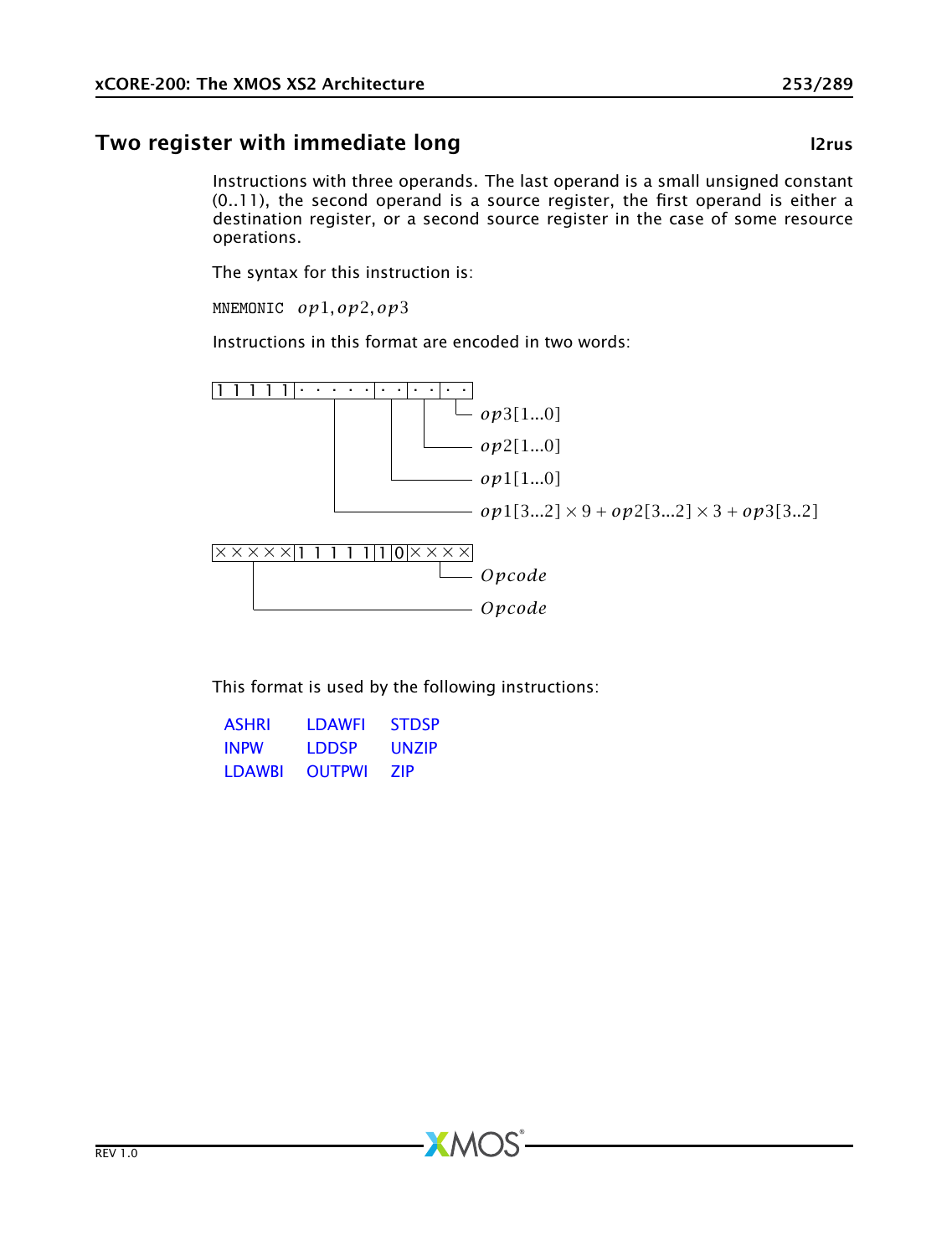## Register with 6-bit immediate rubber of the rubber of the rubber of the rubber of the rubber of the rubber of the rubber of the rubber of the rubber of the rubber of the rubber of the rubber of the rubber of the rubber of

<span id="page-253-0"></span>Instructions with two operands where the first operand is a register and the second operand is a 6-bit integer constant. This format used, amongst others, for load and store operations relative to the stack pointer and data pointer.

The syntax for this instruction is:

MNEMONIC *op*1*, op*2

Instructions in this format are encoded in one word:



This format is used by the following instructions:

|             | <b>BRBE</b> IDAWDP | <b>IDWDP</b> | <b>STWSP</b> |
|-------------|--------------------|--------------|--------------|
|             | <b>BRBT</b> IDAWSP | <b>LDWSP</b> |              |
| <b>BRFF</b> | <b>IDC</b>         | <b>SETCI</b> |              |
|             | BRFT LDWCP         | <b>STWDP</b> |              |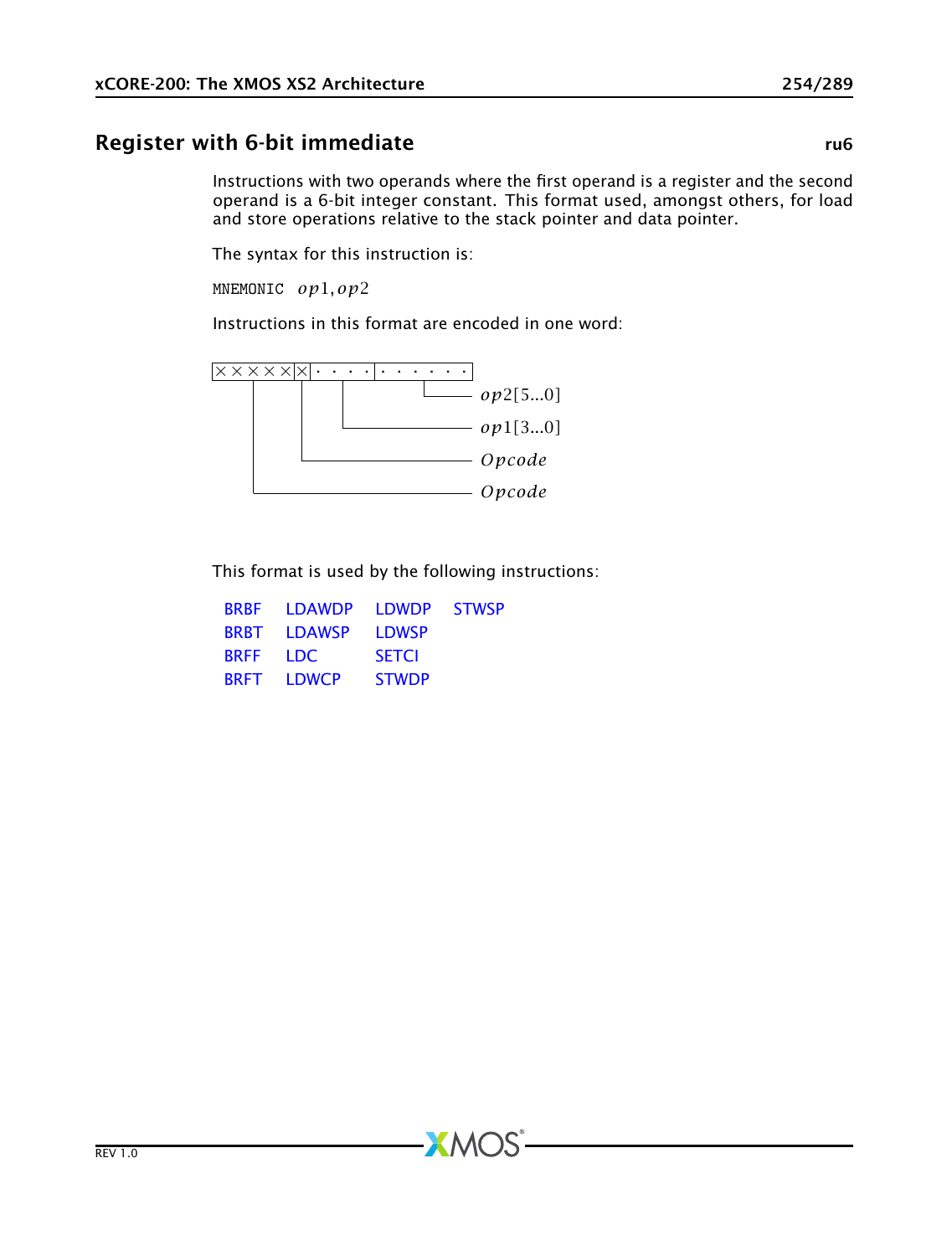# Register with 16-bit immediate late and the late late line lines

Instructions with two operands where the first operand is a register and the second operand is a 16-bit integer constant. This instruction is a prefixed version of [.](#page-253-0) This format is used, amongst others, for load and store operations relative to the stack pointer and data pointer.

The syntax for this instruction is:

MNEMONIC *op*1*, op*2

Instructions in this format are encoded in two words:



This format is used by the following instructions:

| <b>BRBF</b>     | <b>IDAWDP</b>      | <b>IDWDP</b> | <b>STWSP</b> |
|-----------------|--------------------|--------------|--------------|
|                 | <b>BRBT</b> LDAWSP | <b>LDWSP</b> |              |
| <b>BREE IDC</b> |                    | <b>SETCI</b> |              |
|                 | <b>BRFT LDWCP</b>  | <b>STWDP</b> |              |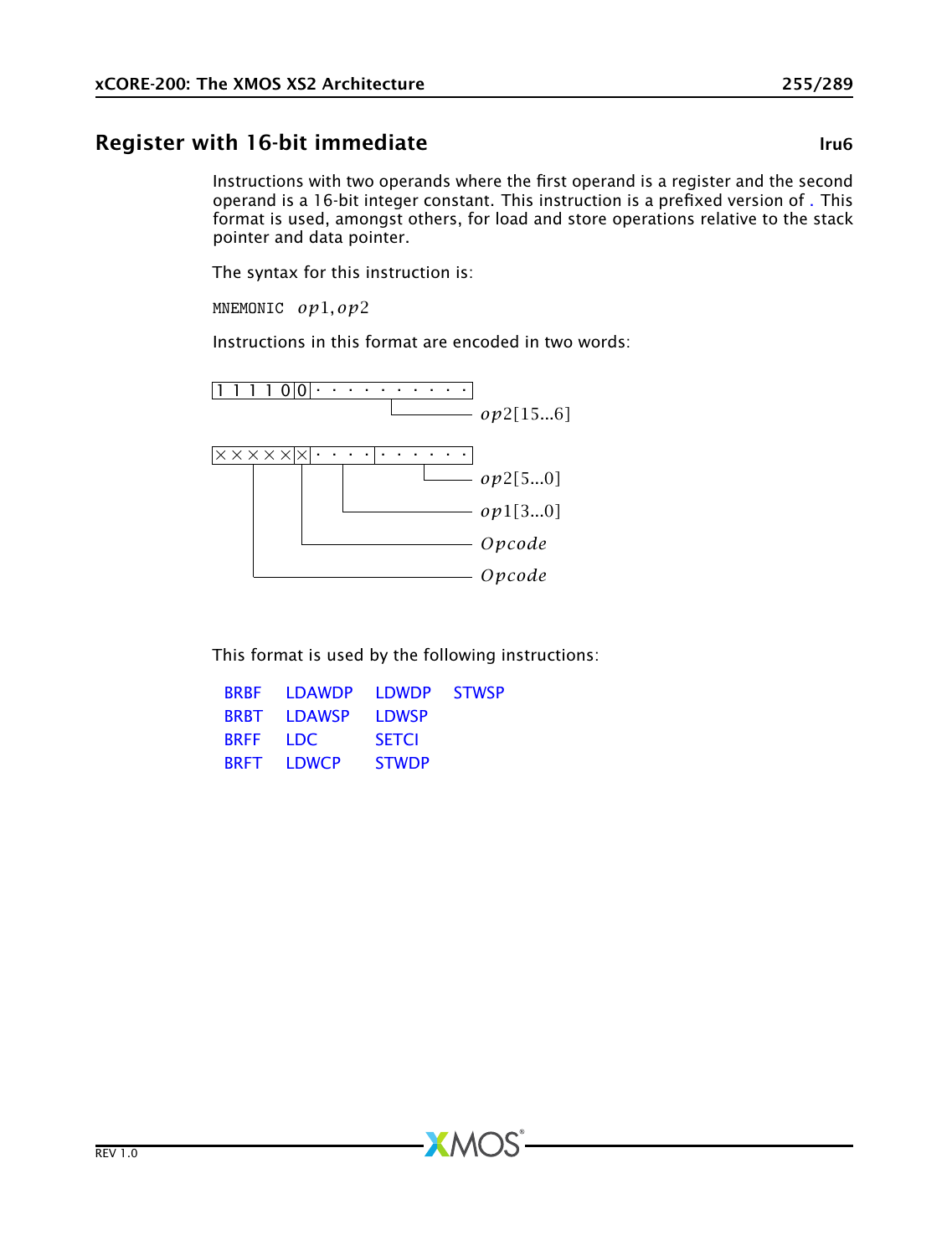# 6-bit immediate u6

<span id="page-255-0"></span>Instructions with a single operand encoding a 6-bit integer.

The syntax for this instruction is:

MNEMONIC *op*1

Instructions in this format are encoded in one word:



This format is used by the following instructions:

| <b>BLAT</b>  | <b>DUALENTSP</b> | <b>GETSR</b>  | <b>RETSP</b> |
|--------------|------------------|---------------|--------------|
| <b>BRBU</b>  | <b>ENTSP</b>     | <b>KCALLI</b> | <b>SETSR</b> |
| <b>BRFU</b>  | <b>FXTDP</b>     | <b>KENTSP</b> |              |
| <b>CLRSR</b> | <b>FXTSP</b>     | <b>LDAWCP</b> |              |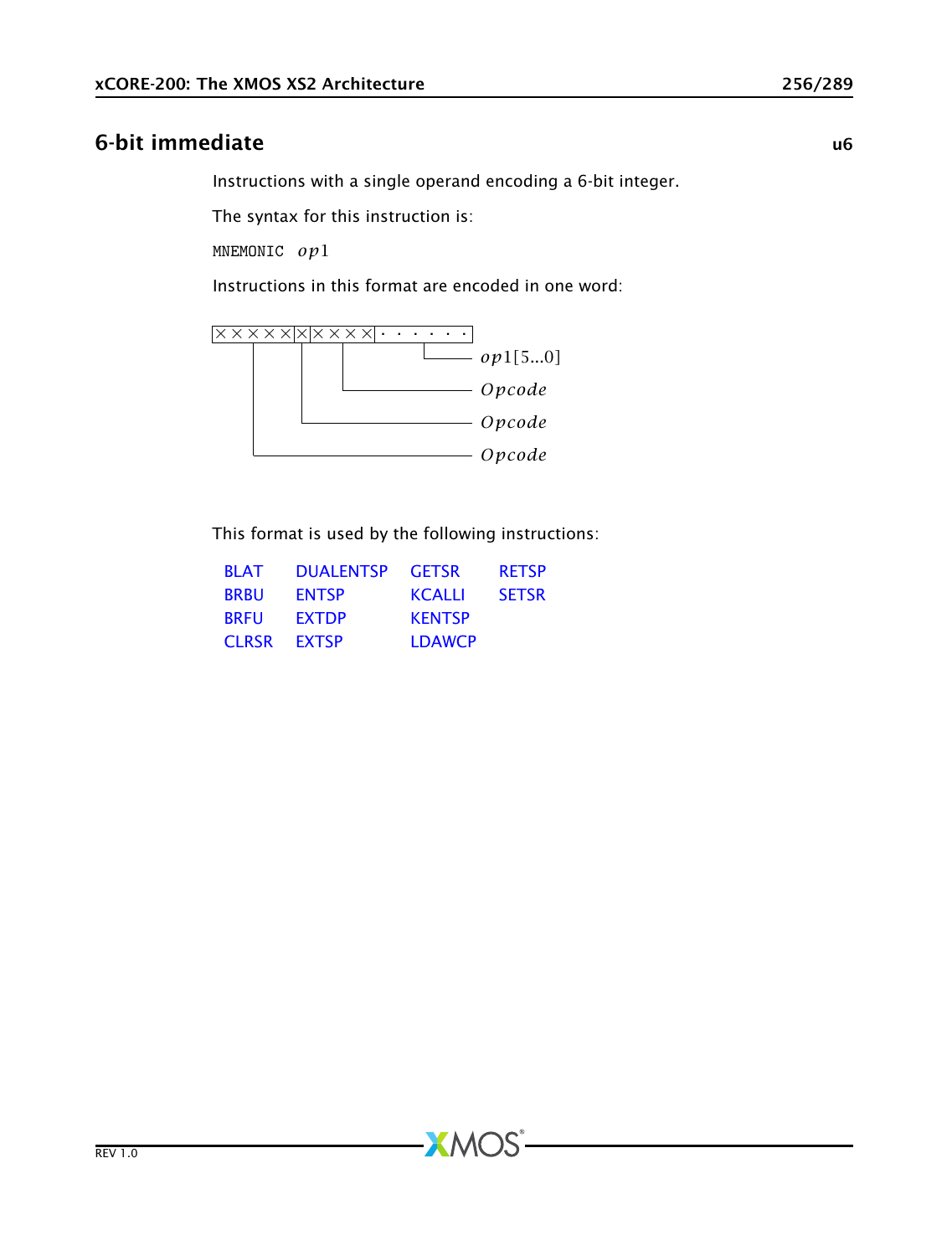#### 16-bit immediate lu6

Instructions with a single operand encoding a 16-bit integer. This instruction is a prefixed version of [.](#page-255-0)

The syntax for this instruction is:

MNEMONIC *op*1

Instructions in this format are encoded in two words:



This format is used by the following instructions:

| <b>BI AT</b> | <b>DUALENTSP</b> | <b>GETSR</b>   | <b>LDAWCP</b> |
|--------------|------------------|----------------|---------------|
| <b>BRBU</b>  | <b>ENTSP</b>     | KCALLI         | <b>RETSP</b>  |
| <b>BRFU</b>  | <b>FXTDP</b>     | <b>KENTSP</b>  | <b>SETSR</b>  |
| <b>CLRSR</b> | <b>FXTSP</b>     | <b>KRESTSP</b> |               |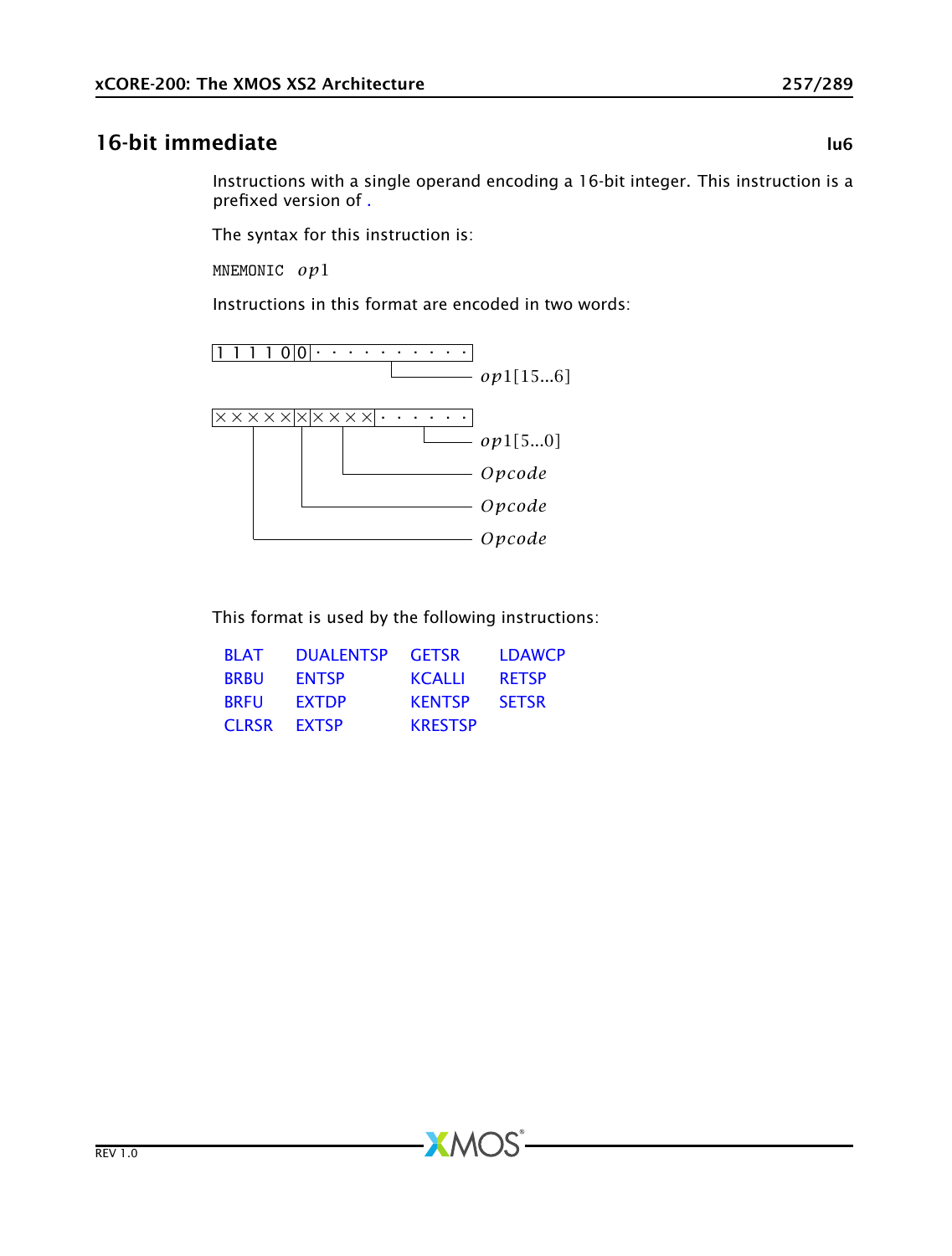# 10-bit immediate under the state under the state under the under the under the under the under the under the u

<span id="page-257-0"></span>Instructions with a single operand encoding a 10-bit integer.

The syntax for this instruction is:

MNEMONIC *op*1

Instructions in this format are encoded in one word:



This format is used by the following instructions:

| <b>BLACP</b> | <b>BI RF</b> | <b>IDAPF</b>  |
|--------------|--------------|---------------|
| <b>BIRB</b>  | <b>IDAPR</b> | <b>LDWCPL</b> |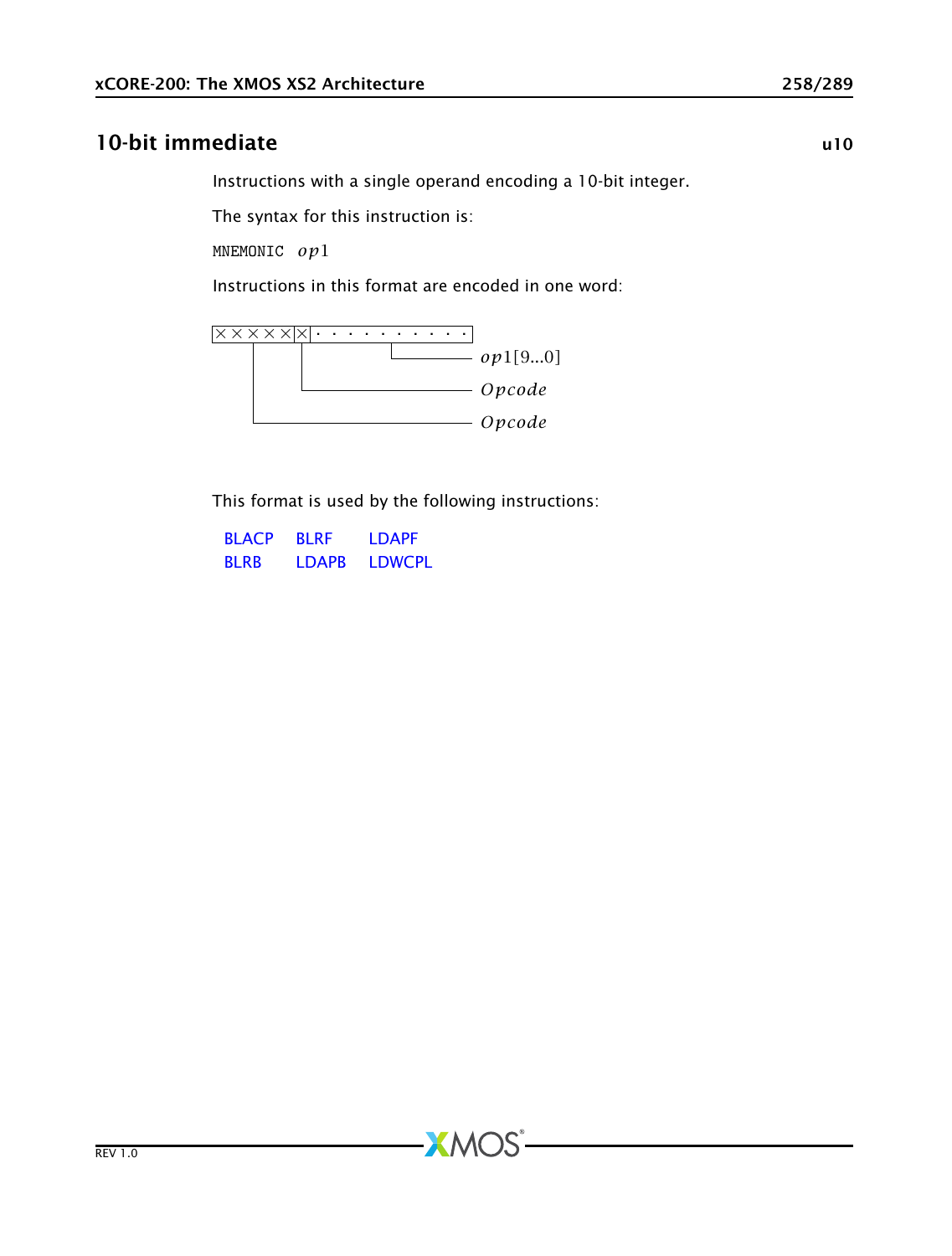#### 20-bit immediate lu10

Instructions with a single operand encoding a 20-bit integer. This instruction is a prefixed version of [.](#page-257-0)

The syntax for this instruction is:

MNEMONIC *op*1

Instructions in this format are encoded in two words:



This format is used by the following instructions:

| <b>BLACP</b> | <b>BI RF</b> | <b>IDAPF</b>  |
|--------------|--------------|---------------|
| <b>BI RB</b> | <b>IDAPR</b> | <b>LDWCPL</b> |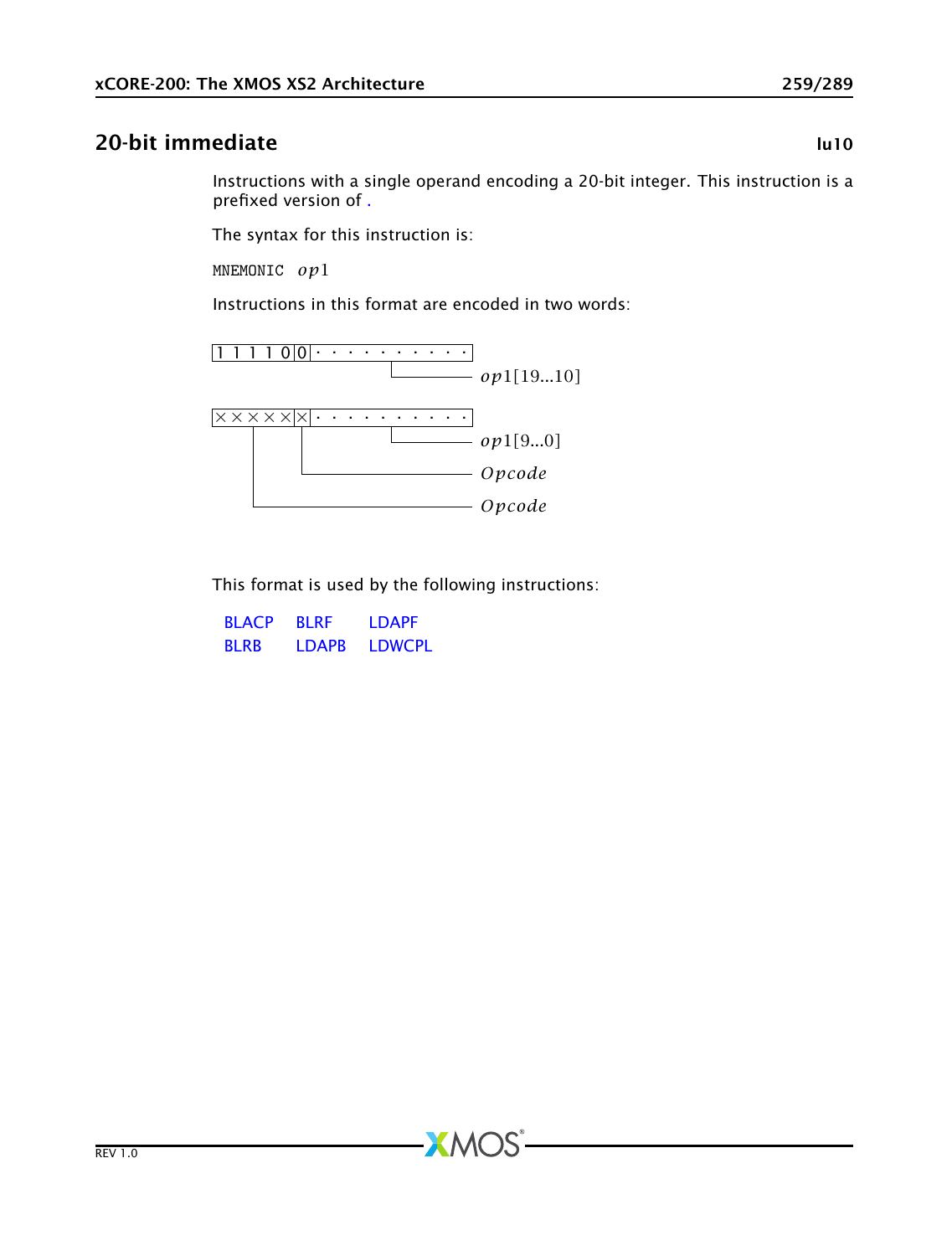### Two register and the contract of the contract of the contract of the contract of the contract of the contract of the contract of the contract of the contract of the contract of the contract of the contract of the contract

Instructions with two operand registers; the last operand is always a source register, the first operand maybe a destination register.

The syntax for this instruction is:

MNEMONIC *op*1*, op*2

Instructions in this format are encoded in one word:



This format is used by the following instructions:

 $X$ M $(S)$ 

| <b>ANDNOT</b>  | FFT          | <b>INSHR</b> | <b>PEEK</b>    |
|----------------|--------------|--------------|----------------|
| <b>BITREV</b>  | <b>ENDIN</b> | <b>INT</b>   | <b>SEXT</b>    |
| <b>BYTEREV</b> | <b>GETST</b> | <b>MKMSK</b> | <b>TESTCT</b>  |
| <b>CHKCT</b>   | <b>GETTS</b> | <b>NEG</b>   | <b>TESTWCT</b> |
| <b>CLZ</b>     | ΙN           | <b>NOT</b>   | <b>ZEXT</b>    |
| <b>FFF</b>     | <b>INCT</b>  | <b>OUTCT</b> |                |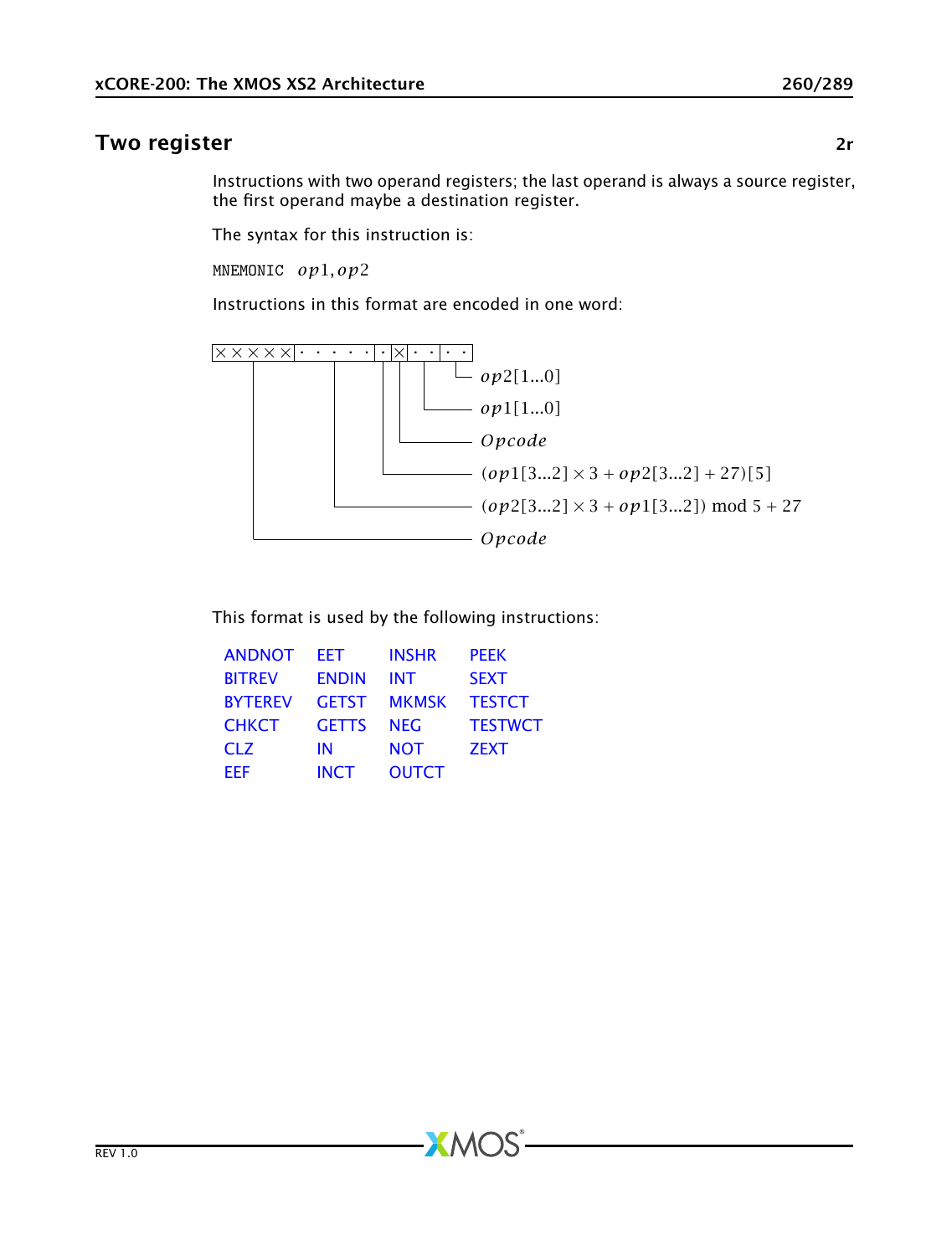#### Two register reversed r2r and the state of the state rate of the state rate of the state rate of the state rate of the state rate of the state rate of the state rate of the state rate of the state rate of the state rate of

Instructions with two operand registers used for resources; the first operand is always a source register containing the resource to operate on, the last operand maybe a destination register.

The syntax for this instruction is:

MNEMONIC *op*1*, op*2

Instructions in this format are encoded in one word:



This format is used by the following instructions:

 $AMOS$ 

[OUT](#page-174-0) [OUTT](#page-180-0) [SETPSC](#page-198-0) [OUTSHR](#page-179-0) [SETD](#page-192-0) [SETPT](#page-199-0)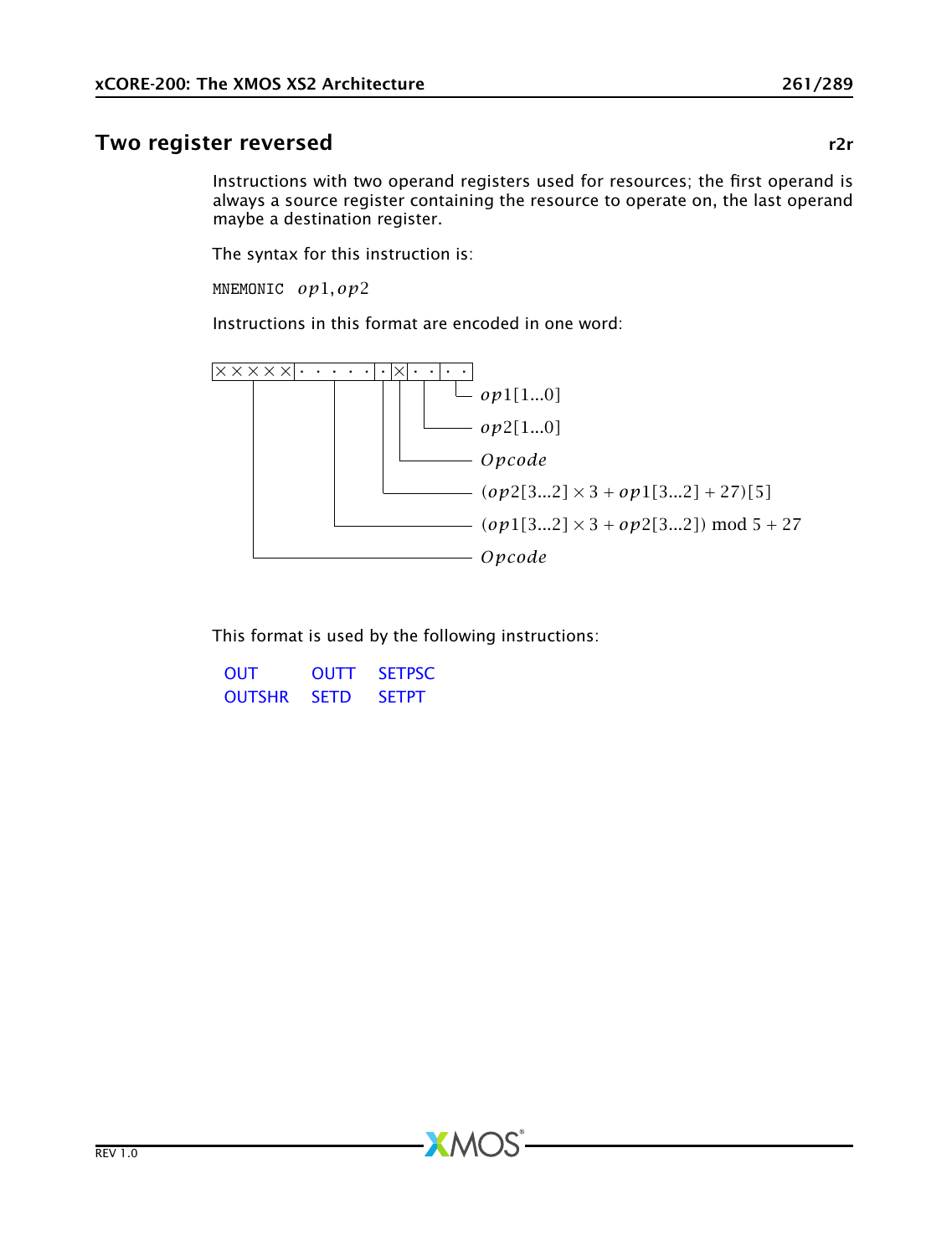# Two register long and a state of the state of the state of the state of the state of the state of the state of the state of the state of the state of the state of the state of the state of the state of the state of the sta

Instructions with two operand registers; the last operand is always a source register, the first operand maybe a destination register.

The syntax for this instruction is:

MNEMONIC *op*1*, op*2

Instructions in this format are encoded in two words:



This format is used by the following instructions:

 $AMOS$ 

| <b>GETD</b> | <b>SETC</b>            | <b>TINITDP TINITSP</b> |  |
|-------------|------------------------|------------------------|--|
| <b>GETN</b> | TESTLCL TINITLR TSETMR |                        |  |
|             | <b>GETPS TINITCP</b>   | <b>TINITPC</b>         |  |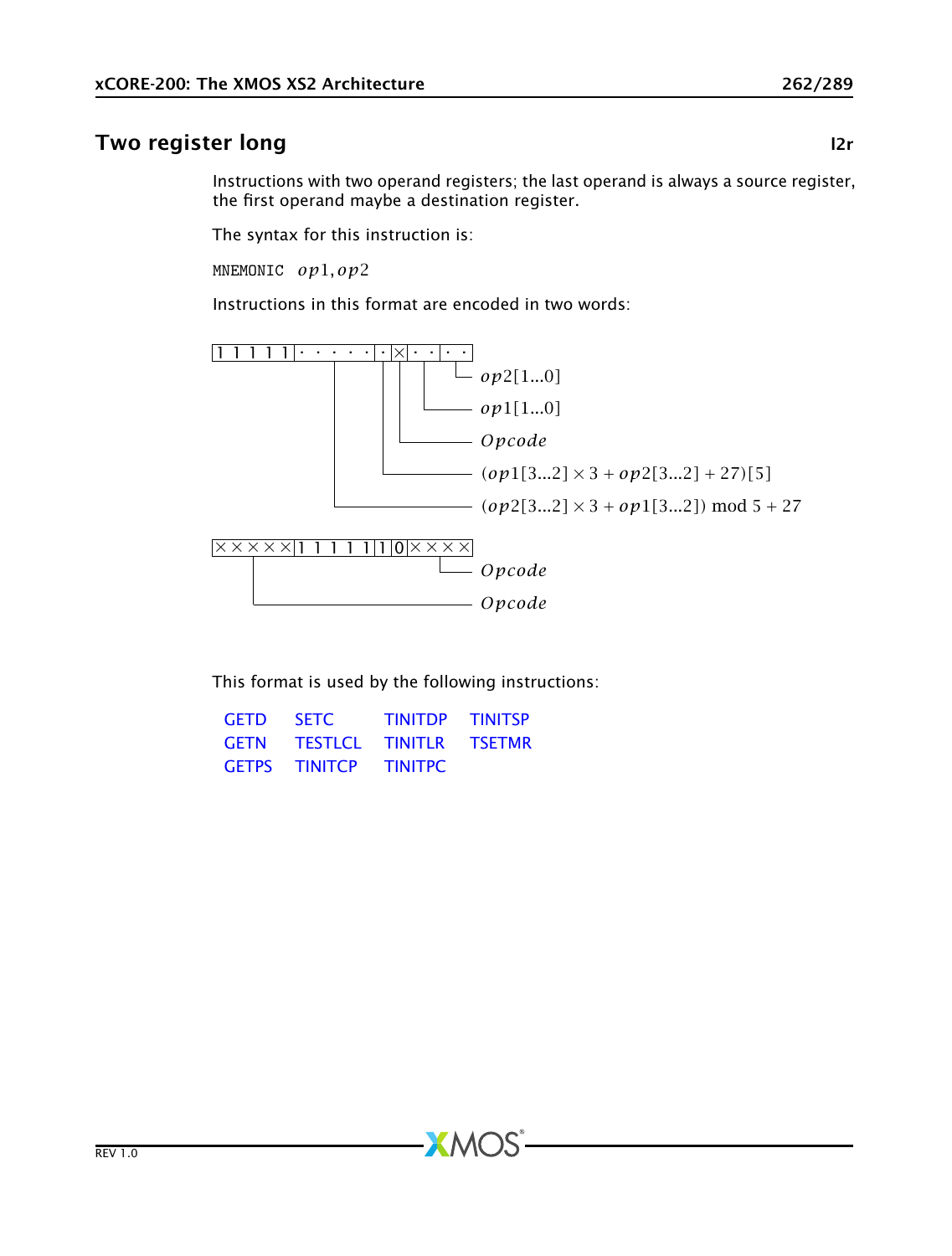## Two register reversed long and the state of the latest state of the latest state of the latest state of the latest state of the latest state of the latest state of the latest state of the latest state of the latest state o

Instructions with two operand registers; the first operand is always a source register containing a resource identifier, the last operand maybe a destination register.

The syntax for this instruction is:

MNEMONIC *op*1*, op*2

Instructions in this format are encoded in two words:



This format is used by the following instructions:

 $X$ M $(S)$ 

[SETCLK](#page-190-0) [SETPS](#page-197-0) [SETTW](#page-203-0) [SETN](#page-196-0) [SETRDY](#page-200-0)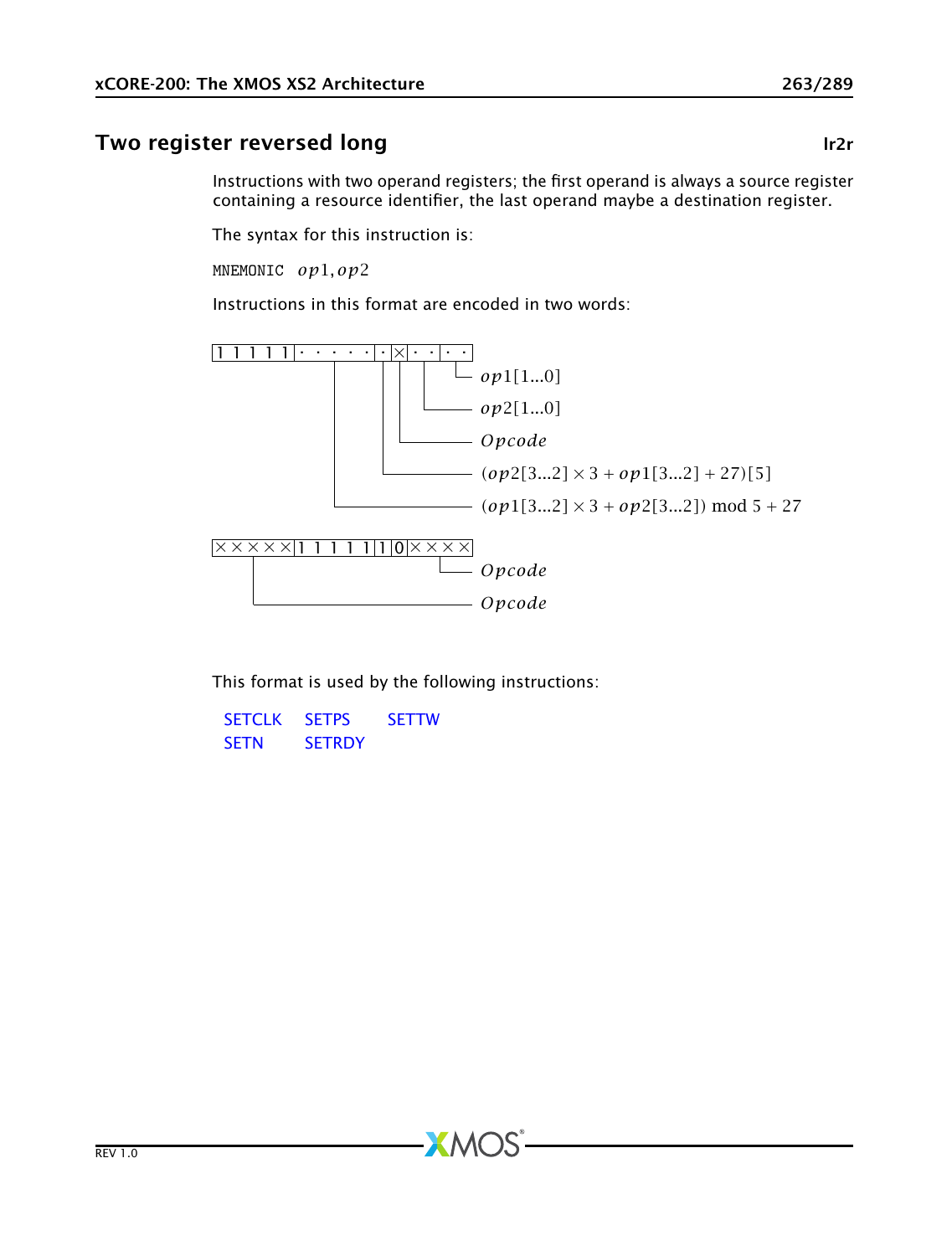## Register with immediate rushing the control of the control of the control of the control of the control of the control of the control of the control of the control of the control of the control of the control of the contro

Instructions with two operands. The last operand is a small constant (0..11). The first operand is a register that may be used as source and or destination.

The syntax for this instruction is:

MNEMONIC *op*1*, op*2

Instructions in this format are encoded in one word:



This format is used by the following instructions:

 $X$ M $(S)$ 

| <b>CHKCTI</b> | <b>MKMSKI</b> | <b>SEXTI</b> |
|---------------|---------------|--------------|
| <b>GFTR</b>   | <b>OUTCTI</b> | <b>ZFXTI</b> |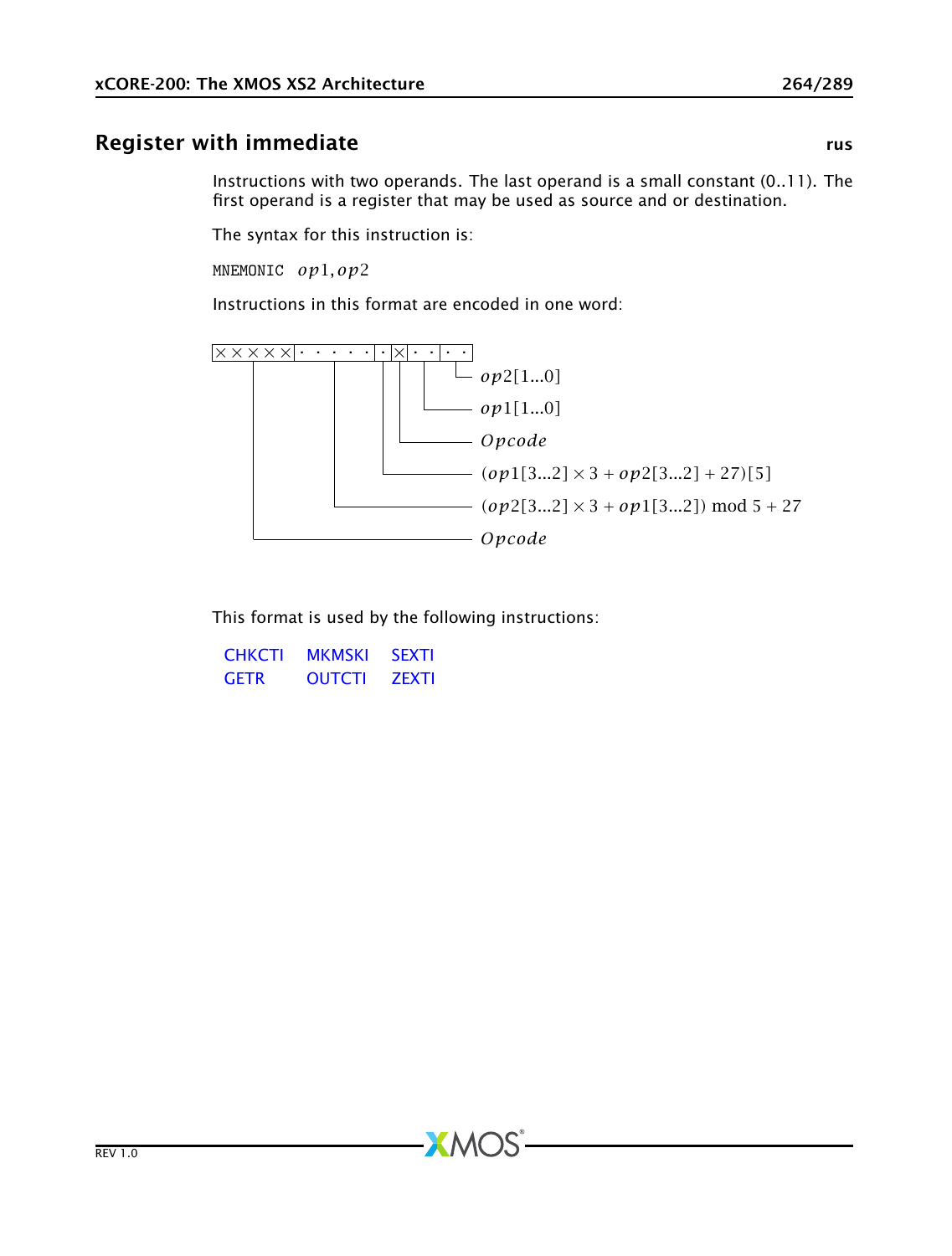#### Register 1888 and 2008 and 2008 and 2008 and 2008 and 2008 and 2008 and 2008 and 2008 and 2008 and 2008 and 20

Instructions with one operand register.

The syntax for this instruction is:

MNEMONIC *op*1

Instructions in this format are encoded in one word:



This format is used by the following instructions:

| <b>BAU</b>     | <b>ECALLT</b>  | <b>KCALL</b> | <b>SETSP</b>  |
|----------------|----------------|--------------|---------------|
| <b>BLA</b>     | EDU            | <b>MIOIN</b> | <b>SETV</b>   |
| <b>BRU</b>     | EEU            | <b>MSYNC</b> | <b>SYNCR</b>  |
| <b>CLRPT</b>   | <b>ELATE</b>   | <b>SETCP</b> | <b>TSTART</b> |
| <b>DGETREG</b> | <b>FREER</b>   | <b>SETDP</b> | <b>WAITEF</b> |
| <b>ECALLF</b>  | <b>GETTIME</b> | <b>SETEV</b> | <b>WAITET</b> |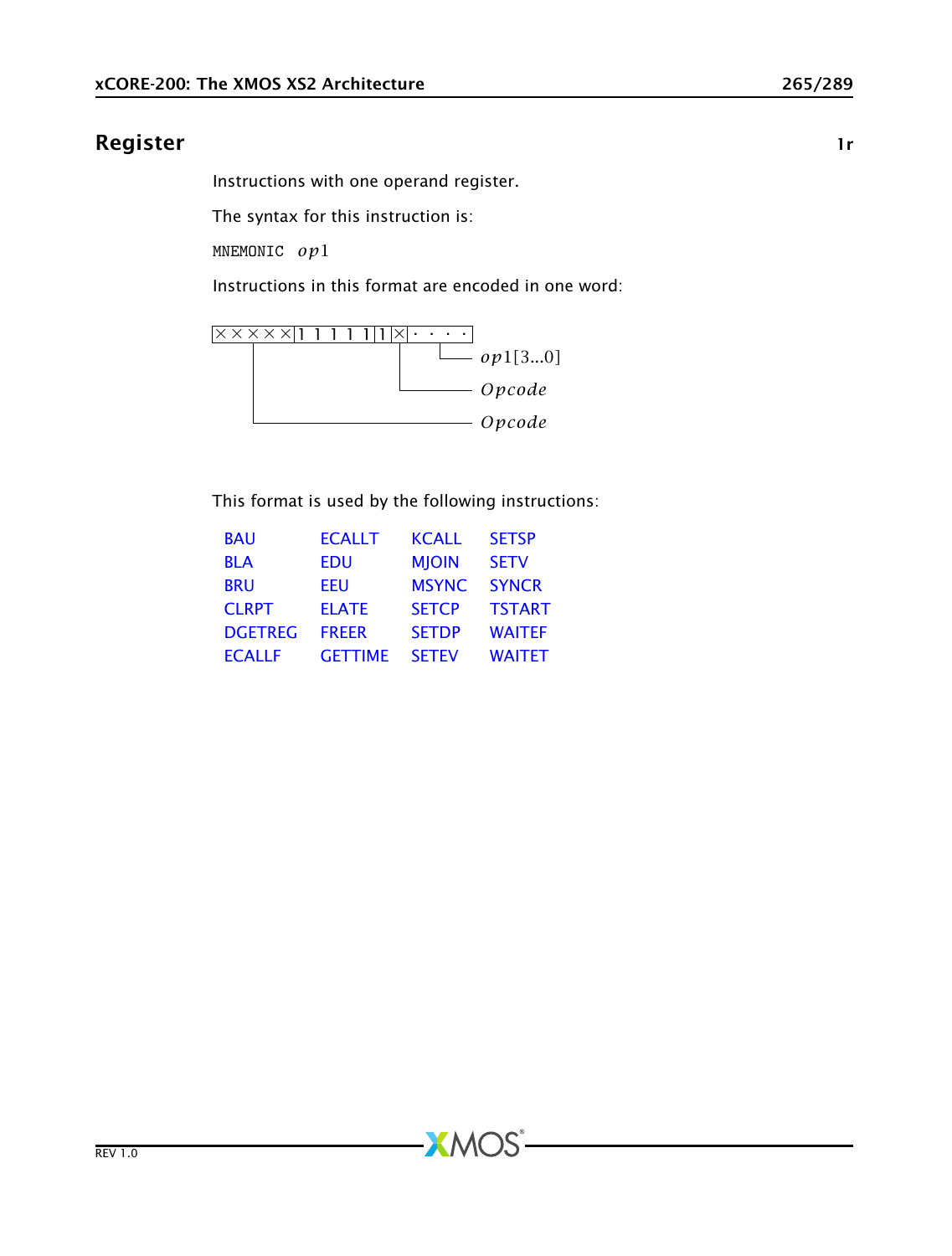#### No operands or the contract of the contract of the contract of the contract of the contract of the contract of the contract of the contract of the contract of the contract of the contract of the contract of the contract of

These instructions operate on implicit operands.

The syntax for this instruction is:

MNEMONIC

Instructions in this format are encoded in one word:



This format is used by the following instructions:

| <b>CLRE</b>  | <b>GETID</b>  | <b>LDSPC</b>  | <b>STET</b>   |
|--------------|---------------|---------------|---------------|
| <b>DCALL</b> | <b>GFTKFP</b> | <b>LDSSR</b>  | <b>STSED</b>  |
| <b>FRFFT</b> | <b>GETKSP</b> | <b>NOP</b>    | <b>STSPC</b>  |
| <b>GETED</b> | I DFT.        | <b>SFTKFP</b> | <b>STSSR</b>  |
| <b>GETET</b> | <b>LDSED</b>  | <b>SSYNC</b>  | <b>WAITEU</b> |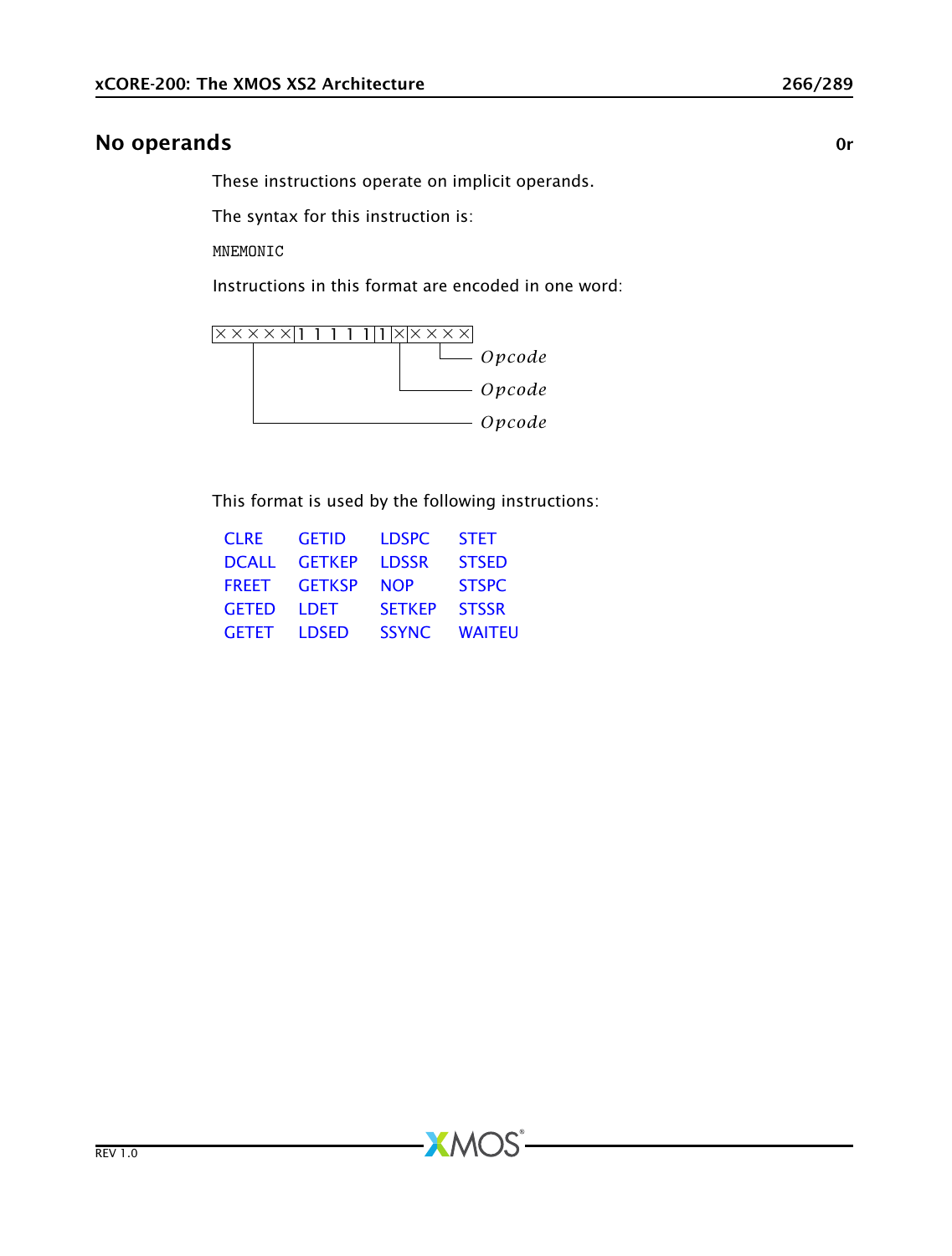#### No operands and a local contract of the contract of the contract of the contract of the contract of the contract of the contract of the contract of the contract of the contract of the contract of the contract of the contra

These instructions operate on implicit operands.

The syntax for this instruction is:

MNEMONIC

Instructions in this format are encoded in two words:



This format is used by the following instructions:

 $X$ M $(S)$ 

[DENTSP](#page-82-0) [DRESTSP](#page-86-0) [DRET](#page-87-0) [KRET](#page-127-0)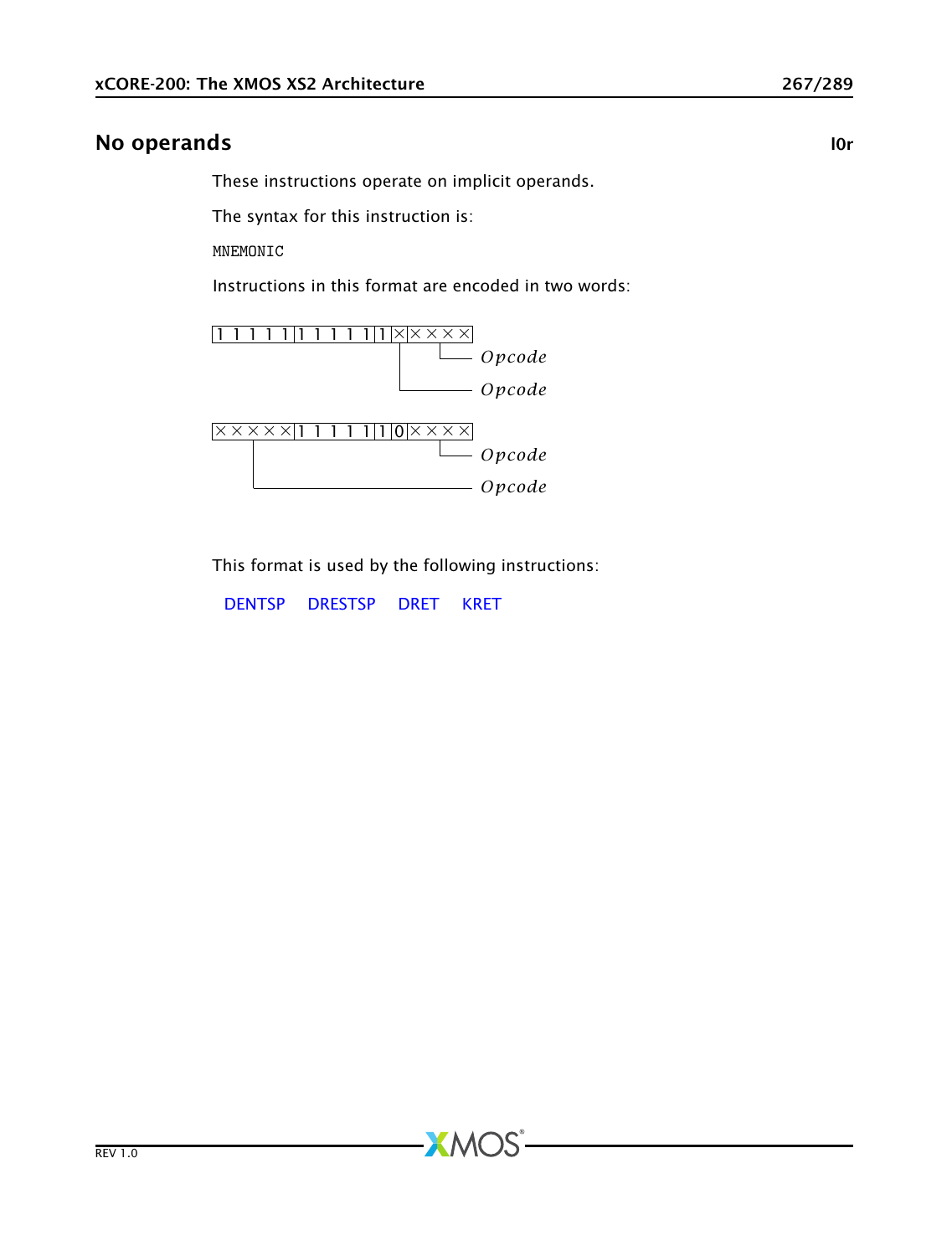## Four register long and the state of the state of the state of the state of the state of the state of the state

Operations on four registers - the last two operands are source registers, the first two may be used as source and or destination registers.

The syntax for this instruction is:

MNEMONIC *op*1*, op*4*, op*2*, op*3

Instructions in this format are encoded in two words:



This format is used by the following instructions:

 $AMOS$ 

| CRC <sub>8</sub> | I DD         | <b>MACCU</b> |
|------------------|--------------|--------------|
| <b>CRCN</b>      | <b>MACCS</b> | <b>STD</b>   |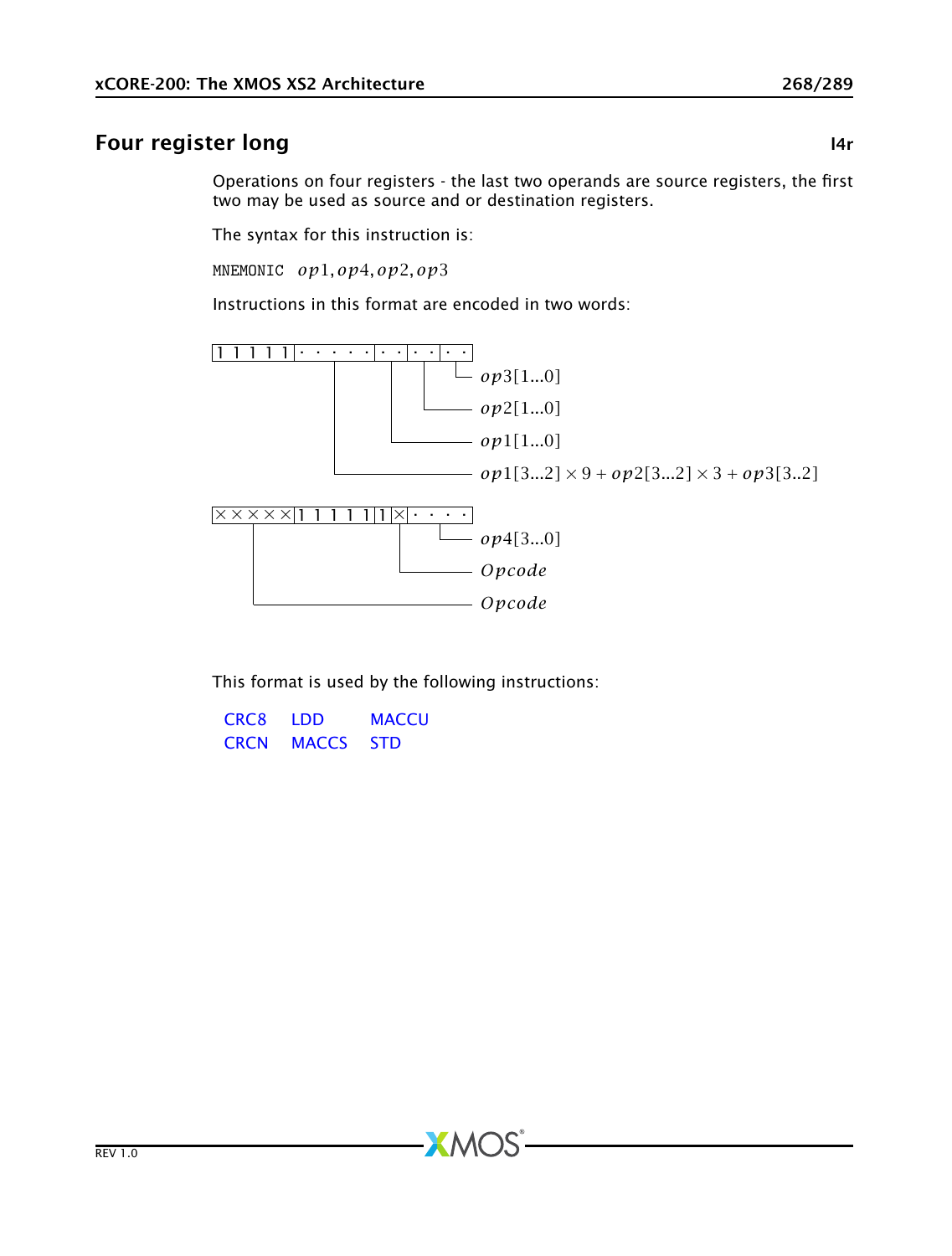# Three register with immediate long and the control of the l3rus l3rus

Operations on three registers and an immediate - the third operand is a source register, the first two may be used as source and or destination registers.

The syntax for this instruction is:

MNEMONIC *op*1*, op*4*, op*2*, op*3

Instructions in this format are encoded in two words:



This format is used by the following instructions:

 $AMOS$ 

[LDDI](#page-144-0) [STDI](#page-215-0)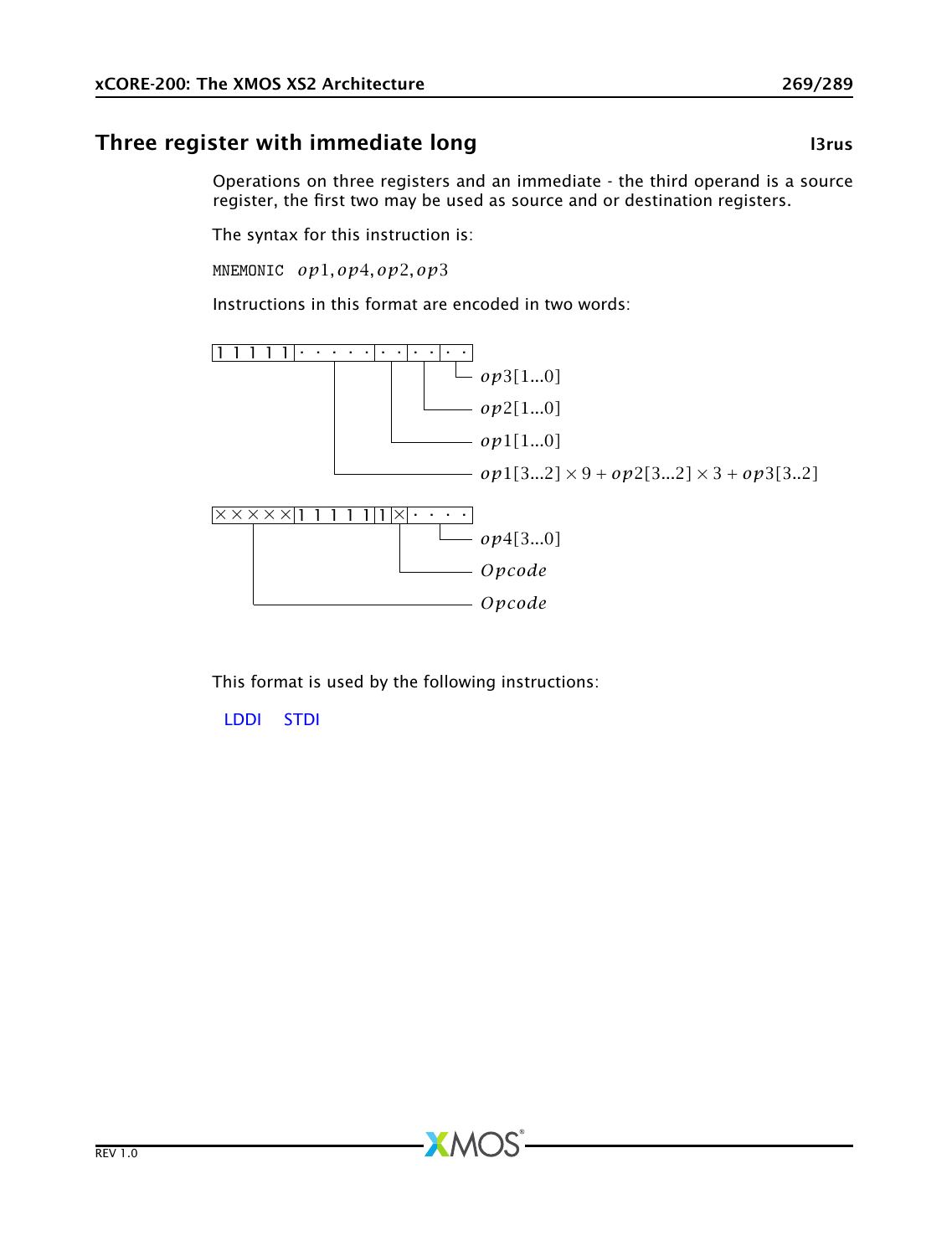## Four registers with immediate long and the control of the large large

Instruction with five operands. The last operand is a small unsigned constant (0..11), the third and fourth operands are source registers, the first and second operands may be used as source and or destination registers.

The syntax for this instruction is:

MNEMONIC *op*1*, op*4*, op*2*, op*3*, op*5

Instructions in this format are encoded in two words:



This format is used by the following instructions:

 $X$ M $(S)$ 

[CRC32\\_INC](#page-79-0) [LEXTRACT](#page-157-0) [LINSERT](#page-158-0)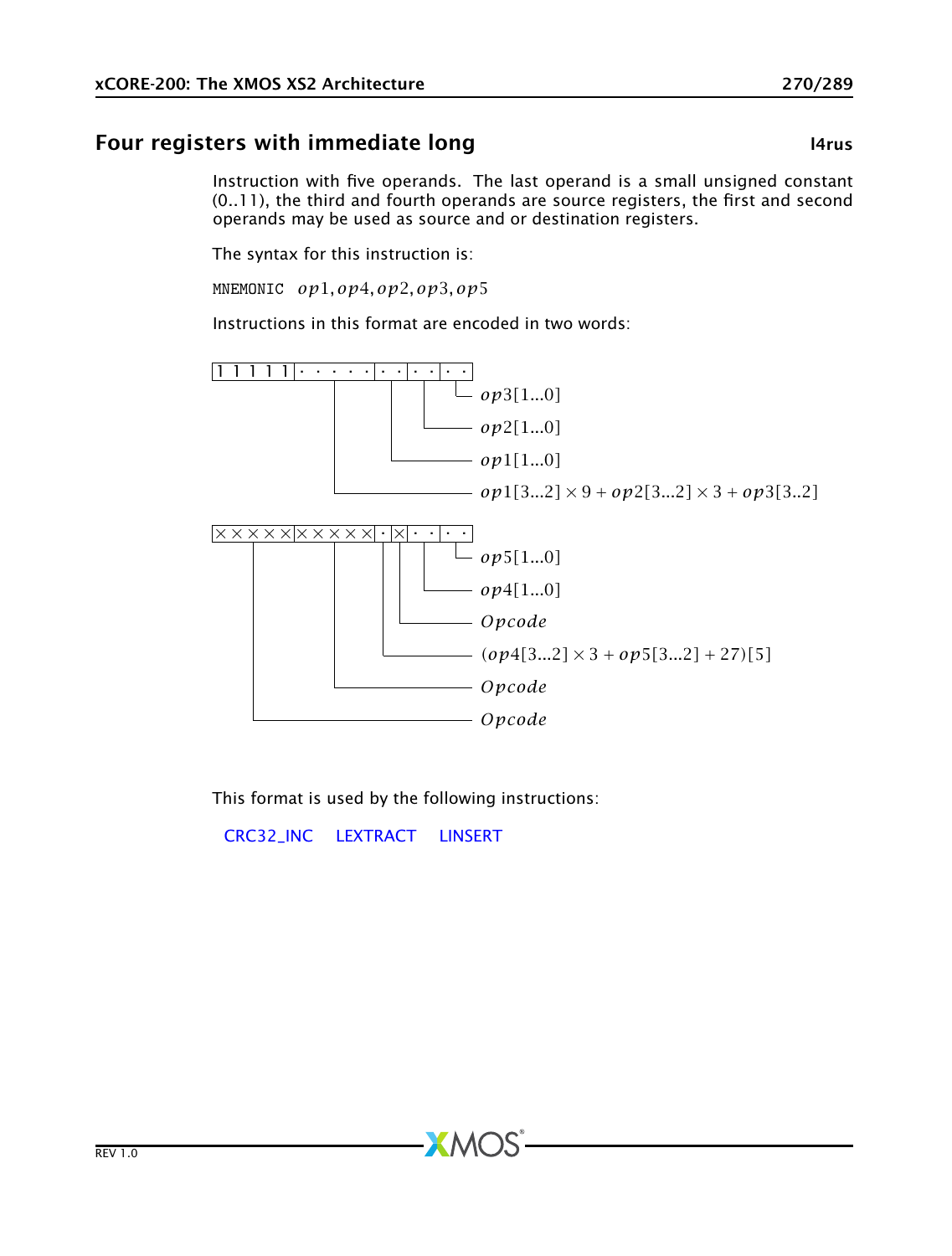## Five register long and the state of the state of the state of the state of the state of the state of the state of the state of the state of the state of the state of the state of the state of the state of the state of the

Operations on five registers - the last three operands are source registers, the first two may be used as source and or destination registers.

The syntax for this instruction is:

MNEMONIC *op*1*, op*4*, op*2*, op*3*, op*5

Instructions in this format are encoded in two words:



This format is used by the following instructions:

 $X$ M $(S)$ 

[LADD](#page-128-0) [LDIVU](#page-147-0) [LSUB](#page-162-0) [XOR4](#page-244-0)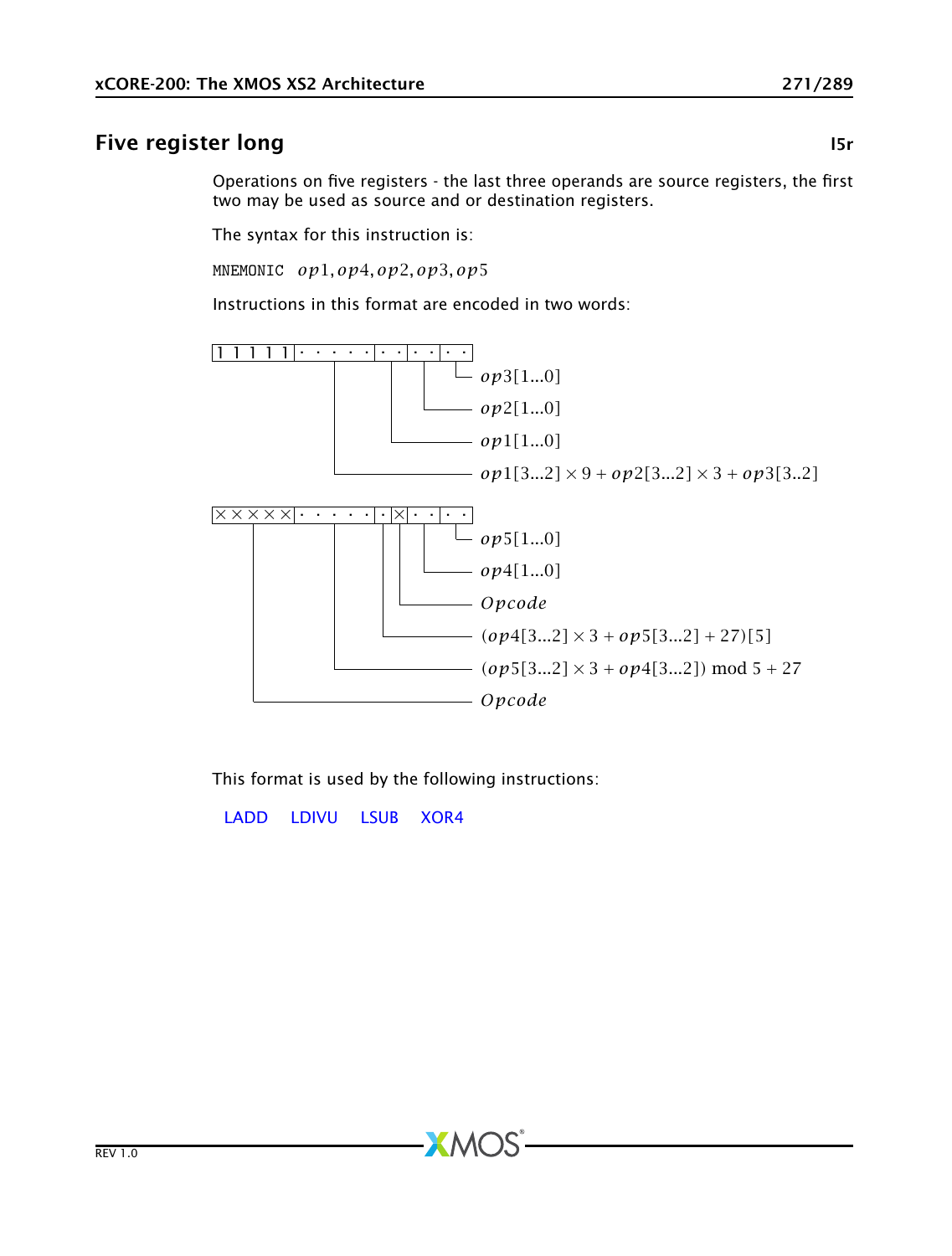## Six register long and the state of the state of the state of the state of the state of the state of the state o

Operations on six registers - the last four operands are source registers, the first two may be used as source and or destination registers.

The syntax for this instruction is:

MNEMONIC *op*1*, op*4*, op*2*, op*3*, op*5*, op*6

Instructions in this format are encoded in two words:



This format is used by the following instructions:

 $AMOS$ 

[LMUL](#page-159-0)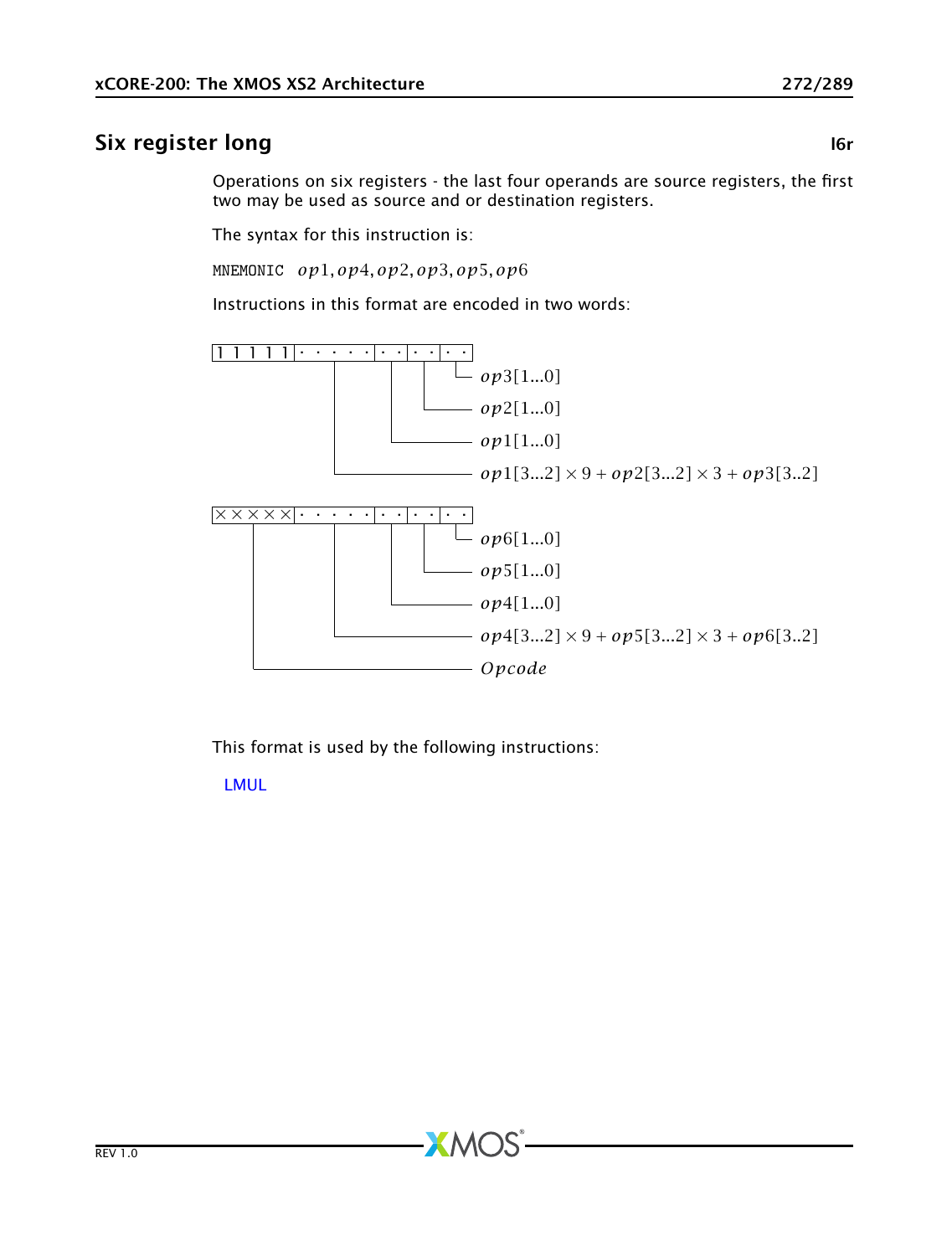## 21 XS2 Exceptions

Exceptions change the normal flow of control; they may be caused by interrupts, errors arising during instruction execution and by system calls. On an exception, the processor will save the *pc* and *sr* in *spc* and *ssr* , disable events and interrupts, and start executing an exception handler. The program counter that is saved normally points to the instruction that raised the exception. Two registers are also set. The exception-data (*ed*) and exception-type (*et*) will be set to reflect the cause of the exception. The exception handler can choose how to deal with the exception.

In this chapter the different types of exception are listed, together with their representation, their meaning, and the instructions that may cause them.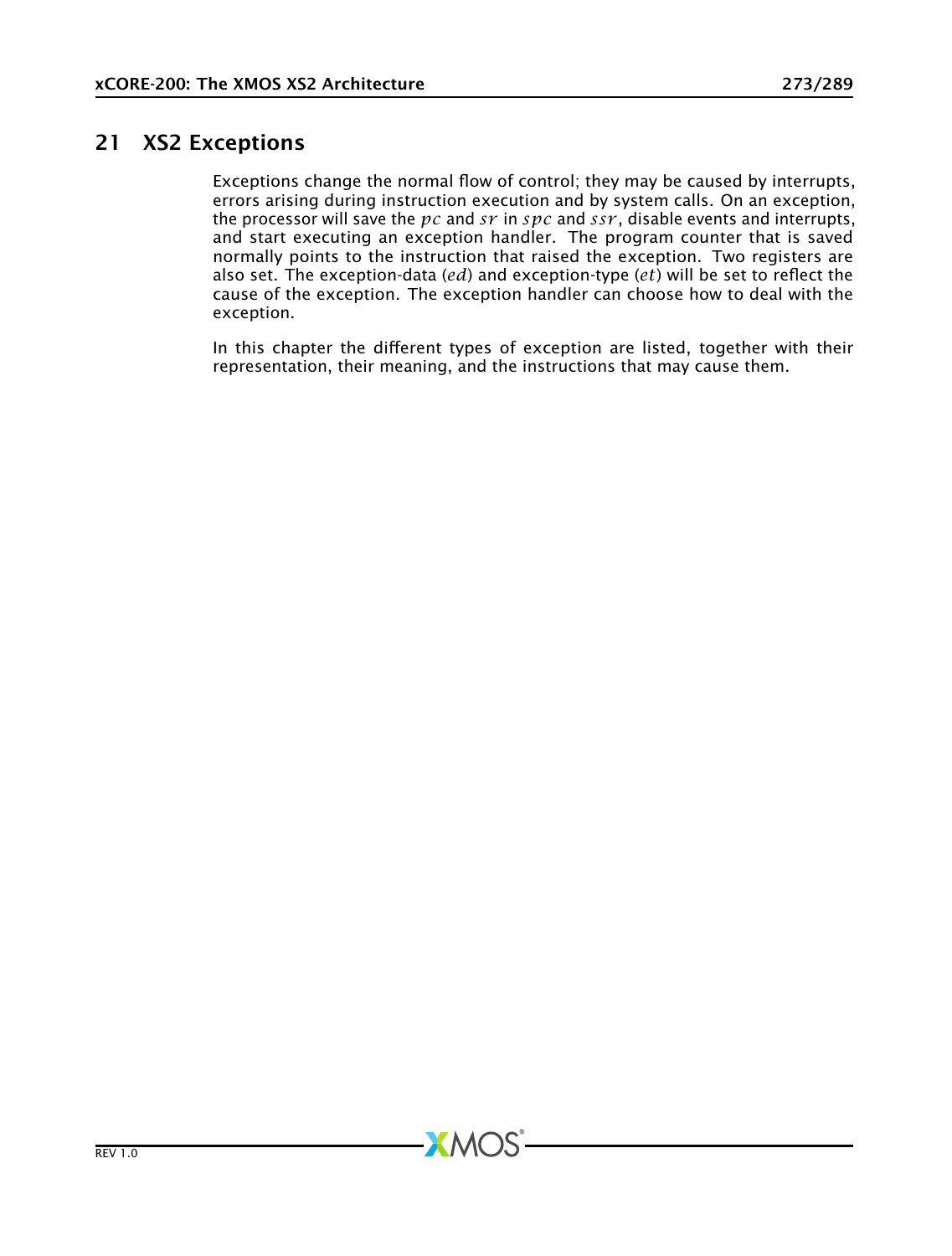## ET\_LINK\_ERROR 1

Ad hardware control token was output to a channel end. Alternatively, a channel end was used to transmit data without its destination being set first.

When ET\_LINK\_ERROR is raised:

- · *et* will be set to 1.
- *ed* will be set to the resource ID of the channel end which generated the exception.

This exception may be raised by the following instructions:

 $-MOS$ 

[OUT](#page-174-0) [OUTCT](#page-175-0) [OUTT](#page-180-0)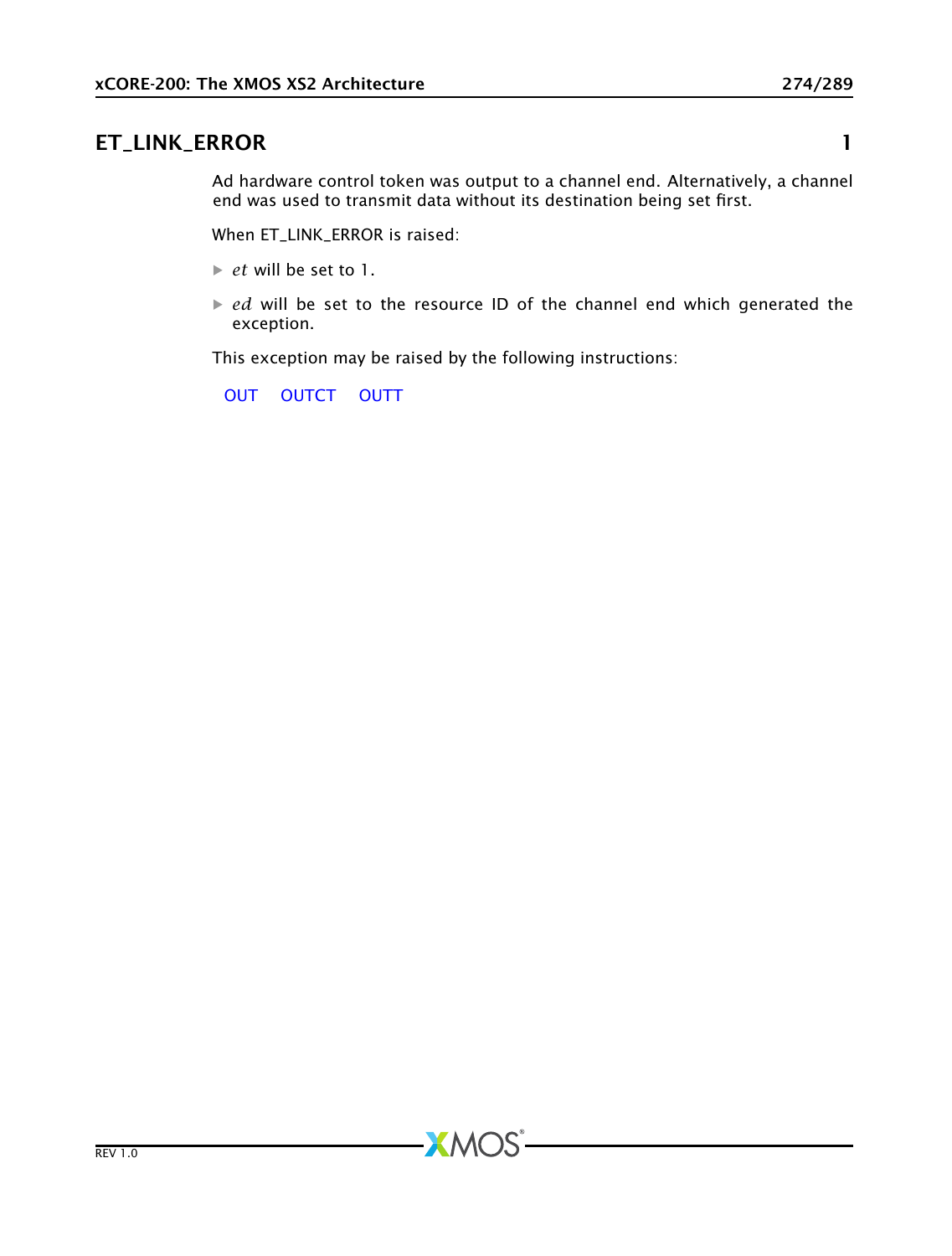## ET\_ILLEGAL\_PC 2

The program counter points to a position that could not be accessed, for example, beyond the end of memory, or a non 16-bit aligned memory location.

This exception is raised on dispatch of the instruction corresponding to the illegal program counter. The program counter that is saved in *spc is* the illegal program counter; the memory address of the instruction that caused the program counter to become illegal is not known. Note that this exception could be caused by, for example, loading a resource with an illegal vector [\(SETV\)](#page-204-0), but that this will not be known until an event happens.

When ET\_ILLEGAL\_PC is raised:

 $\blacktriangleright$  *et* will be set to 2.

 $\blacktriangleright$  *ed* will be set to the PC which generated the exception.

This exception may be raised by the following instructions:

| <b>BAU</b>   | <b>BI RF</b> | <b>BRFT</b> | <b>MSYNC</b>  |
|--------------|--------------|-------------|---------------|
| <b>BLA</b>   | <b>BRBF</b>  | <b>BRFU</b> | <b>TSTART</b> |
| <b>BLACP</b> | <b>BRBT</b>  | <b>BRU</b>  |               |
| <b>BLAT</b>  | <b>BRBU</b>  | <b>DRET</b> |               |
| <b>BLRB</b>  | <b>BRFF</b>  | <b>KRFT</b> |               |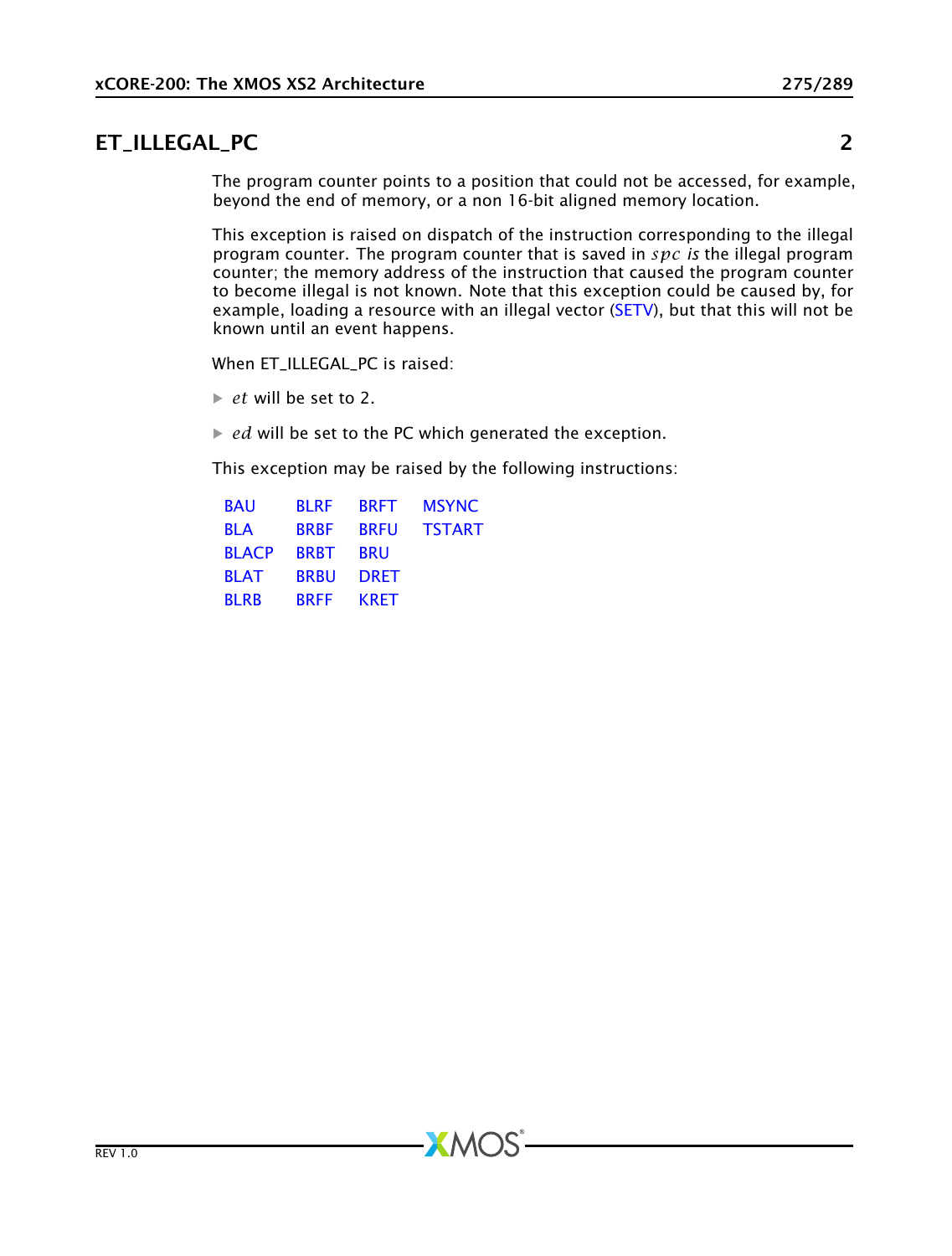## ET\_ILLEGAL\_INSTRUCTION 3

A 16-bit/32-bit word was encountered that could not be decoded. This typically indicates that the program counter was incorrect and addresses data memory. Alternatively, a binary is executed that was not compiled for this device.

When ET\_ILLEGAL\_INSTRUCTION is raised:

- · *et* will be set to 3.
- · *ed* will be set to 0.

This exception may be raised by the following instructions:

**XMOS** 

[DENTSP](#page-82-0) [DGETREG](#page-83-0) [DRESTSP](#page-86-0) [DRET](#page-87-0)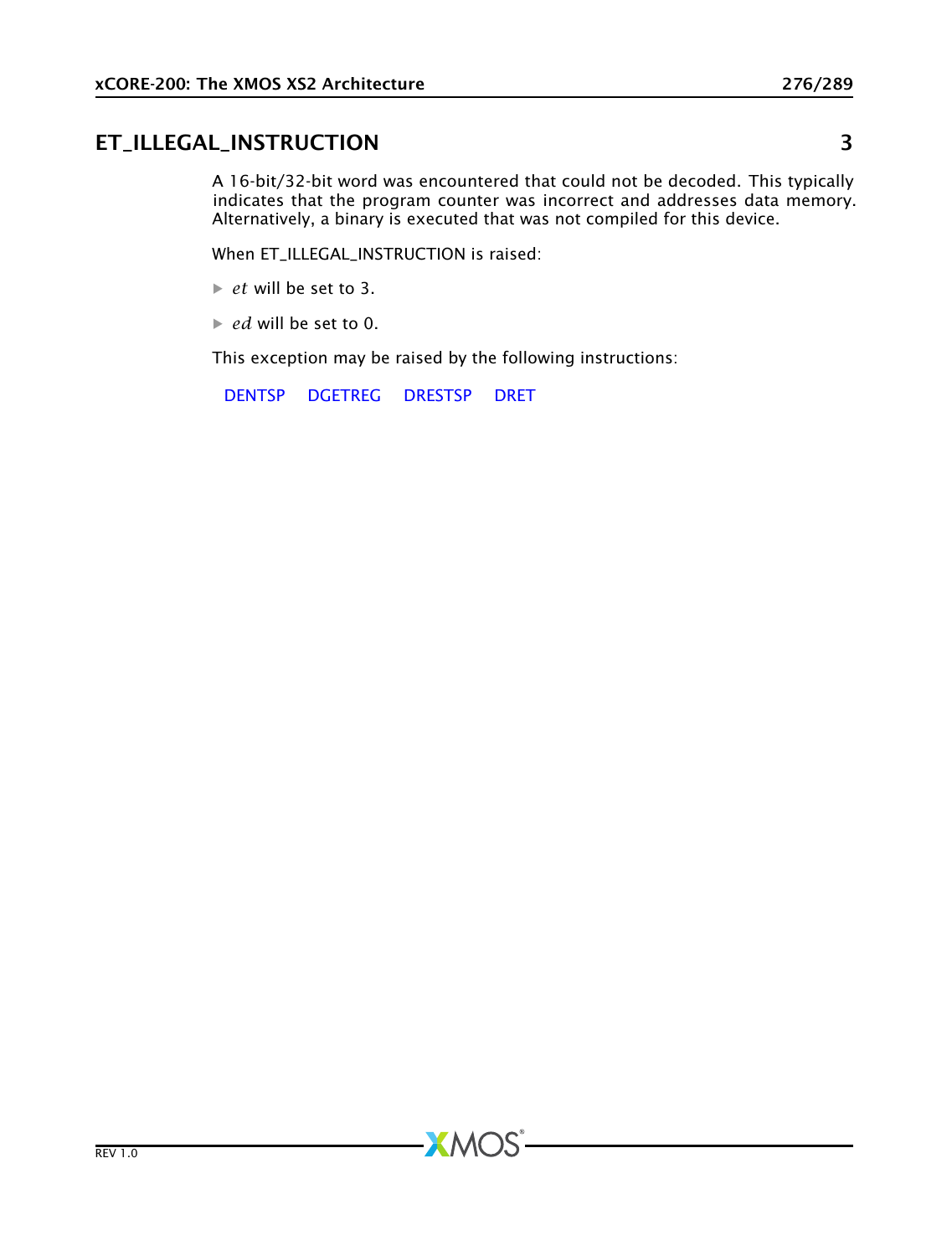## ET\_ILLEGAL\_RESOURCE 4

A resource operation was performed and failed because either the resource identifier supplied was not a valid resource, it was not allocated, or the operation was not legal on that resource.

When ET\_ILLEGAL\_RESOURCE is raised:

- $\triangleright$  *et* will be set to 4.
- $\blacktriangleright$  *ed* will be set to the resource identifier passed to the instruction.

**XMOS** 

This exception may be raised by the following instructions:

| СНКСТ        | ΙN            | <b>PEEK</b>   | <b>TESTCT</b>  |
|--------------|---------------|---------------|----------------|
| <b>CIRPT</b> | <b>INCT</b>   | <b>SETC</b>   | <b>TESTLCL</b> |
| FDU          | <b>INPW</b>   | <b>SFTCIK</b> | <b>TESTWCT</b> |
| FFF          | <b>INSHR</b>  | <b>SETD</b>   | <b>TINITCP</b> |
| EET          | <b>INT</b>    | <b>SETEV</b>  | <b>TINITDP</b> |
| EEU          | <b>MJOIN</b>  | <b>SETN</b>   | <b>TINITLR</b> |
| <b>ENDIN</b> | <b>MSYNC</b>  | <b>SETPSC</b> | <b>TINITPC</b> |
| <b>FREER</b> | <b>OUT</b>    | <b>SETPT</b>  | <b>TINITSP</b> |
| <b>GETD</b>  | <b>OUTCT</b>  | <b>SETRDY</b> | <b>TSETMR</b>  |
| <b>GETN</b>  | <b>OUTPW</b>  | <b>SFTTW</b>  | <b>TSETR</b>   |
| <b>GETST</b> | <b>OUTSHR</b> | <b>SFTV</b>   | <b>TSTART</b>  |
| <b>GETTS</b> | <b>OUTT</b>   | <b>SYNCR</b>  |                |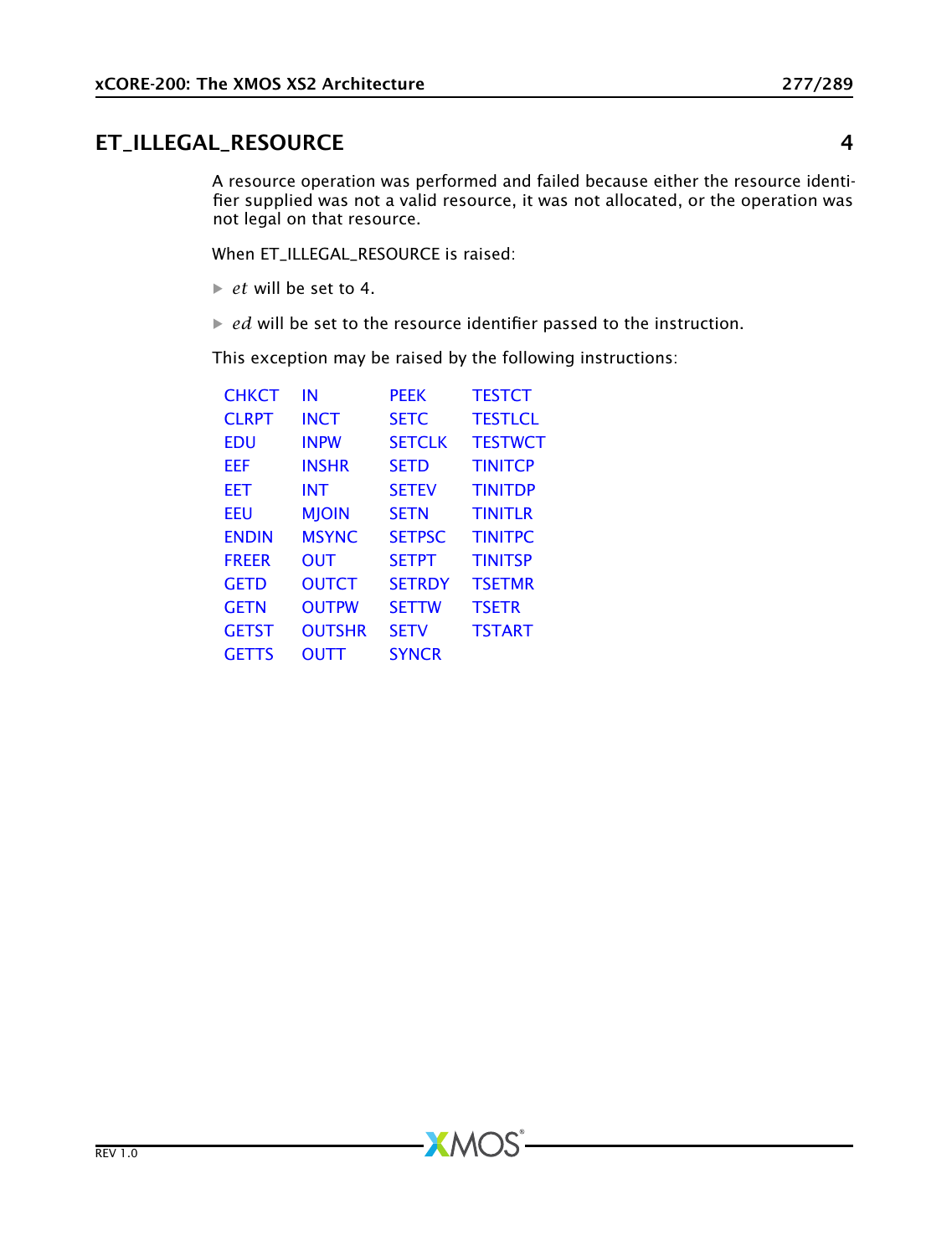#### ET\_LOAD\_STORE 5

A memory operation was performed that was not properly aligned. This could be a word load or word store to an address where the least significant  $\log_2 Bpw$  bits were not zero, or access to a 16-bit number using LD16S or ST16 where the least significant bit of the address was one.

Many load and store operations multiply their operand by *Bpw* in order to increase the density of the encoding; even though this part of the address is guaranteed to be aligned, it is possible for one of *sp*, *cp*, or *dp* to be unaligned, causing any subsequent load or store which uses them to fail.

When ET\_LOAD\_STORE is raised:

 $\triangleright$  *et* will be set to 5.

 $\blacktriangleright$  *ed* will be set to the load or store address which generated the exception.

This exception may be raised by the following instructions:

| <b>BLACP</b>     | LDD          | <b>LDWCPL</b>   | <b>STET</b>  |
|------------------|--------------|-----------------|--------------|
| <b>BLAT</b>      | <b>LDDSP</b> | <b>LDWDP</b>    | <b>STSED</b> |
| <b>DUALENTSP</b> | <b>LDET</b>  | <b>LDWSP</b>    | <b>STSPC</b> |
| <b>ENTSP</b>     | <b>LDSED</b> | <b>RETSP</b>    | <b>STSSR</b> |
| <b>KENTSP</b>    | <b>LDSPC</b> | ST <sub>8</sub> | <b>STW</b>   |
| <b>KRESTSP</b>   | <b>LDSSR</b> | <b>ST16</b>     | <b>STWDP</b> |
| LD8U             | <b>LDW</b>   | <b>STD</b>      | <b>STWSP</b> |
| <b>LD16S</b>     | <b>LDWCP</b> | <b>STDSP</b>    |              |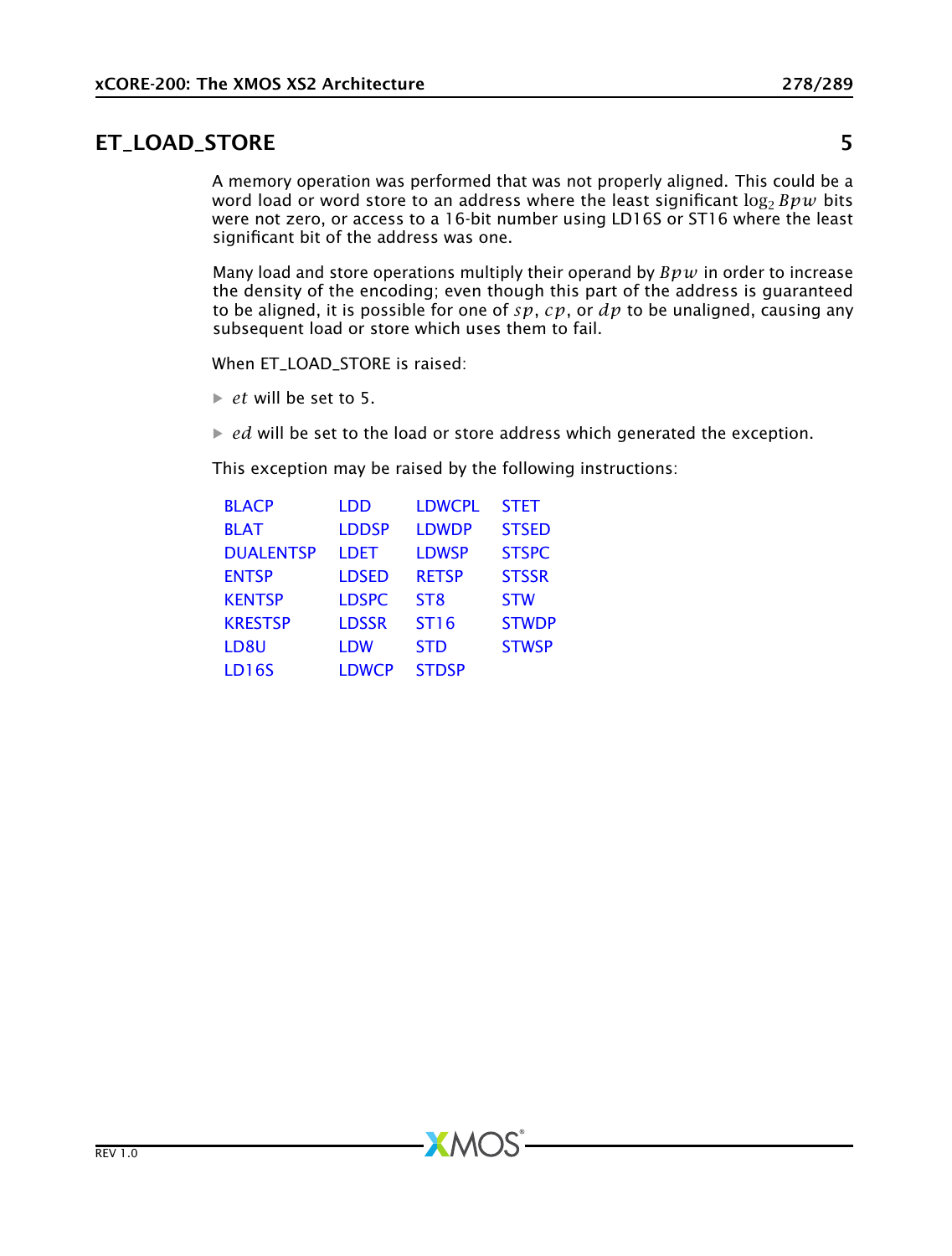#### ET\_ILLEGAL\_PS 6

Access to a non existent processor status register was requested by either GETPS or SETPS.

When ET\_ILLEGAL\_PS is raised:

· *et* will be set to 6.

· *ed* will be set to the processor status register identifier.

This exception may be raised by the following instructions:

[GETPS](#page-111-0) [SETPS](#page-197-0)

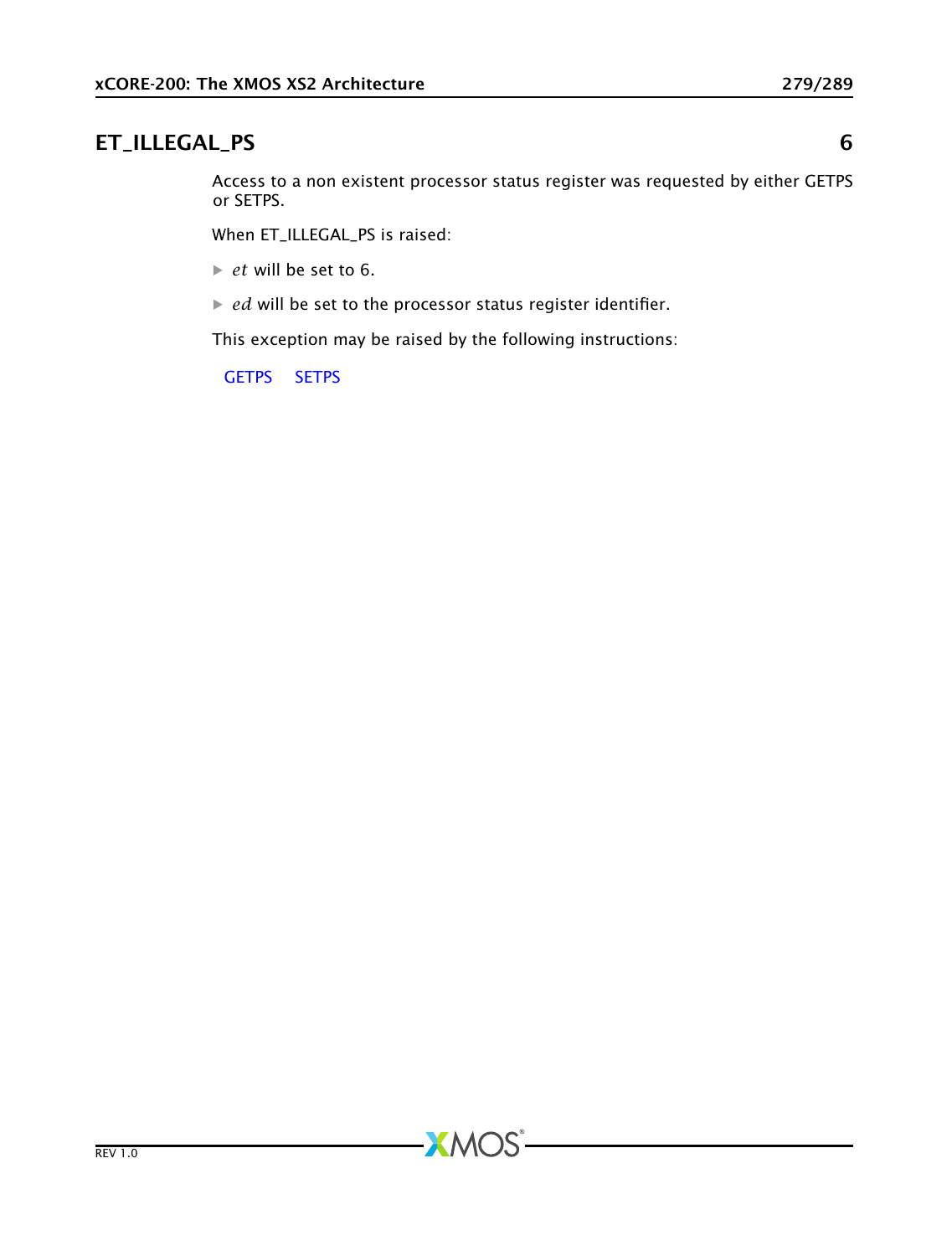# ET\_ARITHMETIC 7

Signals an arithmetic error, for example a division by 0 or an overflow that was detected.

When ET\_ARITHMETIC is raised:

· *et* will be set to 7.

· *ed* will be set to 0.

This exception may be raised by the following instructions:

[DIVS](#page-84-0) [LDIVU](#page-147-0) [REMU](#page-183-0) [DIVU](#page-85-0) [REMS](#page-182-0)

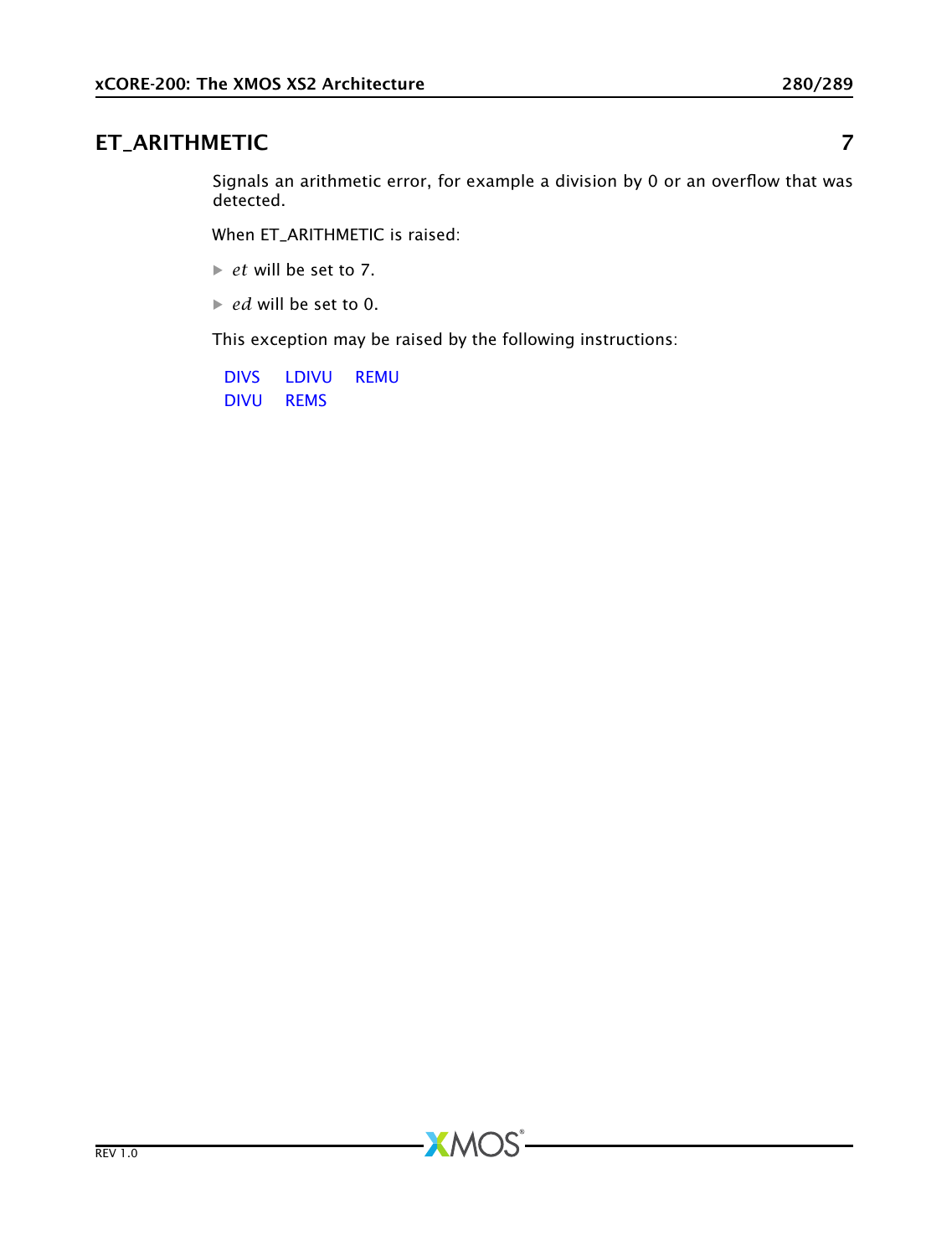# ET\_ECALL 8

An ECALL instruction was executed, and the associated condition caused an exception. Indicates that the application program raised an exception, for example to signal array bound errors or a failed assertion.

When ET\_ECALL is raised:

- · *et* will be set to 8.
- · *ed* will be set to 0.

This exception may be raised by the following instructions:

**XMOS** 

[ECALLF](#page-89-0) [ECALLT](#page-90-0) [ELATE](#page-95-0)

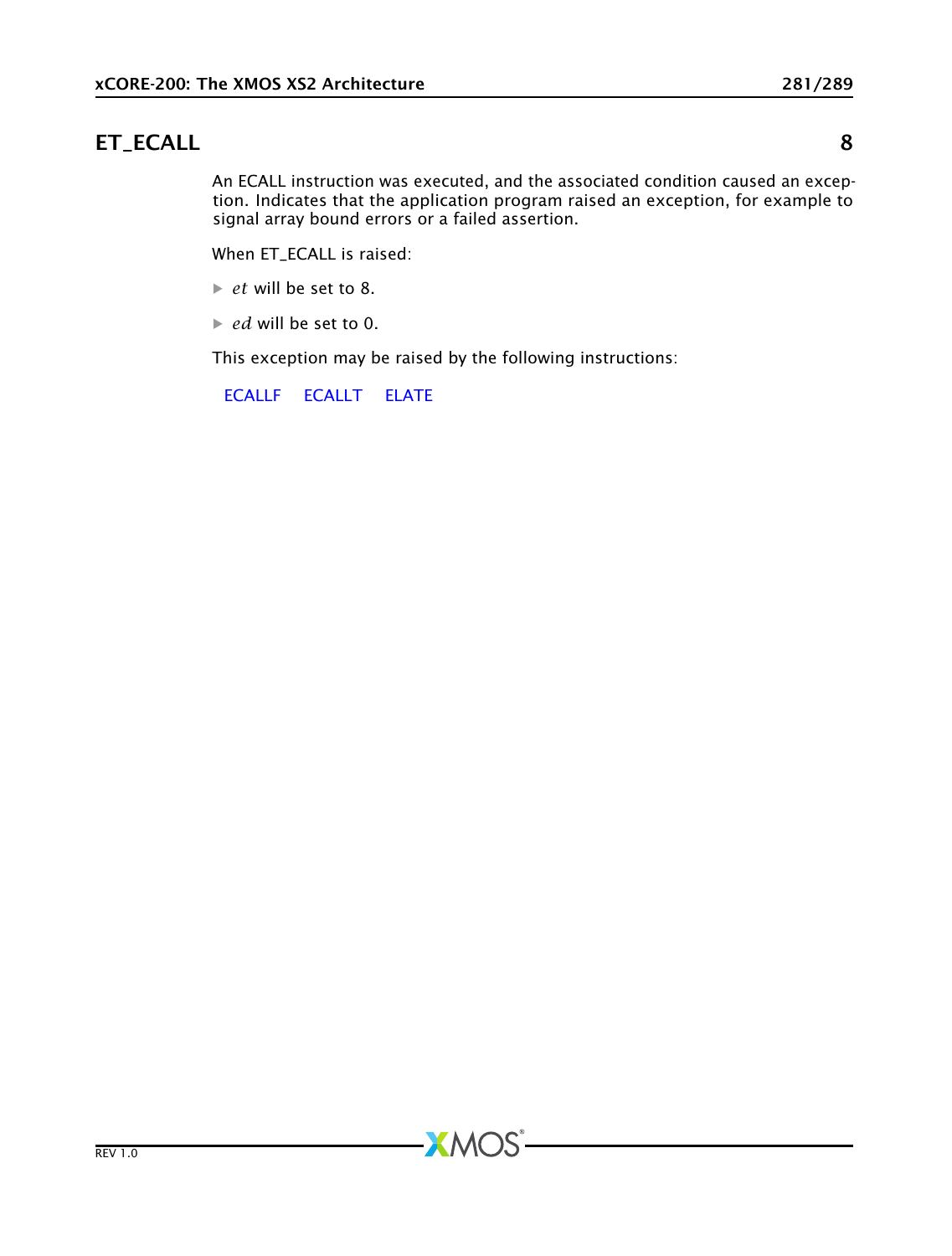## ET\_RESOURCE\_DEP 9

Resources are owned and used by a single thread. If multiple threads attempt to access the same resource within 4 cycles of each other, a Resource Dependency exception will be raised.

When ET\_RESOURCE\_DEP is raised:

- · *et* will be set to 9.
- $\blacktriangleright$  *ed* will be set to the resource identifier supplied by the instruction.

**XMOS** 

This exception may be raised by the following instructions:

| СНКСТ         | ΙN            | <b>SETC</b>   | <b>TESTI CL</b> |
|---------------|---------------|---------------|-----------------|
| <b>CI RPT</b> | <b>INCT</b>   | <b>SETCLK</b> | <b>TESTWCT</b>  |
| EDU           | <b>INPW</b>   | <b>SETD</b>   | <b>TINITCP</b>  |
| EEF           | <b>INSHR</b>  | <b>SETEV</b>  | <b>TINITDP</b>  |
| EET           | <b>INT</b>    | <b>SETN</b>   | <b>TINITLR</b>  |
| EEU           | <b>MJOIN</b>  | <b>SETPSC</b> | <b>TINITPC</b>  |
| <b>ENDIN</b>  | <b>MSYNC</b>  | <b>SETPT</b>  | <b>TINITSP</b>  |
| <b>FRFFR</b>  | <b>OUT</b>    | <b>SETRDY</b> | <b>TSETMR</b>   |
| <b>GETD</b>   | <b>OUTCT</b>  | <b>SFTTW</b>  | <b>TSETR</b>    |
| GETN          | <b>OUTPW</b>  | <b>SETV</b>   | <b>TSTART</b>   |
| <b>GETST</b>  | <b>OUTSHR</b> | <b>SYNCR</b>  |                 |
| <b>GETTS</b>  | OUTT          | <b>TESTCT</b> |                 |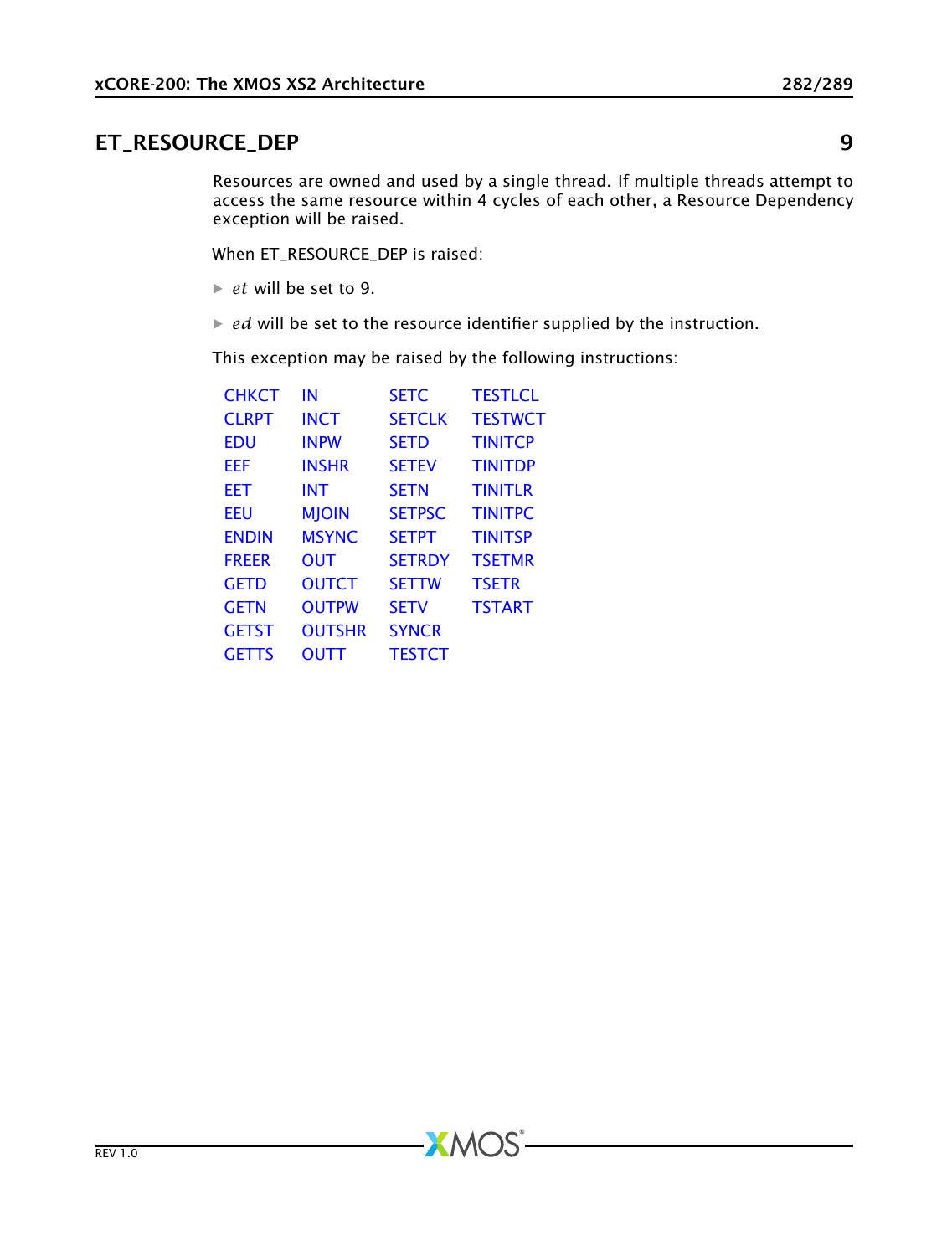# ET\_KCALL 15

Indicates that the KCALL or KCALLI instruction was executed.

When ET\_KCALL is raised:

- · *et* will be set to 15.
- · *ed* will be set to the kernel call operand.

This exception may be raised by the following instructions:

[KCALL](#page-123-0)

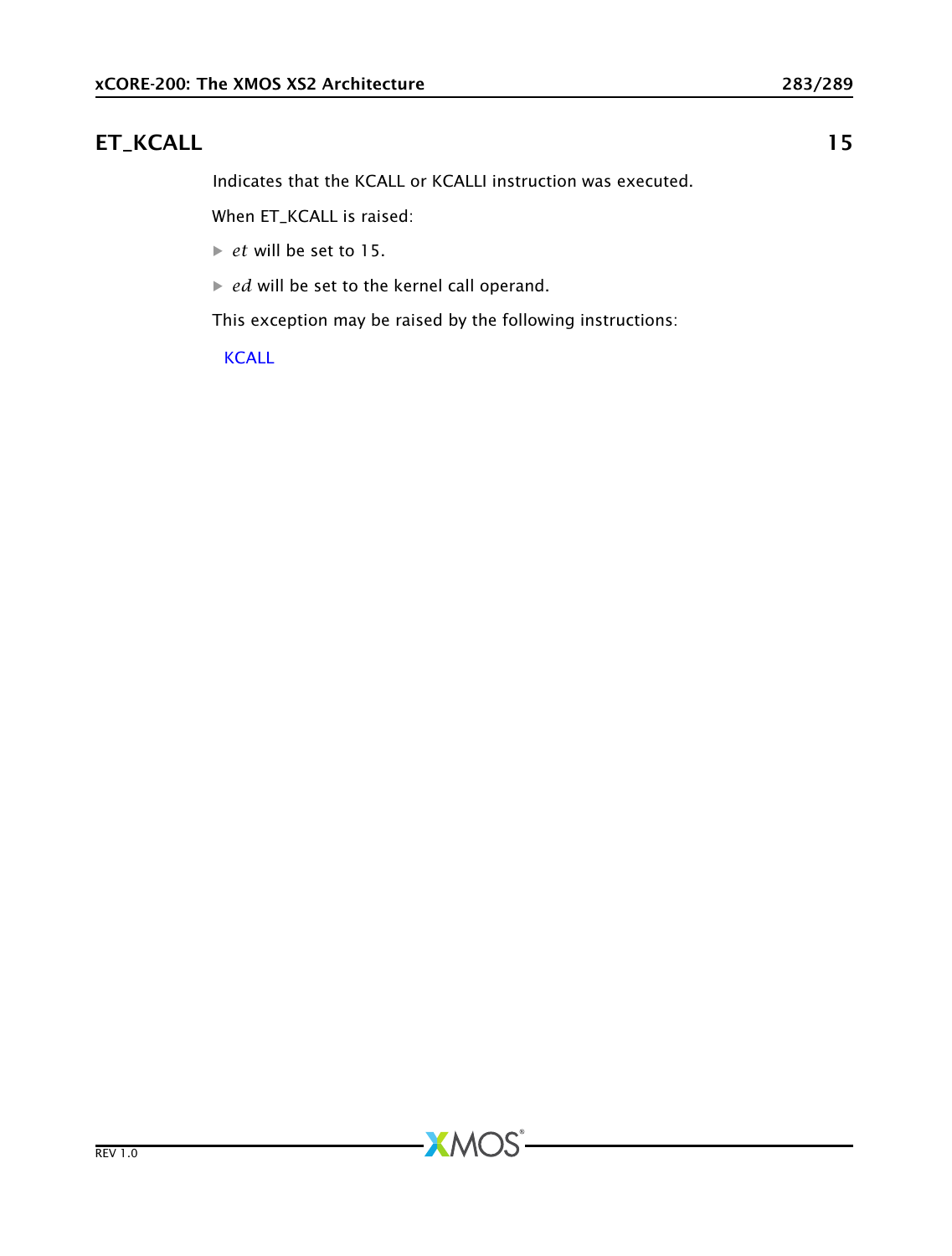# ET\_IOLANE 16

This value is ORed in with any of the previous exception types to indicate that the exception took place in the resource lane.

When ET\_IOLANE is raised:

· *et* will be set to 16.

 $\blacktriangleright$  N/A

This exception is not related to a specific instruction

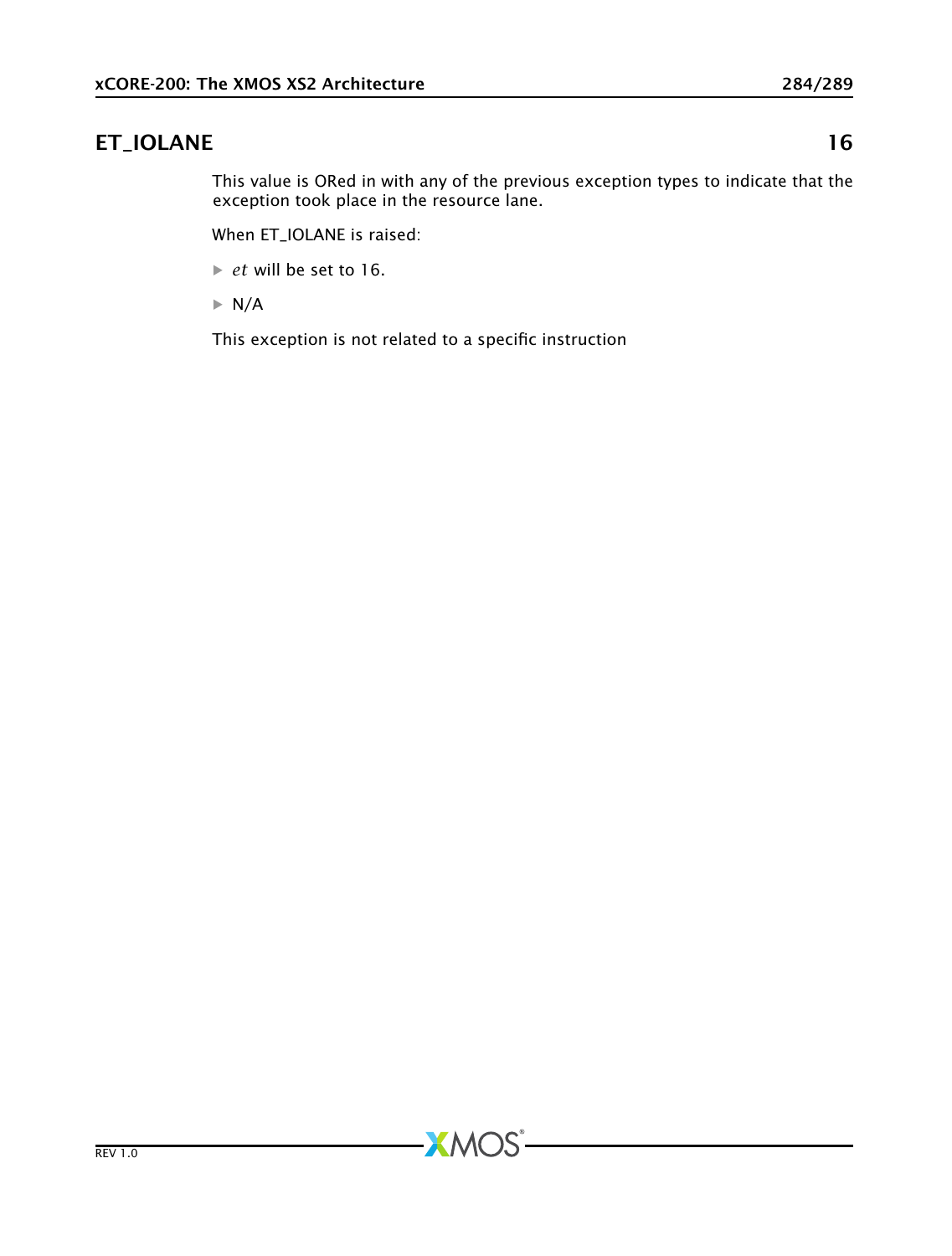# 22 XS2 Lanes

When executing in dual-issue mode, instructions are executed in *lanes*. Some instructions can only be executed in a specific lane, other instructions can execute in one of multiple lanes, and yet other instructions required multiple lanes for execution.

In this chapter the different classes of instructions are explained, together with a list of instructions for each.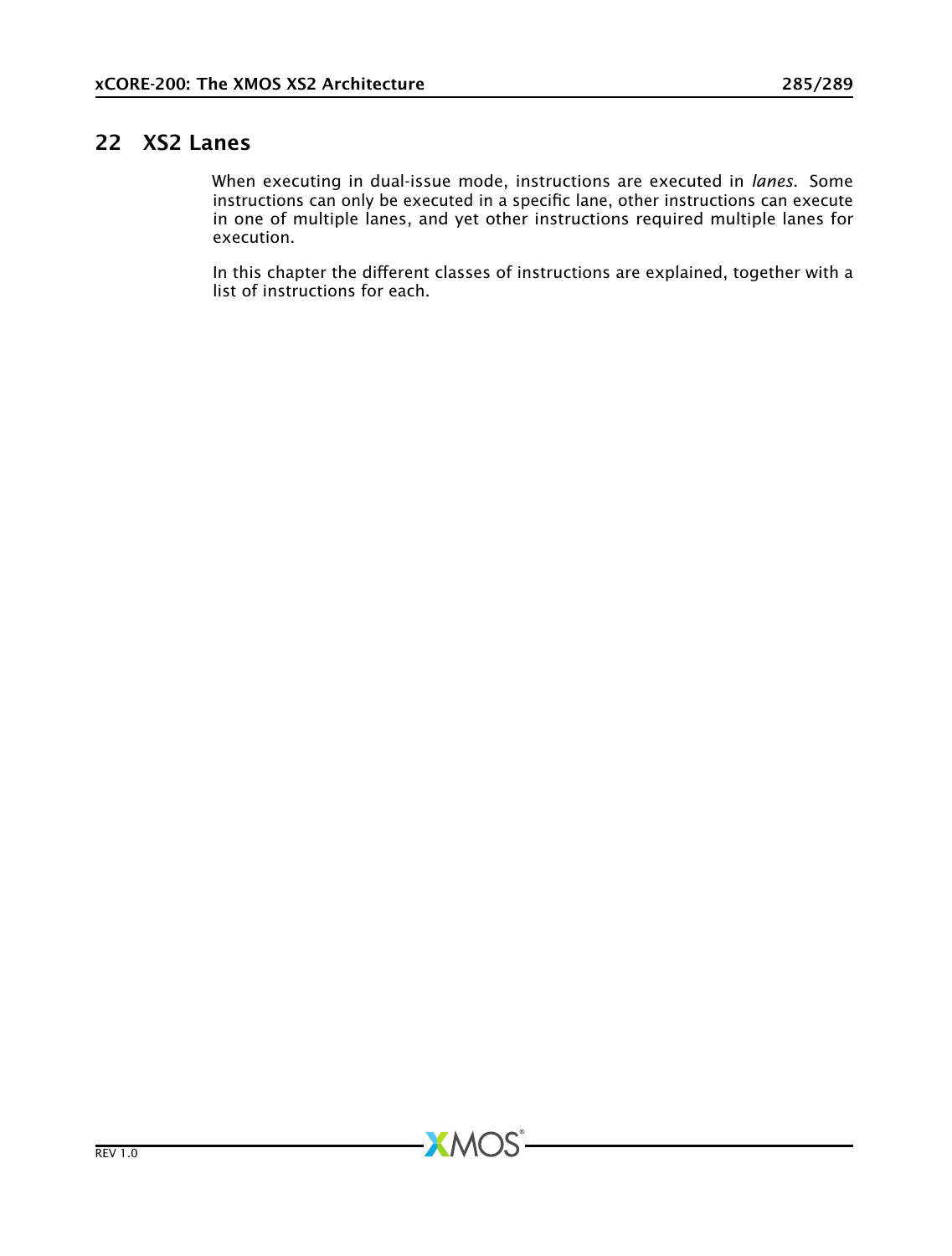## MEMORY\_LANE

In dual issue mode, these instructions can only be executed in the memory lane, indicated by M.

Instructions:

| <b>BAU(16)</b>   | <b>BRFU(16)</b> | LDSED(16)  | SETDP(16)        |
|------------------|-----------------|------------|------------------|
| <b>BLA(16)</b>   | <b>BRU(16)</b>  | LDSPC(16)  | SETKEP(16)       |
| <b>BLACP(16)</b> | DGETREG(16)     | LDSSR(16)  | SETSP(16)        |
| <b>BLAT(16)</b>  | DUALENTSP(16)   | LDW(16)    | STET(16)         |
| <b>BLRB(16)</b>  | ENTSP(16)       | LDWI(16)   | STSED(16)        |
| <b>BLRF(16)</b>  | KCALL(16)       | LDWCP(16)  | STSPC(16)        |
| <b>BRBF(16)</b>  | KCALLI(16)      | LDWCPU(16) | <b>STSSR(16)</b> |
| <b>BRBT(16)</b>  | KENTSP(16)      | LDWDP(16)  | <b>STWI(16)</b>  |
| <b>BRBU(16)</b>  | LD8U(16)        | LDWSP(16)  | STWDP(16)        |
| <b>BRFF(16)</b>  | LD16S(16)       | RETSP(16)  | STWSP(16)        |
| <b>BRFT(16)</b>  | LDET(16)        | SETCP(16)  |                  |

 $-MOS<sup>2</sup>$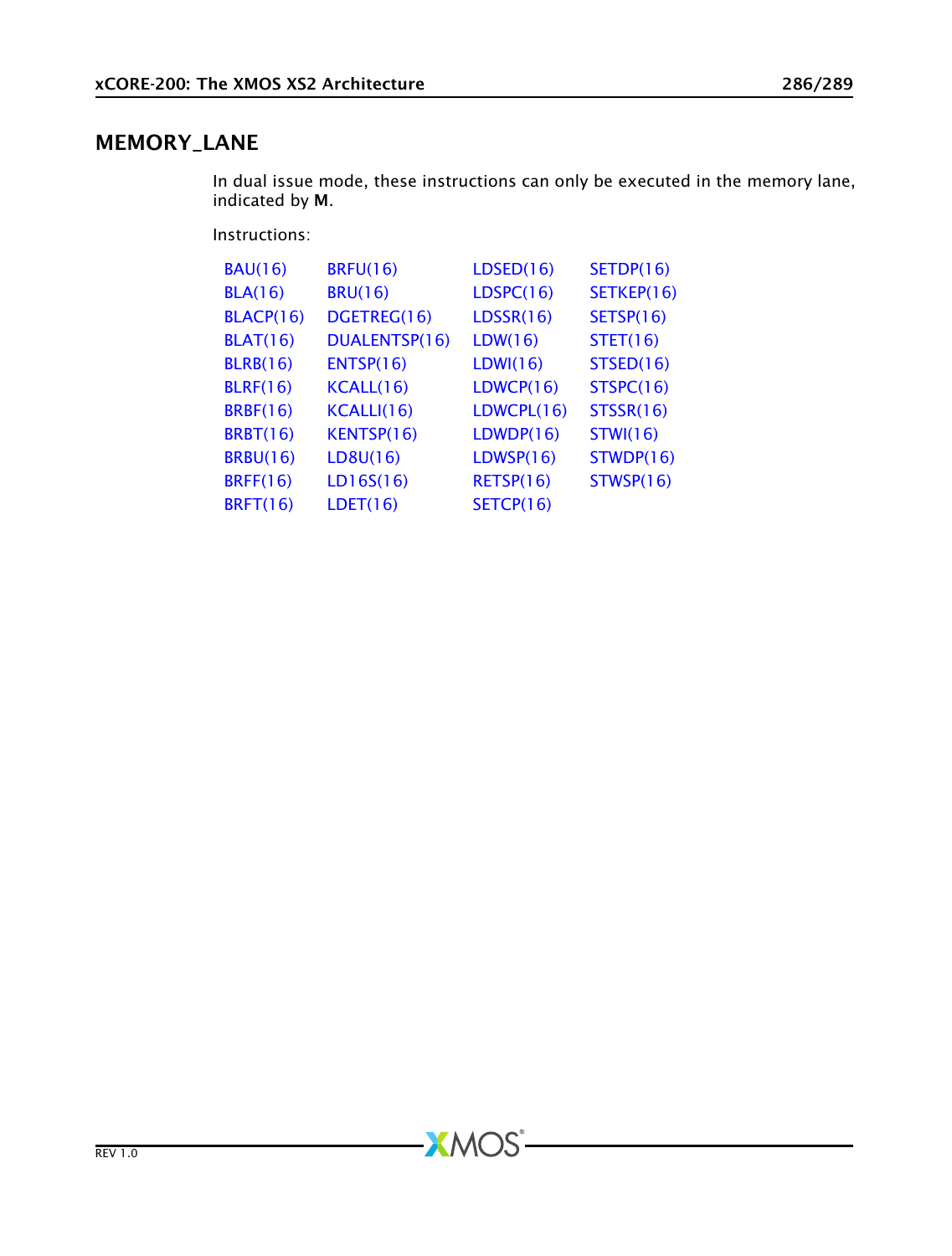#### RESOURCE\_LANE

In dual issue mode, these instructions can only be executed in the resource lane, indicated by R.

Instructions:

| CHKCT(16)        | FREF(16)     | OUTCT(16)        | SETV(16)    |
|------------------|--------------|------------------|-------------|
| CHKCTI(16)       | GETR(16)     | OUTCTI(16)       | SSYNC(16)   |
| <b>CLRE(16)</b>  | GETST(16)    | OUTSHR(16)       | SYNCR(16)   |
| CLRPT(16)        | GETTS(16)    | OUTT(16)         | TESTCT(16)  |
| <b>CLRSR(16)</b> | IN(16)       | <b>PEEK(16)</b>  | TESTWCT(16) |
| EDU(16)          | INCT(16)     | <b>SETCI(16)</b> | TSTART(16)  |
| EEF(16)          | INSHR(16)    | SETD(16)         | WAITEF(16)  |
| EET(16)          | INT(16)      | SETEV(16)        | WAITET(16)  |
| EEU(16)          | $M$ JOIN(16) | SETPSC(16)       | WAITEU(16)  |
| ENDIN(16)        | MSYNC(16)    | SETPT(16)        |             |
| <b>FREER(16)</b> | OUT(16)      | <b>SETSR(16)</b> |             |

 $-MOS$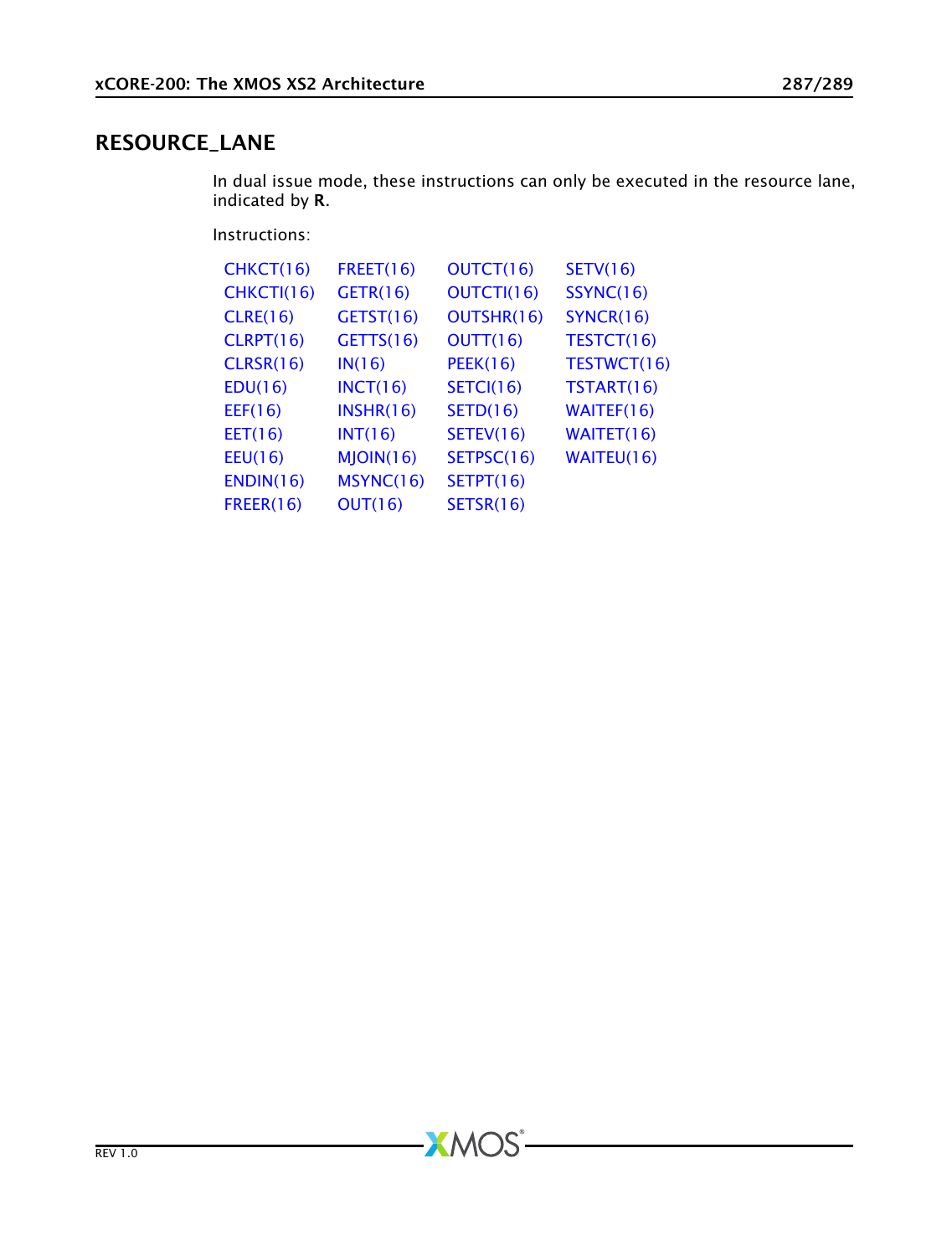## MEMORY\_OR\_RESOURCE\_LANE

In dual issue mode, these instructions can be executed in either lane, indicated by M+R.

Instructions:

| ADD(16)          | EQI(16)     | LDAWCP(16) | SEXT(16)         |
|------------------|-------------|------------|------------------|
| ADDI(16)         | EXTDP(16)   | LDAWDP(16) | <b>SEXTI(16)</b> |
| <b>AND(16)</b>   | EXTSP(16)   | LDAWSP(16) | SHL(16)          |
| ANDNOT(16)       | GETED(16)   | LDC(16)    | SHLI(16)         |
| BITREV(16)       | GETET(16)   | LSS(16)    | SHR(16)          |
| BYTEREV(16)      | GETID(16)   | LSU(16)    | <b>SHRI(16)</b>  |
| CLZ(16)          | GETKEP(16)  | MKMSK(16)  | SUB(16)          |
| DCALL(16)        | GETKSP(16)  | MKMSKI(16) | SUBI(16)         |
| ECALLF(16)       | GETSR(16)   | NEG(16)    | ZEXT(16)         |
| ECALLT(16)       | GETTIME(16) | NOP(16)    | ZEXT(16)         |
| <b>ELATE(16)</b> | LDAPB(16)   | NOT(16)    |                  |
| EQ(16)           | LDAPF(16)   | OR(16)     |                  |